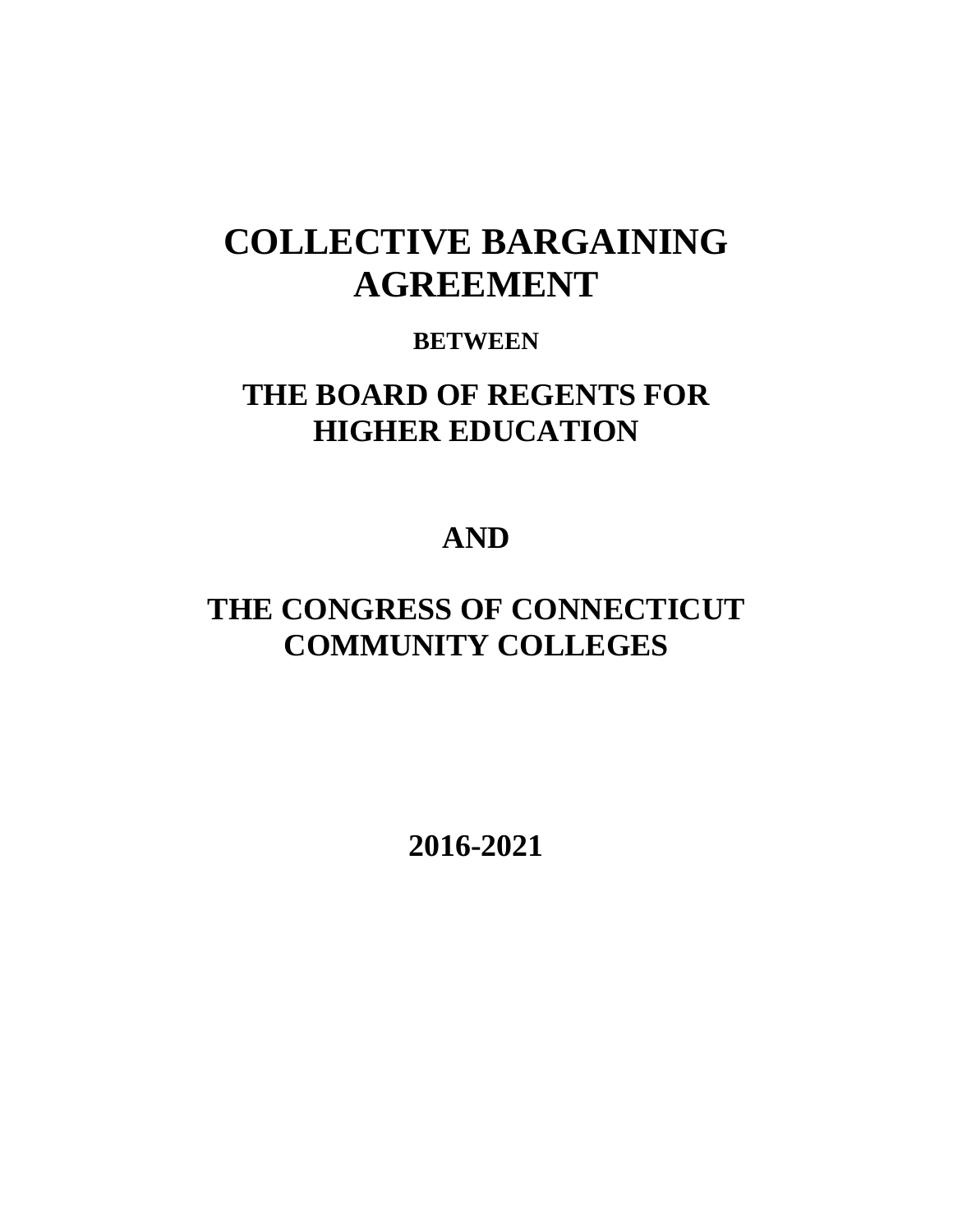# **TABLE OF CONTENTS**

| Section 1.                  |  |
|-----------------------------|--|
| <b>Section 2.</b>           |  |
| <b>Section 3.</b>           |  |
| <b>Section 4.</b>           |  |
|                             |  |
|                             |  |
| Section 1.                  |  |
| <b>Section 2.</b>           |  |
| Section 3.                  |  |
| A.                          |  |
| <b>B.</b><br>$\mathbf{C}$ . |  |
| <b>Section 4.</b>           |  |
| Section 5.                  |  |
| Section 6.                  |  |
|                             |  |
| Section 1.                  |  |
| Section 2.                  |  |
| Section 3.                  |  |
| <b>Section 4.</b>           |  |
| Section 5.                  |  |
| Section 6.                  |  |
|                             |  |
|                             |  |
| Section 1.                  |  |
| Section 2.                  |  |
| $\mathbf{A}$ .              |  |
| <b>B.</b><br>$\mathbf{C}$ . |  |
|                             |  |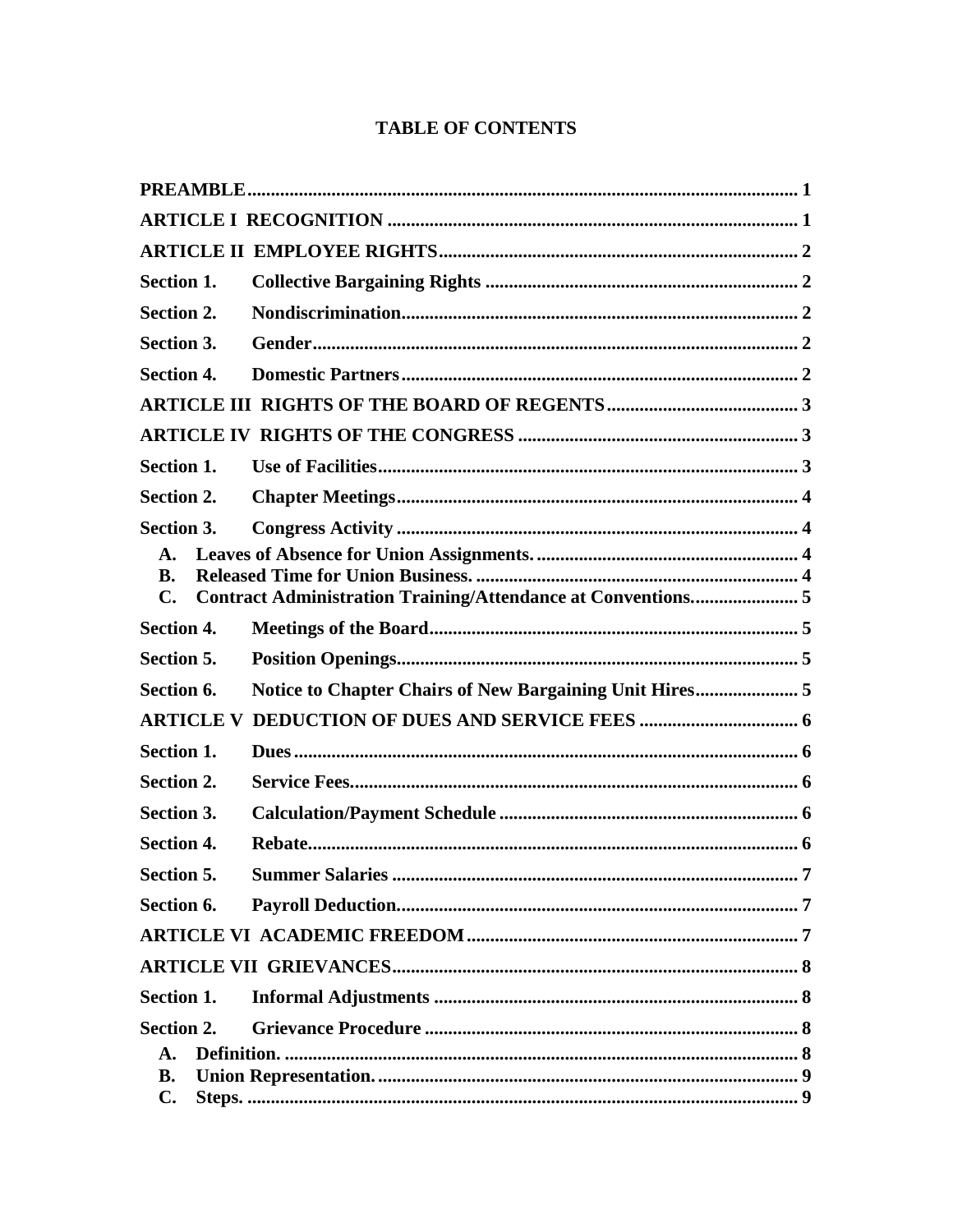| D.                |            |                                                                |  |
|-------------------|------------|----------------------------------------------------------------|--|
| Е.                |            |                                                                |  |
| F.                |            |                                                                |  |
| G.                |            |                                                                |  |
|                   | Section 3. |                                                                |  |
|                   |            |                                                                |  |
| A.                |            |                                                                |  |
| <b>B.</b>         |            |                                                                |  |
| $\mathbf{C}$ .    |            |                                                                |  |
| D.                |            |                                                                |  |
| E.<br>F.          |            |                                                                |  |
| G.                |            |                                                                |  |
| H.                |            |                                                                |  |
|                   |            |                                                                |  |
|                   |            |                                                                |  |
| Section 1.        |            |                                                                |  |
| A.                |            |                                                                |  |
| B.                |            |                                                                |  |
| $\mathbf{C}$ .    |            |                                                                |  |
|                   | Section 2. |                                                                |  |
| <b>A.</b>         |            |                                                                |  |
| <b>B.</b>         |            |                                                                |  |
| Section 3.        |            |                                                                |  |
|                   |            |                                                                |  |
| Section 1.        |            |                                                                |  |
| <b>Section 2.</b> |            |                                                                |  |
| Section 3.        |            |                                                                |  |
| <b>Section 4.</b> |            |                                                                |  |
| A.                |            |                                                                |  |
| <b>B.</b>         |            |                                                                |  |
|                   |            | <b>ARTICLE X WORKING CONDITIONS AND WORK LOAD 19</b>           |  |
| Section 1.        |            | Teaching And Related Duties Of Teaching Faculty  19            |  |
| Section 2.        |            |                                                                |  |
| Section 3.        |            | Work Load, Hours of Work, and Work Year of Teaching Faculty 22 |  |
| $\mathbf{A}$ .    |            |                                                                |  |
| <b>B.</b>         |            |                                                                |  |
| $\mathbf{C}$ .    |            |                                                                |  |
| Section 4.        |            |                                                                |  |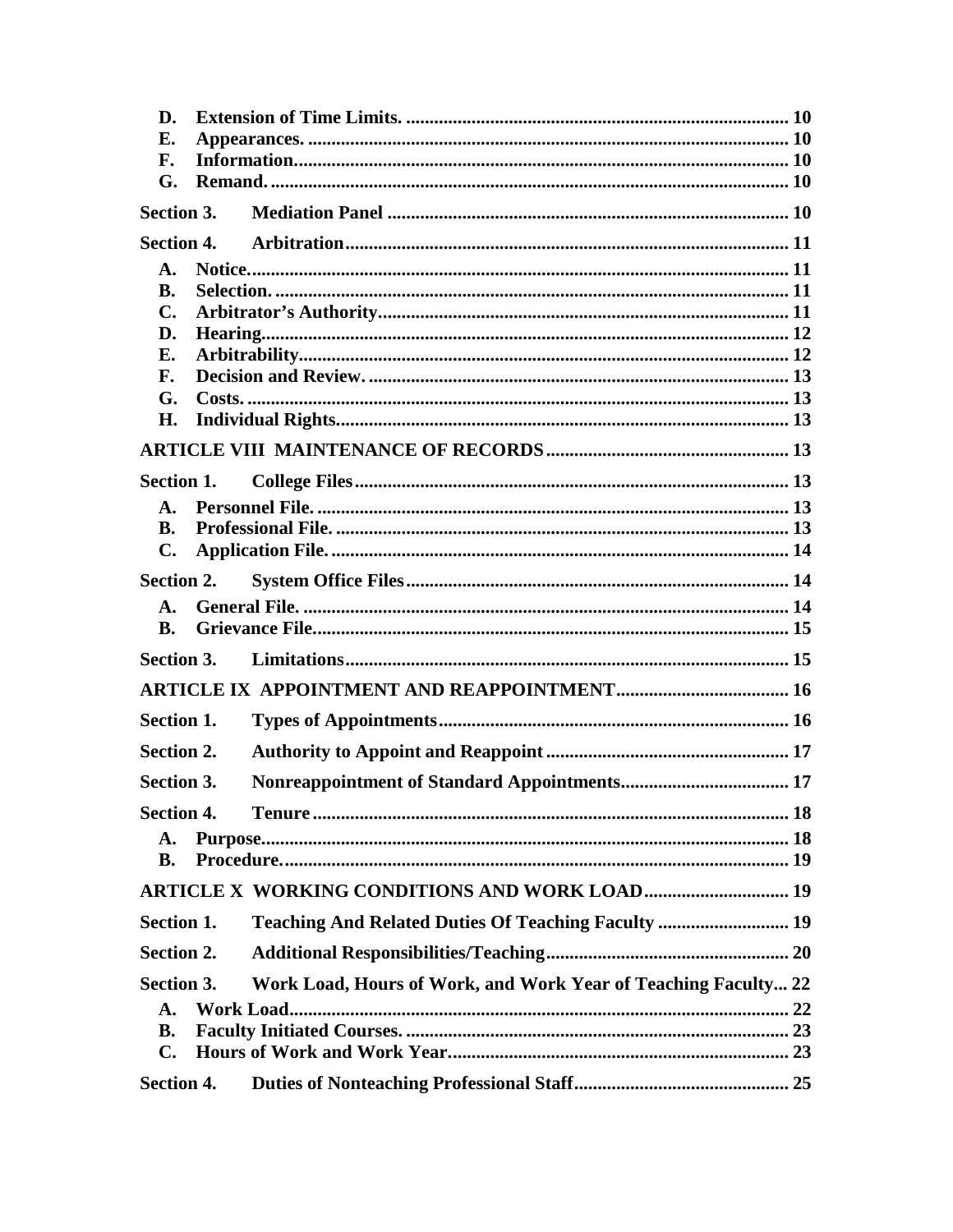|                             | Section 5. Work Load, Hours of Work, and Work Year of Nonteaching |  |  |  |
|-----------------------------|-------------------------------------------------------------------|--|--|--|
|                             |                                                                   |  |  |  |
| A.                          |                                                                   |  |  |  |
| <b>B.</b>                   |                                                                   |  |  |  |
| C.                          | Informal Work Schedule Adjustments/Compensatory Time 27           |  |  |  |
| Section 6.                  |                                                                   |  |  |  |
| A.                          |                                                                   |  |  |  |
| <b>B.</b><br>$\mathbf{C}$ . |                                                                   |  |  |  |
| D.                          |                                                                   |  |  |  |
| Е.                          |                                                                   |  |  |  |
| F.                          |                                                                   |  |  |  |
| G.                          |                                                                   |  |  |  |
| H.                          |                                                                   |  |  |  |
| I.<br>J.                    |                                                                   |  |  |  |
| Κ.                          | Part-time Employment at Another Community College 30              |  |  |  |
| L.                          |                                                                   |  |  |  |
| <b>M.</b>                   |                                                                   |  |  |  |
| N.                          |                                                                   |  |  |  |
| <b>O.</b>                   |                                                                   |  |  |  |
|                             |                                                                   |  |  |  |
| <b>Section 1.</b>           |                                                                   |  |  |  |
| Section 2.                  |                                                                   |  |  |  |
| Section 3.                  |                                                                   |  |  |  |
| <b>Section 4.</b>           |                                                                   |  |  |  |
| Section 5.                  |                                                                   |  |  |  |
| Section 6.                  |                                                                   |  |  |  |
|                             |                                                                   |  |  |  |
| Section 1.                  |                                                                   |  |  |  |
| Section 2.                  |                                                                   |  |  |  |
| Section 3.                  |                                                                   |  |  |  |
| <b>Section 4.</b>           |                                                                   |  |  |  |
| Section 5.                  |                                                                   |  |  |  |
| Section 6.                  |                                                                   |  |  |  |
| Section 7.                  |                                                                   |  |  |  |
|                             | ARTICLE XIII TERMINATION OR REASSIGNMENT FOR SPECIAL              |  |  |  |
|                             |                                                                   |  |  |  |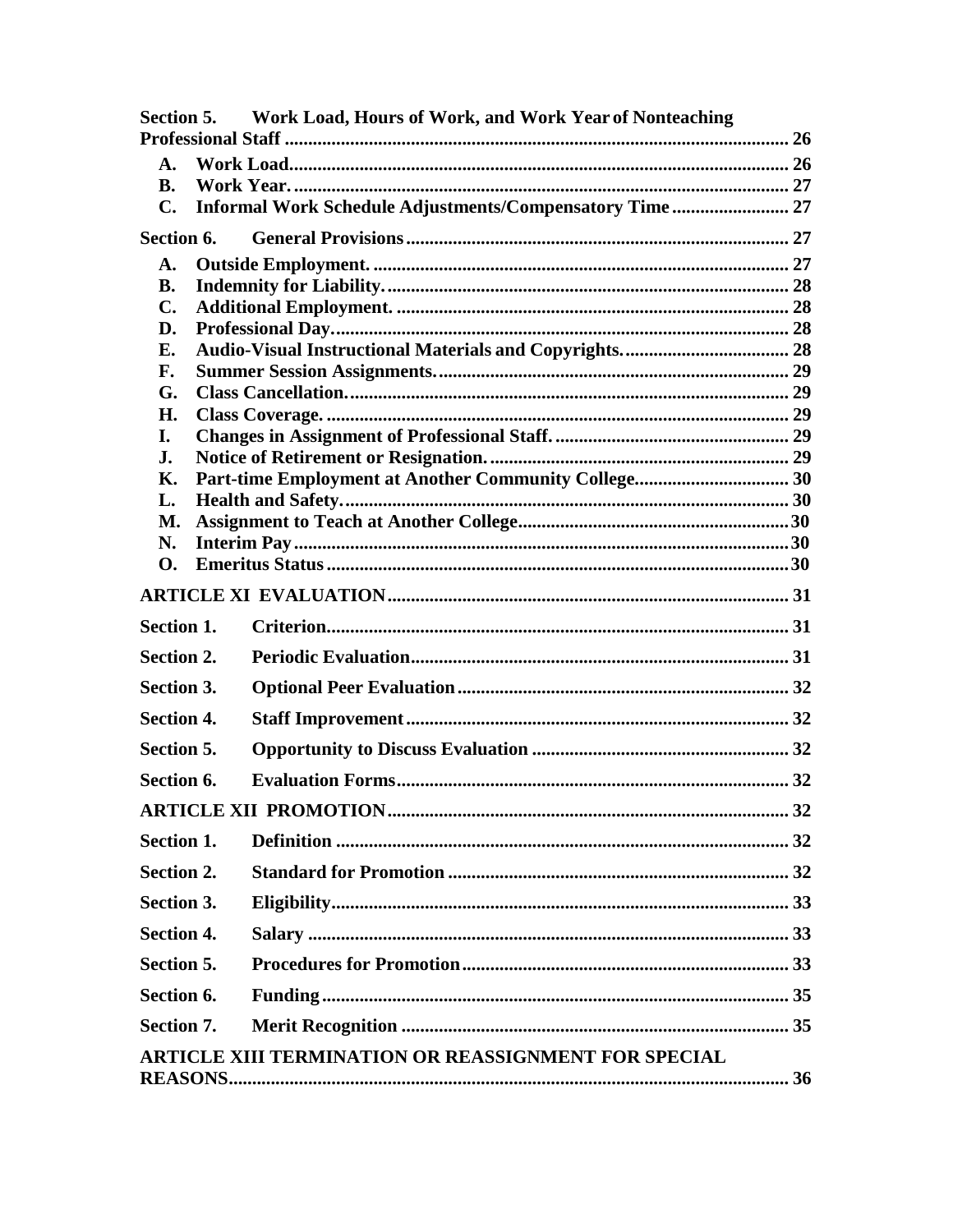| Section 1.                   |                                                         |  |
|------------------------------|---------------------------------------------------------|--|
| Section 2.                   |                                                         |  |
| A.<br><b>B.</b>              |                                                         |  |
| $\mathbf{C}$ .               |                                                         |  |
| Section 3.                   |                                                         |  |
| <b>Section 4.</b>            |                                                         |  |
| Section 5.                   |                                                         |  |
| Section 6.                   |                                                         |  |
|                              | <b>ARTICLE XIV SEPARATION BECAUSE OF INCAPACITY  40</b> |  |
|                              |                                                         |  |
| Section 1.                   |                                                         |  |
| Section 2.                   |                                                         |  |
| Section 3.                   |                                                         |  |
| <b>Section 4.</b>            |                                                         |  |
|                              |                                                         |  |
| Section 1.                   |                                                         |  |
| Section 2.                   |                                                         |  |
| Section 3.                   |                                                         |  |
| <b>Section 4.</b>            |                                                         |  |
|                              |                                                         |  |
| <b>Section 1.</b>            |                                                         |  |
| <b>Section 2.</b>            |                                                         |  |
|                              |                                                         |  |
| <b>B.</b>                    |                                                         |  |
| Section 3.                   |                                                         |  |
| <b>Section 4.</b>            |                                                         |  |
| Section 5.                   |                                                         |  |
| Section 6.                   |                                                         |  |
|                              |                                                         |  |
| Section 1.<br>$\mathbf{A}$ . |                                                         |  |
| <b>B.</b>                    |                                                         |  |
| $\mathbf{C}$ .               |                                                         |  |
| D.                           |                                                         |  |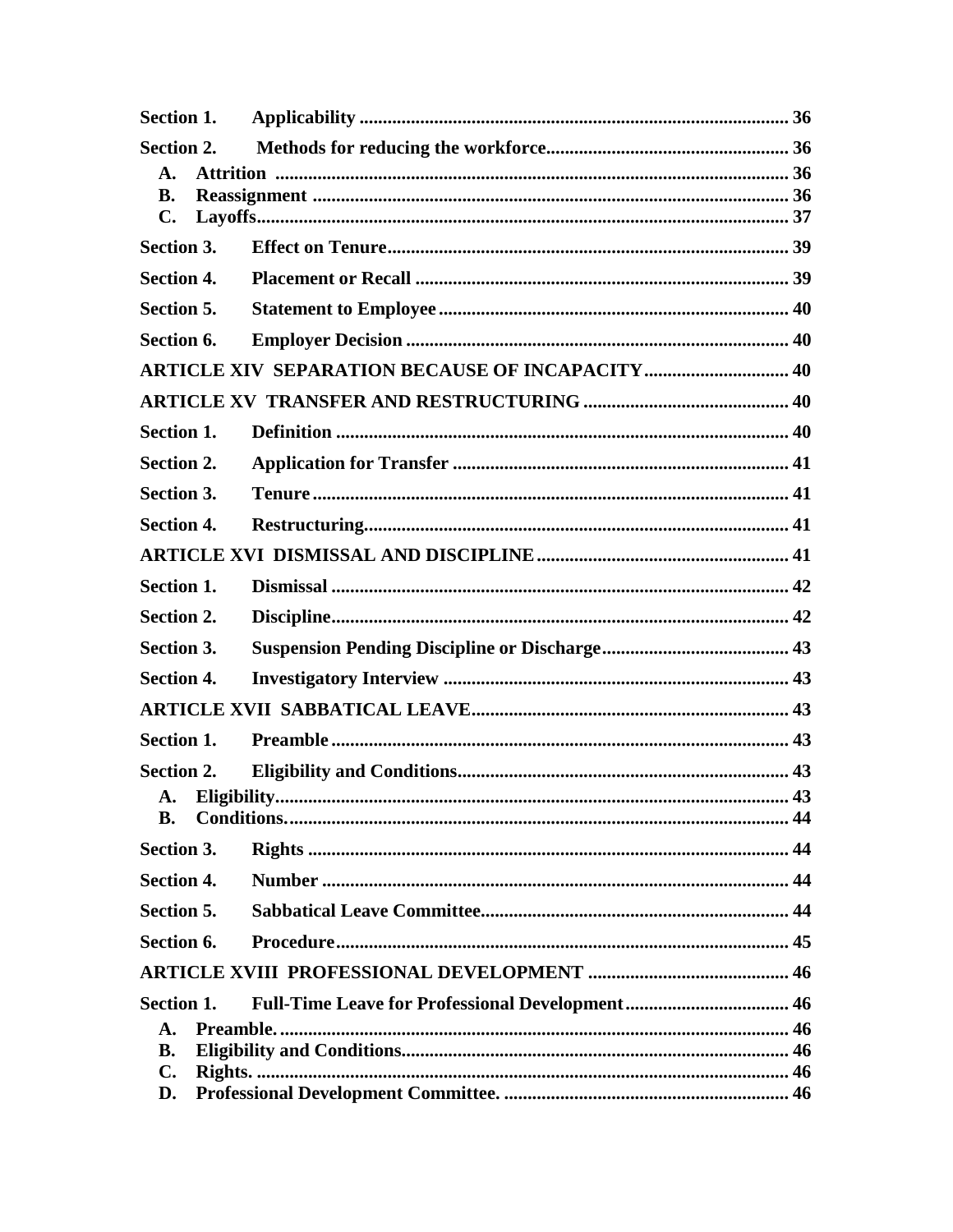| E.               |  |                                                                  |  |
|------------------|--|------------------------------------------------------------------|--|
| Section 2.       |  |                                                                  |  |
| Section 3.       |  |                                                                  |  |
| $\mathbf{A}$ .   |  |                                                                  |  |
| <b>B.</b>        |  |                                                                  |  |
| $\mathbf{C}$ .   |  |                                                                  |  |
| D.               |  |                                                                  |  |
|                  |  |                                                                  |  |
| Section 1.       |  |                                                                  |  |
| $A_{\cdot}$      |  |                                                                  |  |
| В.               |  |                                                                  |  |
| Section 2.       |  |                                                                  |  |
| A.               |  |                                                                  |  |
| <b>B.</b>        |  |                                                                  |  |
| $\mathbf{C}$ .   |  |                                                                  |  |
| D.               |  |                                                                  |  |
| Section 3.       |  |                                                                  |  |
| A.               |  |                                                                  |  |
| <b>B.</b>        |  |                                                                  |  |
|                  |  |                                                                  |  |
| $\mathbf{A}$ .   |  |                                                                  |  |
| В.               |  |                                                                  |  |
| Section 5.       |  |                                                                  |  |
| A.               |  |                                                                  |  |
| <b>B.</b>        |  |                                                                  |  |
| Section 6.       |  | Maternity Leave for Childbearing Disability and Childrearing  54 |  |
|                  |  |                                                                  |  |
| В.               |  |                                                                  |  |
| $\mathbf{C}$ .   |  |                                                                  |  |
| D.               |  |                                                                  |  |
| Section 7.       |  |                                                                  |  |
|                  |  |                                                                  |  |
| Section 1.       |  |                                                                  |  |
| <b>Section 2</b> |  |                                                                  |  |
| $\mathbf{A}$ .   |  |                                                                  |  |
| <b>B.</b>        |  |                                                                  |  |
| $\mathbf{C}$ .   |  |                                                                  |  |
|                  |  |                                                                  |  |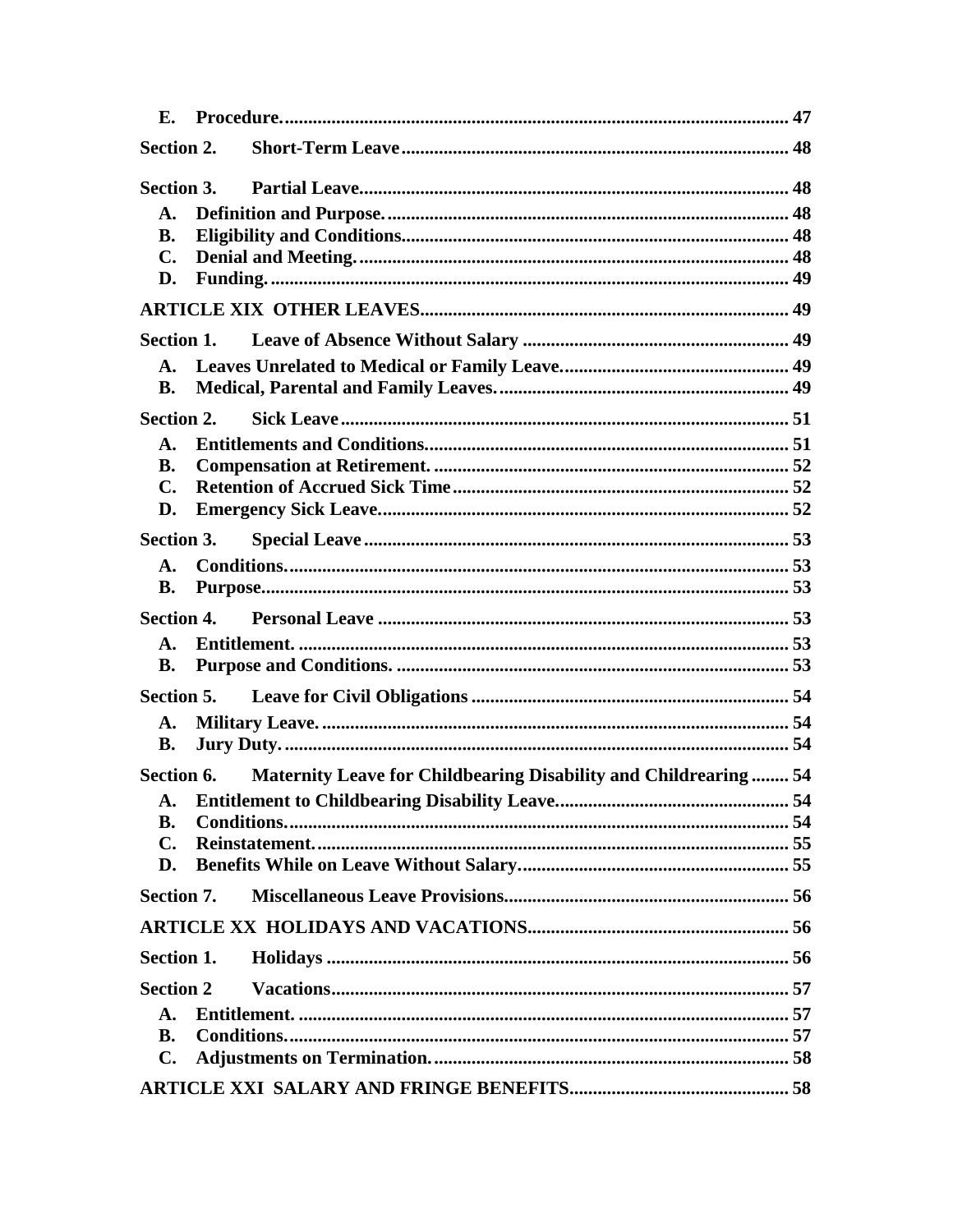| Section 1.        |                                                             |  |
|-------------------|-------------------------------------------------------------|--|
| $\mathbf{A}$ .    |                                                             |  |
| <b>B.</b>         |                                                             |  |
| $C_{\bullet}$     |                                                             |  |
| D.                |                                                             |  |
| E.                |                                                             |  |
| F.                |                                                             |  |
| Section 2.        |                                                             |  |
| Section 3.        | Reclassification of Administrator, Counselor, Librarian  61 |  |
| <b>Section 4.</b> |                                                             |  |
| $\mathbf{A}$ .    |                                                             |  |
| <b>B.</b>         |                                                             |  |
| $\mathbf{C}$ .    |                                                             |  |
| D.                |                                                             |  |
| <b>E.</b>         |                                                             |  |
| Section 5.        |                                                             |  |
| $\mathbf{A}$ .    |                                                             |  |
| <b>B.</b>         |                                                             |  |
| $\mathbf{C}$      |                                                             |  |
| Section 6.        |                                                             |  |
| <b>Section 7.</b> |                                                             |  |
| <b>Section 8.</b> |                                                             |  |
| Section 9.        |                                                             |  |
| Section 10.       |                                                             |  |
| Section 11.       |                                                             |  |
|                   |                                                             |  |
|                   |                                                             |  |
|                   |                                                             |  |
|                   |                                                             |  |

# **SCHEDULES**

| <b>SCHEDULE B - TABLE OF RANK AND MINIMUM OUALIFICATIONS 69</b>       |  |
|-----------------------------------------------------------------------|--|
|                                                                       |  |
| <b>SCHEDULE D - VALUE OF STEP FOR PURPOSE OF RECLASSIFICATION. 83</b> |  |
|                                                                       |  |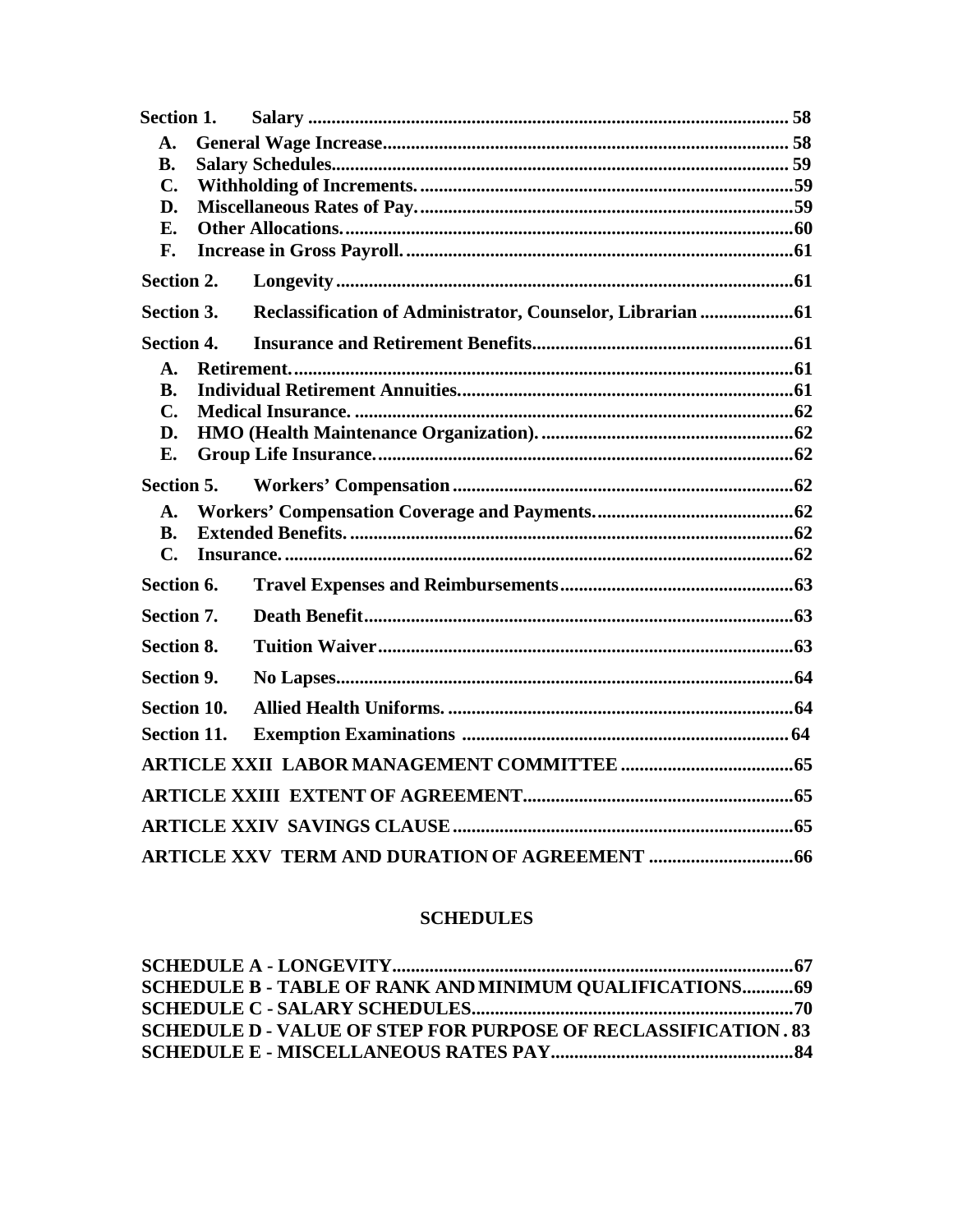# **SUPPLEMENTAL LETTERS OF AGREEMENT**

| RE: ADDITIONAL RESPONSIBILITIES OF TEACHING FACULTY  89   |  |
|-----------------------------------------------------------|--|
|                                                           |  |
|                                                           |  |
| RE: MERIT AWARDS, EDUCATIONAL EXCELLENCE AWARDS AND       |  |
|                                                           |  |
|                                                           |  |
|                                                           |  |
|                                                           |  |
|                                                           |  |
|                                                           |  |
|                                                           |  |
|                                                           |  |
| RE: TECHNOLOGY TRAINING LABOR-MANAGEMENT COMMITTEE 95     |  |
|                                                           |  |
| RE: MERGED COLLEGE ACADEMIC STRUCTURES (DEPARTMENT        |  |
|                                                           |  |
| RE: DEPARTMENT CHAIRS (UNINTENDED CONSEQUENCES)  105      |  |
| RE: TREATMENT OF PTL CALCULATION FOR DEPARTMENT CHAIRS106 |  |
|                                                           |  |
|                                                           |  |
|                                                           |  |
|                                                           |  |
|                                                           |  |
|                                                           |  |
| RE: UNIT PLACEMENT OF FACULTY, COUNSELOR AND LIBRARIAN    |  |
|                                                           |  |
|                                                           |  |
| RE: INFORMAL WORK SCHEDULE/COMPENSATORY TIME  111         |  |
| RE: SYSTEMWIDE HEALTH AND SAFETY COMMITTEE 111            |  |
|                                                           |  |
|                                                           |  |
|                                                           |  |
| RE: INTERIM BARGAINING ON DISTANCE LEARNING  114          |  |
|                                                           |  |
|                                                           |  |
|                                                           |  |
|                                                           |  |
|                                                           |  |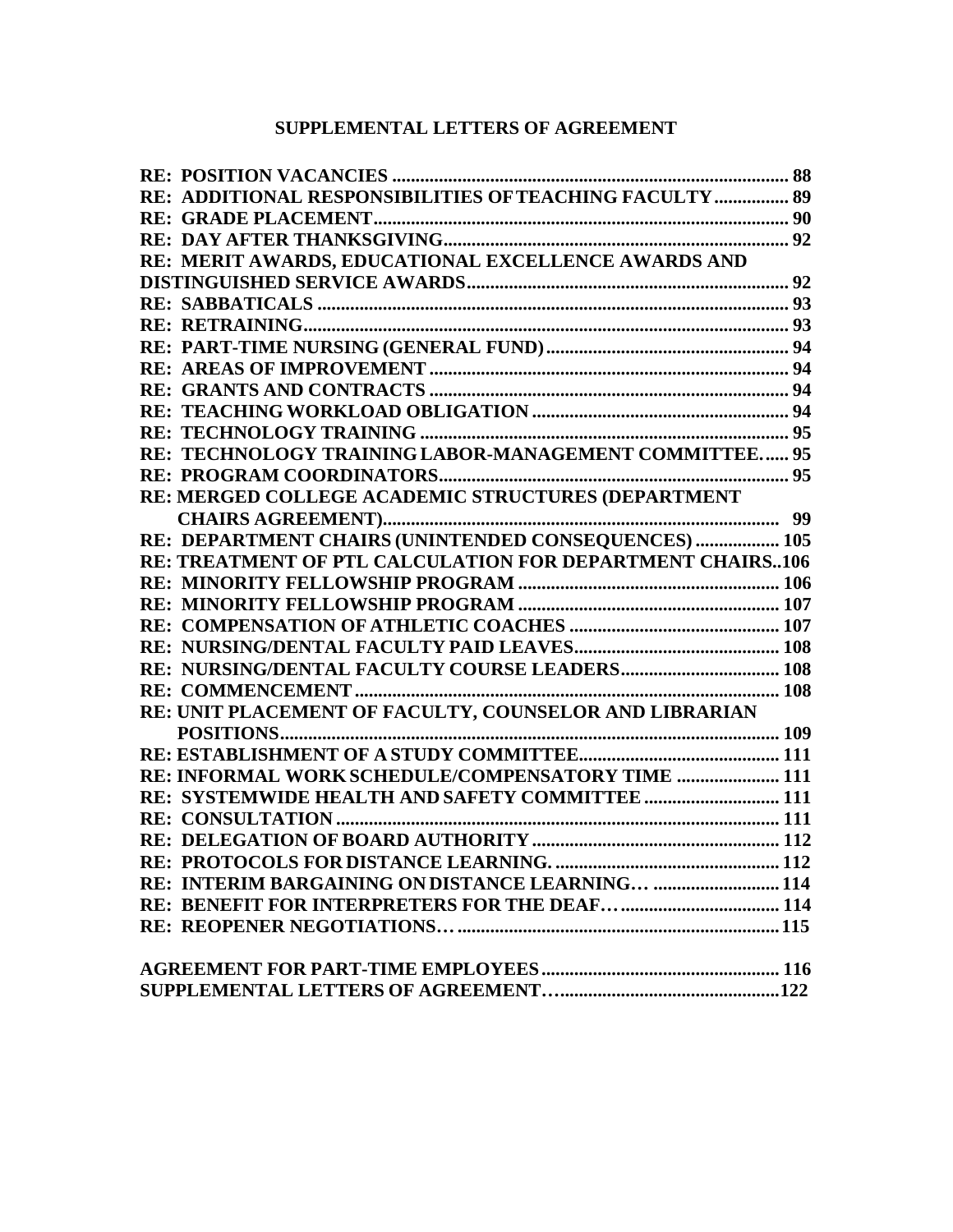| <b>RE: STIPULATED AGREEMENT RE: FACULTY PROMOTION</b>  |  |
|--------------------------------------------------------|--|
| <b>CALCULATION AND MISCELLANEOUS RATES OF PAY  125</b> |  |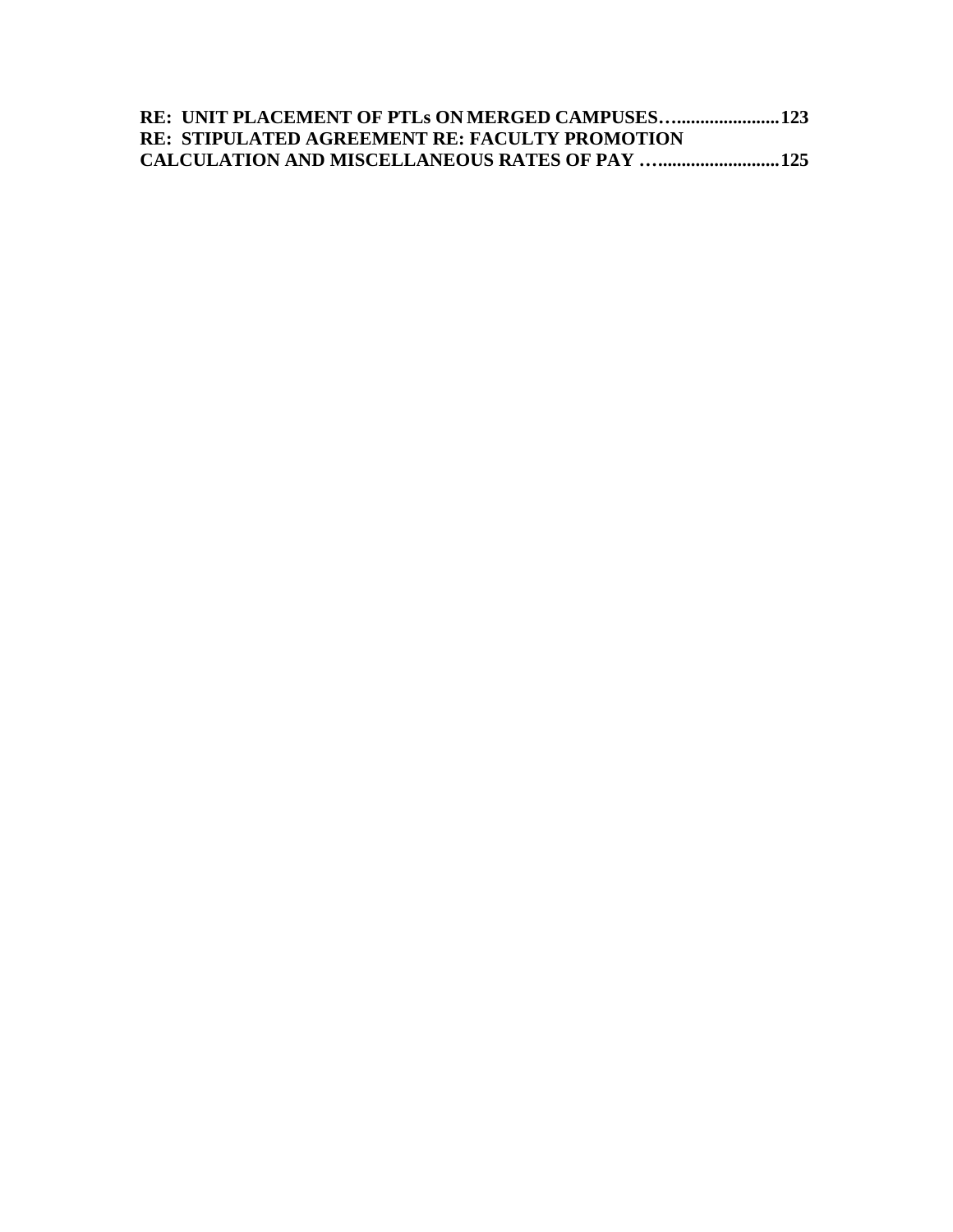#### **PREAMBLE**

<span id="page-9-0"></span>The intent of both parties in carrying out their responsibilities is to promote the quality and effectiveness of education in the Connecticut Community College System.<sup>∗</sup> This objective is best accomplished by a good faith cooperative and collegial relationship in the System and on each campus. The parties also recognize the value of productive engagement between professional staff members and students, which is a hallmark of the community college system. Professional staff members are encouraged to continue their efforts in this area. This preamble is a statement of intent and is not subject to grievance and arbitration.

Agreement, made and entered into this  $1<sup>st</sup>$  day of July, 2016 by and between the Congress of Connecticut Community Colleges, hereinafter referred to as "the Congress" or "the union," and the Board of Regents of Community-Technical Colleges (formerly the Board of Regents of Regional Community Colleges) and the State of Connecticut, hereinafter referred to as "the Board" or "the employer."

#### **ARTICLE I RECOGNITION**

<span id="page-9-1"></span>The Board recognizes the Congress as the sole and exclusive bargaining agent for the purposes of collective bargaining with respect to salaries, hours, and other conditions of employment for all professional employees in the bargaining unit presently or hereafter employed by the Board as set forth in the certification issued by the Connecticut State Board of Labor Relations in Case No. SE-3259 on December 17, 1975 and the Recognition Agreement in Case No. SE-3259 issued on January 28, 1975, Case No. SE-4669 issued on November 3, 1978, and Case No. SE-8181 issued on December 4, 1984. These certifications are for a unit of employees working twenty (20) or more hours per week. This Agreement covers all such Congress-represented Faculty and Administrators, Counselors and Librarians (ACLs), except those covered by this Agreement between the Board and Congress/AFSCME (Merged Agreement).

Should additional colleges, branches, or teaching locations be established, all professional staff members employed therein by the Board who are in positions in the unit as defined pursuant to the aforementioned certification and Recognition Agreement shall be covered automatically by the terms of this Agreement.

<sup>∗</sup> Reference in this Agreement to "the Community Colleges" or "the Community College System" shall be the equivalent of a reference to the Board of Regents of Community-Technical Colleges.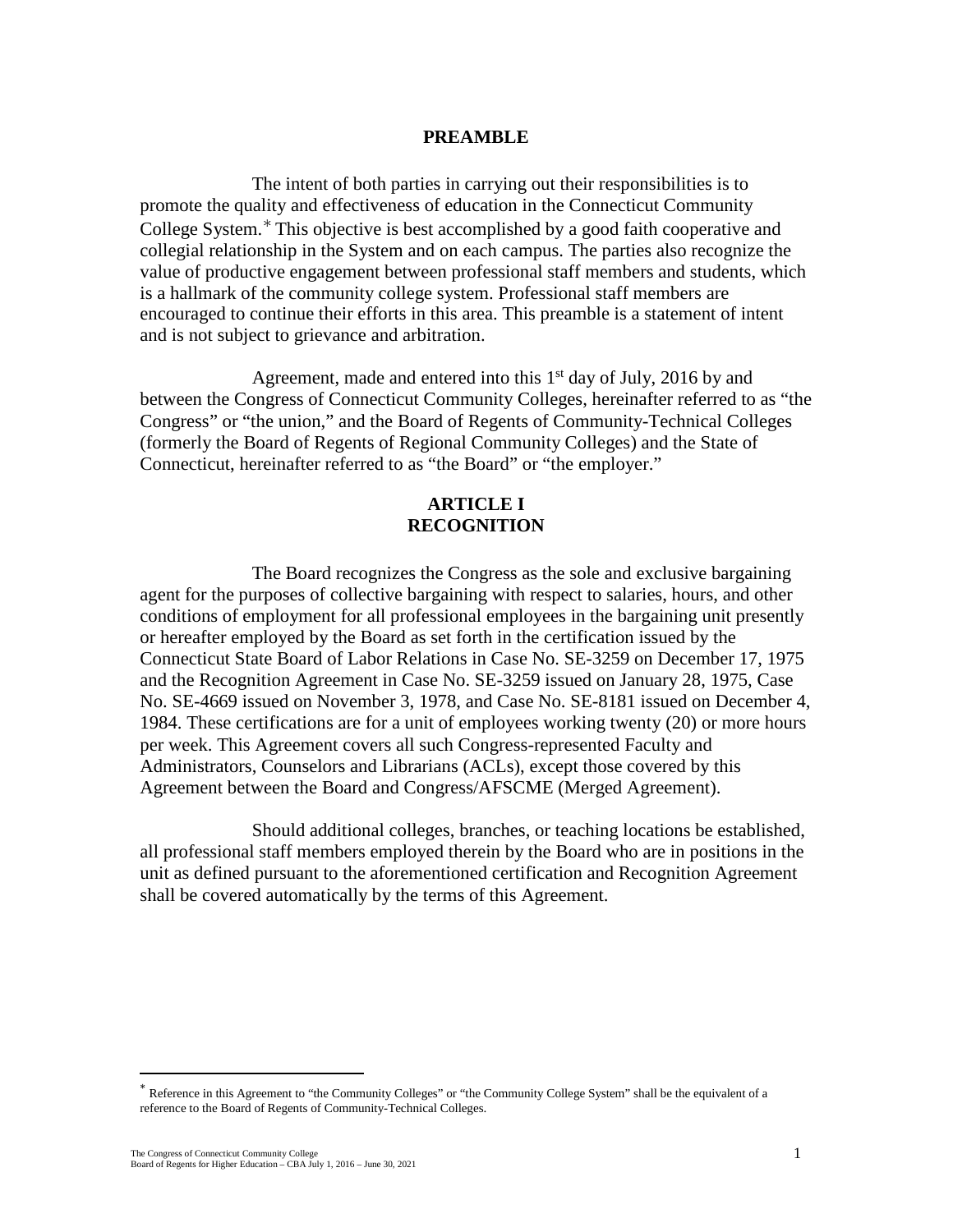# **ARTICLE II EMPLOYEE RIGHTS**

#### <span id="page-10-0"></span>Section 1. Collective Bargaining Rights

The Board will not discriminate, interfere, restrain or coerce professional staff members in the bargaining unit or in any way infringe upon their rights pursuant to Sections 5-270 et seq. of the Connecticut General Statutes. The Congress shall represent all professional staff members in the bargaining unit without discrimination, interference, restraint or coercion, or in any way infringing upon their rights pursuant to Sections 5- 270 et seq. of the Connecticut General Statutes.

#### Section 2. Nondiscrimination

The Board and the Congress shall continue their policy of not discriminating against any member of the bargaining unit on the basis of race, color, religious creed, national origin, ancestry, sex (including sexual harassment), sexual orientation, age, marital status, political affiliation, or present or past history of mental disorder, developmental disability, learning disability or physical disability, criminal record, or opposition to discrimination, as required by any federal or Connecticut statute or regulations pursuant thereto. The Board and the Congress agree not to discriminate against bargaining unit members based upon membership or fee paying status in any union representing employees of the Board of Regents.

The parties acknowledge their mutual support of the concept of affirmative action. In the event that a problem arises between the parties concerning affirmative action, it may be raised at a meeting between the union and representatives of the Board but not through the grievance and arbitration provisions of this Agreement.

#### Section 3. Gender

All references to bargaining unit members in the Agreement designate both sexes, and whenever gender is specified it shall be construed to include male and female employees.

#### Section 4. Domestic Partners

Wherever the term "spouse" is used in this Agreement, it shall also mean domestic partner. A "domestic partner" is a person who has qualified for domestic partnership benefits under the pension and health care agreement between the State and SEBAC.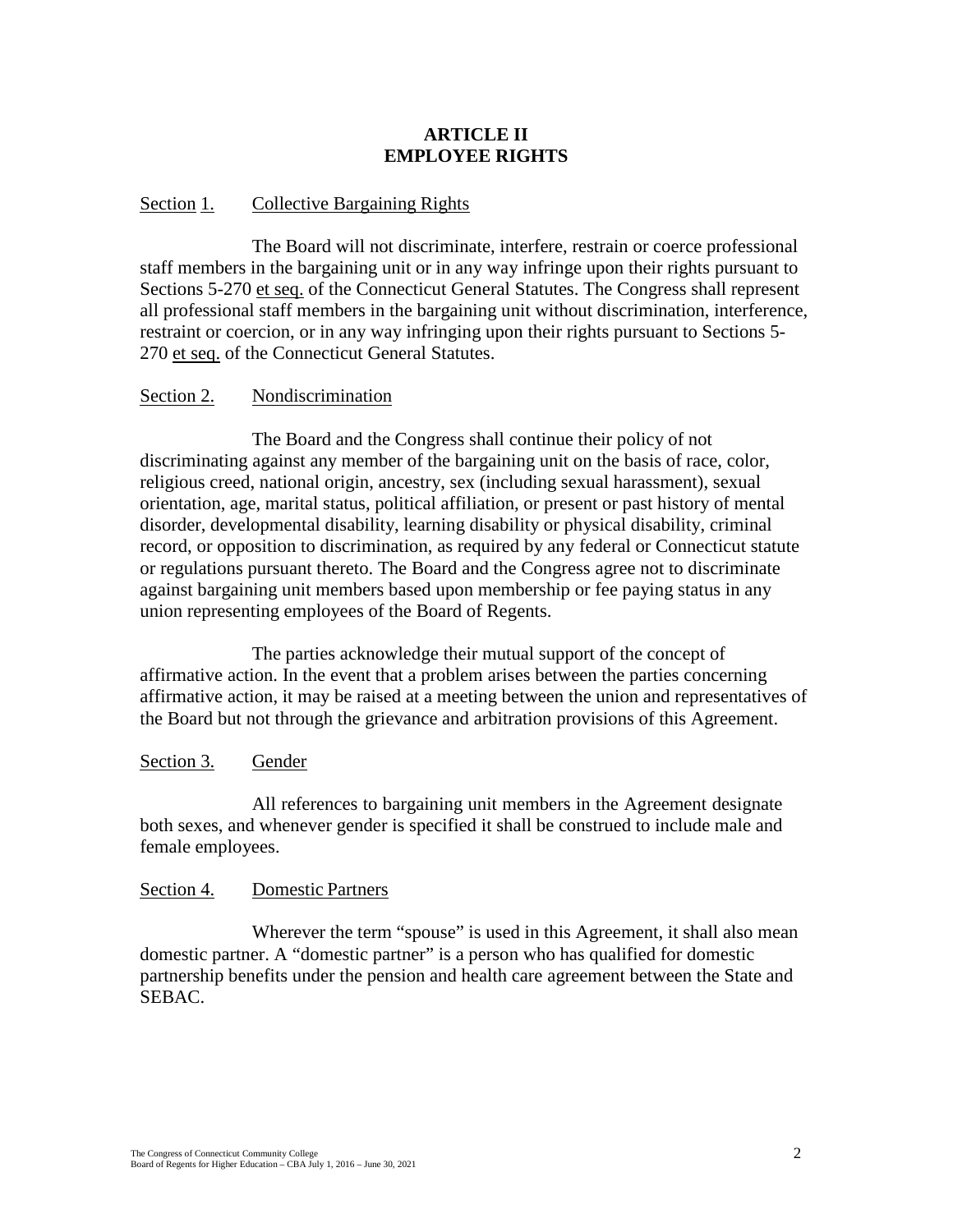#### **ARTICLE III RIGHTS OF THE BOARD OF REGENTS**

Except as otherwise limited by an express provision of this Agreement, the Board reserves and retains, whether exercised or not, all the lawful and customary rights, powers, and prerogatives of public management. Such rights include but are not limited to: establishing standards of performance of its employees; determining the mission of the System and the methods and means necessary to fulfill that mission, including the discontinuation of services, positions, or programs in whole or in part; the determination of the content of job classifications; the appointment, promotion, and transfer of personnel; determining educational policy, programs and courses; directing employees and determining professional assignments; the suspension, demotion, discharge or any other appropriate action against its employees; the relief from duty of its employees because of lack of work or for other legitimate reasons; the establishment of regulations not inconsistent with this Agreement; and the taking of all necessary actions to carry out its mission in emergencies.

# **ARTICLE IV RIGHTS OF THE CONGRESS**

#### <span id="page-11-0"></span>Section 1. Use of Facilities

The Congress and its duly authorized representatives shall be permitted to confer and transact official Congress business on college property and to use college facilities for meetings and other official business, subject to standard and reasonable rules established by the Board and provided that there is no interference with the instructional program and other operations of the college or the duties of professional staff members as employees.

No charge shall be made for use of facilities by the Congress provided that there is no cost to the college for such usage. If costs are incurred, they will be borne by the Congress.

The use of facilities does not include the use of equipment, machines, materials, supplies or similar items, or personal services. The foregoing notwithstanding, copy machines, if such are available at the college, may be used for local chapter purposes only.

The Congress may use the college internal mail service and professional staff mail boxes for purposes of communication, subject to the establishment by the President of standard procedures for general distribution. The Congress may post dated official notices and communications on suitable bulletin boards designated by the President of the college. The Congress will establish and publicize to unit members a toll-free telephone number for use when it is needed for union business.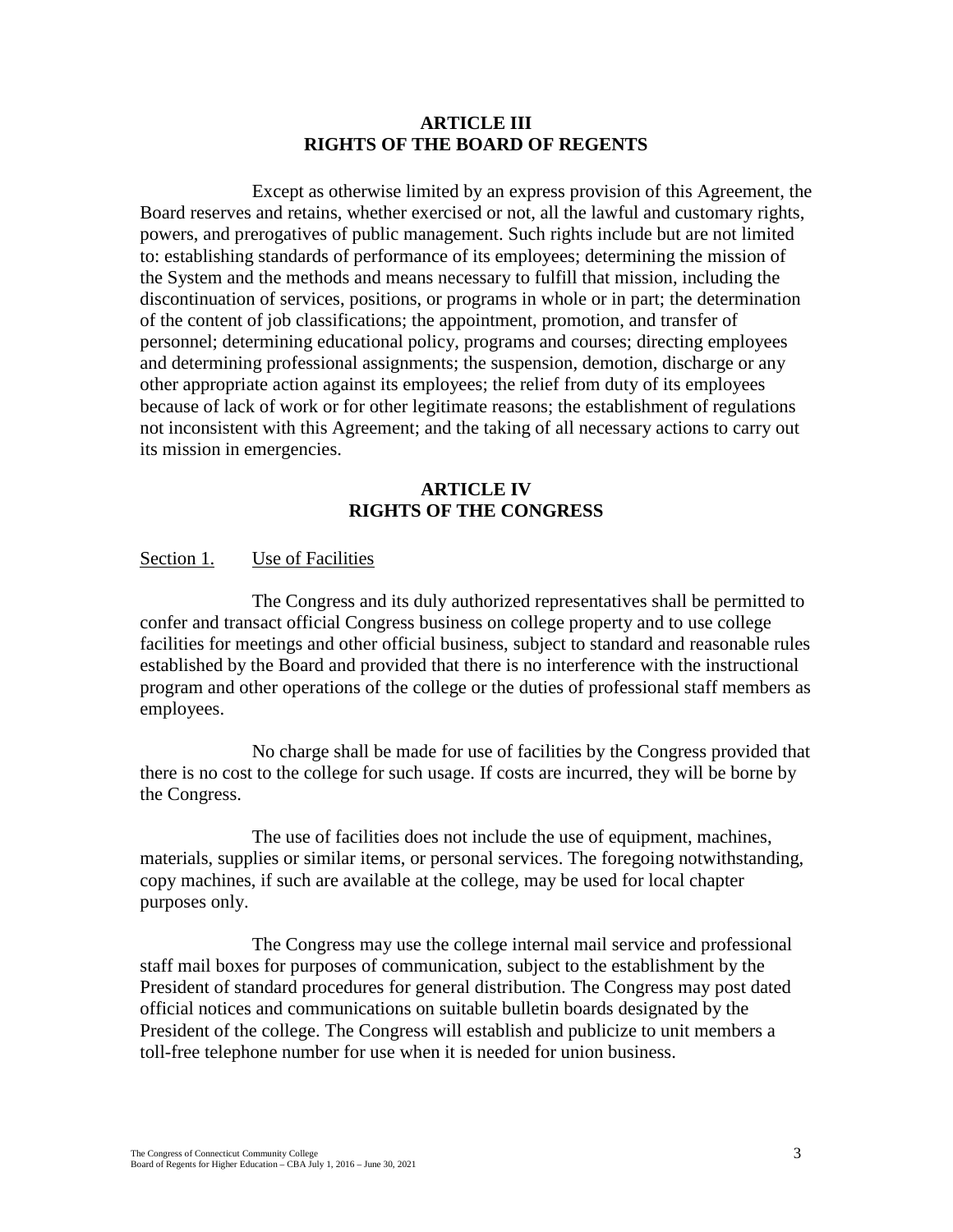#### Section 2. Chapter Meetings

The Congress shall have the right to schedule one regular and one emergency Congress chapter meeting per month during normal operating hours at a college at times mutually agreeable to the college President and the union. Subject to the operating needs of the college, non-teaching professional staff members shall be allowed to rearrange their schedules to attend such meetings provided, however, that the revised work schedule be approved by the appropriate management representative. Individuals shall not be required to reschedule mutually agreed upon time periods spent in such meetings provided that their work responsibilities are fulfilled. Teaching obligations take precedence over attendance at such meetings. Normal college procedures will be followed in scheduling available space.

#### Section 3. Congress Activity

#### A. Leaves of Absence for Union Assignments

The Board of Regents may grant leaves of absence without pay in accordance with the provisions of Article XIX, Section 1 of this Agreement to permit Congress assignees to pursue assigned union tasks. Such leaves of absence may be full or part-time, but in total may not exceed two full-time equivalent assignments per fiscal year for the System. Upon return from such leave, the employee(s) shall have the right to purchase back retirement credits for the period of the leave, provided that the employee or the union shall pay the State's contribution for the period of the leave.

The person seeking the leave will apply to the college President. The President will in turn forward the request to the Board, with a statement which indicates the effect of the leave on educational offerings and/or college services to students and includes a recommendation. Such a request must be made three months prior to the opening of a semester and shall not be unreasonably denied.

#### B. Released Time for Union Business

The Board of Regents shall grant released time, equivalent to twenty-four (24) contact/credit hours plus Additional Responsibilities for instructional staff and fourteen (14) hours per week for non-teaching professionals per year, to union officials for the purposes of: (1) investigating and processing grievances; (2) meeting with the Board or its representatives to discuss implementation of this Agreement; (3) conducting other union responsibilities related to collective bargaining and contract administration. The released time will be assigned on a semi-annual basis by the Congress, subject to the following: (1) the Board reserves the right to approve said selection on the basis of the impact of the leave on the college, provided that said approval shall not be unreasonably denied; (2) the Board will be advised of individuals so designated; (3) released time must be utilized in a manner which is least disruptive of the individual's professional responsibilities and college operations; (4) to this end, prior notice must be given to the appropriate management representative when released time is to be utilized. No teaching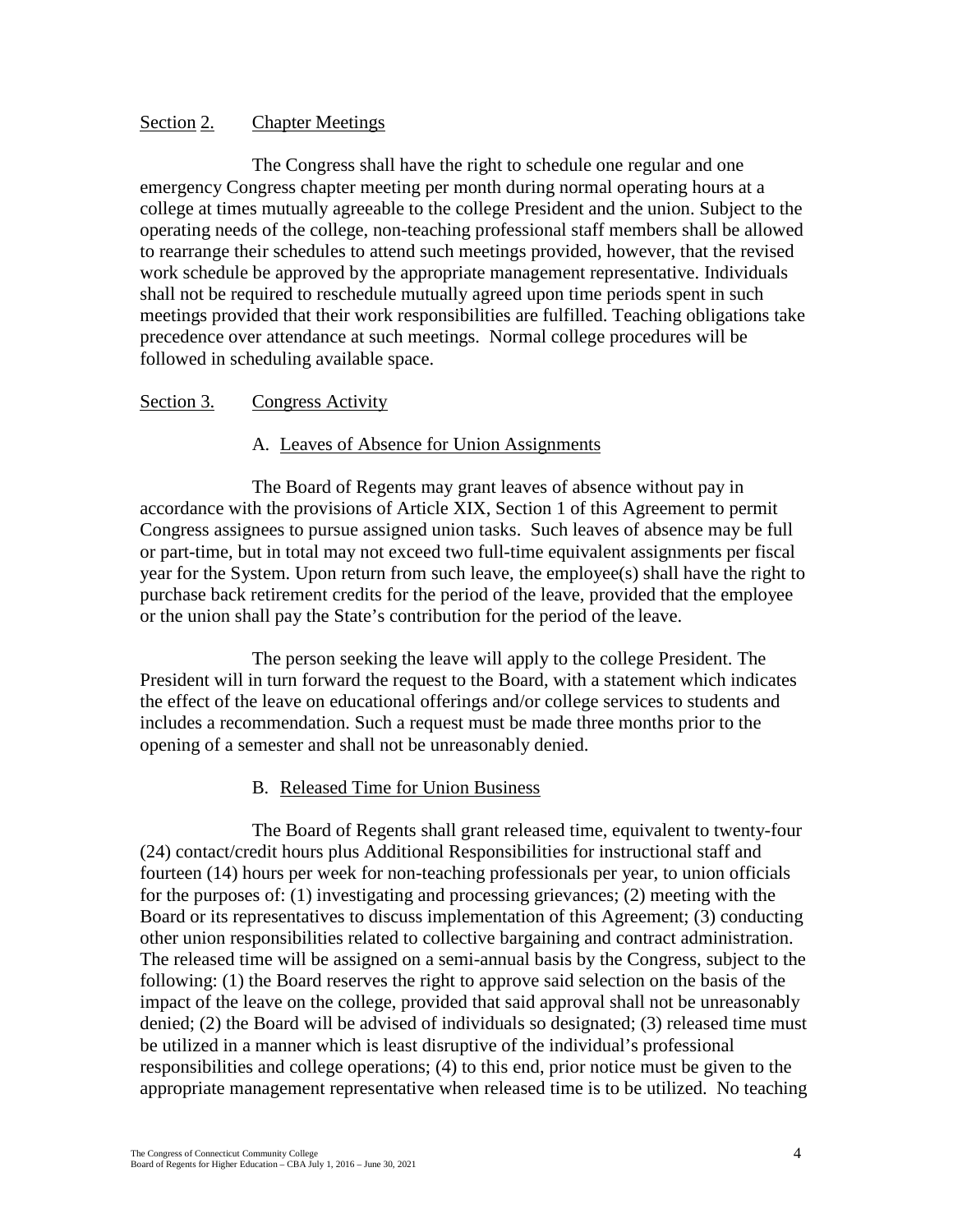professional shall receive more than six contact/credit hours' release from teaching responsibilities in any semester and no non-teaching professional shall receive more than seven hours' release per week.

The Congress shall be afforded sixty percent release time for its President or his/her designee to conduct business of the union, effective July 1, 2017.

# C. Contract Administration Training/Attendance atConventions

Congress delegates to contract administration training/union conventions shall have a combined total of twenty-four (24) working days' leave with pay per year, to be distributed by the Congress, to attend said meetings upon thirty (30) calendar days' notice to the President of the appropriate college.

# Section 4. Meetings of the Board

Such meetings of the Board or its committees which are public meetings according to law are open to any representative of the Congress. For each such regular or special public meeting, a copy of the agenda will be mailed to the President of the Congress 48 hours after it has been mailed to the Board. Included with the agenda will be reports that are related to agenda items, provided that such reports are public information and have been provided to Board members.

The President of the Congress or his/her designee shall be accorded the privilege of speaking at Board meetings in accordance with Board policy on oral presentation at meetings.

Should the Congress wish to have an item placed on the agenda of a Board meeting, the President of the Congress shall request such in writing of the President of the Connecticut State Colleges and Universities at least three weeks in advance. The President of the Connecticut State Colleges and Universities shall notify the President of Congress of the Board's disposition of the request. Bargaining unit members have the right to attend meetings of the Board or its committees to the extent provided by law or Board policy. If any right exists under law or Board policy for unit members to participate in such meetings, that right shall be accorded to unit members.

# Section 5. Position Openings

The Board shall advise the Congress of all full-time openings in professional positions at any college or at the System Office.

# Section 6. Notice to Chapter Chairs of New Bargaining Unit Hires

Names and addresses of new hires will be provided to Chapter presidents/chairs on a quarterly basis. The Faculty Workload Report, SWRXI12, or its equivalent, will be provided to the bargaining unit as reasonably available.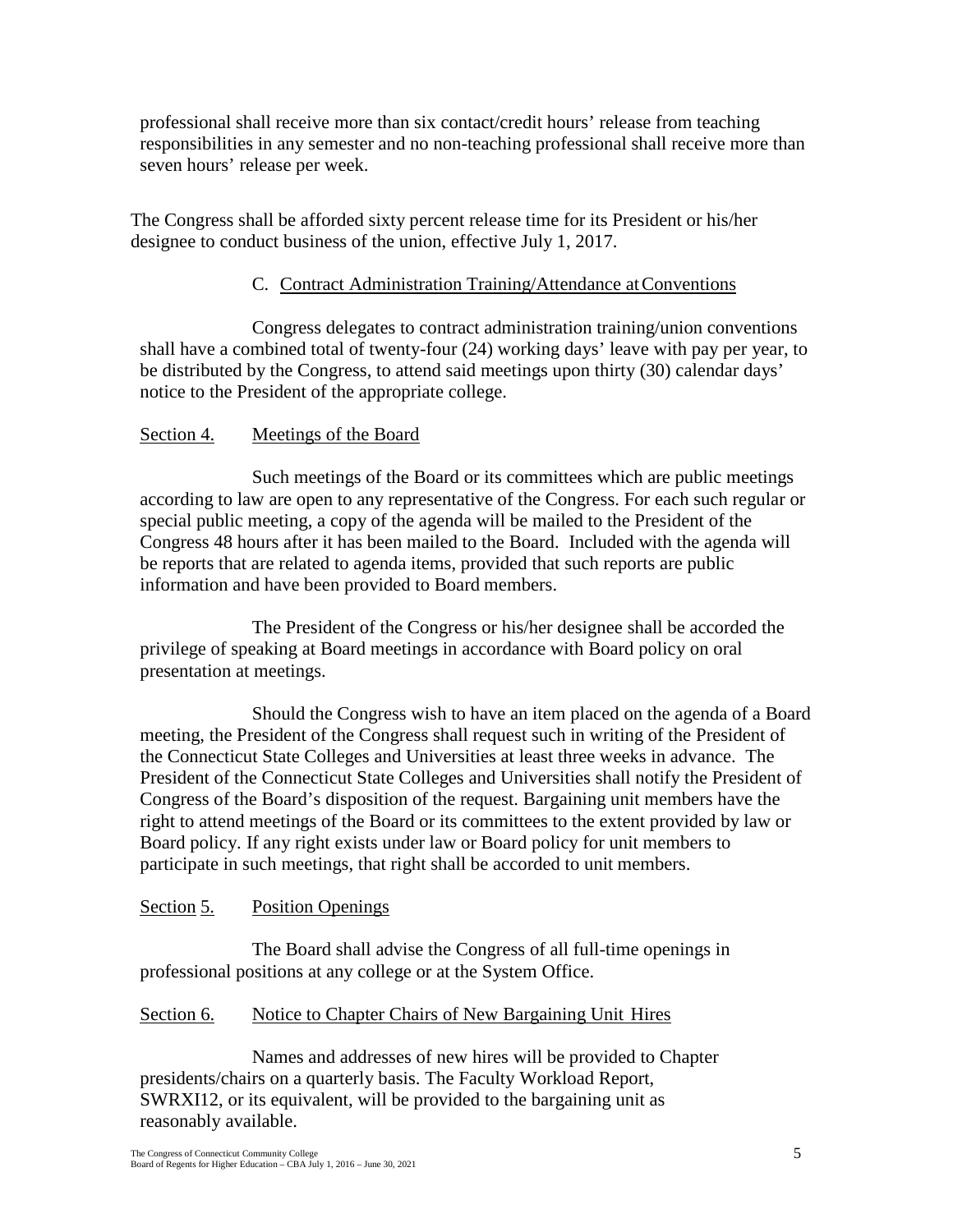## **ARTICLE V DEDUCTION OF DUES AND SERVICE FEES**

# Section 1. Dues

Upon receipt of a professional staff member's authorization, the Board shall deduct from that professional staff member's salary each pay period such Congress dues as have been duly established pursuant to the constitution of and certified by the Congress, and remit same promptly to the Congress, together with a list of the names of members from whose salaries such deductions were made.

#### Section 2. Service Fees

Professional staff members who are not members of the Congress shall be required as a condition of continued employment to pay a service fee to the Congress each month equal to the regular Congress dues. The Board shall deduct this service fee from such professional staff member's salary each pay period and remit same promptly to the Congress, together with a list of the names of professional staff members from whose salary such deductions were made, unless the professional staff member has arranged another method of payment with the Congress and has so informed the college.

# Section 3. Calculation/Payment Schedule

Said dues or fees shall be paid bi-weekly for the life of this Agreement and, in the event of any time lapse in the above arrangements on the part of the employer, shall be deducted and paid retroactively to the Congress.

The employer shall annually electronically transmit to the Congress a runoff of each member of the bargaining unit, alphabetized by college, to include each employee's name, classification, gross salary and bi-weekly dues deduction (to be calculated by multiplying salary by the appropriate percentage dues rate).

The Congress assumes the responsibility for reimbursing bargaining unit members, upon their request, in the amount of any overpayment of Congress dues or service fees which they may have made due to an incorrect deduction of such dues or fees from their salaries by the employer's agent who is responsible for said deduction.

# Section 4. Rebate

It is understood that the provisions of this Article are subject to the requirements of law. The Congress agrees to indemnify and save the Board harmless from any claims arising out of or resulting from any deduction from wages made under this Article. In the event any agency or court of competent jurisdiction orders the employer to rebate to employees the service fee or any portion thereof deducted pursuant to Section 2, the union agrees to hold the employer harmless for said deduction by returning the agency fee which has been deducted for the period involved, provided that this provision shall not take effect until any appeal has been exhausted.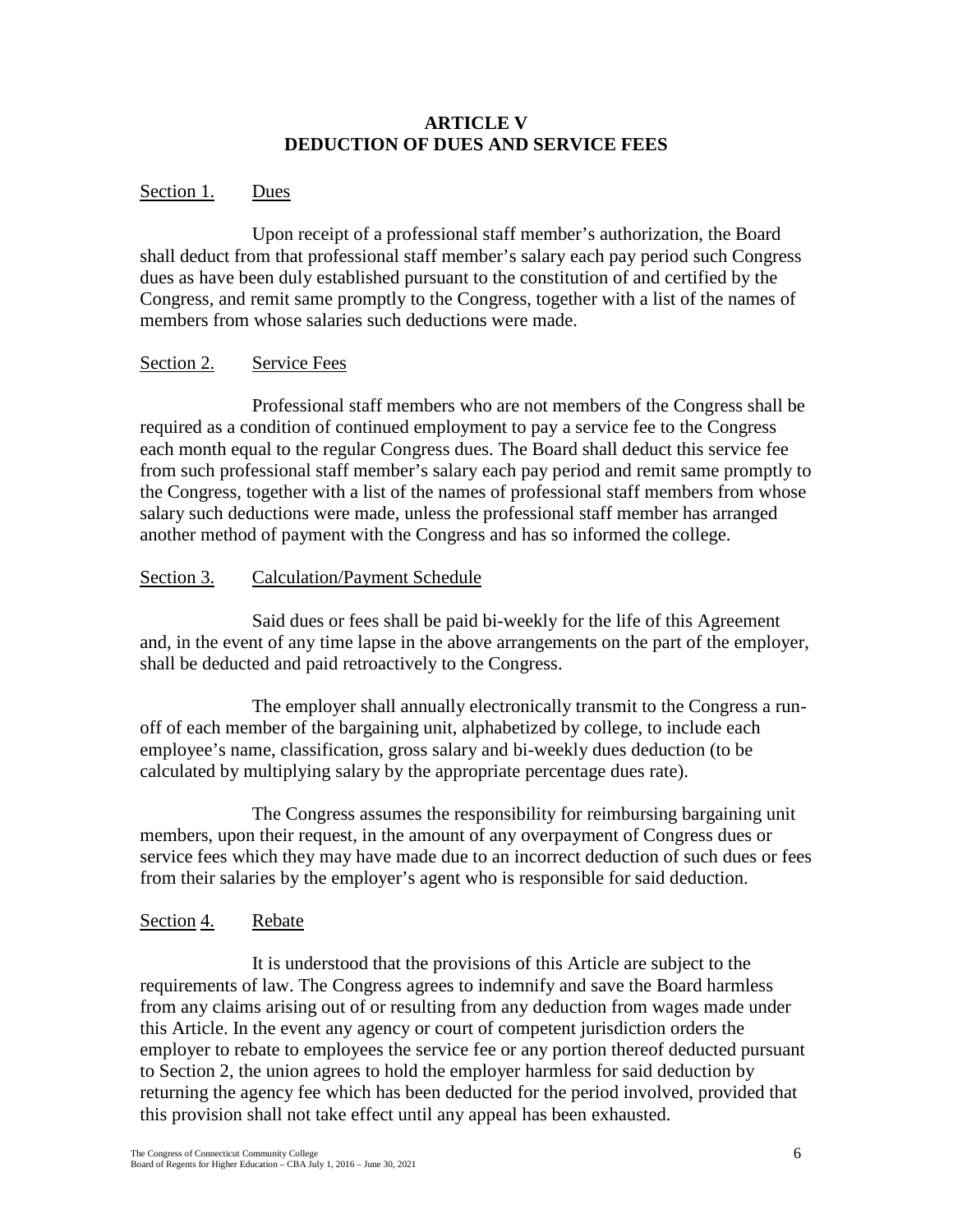#### Section 5. Summer Salaries

Dues and service fees shall be deducted from the payment of the summersession salary at the rate of one percent.

#### Section 6. Payroll Deduction

Pursuant to Section 5-260a of the Connecticut General Statutes, upon receipt of a professional staff member's written request, the employer shall deduct from that professional staff member's salary each pay period the requested payments to the Congress' Political Action Committee and remit same promptly to the Congress, together with a list of the names of unit members from whose salaries such deductions were made.

### **ARTICLE VI ACADEMIC FREEDOM**

<span id="page-15-0"></span>The Board of Regents recognizes that professional staff members are entitled to academic freedom, such that:

(1) Each member of the professional staff is entitled to full freedom in research and in the publication of the results, subject to the adequate performance of his/her other professional duties; but research for pecuniary return should be based upon an understanding with the authorities of the institution.

(2) Each member of the professional staff is entitled to freedom in the classroom in discussing his/her subject, but he/she should be careful not to introduce into his/her teaching controversial matter which has no relation to his/her subject.

(3) The professional staff member is a citizen, a member of a learned profession, and an officer of an educational institution. When he/she speaks or writes as a citizen, he/she should be free from institutional censorship or discipline but his/her special position in the community imposes special obligations. As a person of learning and an educational officer, he/she should remember that the public may judge his/her profession and his/her institution by his/her utterances. Hence he/she should at all times be accurate, should exercise appropriate restraint, should show respect for the opinions of others, and should make every effort to indicate that he/she is not an institutional spokesperson.

The parties agree that the foregoing language is intended to give meaning to a right of professional staff members which is derivative from the interest of the public and must be balanced with the rights of students. Accordingly, the parties agree that interpretations or applications of the foregoing language by any professional association or labor organization shall not be determinative in interpreting this Article.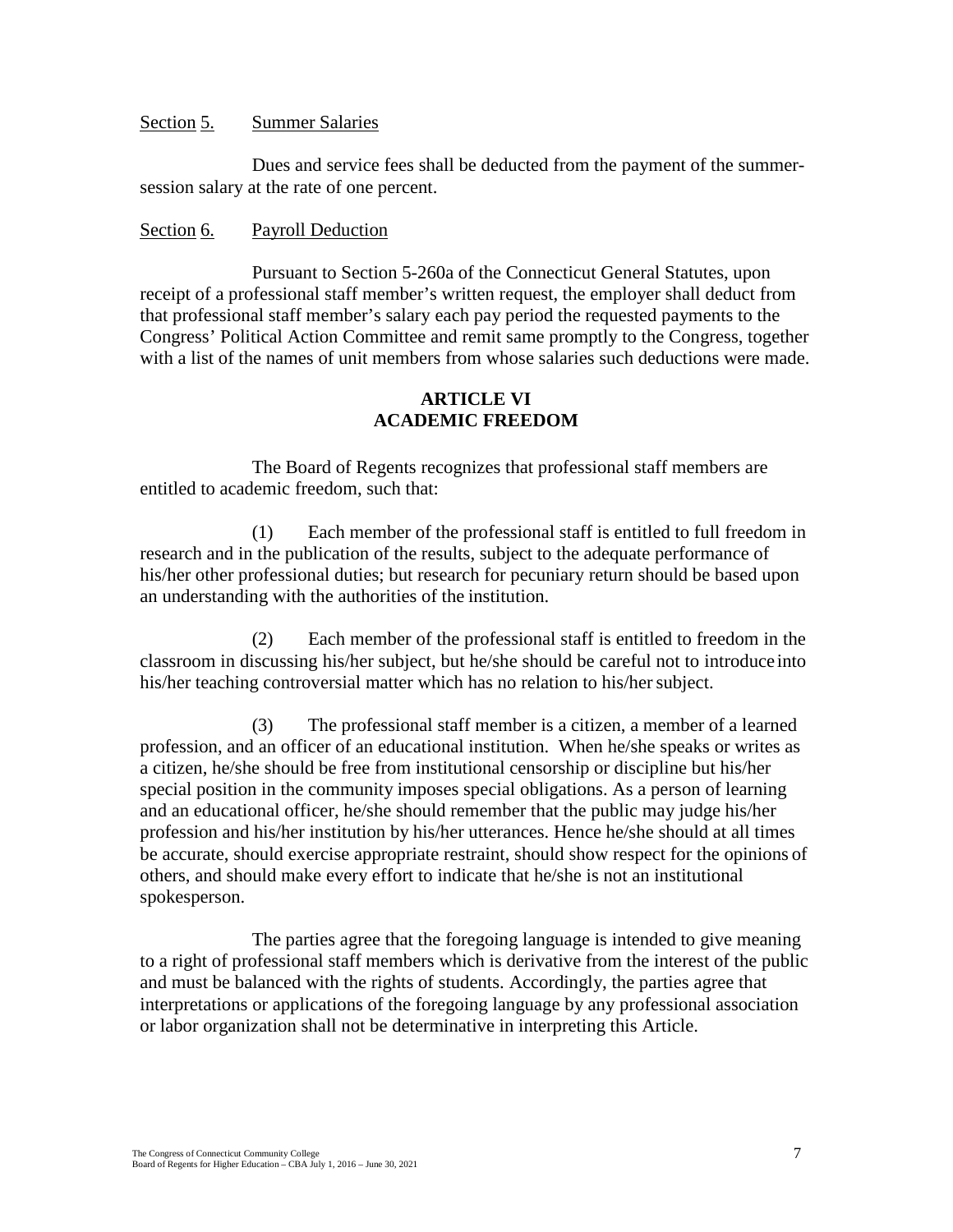# **ARTICLE VII GRIEVANCES**

<span id="page-16-0"></span>The Board and the Congress recognize the importance of adjusting grievances fairly without fear of prejudice or reprisal. Accordingly, the Board and the Congress agree that they will encourage the prompt settlement of grievances which may arise between a professional staff member, a group of the professional staff, or the union and the employer. Unless otherwise provided within this Agreement, the orderly processes hereinafter set forth shall be the sole method used for the resolution of all grievances.

The parties recognize that some grievances filed may concern the interpretation or application of language common to the Union and one or more of the other unions representing unclassified professional employees of the System. In such cases, the other union or unions shall be necessary parties with the rights to be present and heard.

#### Section 1. Informal Adjustments

Whenever possible, problems affecting professional staff members should be adjusted between the professional staff member and the immediate supervisor or within the college structure through the level of President if necessary. Any professional staff member in the bargaining unit may present and discuss his/her complaint with appropriate management representatives and may be represented by the Congress in this process. The Congress may present and discuss with appropriate management representatives any complaint on its own behalf, but not on behalf of a professional staff member or professional staff members. These presentations or discussions shall be entirely informal. Any settlement, withdrawal, or disposition of a complaint at the informal stage shall not constitute a binding precedent in the settlement of similar complaints or grievances. Such matters shall not be deemed grievances and their settlement shall not establish any precedent whatsoever for the resolution of any problems between a professional staff member and the immediate supervisor, the college, or the Board. If a bargaining unit member believes that a problem or concern constitutes a grievance, he or she may request that the President agree to extend the time for filing the grievance for up to fifteen calendar days, as provided in 2D below.

#### Section 2. Grievance Procedure

#### A. Definition

If any professional staff member, group of professional staff members, or the Congress should have a complaint as to the interpretation or application of this Agreement, such complaint shall constitute a grievance subject to settlement pursuant to this Section.

In processing grievances under this Section at Levels One and Two, the parties shall not be precluded from considering questions of equity, provided, however,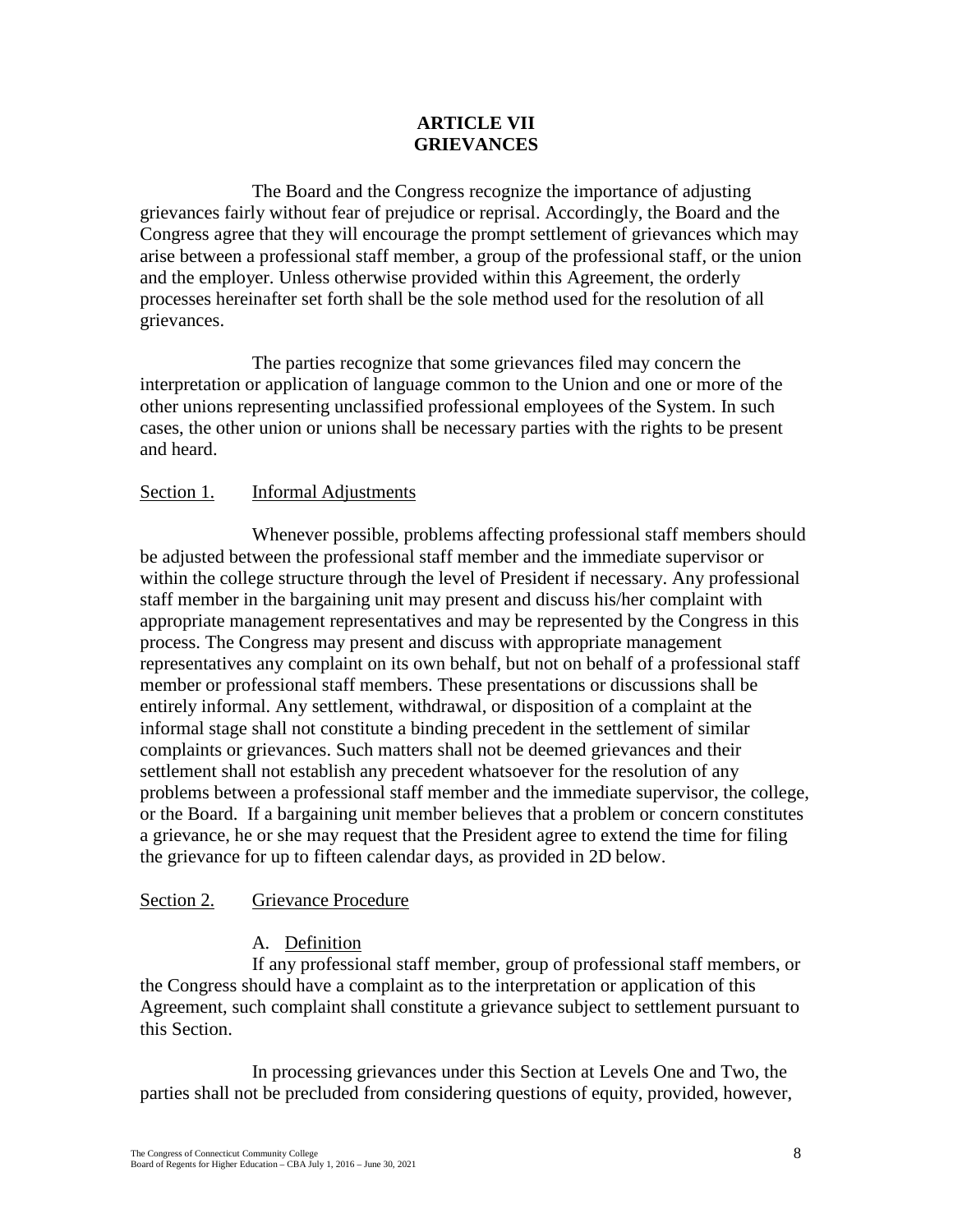that any resolution based upon equity shall not constitute a waiver of the right to assert appropriate contractual provisions in any like case unless such right is expressly waived in writing by the President of the Connecticut State Colleges and Universities.

# B. Union Representation.

Grievants shall have the right to representation by the union at each and every level of the procedure outlined in this Section.

When an individual employee or group of employees elects to submit a grievance without union representation, the union's representative shall be provided a copy of the pending grievance and shall have the right to be present at any discussions of the grievance, except that if the employee does not wish to have the union representative present, the union representative shall not attend the meeting but shall be provided a copy of the written response to the grievance and no such response shall constitute an interpretation of this Agreement binding on the union.

# C. Steps

A grievance shall be filed on a form mutually agreed upon by the Board and the Congress. If the grievance involves an action of the Board or a matter of general applicability within the System, the grievance may be filed at Level Two, provided however that such grievances must be filed within thirty (30) calendar days after the grievant knew, or should have known, of the act or conditions on which the grievance is based. All other grievances shall be processed in accordance with the following:

(1) Level One – President

Within thirty (30) calendar days after he/she knew or should have known of the act or conditions upon which the grievance is based, the grievant shall present the grievance in writing to the President, specifying the facts, rationale, the section or provision of the Agreement alleged to have been violated and remedy sought, provided that this requirement shall not be interpreted to limit the right to amend a grievance. Failure to file the grievance within the time prescribed shall result in a waiver of the grievance. The President or designee shall meet with the grievant for the purpose of resolving the grievance and shall, within fourteen (14) calendar days of receipt of the written grievance, or the meeting with the grievant, render his/her decision and reasons therefore in writing to the grievant and the Congress office.

# (2) Level Two – President of the Connecticut State Colleges and Universities

If the grievance is not resolved at Level One or the written decision of the President or his/her designee is not rendered within the time specified, the grievant may then appeal the grievance to the President of the Connecticut State Colleges and Universities but, if he/she chooses to appeal to the President of the Connecticut State Colleges and Universities, the grievance shall be filed within ten (10) calendar days of the receipt of the President's or his/her designee's answer or within ten (10) calendar days after the end of the time specified in Level One for said answer.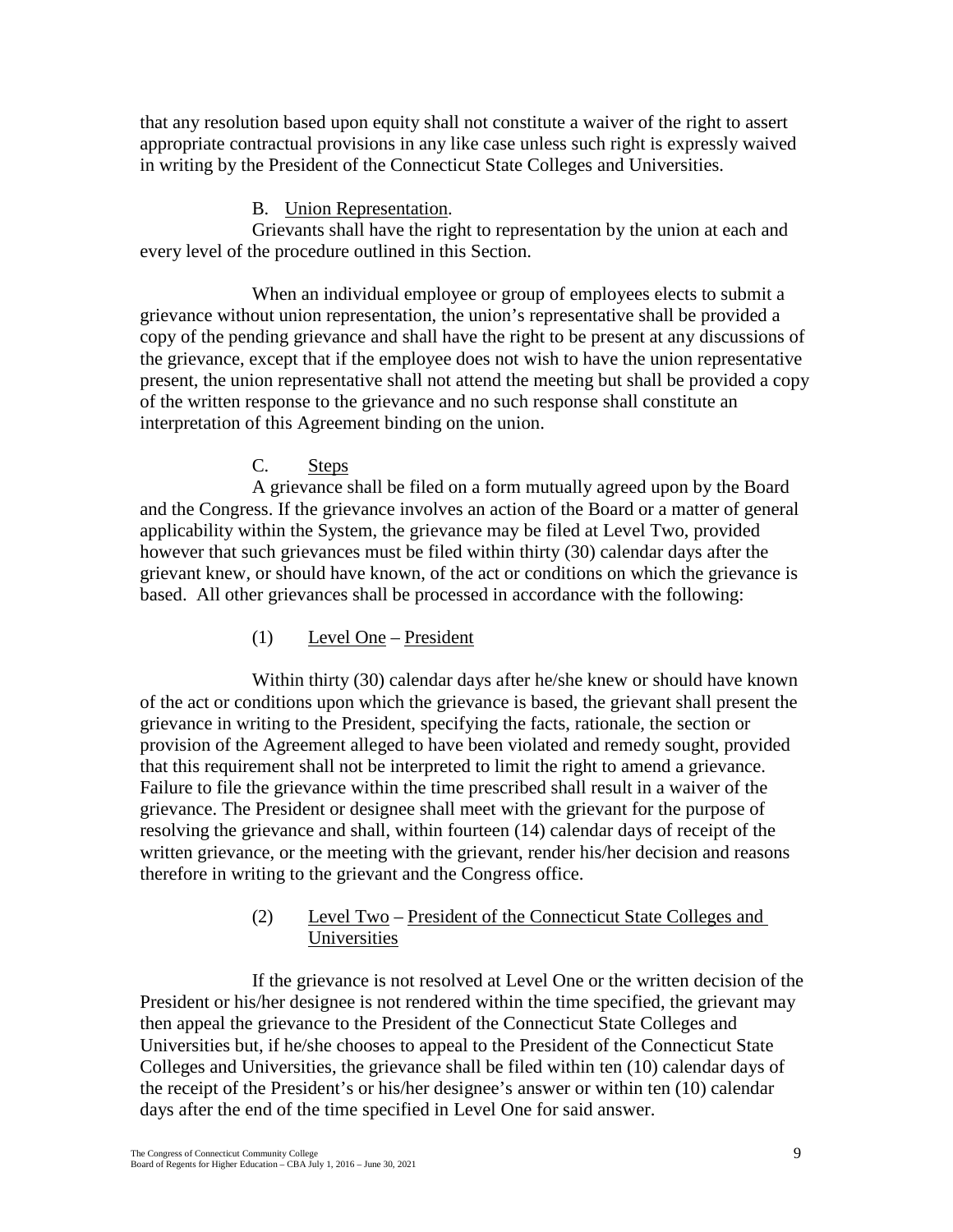Failure to file with the President of the Connecticut State Colleges and Universities within the time specified shall be deemed to be acceptance of the decision rendered at Level One. The President of the Connecticut State Colleges and Universities or his/her designee shall meet with the grievant and shall render a written decision within twenty-one (21) calendar days of receipt of the grievance or the meeting with the grievant.

#### D. Extension of Time Limits

Any of the specified time limits may be extended by mutual agreement between the grievant or his union representative and the President, or President of the Connecticut State Colleges and Universities, as the case may be, provided, however, that in no case shall the period of time for filing a grievance be extended more than an additional fifteen (15) calendar days except by the President of the Connecticut State Colleges and Universities or his/her designee. Any extension shall be in writing.

#### E. Appearances

Whenever possible, grievance meetings shall be scheduled so as not to interfere with professional responsibilities of individuals involved. If it is necessary to meet with the employer during working hours, the grievant, one union representative who is a member of the bargaining unit, and necessary witnesses may attend without loss of time or compensation for such meetings.

#### F. Information

Upon reasonable notice, the Board shall make available to the Congress any relevant information as provided by applicable law.

#### G. Remand

In the event that new information is introduced or new arguments presented at Level Two, the matter may be remanded to Level One for further consideration.

#### Section 3. Mediation Panel

There shall be a bipartite mediation panel which shall consist of two members selected for the Board and two members selected for the Congress. The panel shall be selected from two lists established in advance by the parties. Within sixty (60) days of the signing of this Agreement and whenever necessary thereafter, representatives of the parties shall meet to designate the individuals to be placed on said lists. The parties may by mutual agreement submit a grievance which has not been resolved at Level Two to the panel which shall hear the positions of the respective parties and endeavor to effect an amicable resolution. In the event that resolution is not possible, the sole authority of the panel shall be to make a confidential report and recommendation to the President of the Connecticut State Colleges and Universities with a copy to the Congress. The President of the Connecticut State Colleges and Universities shall within fourteen (14) calendar days after receipt of the report of the mediation panel render his/her decision and reasons therefore to the grievant with a copy to the Congress.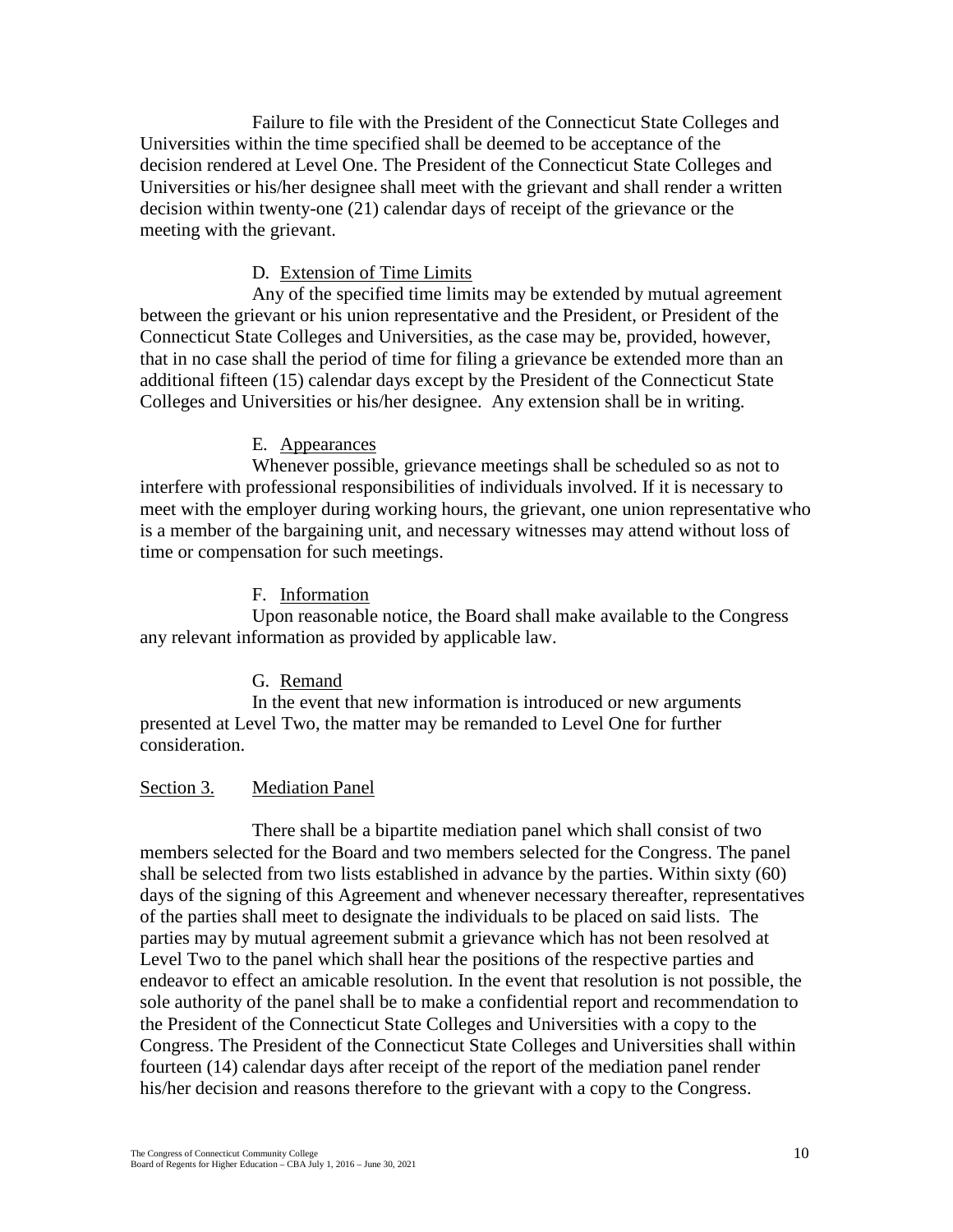#### Section 4. Arbitration

### A. Notice

If the grievance is not resolved satisfactorily to the grievant at Level Two of the grievance procedure set forth in Section 2 of this Article, or in the mediation process, the Congress may proceed to arbitration by filing a written notice by certified mail with the President of the Connecticut State Colleges and Universities. Such notice must be postmarked within thirty (30) calendar days after receipt by the grievant of the Level Two or mediation decision or within thirty

(30) calendar days of the expiration of the time for said answer, whichever is later.

# B. Selection

The parties shall attempt to select an arbitrator by mutual agreement. In the event that the parties do not agree upon an arbitrator within thirty (30) days of the notice provided for in paragraph A above, the grievance may be submitted to the American Arbitration Association, and the arbitrator shall be selected from a panel provided by the AAA pursuant to their rules and procedures. The arbitration shall be conducted under said rules and procedures. The foregoing shall not prevent the parties from otherwise agreeing to submit a matter to an arbitrator or arbitration panel other than pursuant to the AAA's rules and procedures.

# C. Arbitrator's Authority

(1) The arbitrator shall not have any power, right or authority to add to, subtract from, modify, change, or alter any of the terms or provisions or the express intent of this Agreement.

(2) The arbitrator shall be without power, right or authority to make a decision in the following areas beyond a determination as to whether the provisions set forth in this Agreement as to these areas were violated. Beyond making such a determination, the arbitrator shall not substitute his/her judgment for that of the Board or its representatives:

(a) any incident which occurred or failed to occur prior to the effective date of this Agreement, provided that grievances filed which antedate this Agreement shall not be deemed to be waived by reason of the execution of this Agreement;

(b) the failure or refusal by the Board to renew the contract of or reappoint a member of the bargaining unit on a standard appointment;

(c) disputes over alleged unlawful discrimination as set forth in Section 2 of Article II of this Agreement, except as provided in Section 4 of that Article;

(d) changes in job descriptions or assigned duties or classifications and pay grades for newly created positions;

(e) the granting of a promotion;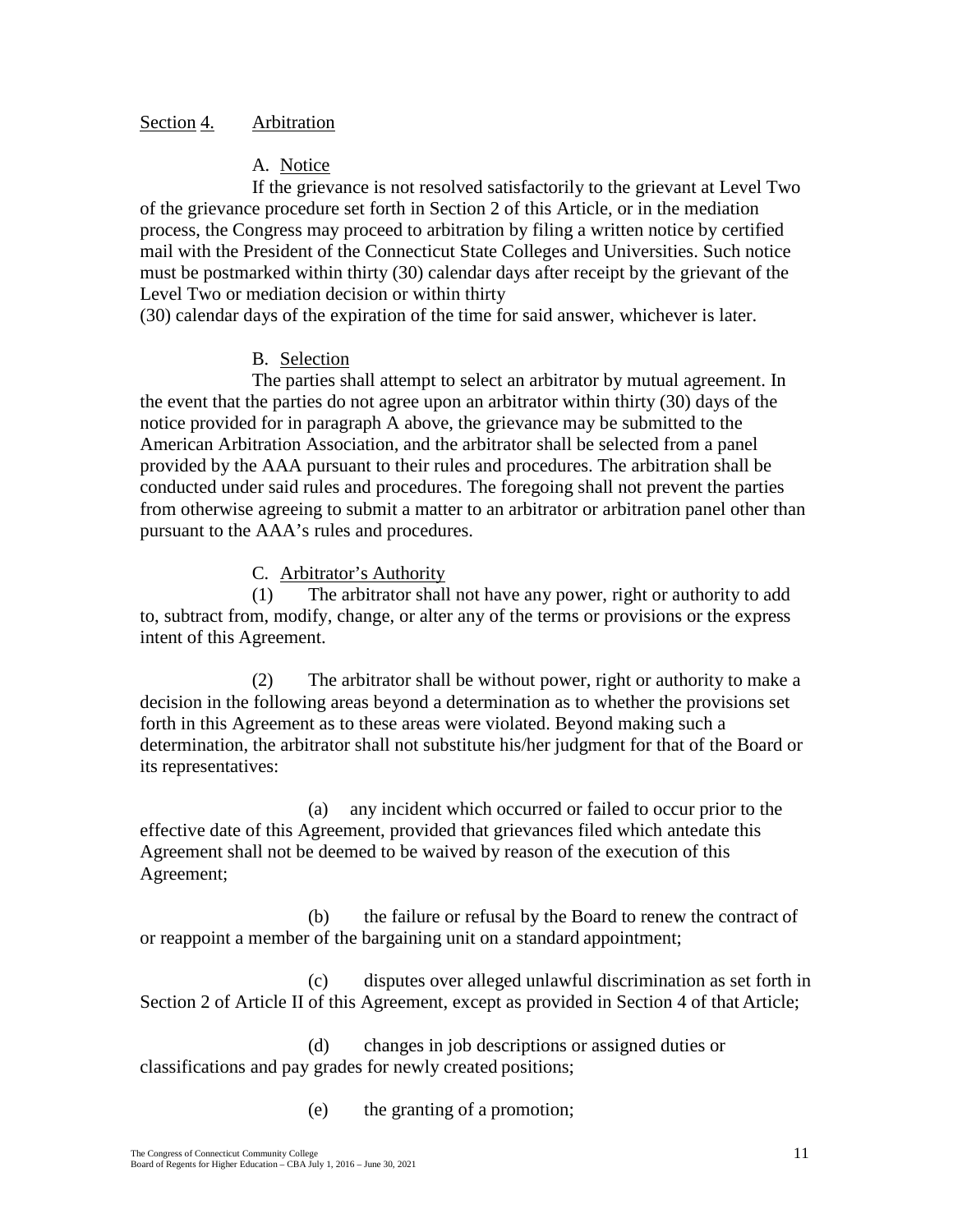- (f) the granting of a tenure appointment;
- (g) the granting of sabbatical leave;
- (h) the granting of leaves for professional development;
- (i) the substance of an evaluation;

(j) termination or reassignment for special reasons in accordance with Article XIII.

In the event that the arbitrator determines that the contractual provisions in these areas have been violated as alleged, his/her award shall direct that appropriate action be taken, which may include a reassessment of the original decision, but in no event shall such award have the result or effect of granting a promotion, tenure appointment, sabbatical leave, or leave for professional development.

(3) If notice that further employment will not be offered is inadequate solely upon the basis that it was not given on time as provided in this Agreement, the arbitrator may direct the Board to renew the appointment only upon a finding that no other remedy is adequate or that notice was given so late that the professional staff member was deprived of a reasonable opportunity to seek other employment, provided that such award or reappointment shall be for no more than one (1) appointment period and without right to further employment.

(4) An arbitrator's decision that may award employment that extends beyond the sixth year of employment shall not entitle the professional staff member to a tenure appointment. In such cases, the professional staff member shall serve during the seventh year as if such service had been performed during the sixth year of employment.

(5) Those inherent management rights not restricted by a specific provision of this Agreement are not directly or indirectly subject to the grievance and arbitration procedure.

# D. Hearing

The arbitration hearing shall be held in the City of Hartford, unless otherwise agreed to by the parties. The arbitrator's decision shall issue within thirty (30) calendar days of the close of the hearing or the submission of briefs, whichever is later, unless additional time is agreed to by the parties. The decision shall be in writing and shall set forth findings of fact, reasoning, and conclusions on the issues submitted.

# E. Arbitrability

(1) In the event that the Board challenges the substantive arbitrability of a grievance in a proceeding prior to arbitration, the guidelines articulated in the Steelworkers Trilogy shall be applied.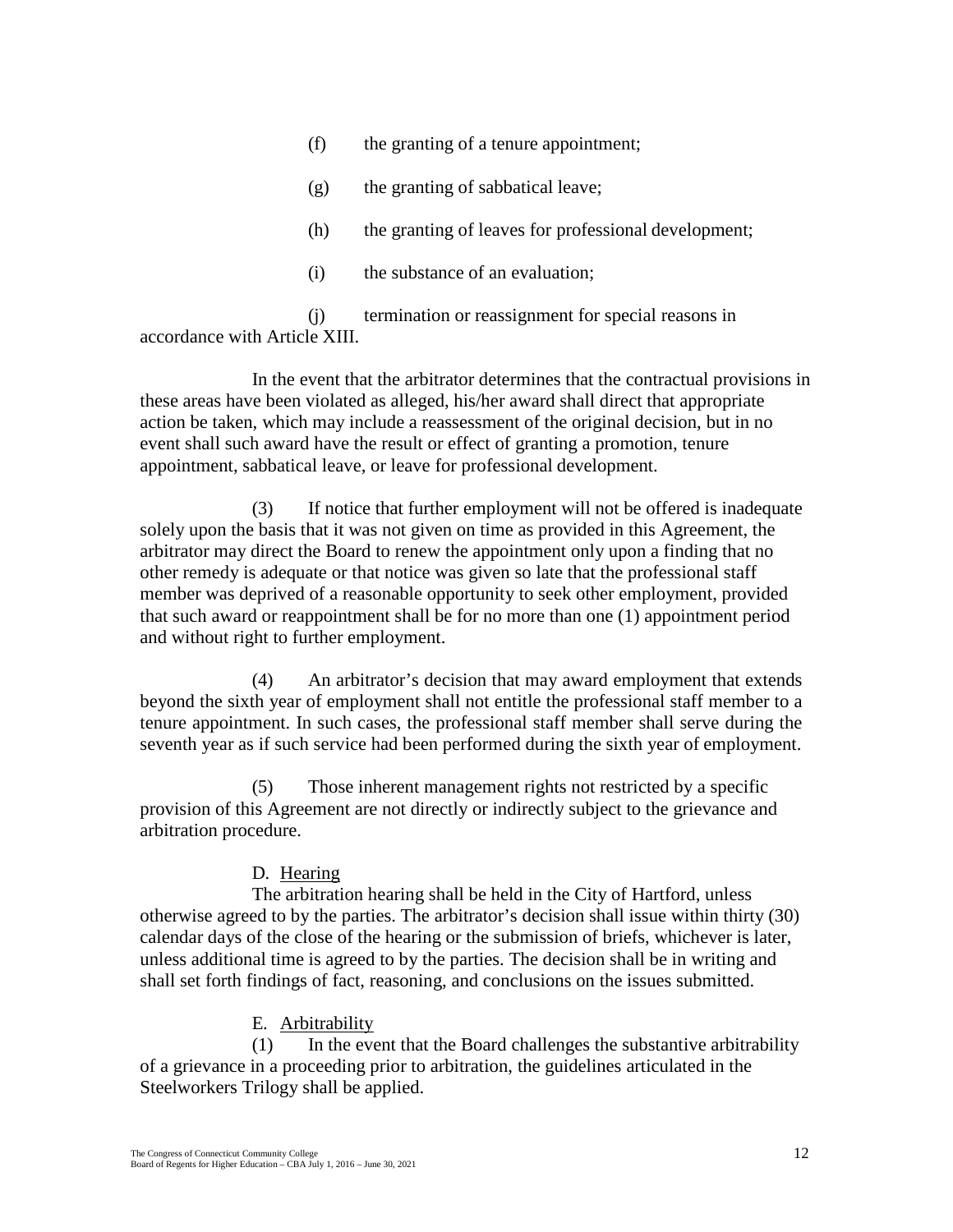(2) The submission of questions of substantive arbitrability to the arbitrator in the first instance shall not constitute a waiver of the right to a fresh review without being bound by the arbitrator's decision over such questions, provided that this shall neither enlarge nor diminish the standard for review of questions of substantive arbitrability. The parties have not agreed as to whether the Trilogy is dispositive of postarbitration decisions reviewing questions of substantive arbitrability.

#### F. Decision and Review

The decision of the arbitrator shall be final and binding upon the Board, the Congress, and the grievant in accordance with the statutes of Connecticut. The parties intend that arbitral decisions (other than questions of substantive arbitrability addressed in the foregoing paragraph) shall be reviewable in accordance with the standards established in Enterprise Wheel.

# G. Costs

All fees and expenses of the arbitrator shall be divided equally between the parties. Each party shall bear the cost of preparing and presenting its own case. Any party desiring a transcript of the proceedings shall bear the cost.

# H. Individual Rights

<span id="page-21-0"></span>It is understood that the procedure provided by this Article is not intended to address claims not within the scope of this procedure.

#### **ARTICLE VIII MAINTENANCE OF RECORDS**

#### Section 1. College Files

Each college in the Connecticut Community College System shall maintain three official files for each member of its professional staff: (1) a personnel file, (2) a professional file, and (3) an application file.

# A. Personnel File

The personnel file shall include the following: (1) record of salary, increments, and change of status; (2) record of leaves of absence, vacations, and personal leave days; (3) sickness reports; (4) records of payments for insurance, retirement benefits, etc.; (5) record of accrued longevity; and (6) general fiscal data. These records shall be accessible on a reasonable basis to the professional staff member concerned.

# B. Professional File

Subject to the provisions specified hereinafter, the President of the college shall be responsible for the confidentiality, control, and content of the professional file. The foregoing shall not be interpreted to override applicable law with regard to disclosure. The file may include only the following: (1) information relating to the professional staff member's academic and professional accomplishments; (2) records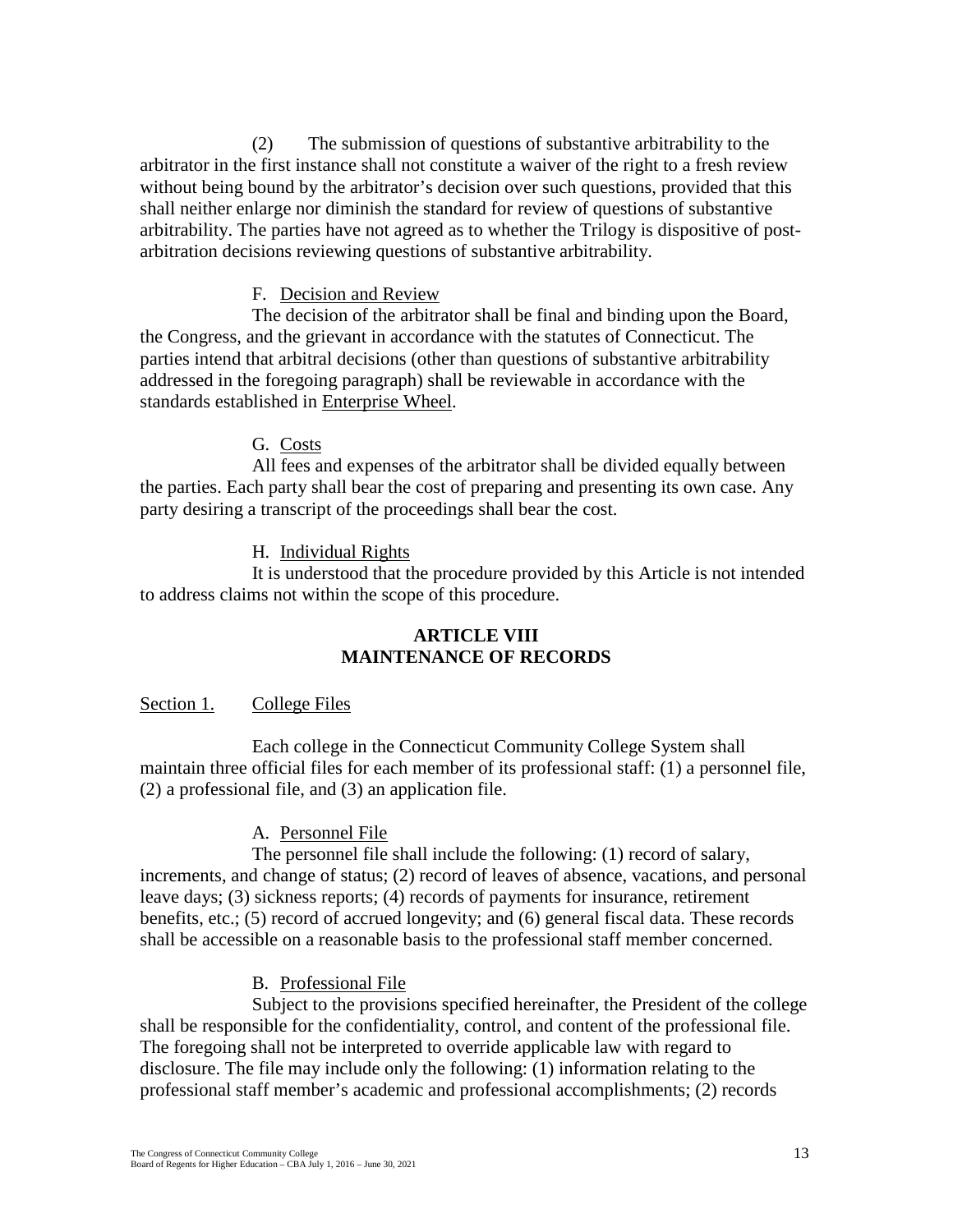generated by the college; (3) reports of the evaluation of the professional staff member's performance; (4) memoranda of discussions between the professional staff member and supervisory and managerial personnel, including but not limited to department chairpersons, division heads, deans, or Presidents, relating to the professional staff member's employment relationship to the Board; and (5) signed, written statements relating to the quality of service of the professional staff member.

Where no released time is provided, a bargaining unit member may include in the professional file a statement of the extent of activities as campus grievance representative or as a participant in joint activities of the Board of Regents and the Congress.

The professional staff member may attach written comments. To this end, professional staff members are encouraged to review their files on a regular basis with the right to have any and all documents reproduced at cost to the professional staff member. Such files shall be placed in a location other than the private office of the President. No item shall be included unless a copy has been provided to the professional staff member together with a notice that a copy will go into the file. Each document placed in the file shall be numbered seriatim in chronological order.

The Congress may have access to a unit member's professional file upon written authorization of the unit member. Any such authorization shall not be valid for a period in excess of twenty working days.

# C. Application File

The application file, which shall be in the control of the President, shall contain all materials requested by the college or supplied by the professional staff member in connection with original employment, including confidential material solicited in regard to the employment application. Such confidential material shall be accessible to the individual professional staff member unless such professional staff member agreed to its confidentiality as to himself prior to its solicitation. The material may be made available to the Board of Regents and appropriate System Office and college personnel and committees for the purpose of initial selection. Confidential material may not be utilized in any subsequent decision affecting the individual's employment, except as the initial appointment may come into question.

# Section 2. System Office Files

# A. General File

Files for all professional staff are maintained in the System Office. These files may contain materials submitted to the Board in support of appointment recommendations by the Presidents. The files may also contain duplicates of all materials submitted in conjunction with Board actions, such as promotions, and duplicates of all appointment and reappointment notices. In addition, all correspondence between the System Office and the individuals may be part of these files. The file shall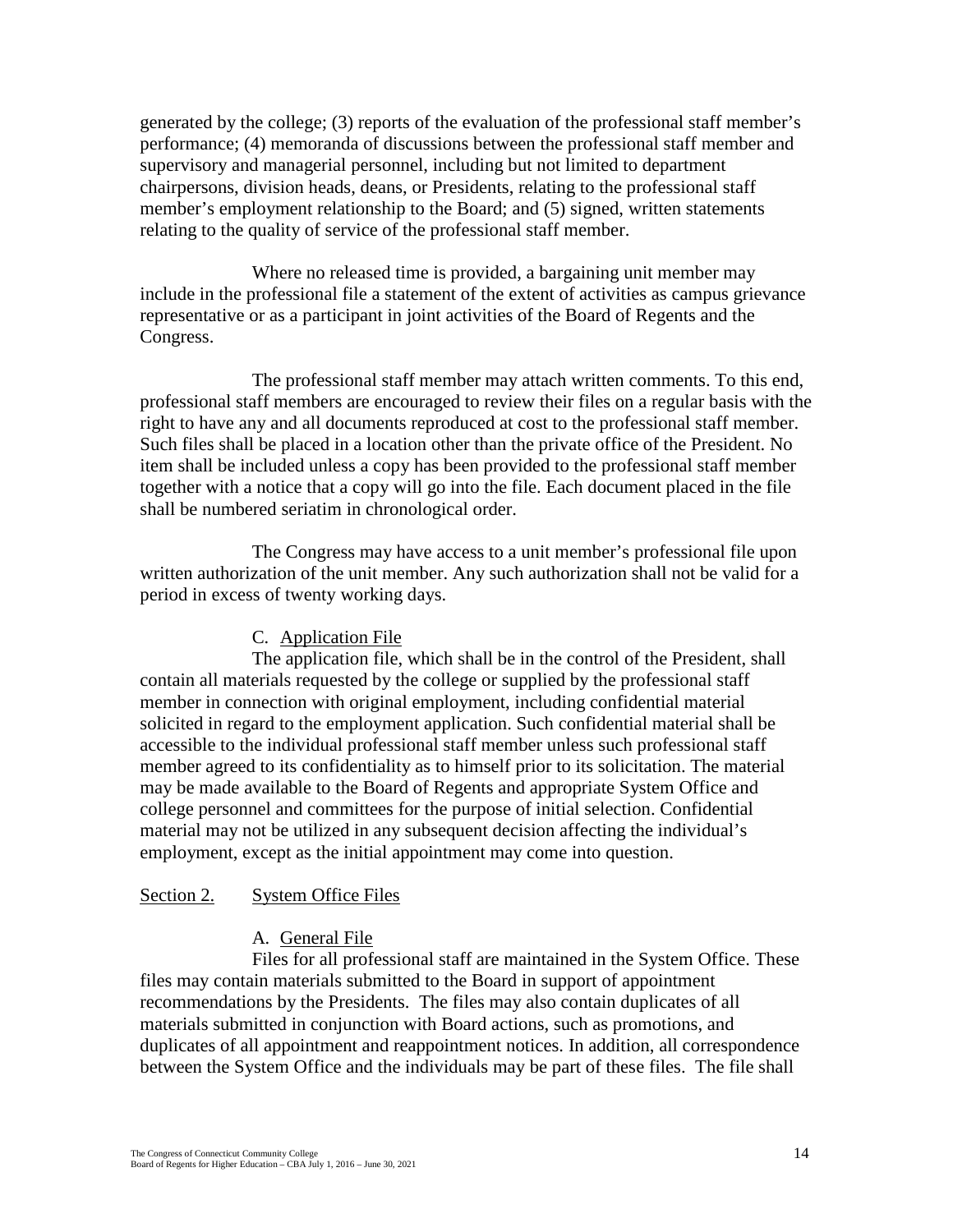be accessible on a reasonable basis to the professional staff member concerned, who may attach written comments.

# B. Grievance File

In any action taken or recommended by a President in which an appeal is made by a professional staff member to the Board, a separate file relative thereto may be maintained. This file shall be accessible on a reasonable basis to the professional staff member concerned.

### Section 3. Limitations

A. No material from any source other than the files referred to in Section 1 above shall be used as the basis for any disciplinary action. Written notes or records regarding matters which are to be used as a basis for discipline shall be merged into the professional file by incorporation into an evaluation or by written communication to the professional staff member concerning the problem, provided that prior to discipline any such evaluation or communication shall be provided to the professional staff member for a period of time sufficient to provide reasonable notice of the proscribed conduct. Nothing herein shall prevent the employer from deviating from this provision when the nature of the offense requires or when the professional staff member could reasonably be expected to know of the inappropriate nature of the conduct. Materials withdrawn by agreement from an individual's professional file may not be asserted as the basis for any disciplinary action, but may be considered with regard to the extent of disciplinary action and relevance, if any, to defenses to disciplinary action.

B. An employee may contest the accuracy, completeness, or relevancy of any facts stated in said documents within thirty (30) calendar days after the date on which notice of inclusion was transmitted to the professional staff member. The employee may file a grievance within thirty (30) calendar days after the date on which notice of inclusion was transmitted to the professional staff member. No grievance may be filed which directly or indirectly contests a judgment stated or reflected in such documents. Grievances arising hereunder may only contest the accuracy, completeness, or relevancy of facts contained in the documents. Only questions of accuracy or relevancy may be brought to arbitration under Article VII. In any such arbitration, the burden shall be on the employee to establish that the matter complained of constitutes a fact and that said matter, once established to be a fact, is inaccurate. In lieu of or in addition to filing a grievance hereunder, an employee may attach to any such document a statement indicating the employee's belief that facts stated in said document are inaccurate, incomplete, or irrelevant and/or setting forth the facts as understood by the employee.

C. A written reprimand or warning shall carry the date, if any, of planned removal from the professional file. Evaluations and signed statements of an evaluative nature shall not be construed as written reprimands or warnings. It shall be the employee's obligation to request such removal after the reprimand's expiration date, if any, has passed.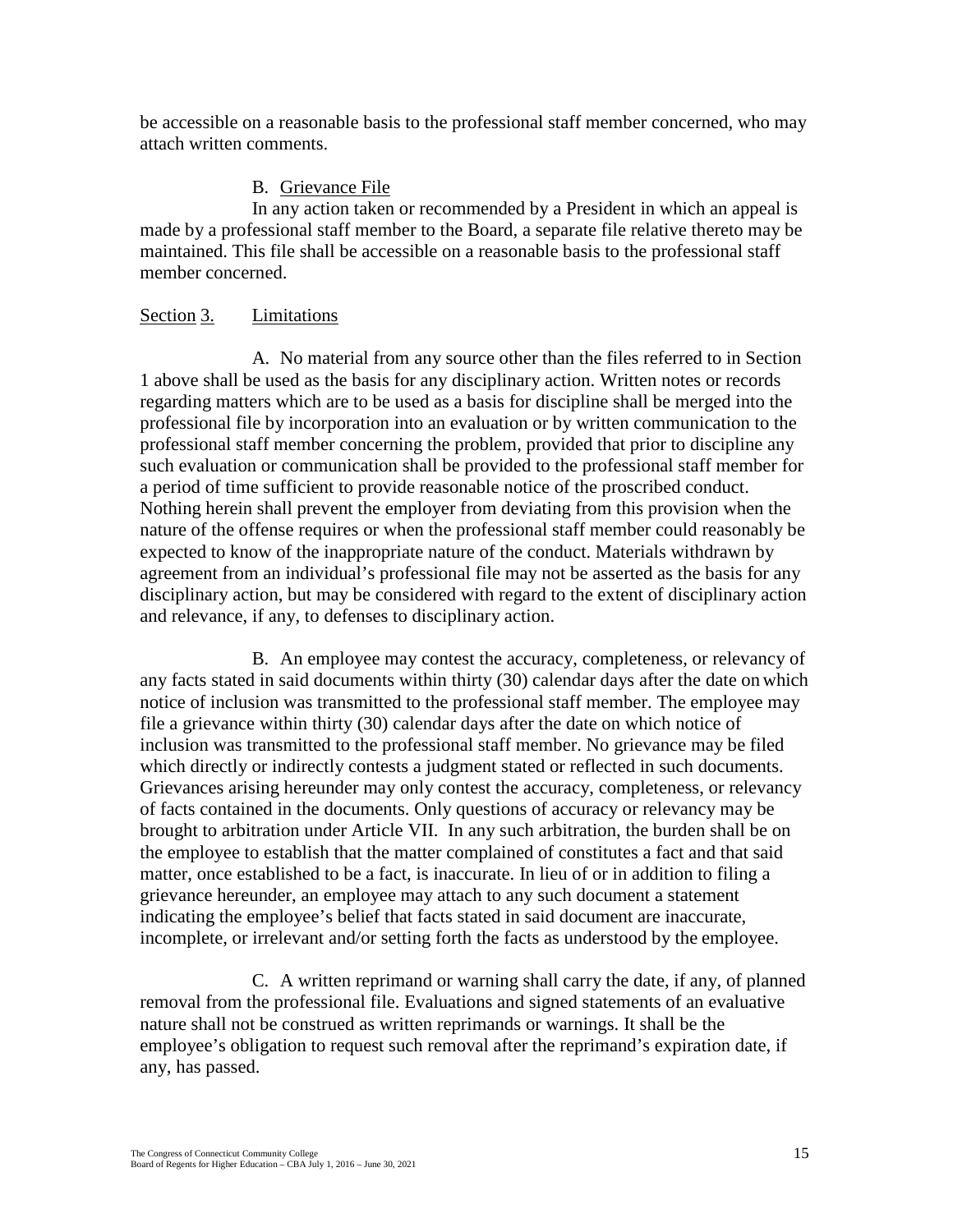D. An employee may request destruction of any document in his/her professional file which is more than seven (7) years old except for documents which comprise part of the evaluation process set forth in Article XI, hereof, or any documents reflective of a pattern of employee conduct which continued into the seven (7) year period and which was subsequently addressed, in writing, by another document contained in the professional file. Pursuant to such a request, the employer will make a good faith request of the Public Records Administrator for such destruction.

The parties recognize that this provision does not negate the employer's existing right to remove and destroy documents in accordance with applicable law.

<span id="page-24-0"></span>E. The provisions of this Section shall not affect the employer's burden under Article XVI.

# **ARTICLE IX APPOINTMENT AND REAPPOINTMENT**

#### Section 1. Types of Appointments

All members of the bargaining unit hold one of the types of appointments described in this Section. No appointment shall be made or modified except in accordance with the Agreement.

A standard appointment is an appointment which creates an interest in employment at a college for a specified term of one (1) year or less.

A tenured appointment is an appointment which creates an interest in employment at a college without limit of time, subject to retirement, dismissal, and termination for special reasons and subject to evaluation for consideration for continuation in accordance with Article XI, provided that a dismissal based on said evaluation shall be subject to Article XVI. A tenured appointment normally will not be offered to a member of the bargaining unit until he/she will have, by September 1 of the year such appointment is to be effective, completed six (6) years of full-time employment by the Board at the same college, at least three (3) years of which must be in the current job function. Service as a lecturer or educational assistant shall not count toward the sixyear requirement, unless the President of the Connecticut State Colleges and Universities determines that all or a portion of such service should count.

A special appointment is an appointment to the position of lecturer or educational assistant which creates an interest in employment for a specified term of one (1) year or less at a college. Such an appointment does not require notice of nonreappointment and is not subject to Section 3 herein below. Completed service while on a special appointment may count toward tenure and/or promotion. An individual in the bargaining unit shall not normally be employed on a special appointment for more than three (3) years, provided that this limitation shall not apply to positions funded by external funds such as government or private grant or contract, except that the non-reappointment of said individual for reasons other than the loss or reduction of said funding shall be governed by the appropriate provisions of this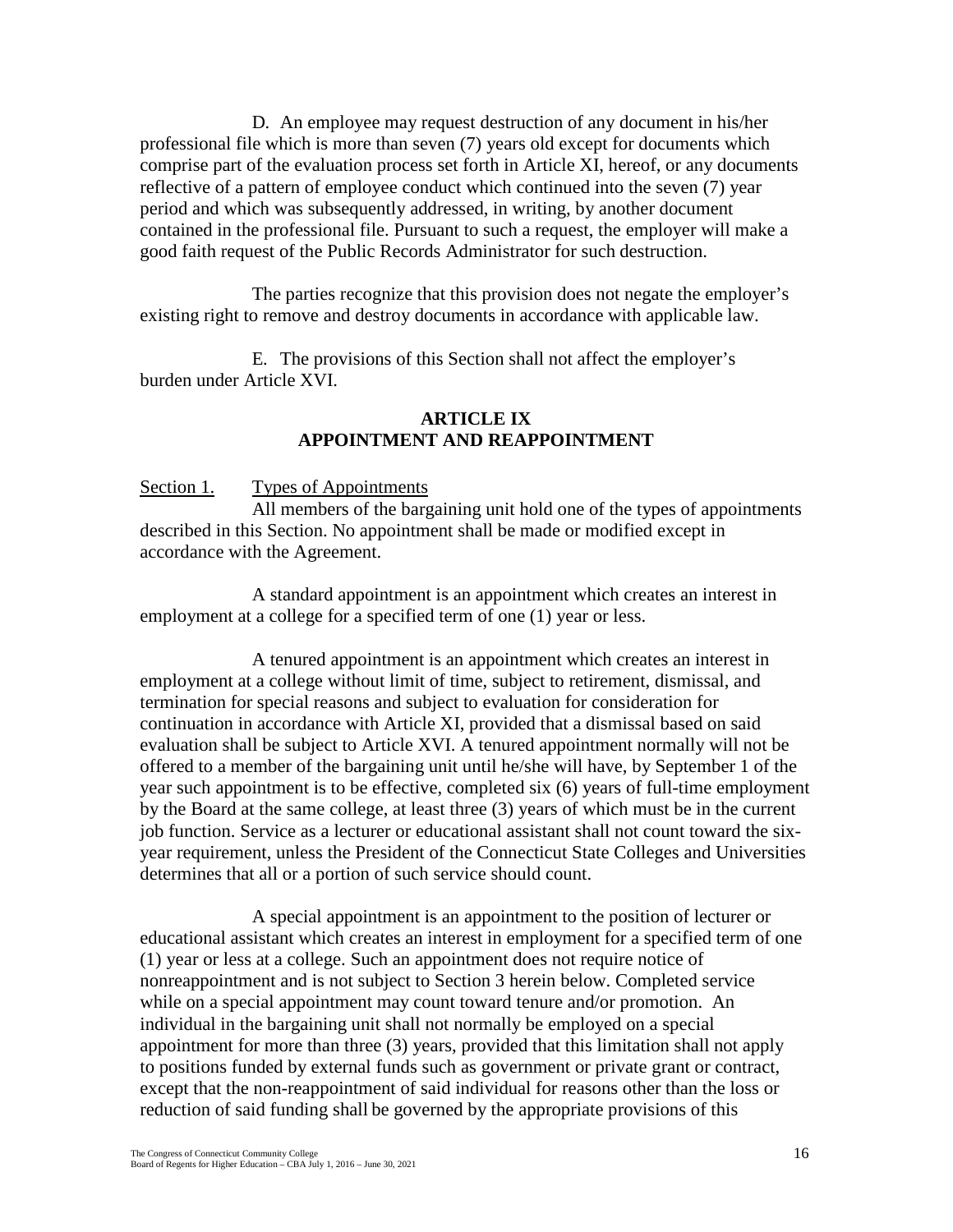Article. See side letter RE: Grants and Contracts. Employees serving on the third or subsequent special appointment, each lasting an academic year or calendar year (two consecutive semesters) shall be given 90 days notice of nonrenewal. For each of the first three special appointments, the decision of the employer not to renew shall be final.

- a. In cases of nonappointment of the  $4<sup>th</sup>$  consecutive special appointment, the employee may request the reasons in writing. The reasons shall not be arbitrary or capricious. This provision is subject to the grievance and arbitration procedures.
- b. The Board may grant special appointments for a period of six (6) years. Any employee who has successfully completed six (6) consecutive special appointments shall transition to a standard, tenure-track appointment.

Nonreappointment for reasons other than special reasons of a full-time employee on special appointment who was hired prior to January 1, 1975 shall be subject to the provisions of Section 3 of this Article as if such individual had been on a standard appointment; this provision shall not constitute a precedent for individuals hired on special appointments after January 1, 1975.

Newly hired ten-month staff who have met their scheduled obligation of professional staff meetings and are present and working on the first day of classes shall receive compensation from the beginning of the appointment period for all ten-month staff.

#### Section 2. Authority to Appoint and Reappoint

Except as expressly provided for by Board policy, the authority to offer appointments and reappointments rests with the Board of Regents and no agent of the Board may expressly or by implication offer appointment or reappointment.

#### Section 3. Nonreappointment of Standard Appointments

Notice of intent not to renew a standard appointment shall be afforded by the employer, in writing, three (3) months prior to the termination of the appointment for the first standard appointment, six (6) months prior to the termination of the appointment for the second standard appointment, and, in the case of each subsequent standard appointment, the effective date of termination shall be at least twelve (12) months from the date of notification. Any extension of appointment to meet the notice requirements of this section shall not constitute a new appointment and the termination of the extension shall not be otherwise reviewable. In the case of the nonreappointment of the third or subsequent standard appointment, the bargaining unit member shall be notified in writing of his/her right to union representation.

For each of the first three standard appointments, the decision of the employer not to renew an appointment shall be final. An initial standard appointment made on or before December 1 of any appointment period shall constitute the first standard appointment. This provision shall not be deemed to affect appointments made prior to the effective date of this Agreement.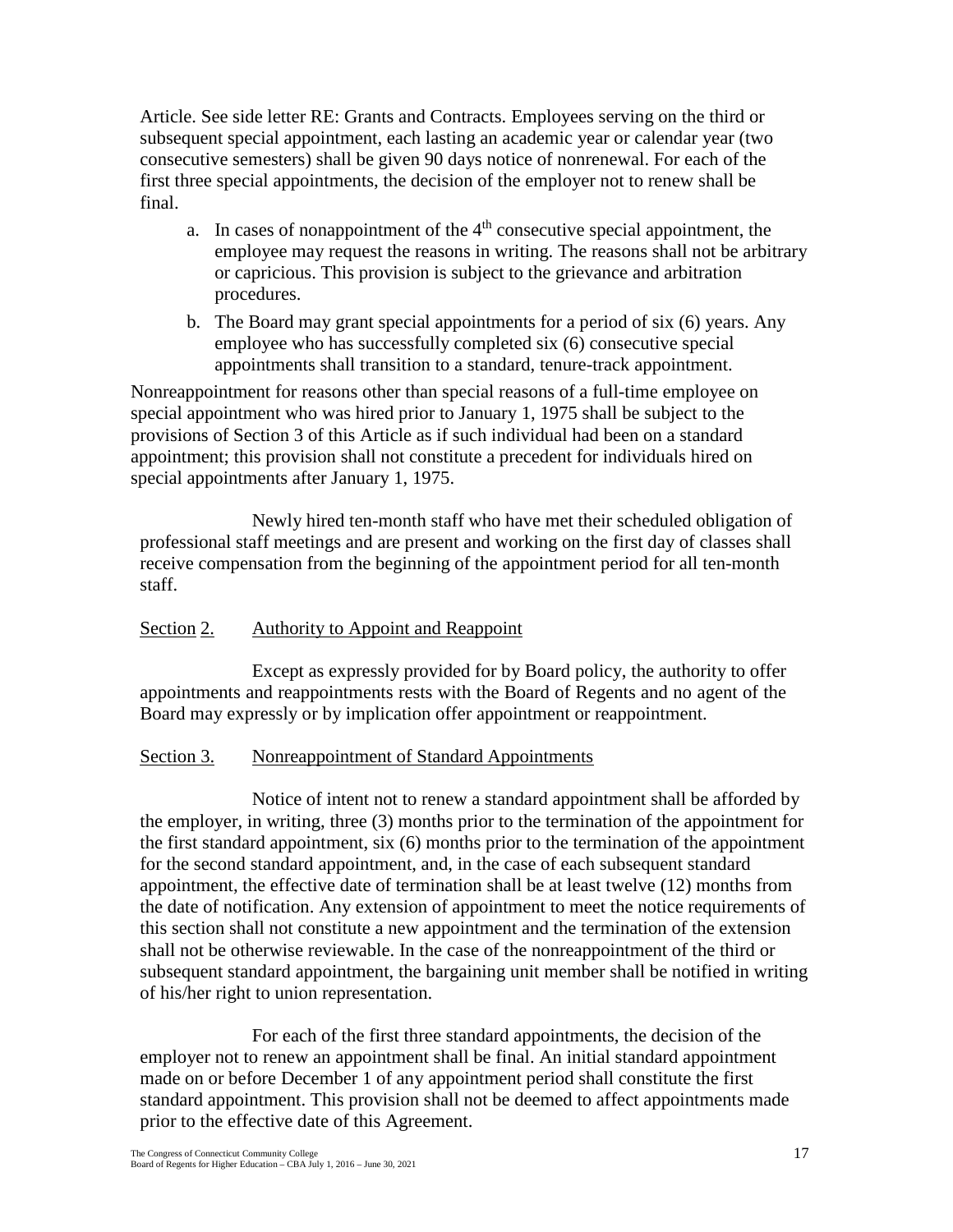In the case of nonreappointment of the third or subsequent standard appointment, the employee may request a written statement of the factors considered. The decision of the employer not to renew the third or subsequent standard appointment shall not be arbitrary, capricious, or unreasonable, provided, however, that the decision of the employer not to renew the third standard appointment shall not be subject to the arbitration procedure of this Agreement.

#### Section 4. Tenure

#### A. Purpose

Tenure is a means for providing job security consistent with the mission of the community colleges and of assuring a high level of service to the college by those holding such tenure. The employer agrees that the appointment of a member of the bargaining unit who has been granted tenure pursuant to the terms of this Agreement or who had acquired tenure under the Board's personnel policies may be terminated only in accordance with the procedures set forth in this Agreement. The professional staff member has a correlative responsibility to the employer to maintain an acceptable level of proficiency in service to the college.

Tenure is granted by the President and relates only to the college and not the System, except as provided in Article IX, Section 4 (B) (4). Tenure recognizes professional growth and improvement in service to the college, the usefulness of the individual's services to the college, affirmative evidence of an acceptable level of proficiency of service, and the potential for service and professional growth. The decision of the President with respect to tenure shall be final.

#### B. Procedure

The following procedures shall govern the consideration of bargaining unit members for tenured appointments. The President or his/her designee is responsible for insuring that the procedures are followed.

- 1. Bargaining unit members requesting consideration for tenure must apply, on forms which the President will make available, by the first day of the spring semester. Bargaining unit members may submit data to support their application for tenure. Such application shall be in writing and addressed to the college President. College Presidents can approve an extension if necessary.
- 2. A college-wide Tenure Committee shall be formed at each college consisting of four tenured bargaining unit members-two teaching members and two nonteaching members – elected by the bargaining unit members, and two members of the Administration selected by the President. The Tenure Committee shall review all evaluative material in the candidate's file generated since her/his original appointment to the college, and the recommendations of the supervisor.
- 3. The Tenure Committee shall keep a written record of the dates of all meetings, attendance at meetings, and materials considered. All records and materials shall remain in the custody of the President or her/his designee. The committee shall not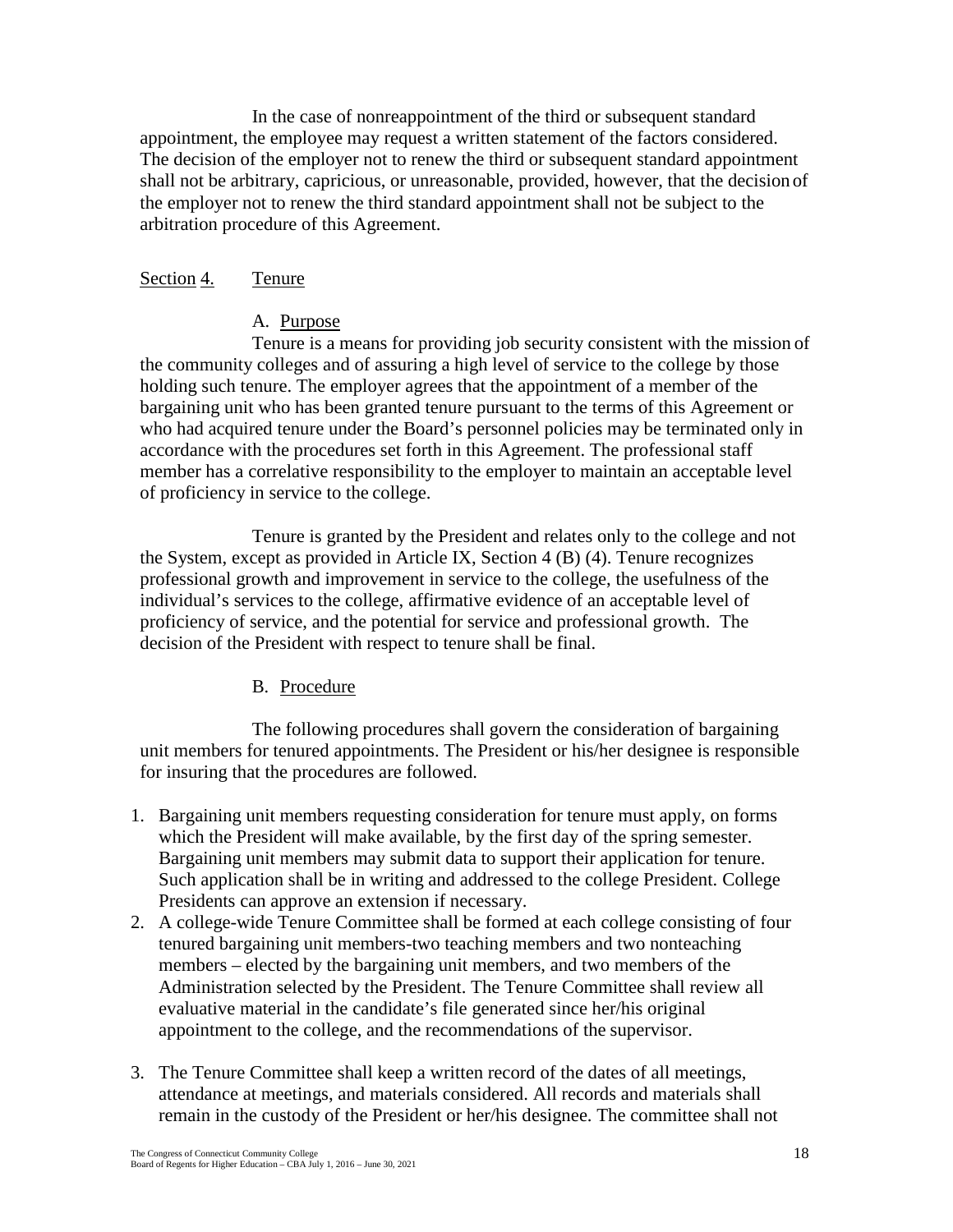disclose its records or recommendations except as provided herein.

- 4. By March 1st, the Tenure Committee may recommend to the President that a tenured appointment be granted, that a tenured appointment not be granted and a standard appointment issued, or that a tenured appointment not be granted and a final appointment issued. The Tenure Committee shall inform each candidate for tenure, in writing, of the recommendation made.
- 5. In making its recommendations, the Tenure Committee shall be guided only by the best interests of the college and the individual's quality of performance of professional responsibilities as provided in Article X of this Agreement as indicated by material in the individual's file generated since her/his original appointment to the college.
- 6. The President shall consider the recommendations of the Tenure Committee. By April 15<sup>th</sup>, the President shall decide the award of tenure. The President may decide that a tenured appointment be granted, that a tenured appointment not be granted a standard appointment issued, or that a tenured appointment not be granted and a final appointment issued. If a standard appointment is granted, the President shall specify areas of improvement, in writing, to the candidate and the tenured appointment review process shall be repeated the following year.
- 7. If the President's decision does not agree with the recommendations of the Tenure Committee, the President shall notify the bargaining unit member involved and the Union President, in writing, and shall provide said bargaining unit member, in writing, with the reason(s) for such action.
- 8. Tenure, once granted, is continuous. Should tenure be denied, the bargaining unit member affected shall be so advised in writing and shall have the option to appear before the Board or a Committee thereof, with representation, to appeal the President's decision. The decision of the Board on the appeal shall be final.
- 9. Tenure, once granted, is also portable for involuntary transfers. If transfer is voluntary, tenure shall be included in the decision to hire within a similar position.

# **ARTICLE X WORKING CONDITIONS AND WORK LOAD**

```
Section 1. Teaching And Related Duties Of Teaching Faculty
```
All Teaching Faculty members shall:

(a) within the work load limitations of Section 3 of this Article, perform such other duties as the President may assign, provided that such duties shall be consistent with the mission of the college;

(b) serve on college and division/department committees, if

chosen;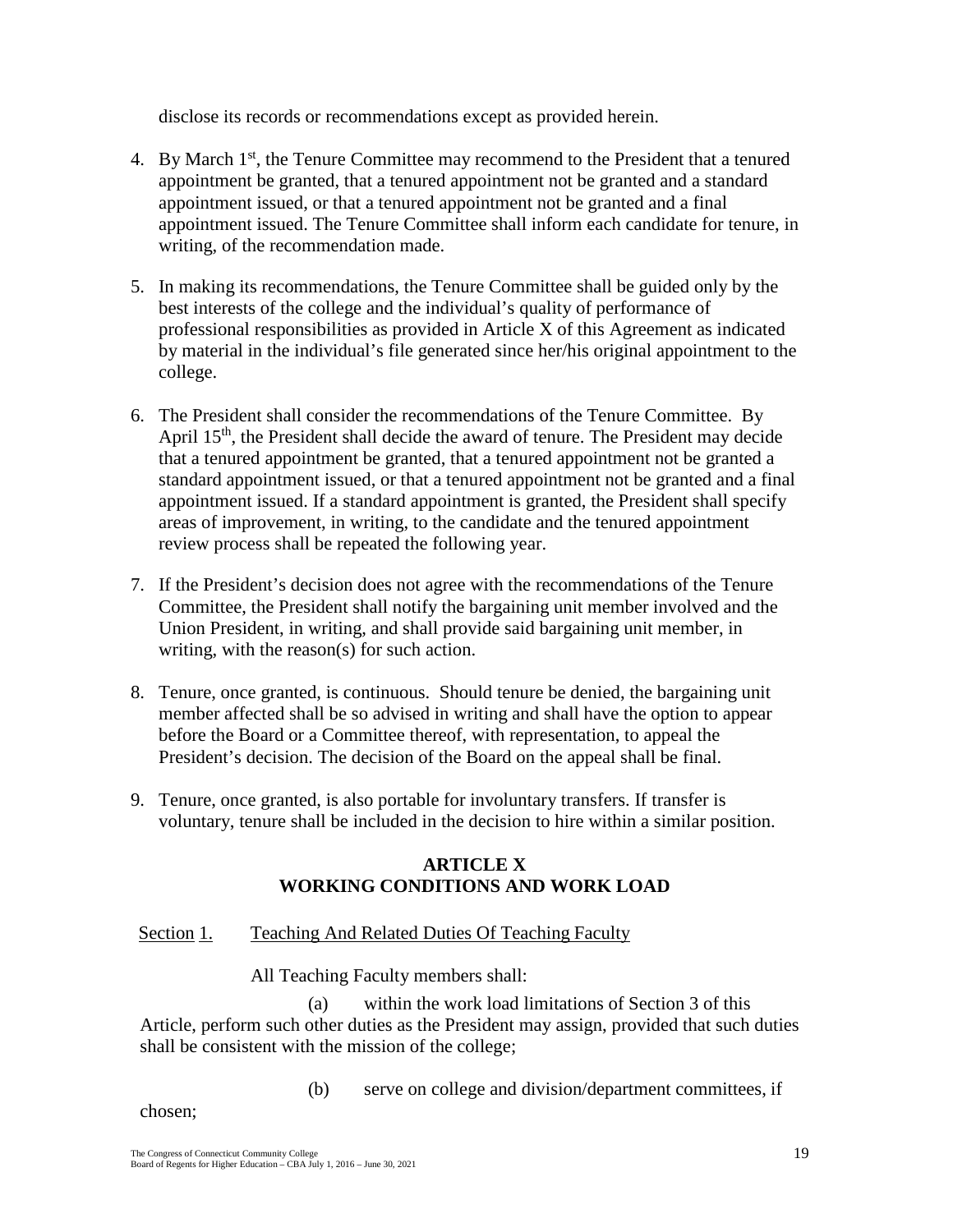(c) attend and participate in commencement ceremonies, unless excused by the President, wearing academic garb when required (see side letter RE: Commencement);

(d) attend and participate in college convocations, conferences, and meetings, and divisional/departmental meetings during the work year;

(e) prepare and teach college-approved courses in accordance with approved course descriptions and class schedules, including developing syllabi and reading lists and keeping each course taught complete and up to date;

(f) respond to and work with multiple constituencies, including students, peers (faculty and staff), and external agencies (business, community, educational, etc.);

(g) possess strong information literacy skills, including the ability to word process and to use spreadsheets, presentation ware, e-mail, CD-ROM, compressed video, the Internet, the World Wide Web, and other distance communication modalities; demonstrate the ability to evaluate, synthesize, and make decisions from data (see side letter RE: Technology Training);

(h) perform divisional or departmental responsibilities in the selection of texts and related teaching resources;

(i) maintain a minimum of three (3) regularly scheduled office hours per week, scheduled in time blocks of no less than one-half hour periods, or an equivalent assignment designated by the employer, for the purpose of student-faculty contact as it relates to classroom instruction;

(j) engage in academic and career-oriented advising of

students;

(k) maintain contact with one's academic discipline(s) or areas of assigned responsibility, the development of knowledge in one's field of specialization, and the teaching/learning process; in connection with career-oriented programs, this also involves working with program advisory committees;

(l) maintain accurate student records;

(m) distribute to students during the first week of classes, subject to subsequent modification, with copies to the supervising dean, a course outline or overview, information as to course objectives, topics and assigned timeframes, reading and attendance requirements, and an indication of evaluative and grading mechanisms to be utilized;

(n) attend System-wide convocations; conferences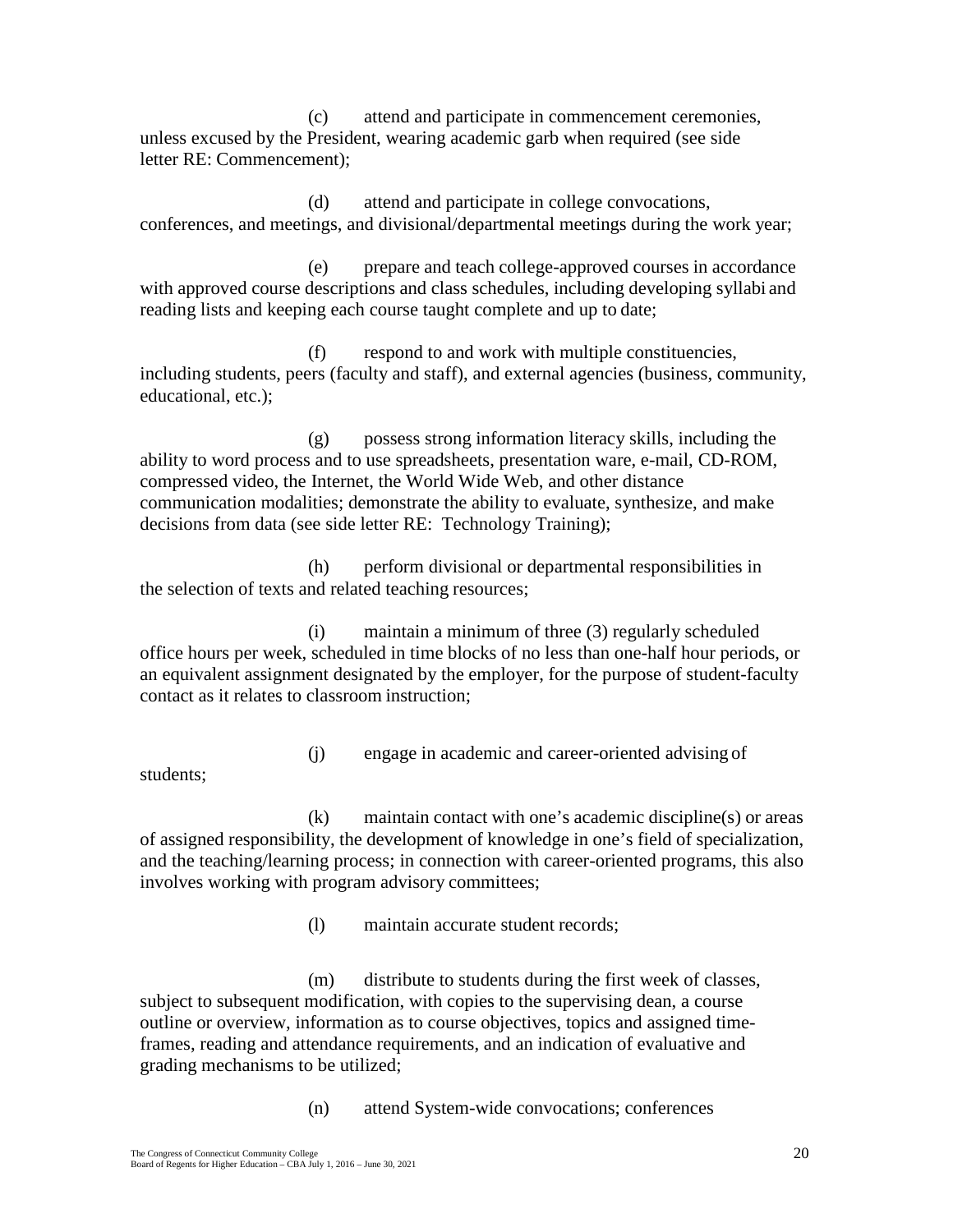and meetings during the work year;

(o) prepare routine reports such as veterans' attendance records or academic deficiency reports;

(p) during the second week of classes, submit to the supervising dean a schedule confirming the number, hours and location of each assigned course together with the location and time of office hours and other regularly scheduled professional responsibilities.

#### Section 2. Additional Responsibilities/Teaching

The Additional Responsibilities as specified in Section 3A may include, but shall not be limited to the following, and shall be for the purpose of fulfilling the mission, goals, and priorities of the college and the System as determined by the employer:

(a) preparation of special reports such as accreditation reports;

(b) participation in special college projects, surveys, studies;

(c) development of new instructional techniques, course offerings or programs, or major revisions of courses or programs;

(d) participation in community service activities designed to further the mission of the college;

(e) participation in career-development and related advising activities or special retention programs (in addition to academic and career-oriented advising required of all faculty as provided in Section 1(j) above);

(f) serving on System-wide committees;

(g) advising student organization and activities;

(h) peer evaluations requested by the college administration; the evaluation of part-time faculty; retention counseling; the recruitment of students;

(i) providing assistance in student registration and add/drop

procedures;

(j) working with statewide and/or regional business groups and trade associations and/or employers to ascertain what educational programs and offerings they would like the college to provide to their current and/or future employees; as approved by the college, developing traditional and/or non-traditional courses; programs and offerings to meet the identified needs of such groups, associations and/or employers;

(k) working with high school and/or adult education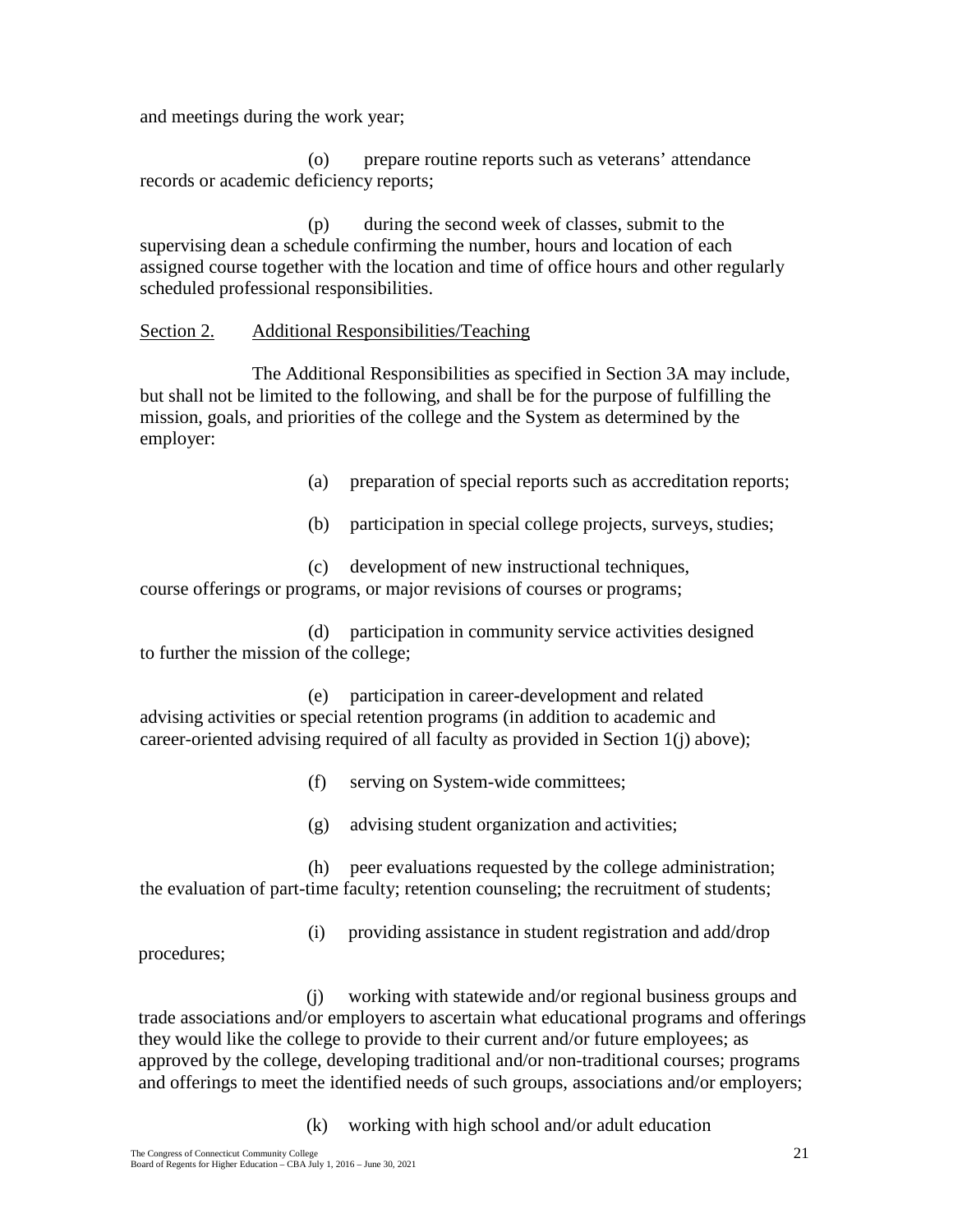administrators, teachers and other professionals (e.g. counselors), and students to ascertain the needs of high school and G.E.D. graduates which, if met by the college, would induce them to attend the college and/or would facilitate their success at the college; as approved by the college, developing traditional and/or non-traditional courses; programs and offerings to meet the identified needs of such graduates;

(l) working with community agencies and similar organizations (traditional and non-traditional) to ascertain the needs of the individuals they serve which, if met by the college, would induce those individuals to attend the college and/or would facilitate their success at the college; as approved by the college, developing traditional and/or non-traditional courses, programs and offerings to meet the identified needs of such individuals;

(m) developing professional development activities consistent with an approved departmental, divisional or college professional development plan;

(n) within the limitation of the Article, such other administrative or supervisory or teaching-related assignments as are consistent with the mission and goals of the college, including but not limited to:

1. additional office hours;

2. supervising adjunct or independent study, provided it is not asserted that such supervision is part of the teaching obligation of 24 contact/credit hours;

3. review of patient charts in preparation for clinical

instruction.

(o) Significant leadership on a major committee or a significant time commitment resulting from membership on a committee.

Section 3. Work Load, Hours of Work, and Work Year of Teaching Faculty

A. Work Load

During each academic year, full-time teaching faculty shall:

(1) teach twenty-four contact/credit hours and perform related duties as provided in Section 1 above (one 50 minute lecture hour/clinical hour shall equal one contact/credit hour for purposes of this provision);

(2) perform Additional Responsibilities equivalent to the preparation and teaching of an additional three contact/credit course or an average of nine hours per week for each semester within the appointment year or teach an additional three contact/credit hours each semester or combine Additional Responsibilities with additional contact/credit hours as provided in Section 2 above.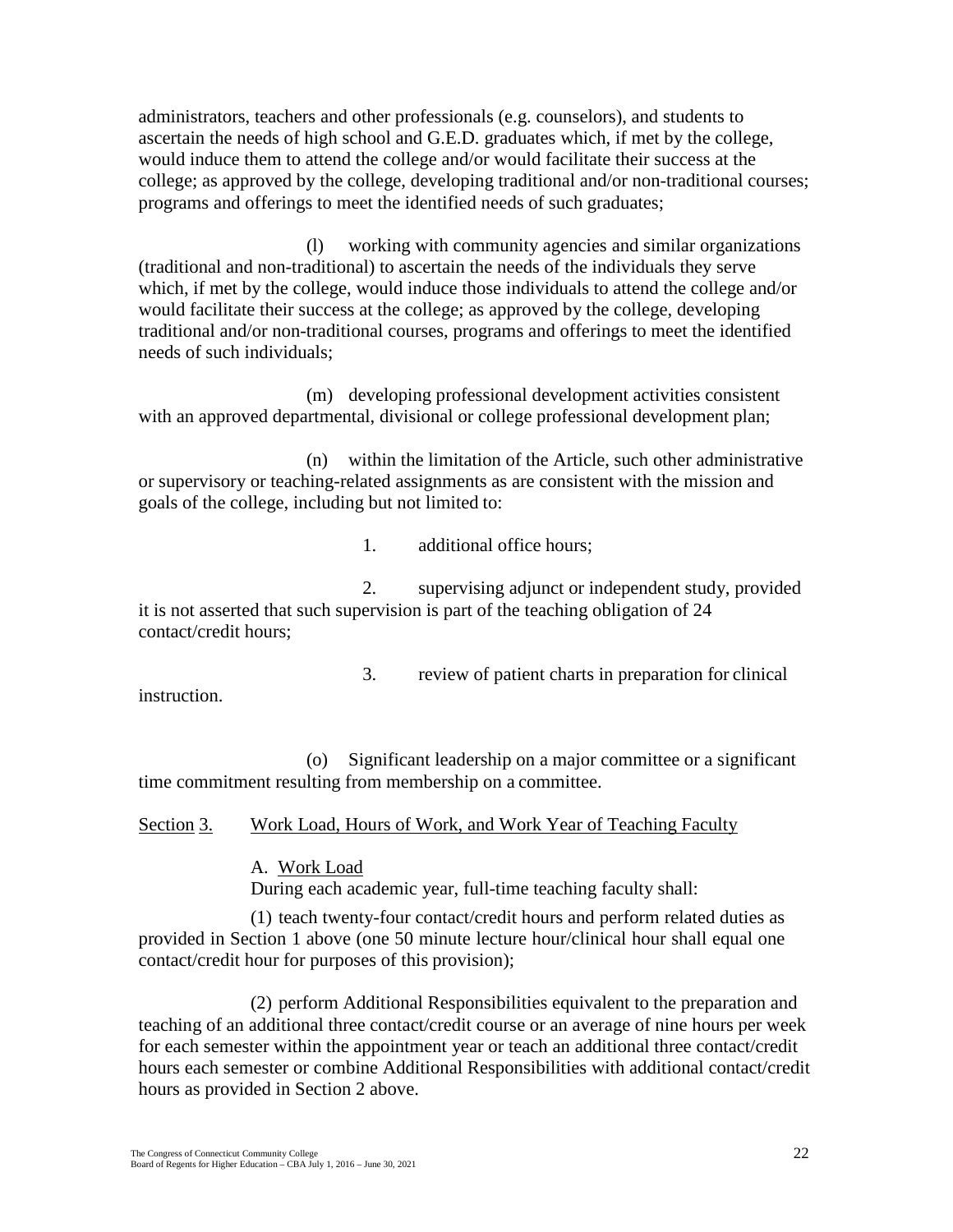(See Side Letter Re: Additional Responsibilities of Teaching Faculty and Additional Responsibilities Addendum.)

The parties agree that it is desirable to limit the number of class preparations required of a teaching faculty member to three per semester; however, it is recognized that the assignment of a fourth preparation may be required in special cases to accommodate the needs of the college. Whenever possible, the fourth preparation will be assigned on the basis of mutual agreement between the teaching faculty member and the President or his/her designee. Individuals responsible for four different class preparations in a semester shall be credited with two hours per week toward the satisfaction of Additional Responsibilities. Where a course includes a laboratory component, the parties agree that the laboratory component shall count as an additional preparation.

The parties recognize that in some cases, in order to accommodate the needs of the college, the teaching load of a teaching faculty member may have to be unequally divided between the semesters of an academic year. Whenever possible, such an arrangement shall be on the basis of mutual agreement between faculty member and the President or his/her designee. No teaching faculty member shall be assigned more than 16 contact/credit hours – including the time spent on Additional Responsibilities pursuant to this Agreement – during any one semester.

The parties agree that an individual cooperative education or field-work placement which involves both the development of work placement and on-site evaluation by the unit member may be considered to be equivalent to six (6) student contact hours. This provision constitutes a general guideline and shall not be deemed to require a reduction in work load for any unit member.

- 1. Notwithstanding the above, the parties agree to the following changes regarding workload for teaching faculty:
	- a. Full time faculty hired on or after July 1, 2017 shall be required to teach a course in lieu of Additional Responsibilities (AR);
	- b. Teaching faculty hired on or after July 1, 2017 shall be hired at step 3 of their respective rank on the salary schedule. Step movement shall mirror the 2017 SEBAC Agreement;
	- c. Faculty hired on or after July 1, 2017 shall be released as appropriate with approval from the college so that they may work on professional obligations toward the goals of attaining tenure and/or promotion;
	- d. All faculty employed on or before June 30, 2017 shall elect to either complete AR or teach a 3-credit course for \$2,500 compensation. The parties understand that compensation shall be pro-rated based on the number of credits taught, not necessarily the number of courses. Said election shall be made by the faculty member no later than May 15<sup>th</sup> of the preceding academic year. AR approval decisions shall be made no later than June 1<sup>st</sup> of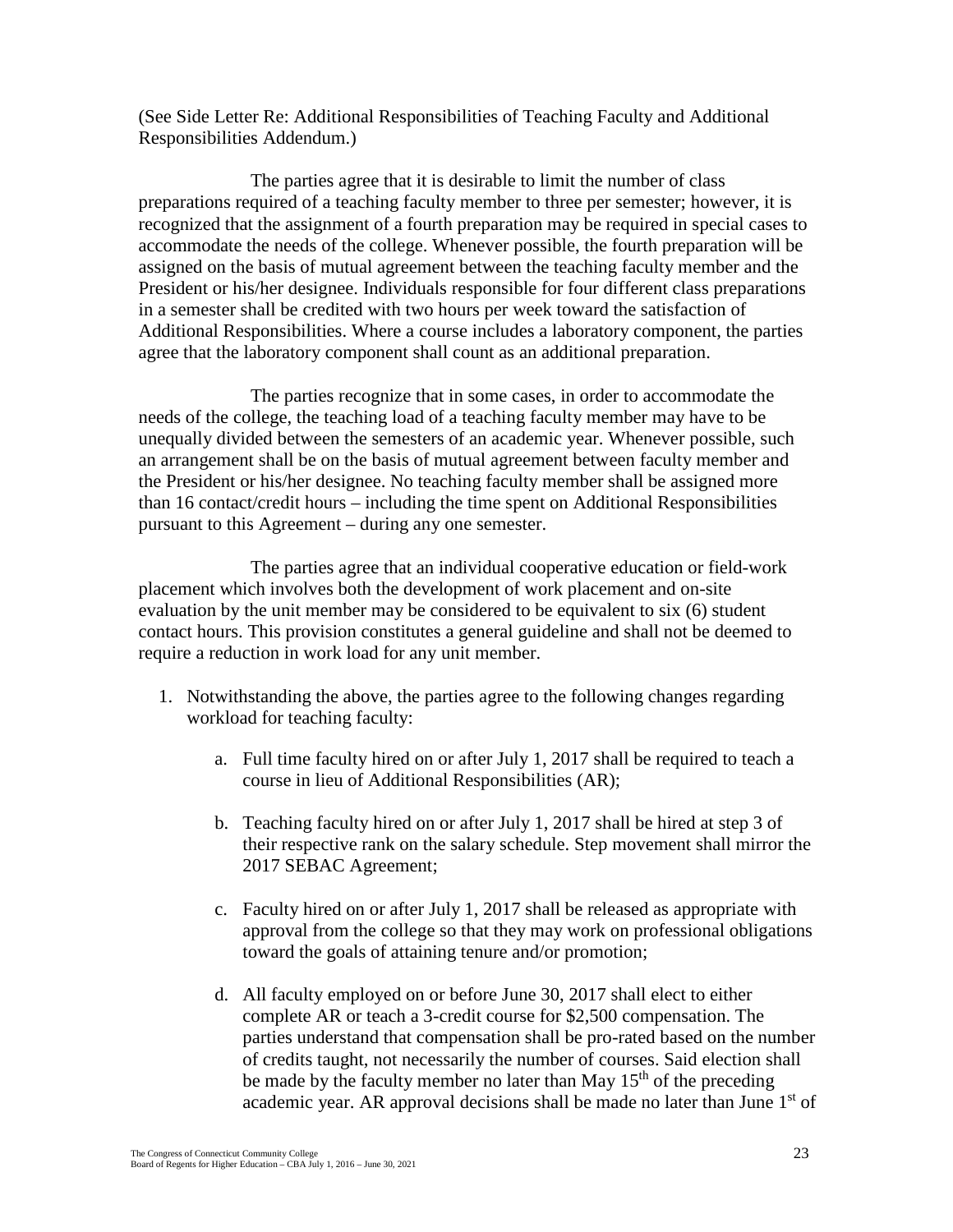the preceding academic year. The existing practices and rules regarding AR proposals/approvals shall remain in place;

- e. If a faculty member elects to perform AR and such election and proposal is approved, any additional course(s) taught by such faculty member shall be paid at the prevailing PTL rate;
- f. The parties agree to continue discussions regarding limitations (policy and/or contractual) on teaching assignments.

(See side letter Re: Teaching Workload Obligation.)

# B. Faculty Initiated Courses

For such purposes as developing new courses or experimental approaches, or providing for the cultural enrichment of teachers and/or students, teaching faculty may, with the approval of the college President, offer additional courses beyond the limitations of Article X, Section 3A. There shall be no compensation for such course offerings, except that after the following minimum SCH are reached on a cumulative basis, said teachers shall be offered the appropriate reduction in contact/ credit hours of teaching the following semester. Cumulative minima: composition, foreign language, remedial courses, 80 SCH; all other courses, 100 SCH.

# C. Hours of Work and Work Year

(1) The work year for teaching faculty members shall consist of up to 160 days of instruction and exams. In addition, faculty members may be scheduled for up to eight (8) additional days plus commencement for a total of 169 days. Where possible, the additional days should be scheduled at each college and by October 1 for the fall semester and by February 15 for the spring semester, provided that orientation days shall be scheduled no later than June 1 for the fall semester and October 1 for the spring semester. As used herein, orientation days shall refer only to scheduled obligations which apply to all teaching faculty at an institution.

(2) Fall semester – Teaching faculty may be scheduled to work beginning on or after August 25 through December 23<sup>rd</sup>. However, where necessary for programmatic reasons (e.g., allied health programs), the academic work year may begin up to a week before August  $25<sup>th</sup>$  by mutual agreement, which shall not be unreasonably withheld. Regardless of the first scheduled day of work, the first paycheck for new fulltime, ten-month teaching faculty who begin employment at the beginning of the academic year will be no later than the pay period that includes August  $25<sup>th</sup>$ .

(3) Spring semester – Teaching faculty may be scheduled to work beginning no earlier than the day following the Martin Luther King holiday through June 1, exclusive of commencement. Commencement shall not be scheduled later than June5.

A teaching faculty member who has fulfilled the employment responsibilities of any one semester shall be entitled to salary equal to one-half (1/2) of her/his normal annual salary.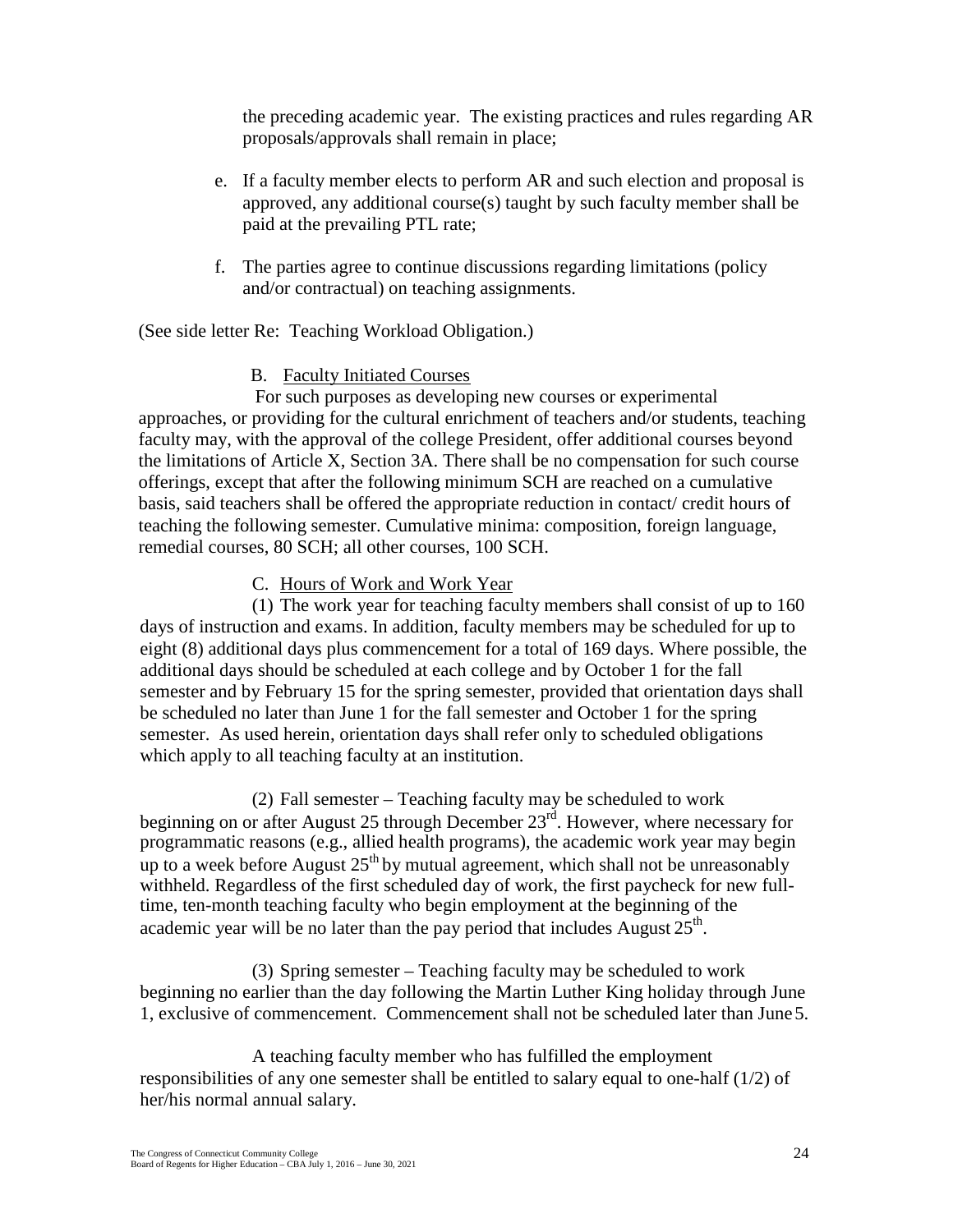Teaching faculty are committed to the operation of the college five days a week, in day and evening sessions, which may include Saturday or Sunday. Unless otherwise agreed to by the individual concerned, all members of the faculty must have two consecutive days off in each week including either Saturday or Sunday, except for days scheduled pursuant to  $C(1)$  above. Teaching faculty may be required to work a sixth day in a work week no more than twice per academic year. A teaching faculty member who, on a given work day, has no scheduled classes, no committee, department, division, faculty or staff meetings, or other professional responsibilities as provided in this Agreement shall not be required to be present at the college, provided, however, that such member shall be available for the performance of such professional responsibilities.

To the extent possible, the assignment of a teaching faculty member to a class schedule shall be based on mutual agreement between the faculty members, grouped by division or department, and the division or department head, and shall be subject to the approval of the President or his/her designee. If no agreement is reached, the President or his/her designee shall assign teaching schedules.

When possible, a faculty member may be granted scheduling privileges as to days and time of day by the President, in cases such as these:

(1) when the faculty member is engaged in special college- approved community service programs or special employer-approved activities;

(2) when the faculty member is engaged in a program of study relevant to his/her professional responsibilities at an accredited institution and has not been granted released time;

(3) when a faculty member is engaged in research or writing deemed by the President to be beneficial to the member and to the college;

(4) when there are circumstances of a personal nature warranting special consideration. In any of the above instances, arrangements must be worked out giving careful consideration to schedules of other faculty and staff and needs of students for particular courses. Such arrangements may occur only with the written approval of the President.

#### Section 4. Duties of Nonteaching Professional Staff

All Nonteaching Professional Staff shall:

(a) within the work load limitations of Section 5 of this Article, perform such other duties as the President may assign, provided that such duties shall be consistent with the mission of the college;

(b) serve on college and division/department committees, if

chosen;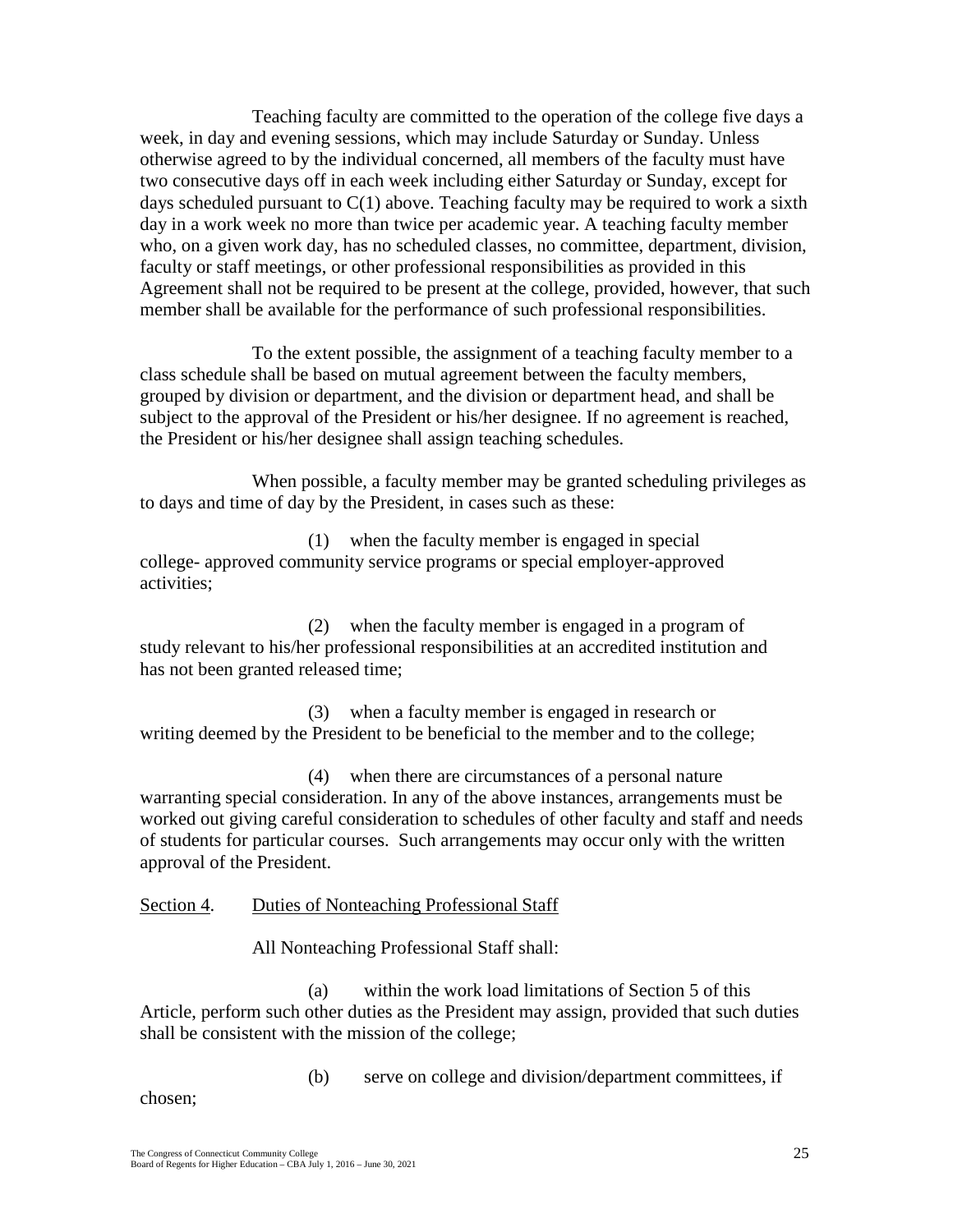(c) respond to and work with multiple constituencies, including students, peers (faculty and staff), and external agencies (business, community, educational, etc.);

(d) possess strong information literacy skills, including the ability to word process and to use spreadsheets, presentation ware, e-mail, CD-ROM, compressed video, the Internet, the World Wide Web, and other distance communication modalities; demonstrate the ability to evaluate, synthesize, and make decisions from data (see side letter Re: Technology Training);

(e) attend and participate in commencement ceremonies, unless excused by the President, wearing academic garb when required (see side letter Re: Commencement);

(f) attend and participate in college convocations, conferences, and meetings, and divisional/departmental meetings during the work year;

(g) maintain contact with one's academic discipline(s) or areas of assigned responsibility, the development of knowledge in one's field of specialization, and the teaching/learning process;

(h) serve on System-wide committees.

The responsibilities of non-teaching professional staff shall be assigned in accordance with the System-wide job description approved by the President of the Connecticut State Colleges and Universities or developed by the President to meet the needs of local campus subject to the approval of the President of the Connecticut State Colleges and Universities.

A bargaining unit member may request a copy of his/her job description and the employer will provide a copy.

The Board may consult appropriate professional groups with regard to any contemplated change in a system-wide job description. When such a change is under consideration, the Board shall notify and consult the union and provide sixty (60) days within which the union may respond.

(See side letter Re: Grade Placement.)

Section 5. Work Load, Hours of Work, and Work Year of Nonteaching Professional Staff

# A. Work Load

The required work week is 35 hours of assigned responsibilities which may include evening or weekend work. Unless otherwise agreed to by the individual concerned, all members of the non-teaching professional staff must have two consecutive days off each week including either Saturday or Sunday. The 35 hours shall be scheduled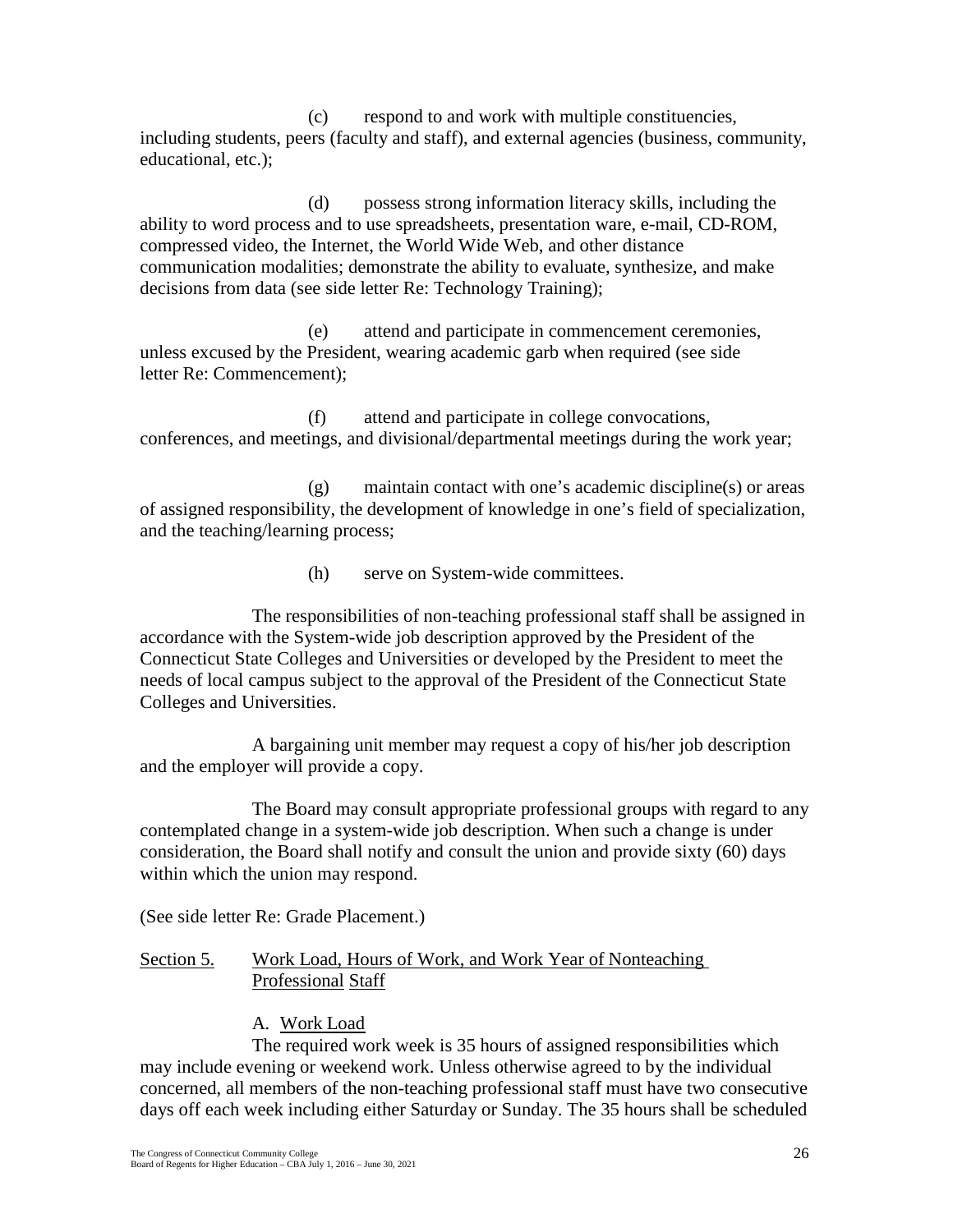over a five-day work week, provided that the individual and the President or his designee may, by mutual agreement, schedule a four-day work week and provided that a sixth day may be required in exceptional circumstances or by agreement with the employee. There shall be no obligation for mutual agreement if a four-day schedule is changed by the employer. The parties recognize that fulfillment of professional responsibilities may necessitate service to the college in excess of 35 hours per week. The President or his designee shall consult with professional staff members prior to the establishment of work schedules. When possible, and consistent with the interests of the college, a professional staff member may be granted scheduling privileges as to days and hours, including a nonstandard schedule, by the President. Such arrangements may occur only with the written approval of the President whose decision shall be final.

Professional staff members who are granted scheduling privileges to attend, during their regularly scheduled hours, a credit or non-credit course for retraining or to enhance knowledge or skills related to their responsibilities will either be scheduled for make-up hours or otherwise fulfill their professional responsibilities in a manner approved by the President or his/her designee whose decision shall be final.

#### B. Work Year

The work year for twelve-month nonteaching professional staff shall normally begin on July 1 and conclude the following June 30.

The work year for ten-month nonteaching staff shall begin on or after a date established by the employer. Ten-month staff then serve for a continuous period of ten months, unless the parties mutually agree otherwise, or, specifically, not less than 217 days.

This provision shall not prevent the Board from making appointments of shorter duration.

C. Informal Work Schedule Adjustments/Compensatory Time

In those cases in which a professional staff member, in significant measure, works repeatedly more than 35 hours per week, informal work schedule adjustments will be accommodated. Compensatory time will be provided on a one-forone basis in accordance with the following procedure:

1. Compensatory time can be accrued only with the prior approval of the employer, except when emergencies or unanticipated conditions make it impractical to obtain such prior approval.

2. There shall be a record of accrued compensatory time as it is approved and used. Such record of accumulated compensatory time shall be available to the employee and the union.

3. Compensatory time shall be used within the calendar year earned or within three months of being earned, whichever comes later, at times mutually agreeable to the employee and supervisor. When using compensatory time, employees are expected to take into account the interests of the college and to accommodate to the scheduling requests of supervisors. In the event that time off is not allowed, the employee may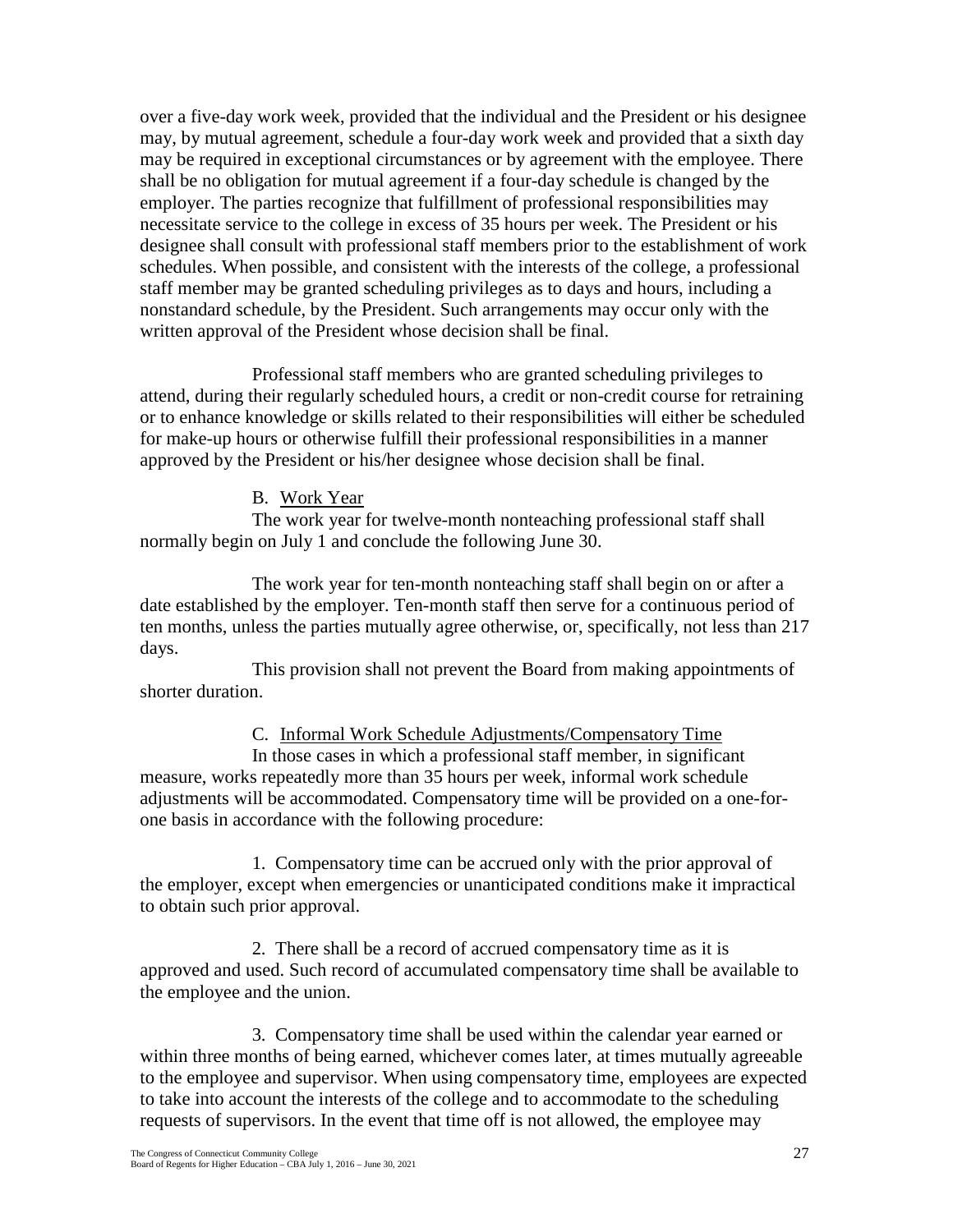request that compensatory time be taken at a later date. Such requests shall not be unreasonably denied.

4. The parties recognize that there may be special circumstances in which their agreement with respect to informal work schedule adjustments and use of compensatory time cannot be implemented because of the nature of the work or staffing. In any period, after an employee in such circumstances accrues 70 hours of compensatory time, the employee will be paid at a straight time rate for those additional hours which would have otherwise been added to the compensatory time total. Situations to be covered by this provision shall be identified by mutual agreement of the parties. This method of computing for compensatory time will be used only for the purposes of this paragraph and will have no application to any other provision of this agreement.

5. Upon terminating employment, an employee will be paid for accrued but unused compensatory time up to a total of 70 hours pursuant to the following limitations. Nothing in this provision modifies or supersedes the requirement that employees use compensatory time as set forth in paragraph 3 above. In the event that an employee ends employment without giving at least two weeks notice, the employee shall not be paid for any unused compensatory time. In the event that the employee provides at least two weeks notice, the employer may pay out the unused compensatory time by relieving the employee of the obligation to work through the notice period.

## Section 6. General Provisions

#### A. Outside Employment

Full-time employment by the Board shall be considered the basic employment of each professional staff member. Outside employment is work for which compensation is received and which is not within the normal duties and responsibilities assigned to a professional staff member as an employee of the Board. A professional staff member engaged in outside employment shall notify the President of the college of this activity in a general statement indicating the extent of such employment.

Outside employment shall be limited so as not to impair the performance of the professional staff member's professional responsibilities. Outside employment which requires the member's absence on a school day during that member's normally scheduled working hours when he should be available for professional responsibilities as provided in this Agreement is presumed to interfere with the performance of the duties and responsibilities of that member. Outside employment, including consulting or other self-employment, may not be asserted as a basis for academic or professional scheduling privileges.

## B. Indemnity for Liability

The protection of bargaining unit members from liability afforded by the Connecticut General Statutes shall be continued. In deciding whether to provide counsel to an employee, the question of whether such employee was acting within the scope of his/her employment shall be sympathetically considered consistent with the purpose of the indemnification statutes.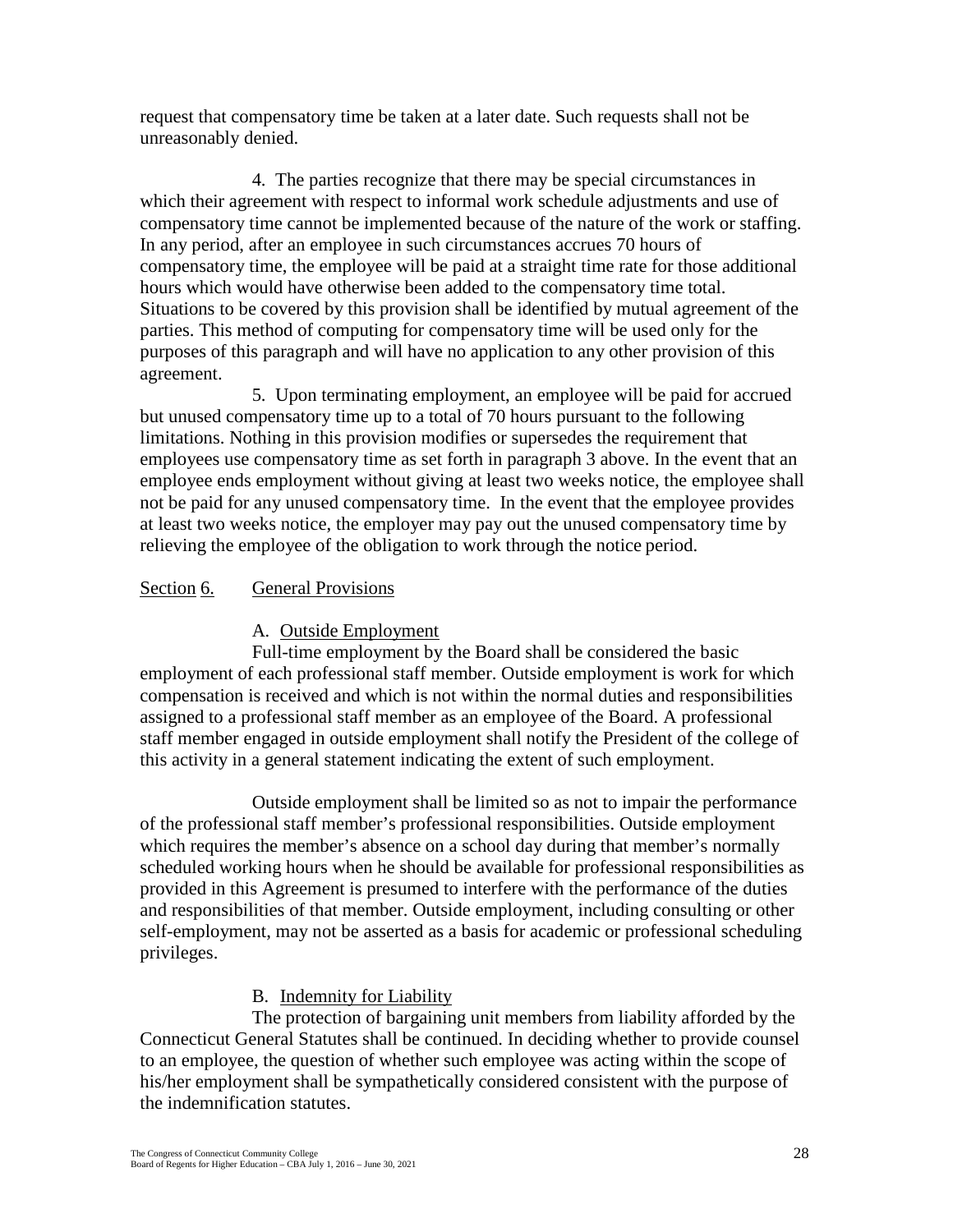### C. Additional Employment

The Board may authorize additional payment for services performed by full-time professional staff members provided that the nature and scope of such services, particularly with regard to instructional services, lie outside the regular duties of the professional staff member and are so certified by the President of the college, and that they constitute no more than the estimated equivalent of teaching an additional class or one-fifth of a total load.

#### D. Professional Day

There shall be a Professional Day each year, scheduled on a Saturday between March 15 and April 15, for the purpose of discussing matters of educational concern to the Community College System, its staff, and students. The organization of the Professional Day shall be the responsibility of a Professional Day Committee of six members, of whom three shall be named by the Congress and three by the Board. The Congress and the Board shall each contribute \$500 for the expenses of the Professional Day, unspent monies to be refunded to each on an equal basis.

#### E. Audio-Visual Instructional Materials and Copyrights

There shall be a Study Committee on Audio-Visual Instructional Materials and Copyrights composed of eight members, four to be appointed by the Board and four by the Congress. This committee shall make recommendations regarding disposition and future use of material developed by a professional staff member while in the employ of the Board, royalties, residual fees, assignment of copyrights, and related matters. When and if the committee reaches agreement on a policy with regard to this subject, such shall become an official part of this Agreement after ratification by the Board and the Congress.

#### F. Summer Session Assignments

Priority for consideration for summer session assignments for additional pay will be given to full-time ten-month professional staff members within each college for employment in their primary areas of competence up to a maximum of 80% of the anticipated course offerings. Each college shall establish a system of rotation for allocating available opportunities. The offer of employment is made only by written contract executed by the President. In selecting professional staff members for the summer session, the President may consider but is not limited to consideration of the requirements of the assignment and any special skills or experience of potential assignees. Nothing herein shall preclude the President from offering summer school employment to nonbargaining unit members.

Summer session pay shall be according to the schedule for part-time lecturers, except that up to two courses per session, but no more than four per college per summer, may be taught at a lower rate by mutual agreement between the employee and the college.

#### G. Inclement Weather or Other Emergency Condition

a. When classes are cancelled or a college is closed due to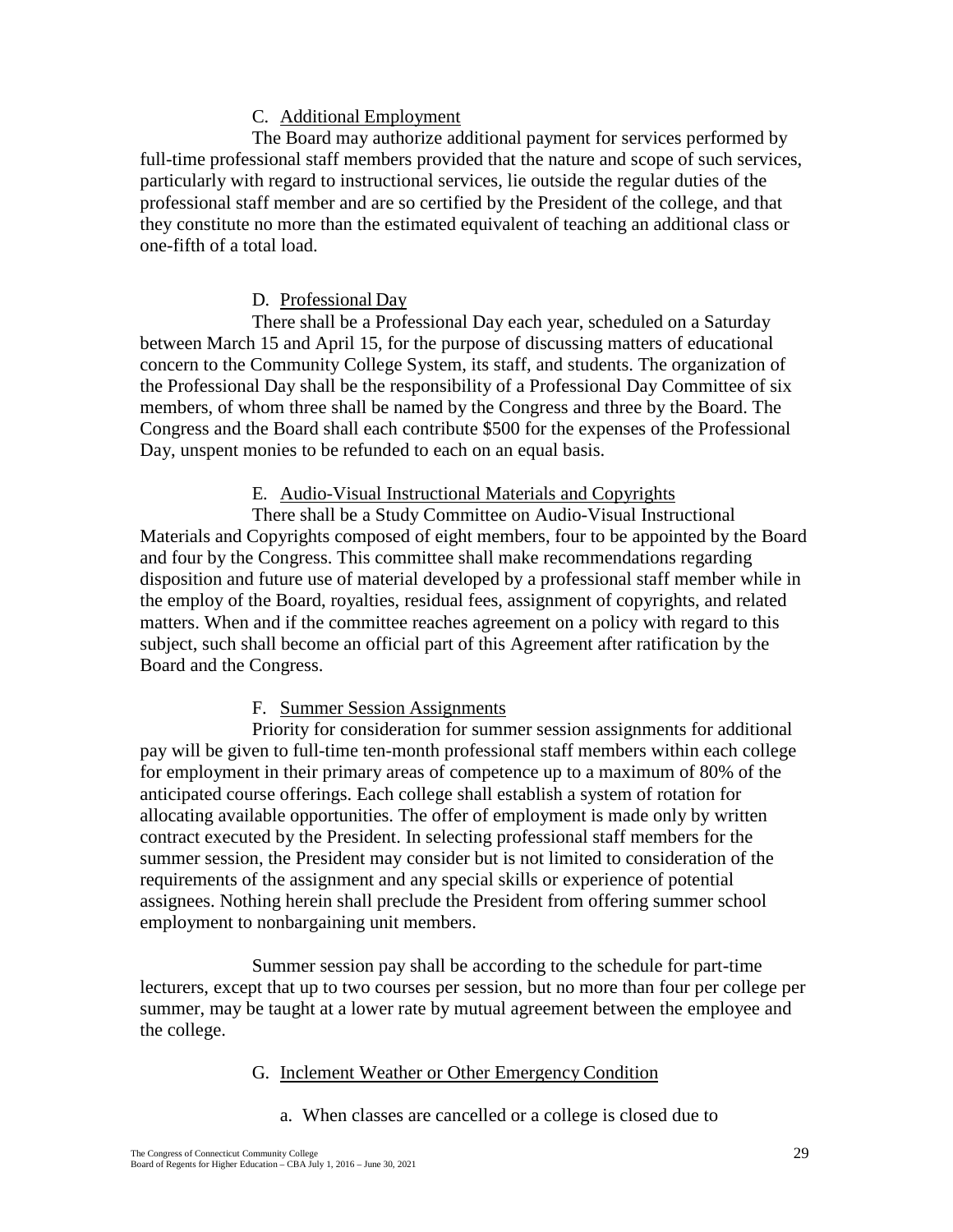inclement weather or other emergency conditions, all employees need not to report to work and shall suffer no loss of pay or charge to accrued time.

#### H. Class Coverage

Each department, division, or discipline shall establish, subject to the approval of the academic dean, procedures for handling class coverage up to a maximum of one week of absence of a teaching faculty member. Thereafter, such teaching shall be compensated on the basis of the prevailing part-time lecturer established by the Board of Regents.

### I. Changes in Assignment of Professional Staff

The terms of an appointment of a member of the professional staff assigned to a different Board classification (excluding promotion) or the reclassification of the member of the staff from a 10- to an 11- or 12- month appointment or from a 12 to an 11- or 10- month appointment shall be negotiated for a period not to exceed 30 days with the individual concerned, who may be represented by the Congress. A change from a 12- to an 11- or 10-month appointment shall result in a 1/12 reduction of the original base salary for the first appointment year following said change and for 10-month appointments an additional 1/12 reduction of original base salary for the second appointment year. The terms of appointment shall be in writing. The decision to reclassify shall not be subject to arbitration except on the basis that the decision was arbitrary and capricious.

### J. Notice of Retirement or Resignation

It is recognized by the parties that a professional staff member should give notice of retirement or resignation in advance whenever possible in order to allow for the normal recruitment and hiring process, preferably not less than 90 days.

## K. Part-time Employment at Another Community College

Whenever a full-time member of the professional staff is employed to teach part-time at any Community College in the System, the rate of compensation for said teaching shall be calculated upon the basis of the total number of courses previously taught by that individual in any and all colleges in the Community College System.

## L. Health and Safety

The employer shall maintain safe and healthy working conditions in accordance with applicable law. Unit members shall not be required to work under unsafe conditions, provided that such conditions have been brought to the attention of the President of the college or his/her designee, in writing, by the unit member and the college has failed to exercise reasonable efforts to redress the complaint; however, a unit member must follow the rule, work now, grieve later, unless there is imminent danger to the employee's physical well being.

In any grievance regarding this Section, the award of an arbitrator in matters relating to physical facilities, staffing and the hiring of additional staff shall be advisory only and not binding on the Board. This limitation shall not prevent the Board of Regents from seeking legislative funding pursuant to the advisory opinion.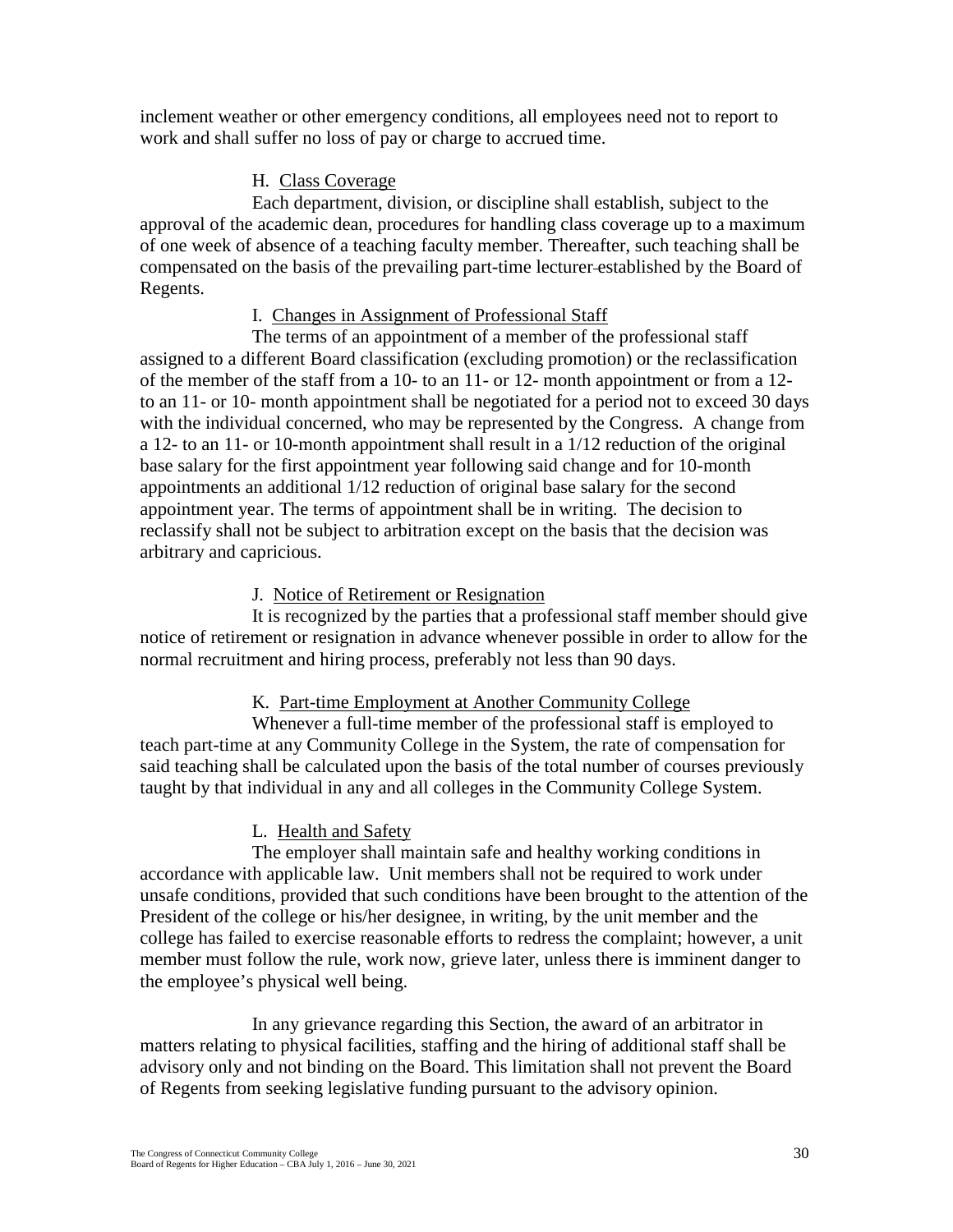The Board shall comply with the provisions of the Connecticut Occupational Safety and Health Act. Such compliance shall not be subject to arbitration.

### M. Assignment to Teach at Another College

By agreement, faculty members may be assigned to teach one or more courses, not to exceed eight (8) contact/credit hours in any one semester, at a college in the Community College System other than the "home" college. If, on any day, the faculty member's total travel obligation exceeds the normal round-trip commuting distance between that faculty member's home and the "home" college, the difference in mileage shall be reimbursed to the faculty member in accordance with Article XXI, section 6B.

### N. **Interim Pay**

Employees acting in an interim capacity in a higher position shall be compensated for the higher grade effective with the commencement of the work in the higher position.

### O. Emeritus Status

The parties agree to incorporate the present BOR policy as it pertains to the CSU universities within the Connecticut State University system into the parties' respective CBAs.

Emeritus status maybe awarded to a professional staff member by the Board of Regents upon recommendation of the President or President of the Connecticut State Colleges and Universities, as appropriate. Persons eligible for emeritus status must have retired from state service with at least fifteen years of service to the college/system. A President or the President of the Connecticut State Colleges and Universities may, however, request that the Board waive these minimum requirements in exceptional circumstances.

The following are the privileges and benefits of emeritus status: (1) formal announcement to professional staff and public; (2) separate listing in the college catalog; (3) placement on a select mailing list, including invitations to college functions and receipt of college publications; (4) invitation to participate in commencement exercises; (5) use of the library on the same basis as the active professional staff; (6) access to college email; and (7) course privileges for Emeritus members and their dependents . As appropriate, individuals granted emeritus status may also be afforded the benefits of staff parking and notification and attendance at staff meetings with the right to participate but not vote.

# **ARTICLE XI EVALUATION**

#### Section 1. Criterion

The criterion for the evaluation of professional staff members shall be the quality of the performance of professional responsibilities as provided in Article X of this Agreement.

Section 2. Periodic Evaluation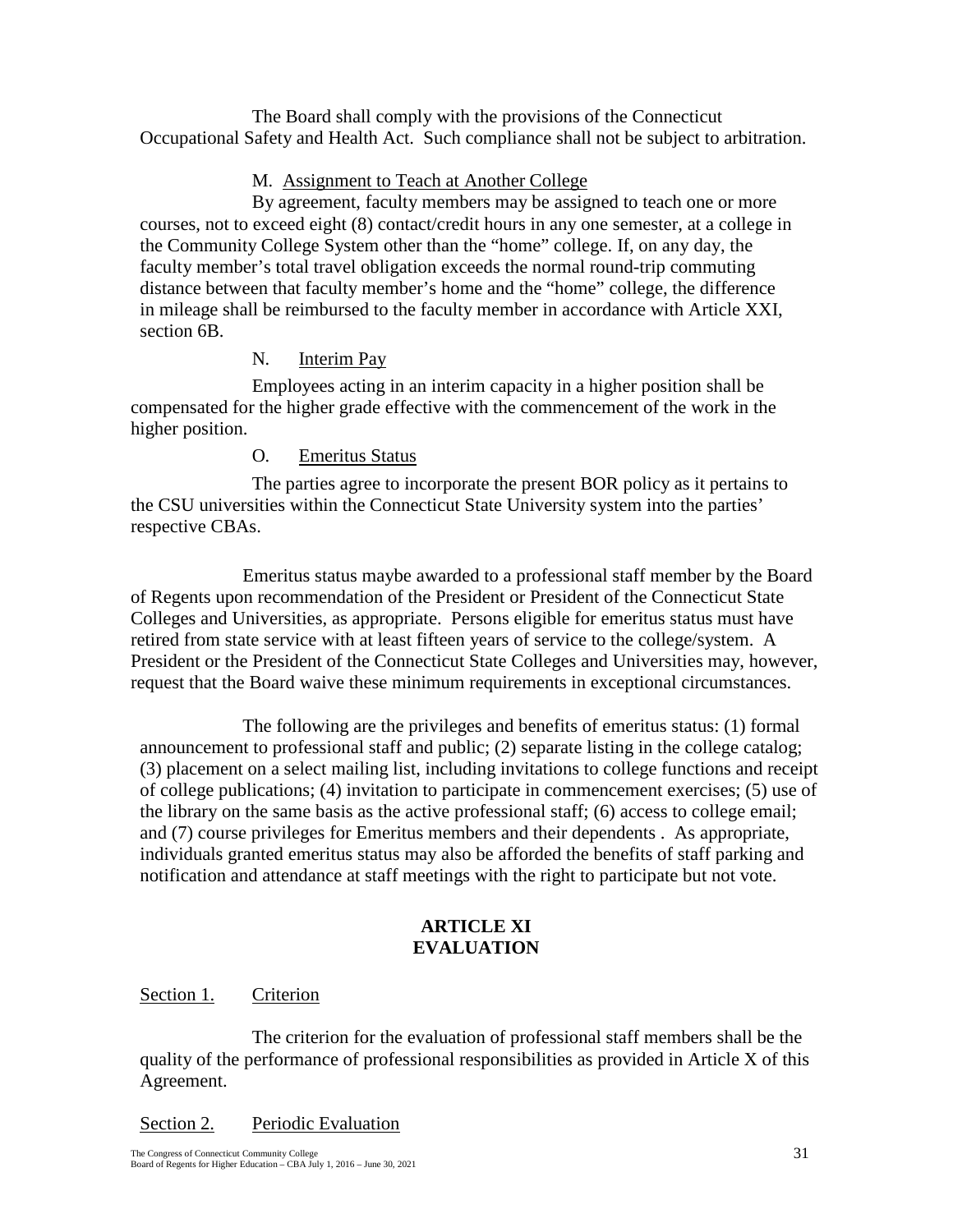There shall be periodic evaluation by the employer of all members of the bargaining unit as follows:

(1) in each of their first two appointment periods;

(2) once in every three years thereafter for those on standard appointments;

(3) once in every five years thereafter for those holding tenured appointments.

The list of professional staff members to be evaluated in accordance with this schedule in an academic year shall be published at each college by October 1.

This provision notwithstanding, the Board or its representative may initiate more frequent evaluation as appropriate. A professional staff member may also request more frequent evaluation, which request shall not unreasonably be denied.

The professional staff member shall be notified in advance of the period (not to exceed two weeks) during which a classroom visitation for the purpose of evaluation is to occur.

## Section 3. Optional Peer Evaluation

A professional staff member may request a peer evaluation, provided however, that the request must be made prior to the occurrence of any other scheduled evaluation. Selection of the peer shall be by mutual agreement between the President or his designee and the person to be evaluated.

The peer evaluation shall be forwarded to the next management level by the evaluator independently of the evaluation pursuant to Section 2 above.

## Section 4. Staff Improvement

Management or a professional staff member may, at any time, arrange for an evaluation by a mutually acceptable peer (s) or by other mutually acceptable method of systematic rating for the sole purpose of self-improvement. Such evaluation shall have no other standing and the report shall not be placed in any official personnel record of the professional staff member.

## Section 5. Opportunity to Discuss Evaluation

In the case of every evaluation of a professional staff member, there shall be provided the opportunity to meet and discuss the evaluation with the evaluator, prior to its submission elsewhere.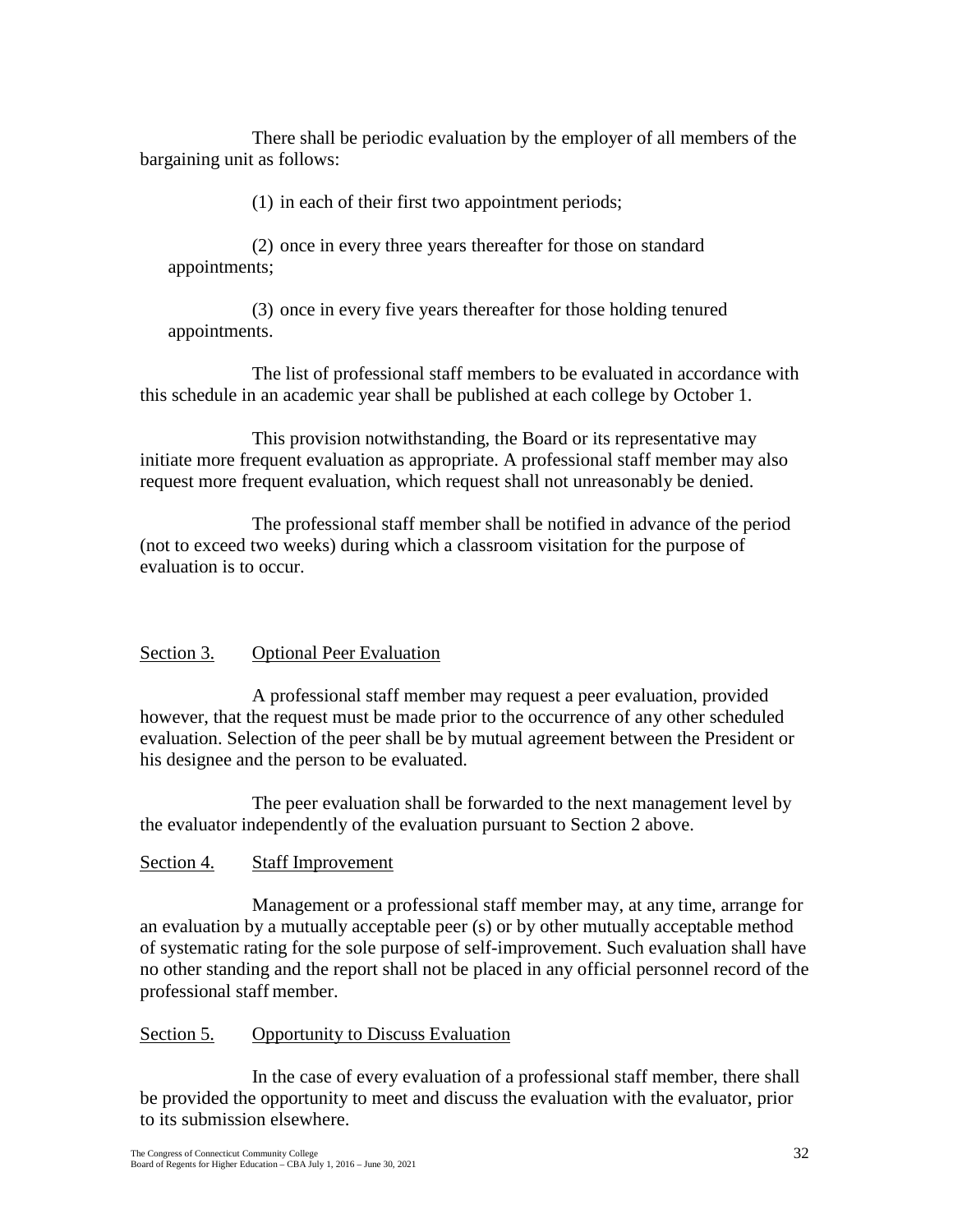### Section 6. Evaluation Forms

There shall be standard evaluation forms.

### **ARTICLE XII PROMOTION**

#### Section 1. Definition

Promotion recognizes quality of performance by means of an increase in compensation, as provided herein. Within the current delegation of authority, all promotion-eligible candidates shall be promoted if the President determines that they meet the standards for promotion in this Agreement. There shall be no production of promotion lists at individual campuses. Calculations for promotions will be done consistent with the SPP Stipulated Agreement regarding Faculty Promotion Calculations and Miscellaneous Rates of Pay.

#### Section 2. Standard for Promotion

The standard for promotion shall be the individual's quality of performance of professional responsibilities as provided in Article X, Section 1 of this Agreement and the individual's job description. Consideration shall be given to all evaluative material in the applicant's file generated since the applicant's previous promotion or original appointment to the college, whichever is more recent.

In the case of teaching faculty, for promotion to all ranks the major area of emphasis shall be growth and demonstrated competence in teaching and related responsibilities; for promotion to professor or associate professor, additional consideration shall be given to demonstrated growth and effectiveness in community service, contribution to the college, and professional development and, additionally, for promotion to professor, effective academic leadership. In the case of promotion to professor or associate professor, it is recognized that a teaching faculty member may not be outstanding in all of the additional areas.

In the case of administrators, counselors and librarians, the major areas of emphasis shall be growth and demonstrated competence in performance of professional responsibilities as set forth in Article X, Section 4 and in the job description.

#### Section 3. Eligibility

Members are eligible to apply for promotion when they believe they've met the standards for promotion. Prior service on full-time special appointments, which the employer determines is similar, shall be credited.

Eligibility for promotion of an administrator, counselor or librarian whose position has been reclassified pursuant to the Side Letter RE: Grade Placement shall be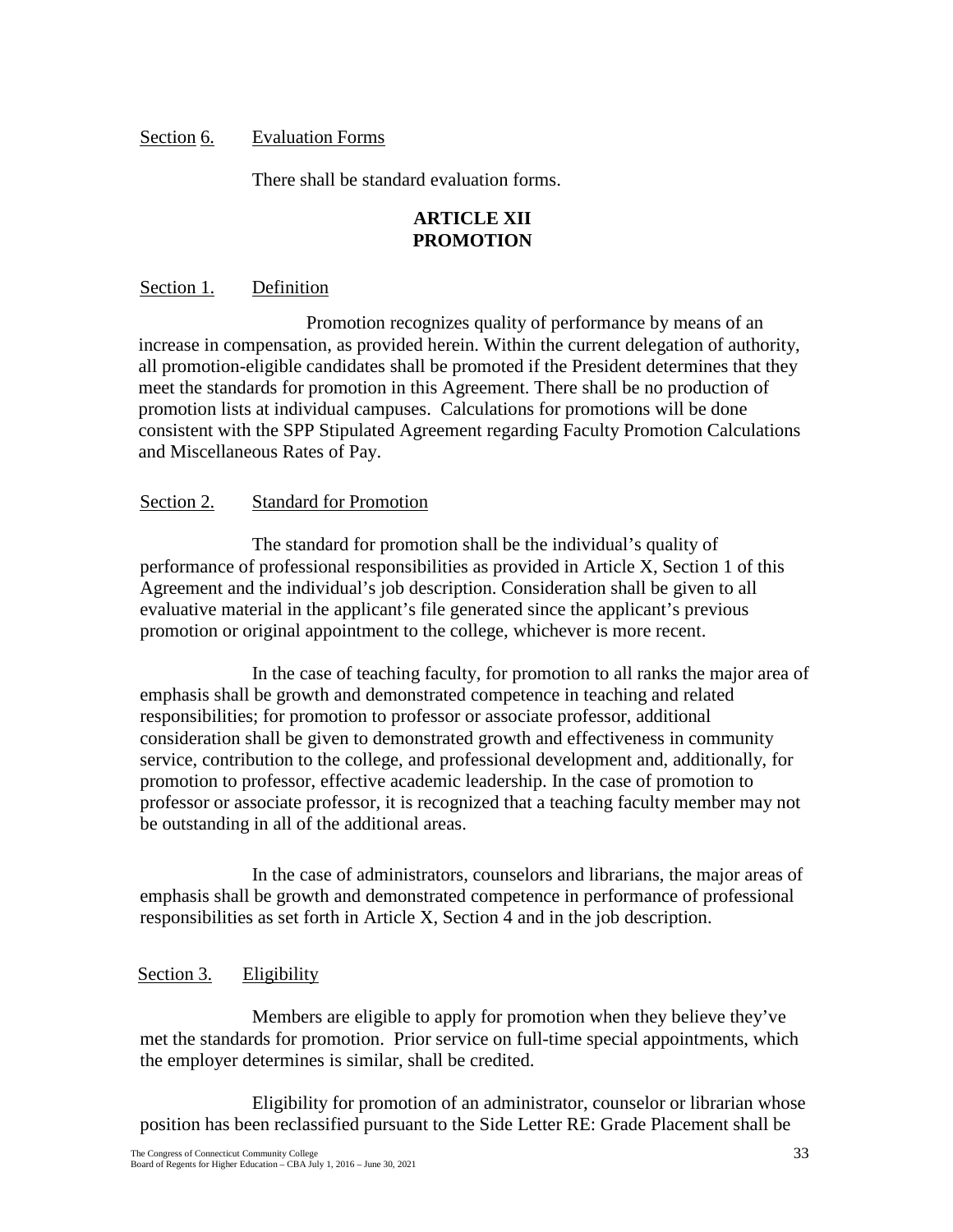determined without regard to the effective date of said reclassification.

Fulfillment of the minimum formal requirements for promotion to a higher rank or grade, as established by the employer (attached hereto as Schedule B for informational purposes only) or who have an appropriate equivalency in accordance with Board policy, provided that the determination of appropriateness shall be subject to the grievance process only), shall determine eligibility for promotion, but shall not guarantee a right to promotion which shall remain within the sole discretion of the President.

## Section 4. Salary

Upon promotion, a unit member's annual salary shall be increased by an amount as provided in the Stipulated Agreement entered by the parties on March 20,  $2015.<sup>1</sup>$  $2015.<sup>1</sup>$  $2015.<sup>1</sup>$ 

## Section 5. Procedures for Promotion

The following procedures shall govern consideration for promotion at the college level. The President or his designee is responsible for insuring that the procedures are followed.

- (1) It is the responsibility of the bargaining unit member to submit to the President of the college an application for promotion, with supporting documentation, on a form which the President will make available. Candidates are requested to submit a notice of intent to apply for promotion by the last day of the fall semester. The application for promotion is due on the 1<sup>st</sup> day of the spring semester. The President can approve extensions if necessary.
- (2) A Promotion Committee as described below shall, by March 1, consider each applicant for promotion and shall:
	- a. Make a recommendation for or against promotion (the committee shall not rank applicants);
	- b. Inform each applicant, in writing, of the recommendation made;
	- c. Produce a written recommendation with supporting rationale for each person recommended for promotion in a format to be chosen by the committee. These written recommendations shall be included in the applicant's promotion application file but comments contained therein shall not be used in any grievance procedure.

<span id="page-42-0"></span><sup>&</sup>lt;sup>1</sup> See Stipulated Agreement on pages 125 and 126.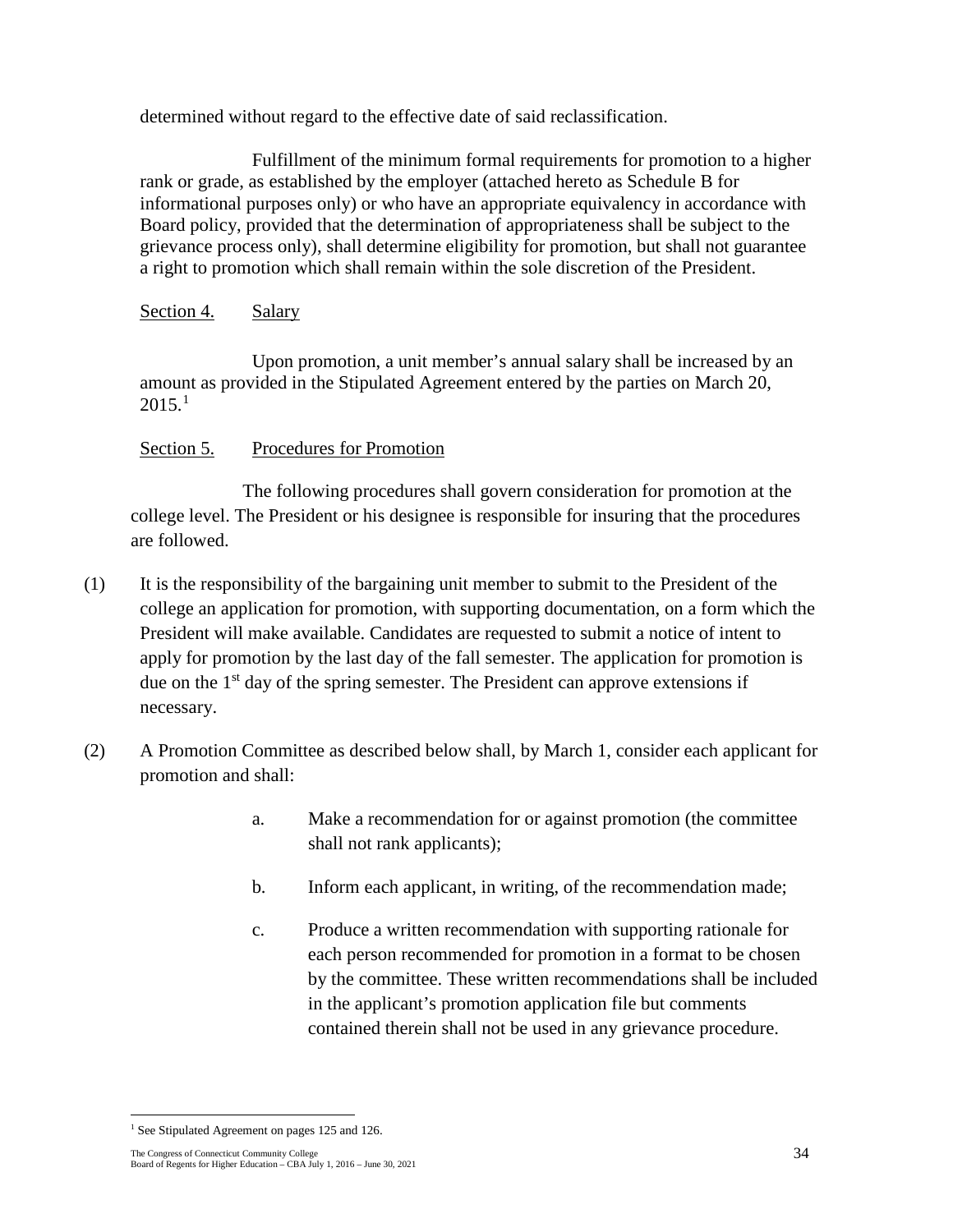At each college there shall be one Promotion Committee comprised of four (4) bargaining unit members appointed by their respective union and two (2) members of the Administration appointed by the President or his/her designee of the respective college in which the promotion is being considered. The bargaining unit should include 2 union members from the teaching faculty and 2 union members from the non-teaching faculty.

For the Congress bargaining unit, committee members shall be elected by the members of the bargaining unit consisting of tenured members of the bargaining unit, if possible, or if not possible, bargaining unit members who have completed at least three years of service. Members of the committee shall serve two-year terms.

The Board shall consult with the Unions with respect to the written instructions which it gives to promotion committees. (See Side Letter Re: Consultation.) The Promotion Committee shall keep a written record of the dates of all meetings, attendance at meetings, and materials considered and shall review the Board guidelines for their work. These records and materials shall be in the custody of the President or his designee. The committee shall not disclose its records or recommendations except as provided herein.

The promotion application and all evaluative material in the applicant's file generated since her/his previous promotion or original appointment to the college, whichever is more recent, referred to herein as the promotion application file, shall be forwarded to the Promotion Committee by the President. In making its recommendation, the Promotion Committee shall be guided by the individual's quality of performance of professional responsibilities as provided in Article X of this Agreement, shall give consideration to the material in the individual's promotion application file, shall consider the best interest of the college and seek to establish an overall institutional perspective with respect to its recommendations.

The individual shall have the right to appeal an alleged violation of the foregoing procedural requirements by the Promotion Committee to the President provided that she/he does so in writing within ten (10) calendar days of the date of recommendation of the Promotion Committee. The President or his/her designee shall investigate any such allegation and the President shall, if he/she finds a procedural violation prejudicial to the individual, take remedial action or give weight to the violation in making his/her decision. This provision shall be the exclusive remedy for an alleged violation of the contractual procedures by the Promotion Committee, and any such allegation shall not be subject to Article VII unless the President has failed to take remedial action or give weight to the violation.

In making his/her decision, the President shall be guided only by the criteria contained in this Article and shall give consideration to all material in the individual's promotion application file. In determining whom to promote, the President shall review the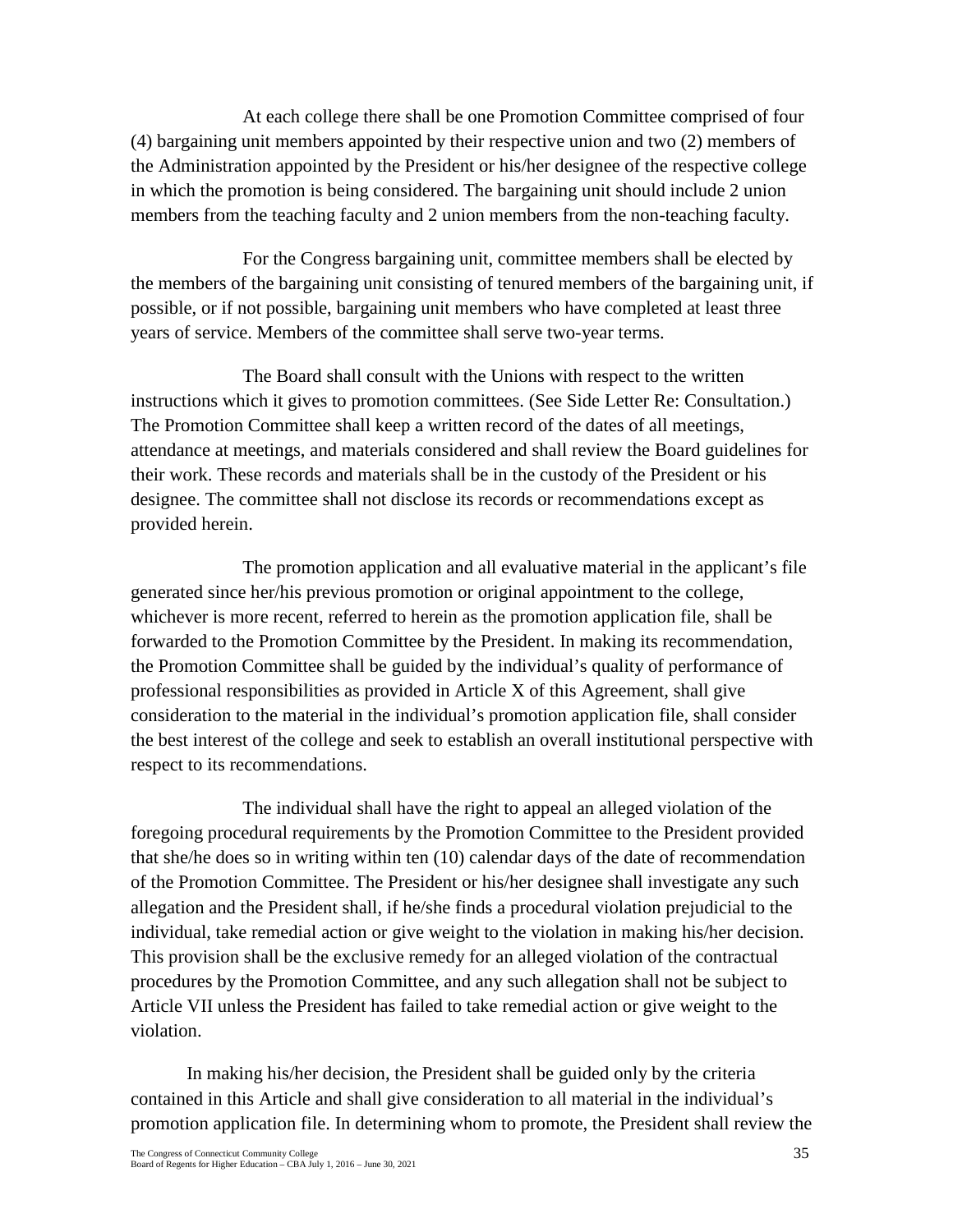recommendations of the Promotion Committee. Prior to making his/her decision, the President shall meet and discuss her/his intended decision with the Promotion Committee. Where there are differences between the President and the committee, the committee may forward a statement of the reasons for its position to the CSCU President.

The President shall forward her/his decision respecting promotions and a copy of the recommendations of the Promotion Committee to the Board by April 15. The President shall inform the person concerned, in writing, of her/his decision. When the President determines that a candidate has failed to meet the standards for promotion, she/he will provide specific written suggestions for areas of improvement.

#### Section 6. Funding

Contract funding will be provided to colleges for promotions based on the contractual based caluclations.

#### Section 7. Merit Recognition

Nothing in this Article shall prevent the Board from providing merit recognition to unit members in the form of lump-sum payments.(See side letter Re: Merit Pay).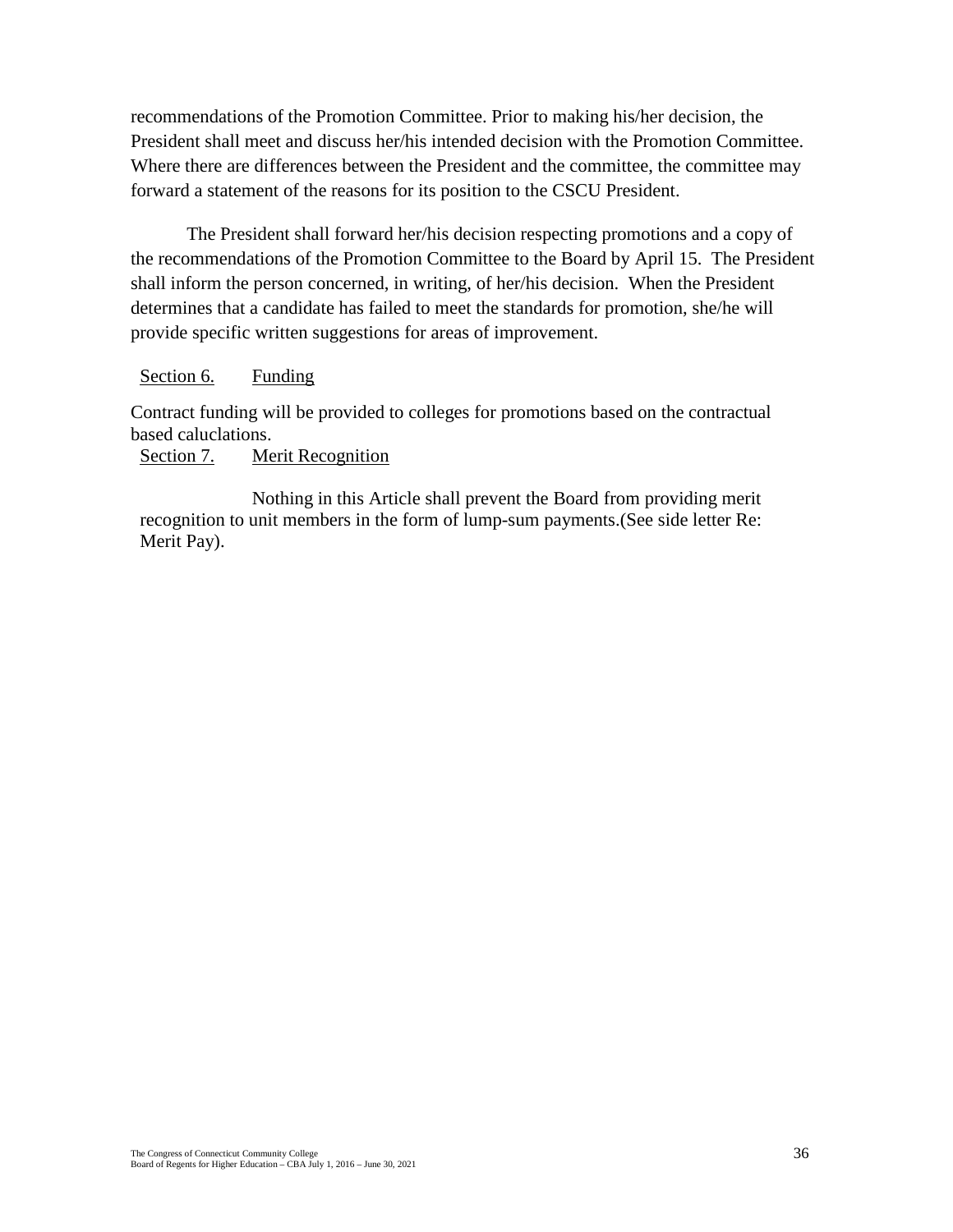### **ARTICLE XIII TERMINATION OR REASSIGNMENT FOR SPECIAL REASONS REDUCTION IN FORCE**

The Board shall retain the right to reduce its workforce. A reduction in force does not include a termination of employment for disciplinary reasons.

Section 1.

Between the date of this Agreement and June 30, 2021, there shall be no loss of employment for permanent employees, subject to the following conditions:

Applicable only to those hired prior to July 1, 2017

Protection from job loss does not apply to:

- Expiration of a temporary or special appointment
- Nonrenewal of a nontenured employee for performance related reasons
- Termination of grant or other outside funding specified for a particular position; and,
- Less than 20-hour per week part-time employees.

Notwithstanding the above, employees in the principal bargaining unit in their second or subsequent special appointment year on the effective date of this Agreement shall be covered by this job security provision.

The foregoing does not prevent the BOR from restructuring and eliminating positions of permanent employees provided that affected employees shall be reassigned or transferred to an existing comparable job in the system for which the employee possesses the requisite qualifications and experience. In any case, salary and tenure status shall be preserved. An employee who refuses an offered position will not be considered a layoff for purposes of this Agreement.<sup>[2](#page-45-0)</sup>

## Section 2. METHODS OF REDUCING THE WORKFORCE

- A. Attrition. Insofar as possible under the circumstances, the Employer shall attempt to permit the process of attrition to effectuate the required reduction in staff.
- B. Reassignment. When a reduction in staff is deemed necessary by the Employer every effort shall be made to reassign the affected employee to another academic position within the same or another department at the college where the reduction in staff occurs or at the same department or another department at another college, or to provide the employee with an assignment at two colleges which collectively comprise a full-time appointment in accordance with Article 8.3.4; provided, however (a) that no such reassignment shall be made unless such Bargaining unit member is qualified for the newly assigned work and (b) that such reassignment shall only be made to a position then vacant.

If the Employer determines that a Bargaining unit member may, with limited retraining, qualify for reassignment to an academic position then vacant, such Bargaining unit member may be granted up to one year's leave of absence without pay

<span id="page-45-0"></span>The Congress of Connecticut Community College 37 Board of Regents for Higher Education – CBA July 1, 2016 – June 30, 2021 <sup>2</sup> SEBAC 2017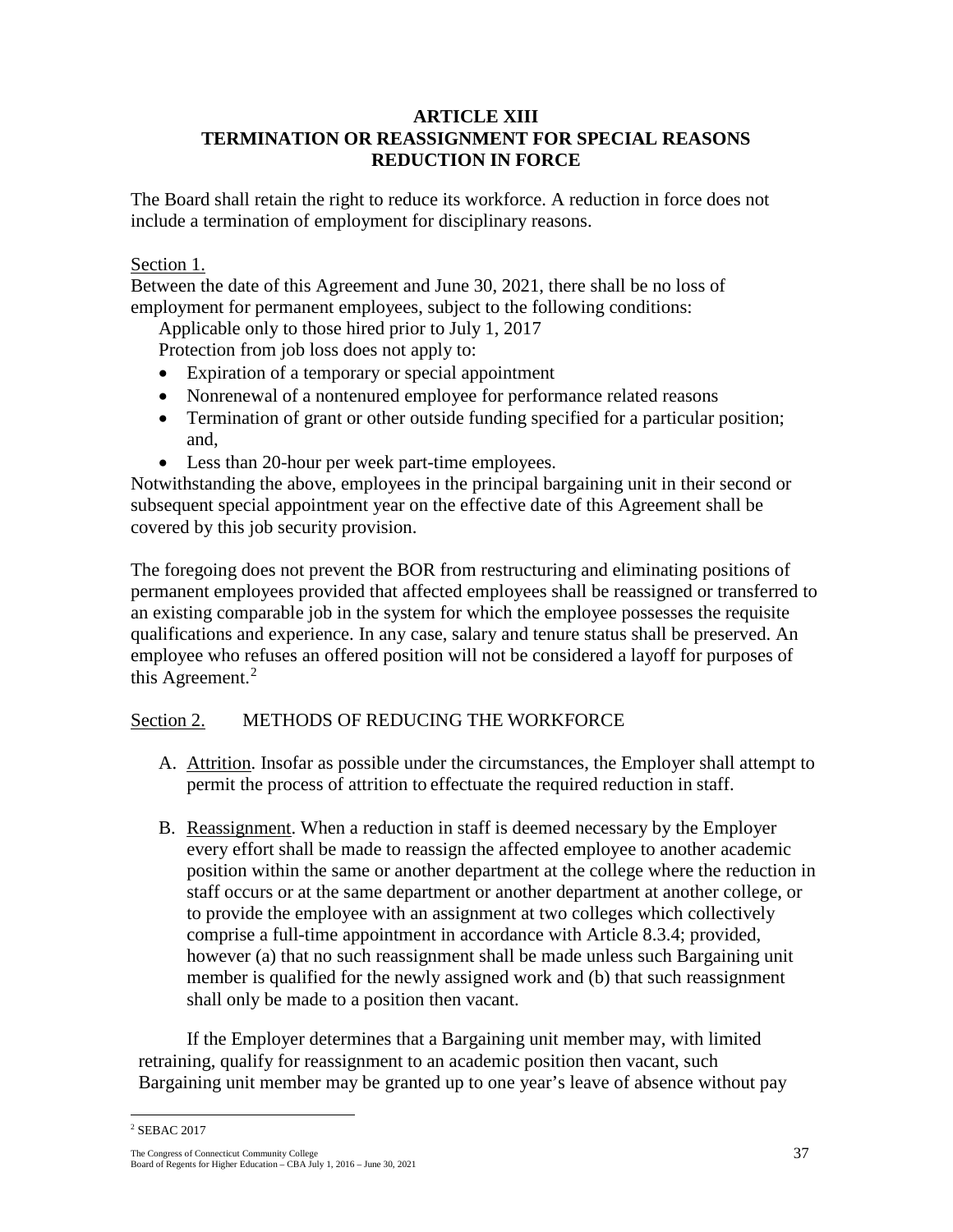in order to obtain the training that will qualify him/her for reassignment. The vacant position will be filled by special appointment for up to one (1) year, pending the Bargaining unit member's completion of required training during the specified time allotted.

- C. Layoffs. When attrition and reassignment are insufficient or inapplicable methods of effectuating the required reduction in staff, bargaining unit members shall be laid off in accordance with the following:
	- (1) The Employer may lay off on a system-wide basis or may limit the layoff to a specific department or technology. For the purposes of this Article, the library and counseling office at each college shall be considered a department.
	- (2) In accordance with Section 1 above, the order of layoff of bargaining unit members shall be as follows:
		- a. Part-time employees on special appointment
		- b. Full-time employees on special appointment
		- c. Part-time employees on terminal appointment
		- d. Full-time employees on terminal appointment
		- e. Part-time employees on regular appointment
		- f. Full-time employees on regular appointment
		- g. Employees on tenured appointment

Layoffs in each category listed above in this section shall be based upon both the academic needs of the System and seniority.

- (3) Non-bargaining unit employees in teaching and non-teaching administrative positions shall be laid off before bargaining unit employees except the employer may retain non-bargaining unit employees with special qualifications which cannot be readily replicated by bargaining unit employees.
	- a. A bargaining unit member who feels that he/she is qualified to teach and/or perform the job duties of positions in a different department within the System shall submit to the Employer a completed candidate summary form as provided by the Employer. This candidate summary form shall be filed by a tenured bargaining unit member within ninety (90) days of a grant of tenure. An updated candidate summary form shall be filed when the tenured bargaining unit member's status changes; the window period for such filing shall be September 1 through November 30 of each academic year.
	- b. The Employer shall inform the candidate of its decision regarding the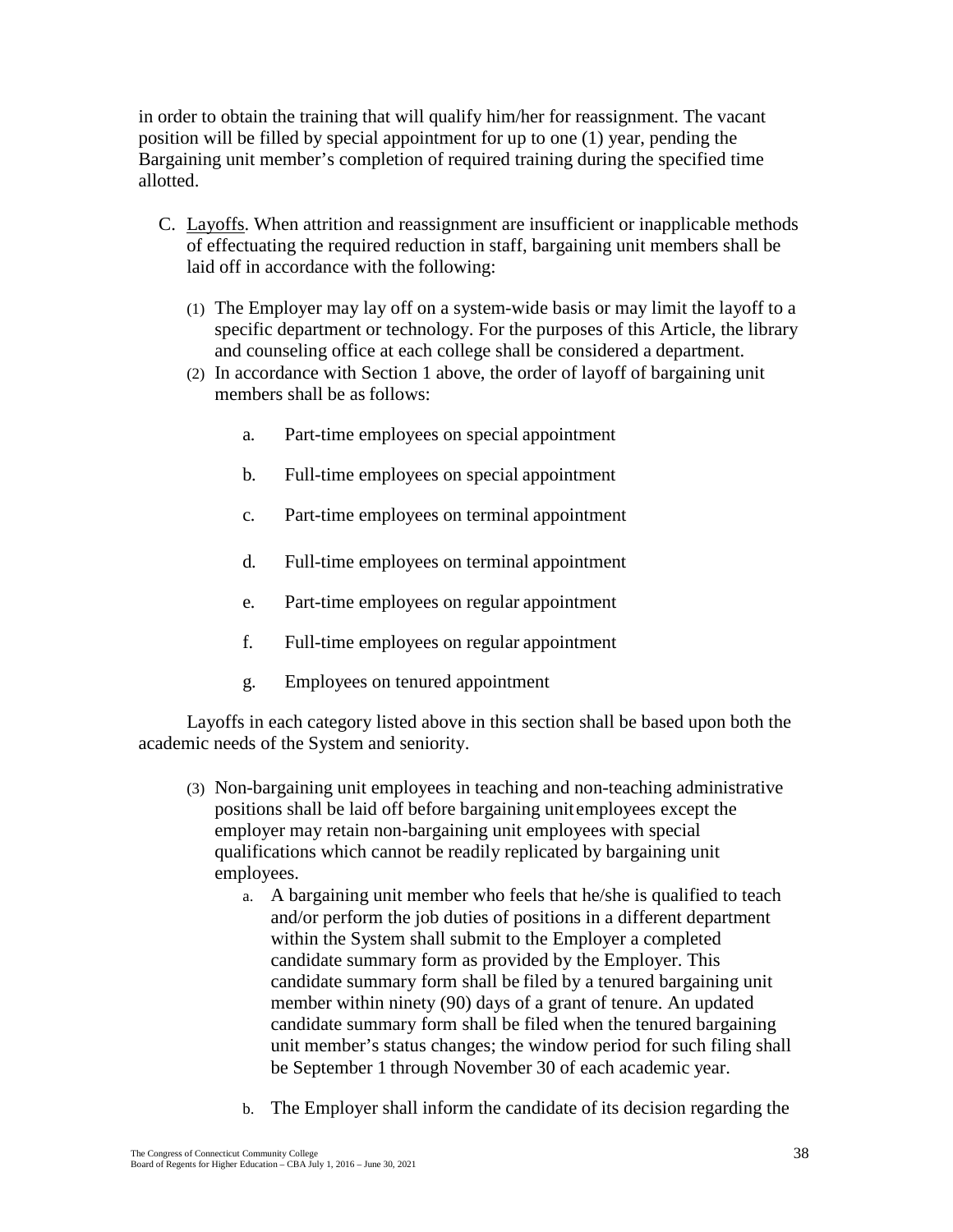candidate's qualification to teach and/or perform the job duties of a position in a different department within a reasonable period of time after the filing of the form, said time generally to be within sixty (60) days after the filing of a form upon a grant of tenure or sixty (60) days after the close of the annual window period.

- (4) Seniority shall be defined as current, continuous service measuring from the Employee's most recent date of appointment or most recent date of hire to a bargaining unit position. Part-time bargaining unit employees shall accrue seniority without regard to the number of hours worked. Within sixty (60) days after the effective date of this Agreement, the Employer shall provide the Congress with a seniority list of bargaining unit employees.
- (5) Notice of Layoffs. The Employer shall give at least twelve (12) months' notice of layoff.
- (6) Recall. Employees who have been laid off shall be eligible for recall for a period of two years to a position at any college in the same department from which they were laid off or in a department in which they previously served. The order of recall shall be the most senior qualified employee for the available position. Employees shall receive notice of recall opportunities by registered letter at their last known address. A recalled employee must respond by registered letter within fifteen (15) calendar days. After the passage of fifteen (15) calendar days, recall rights shall be lost for that position and the next senior qualified employee for the available position shall be recalled. For two years after a layoff, the President of the Congress shall be notified of any bargaining unit positions to be filled in the System.
- (7) Scope of Grievance Arbitration. The determination of whether to reduce the workforce, the scope of such reduction of the workforce, the determination of what part of the workforce to reduce and the determination of qualifications for reassignment shall not be grieveable or arbitrable.
- (8) Expedited Grievance-Arbitration. Grievances involving or affecting a reduction in force shall be expedited as follows:
	- a. Filed with the President of the Connecticut State Colleges and Universities within seven (7) calendar days, with or without a meeting;
	- b. Written response within seven (7) calendar days, with or without a meeting;
	- c. Arbitrator to be selected who can hear the case within twenty (20) days;
	- d. Decision to be rendered within five (5) calendar days after the close of the hearing.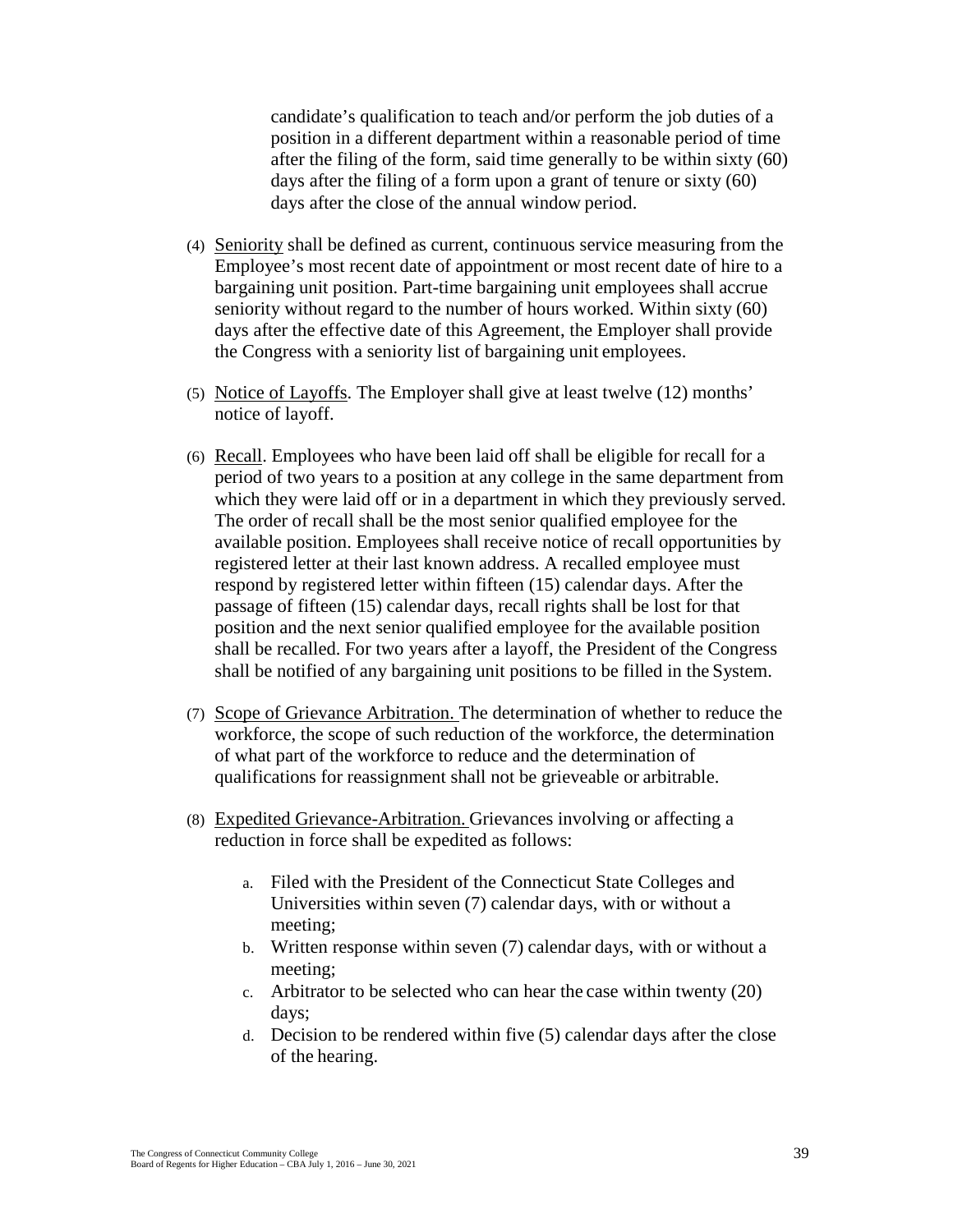### Section 3. Effect on Tenure

When a member of the bargaining unit who is on a tenured appointment is reassigned to another college under the provision of this Article, the individual shall retain his/her tenure. In the case of a reassignment of a non-tenured individual, the service requirement for eligibility for tenure consideration shall be no less than three (3) years.

### Section 4. Placement or Recall

A. The employer shall make a reasonable effort to place an individual who is terminated for special reasons in another suitable position opening within the Community College System. This obligation shall not create a claim or right to any position opening and shall end thirty (30) days following termination of the affected employee. The obligation of the employer shall be satisfied by compliance with the following procedure:

(1) Upon written request of the affected employee, the Board shall provide copies of all position notices for which external searches are ongoing and all position notices for external searches which commence during the obligation period specified herein. This obligation relates to bargaining unit positions for which a standard appointment is contemplated.

(2) The affected employee may apply for any position opening. The employee will be considered on the same basis as any other applicant, except that the President's recommendation shall consider that the affected employee should be selected if the qualifications of the affected employee and top candidate(s) are relatively equal. The President shall notify the affected employee of his/her decision. Within five (5) calendar days of such notice, the affected employee may file a notice with the President of the Connecticut State Colleges and Universities by certified letter requesting review of the President's recommendation. The decision of the President of the Connecticut State Colleges and Universities shall be final.

B. When an appointment is terminated for special reasons, the released individual's position shall not be filled within a period of two (2) years from the date of termination unless he/she has been offered reappointment and has declined it, or has failed to respond within thirty (30) calendar days of the offer. The obligation to offer reappointment shall be satisfied by mailing a certified letter to the individual's last known address. The thirty-day period shall begin the date said offer is postmarked.

C. The employer shall maintain a list of those individuals whose full-time employment was terminated for special reasons with a copy to the Congress. An individual's name shall remain on the list for a period of two years from the date of notice of termination. For that two-year period, the employer will notify the individual of full-time vacant positions for which he/she may be qualified to apply. If the individual applies for any such position, the employer shall give due consideration to the individual's prior service in the Community College System, provided however, that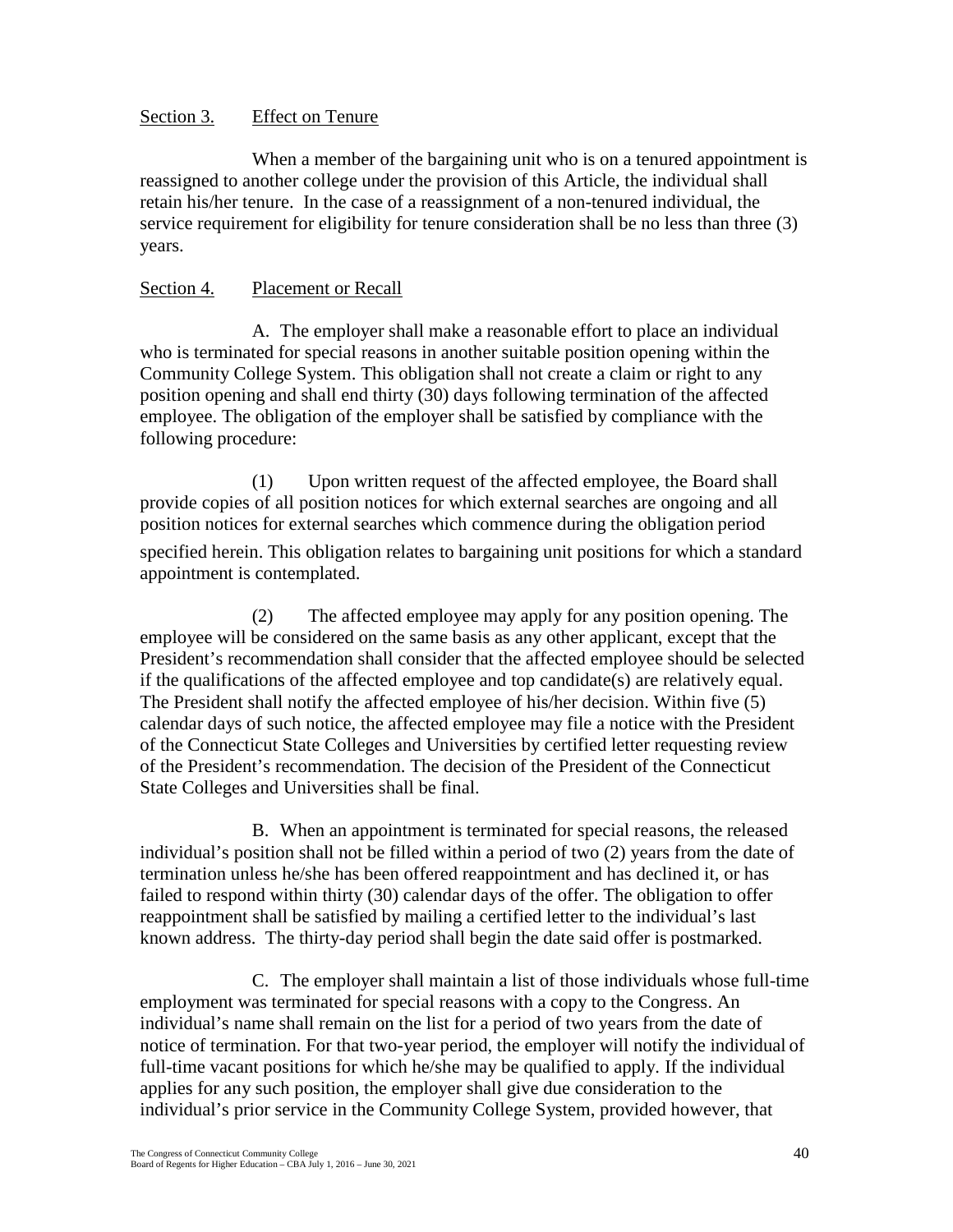actual appointment to any such position remains within the discretion of the employer.

D. A member who is recalled to employment to his/her position shall regain all rights and privileges he/she had at the time of the termination, including tenure, rank, and salary and shall not be considered as a new professional staff member for the purposes of fringe benefits provided under this Agreement, subject to any requirements of insurance carriers.

### Section 5. Statement to Employee

Termination for special reasons shall not be considered a non-renewal of a standard appointment or a dismissal for cause. Notices in writing to this effect shall be provided to each individual affected and shall include a statement that the reason for termination is not dissatisfaction with service rendered.

#### Section 6. Employer Decision

The decision of the employer as to the need for termination or reassignment for special reasons shall be final.

### **ARTICLE XIV SEPARATION BECAUSE OFINCAPACITY**

When a professional staff member has become physically or mentally incapable of or unfit for the efficient performance of duties of his/her position, the employer may separate the individual in good standing. Unless otherwise agreed, any medical determination hereunder shall be only by mutually agreed-upon medical authority.

Any such action shall be subject to the grievance and arbitration provisions of this Agreement.

Prior to or at the time of requesting a medical determination, the Board or its representative will provide the unit member with a statement of the problem and disclose to him/her any information to be considered, except as otherwise provided by law. The professional staff member shall be informed in writing of his/her right to Congress representation. Either the employer or the unit member may request that the medical authority determine whether or not there might be a basis for such a medical determination.

## **ARTICLE XV TRANSFER AND RESTRUCTURING**

Section 1. Definition

Transfer is the appointment of a professional staff member to a Community College other than the one at which he/she is employed. Transfers may be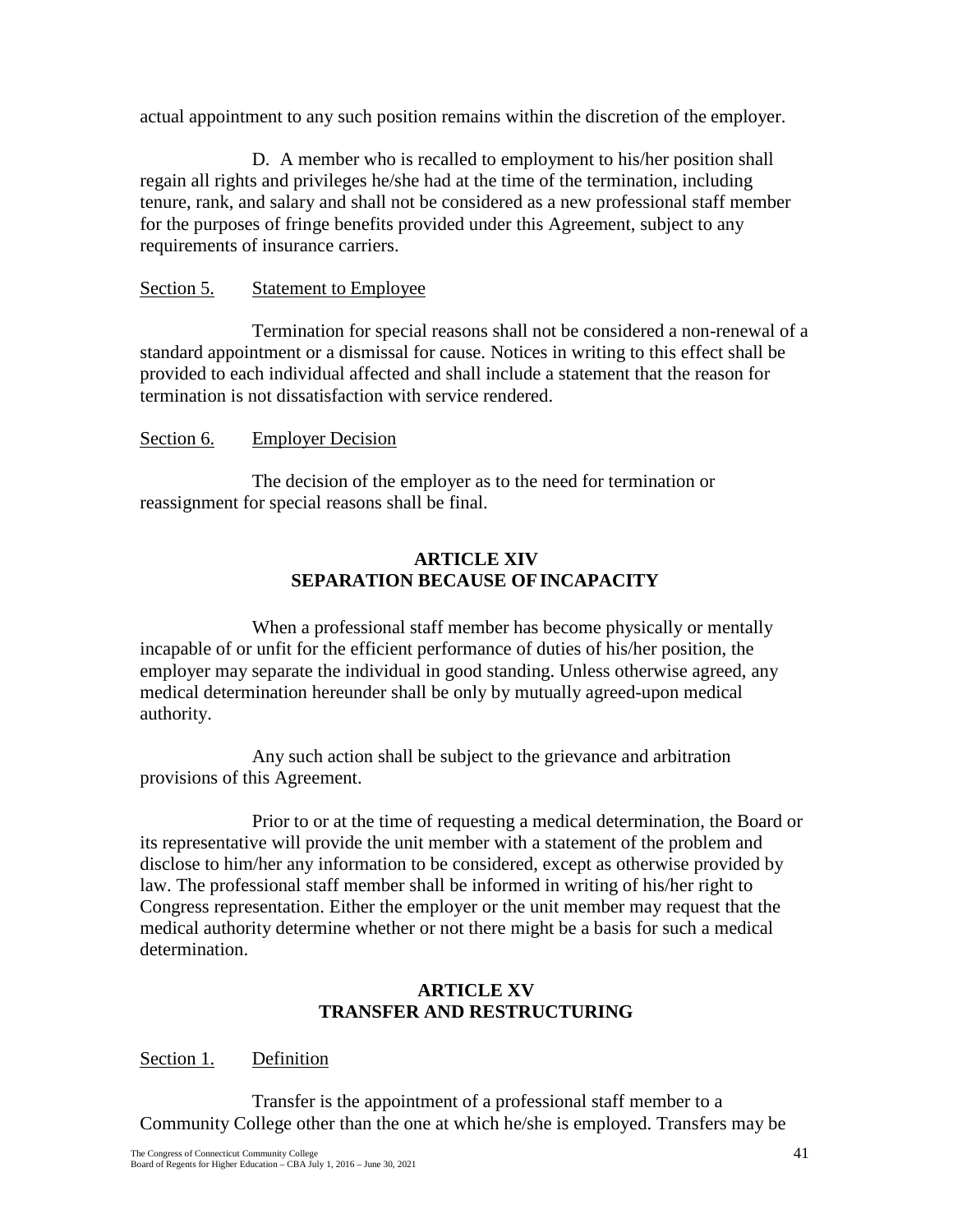initiated by the employer or by a professional staff member.

### Section 2. Application for Transfer

In the event the transfer is initiated by the professional staff member, application for transfer shall be made directly to the President of the college to which transfer is desired. Applicants shall inform the President of the college from which transfer is desired of any such application at the time the application is made. Candidates for transfer are subject to the same selection procedures as any other applicant for an available position.

### Section 3. Tenure

In the event of an involuntary transfer to one college to another, the employee shall retain his/her tenure. If a transfer is voluntary, tenure will not normally be made with tenure. However, on a case by case basis, at the discretion of the President of the receiving college, tenure may be preserved. The President's decision is final and shall not be subject to grievance or arbitration.

A tenured employee who accepts a transfer without tenure may apply for tenure when he/she will have, by September 1 of the year such appointment is to be effective, completed three (3) years of full-time employment in the same job function at the receiving college.

A non-tenured employee who accepts a transfer shall receive credit for up to three (3) years of full-time employment at the first college in the same job function.

Decisions concerning whether an employee's position upon transfer is in the same job function shall be made by the President of the receiving college or his/her designee.

## Section 4. Restructuring

This Agreement is made on the basis of circumstances at the time of the Agreement. In the event of restructuring of higher education (which shall include campus closings or the mandated termination of major academic or student-service programs employing ten (10) or more members of the unit), the employer and the union agree to negotiate to the extent required by law provided that notice of termination to the affected employee(s) in the case of termination of such programs may be given ninety (90) days following notice to the union.

## **ARTICLE XVI DISMISSAL AND DISCIPLINE**

No professional staff member shall be dismissed or otherwise disciplined except for just cause and with full due process as specified in this Agreement. Each individual for whom suspension without pay or dismissal is under consideration shall be notified of his/her right to union representation. A copy of said notice shall be provided to the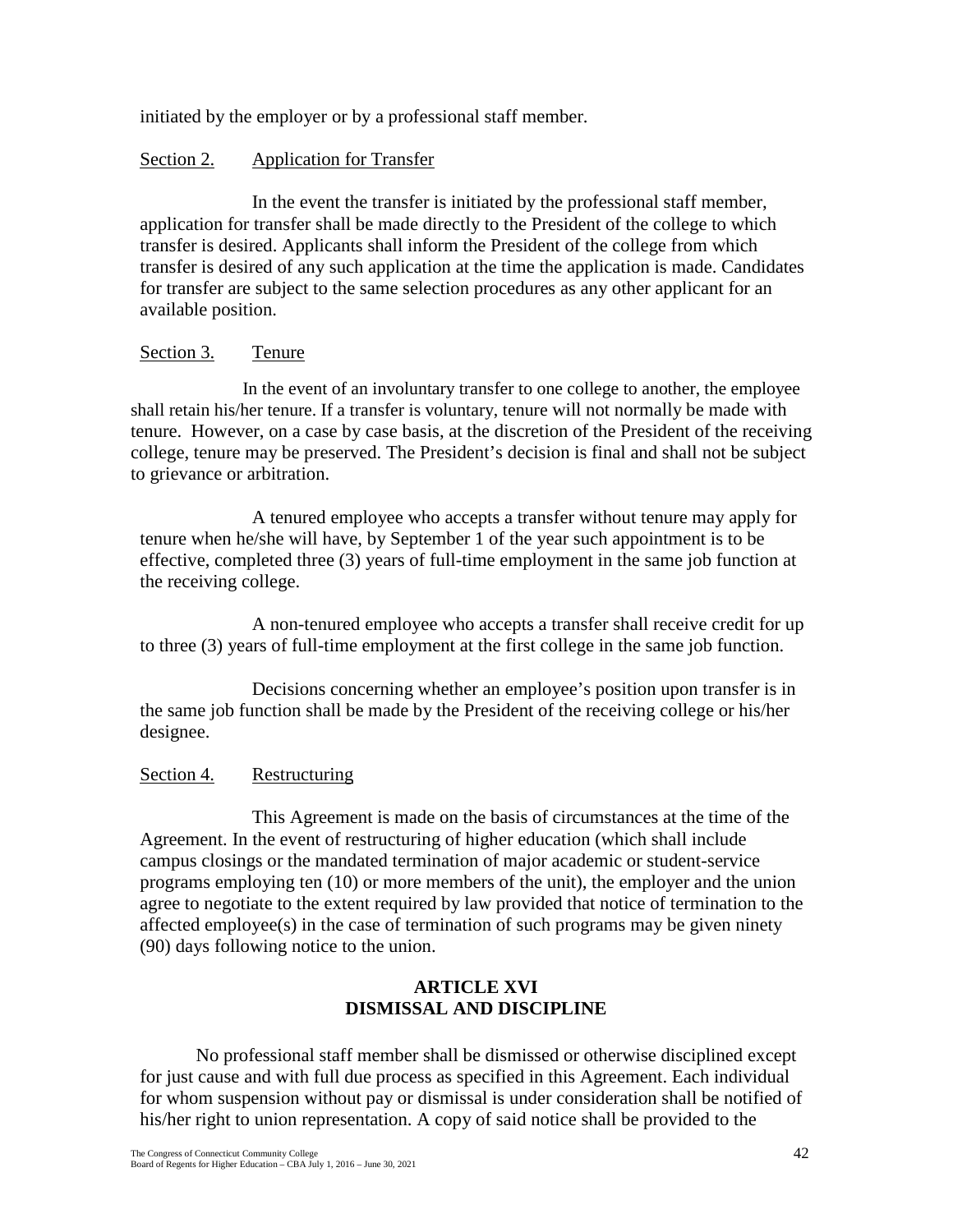Congress office.

Section 1. Dismissal

A. Dismissal is an action by the President which terminates the appointment of a professional staff member for cause. Dismissal for cause shall include, but not be limited to the following:

(1) incompetent or inadequate performance of responsibilities of the position or repeated neglect of these responsibilities;

(2) repeated noncompliance with reasonable regulations or reasonable directives of the Board, the President, or designated management employees;

(3) conduct which impairs the effective performance of assigned responsibilities or impairs the rights of students or of other staff members;

(4) the use of fraud, collusion, or misrepresentation of a fact material to obtaining employment with the college and/or status therein.

B. The appointment of a professional staff member may be terminated according to the following dismissal procedure:

(1) The President shall notify the professional staff member in writing that termination of his/her appointment is under consideration. Said notice will contain a statement of the reasons for the proposed termination.

(2) The professional staff member may respond in writing within twenty-one (21) calendar days of receipt of notice from the President.

(3) If, after considering the response of the professional staffmember, or if the professional staff member has not responded within the twenty-one (21) day period, the employer or its representative determines to dismiss the professional staff member, the employer or its representative shall so notify the member in writing of the decision.

(4) Within fourteen (14) calendar days of the notice of the President's decision, the professional staff member may appeal such decision by filing a written grievance at Level Two of the grievance procedure set forth in Article VII of this Agreement.

# Section 2. Discipline

A. Nothing within this Article shall preclude the employer or its representatives from disciplining members of the professional staff by means less than discharge, provided that such discipline shall be for just cause as specified in Section 1A above for dismissals.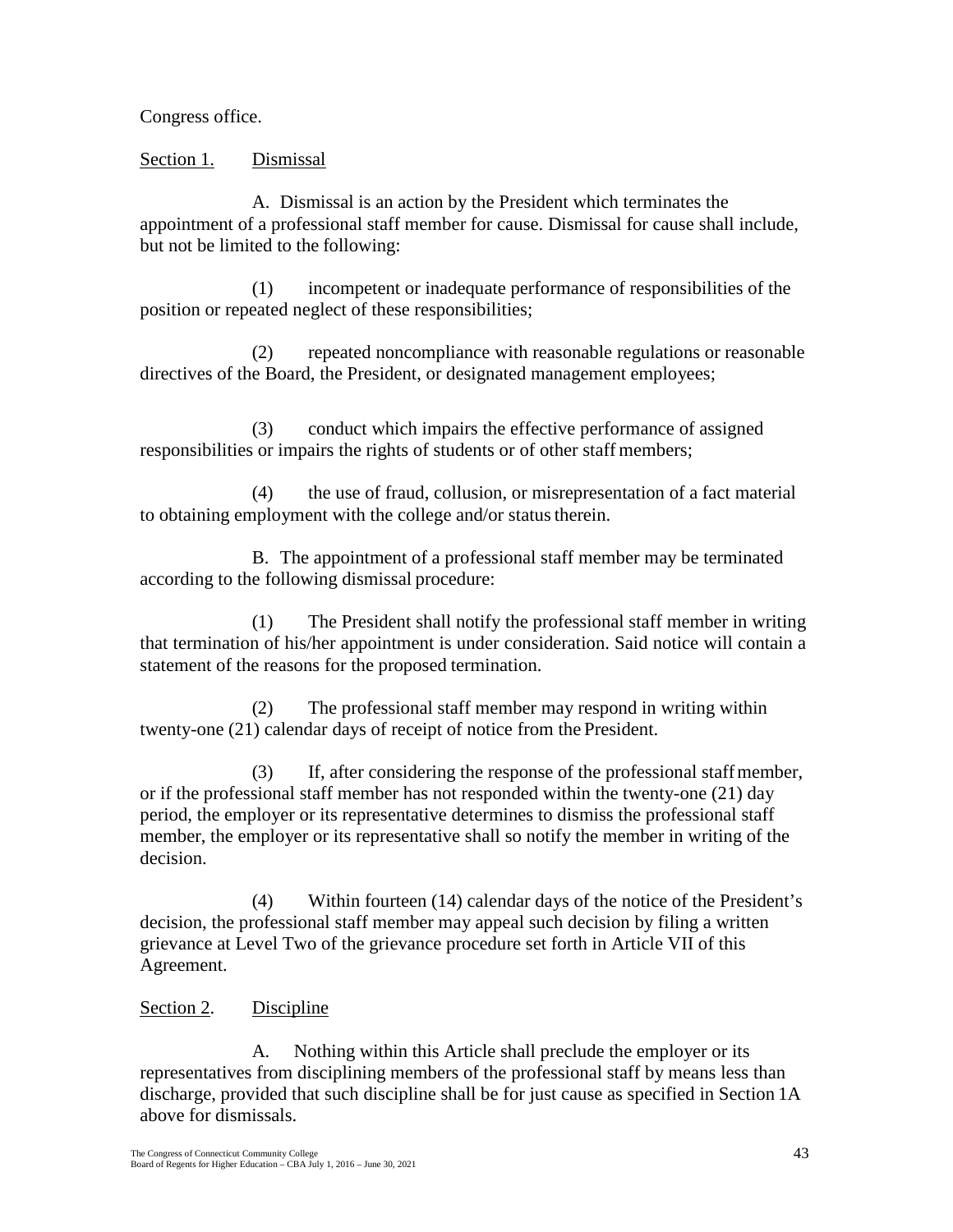B. In case of employee misconduct for which suspension without pay is under consideration, the employee shall be afforded written notice of the charge(s) against him/her, disclosure of the employer's then available evidence and an opportunity to present his/her position orally or in writing prior to the discipline.

#### Section 3. Suspension Pending Discipline or Discharge

When it is necessary, an individual may be suspended, with full salary and benefits, pending disciplinary action.

#### Section 4. **Investigatory Interview**

If a bargaining unit member reasonably believes that an investigatory interview conducted by the employer will result in discipline or place his/her job security in jeopardy, she/he may have a Congress representative present at any such interview.

### **ARTICLE XVII SABBATICAL LEAVE**

#### Section 1. Preamble

Sabbatical leave is educational leave. The purpose of sabbatical leave is to provide a professional staff member with the time and support for scholarly or creative endeavors which will benefit the college and the staff member professionally, and/or enable the professional staff member to develop resources or materials to enrich his/her teaching effectiveness or the performance of administrative responsibilities. The President of the Connecticut State Colleges and Universities may grant sabbatical leave for a full year on half salary, or for a half year on full salary, or for such period and portion of salary as agreed to by the applicant and the President of the Connecticut State Colleges and Universities.

#### Section 2. Eligibility and Conditions

#### A. Eligibility

A professional staff member on tenure-track appointment shall become eligible for sabbatical leave after six (6) consecutive years of full-time service at a college. Such professional staff member shall be considered for sabbatical leave during his/her sixth year of full-time service, but the sabbatical shall not commence until he/she has completed six years of service. Once the sabbatical leave has been taken, the professional staff member shall again become eligible for sabbatical leave after six (6) additional consecutive years of full-time service following the completion of the sabbatical.

(See side letter Re: Sabbaticals.)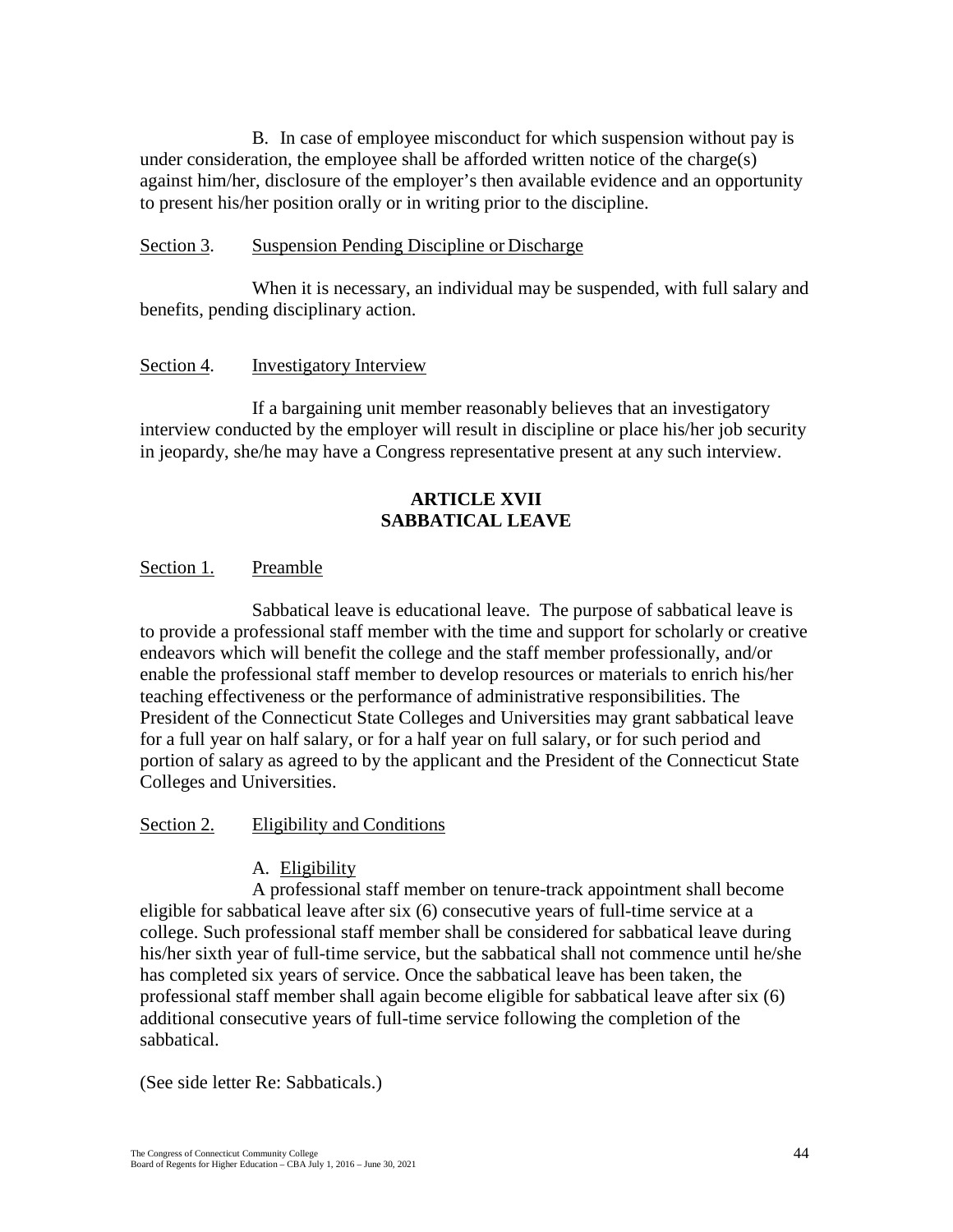Full-time leave for professional development shall be considered as continuous service for sabbatical leave, but shall not be included as accumulated time required to qualify for sabbatical leave.

### B. Conditions

The recipient of a sabbatical leave is permitted to receive other remuneration in the form of fellowships, assistantships, grants, honoraria or consultant fees. However, an individual on sabbatical leave is generally not expected to engage in paid employment elsewhere. Each applicant for sabbatical leave shall disclose, as part of his/her proposal, all anticipated remuneration including but not limited to, professional development and/or tuition reimbursement dollars and, if paid employment is involved, he/she shall describe the relationship of such employment to the purpose of the sabbatical leave as outlined in Section 1 above. Total compensation while on sabbatical leave shall normally not exceed the regular salary (base pay plus longevity) of the recipient plus

expenses attributable to the leave. The recipient of a sabbatical leave must agree to return to the college for at least one year of full-time service following the expiration of the leave. Failure to return to the college for at least one year may result in forfeiture of any and all compensation due him/her and shall be considered a resignation not in good standing.

## Section 3. Rights

Time on sabbatical leave at full or partial pay shall be considered as continuous service for longevity and retirement pursuant to the professional staff member's particular State-approved retirement plan. Time on sabbatical leave at less than full pay will be considered as full-time service for the purpose of determining years of service for longevity. All fringe benefits shall be continued during the period of the sabbatical leave. Upon completion of such leave, the professional staff member shall return to the same college at the same salary and rank he/she would have attained had he/she not taken such leave.

## Section 4. Number

In each year of this Agreement, there shall be allocated a maximum of twenty six (26) sabbaticals per academic year to be administered in accordance with applicable contract provisions.

## Section 5. Sabbatical Leave Committee

At each college, there shall be a Sabbatical Leave Committee elected by the members of the bargaining unit(s). Only tenured employees or employees on tenure track appointment at the college may serve as members of a Sabbatical Leave Committee. The size and composition of the committee shall be determined by mutual agreement. At merged campuses, subcommittees of the Sabbatical Leave Committee will be established consisting of representatives of each bargaining unit. Each subcommittee shall make the recommendation with respect to its own bargaining unit members. AFSCME members shall apply directly to the President for sabbaticals, unless they opt to apply to the committee.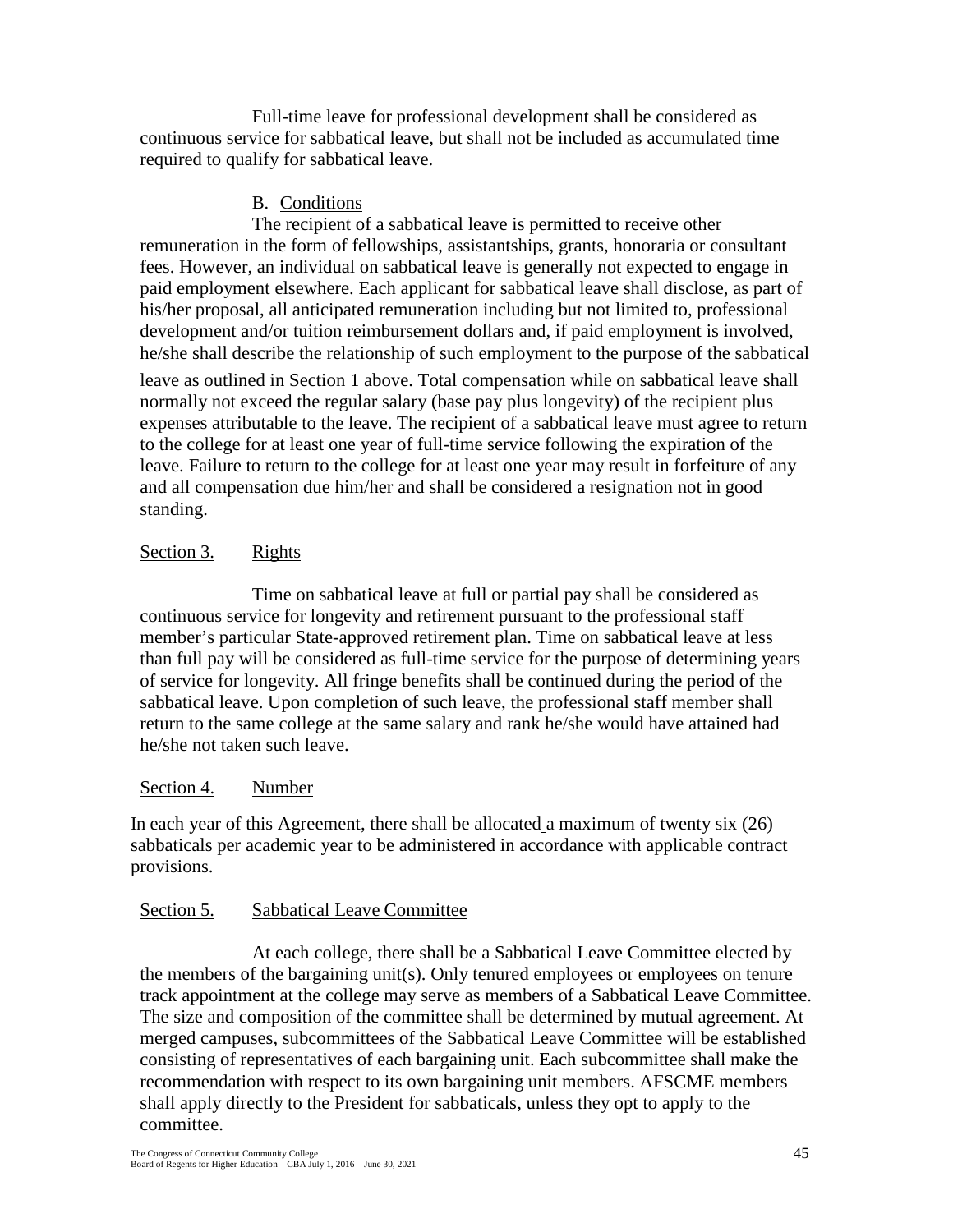The Sabbatical Leave Committee shall have the responsibility to review all applications for sabbatical leave and shall make recommendations to the President listing in priority order applicants recommended for sabbatical leave at full pay, and separately, applicants recommended for sabbatical leave at half pay.

The operation of the Sabbatical Leave Committee shall be subject to the supervision of the President or his/her designee. The committee shall review the President of the Connecticut State Colleges and Universities' guidelines for its work and shall keep a written record of the dates of all meetings, attendance at the meetings and materials considered. These records and materials shall be in the custody of the President or his/her designee. The committee shall not disclose its records or recommendations except as provided herein.

#### Section 6. Procedure

Applicants for sabbatical leave shall prepare a proposal for leave which describes the prospective activity, and indicates the contribution it will make to the individual concerned and to the college, and addresses all other conditions set forth in sections 1 and 2 above. By November  $15<sup>th</sup>$  of the fall semester of the year prior to the year in which the sabbatical would occur, the proposal shall be submitted to the College President on a form established by the Employer. This deadline for submitting such proposals may be extended, at the discretion of the College President.

The College President shall seek the recommendations of the College Sabbatical Leave Committee, which shall be submitted by December 15th. In making its recommendations, the committee shall be guided only by the criteria contained in Sections 1 and 2 of this Article and shall proceed in the manner set forth in said Sections. By January 15th, the College President shall forward his/her recommendations to the President of the Connecticut State Colleges and Universities. Prior to making his/her recommendations, the College President or his/her designee shall meet and discuss his/her intended recommendations with the College Sabbatical Leave Committee. Where there are differences between the President and the committee, the committee may forward a statement of the reasons for its position to the President of the Connecticut State Colleges and Universities or his/her designee, with a copy to the College President.

The CSCU Sabbatical Leave Selection Committee shall then review college-approved sabbatical leave proposals and make a final decision on the approved system-wide list of these proposals by February  $1<sup>st</sup>$ . The President of the Connecticut State Colleges and Universities or his/her designee shall review and confirm the final decision of the CSCU Sabbatical Leave Selection Committee by February 15<sup>th</sup> and allocate such full-pay and half-pay sabbatical leaves in a manner that is consistent with this Article and with funds from College Operating Funds.

All applicants shall be entitled to know the formal recommendations at each level and the decision of the President of the Connecticut State Colleges and Universities or his/her designee by March  $1<sup>st</sup>$ , which shall be final.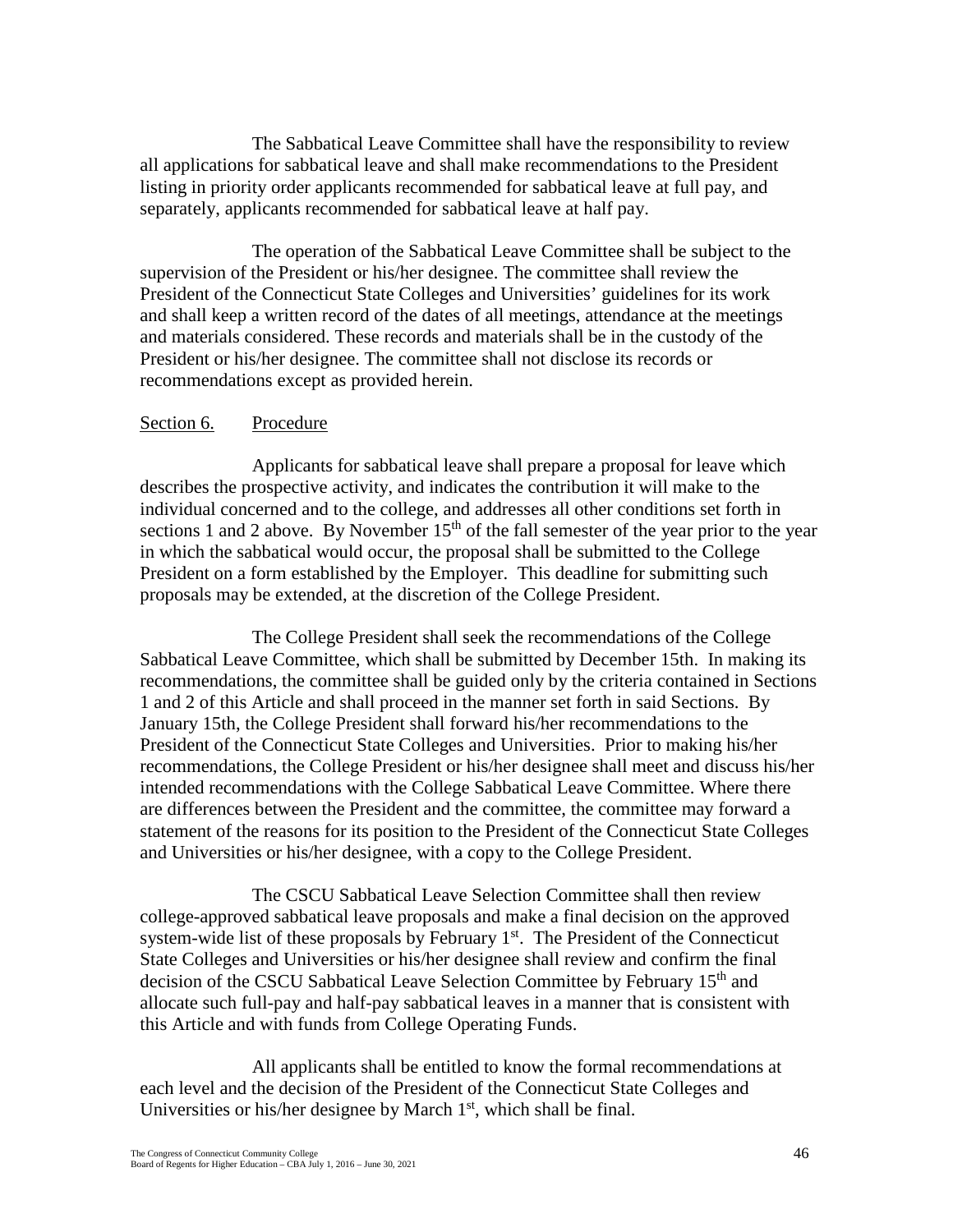## **ARTICLE XVIII PROFESSIONAL DEVELOPMENT**

### Section 1. Full-Time Leave for Professional Development

### A. Preamble

Professional development funds are made available to reimburse employees for approved activities that relate to the bargaining unit member's responsibilities at the college. The following are examples that may be appropriate for approval:

- Tuition and fees for coursework relevant to the member's employment;
- Conference, seminar and workshop fees relevant to the member's employment;
- Professional society membership relevant to the member's employment;
- Travel related to the above.

### B. Eligibility and Conditions

Professional staff members are eligible for full-time leave for professional development after one year of service on a full-time standard appointment, subject to the following conditions: (1) the applicant's professional duties permit his/her absence for the period of time requested; (2) the leave is of value to the college; and (3) if with pay, there is no other remuneration to the professional staff member.

Full-time leave for professional development may be granted for up to one year and the President of the Connecticut State Colleges and Universities may authorize an extension of the leave for an additional year.

## C. Rights

Full-time leave for professional development shall be considered as continuous service for longevity (if leave for professional development, with pay, on a pro-rata basis), placement in the salary schedule and retirement pursuant to the individual's particular State retirement plan. All fringe benefits shall be continued during the period of full-time professional development leave, if with pay. All other terms and conditions of full-time leave of absence for professional development are to be agreed upon by the professional staff member concerned, who may request representation by the Congress. The final agreement shall be in writing.

D. Professional Development Committee

At each of the non-merged colleges, the Sabbatical Leave Committee shall also serve as a Professional Development Committee. At each merged college, the Congress subcommittee for Sabbatical Leave shall serve as the Professional Development Committee. The operation of the Professional Development Committee shall be subject to the supervision of the President or his/her designee.

The Professional Development Committee shall have the responsibility to review all applications for full-time leave for professional development and shall make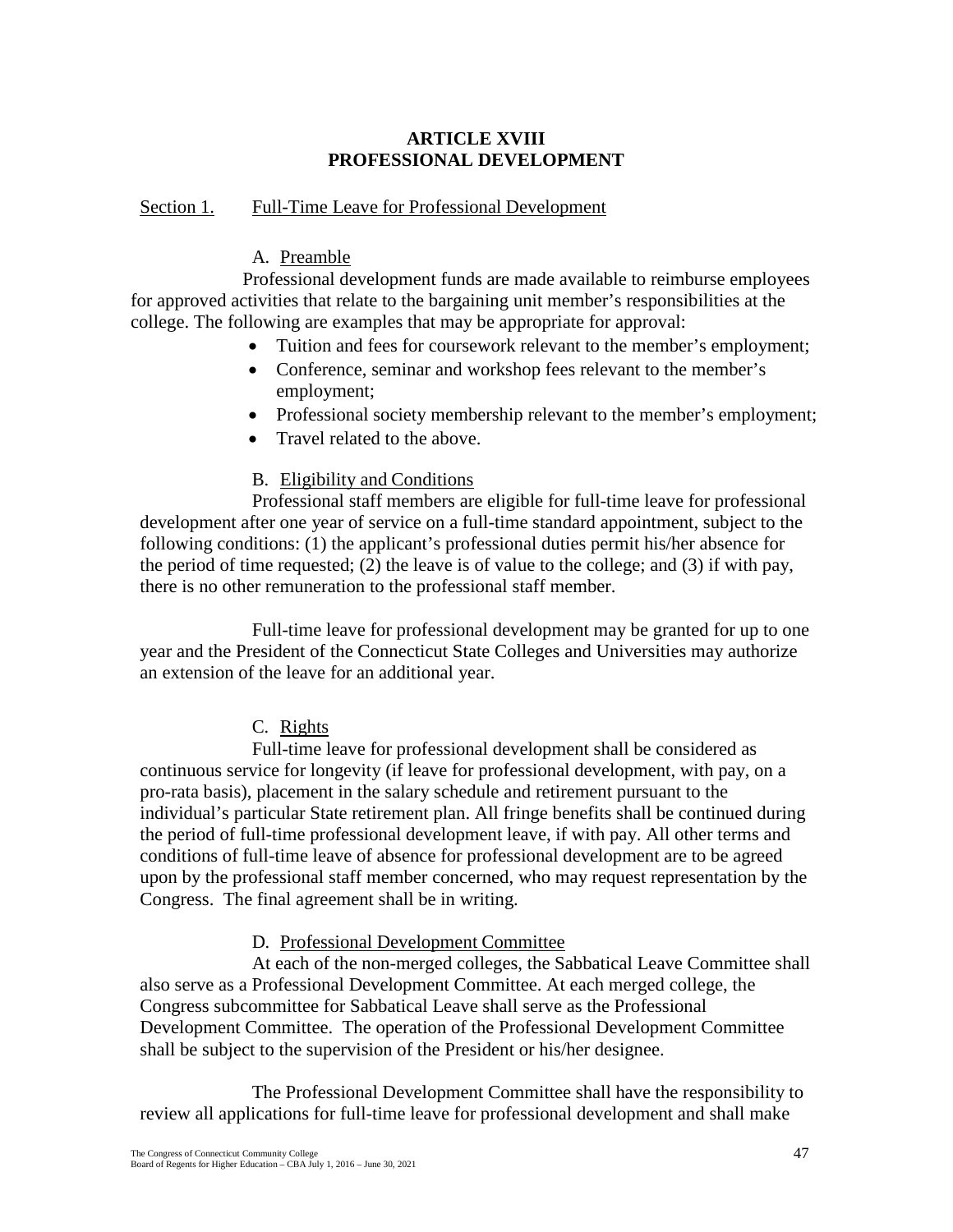recommendations to the President. The Professional Development Committee shall keep a written record of the dates of all meetings, attendance at meetings and materials considered. These records and materials shall be in the custody of the President or his/her designee. The committee shall not disclose its records or recommendations except as provided herein.

The committee shall make a recommendation to the President addressing the proportion of such professional development money to be utilized for short-term leave, partial leave and full-time leave. The recommendation of the committee is advisory to the President whose decision is final.

### E. Procedure

Applicants for full-time leave for professional development shall prepare a proposal for leave which describes the prospective activity and indicates the contribution it will make to the individual concerned and the college, utilizing a form established by the employer. This proposal shall be presented to the President six (6) months in advance of the requested leave.

The President shall seek the recommendation of the supervisor. In making this recommendation, the supervisor shall be guided only by the criteria contained in this Article. Prior to making his/her recommendation to the President, the supervisor shall meet with the applicant and discuss his/her intended recommendation with the applicant.

The President shall also seek the recommendation of the Professional Development Committee which shall be completed by December 15. In making its recommendation, this committee shall be guided only by the criteria contained in this Article. Prior to making his/her recommendations for professional development leave to the President of the Connecticut State Colleges and Universities, the President or his/her designee shall meet and discuss his/her intended recommendations with the committee. Where there are differences between the President and the committee, the committee may forward a statement of the reasons for its position to the President of the Connecticut State Colleges and Universities, with a copy to the President.

In addition, the President may consult with and/or seek the recommendations of other representatives of the employer, provided, however, that the President shall inform persons under consideration of any formal recommendation process and any such recommendation shall be guided only by the criteria contained in this Article. Formal recommendations made to the President by other employees of the college shall be consistent with the following:

- (a) Recommendations shall be limited to bargaining unit members for whom the management personnel have direct supervisory responsibility;
- (b) Management recommendations shall be guided by the criteria contained in this Article and management personnel shall give consideration to all materials specified and the recommendationsof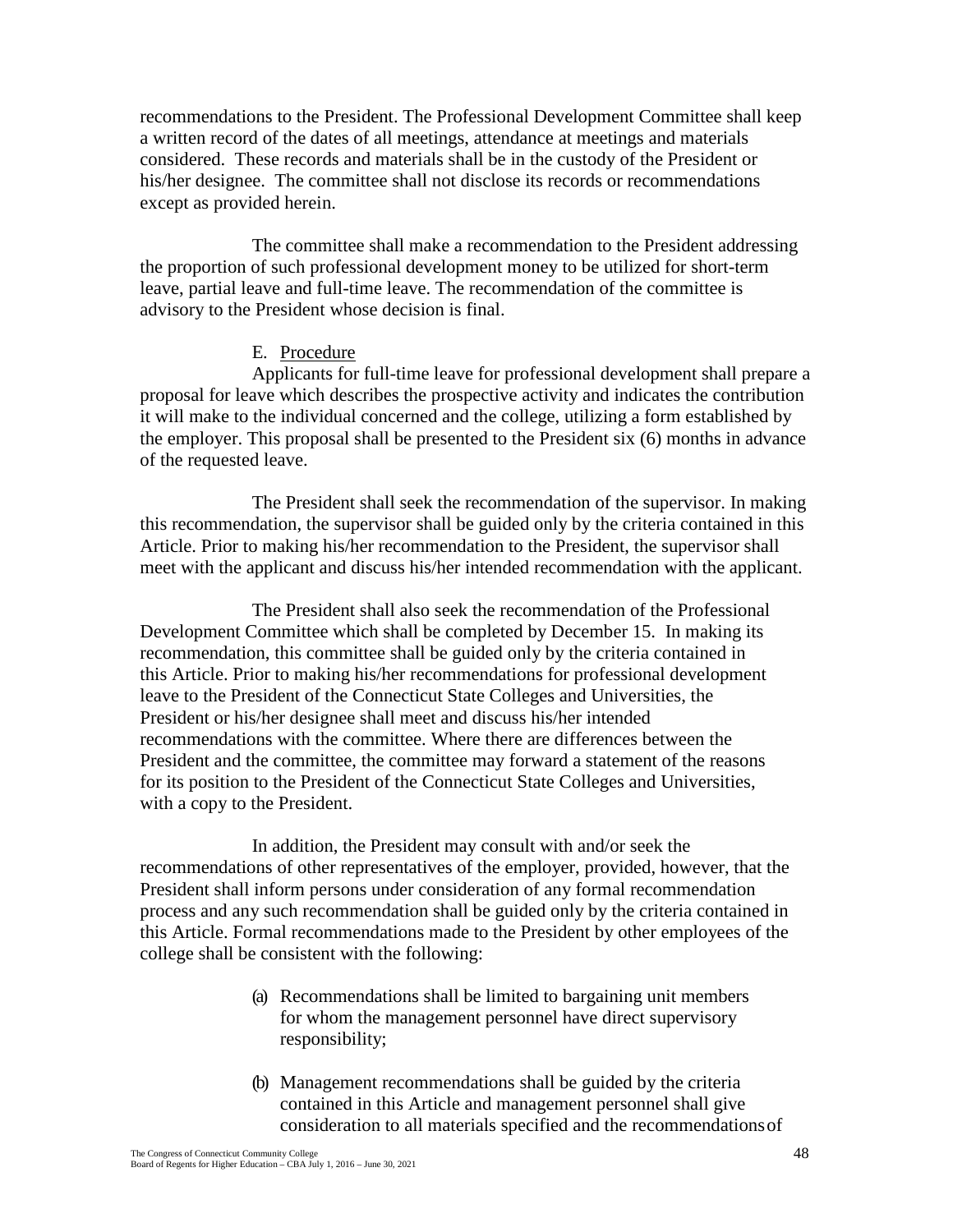the supervisors and the Professional Development Committee.

The foregoing shall not be deemed to limit the right of the President to consult others as provided in this paragraph.

The professional staff member shall be entitled to know the formal recommendations at each level in the decision of the President, which shall be final.

Within ninety (90) days of receipt of the proposal, the President shall forward his recommendations to the President of the Connecticut State Colleges and Universities for final determination. The President of the Connecticut State Colleges and Universities shall act on the recommendations within sixty (60) days.

### Section 2. Short-Term Leave

The Board encourages professional staff members to attend appropriate professional meetings, conferences, and seminars consistent with the needs of the college. Leave for these purposes for a period of up to five (5) working days with pay may be granted by the President.

In the case of a denial of a request for short-term leave, the President or his/her designee shall meet with the individual concerned to discuss the reasons for the denial. The decision of the President or his/her designee shall be final.

Expenses incurred by the professional staff member may be reimbursed from funds made available under this Agreement.

## Section 3. Partial Leave

## A. Definition and Purpose

Partial leave for professional development shall consist of released time or a reduced assignment. In the latter case, the professional staff member shall be paid a pro-rata salary for the portion of his/her assignment which remains after such leave has been granted. This leave may be granted for such purposes as study, research, or services as a consultant.

## B. Eligibility and Conditions

Professional staff members are eligible for this leave after one (1) year of service on a full-time standard appointment, subject to the following conditions: (1) the applicant's professional duties permit his/her absence for the period of time requested; (2) the leave is of value to the college; and (3) in the case of released time, no additional remuneration is received by the professional staff member.

## C. Denial and Meeting

In the case of a denial of a request for partial leave, the President or his/her designee shall meet with the individual concerned to discuss the reasons for the denial.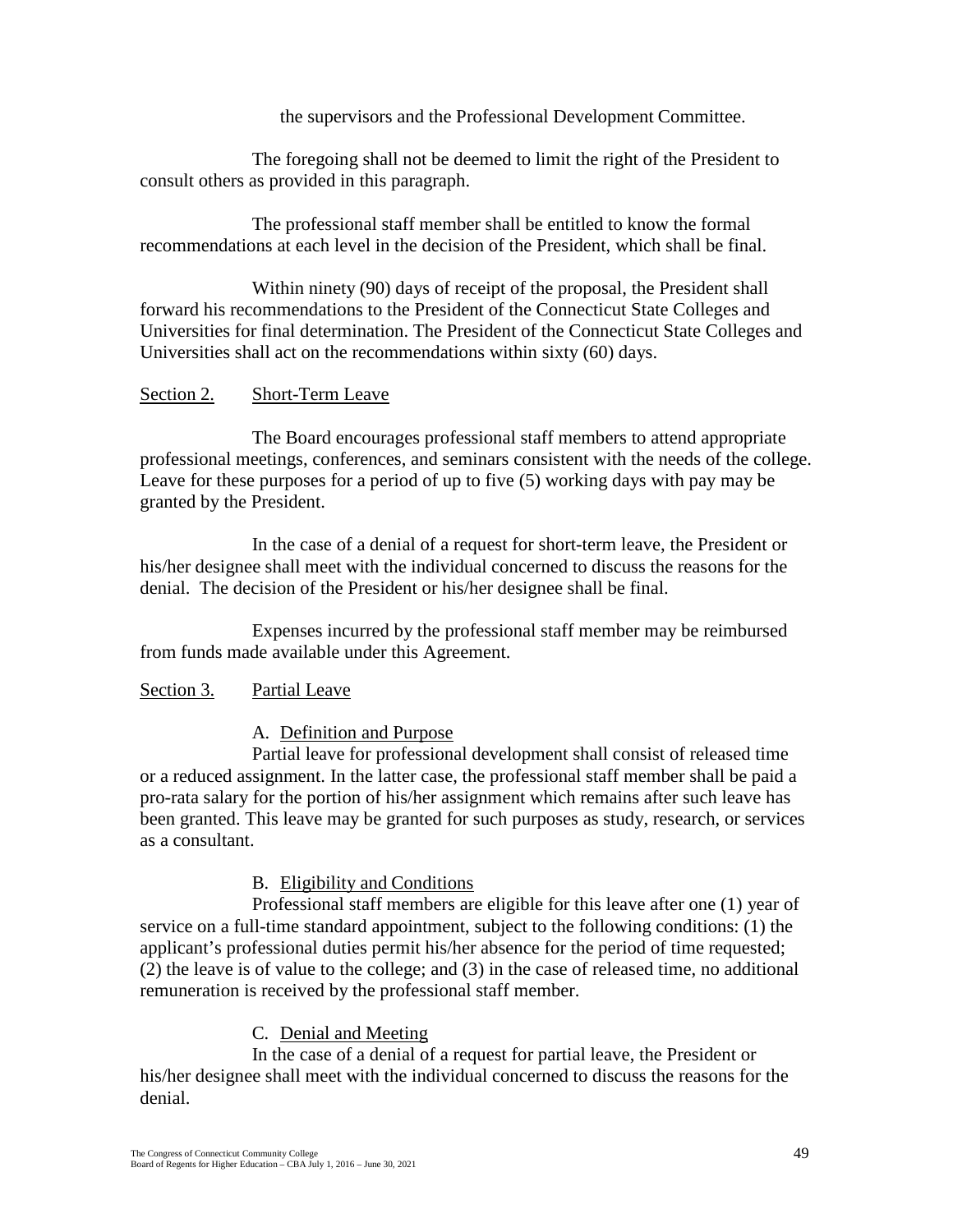#### D. Funding

The cost of providing part-time replacements for unit members provided with released time hereunder shall be from funds made available under this Agreement.

### **ARTICLE XIX OTHER LEAVES**

#### Section 1. Leave of Absence Without Salary

A. Leaves Unrelated to Medical or Family Leave

The President may grant a leave of absence without salary upon the request of a professional staff member for a period not to exceed two years. Professional staff members are eligible for leave of absence without salary after two years of full-time service on standard appointment, except that a leave for educational advancement may be granted after one year of service. An individual who believes his/her leave was unreasonably denied may forward his/her request to the President of the Connecticut State Colleges and Universities with a statement of his/her position. The decision of the President of the Connecticut State Colleges and Universities shall be final.

The terms and conditions of such a leave of absence shall be agreed upon by the President and the professional staff member concerned, who may be represented by the Congress. The agreement shall be in writing.

Only leaves designated as educational leave without salary shall be considered as continuous service for retirement pursuant to the professional staff member's particular State-approved retirement plan. Insurance benefits for professional staff members on leaves under this subsection shall be continued, if the professional staff member pays the full premiums for said benefits.

Sick leave shall accrue in any month in which a professional staff member is on a leave of absence without salary, on a pro-rata basis, calculated to the nearest quarter-day.

> B. Medical, Parental and Family Leaves Medical, parental and family leaves are available as follows:

#### (1) Medical Leave

(a) After exhaustion of accrued sick leave and upon establishment of the actual disability of a professional staff member who has two (2) or more years of service on standard appointments, such professional staff member shall be entitled to a medical leave without salary not to exceed two (2) years from the date sick leave accrual is or was exhausted (such exhaustion date to be determined without reference to sick leave days accrued after the disability commenced). Said leave shall include any leave pursuant to Section 31-51kk of the Connecticut General Statutes.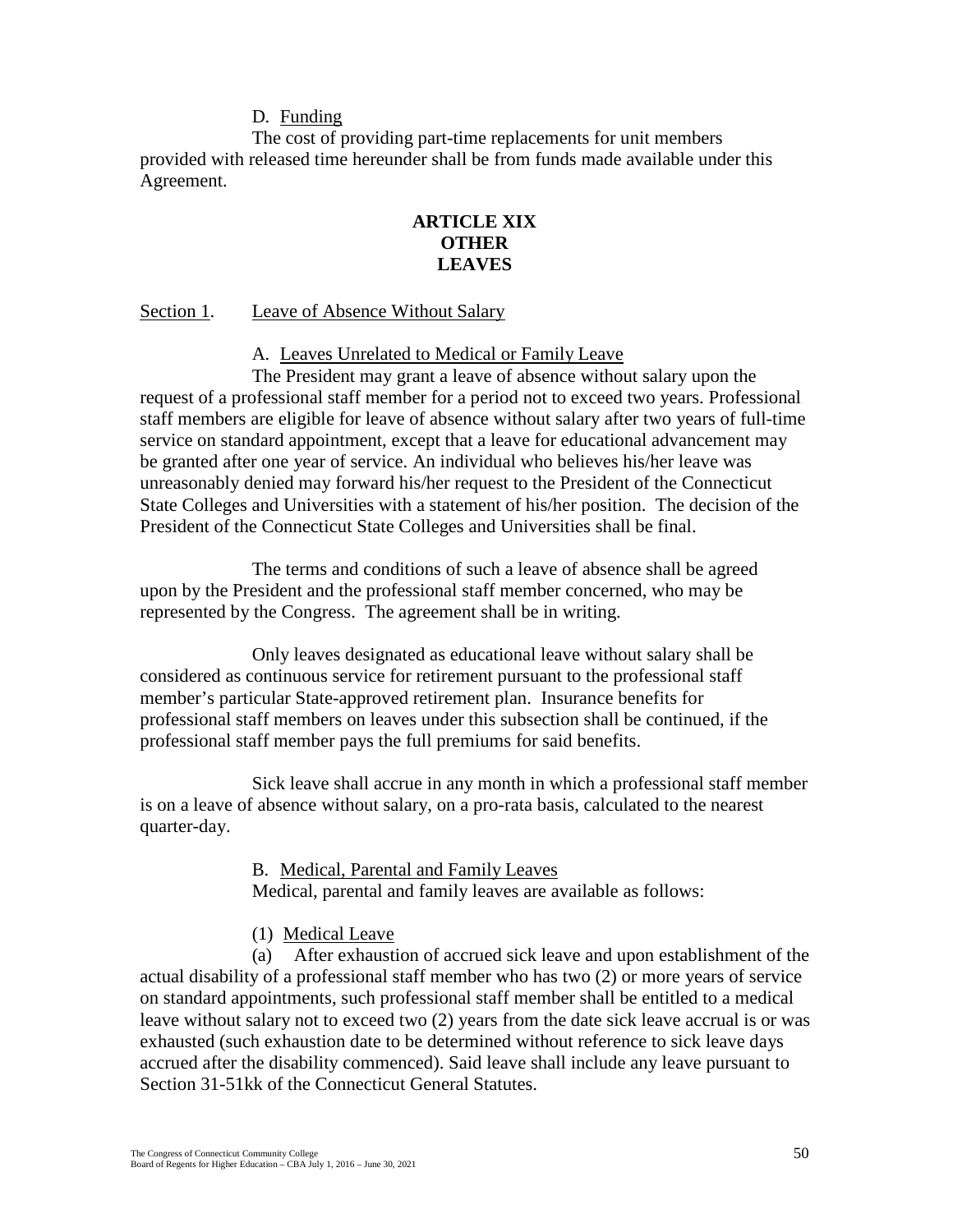(b) After exhaustion of accrued sick leave and upon establishment of a serious illness, a permanent professional staff member who has more than six monthsof service shall be entitled to a medical leave without salary not to exceed a maximum of twenty-four (24) weeks in any two (2) year period.

#### (2) Parental Leave

(a) Parental leave without salary not to exceed two (2) years may be granted by the President to professional staff members after one (1) year of service on standard appointment. An individual who believes that his/her request for leave was unreasonably denied may forward his/her request with a statement of his/her position to the President of the Connecticut State Colleges and Universities. The decision of the President of the Connecticut State Colleges and Universities shall be final.

(b) Such leave without salary shall be granted to permanent professional staff members after six (6) months of service for a period not to exceed a maximum of twenty-four (24) weeks in any two (2) year period. As used in this Article, "parental leave" shall be defined as leave for the purpose of: (a) rearing a child for whom the professional staff member has legal responsibility; or (b) the prenatal and postnatal care of a wife.

#### (3) Family Leave

All permanent professional staff members after six (6) months of service shall be entitled to family leave without salary not to exceed a maximum of twenty-four (24) weeks in any two (2) year period. As used in this Article, "family leave" shall be defined as a leave necessitated by a serious illness suffered by the permanent professional staff member's own parent, spouse, or child.

#### (4) Benefits

(a) The employer shall pay for the continuation of health insurance benefits covered by Section 38a-554 of the Connecticut General Statutes for professional staff members during parental leave under Section 1B(2)(b), above, family leave under Section 1B(3), above, and medical leave under Section 1B(1)(b), above. In order to continue any other health insurance coverage during such leaves, the professional staff member shall contribute that portion of the premium the professional staff member would have been required to contribute had he/she remained an active employee during the leave period.

(b) Sick leave shall accrue in any month in which a professional staff member is on medical, parental, or family leave of absence without salary on a pro rata basis calculated to the nearest quarter day. Service credits for accumulated seniority, retirement, fringe benefits (except as provided in subsection 4 (a) above) and other service credits (except sick leave) shall not accrue during the leave of absence without salary.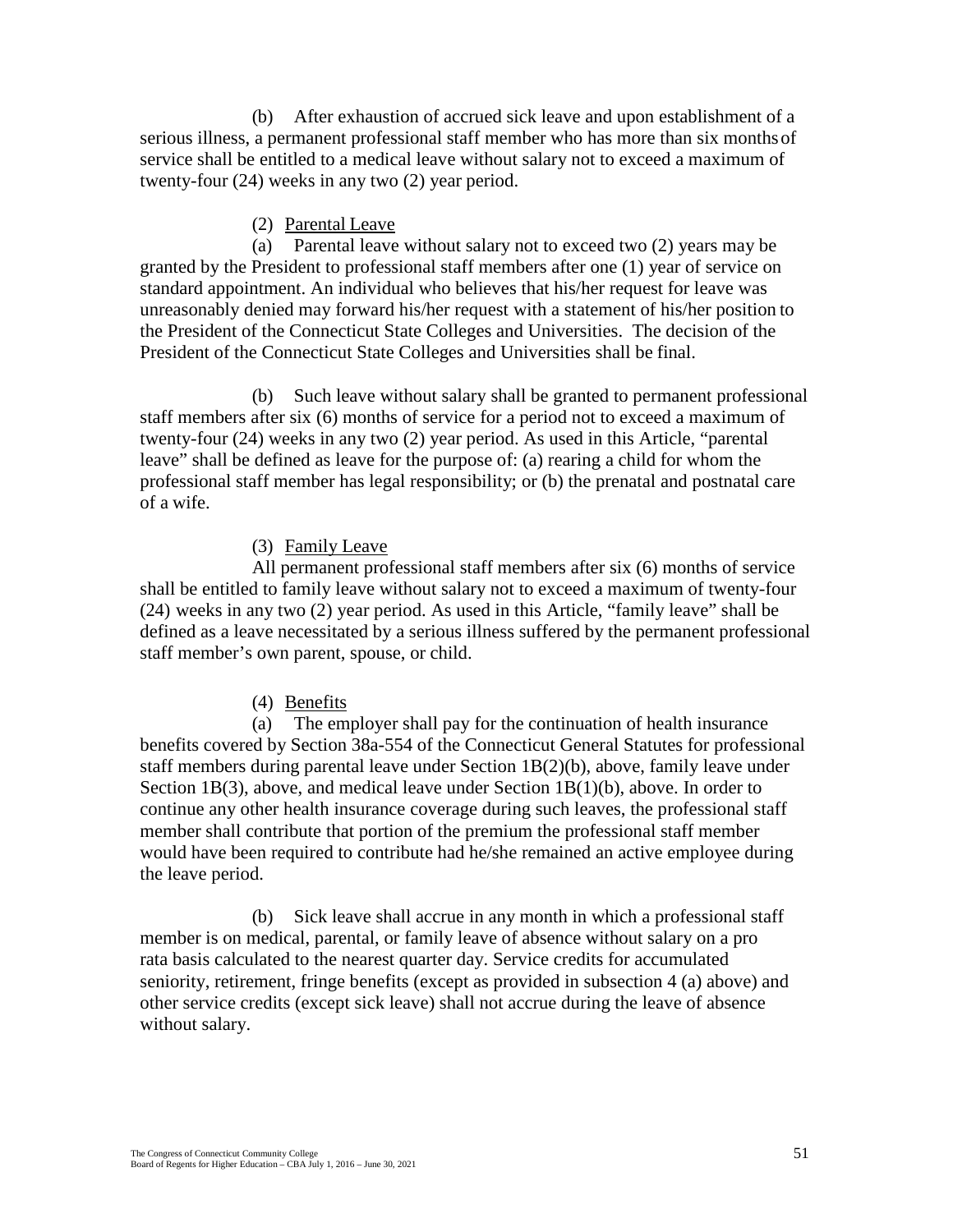#### (5) Reinstatement

Upon the expiration of a medical leave under Section 1B(1)(b), above, parental leave under Section  $1B(2)(b)$ , above, or a family leave under Section 1B(3), above, the professional staff member shall be entitled to return to the professional staff member's original job from which the leave of absence was provided or, if the original job is not available, to an equivalent position with equivalent pay, provided, however, that a professional staff member returning from medical leave who is unable to perform his/her original job shall be assisted by the Personnel Division of the Department of Administrative Services in finding other suitable work in State service.

Unless otherwise agreed upon the expiration of all other leaves under Section 1 of this Article, professional staff members shall be returned to work in the professional staff member's original job, or , if the job is not available, to an equivalent position with equivalent pay.

### (6) Definitions

For all purposes under this Article, "permanent professional staff member" shall be defined as to have the same meaning as the phrase "permanent employee" in Section 31-51kk of the Connecticut General Statutes, to wit: a bargaining unit employee who has served in his/her bargaining unit position for a period of more than six months, except employees in positions funded in whole or in part by the Federal Government as part of any public service employment program, on-the-job training program, or work experience program. "Serious illness" shall be defined as that phrase is defined in Section 31-51kk of the Connecticut General Statutes to wit: an illness, injury, impairment, or physical or mental condition that involved (1) inpatient care in a hospital, hospice, or residential care facility or (2) continuing treatment or continuing supervision by a health care provider.

## Section 2. Sick Leave

## A. Entitlements and Conditions

All full-time professional staff members accrue sick leave with pay for continuous service at the rate of one and one-quarter days per calendar month from the date of initial employment. All part-time professional staff members in the bargaining unit accrue sick leave with pay for continuous service from the date of initial employment at the rate of one and one-quarter days per calendar month multiplied by the following fraction: the number of hours worked per week divided by 35. Earned sick leave is granted to a professional staff member who is incapacitated for duty. However, if a faculty member is unable to fulfill her/his obligations to the college for a period of time that encompasses the end of an academic semester, there shall be no charge to a sick leave balance for days following the date on which grades are due or the date on which the semester ends, whichever is sooner.

An acceptable medical certificate is required to substantiate a request for sick leave in the following situations: any period of absence of more than five (5) consecutive working days; sick leave during annual vacation; leave of any duration if absence from duty recurs frequently or habitually, provided that the employee has been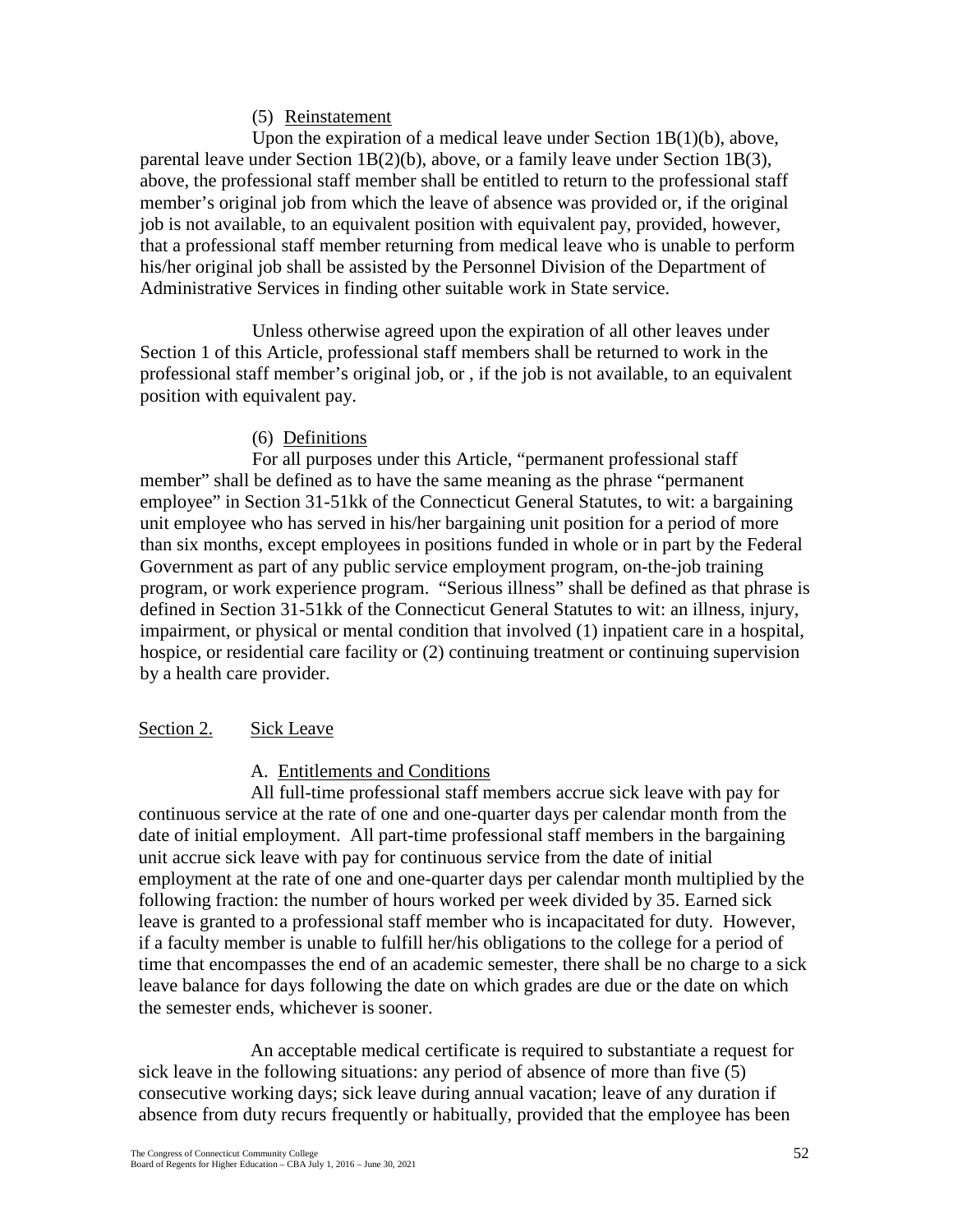notified that a certificate will be required; leave of any duration when evidence indicates reasonable cause for requiring such a certificate. Sick leave shall be calculated in quarter-day units.

#### B. Compensation at Retirement

Upon retirement, pursuant to Chapter 66 or 167a of the Connecticut General Statutes, a professional staff member shall be compensated at the rate of onefourth of her/his daily salary for each day of sick leave standing to her/his credit as of his/her last day on the active payroll, up to a maximum of 240 days.

### C. Retention of Accrued Sick Time

Unit members whose services are terminated pursuant to Article XIII shall have accrued sick leave credited upon reinstatement within two years of the date of termination.

#### D. Emergency Sick Leave

Effective March  $31<sup>st</sup>$  of each year of this agreement, all bargaining unit members not currently in the sick leave bank shall automatically be enrolled and contribute three (3) days of accrued sick leave to the bank. Days contributed to the bank shall thereafter be allocated to employees with catastrophic or extended long term illness.

Bargaining unit members with a sick leave balance of 105 hours or more on March 31st will have these three (3) days deducted effective immediately. Employees with less than a 105 hours sick leave balance on March 31st, will have one (1) day each deducted quarterly with all three (3) days deducted no later than the end of the calendar year. New hires will have one (1) day deducted in each of the 9th, 10th and 11th month accruals.

To be eligible for allocation of sick days from the bank, an employee must meet the following conditions:

- (a) Membership in the bank;
- (b) Exhaustion of all personal sick leave, personal, or vacation leave and any other compensatory time due;
- (c) The illness or injury is not covered by worker's compensation or such benefit has been exhausted;
- (d) An acceptable medical certificate supporting the absence is on file;
- (e) The bank is not depleted.

Days shall be allocated by a joint committee of four members, two designated by the Congress, two by the Employer. This Committee shall have full authority to grant benefits and administer the program in accordance with guidelines outlined above; in addition, the committee may by agreement provide for additional opportunities for contribution to the bank. Time off without loss of pay or benefits may be granted, as necessary, to members of the committee to attend meeting to administer this program.

Unused days shall be carried over from year to year and shall not lapse.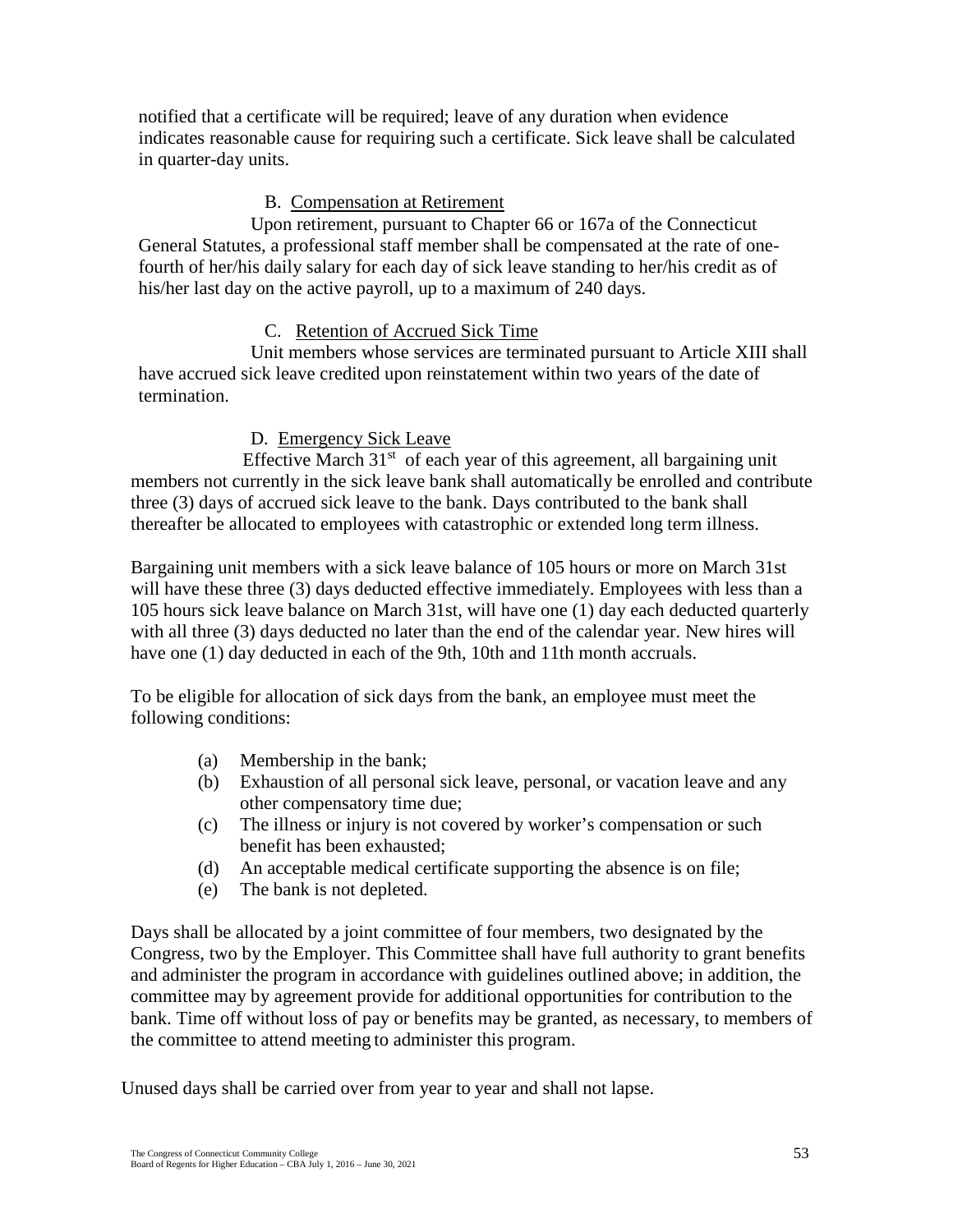The actions or nonactions of this committee shall in no way be subject to collateral attack or the grievance/arbitration process. The panel shall not be considered a State agency, board, or any other subdivision of the Employer. No requests shall be conducted as contested cases or otherwise be subject to the Uniform Administrative Procedure Act.

Upon retirement, bargaining unit members who have accrued in excess of 240 days of sick leave, shall have those days over 240 added to the sick bank.

#### Section 3. Special Leave

#### A. Conditions

Special leave is leave for personal emergencies which is to be charged to sick leave. It shall be calculated in quarter-day units.

#### B. Purpose

Special leave shall be granted for the following reasons: (1) dental, medical, or eye examination or treatment for which arrangements cannot be made outside of working hours; (2) when presence at work will expose others to contagious diseases; (3) in the event of death in the immediate family, when as much as five working days' leave with pay shall be granted (immediate family means spouse, father, mother, sister, brother, or child, or any other relative who is domiciled in the professional staff member's household); (4) if critical illness or severe injury in the immediate family or household creates an emergency which requires the attendance or aid of the professional staff member, when up to five working days' leave with pay in a calendar year shall be granted. The President may also grant necessary time, not to exceed in the aggregate a total of three working days' leave per calendar year, to fulfill the obligations of traveling to, attending, and returning from funerals of persons other than members of the immediate family. Special leave shall be contingent upon the availability of earned sick leave and charged against sick leave.

#### Section 4. Personal Leave

#### A. Entitlement

Each full-time member of the professional staff who has served in a position for a minimum of six months shall be granted three days' personal leave of absence with pay in each calendar year.

Each part-time member of the professional staff who has served in a position for a minimum of six months shall be granted one and one-half days' personal leave of absence with pay in each calendar year.

#### B. Purpose and Conditions

Personal leave of absence shall be for the purpose of conducting private affairs, including observance of religious holidays, and shall not be deducted from vacation or sick leave credits. Personal leave of absence days not taken in the calendar year in which they are granted shall not be accumulated. Except in an emergency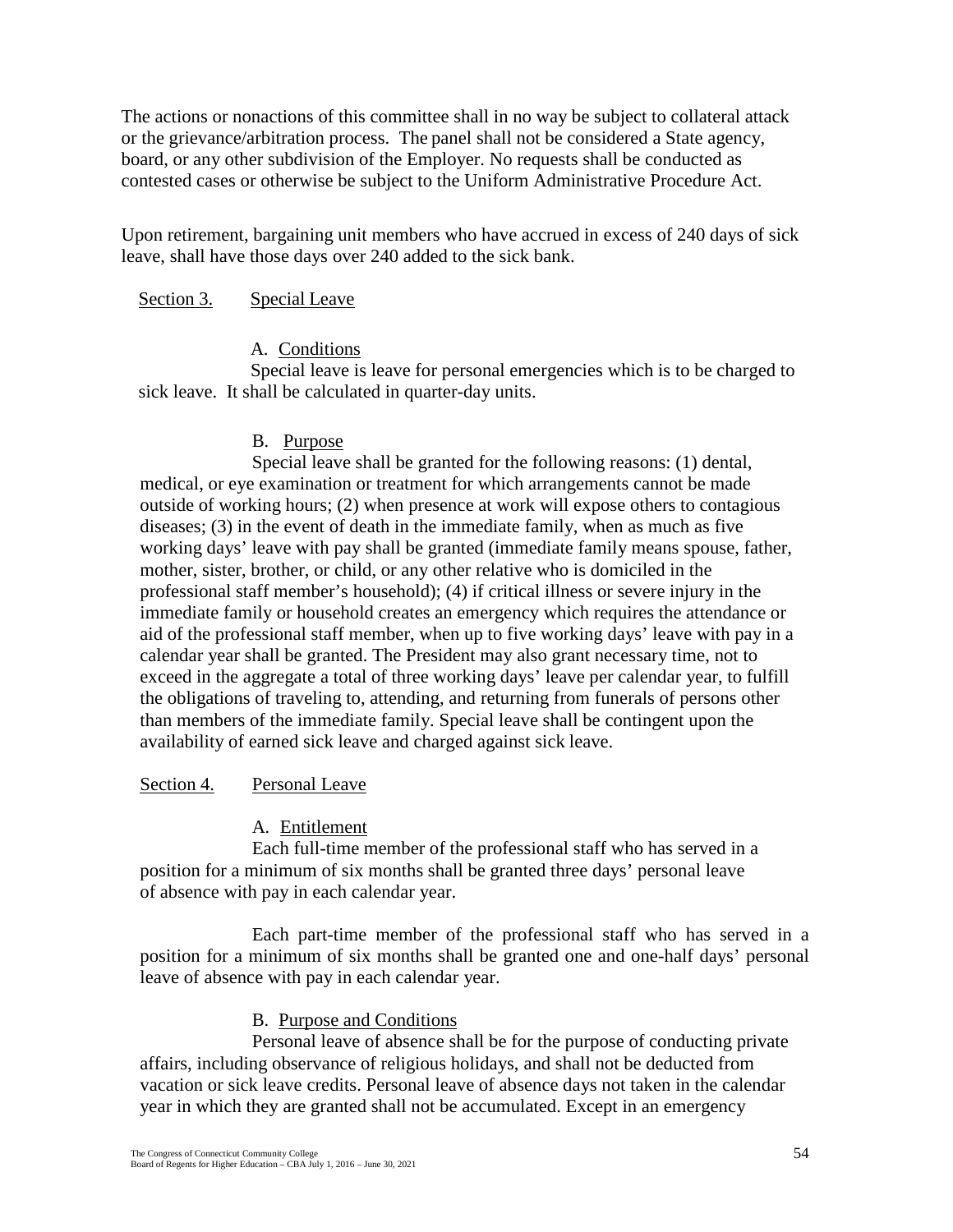situation, professional staff members shall give at least three working days' notice to the appropriate management representative and should take personal leave of absence on days and in a manner which is least disruptive of the instructional program and the educational progress of students. To facilitate this consideration, personal leave days shall be calculated in half-day units.

#### Section 5. Leave for Civil Obligations

#### A. Military Leave

A professional staff member who is a member of the armed forces of the State or of any reserve component of the United States and is required to undergo active duty or field training therein shall be entitled to a leave of absence with pay for a period not exceeding three calendar weeks of such active duty or field training. Military leave shall not be charged against the annual vacation.

A professional staff member who has served in a full-time position for more than six months and who has left the employ of the Community Colleges in order to serve in the armed services is eligible for reinstatement according to the provisions of Section 5- 255 (c) of the Connecticut General Statutes.

#### B. Jury Duty

Professional staff members who are summoned to court to perform jury duty or who are subpoenaed to attend court or board hearings to testify in matters in which they have no personal or pecuniary interest shall suffer no loss of salary thereby, but they shall be required to remit to the employer any sums of money received in compensation for such duty or attendance.

#### Section 6. Maternity Leave for Childbearing Disability and Childrearing

#### A. Entitlement to Childbearing Disability Leave

Disabilities caused or contributed to by pregnancy, abortion, miscarriage, childbirth, and recovery there from ("childbearing disabilities") shall be treated like another temporary disability. At the option of a professional staff member, vacation leave or portions thereof may be utilized for childbearing disabilities after the exhaustion of sick leave accruals, provided, however, that a professional staff member, solely at her discretion, may request an unpaid childbearing disability leave in order to retain her accrued sick leave. In such a case, the professional staff member may utilize vacation leave or portions thereof or the childbearing disability leave prior to exhaustion of her accrued sick leave.

#### B. Conditions

Sick leave may be utilized for any such period of childbearing disability, provided that the employer may require that a medical doctor certify that any period in excess of five (5) days to which sick leave is applied is medically necessary as a result of or to recover from childbearing disability.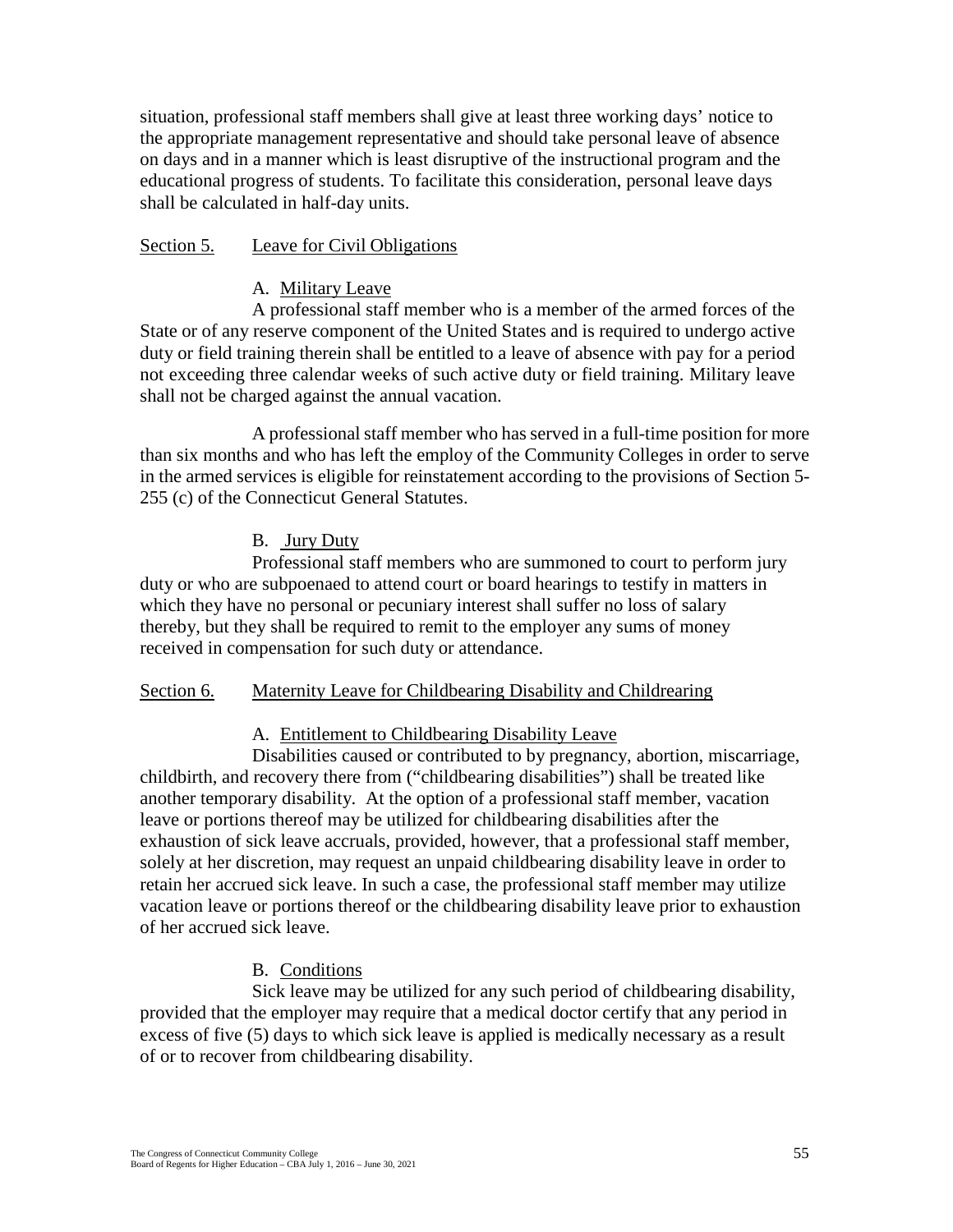In addition, the employer recognizes the right of professional staff members to leave as follows:

After all employee-designated sick and vacation leave have been exhausted, a professional staff member shall be granted, upon request, a leave of up to twelve months without salary (including the 24-week leave provided for in Section 5- 248a of the Connecticut General Statutes) for childbearing disability which extends beyond accumulated sick leave, provided, however, that a professional staff member who has elected to retain her sick leave pursuant to Section 6A of this Article, above, shall be entitled to retain her accumulated sick leave. Further, at the end of a childbearing disability leave, a professional staff member shall be granted, upon request, a leave of up to twelve months without salary (including the 24-week leave provided for in Section 5- 248a of the Connecticut General Statutes) for childrearing. Adjustments in the duration of the leave may be made by mutual agreement between the President and the professional staff member concerned to insure that such leave is least disruptive of the instructional program of the college and the educational progress of students, provided, however, that the President shall not have authority to reduce such leave below twenty- four weeks, in combination with other such medical leaves taken within a twoyear period (commencing with the first day of leave of the first such leave within the period). Time on such leave shall be considered as continuous service for purposes of sabbatical leave, but shall not be included as accumulated time required to qualify for sabbatical leave.

## C. Reinstatement

Provided that the professional staff member shall return to service no later than twelve months from the beginning of leave without salary for disability or childrearing, subject to the adjustments stipulated in Section 6B above, she shall be restored, subject to any provisions on staff reductions, to the same job or to an equivalent position with the same seniority, salary, retirement and fringe benefits, and other service credits which she had attained at the time such leave was granted, plus the appropriate increase in benefits accorded to persons of that rank and salary and any and all improvements in fringe benefits established through negotiations between the Congress and the Board during the period of such leave.

For up to twelve (12) months from the beginning of leave without salary for disability or childrearing, part-time return to service may be arranged by mutual agreement between the professional staff member concerned and the President of the college, subject to the following: in the case of an employee holding a special appointment or a standard appointment which has not been renewed in accordance with Article IX, Section 3, a leave shall not extend beyond, and provisions for reemployment shall not apply beyond, the termination date of the appointment unless the employer agrees in writing to such an extension.

## D. Benefits While on Leave Without Salary

The employer shall pay for continuation of a professional staff member's health insurance benefits during any childbearing disability leave with salary. Upon commencement of childrearing leave without salary, the employer shall pay for continuation of a professional staff member's health insurance benefits for a period of up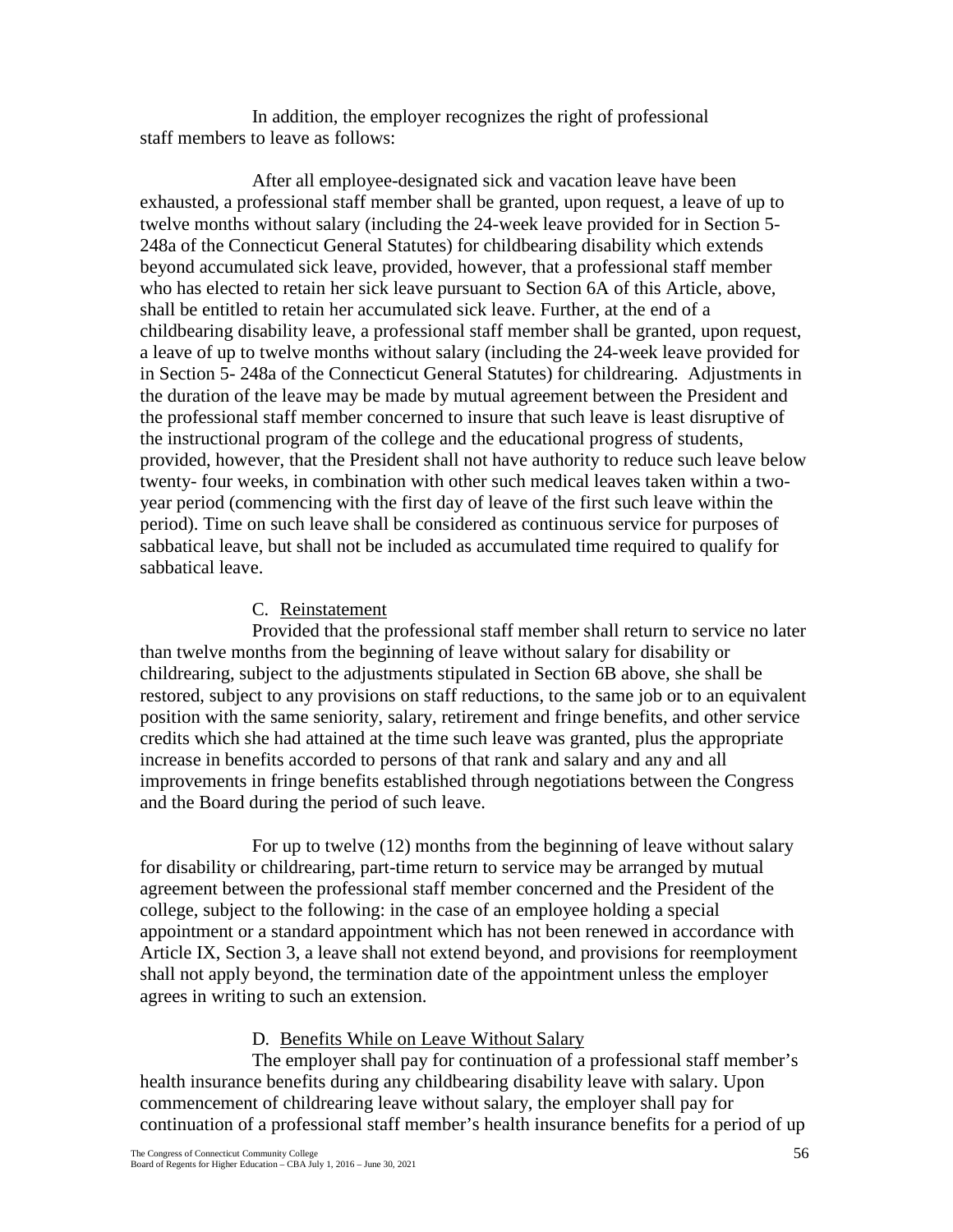to 24 weeks in any two (2) year period.

A professional staff member may continue health insurance benefits at her own expense for any period of childrearing leave without salary which extends beyond 24 weeks in any two (2) year period.

Childbearing disability and childrearing leave without salary shall be considered as continuous service for retirement pursuant to the professional staff member's particular state-approved retirement plan and for accumulation of sick leave. Service credits for seniority, fringe benefits, and other service credits (except sick leave) shall not accrue during leave without salary.

#### Section 7. Miscellaneous Leave Provisions

Professional staff members who are transferred into the Community College System shall not be deprived of sick, vacation, and special leave privileges previously earned in another Connecticut State agency.

## **ARTICLE XX HOLIDAYS AND VACATIONS**

Section 1. Holidays

A. Teaching faculty will be granted the following holidays between August 25 and June 1:

| Labor Day    | Day after Thanksgiving |
|--------------|------------------------|
| Thanksgiving | Memorial Day.          |

In addition, three holidays will be granted to faculty to be selected by the College from among the following:

| Columbus Day  | Lincoln's Birthday    | Good Friday |
|---------------|-----------------------|-------------|
| Veteran's Day | Washington's Birthday |             |

B. Each year, all nonteaching professional staff members shall be granted time off with pay for the following 12 holidays:

| New Year's Day         | Independence Day        |
|------------------------|-------------------------|
| Martin Luther King Day | Labor Day               |
| Lincoln's Birthday     | Columbus Day            |
| Washington's Birthday  | Veteran's Day           |
| Good Friday            | <b>Thanksgiving Day</b> |
| <b>Memorial Day</b>    | Christmas Day           |

(See side letter Re: Day After Thanksgiving.)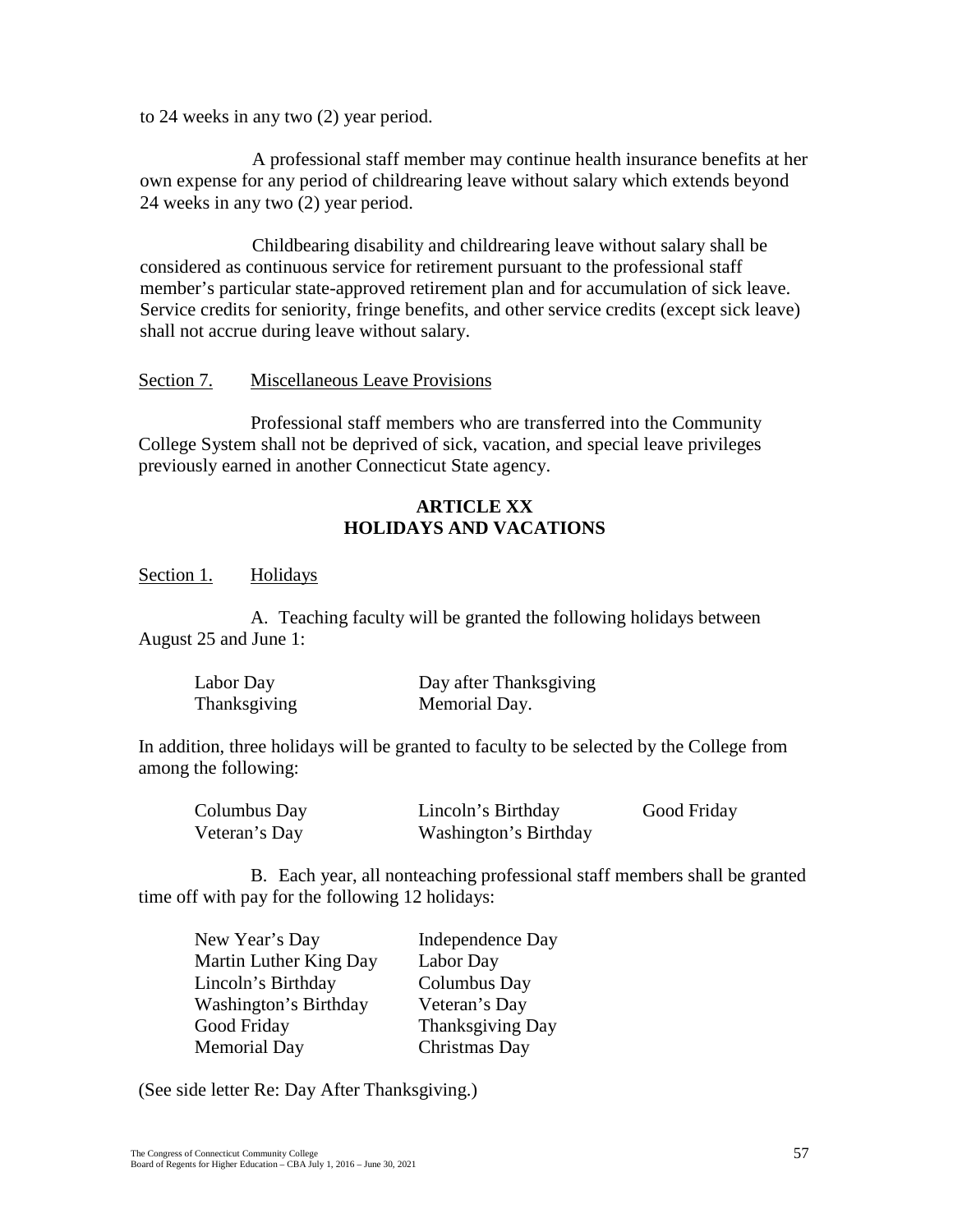If a professional staff member is required to work on a holiday, or if a holiday falls on a day on which he/she is not regularly scheduled to work, he/she shall be granted equivalent time off. Such time off must be utilized within one (1) year.

C. When there are not a sufficient number of class days to meet Board policy, a college may reschedule no more than two Monday holidays to days other than the state-designated day in order to balance the class schedule. No attempt shall be made to reschedule a faculty holiday to a Friday for the sole purpose of having faculty members not present on this particular day.

### Section 2 Vacations

A. Entitlement.

(1) Full-time teaching faculty employed on a 10-month basis shall receive such vacations as are officially listed in the academic calendar of the college, and may be excused from further responsibilities during the term of the appointment by the President of the college upon completion of all academic and administrative duties, including commencement.

(2) After six months of continuous employment in state service, fulltime Administrators, Counselors, Librarians and non-teaching professionals employed on a 10-month basis are entitled to a total of 18.3 working days of vacation accrued at the rate of 1.83 days per calendar month of service.

(3) After six months of continuous employment in state service, parttime Administrators, Counselors, Librarians and non-teaching professionals employed on a 10-month basis are entitled to vacation accrued at the rate of 1.83 days per calendar month of service multiplied by the following fraction: the number of hours worked per week divided by 35.

(4) After six months of continuous employment in state service, full- time professional staff members employed on a 12-month basis are entitled to a total of 22 working days of vacation each calendar year accrued at the rate of 1.83 days per calendar month of service.

(5) After six months of continuous employment in state service, parttime professional staff members employed on a 12- month basis are entitled to vacation accrued at the rate of 1.83 days per calendar month of service multiplied by the following fraction: the number of hours worked per week divided by35.

#### B. Conditions

(1) Vacation days taken by Administrators, Counselors and Librarians and non-teaching professionals are subject to prior approval by the President of the college. It is expected that Administrators, Counselors, Librarians and nonteaching professionals will take a minimum of three weeks vacation each calendar year.

However, in extenuating circumstances, vacation days may be carried over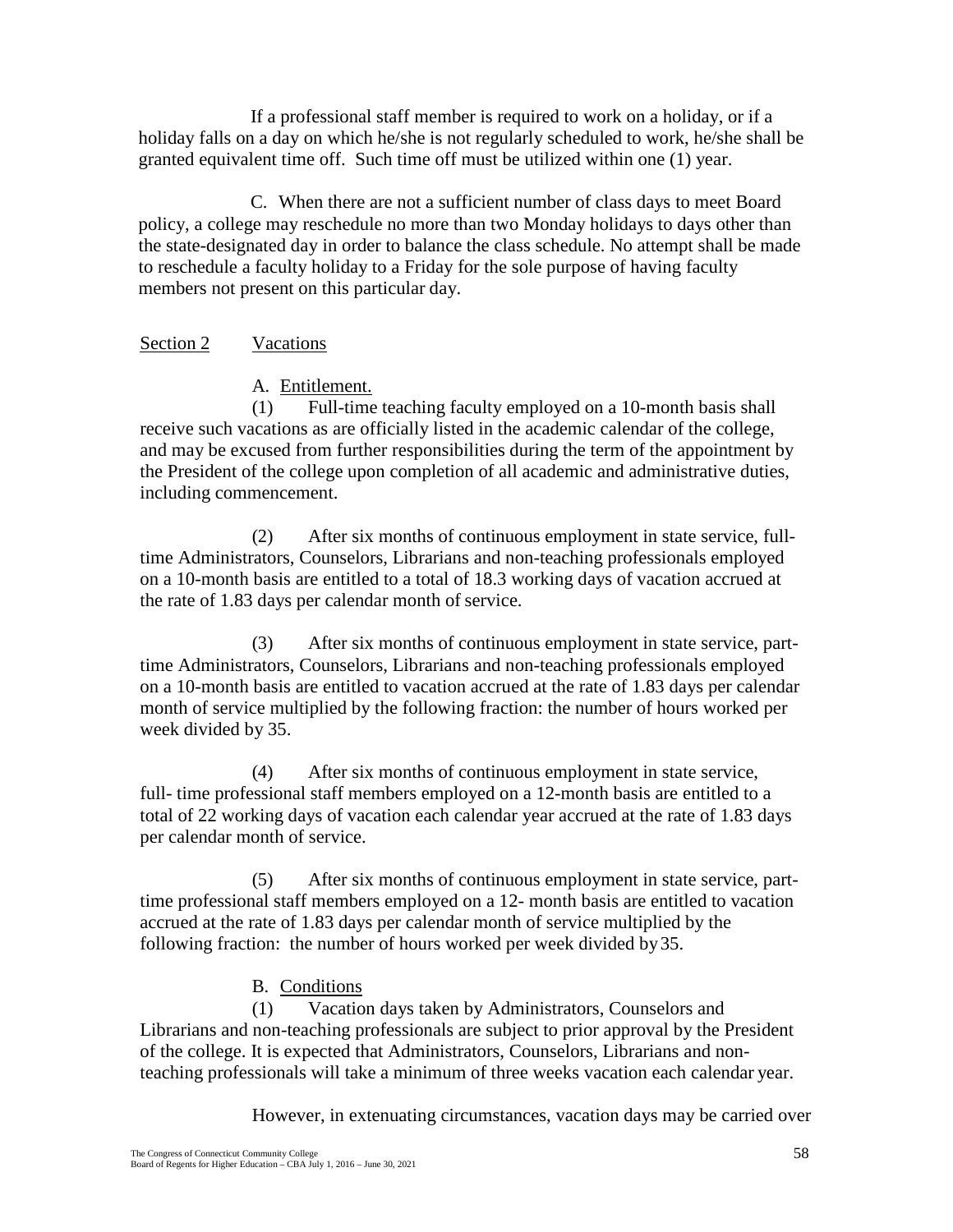into a new calendar year with the written approval of the President of the college, which approval shall not be unreasonably withheld, but may not be accumulated to a total of more than 120 days.

(2) Vacation days do not accrue during any month in which an Administrator, Counselor, Librarian or non-teaching professional is on leave of absence without salary for more than five days.

### C. Adjustments on Termination.

(1) If an Administrator, Counselor, Librarian or non-teaching professional has taken more vacation days than would have been accrued at the rate specified in Section 2A above, the college shall, on termination, deduct from his/her pay the value of vacation days taken in excess of the amount accrued.

(2) Any eligible Administrator, Counselor, Librarian or non-teaching professional leaving state service shall receive a lump sum payment for accrued but unused vacation time, except that all Administrators, Counselors, Librarians or nonteaching professionals who have been notified of termination of their appointment are required to use all accumulated vacation time prior to expiration of the final appointment year unless other arrangements are specifically authorized in writing by the college President, which authorization shall not be unreasonably withheld.

### **ARTICLE XXI SALARY AND FRINGE BENEFITS**

#### Section 1. Salary

#### A. General Wage Increase

Except as provided otherwise in subsection B of this Section, any general wage increase provided in this subsection shall be added to and become part of the base salaries of members of the bargaining unit and shall be additional to the annual salaries to which bargaining unit members are entitled. During the term of this Agreement, members of the bargaining unit shall receive general wage increases as follows:

> Effective July 1, 2016, bargaining unit members shall receive a one-time professional development grant payment from respective bargaining unit grievance/ equity accounts. Said amounts shall be determined by the respective bargaining units and subject to management approval which shall not be unreasonably withheld. Said grant payments shall be paid no later than September 1, 2017.

Effective July 1, 2017, there shall be no wage increases (0%). Three (3) furlough days to be scheduled by mutual agreement with no harm to seniority or accruals. The cost of the three (3) furlough days shall be charged to the corresponding bargaining units' grievance/ equity accounts.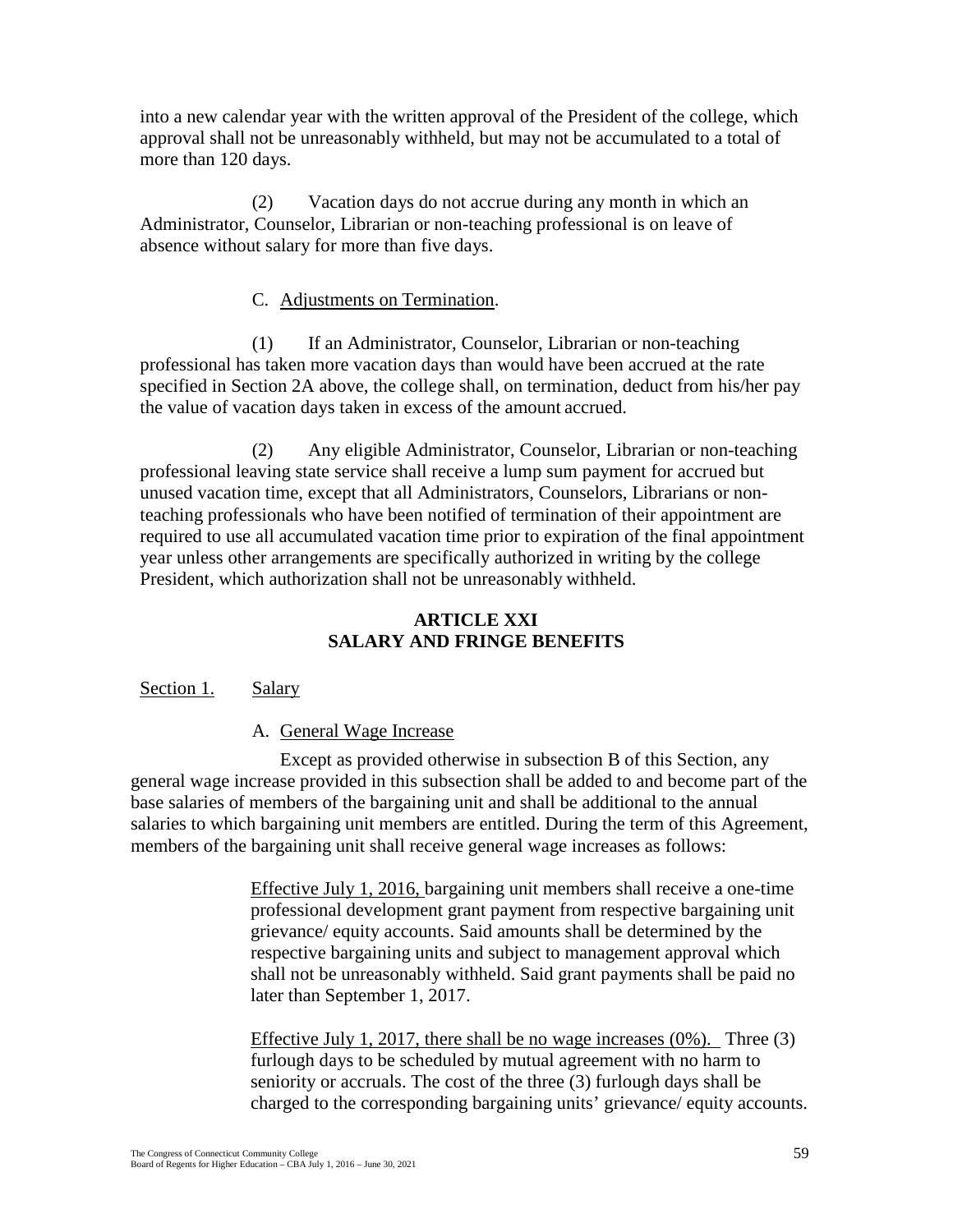The specific amounts shall be subject to mutual agreement, but in no event, shall it be unreasonably withheld.

Effective July 1, 2018, lump sum payments shall be processed consistent with 2017 SEBAC Agreement.

Effective July 1, 2019, a 3.5% General Wage Increase plus a step increase shall be processed.

Effective July 1, 2020, a 3.5% General Wage Increase plus a step increase shall be processed.

All wage/ non-wage and miscellaneous rates of pay including longevity shall be increased consistent with the wage schedule above. (Longevity, coaches, part-time lecturer, part time EA, part time nursing, nursing/dental course leader, program coordinators (cash), department chairs (cash), PC/DC call in rates, payments in lieu of additional teaching).

Top step bonuses shall be paid to those members at the top step effective July 1, 2016 and charged (66%) to the respective bargaining units' grievance/equity accounts. Top step bonuses shall be paid to those members at the top step effective July 1, 2017 and charged (66%) to the respective bargaining units' grievance/equity accounts. Top step bonuses will then be paid in accordance with SEBAC 2017.

B. Salary Schedules

The salary schedules for FY2016-17, FY2017-18, FY2018-19, FY2019-20 and FY2020-21 shall be as set forth in Schedule C.

C. Withholding of Increments

It is recognized that the Board may withhold salary increments if it can demonstrate that its decision is not arbitrary, capricious, or unreasonable.

D. Miscellaneous Rates of Pay

(1) Nursing and Dental Course Leaders shall be paid at the following

per semester rate:

| 2017-2018 | 2018-2019 | 2019-2020 | 2020-2021 |
|-----------|-----------|-----------|-----------|
| \$4,769   | \$4,769   | \$5,031   | \$5,308   |

(2) The cash payment for Program Coordinators shall be as follows:

| 201 <sup>-1</sup><br>$\prime$ $-$ | 2018<br>u<br>$\lambda$ - |  | $2020 - 20$ |
|-----------------------------------|--------------------------|--|-------------|
|-----------------------------------|--------------------------|--|-------------|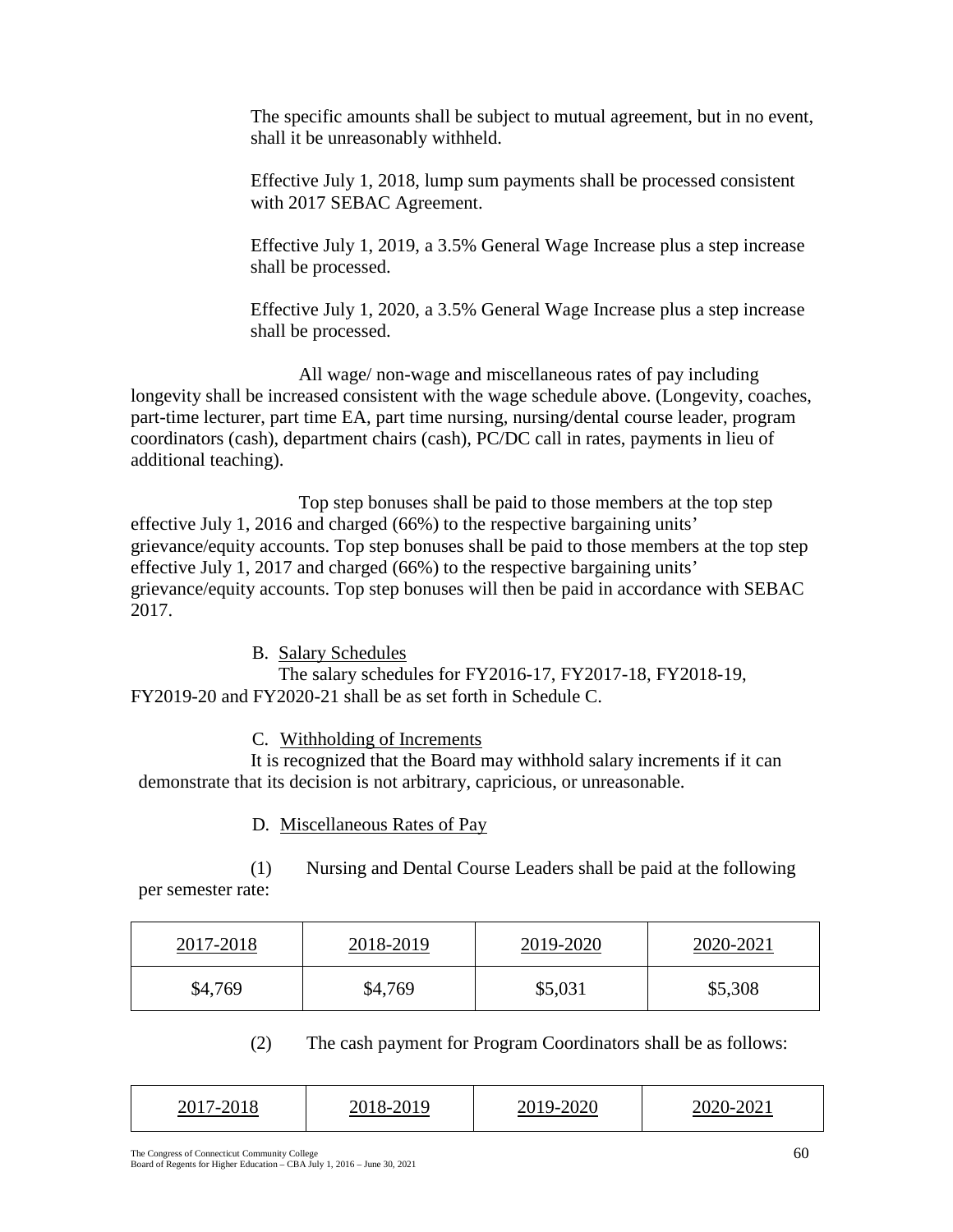| \$4,989 | \$4,989 | 5,263 | \$5,553 |
|---------|---------|-------|---------|
|         |         |       |         |

(3) The cash portion of the compensation for Department Chairs shall be as follows:

|                                                        | 2017-2018     | 2018-2019     | 2019-2020     | 2020-2021     |
|--------------------------------------------------------|---------------|---------------|---------------|---------------|
| Per FTE faculty in<br>the department<br>below 17 FTE   | \$202 per FTE | \$202 per FTE | \$213 per FTE | \$225 per FTE |
| Per FTE faculty<br>commencing with<br>th<br>the 17 FTE | \$513 per FTE | \$513 per FTE | \$541 per FTE | \$571 per FTE |

# (4) The Department Chair daily summer call-in rates shall be as

follows:

| Summer 2017 | Summer 2018 | Summer 2019 | Summer 2020 |
|-------------|-------------|-------------|-------------|
| \$425       | \$425       | \$448       | \$473       |

# E. Other Allocations

- a. In each year of this Agreement, there shall be allocated 1% of payroll to fund promotions and merit awards each fiscal year for the duration of the collective bargaining agreement effective July 1, 2016. Said funding shall commence, however, effective July 1, 2017. Any funds not spent on promotion shall revert back to the BOR.
- b. In each year of this Agreement, there shall be allocated a maximum of twenty six (26) sabbaticals per academic year for the Congress to be administered in accordance with applicable contract provisions.
- c. In each year of this Agreement, there shall be allocated 1.35% of payroll shall be allocated to fund professional development, to include nursing/dental refreshers, each fiscal year for the duration of the collective bargaining agreement effective July 1, 2016. Said funding, however, shall commence on July 1, 2017. Any funds not spent on professional development/ nursing refresher shall revert back to the BOR.
- d. The grievance/equity account for Congress (Acct #A803) shall continue to be funded as a contract account in the same manner in the collective bargaining agreement effective July 1, 2016 as they were in the 2007-2010 collective bargaining agreement.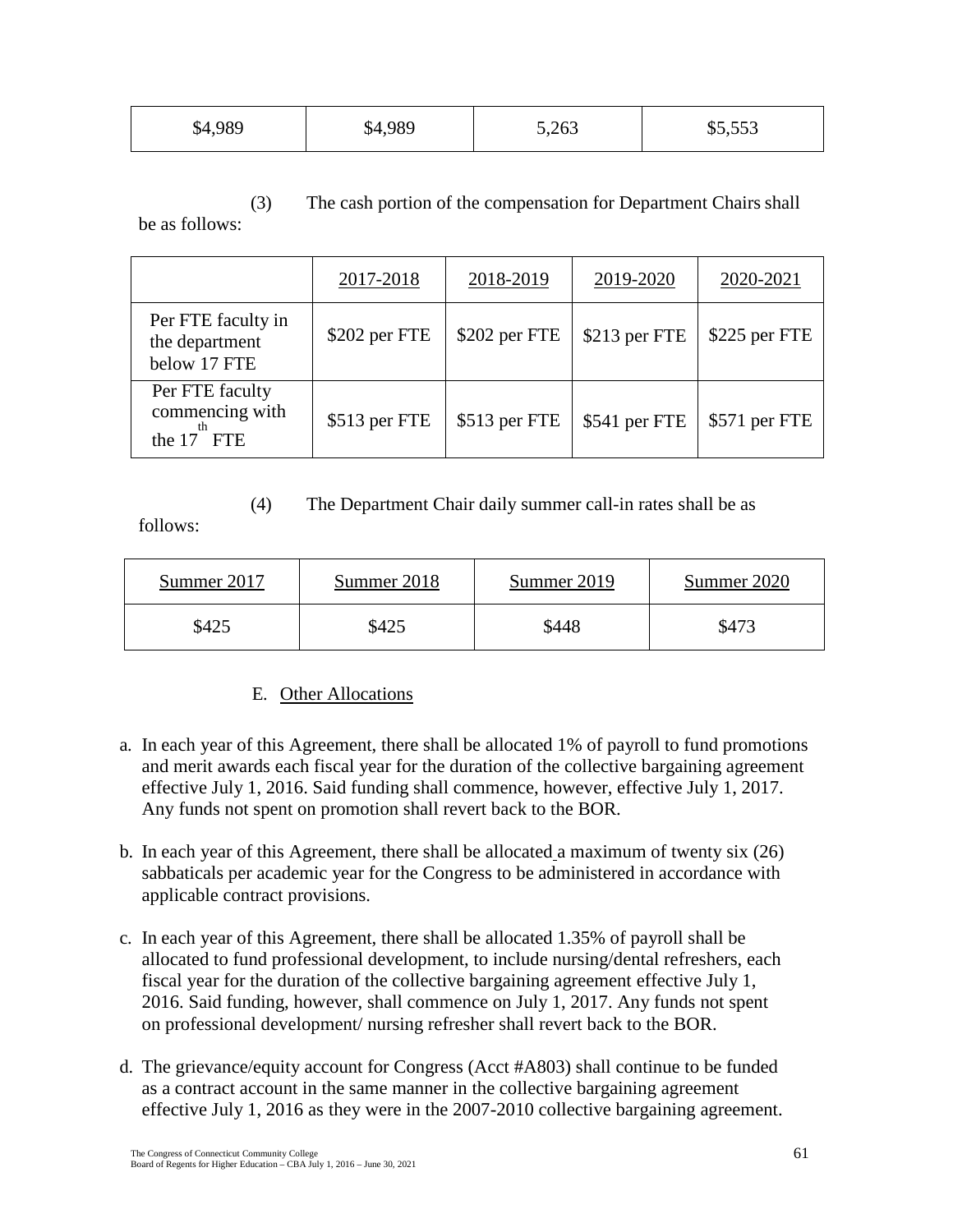e. All other contract accounts shall terminate and the benefits they support shall become funding obligations of the BOR. All remaining/ residual funds from existing contract accounts shall be transferred to the Congress grievance/equity account respectively. Funds that are transferred shall be used in accordance with existing parameters applicable to the grievance/ equity account. Funds presently in the Minority Fellowship account shall also be transferred to the respective bargaining units' grievance/equity accounts on a proportionate basis.

## F. Increase in Gross Payroll

The increase in the Gross Payroll resulting from increases per Article XXI, Section 1. E. (a), (c) and (d) above shall be equal to, and the "roll-out" into the next fiscal year shall not exceed, the cash value for that fiscal year.

## Section 2. Longevity

Professional staff members in the bargaining unit shall continue to receive semi-annual payments in addition to salary according to Schedule A.

Such semi-annual longevity lump-sum payments shall be made during the months of April and October of each year except that a retired employee shall receive, during the month immediately following retirement, a prorated payment based on the proportion of the six-month period served prior to the effective date of his/her retirement.

#### Section 3. Reclassification of Administrator, Counselor, Librarian

For the purposes of reclassification pursuant to the Side Letter Re: Grade Placement, or otherwise, the value of a step shall be the average of all steps in that salary group. (See Schedule D)

#### Section 4. Insurance and Retirement Benefits

## A. Retirement

## (1) Entitlement

The present retirement plans provided by the Pension Agreement and the Connecticut General Statutes shall be continued for members of the bargaining unit.

(2) Salary Pay-Out for 10-Month Staff

Any individual on a 10-month appointment who has completed the work obligations of his/her appointment period and who retires after May but before September 1, shall receive, upon retirement, pursuant to Chapter 66, credit for the entire appointment year and the remaining bi-weekly payments due for the entire appointment year, together with any amounts held back previously.

## B. Individual Retirement Annuities

Benefits shall be made available on a voluntary basis to eligible professional staff members, as provided in Section 5-264 of the Connecticut General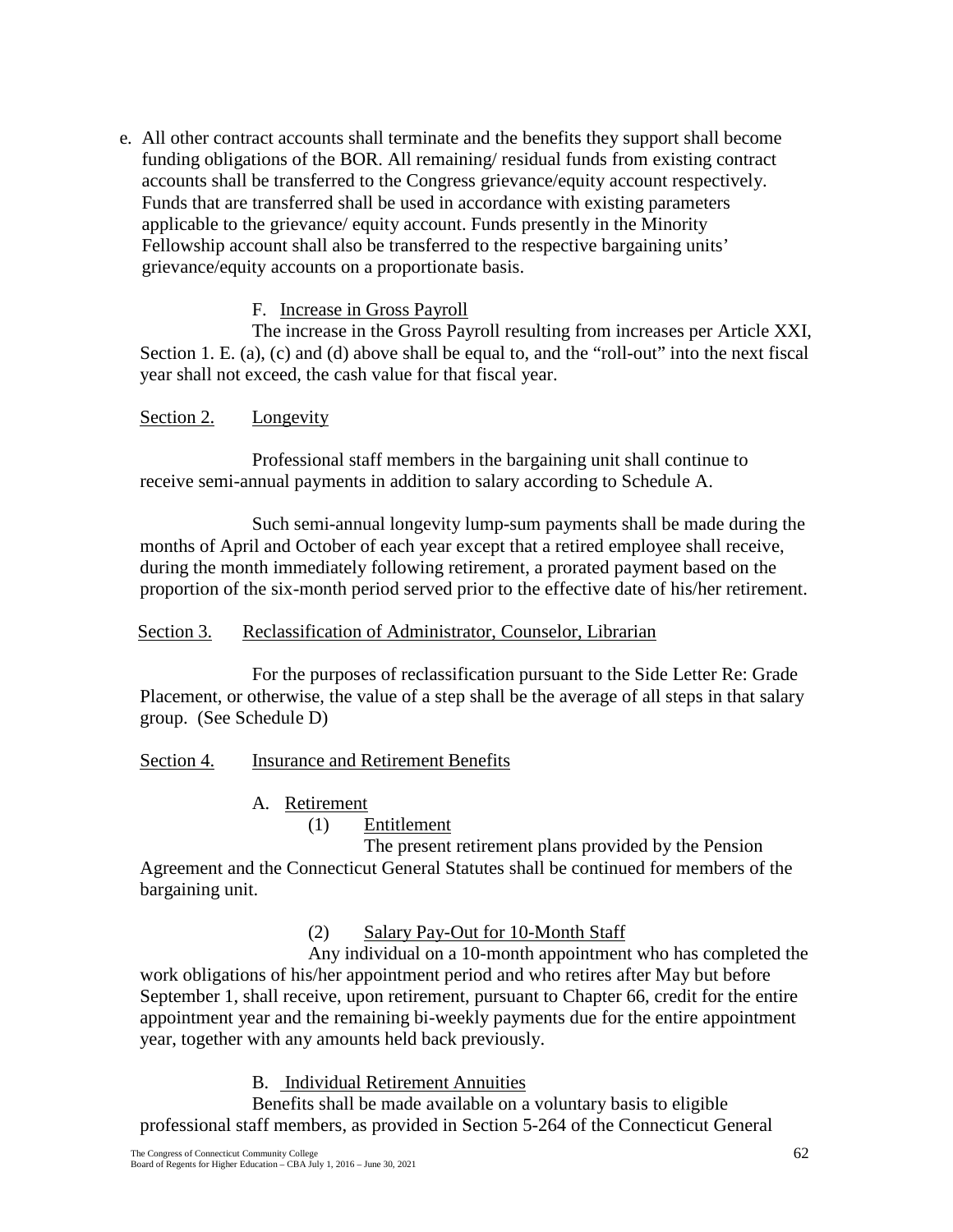Statutes, whereby under certain conditions the Board of Regents of Community-Technical Colleges may enter into an agreement involving purchase of an individual retirement annuity contract that will qualify for income tax benefits.

#### C. Medical Insurance

The State shall continue in force the health insurance coverage for this bargaining unit described in the Agreement between the State and SEBAC 2017.

#### D. Group Life Insurance

Group life insurance shall be available to principal bargaining unit members at the same rate and coverage limits as provided to non-bargaining unit state employees under Section 5-257 of the Connecticut General Statutes.

In addition, any principal bargaining unit member shall be permitted to purchase group life insurance in excess of what the current plan permits up to a maximum of \$50,000, provided the member shall pay the full cost for the difference in premium under the terms and conditions governing such purchases under the policy in effect on the date of said insurance purchase.

#### Section 5. Workers' Compensation

#### A. Workers' Compensation Coverage and Payments

Where an employee has become temporarily totally disabled as a result of illness or injury caused directly by his/her employment, or sustained in the course of his/her employment, said employee may, pending final determination as to the employee's eligibility to receive workers' compensation benefits, charge said period of absences to existing leave accounts. Where a determination is made supporting the employee's claim, State authorities shall take appropriate steps to rectify payroll and leave records in accordance with said determination. Upon final and non-appealable decision by appropriate State authority that an employee is entitled to receive workers' compensation benefits, said employee shall receive his/her first payment no later than four (4) weeks following such determination. Accrued leave time may be used to supplement workers' compensation payments up to but not beyond the regular salary.

#### B. Extended Benefits

The benefits of Section 5-142, Paragraph A of the Connecticut General Statutes shall continue to be applicable to the extent, if any, that said provision may have been applicable prior to the effective date of this Agreement.

#### C. Insurance

The State will continue to provide benefits and coverage pursuant to Sections 5-142(a) and (b) of the Connecticut General Statutes. The employer will continue to pay the applicable current contributions for life insurance and hospital and medical insurance for the period of time the employee is on a work-related disability leave under Paragraph A of this Section.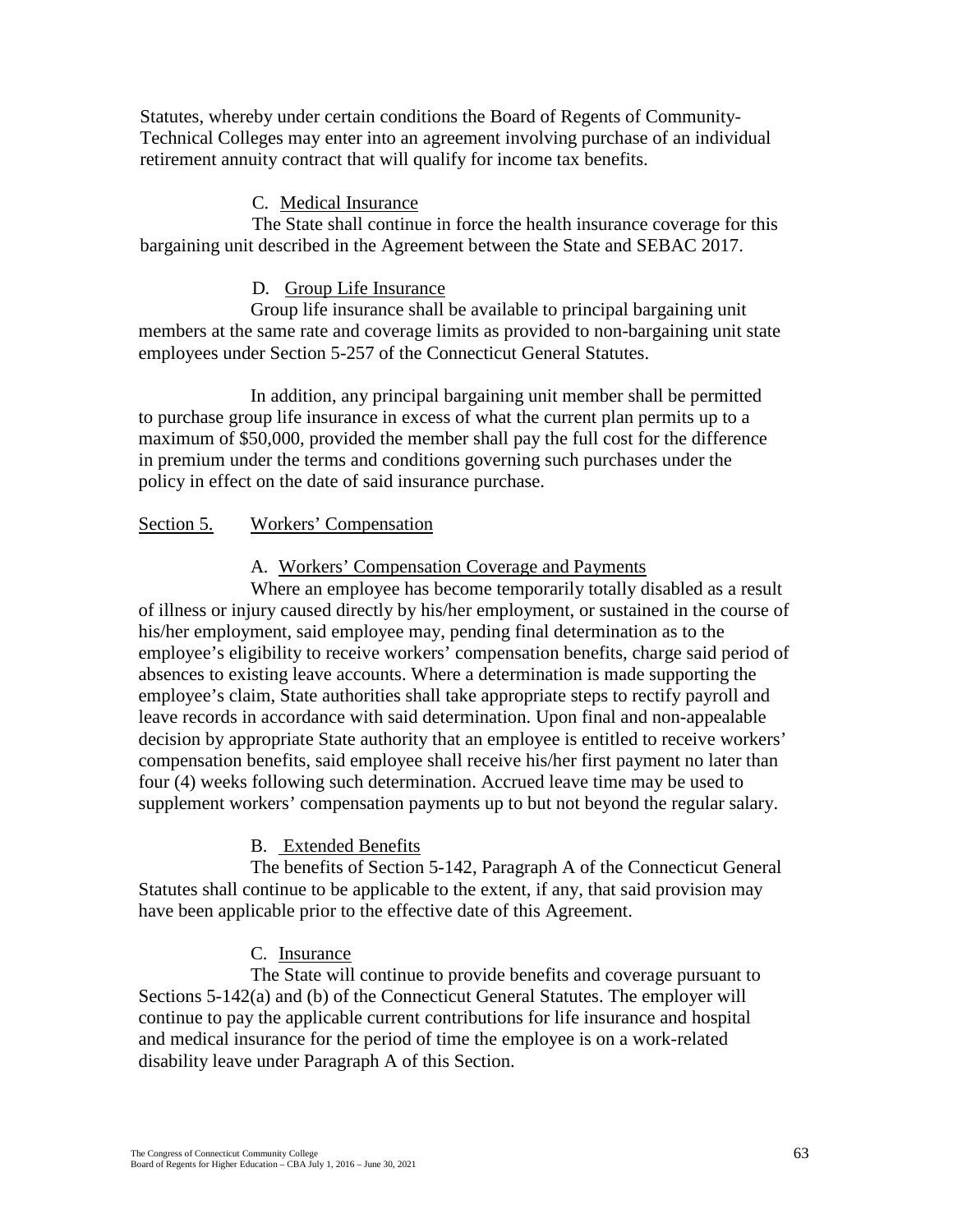### Section 6. Travel Expenses and Reimbursements

A. Within funds appropriated to the Board, the Board shall have full authorization to allocate funds for travel and to authorize the expenditure of such funds for out-of-State travel under the authority of the President of the Connecticut State Colleges and Universities or his/her designee.

B. An employee who is required to use his/her personal vehicle in the performance of duty shall be reimbursed at the GSA rate subject to the following limitation that no mileage reimbursement shall be paid for travel 10 miles or less per week. Employees shall be notified of the minimum insurance requirements prior to using their personal vehicles in the performance of duties.

C. During the life of this Agreement, any employee who is required to travel out-of-State on employer business shall be reimbursed at the following rates:

Reimbursement for meal expenses while bargaining unit members are traveling on business of the college/system shall be the actual receipted amount spent on meals, but not to exceed \$100 a day.

In addition, a \$5.00 lump-sum payment may be provided if authorized out- of-State travel is for a period of two full working days. The same amount may be authorized for each additional two full working-day periods.

D. Bargaining unit members who teach/work at more than one college or at a location more than ten (10) miles from the home campus shall receive a five hundred dollars (\$500.00) stipend per semester.

### Section 7. Death Benefit

Upon the death of an employee who has completed ten (10) years of State service, the employer shall pay to the beneficiary one-fourth (1/4) of the deceased employee's daily salary for each day of sick leave accrued to his/her credit as of his/her last day on the active payroll up to a maximum payment equivalent to sixty (60) days' pay.

### Section 8. Tuition Waiver

In addition to the waiver of tuition and fees permitted under Chapter 185b, Section 10a-77 of the Connecticut General Statutes, the Board may waive tuition and fees for part-time and full-time bargaining unit members, emeriti, and their spouses and dependent children at all colleges in the Community College System.

Waiver of fees for noncredit course offerings and for extension credit course offerings may be granted on a space-available basis, in the discretion of the employer, to full-time and part-time bargaining unit members, emeriti, and their spouses and dependent children. Waivers may be granted to bargaining unit members only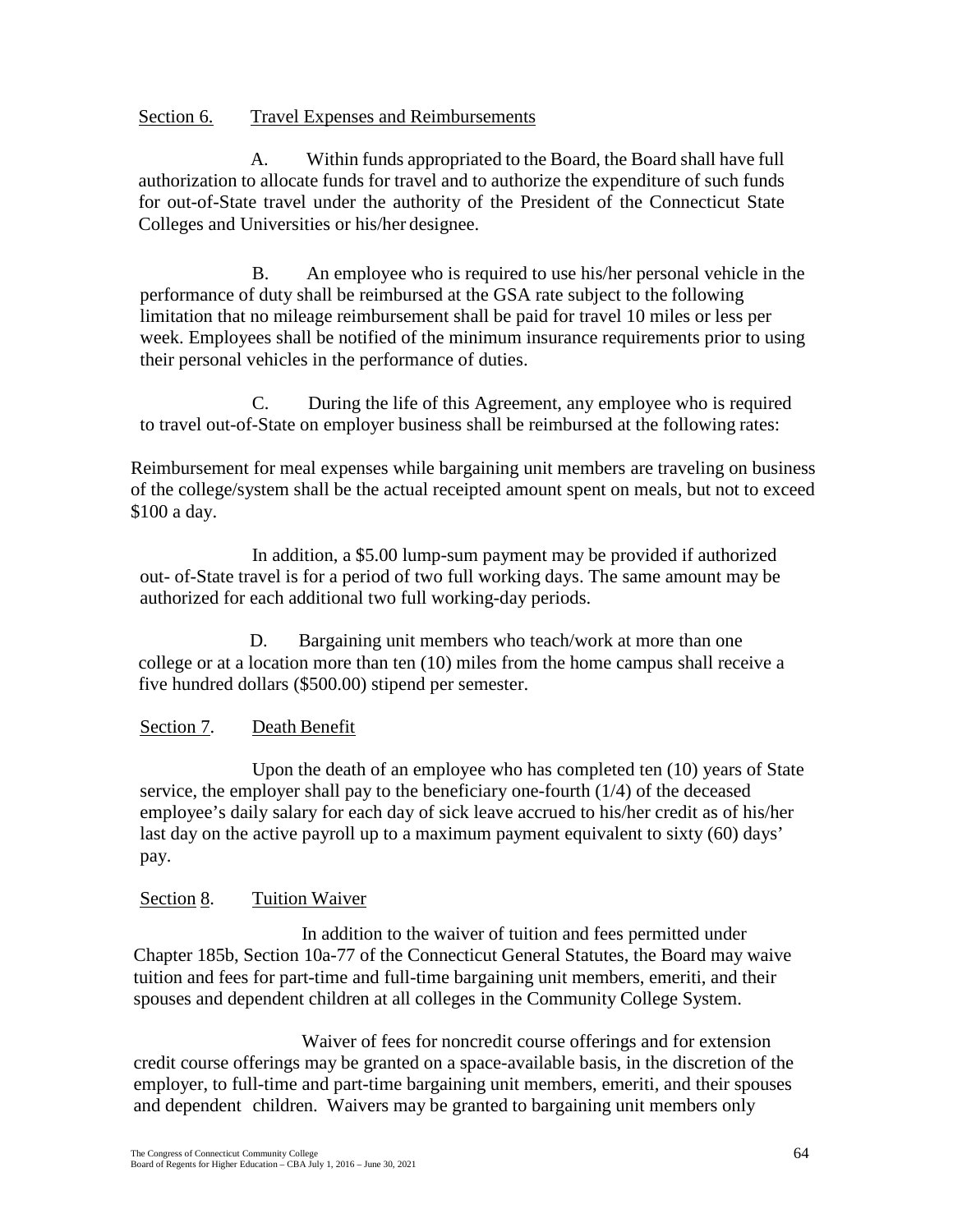where the course is offered outside of the employee's regularly scheduled work day, except that where a course is job-related and the employee's supervisor approves his/her release for this purpose, the course may be taken during the member's regularly scheduled work day. The parties agree that the employer will determine on a case-bycase basis the courses to which the waiver may apply as well as the administrative processes to be used in the implementation of this benefit. The decision of the employer whether or not to grant a waiver shall be final and not subject to grievance or arbitration.

Community College tuition and fee waivers are limited to in-state tuition, the application fee, program enrollment fee, college service fee, and student activity fee.

Community College part-time and full-time bargaining unit members, emeriti, and their spouses and dependent children can apply the cash value of their community college in-state tuition and fee waiver to universities throughout the CSCU System with the exception of Charter Oak State College.

The cash value of a Community College tuition and fee waiver will equate to the total amount of in-state Community College tuition and college service fee per the number of registered credit hours. The maximum cash value for principal bargaining unit members, emeriti, their spouses, and dependent children per semester will equate to a full-time load of twelve (12) or more credit hours. The maximum cash value for part-time bargaining unit members, their spouses and dependent children will equate to one 3-credit course per semester during the period they are working. The cash value equivalent for Community College tuition and fee waivers will be adjusted to align with changes in community college in-state tuition and fees.

The cash value of the Community College tuition and fee waiver can be applied to graduate-level courses for those Community College employees/emeriti, their spouses, and dependents who are academically eligible for graduate classes.

### Section 9. No Lapses

No money provided in sub-section 1. E. above, and in the prior agreements, shall lapse if not disbursed or expended during any fiscal year. This provision shall supersede any conflicting State statute or regulation.

### Section 10. Allied Health Uniforms

Upon the employee's submission of an acceptable receipt for the purchase and/or cleaning of clinical uniforms by full-time clinical faculty in the nursing, and dental and allied health programs, the Board shall reimburse up to one hundred fifty dollars (\$150) of such receipted expenditures per person per fiscal year.

### Section 11. Exemption Examinations

Upon request, a faculty member shall be required, as part of his/her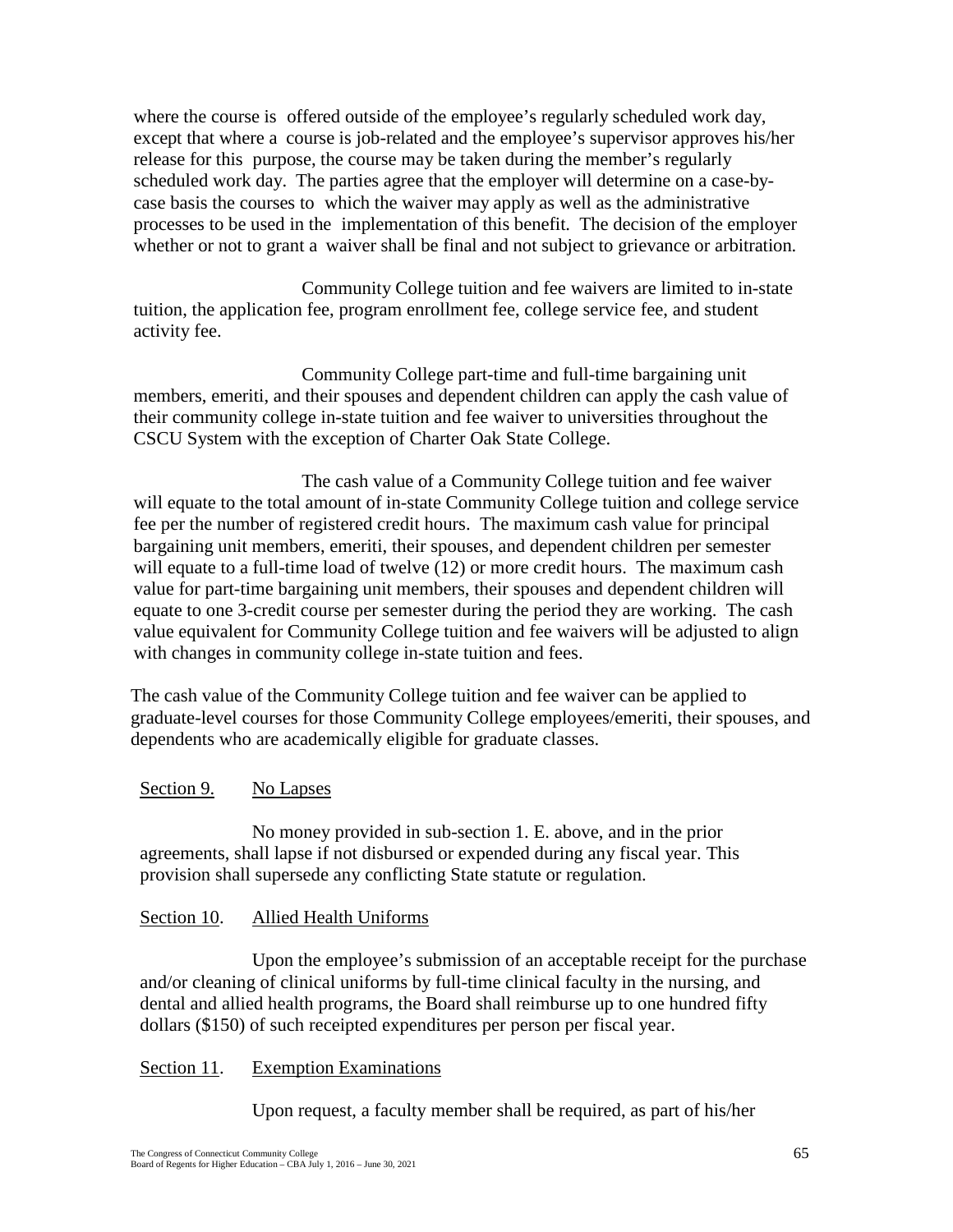regular assignment, to prepare, proctor, and grade exemption exams and shall be compensated at the rate of twenty five dollars (\$25) per credit per student for the course for which exemption or credit is sought, provided that such compensation shall not be less than seventy-five dollars (\$75) per exam per student. The parties understand that this compensation schedule relates solely to faculty members who are assigned to prepare, proctor and grade exemption exams and is not meant to compromise the Board's right to assign and compensate this work through other appropriate means.

### **ARTICLE XXII LABOR MANAGEMENT COMMITTEE**

A. The parties agree that, in order to provide a method for the promotion of mutual goals and for addressing future considerations which may affect the continuing climate of harmony and mutual responsibility, there shall be a Labor Management Committee consisting of not more than five (5) designees of the employer and five (5) designees of the union.

B. Said committee shall meet no less than six (6) times annually and shall discuss the application, clarification, or other aspects of the terms and conditions of this Agreement as well as improvement of the parties' relationships. The committee may propose additional matters, mutually agreed upon in committee, which were not within the contemplation of the parties to this Agreement but which deserve immediate attention or redress, subject to the provisions of Article XXIII of this Agreement.

C. If, at any time during the term of this Agreement, any insurance coverage, plan, or service incorporated by reference or described herein becomes unavailable or is altered by any third party not within the contemplation of this Agreement, that matter shall be the subject of immediate discussion hereunder, subject to the provisions of Article XXIII of this Agreement.

D. Subject to the provisions of Article XXIII, the committee shall

discuss:

- (1) guidelines for early retirement;
- (2) appropriate community service activities;
- (3) affirmative action;
- (4) ways and means of improving retirement and other fringe benefits of members of the bargaining unit;
- (5) day care centers;
- (6) faculty/student contact hour load.
- (7) Establish best practices to promote a productive working environment for employees who are having or raising children.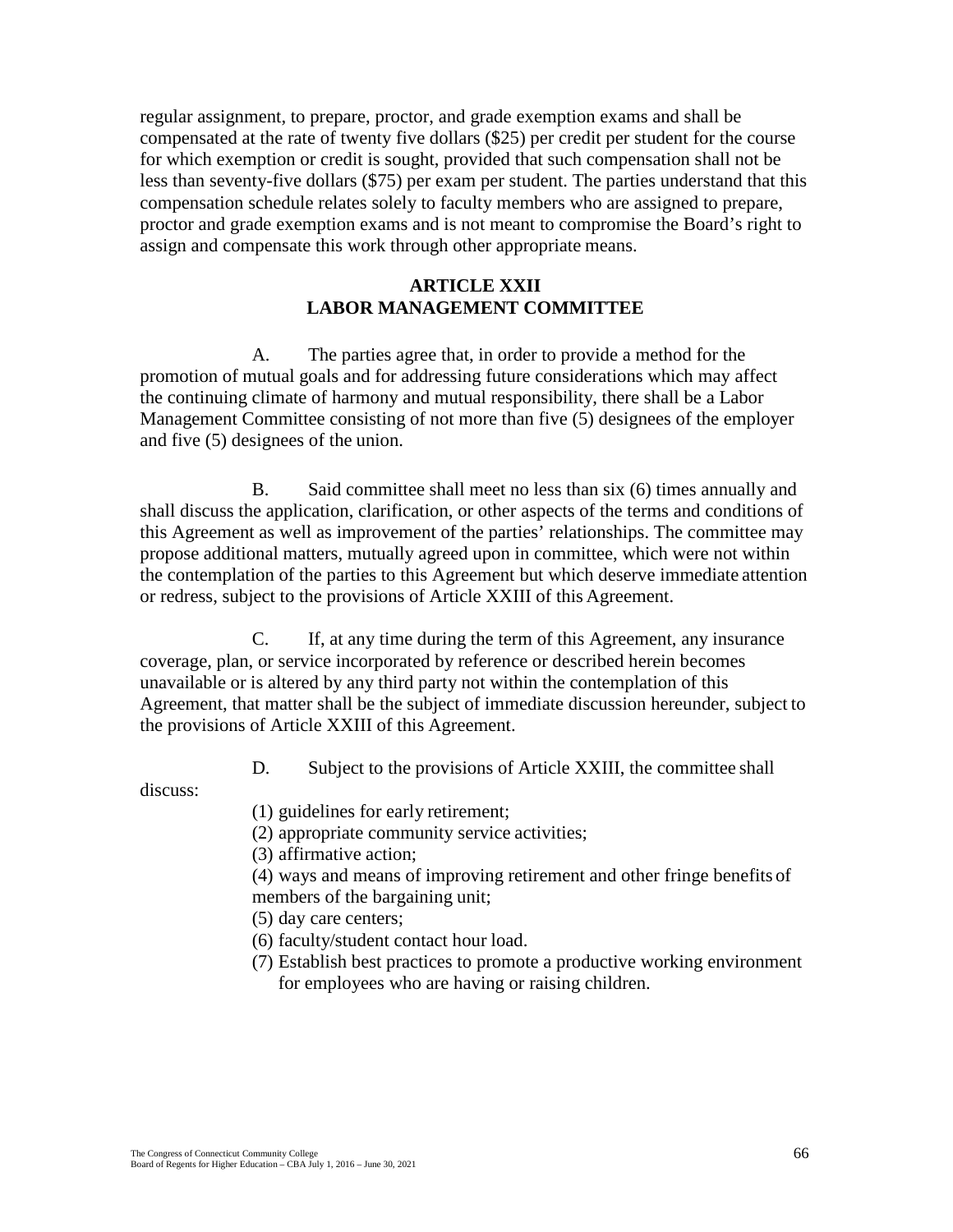### **ARTICLE XXIII EXTENT OF AGREEMENT**

Except as expressly provided to the contrary, the parties hereto agree that they have fully bargained with respect to wages, hours, and other conditions of employment and that the understandings and agreements arrived at by the parties are set forth in this contractual Agreement and shall constitute the sole Agreement between the parties for the duration thereof.

Therefore, for the life of this Agreement, each of the parties voluntarily and unqualifiedly waives the right and agrees that the other shall not be obliged to bargain collectively with respect to any subject or matter not specifically referred to, covered in or reserved by this Agreement, even though such subject or matter may not have been within the knowledge or contemplation of either or both parties at the time they negotiated or signed this Agreement.

### **ARTICLE XXIV SAVINGS CLAUSE**

In the event any Article, Section, or portion of this Agreement should be declared unlawful by any court of competent jurisdiction, such decision shall be held to apply only to the specific Article, Section or portion thereof specified in the court's decision. Upon issuance of such a decision, the Board and the Congress agree to immediately negotiate a substitute for the invalidated Article, Section or portion thereof.

### **ARTICLE XXV TERM AND DURATION OF AGREEMENT**

Section 1. This Agreement shall be effective July 1, 2016, and shall expire June 30, 2021.

Section 2. The parties have agreed to a reopener as more fully described in the Supplemental Letters of Agreement.

### **SIGNATURES OF THE PARTIES TO THIS AGREEMENT**

HIGHER EDUCATION COMMUNITY COLLEGES

 $By: \mathcal{M}_{\text{mark}} \in \mathcal{O}_{\text{j}}$  of a kian Mark E. Ojakian By: Bryan R. Bonina<br>Mark E. Ojakian Jakian By: Bryan Bonina<br>President President

President President Connecticut State Colleges and Universities

BOARD OF REGENTS FOR CONGRESS OF CONNECTICUT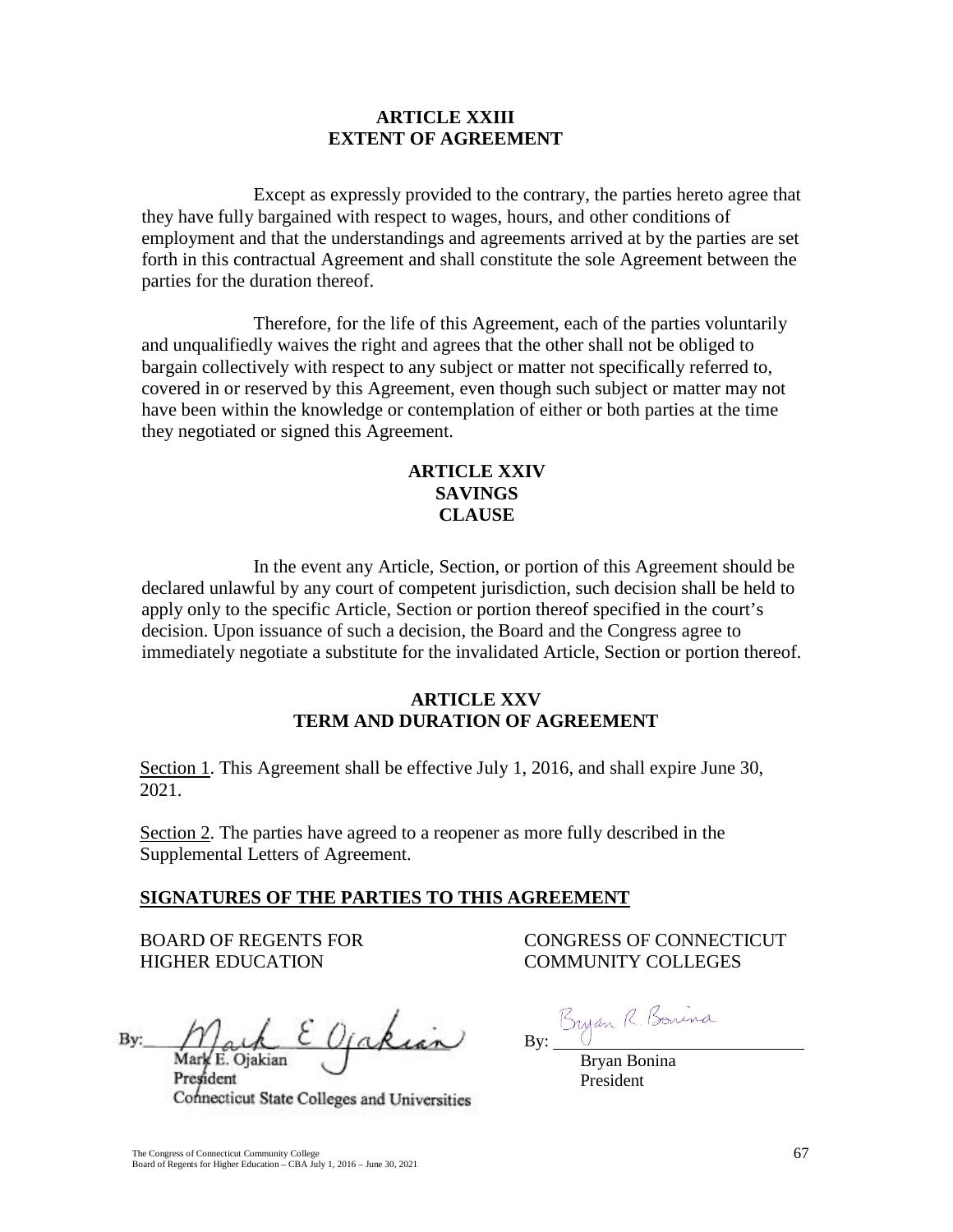### **SCHEDULE A LONGEVITY SCHEDULE AND CATEGORIES**

|                    |                |                  |      |                    |      |                    | 2017-18 and 2018-19 Congress & AFSCIVIE LONGEVILY SCHEDUIE |             |
|--------------------|----------------|------------------|------|--------------------|------|--------------------|------------------------------------------------------------|-------------|
|                    |                | Longevity        |      |                    |      |                    |                                                            | 25 years or |
|                    | Category       | <b>Base</b>      |      | <b>10-14 Years</b> |      | <b>15-19 Years</b> | <b>20-24 Years</b>                                         | <b>More</b> |
|                    | ı              | \$<br>$2,972$ \$ |      | 743                | -\$  | $1,486$ \$         | $2,229$ \$                                                 | 2,972       |
| <b>Professor</b>   | Ш              | \$<br>$2,304$ \$ |      | 576                | -\$  | $1,152$ \$         | $1,728$ \$                                                 | 2,304       |
| <b>Assoc Prof</b>  | $\mathbf{III}$ | \$<br>2,040      | - \$ | 510                | -\$  | $1,020$ \$         | $1,530$ \$                                                 | 2,040       |
| <b>Assist Prof</b> | IV             | \$<br>$1,812$ \$ |      | 453                | -\$  | $906$ \$           | $1,359$ \$                                                 | 1,812       |
| <b>Instructor</b>  | $\mathsf{v}$   | \$<br>$1,548$ \$ |      | 387                | -Ś   | 774 \$             | $1,161$ \$                                                 | 1,548       |
|                    | VI             | \$<br>1,340      | - \$ | 335                | - \$ | 670 \$             | $1,005$ \$                                                 | 1,340       |
|                    | VII            | \$<br>1,160      | - \$ | 290                | -\$  | 580 \$             | 870 \$                                                     | 1,160       |
|                    | VIII           | \$<br>1.004      | - Ś  | 251                | -\$  | 502 \$             | 753<br>- \$                                                | 1,004       |

### **2017-18 and 2018-19 Congress & AFSCME Longevity Schedule**

### **2019 - 20 Congress & AFSCME Longevity Schedule**

|                    |              | Longevity        |      |                    |     |                    |                    | 25 years or |
|--------------------|--------------|------------------|------|--------------------|-----|--------------------|--------------------|-------------|
|                    | Category     | <b>Base</b>      |      | <b>10-14 Years</b> |     | <b>15-19 Years</b> | <b>20-24 Years</b> | <b>More</b> |
|                    |              | \$<br>$3,135$ \$ |      | 784                | -\$ | $1,568$ \$         | $2,352$ \$         | 3,135       |
| Professor          | $\mathbf{u}$ | \$<br>2,431      | - \$ | 608                | -\$ | $1,215$ \$         | $1,823$ \$         | 2,431       |
| <b>Assoc Prof</b>  | Ш            | \$<br>$2,152$ \$ |      | 538                | \$, | $1,076$ \$         | $1,614$ \$         | 2,152       |
| <b>Assist Prof</b> | IV           | \$<br>$1,912$ \$ |      | 478                | -\$ | $956$ \$           | $1,434$ \$         | 1,912       |
| <b>Instructor</b>  | v            | \$<br>$1,633$ \$ |      | 408                | -\$ | $817$ \$           | $1,225$ \$         | 1,633       |
|                    | VI           | \$<br>1,414      | -\$  | 353                | -\$ | 707\$              | $1,060$ \$         | 1,414       |
|                    | VII          | \$<br>$1,224$ \$ |      | 306                | -\$ | $612 \div$         | $918 \quad $$      | 1,224       |
|                    | VIII         | \$<br>1,059      | -\$  | 265                | -\$ | 530 \$             | 794 \$             | 1,059       |

### **2020 -21 Congress & AFSCME Longevity Schedule**

|                   |                | Longevity        |      |                    |     |                    |     |                    |     | 25 years or |
|-------------------|----------------|------------------|------|--------------------|-----|--------------------|-----|--------------------|-----|-------------|
|                   | Category       | <b>Base</b>      |      | <b>10-14 Years</b> |     | <b>15-19 Years</b> |     | <b>20-24 Years</b> |     | <b>More</b> |
|                   | ı              | \$<br>3,308      | -\$  | 827                | \$  | 1,654              | \$  | $2,481$ \$         |     | 3,308       |
| Professor         | Ш              | \$<br>2,564      | - \$ | 641                | -\$ | $1,282$ \$         |     | $1,923$ \$         |     | 2,564       |
| <b>Assoc Prof</b> | $\mathbf{III}$ | \$<br>2,271      | - \$ | 568                | -\$ | $1,135$ \$         |     | $1,703$ \$         |     | 2,271       |
| <b>Assit Prof</b> | IV             | \$<br>2,017      | - \$ | 504                | -\$ | 1,008              | -\$ | $1,513$ \$         |     | 2,017       |
| Instructor        | v              | \$<br>1,723      | - \$ | 431                | -\$ | $861 \; \xi$       |     | $1,292$ \$         |     | 1,723       |
|                   | VI             | \$<br>1,491      | - \$ | 373                | -\$ | 746 \$             |     | $1,119$ \$         |     | 1,491       |
|                   | VII            | \$<br>$1,291$ \$ |      | 323                | -\$ | $646$ \$           |     | $968$ \$           |     | 1,291       |
|                   | VIII           | \$<br>1,117      | - \$ | 279                | -Ś  | 559                | \$  | 838                | -\$ | 1,117       |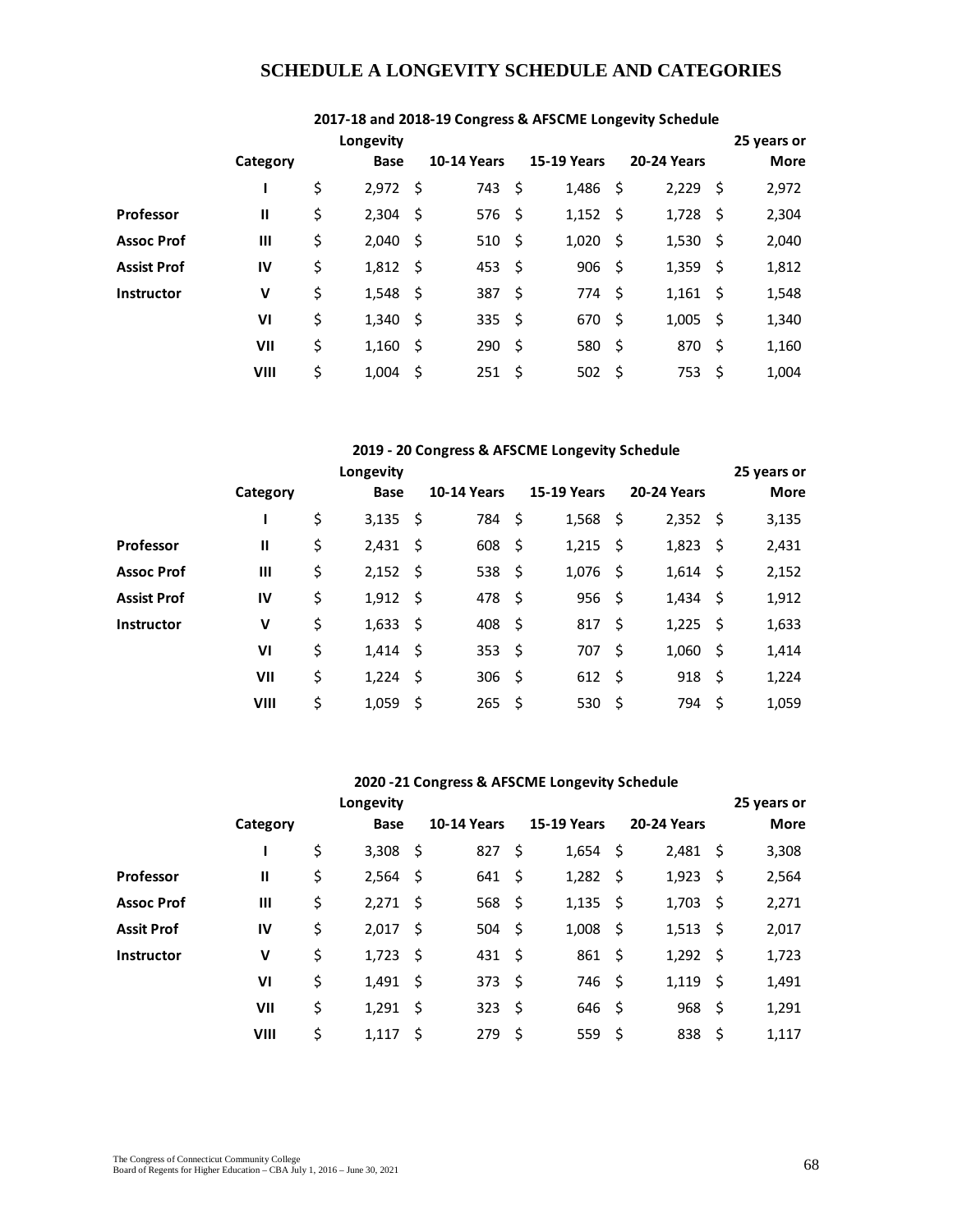### **Congress/AFSCME Longevity Categories**

| Professor<br><b>Category II</b><br>CCP21 (10 month)<br>CCP20 (10, 11, 12 month)<br>CCP19 (12 month)<br>Associate Professor<br><b>Category III</b><br>CCP19 (10, 11 month)<br>CCP18 (12 monrh)<br><b>Assistant Professor</b><br><b>Category IV</b><br>CCP18 (10 month)<br>CCP17 (12 month)<br>CCP16 (12 month)<br><b>Category V</b><br>Instructor<br>CCP17 (9 and 10 month)<br>CCP16 (10 month)<br>CCP15 (12 month)<br>CCP14 (12 month)<br>CCP 15 (10 month)<br><b>Category VI</b><br>CCP14 (10 month)<br>CCP13 (12 month)<br>CCP12 (12 month)<br>CCP13 (10 month)<br><b>Category VII</b><br>CCP12 (10 month)<br>CCP11 (12 month)<br>CCP10 (12 month)<br>CCP11 (10 month)<br><b>Category VIII</b><br>CCP10 (10 month) | <b>Category I</b> | CCP21 (12 month) and above |
|----------------------------------------------------------------------------------------------------------------------------------------------------------------------------------------------------------------------------------------------------------------------------------------------------------------------------------------------------------------------------------------------------------------------------------------------------------------------------------------------------------------------------------------------------------------------------------------------------------------------------------------------------------------------------------------------------------------------|-------------------|----------------------------|
|                                                                                                                                                                                                                                                                                                                                                                                                                                                                                                                                                                                                                                                                                                                      |                   |                            |
|                                                                                                                                                                                                                                                                                                                                                                                                                                                                                                                                                                                                                                                                                                                      |                   |                            |
|                                                                                                                                                                                                                                                                                                                                                                                                                                                                                                                                                                                                                                                                                                                      |                   |                            |
|                                                                                                                                                                                                                                                                                                                                                                                                                                                                                                                                                                                                                                                                                                                      |                   |                            |
|                                                                                                                                                                                                                                                                                                                                                                                                                                                                                                                                                                                                                                                                                                                      |                   |                            |
|                                                                                                                                                                                                                                                                                                                                                                                                                                                                                                                                                                                                                                                                                                                      |                   |                            |
|                                                                                                                                                                                                                                                                                                                                                                                                                                                                                                                                                                                                                                                                                                                      |                   |                            |
|                                                                                                                                                                                                                                                                                                                                                                                                                                                                                                                                                                                                                                                                                                                      |                   |                            |
|                                                                                                                                                                                                                                                                                                                                                                                                                                                                                                                                                                                                                                                                                                                      |                   |                            |
|                                                                                                                                                                                                                                                                                                                                                                                                                                                                                                                                                                                                                                                                                                                      |                   |                            |
|                                                                                                                                                                                                                                                                                                                                                                                                                                                                                                                                                                                                                                                                                                                      |                   |                            |
|                                                                                                                                                                                                                                                                                                                                                                                                                                                                                                                                                                                                                                                                                                                      |                   |                            |
|                                                                                                                                                                                                                                                                                                                                                                                                                                                                                                                                                                                                                                                                                                                      |                   |                            |
|                                                                                                                                                                                                                                                                                                                                                                                                                                                                                                                                                                                                                                                                                                                      |                   |                            |
|                                                                                                                                                                                                                                                                                                                                                                                                                                                                                                                                                                                                                                                                                                                      |                   |                            |
|                                                                                                                                                                                                                                                                                                                                                                                                                                                                                                                                                                                                                                                                                                                      |                   |                            |
|                                                                                                                                                                                                                                                                                                                                                                                                                                                                                                                                                                                                                                                                                                                      |                   |                            |
|                                                                                                                                                                                                                                                                                                                                                                                                                                                                                                                                                                                                                                                                                                                      |                   |                            |
|                                                                                                                                                                                                                                                                                                                                                                                                                                                                                                                                                                                                                                                                                                                      |                   |                            |
|                                                                                                                                                                                                                                                                                                                                                                                                                                                                                                                                                                                                                                                                                                                      |                   |                            |
|                                                                                                                                                                                                                                                                                                                                                                                                                                                                                                                                                                                                                                                                                                                      |                   |                            |
|                                                                                                                                                                                                                                                                                                                                                                                                                                                                                                                                                                                                                                                                                                                      |                   |                            |
|                                                                                                                                                                                                                                                                                                                                                                                                                                                                                                                                                                                                                                                                                                                      |                   |                            |
|                                                                                                                                                                                                                                                                                                                                                                                                                                                                                                                                                                                                                                                                                                                      |                   |                            |
|                                                                                                                                                                                                                                                                                                                                                                                                                                                                                                                                                                                                                                                                                                                      |                   |                            |
|                                                                                                                                                                                                                                                                                                                                                                                                                                                                                                                                                                                                                                                                                                                      |                   |                            |
|                                                                                                                                                                                                                                                                                                                                                                                                                                                                                                                                                                                                                                                                                                                      |                   | CCP9 (10 and 12 month)     |
| CCP8 (9, 10, and 12 month)                                                                                                                                                                                                                                                                                                                                                                                                                                                                                                                                                                                                                                                                                           |                   |                            |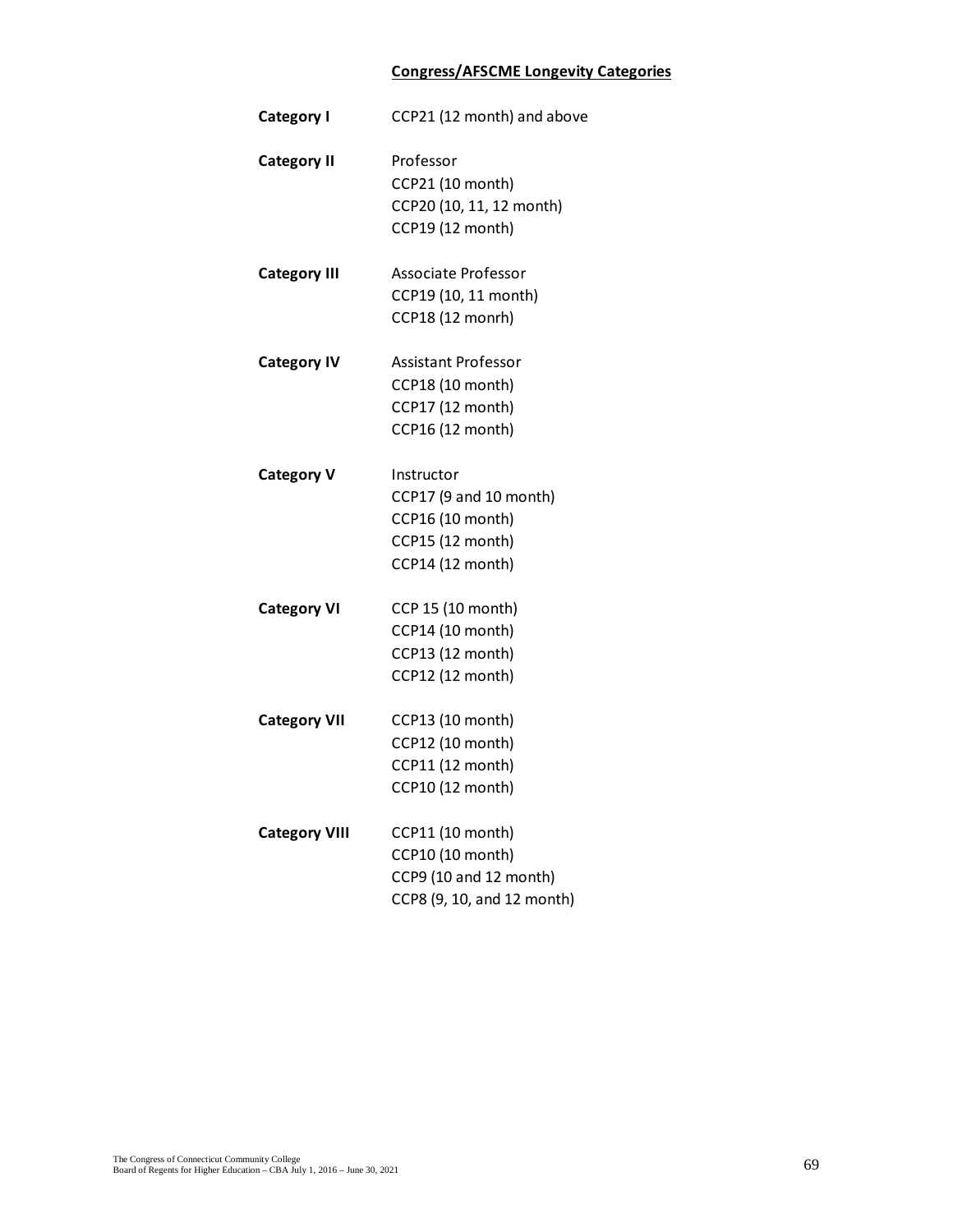### **SCHEDULE B**

|                            | Minimum Qualifications                        |                               |
|----------------------------|-----------------------------------------------|-------------------------------|
|                            | Approved by the Board of Regents <sup>4</sup> |                               |
| Classification             |                                               | <b>Standard Equivalencies</b> |
| <b>TEACHING FACULTY</b>    |                                               |                               |
|                            |                                               | $6th$ and 9 years             |
| Professor                  | Master's and 10 years                         | Doctorate and 8 years         |
|                            |                                               | $6th$ and 6 years             |
| <b>Associate Professor</b> | Master's and 7 years                          | Doctorate and 5 years         |
|                            |                                               | $6th$ and 3 years             |
| <b>Assistant Professor</b> | Master's and 4-6 years                        | Doctorate and 2 years         |
|                            |                                               |                               |
| Instructor                 | Master's and 0-2 years                        | $6th$ year                    |

# **TABLE OF RANK AND MINIMUM QUALIFICATIONS<sup>3</sup>**

### **ADMINISTRATORS, COUNSELORS, LIBRARIANS AND NON-TEACHING PROFESSIONALS**

| CCP 8             | 1-2 years                       | Associate's                         |
|-------------------|---------------------------------|-------------------------------------|
| CCP <sub>9</sub>  | 1-2 years                       | Associate's                         |
| CCP <sub>10</sub> | 2-3 years                       | Associate's and 0-1 year            |
| CCP11             | 2-3 years                       | Associate's and 0-1 year            |
| CCP <sub>12</sub> | Associate's and 0-2 years       | Bachelor's                          |
| CCP <sub>13</sub> | Associate's and 0-3 years       | Bachelor's and 0-1 year             |
| CCP <sub>14</sub> | Bachelor's and 0-3 years        | Master's and 0-1 year               |
| CCP <sub>15</sub> | Bachelor's and 1-4 years        | Master's and 0-2 years              |
| CCP <sub>16</sub> | Bachelor's and 1-4 years        | Master's and 0-2 years              |
| CCP <sub>17</sub> | Bachelor's and 2-5 years        | Master's and 0-3 years              |
|                   | Master's and 1-4 years incl. 0- | $6th$ and 1-3 years incl. 0-2 supv. |
| CCP <sub>18</sub> | 2 years supv.                   |                                     |
|                   | Master's and 2-5 years incl. 0- | $6th$ and 1-4 years incl. 0-2 supv. |
| CCP <sub>19</sub> | 2 years supv.                   |                                     |
|                   |                                 | $6th$ and 2-5 years incl. 1-3 supv; |
|                   | Master's and 3-6 years incl. 1- | Doctorate and 1-4 yrs. Incl. 1-3    |
| CCP <sub>20</sub> | 3 years supv.                   | supv.                               |
|                   |                                 | $6th$ and 3-6 years incl. 2-4       |
|                   | Master's and 4-7 years incl. 2- | supv.; Doctorate and 2-5 yrs.       |
| CCP <sub>21</sub> | 4 years supv.                   | Incl. $2-4$ supv.                   |
|                   |                                 | $6th$ and 3-6 years incl. 2-4       |
|                   | Master's and 4-7 years incl. 2- | supv.; Doctorate and 2-5 yrs.       |
| CCP <sub>22</sub> | 4 years supv.                   | Incl. $2-4$ supv.                   |

<sup>&</sup>lt;sup>3</sup> These are the minimum qualifications established by the Board on October 16, 1989 for each classification. The Board action also authorized the President of the Connecticut State Colleges and Universities to establish specific minimums for each type of position assigned to that classification and to establish qualifications less than the minimum in order to meet market conditions.

<sup>&</sup>lt;sup>4</sup> Job experience required for CCP 14 and below may be at the paraprofessional level; for CCP 15 and above, experience must be at the professional level. Supervisory experience is required only for supervisory positions.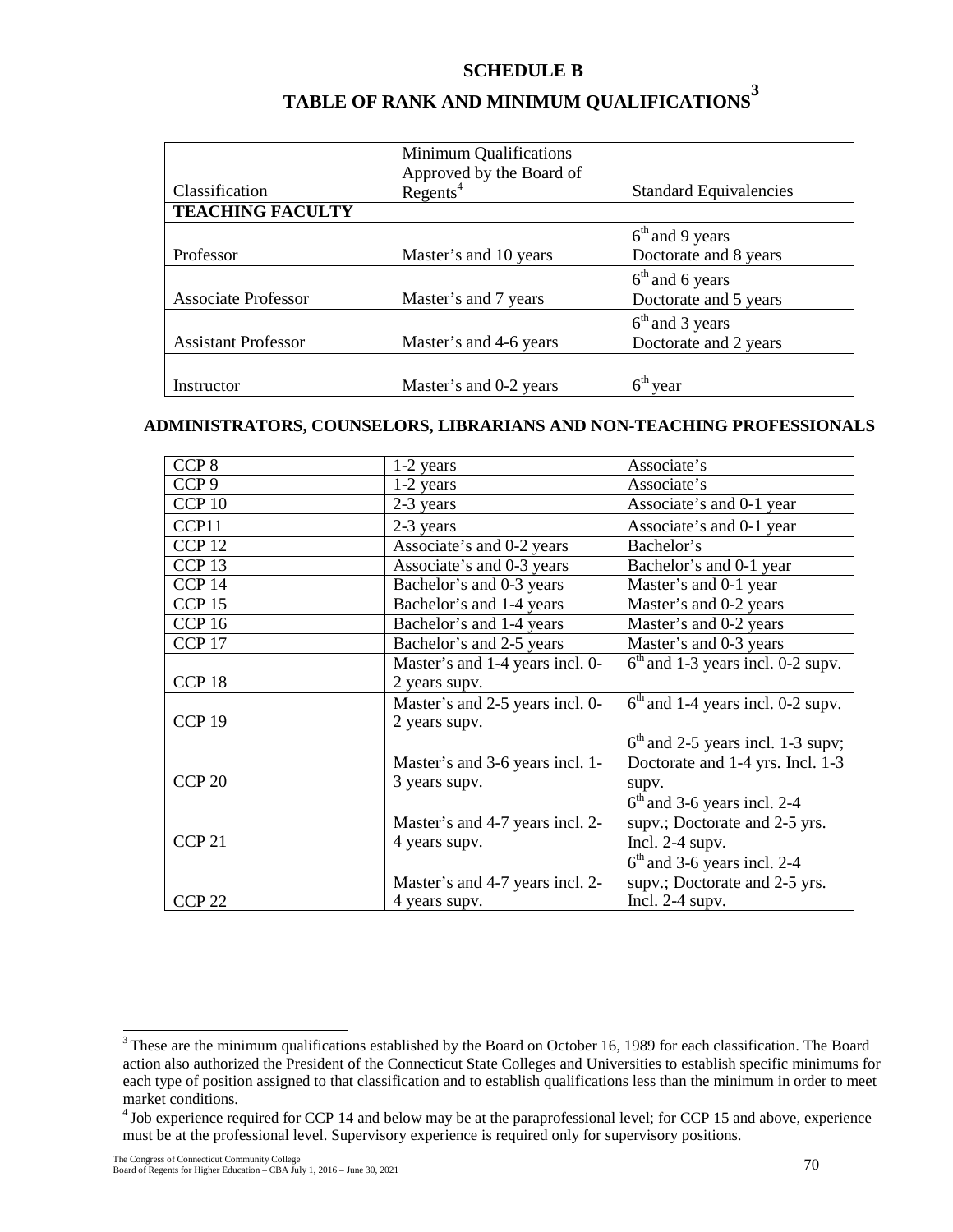# **SCHEDULE C SALARY SCHEDULES AND LUMP SUM VALUES**

#### **FY 2017, 2018, 2019, 2020 & 2021 Faculty Salary Schedules**

| FY17 - Faculty |       |          |          |          |          |          |          |          |          |          |          |          |          |                               |          |          |          |         |
|----------------|-------|----------|----------|----------|----------|----------|----------|----------|----------|----------|----------|----------|----------|-------------------------------|----------|----------|----------|---------|
|                |       |          |          |          |          |          |          |          |          |          |          |          |          |                               |          |          |          | At Max  |
|                |       |          |          |          |          |          |          |          |          |          |          |          |          |                               |          |          |          | Lump    |
|                |       | Step     |          |          |          |          |          |          |          |          |          |          |          |                               |          |          | Al Value | Value   |
|                | Group |          |          |          | 4        |          | 6        |          |          | 9        | 10       | 11       | 12       | 13                            | 14       | 15       |          |         |
| <b>INSTR</b>   |       | \$52.128 | \$53.849 | \$55.571 | \$57,292 | \$59,013 | \$60,733 | \$62,455 | \$64,176 | \$65,896 | \$67,617 | \$69,340 | \$71,060 | \$72,781                      |          |          | \$1,721  | \$1,260 |
| ASS'T          |       | \$56.298 | \$58.157 | \$60,015 | \$61,874 | \$63,732 | \$65,591 | \$67,450 | \$69,309 | \$71,167 | \$73,026 | \$74,885 | \$76,743 | \$78,602                      | \$80,461 |          | \$1,859  | \$1,365 |
| ASSOC          |       | \$63.592 | \$65.694 | \$67,795 | \$69,897 | \$71,998 | \$74,098 | \$76,200 | \$78,302 | \$80,403 | \$82,504 | \$84,605 | \$86,706 | \$88,808                      | \$90,910 | \$93,011 | \$2,101  | \$1,470 |
| <b>PROF</b>    | 4     | \$72.981 | \$75.387 | \$77,793 | \$80,199 | \$82,605 | \$85,011 | \$87,417 | \$89,823 | \$92,229 | \$94,635 | \$97,041 | \$99,448 | \$101,854 \$104,260 \$106,666 |          |          | \$2,406  | \$1,575 |

| FY18 - Faculty |       |          |                   |          |          |          |          |          |          |          |          |          |          |          |                                                  |          |          |          |            |
|----------------|-------|----------|-------------------|----------|----------|----------|----------|----------|----------|----------|----------|----------|----------|----------|--------------------------------------------------|----------|----------|----------|------------|
|                |       |          |                   |          |          |          |          |          |          |          |          |          |          |          |                                                  |          |          |          | At Max     |
|                |       | Step     |                   |          |          |          |          |          |          |          |          |          |          |          |                                                  |          |          | Al Value | Lump Value |
|                | Group |          |                   |          |          |          |          |          | 8        | 9        | 10       |          | 12       | 13       | 14                                               | 15       | 16       |          |            |
| <b>INSTR</b>   |       |          | \$52.128 \$53.849 | \$55.571 | \$57,292 | \$59,013 | \$60,733 | \$62,455 | \$64,176 | \$65,896 | \$67,617 | \$69,340 | \$71,060 | \$72,781 | \$74.502                                         |          |          | \$1,721  | \$1,260    |
| ASS'T          |       | \$56.298 | \$58.157          | \$60.015 | \$61.874 | \$63,732 | \$65,591 | \$67,450 | \$69,309 | \$71,167 | \$73,026 | \$74,885 | \$76,743 | \$78,602 | \$80.461                                         | \$82.320 |          | \$1,859  | \$1,365    |
| ASSOC          |       | \$63.592 | \$65.694          | \$67.795 | \$69.897 | \$71.998 | \$74,098 | \$76,200 | \$78,302 | \$80,403 | \$82,504 | \$84,605 | \$86,706 | \$88,808 | \$90,910                                         | \$93.011 | \$95.112 | \$2,101  | \$1,470    |
| <b>PROF</b>    |       | \$72.981 | \$75.387          | \$77.793 | \$80,199 | \$82,605 | \$85,011 | \$87,417 | \$89,823 | \$92,229 | \$94,635 | \$97,041 |          |          | \$99,448 \$101,854 \$104,260 \$106,666 \$109,072 |          |          | \$2,406  | \$1,575    |

|              |       | Step     |                   |          |          |          |                   |                            |                   |          |                            |                   |    |                                                            |    |                                     |                            |     | Al Value | At Max<br>Lump<br>Value |
|--------------|-------|----------|-------------------|----------|----------|----------|-------------------|----------------------------|-------------------|----------|----------------------------|-------------------|----|------------------------------------------------------------|----|-------------------------------------|----------------------------|-----|----------|-------------------------|
|              | Group |          |                   |          |          |          |                   |                            | 8                 | -9       | 10                         | -11               | 12 |                                                            | 14 |                                     | 16                         | -17 |          |                         |
| <b>INSTR</b> |       | \$52.128 | \$53.849          | \$55.571 | \$57.292 | \$59.013 | \$60,733          | \$62,455 \$64,176 \$65,896 |                   |          |                            |                   |    | \$67,617 \$69,340 \$71,060 \$72,781 \$74,502 \$76,223      |    |                                     |                            |     | \$1.721  | \$1,260                 |
| ASS'T        |       | \$56.298 | S58.157           | \$60.015 | \$61.874 |          |                   | \$63,732 \$65,591 \$67,450 | \$69,309 \$71,167 |          | \$73,026 \$74,885 \$76,743 |                   |    |                                                            |    | \$78,602 \$80,461 \$82,320 \$84,179 |                            |     | \$1,859  | \$1,365                 |
| ASSOC        |       | \$63.592 | S65.694           | \$67.795 | \$69.897 |          | \$71,998 \$74,098 | \$76,200                   | \$78,302 \$80,403 |          |                            |                   |    | \$82,504 \$84,605 \$86,706 \$88,808 \$90,910               |    |                                     | \$93,011 \$95,112 \$97,213 |     | \$2.101  | \$1.470                 |
| PROF         |       |          | \$72,981 \$75,387 | \$77.793 | \$80,199 | \$82,605 |                   | \$85,011 \$87,417          | \$89,823          | \$92,229 |                            | \$94,635 \$97,041 |    | \$99,448 \$101,854 \$104,260 \$106,666 \$109,072 \$111,478 |    |                                     |                            |     | \$2.406  | \$1.575                 |

**FY19 - Faculty**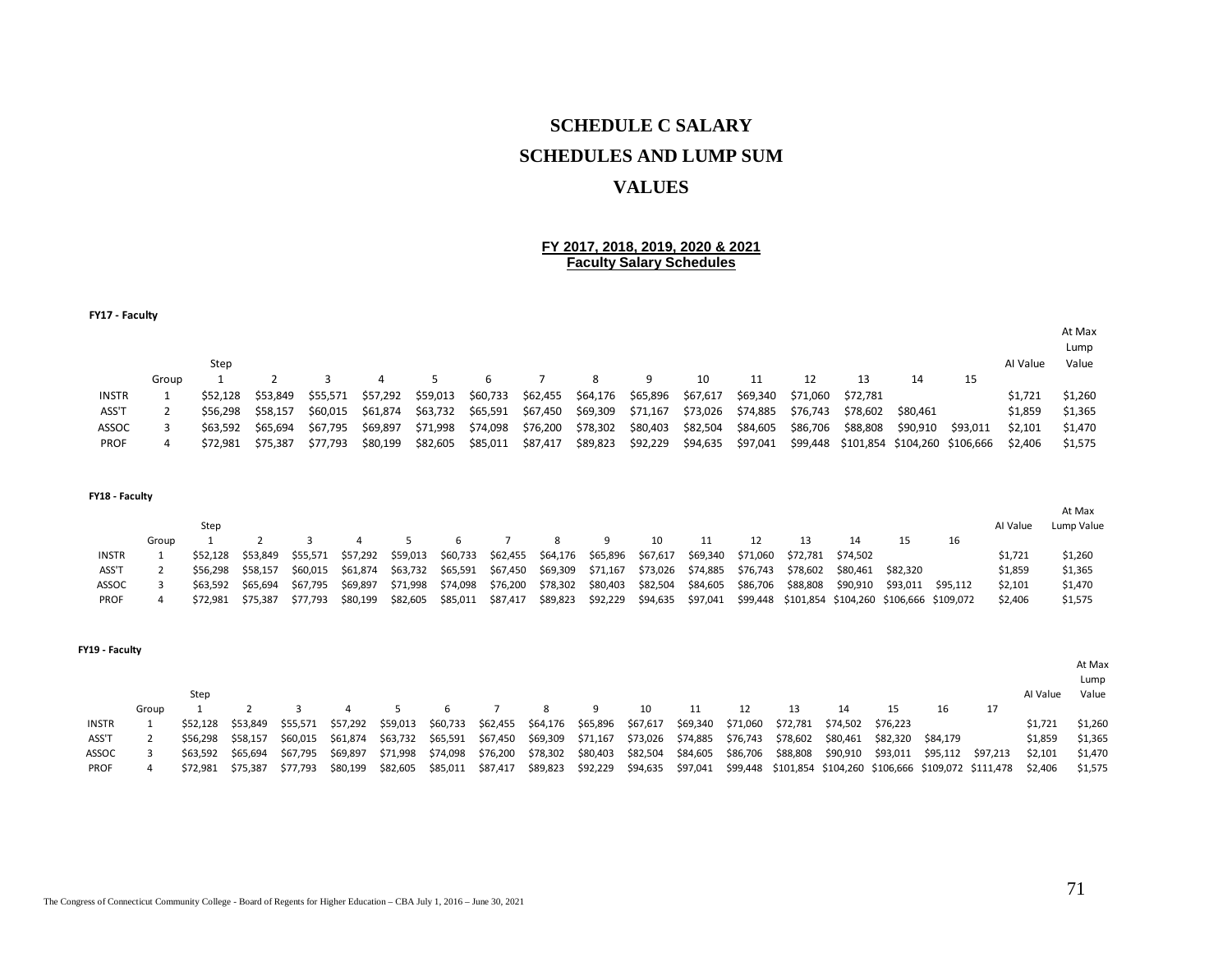| FY20 - Faculty |       |          |                   |          |                            |                   |          |                            |                            |    |                                                                                                   |          |          |          |                   |          |          |    |          |         |
|----------------|-------|----------|-------------------|----------|----------------------------|-------------------|----------|----------------------------|----------------------------|----|---------------------------------------------------------------------------------------------------|----------|----------|----------|-------------------|----------|----------|----|----------|---------|
|                |       |          |                   |          |                            |                   |          |                            |                            |    |                                                                                                   |          |          |          |                   |          |          |    |          | At Max  |
|                |       |          |                   |          |                            |                   |          |                            |                            |    |                                                                                                   |          |          |          |                   |          |          |    |          | Lump    |
|                |       | Step     |                   |          |                            |                   |          |                            |                            |    |                                                                                                   |          |          |          |                   |          |          |    | Al Value | Value   |
|                | Group |          |                   |          |                            |                   |          |                            | 8                          | 10 |                                                                                                   |          | 13       | 14       | 15                | 16       |          | 18 |          |         |
| <b>INSTR</b>   |       |          | \$53,952 \$55,734 |          | \$57,515 \$59,296 \$61,077 |                   |          |                            | \$62,859 \$64,640 \$66,421 |    | \$68,202 \$69,984 \$71,765 \$73,546 \$75,327                                                      |          |          | \$77,109 | \$78,890          | \$80,671 |          |    | \$1,781  | \$1,304 |
| ASS'T          |       |          | \$58,268 \$60,192 | \$62,117 | \$64,041                   | \$65,965          | \$67,889 | \$69,813                   | \$71,737                   |    | \$73,661 \$75,585 \$77,509                                                                        | \$79,433 | \$81,357 | \$83,281 | \$85,205 \$87,129 |          | \$89,053 |    | \$1,924  | \$1,413 |
| ASSOC          |       | \$65.818 | \$67,993          | \$70,169 | \$72,344                   | \$74,520          | \$76,696 | \$78,871                   | \$81,047                   |    | \$83,222 \$85,398 \$87,573 \$89,749 \$91,925 \$94,100 \$96,276 \$98,451 \$100,627 \$102,802       |          |          |          |                   |          |          |    | \$2,176  | \$1,521 |
| <b>PROF</b>    |       |          | \$75,535 \$78,026 | \$80,516 |                            | \$83,006 \$85,496 |          | \$87,986 \$90,477 \$92,967 |                            |    | \$95,457 \$97,947 \$100,437 \$102,928 \$105,418 \$107,908 \$110,398 \$112,888 \$115,379 \$117,869 |          |          |          |                   |          |          |    | \$2.490  | \$1,630 |
|                |       |          |                   |          |                            |                   |          |                            |                            |    |                                                                                                   |          |          |          |                   |          |          |    |          |         |
|                |       |          |                   |          |                            |                   |          |                            |                            |    |                                                                                                   |          |          |          |                   |          |          |    |          |         |

|  | FY21 - Faculty |
|--|----------------|
|--|----------------|

|              |       | Step     |                   |                   |                   |          |                                                                                                                               |          |    |                            |     |                   |          |                            |                                                                                                                                         |    | Al Value | At Max<br>Lump<br>Value |
|--------------|-------|----------|-------------------|-------------------|-------------------|----------|-------------------------------------------------------------------------------------------------------------------------------|----------|----|----------------------------|-----|-------------------|----------|----------------------------|-----------------------------------------------------------------------------------------------------------------------------------------|----|----------|-------------------------|
|              | Group |          |                   |                   |                   |          |                                                                                                                               |          | -9 | 10                         | -11 |                   |          | 16                         |                                                                                                                                         | 19 |          |                         |
| <b>INSTR</b> |       |          | \$55.841 \$57.684 |                   |                   |          | \$59,528 \$61,372 \$63,215 \$65,059 \$66,902 \$68,746                                                                         |          |    | \$70,589 \$72,433 \$74,277 |     | \$76,120 \$77,964 | \$79.807 | \$81,651 \$83,494 \$85,338 |                                                                                                                                         |    | \$1.844  | \$1.350                 |
| ASS'T        |       |          | \$60.308 \$62.299 |                   | \$64,291 \$66,282 |          | \$68,273 \$70,265 \$72,256 \$74,248 \$76,239 \$78,230 \$80,222 \$82,213 \$84,205 \$86,196 \$88,188 \$90,179 \$92,170 \$94,162 |          |    |                            |     |                   |          |                            |                                                                                                                                         |    | \$1.991  | \$1,462                 |
| ASSOC        |       |          |                   |                   |                   |          | \$68,121 \$70,373 \$72,625 \$74,876 \$77,128 \$79,380 \$81,632                                                                | \$83,883 |    |                            |     |                   |          |                            | \$86,135 \$88,387 \$90,638 \$92,890 \$95,142 \$97,394 \$99,645 \$101,897 \$104,149 \$106,400 \$108,652                                  |    | \$2,252  | \$1,574                 |
| PROF         |       | \$78.179 |                   | \$80.756 \$83.334 | \$85.911          | \$88,489 |                                                                                                                               |          |    |                            |     |                   |          |                            | \$91,066 \$93,643 \$96,221 \$98,798 \$101,375 \$103,953 \$106,530 \$109,107 \$111,685 \$114,262 \$116,840 \$119,417 \$121,994 \$124,572 |    | \$2.577  | \$1,687                 |

#### **FY 2017, 2018, 2019, 2020 & 2021 Nursing / Allied Health Faculty Salary Schedules**

| FY17 - Nursing / Allied Health Faculty |       |          |          |          |          |          |          |          |          |          |          |          |          |          |                                                                                |                   |                   |          |    |          |         |
|----------------------------------------|-------|----------|----------|----------|----------|----------|----------|----------|----------|----------|----------|----------|----------|----------|--------------------------------------------------------------------------------|-------------------|-------------------|----------|----|----------|---------|
|                                        |       |          |          |          |          |          |          |          |          |          |          |          |          |          |                                                                                |                   |                   |          |    |          | At Max  |
|                                        |       |          |          |          |          |          |          |          |          |          |          |          |          |          |                                                                                |                   |                   |          |    |          | Lump    |
|                                        |       | Step     |          |          |          |          |          |          |          |          |          |          |          |          |                                                                                |                   |                   |          |    | Al Value | Value   |
|                                        | Group |          |          |          |          |          |          |          |          |          |          |          |          |          | 14                                                                             |                   |                   | 18       | 19 |          |         |
| ASS'T                                  |       |          |          |          |          | \$63.732 | \$65.591 | \$67.450 | \$69,309 | \$71,167 | \$73,026 | \$74,885 | \$76,743 | \$78,602 | \$80,461                                                                       | \$82,320 \$84,179 |                   |          |    | \$1,859  | \$1,365 |
| ASSOC                                  |       |          | \$65.694 | \$67.795 | \$69,897 | \$71.998 | \$74.098 | \$76,200 | \$78,302 | \$80,403 | \$82,504 | \$84,605 | \$86,706 | \$88,808 | \$90,910                                                                       | \$93,011          | \$95,112 \$97,213 | \$99.314 |    | \$2,101  | \$1,470 |
| <b>PROF</b>                            |       | \$72.981 | \$75.387 | \$77.793 | \$80,199 | \$82,605 | \$85,011 | \$87,417 | \$89,823 | \$92,229 | \$94,635 | \$97,041 |          |          | \$99,448 \$101,854 \$104,260 \$106,666 \$109,073 \$111,479 \$113,885 \$116,291 |                   |                   |          |    | \$2,406  | \$1,575 |

#### **FY18 - Nursing / Allied Health Faculty**

|             |       |         |                   |                            |  |                                                                                                                      |  |    |    |    |    |    |    |    |    |                                                                                                                                                         |          | At Max<br>Lump |
|-------------|-------|---------|-------------------|----------------------------|--|----------------------------------------------------------------------------------------------------------------------|--|----|----|----|----|----|----|----|----|---------------------------------------------------------------------------------------------------------------------------------------------------------|----------|----------------|
|             |       | Step    |                   |                            |  |                                                                                                                      |  |    |    |    |    |    |    |    |    |                                                                                                                                                         | Al Value | Value          |
|             |       |         |                   |                            |  |                                                                                                                      |  |    |    |    |    |    |    |    |    |                                                                                                                                                         |          |                |
|             | Group |         |                   | $\sim$ 4                   |  | 5 6 7 8 9                                                                                                            |  | 10 | 11 | 12 | 13 | 14 | 16 | 17 | 18 |                                                                                                                                                         |          |                |
| ASS'T       |       |         |                   |                            |  | \$63,732 \$65,591 \$67,450 \$69,309 \$71,167 \$73,026 \$74,885 \$76,743 \$78,602 \$80,461 \$82,320 \$84,179 \$86,038 |  |    |    |    |    |    |    |    |    |                                                                                                                                                         | \$1,859  | \$1,365        |
| ASSOC       |       |         |                   | \$65.694 \$67.795 \$69.897 |  |                                                                                                                      |  |    |    |    |    |    |    |    |    | \$71,998 \$74,098 \$76,200 \$78,302 \$80,403 \$82,504 \$84,605 \$86,706 \$88,808 \$90,910 \$93,011 \$95,112 \$97,213 \$99,314 \$101,415                 | \$2.101  | \$1.470        |
| <b>PROF</b> | 4     | S72.981 | \$75.387 \$77.793 | \$80,199                   |  |                                                                                                                      |  |    |    |    |    |    |    |    |    | \$82,605 \$85,011 \$87,417 \$89,823 \$92,229 \$94,635 \$97,041 \$99,448 \$101,854 \$104,260 \$106,666 \$109,073 \$111,479 \$113,885 \$116,291 \$118,697 | \$2,406  | \$1.575        |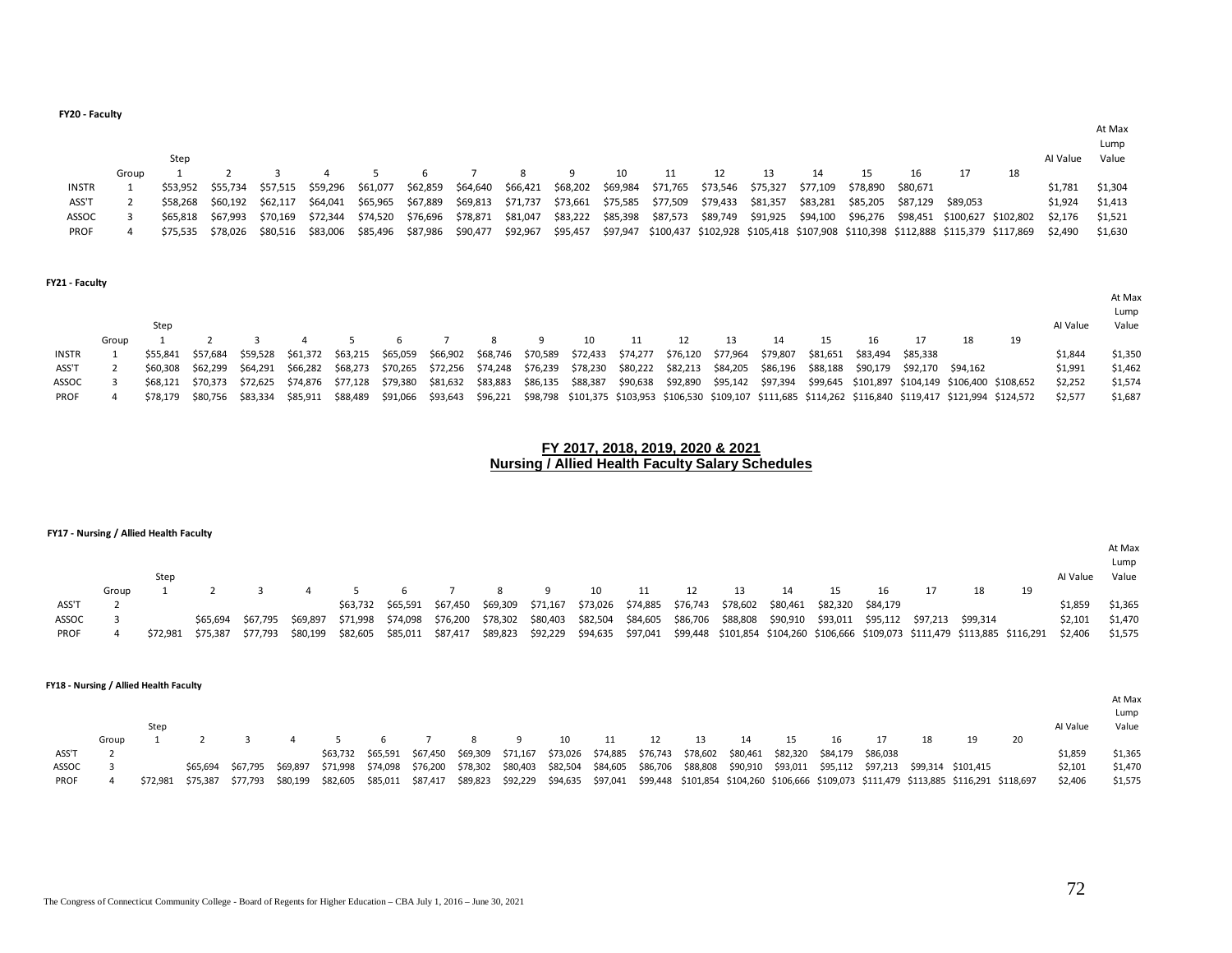**FY19 - Nursing / Allied Health Faculty**

|             |       |          |                                     |                   |          |  |  |  |  |                                                                                                                               |    |    |    |                                                                                                                                                                                    |  |                 | At Max  |
|-------------|-------|----------|-------------------------------------|-------------------|----------|--|--|--|--|-------------------------------------------------------------------------------------------------------------------------------|----|----|----|------------------------------------------------------------------------------------------------------------------------------------------------------------------------------------|--|-----------------|---------|
|             |       |          |                                     |                   |          |  |  |  |  |                                                                                                                               |    |    |    |                                                                                                                                                                                    |  |                 | Lump    |
|             |       | Step     |                                     |                   |          |  |  |  |  |                                                                                                                               |    |    |    |                                                                                                                                                                                    |  | Al Value        | Value   |
|             | Group |          | 1 2 3 4 5 6 7 8 9 10 11 12 13 14 15 |                   |          |  |  |  |  |                                                                                                                               | 16 | 17 | 18 | 19                                                                                                                                                                                 |  |                 |         |
| ASS'T       |       |          |                                     |                   |          |  |  |  |  | \$63,732 \$65,591 \$67,450 \$69,309 \$71,167 \$73,026 \$74,885 \$76,743 \$78,602 \$80,461 \$82,320 \$84,179 \$86,038 \$87,897 |    |    |    |                                                                                                                                                                                    |  | \$1,859         | \$1,365 |
| ASSOC       |       |          |                                     | \$65.694 \$67.795 | \$69.897 |  |  |  |  |                                                                                                                               |    |    |    | \$71,998 \$74,098 \$76,200 \$78,302 \$80,403 \$82,504 \$84,605 \$86,706 \$88,808 \$90,910 \$93,011 \$95,112 \$97,213 \$99,314 \$101,415 \$103,516                                  |  | \$2,101 \$1,470 |         |
| <b>PROF</b> |       | \$72.981 | \$75,387 \$77,793                   |                   |          |  |  |  |  |                                                                                                                               |    |    |    | \$80,199 \$82,605 \$85,011 \$87,417 \$89,823 \$92,229 \$94,635 \$97,041 \$99,448 \$101,854 \$104,260 \$106,666 \$109,073 \$111,479 \$113,885 \$116,291 \$118,697 \$121,103 \$2,406 |  |                 | \$1,575 |

#### **FY20 - Nursing / Allied Health Faculty**

|             |       |      |  |  |  |                        |  |  |  |    |      |    |                                                                                                                                        |    |                                                                                                                                                                                                                  |    |          | At Max  |
|-------------|-------|------|--|--|--|------------------------|--|--|--|----|------|----|----------------------------------------------------------------------------------------------------------------------------------------|----|------------------------------------------------------------------------------------------------------------------------------------------------------------------------------------------------------------------|----|----------|---------|
|             |       |      |  |  |  |                        |  |  |  |    |      |    |                                                                                                                                        |    |                                                                                                                                                                                                                  |    |          | Lump    |
|             |       | Step |  |  |  |                        |  |  |  |    |      |    |                                                                                                                                        |    |                                                                                                                                                                                                                  |    | Al Value | Value   |
|             | Group |      |  |  |  | 6 7 8 9 10 11 12 13 14 |  |  |  | 15 | - 16 | 17 | 18                                                                                                                                     | 19 |                                                                                                                                                                                                                  | 22 |          |         |
| ASS'T       |       |      |  |  |  |                        |  |  |  |    |      |    | \$65,965 \$67,889 \$69,813 \$71,737 \$73,661 \$75,585 \$77,509 \$79,433 \$81,357 \$83,281 \$85,205 \$87,129 \$89,053 \$90,978 \$92,902 |    |                                                                                                                                                                                                                  |    | \$1.924  | \$1,413 |
| ASSOC       |       |      |  |  |  |                        |  |  |  |    |      |    |                                                                                                                                        |    | \$67,993 \$70,169 \$72,344 \$74,520 \$76,696 \$78,871 \$81,047 \$83,222 \$85,398 \$87,573 \$89,749 \$91,925 \$94,100 \$96,276 \$98,451 \$100,627 \$102,802 \$104,978 \$107,154 \$109,329                         |    | \$2.176  | \$1,521 |
| <b>PROF</b> |       |      |  |  |  |                        |  |  |  |    |      |    |                                                                                                                                        |    | \$78,026 \$80,516 \$83,006 \$85,496 \$87,986 \$90,477 \$92,967 \$95,457 \$97,947 \$100,437 \$102,928 \$105,918 \$107,908 \$110,398 \$112,888 \$115,379 \$117,869 \$120,359 \$122,849 \$125,340 \$127,830 \$2,490 |    |          | \$1.630 |

|              |       | FY21 - Nursing / Allied Health Faculty |  |  |                                                                                                                                                                   |  |          |    |                |    |      |    |    |    |    |  |                                                                                                                                                                                                              |                                                                                                                                                                                                                    |           |          |         |
|--------------|-------|----------------------------------------|--|--|-------------------------------------------------------------------------------------------------------------------------------------------------------------------|--|----------|----|----------------|----|------|----|----|----|----|--|--------------------------------------------------------------------------------------------------------------------------------------------------------------------------------------------------------------|--------------------------------------------------------------------------------------------------------------------------------------------------------------------------------------------------------------------|-----------|----------|---------|
|              |       |                                        |  |  |                                                                                                                                                                   |  |          |    |                |    |      |    |    |    |    |  |                                                                                                                                                                                                              |                                                                                                                                                                                                                    |           |          | At Max  |
|              |       | Step                                   |  |  |                                                                                                                                                                   |  |          |    |                |    |      |    |    |    |    |  |                                                                                                                                                                                                              |                                                                                                                                                                                                                    |           | Al Value | Lump    |
|              | Group |                                        |  |  |                                                                                                                                                                   |  | <b>q</b> | 10 | $\frac{11}{2}$ | 12 | - 13 | 14 | 15 | 16 | 18 |  |                                                                                                                                                                                                              |                                                                                                                                                                                                                    |           |          |         |
| ASS'T        |       | \$60.308 \$62.299                      |  |  | \$64,291 \$66,282 \$68,273 \$70,265 \$72,256 \$74,248 \$76,239 \$78,230 \$80,222 \$82,213 \$84,205 \$86,196 \$88,188 \$90,179 \$92,170 \$94,162 \$96,153 \$98,145 |  |          |    |                |    |      |    |    |    |    |  |                                                                                                                                                                                                              |                                                                                                                                                                                                                    |           | \$1.991  | \$1,462 |
| <b>ASSOC</b> |       |                                        |  |  |                                                                                                                                                                   |  |          |    |                |    |      |    |    |    |    |  | \$68,121 \$70,373 \$72,625 \$74,876 \$77,128 \$79,380 \$81,632 \$83,883 \$86,135 \$88,387 \$90,638 \$92,890 \$95,142 \$97,394 \$99,645 \$101,897 \$104,149 \$106,400 \$108,652 \$110,904 \$113,156 \$115,407 |                                                                                                                                                                                                                    |           | \$2.252  | \$1.574 |
| <b>PROF</b>  |       |                                        |  |  |                                                                                                                                                                   |  |          |    |                |    |      |    |    |    |    |  |                                                                                                                                                                                                              | \$78,179 \$80,756 \$83,334 \$85,911 \$88,489 \$91,066 \$93,643 \$96,221 \$98,798 \$101,375 \$103,953 \$106,530 \$109,107 \$111,685 \$114,262 \$116,840 \$119,417 \$121,994 \$124,572 \$127,149 \$129,726 \$132,304 | \$134.881 | \$2,577  | \$1,687 |

### **Administrators, Counselors and Librarians**

#### **ACL 12 Month Contract - FY2017**

|       |          |          |              |          |           |           |           |           |           |           |           |           |           |           |           |           |           |           |           |              | At Max Lump |
|-------|----------|----------|--------------|----------|-----------|-----------|-----------|-----------|-----------|-----------|-----------|-----------|-----------|-----------|-----------|-----------|-----------|-----------|-----------|--------------|-------------|
|       | Step     |          |              |          |           |           |           |           |           |           |           |           |           |           |           |           |           |           |           | Avg AI Value | Value       |
| Group |          |          | $\mathbf{3}$ |          |           | 6         |           | 8         | 9         | 10        | 11        | 12        | 13        | 14        | 15        | 16        | 17        | 18        | 19        |              |             |
| 8     | \$34.142 | \$35,282 | \$36.432     | \$37,596 | \$38,769  | \$39,958  | \$41,157  | \$42,366  | \$43.591  | \$44,826  | \$46,072  | \$47,330  | \$48,601  | \$49,887  | \$51,184  | \$52,494  | \$53,821  | \$55,157  | \$56,506  | \$1,242      | \$1,050     |
| 9     | \$35.419 | \$36,595 | \$37.783     | \$38,986 | \$40,199  | \$41.424  | \$42,661  | \$43,909  | \$45.171  | \$46,445  | \$47,731  | \$49.033  | \$50,346  | \$51,672  | \$53,012  | \$54,365  | \$55,730  | \$57,110  | \$58,504  | \$1,282      | \$1,050     |
| 10    | \$36,882 | \$38,112 | \$39.353     | \$40,607 | \$41,875  | \$43.154  | \$44,448  | \$45,755  | \$47,073  | \$48,406  | \$49.751  | \$51,110  | \$52,483  | \$53,867  | \$55,267  | \$56,681  | \$58,108  | \$59,550  | \$61,006  | \$1,340      | \$1,050     |
| 11    | \$38,681 | \$39,965 | \$41,266     | \$42,578 | \$43,902  | \$45,242  | \$46,594  | \$47,958  | \$49,337  | \$50,730  | \$52,134  | \$53,556  | \$54,992  | \$56,441  | \$57,904  | \$59,383  | \$60,874  | \$62,383  | \$63,907  | \$1,401      | \$1,155     |
| 12    | \$40,681 | \$42,039 | \$43,410     | \$44.794 | \$46,191  | \$47,605  | \$49,032  | \$50,472  | \$51,928  | \$53,398  | \$54,883  | \$56,381  | \$57,894  | \$59,424  | \$60,970  | \$62,530  | \$64,107  | \$65,699  | \$67,307  | \$1,479      | \$1,155     |
| 13    | \$43,039 | \$44,473 | \$45,924     | \$47,387 | \$48,867  | \$50,358  | \$51,866  | \$53,390  | \$54,928  | \$56,484  | \$58,054  | \$59,638  | \$61,241  | \$62,857  | \$64,491  | \$66,141  | \$67,808  | \$69,491  | \$71.191  | \$1,564      | \$1,260     |
| 14    | \$45.787 | \$47.312 | \$48.851     | \$50,407 | \$51,979  | \$53,567  | \$55,170  | \$56,788  | \$58,422  | \$60,073  | \$61,741  | \$63,426  | \$65,127  | \$66,845  | \$68,580  | \$70,334  | \$72,105  | \$73,894  | \$75.701  | \$1,662      | \$1,260     |
| 15    | \$49,516 | \$51,169 | \$52,837     | \$54,522 | \$56,225  | \$57,941  | \$59,676  | \$61,428  | \$63,201  | \$64,989  | \$66,796  | \$68,620  | \$70,460  | \$72,324  | \$74,201  | \$76,099  | \$78,018  | \$79,955  | \$81,911  | \$1,800      | \$1,365     |
| 16    | \$53.774 | \$55,566 | \$57,376     | \$59,203 | \$61,050  | \$62,914  | \$64,797  | \$66,700  | \$68,621  | \$70,561  | \$72,521  | \$74,500  | \$76,498  | \$78,518  | \$80,557  | \$82,616  | \$84.697  | \$86,797  | \$88,918  | \$1,952      | \$1,365     |
| 17    | \$58,035 | \$59,975 | \$61,931     | \$63,907 | \$65,904  | \$67,920  | \$69,958  | \$72,015  | \$74,092  | \$76,191  | \$78,309  | \$80,450  | \$82,613  | \$84,796  | \$87,002  | \$89,229  | \$91,477  | \$93,751  | \$96,048  | \$2,112      | \$1,470     |
| 18    | \$63,093 | \$65,199 | \$67,327     | \$69.477 | \$71,647  | \$73,839  | \$76,053  | \$78,289  | \$80,548  | \$82,831  | \$85,134  | \$87,460  | \$89,812  | \$92,186  | \$94,584  | \$97.004  | \$99,451  | \$101,921 | \$104,416 | \$2,296      | \$1,470     |
| 19    | \$68,419 | \$70,699 | \$73,003     | \$75,331 | \$77.683  | \$80,056  | \$82,455  | \$84,873  | \$87,319  | \$89,789  | \$92,285  | \$94,803  | \$97,348  | \$99,916  | \$102.513 | \$105.134 | \$107.783 | \$110,458 | \$113,160 | \$2,486      | \$1,575     |
| 20    | \$74.544 | \$77,028 | \$79.538     | \$82,073 | \$84,633  | \$87.218  | \$89,829  | \$92,468  | \$95,132  | \$97,821  | \$100.539 | \$103.285 | \$106.058 | \$108,858 | \$111,684 | \$114,541 | S117.426  | \$120.339 | \$123,281 | \$2,708      | \$1,575     |
| 21    | \$80,933 | \$83,630 | \$86,355     | \$89,105 | \$91,884  | \$94,690  | \$97.523  | \$100,388 | \$103,280 | \$106,200 | \$109,150 | \$112,129 | \$115.139 | \$118,176 | \$121,246 | \$124,345 | \$127,477 | \$130.638 | \$133,831 | \$2,939      | \$1,575     |
| 22    | \$88,384 | \$91,329 | \$94,305     | \$97,311 | \$100.347 | \$103,410 | \$106,507 | \$109,634 | \$112,793 | \$115,981 | \$119,204 | \$122,458 | \$125,743 | \$129,063 | \$132,416 | \$135,801 | \$139,222 | \$142.677 | \$146.167 | \$3,210      | \$1,575     |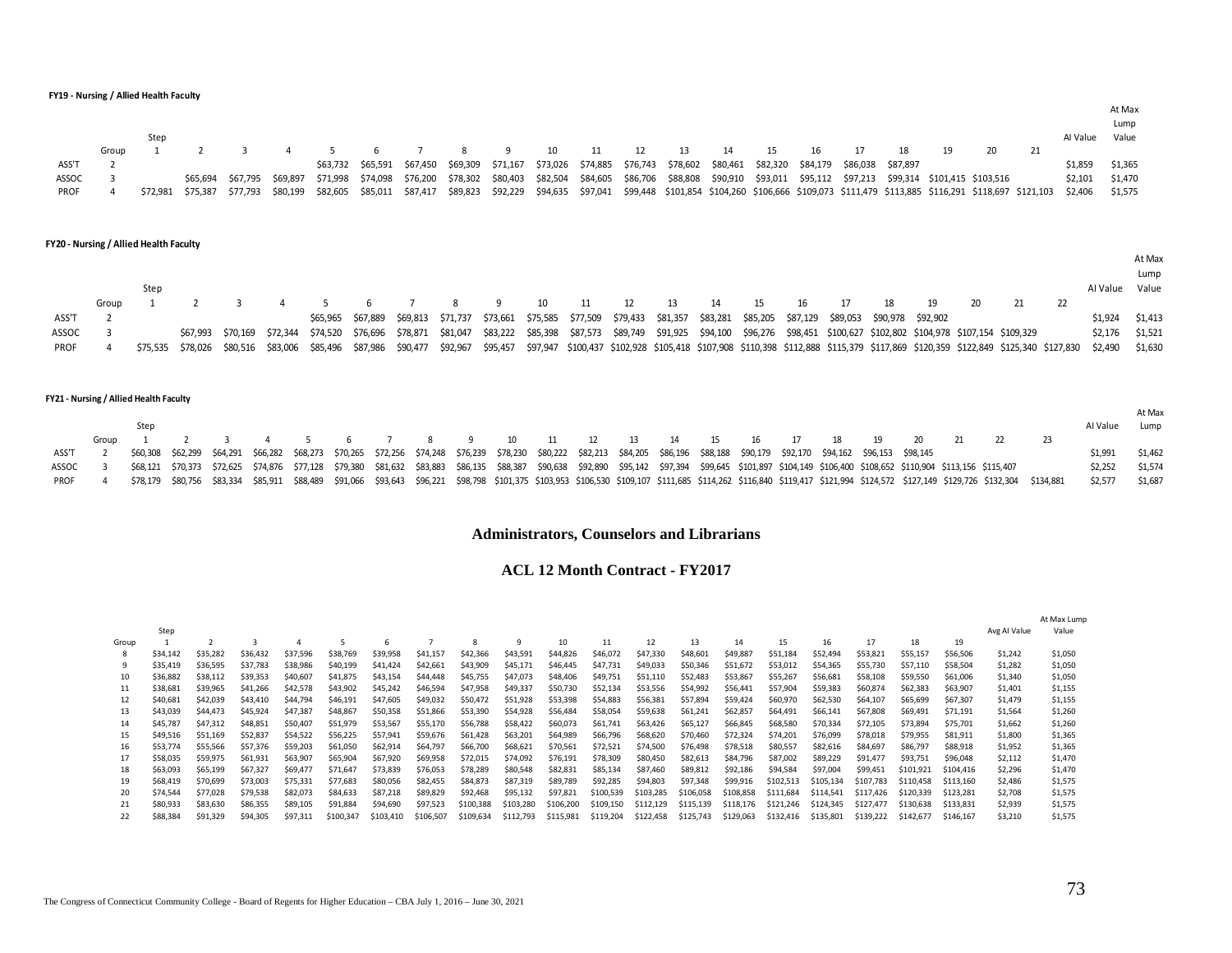#### **ACL 12 Month Contract - FY2018**

|       |          |          |          |          |           |           |           |           |           |           |           |           |           |           |           |           |           |           |           |           |              | At Max<br>Lump |
|-------|----------|----------|----------|----------|-----------|-----------|-----------|-----------|-----------|-----------|-----------|-----------|-----------|-----------|-----------|-----------|-----------|-----------|-----------|-----------|--------------|----------------|
|       | Step     |          |          |          |           |           |           |           |           |           |           |           |           |           |           |           |           |           |           |           | Avg AI Value | Value          |
| Group |          |          |          |          |           | 6         |           | 8         | 9         | 10        | 11        | 12        | 13        | 14        | 15        | 16        | 17        | 18        | 19        | 20        |              |                |
| -8    | \$34,142 | \$35,282 | \$36,432 | \$37,596 | \$38,769  | \$39,958  | \$41,157  | \$42,366  | \$43,591  | \$44,826  | \$46,072  | \$47,330  | \$48,601  | \$49,887  | \$51,184  | \$52,494  | \$53,821  | \$55,157  | \$56,506  | \$57,869  | \$1,249      | \$1,050        |
| 9     | \$35,419 | \$36,595 | \$37,783 | \$38,986 | \$40,199  | \$41,424  | \$42,661  | \$43,909  | \$45,171  | \$46,445  | \$47,731  | \$49,033  | \$50,346  | \$51,672  | \$53,012  | \$54,365  | \$55,730  | \$57,110  | \$58,504  | \$59,912  | \$1,289      | \$1,050        |
| 10    | \$36,882 | \$38,112 | \$39,353 | \$40,607 | \$41,875  | \$43,154  | \$44,448  | \$45,755  | \$47,073  | \$48,406  | \$49,751  | \$51,110  | \$52,483  | \$53,867  | \$55,267  | \$56,681  | \$58,108  | \$59,550  | \$61,006  | \$62,477  | \$1,347      | \$1,050        |
| 11    | \$38,681 | \$39,965 | \$41,266 | \$42,578 | \$43,902  | \$45,242  | \$46,594  | \$47,958  | \$49,337  | \$50,730  | \$52,134  | \$53,556  | \$54,992  | \$56,441  | \$57,904  | \$59,383  | \$60,874  | \$62,383  | \$63,907  | \$65,446  | \$1,409      | \$1,155        |
| 12    | \$40,681 | \$42,039 | \$43,410 | \$44,794 | \$46,191  | \$47,605  | \$49,032  | \$50,472  | \$51,928  | \$53,398  | \$54,883  | \$56,381  | \$57,894  | \$59,424  | \$60,970  | \$62,530  | \$64,107  | \$65,699  | \$67,307  | \$68,931  | \$1,487      | \$1,155        |
| 13    | \$43,039 | \$44,473 | \$45,924 | \$47,387 | \$48,867  | \$50,358  | \$51,866  | \$53,390  | \$54,928  | \$56,484  | \$58,054  | \$59,638  | \$61,241  | \$62,857  | \$64,491  | \$66,141  | \$67,808  | \$69,491  | \$71,191  | \$72,908  | \$1,572      | \$1,260        |
| 14    | \$45,787 | \$47,312 | \$48,851 | \$50,407 | \$51,979  | \$53,567  | \$55,170  | \$56,788  | \$58,422  | \$60,073  | \$61,741  | \$63,426  | \$65,127  | \$66,845  | \$68,580  | \$70,334  | \$72,105  | \$73,894  | \$75,701  | \$77,526  | \$1,670      | \$1,260        |
| 15    | \$49,516 | \$51,169 | \$52,837 | \$54,522 | \$56,225  | \$57,941  | \$59,676  | \$61,428  | \$63,201  | \$64,989  | \$66,796  | \$68,620  | \$70,460  | \$72,324  | \$74,201  | \$76,099  | \$78,018  | \$79,955  | \$81,911  | \$83,887  | \$1,809      | \$1,365        |
| 16    | \$53,774 | \$55,566 | \$57,376 | \$59,203 | \$61,050  | \$62,914  | \$64,797  | \$66,700  | \$68,621  | \$70,561  | \$72,521  | \$74,500  | \$76,498  | \$78,518  | \$80,557  | \$82,616  | \$84,697  | \$86,797  | \$88,918  | \$91,060  | \$1,962      | \$1,365        |
| 17    | \$58,035 | \$59,975 | \$61,931 | \$63,907 | \$65,904  | \$67,920  | \$69,958  | \$72,015  | \$74,092  | \$76,191  | \$78,309  | \$80,450  | \$82,613  | \$84,796  | \$87,002  | \$89,229  | \$91,477  | \$93,751  | \$96,048  | \$98,367  | \$2,123      | \$1,470        |
| 18    | \$63,093 | \$65,199 | \$67,327 | \$69,477 | \$71,647  | \$73,839  | \$76,053  | \$78,289  | \$80,548  | \$82,831  | \$85,134  | \$87,460  | \$89,812  | \$92,186  | \$94,584  | \$97,004  | \$99,451  | \$101.921 | \$104.416 | \$106.935 | \$2,307      | \$1,470        |
| 19    | \$68,419 | \$70,699 | \$73,003 | \$75,331 | \$77,683  | \$80,056  | \$82,455  | \$84,873  | \$87,319  | \$89,789  | \$92,285  | \$94,803  | \$97,348  | \$99,916  | \$102,513 | \$105.134 | \$107.783 | \$110,458 | \$113.160 | \$115,889 | \$2,498      | \$1,575        |
| 20    | \$74,544 | \$77.028 | \$79,538 | \$82,073 | \$84,633  | \$87,218  | \$89,829  | \$92,468  | \$95,132  | \$97,821  | \$100,539 | \$103,285 | \$106,058 | \$108,858 | \$111,684 | \$114.541 | \$117.426 | \$120.339 | \$123.281 | \$126.253 | \$2,722      | \$1,575        |
| 21    | \$80,933 | \$83,630 | \$86,355 | \$89,105 | \$91,884  | \$94,690  | \$97,523  | \$100.388 | \$103,280 | \$106,200 | \$109.150 | \$112,129 | \$115.139 | \$118.176 | \$121,246 | \$124.345 | \$127,477 | \$130,638 | \$133.831 | \$137.055 | \$2,954      | \$1,575        |
| 22    | \$88,384 | \$91,329 | \$94,305 | \$97,311 | \$100,347 | \$103,410 | \$106,507 | \$109,634 | \$112,793 | \$115,981 | \$119,204 | \$122,458 | \$125,743 | \$129,063 | \$132,416 | \$135,801 | \$139,222 | \$142,677 | \$146,167 | \$149.691 | \$3,227      | \$1,575        |

#### **Administrators, Counselors and Librarians**

#### **ACL 12 Month Contract - FY2019**

|       |          |          |          |          |           |           |           |           |           |           |           |           |           |           |           |           |                       |           |           |           |           |              | At Max Lump |
|-------|----------|----------|----------|----------|-----------|-----------|-----------|-----------|-----------|-----------|-----------|-----------|-----------|-----------|-----------|-----------|-----------------------|-----------|-----------|-----------|-----------|--------------|-------------|
|       | Step     |          |          |          |           |           |           |           |           |           |           |           |           |           |           |           |                       |           |           |           |           | Avg AI Value | Value       |
| Group |          |          |          |          |           |           |           | 8         | 9         | 10        | 11        | 12        | 13        | 14        | 15        | 16        |                       | 18        | 19        | 20        | 21        |              |             |
| 8     | \$34,142 | \$35,282 | \$36,432 | \$37,596 | \$38.769  | \$39,958  | \$41,157  | \$42,366  | \$43,591  | \$44,826  | \$46,072  | \$47,330  | \$48,601  | \$49,887  | \$51,184  | \$52,494  | \$53,821              | \$55,157  | \$56,506  | \$57,869  | \$59,246  | \$1,255      | \$1,050     |
|       | \$35,419 | \$36,595 | \$37.783 | \$38,986 | \$40,199  | \$41,424  | \$42,661  | \$43,909  | \$45,171  | \$46,445  | \$47,731  | \$49,033  | \$50,346  | \$51,672  | \$53,012  | \$54,365  | \$55,730              | \$57,110  | \$58,504  | \$59,912  | \$61,333  | \$1,296      | \$1,050     |
| 10    | \$36,882 | \$38,112 | \$39,353 | \$40,607 | \$41,875  | \$43,154  | \$44,448  | \$45,755  | \$47,073  | \$48,406  | \$49,751  | \$51,110  | \$52,483  | \$53,867  | \$55,267  | \$56,681  | \$58,108              | \$59,550  | \$61,006  | \$62,477  | \$63,963  | \$1,354      | \$1,050     |
| 11    | \$38,681 | \$39,965 | \$41,266 | \$42,578 | \$43,902  | \$45,242  | \$46,594  | \$47,958  | \$49,337  | \$50,730  | \$52,134  | \$53,556  | \$54,992  | \$56,441  | \$57,904  | \$59,383  | \$60,874              | \$62,383  | \$63,907  | \$65,446  | \$67,001  | \$1,416      | \$1,155     |
| 12    | \$40,681 | \$42,039 | \$43,410 | \$44,794 | \$46,191  | \$47,605  | \$49,032  | \$50,472  | \$51,928  | \$53,398  | \$54,883  | \$56,381  | \$57.894  | \$59,424  | \$60,970  | \$62,530  | \$64,107              | \$65,699  | \$67,307  | \$68,931  | \$70.571  | \$1,495      | \$1,155     |
| 13    | \$43,039 | \$44,473 | \$45,924 | \$47,387 | \$48,867  | \$50,358  | \$51,866  | \$53,390  | \$54,928  | \$56,484  | \$58,054  | \$59,638  | \$61,241  | \$62,857  | \$64,491  | \$66,141  | \$67,808              | \$69,491  | \$71,191  | \$72,908  | \$74,642  | \$1,580      | \$1,260     |
| 14    | \$45.787 | \$47,312 | \$48,851 | \$50,407 | \$51,979  | \$53,567  | \$55,170  | \$56,788  | \$58,422  | \$60,073  | \$61,741  | \$63,426  | \$65,127  | \$66,845  | \$68,580  | \$70,334  | \$72,105              | \$73,894  | \$75.701  | \$77.526  | \$79,369  | \$1,679      | \$1,260     |
| 15    | \$49,516 | \$51,169 | \$52,837 | \$54,522 | \$56,225  | \$57,941  | \$59,676  | \$61,428  | \$63,201  | \$64,989  | \$66,796  | \$68,620  | \$70,460  | \$72,324  | \$74,201  | \$76,099  | \$78,018              | \$79,955  | \$81,911  | \$83,887  | \$85,883  | \$1,818      | \$1,365     |
| 16    | \$53,774 | \$55,566 | \$57,376 | \$59,203 | \$61,050  | \$62,914  | \$64,797  | \$66,700  | \$68,621  | \$70,561  | \$72,521  | \$74,500  | \$76,498  | \$78,518  | \$80,557  | \$82,616  | \$84,697              | \$86,797  | \$88,918  | \$91,060  | \$93,224  | \$1,972      | \$1,365     |
| 17    | \$58,035 | \$59,975 | \$61,931 | \$63,907 | \$65,904  | \$67,920  | \$69,958  | \$72,015  | \$74,092  | \$76,191  | \$78,309  | \$80,450  | \$82,613  | \$84,796  | \$87,002  | \$89,229  | \$91.477              | \$93,751  | \$96,048  | \$98,367  | \$100.710 | \$2.134      | \$1,470     |
| 18    | \$63,093 | \$65.199 | \$67,327 | \$69,477 | \$71.647  | \$73.839  | \$76,053  | \$78,289  | \$80,548  | \$82,831  | \$85,134  | \$87,460  | \$89,812  | \$92,186  | \$94,584  | \$97,004  | \$99,451              | \$101.921 | \$104.416 | \$106.935 | \$109,480 | \$2,319      | \$1,470     |
| 19    | \$68,419 | \$70,699 | \$73,003 | \$75,331 | \$77,683  | \$80,056  | \$82,455  | \$84,873  | \$87,319  | \$89,789  | \$92,285  | \$94,803  | \$97,348  | \$99,916  | \$102,513 | \$105,134 | \$107.783             | \$110.458 | \$113.160 | S115.889  | \$118,645 | \$2,511      | \$1,575     |
| 20    | \$74,544 | \$77.028 | \$79,538 | \$82,073 | \$84,633  | \$87,218  | \$89,829  | \$92,468  | \$95,132  | \$97.821  | \$100,539 | \$103.285 | \$106,058 | \$108.858 | \$111.684 | \$114.541 | S <sub>117</sub> .426 | \$120.339 | \$123.281 | \$126,253 | \$129.254 | \$2,735      | \$1,575     |
| 21    | \$80,933 | \$83,630 | \$86,355 | \$89,105 | \$91,884  | \$94,690  | \$97,523  | \$100.388 | \$103,280 | \$106,200 | \$109.150 | \$112.129 | \$115.139 | \$118,176 | \$121,246 | \$124.345 | \$127,477             | \$130,638 | \$133,831 | \$137.055 | \$140.312 | \$2,969      | \$1,575     |
| 22    | \$88,384 | \$91,329 | \$94,305 | \$97.311 | \$100.347 | \$103,410 | \$106,507 | \$109.634 | \$112,793 | \$115,981 | \$119,204 | \$122,458 | \$125.743 | \$129,063 | \$132.416 | \$135,801 | \$139.222             | \$142,677 | \$146.167 | \$149.691 | \$153.251 | \$3.243      | \$1.575     |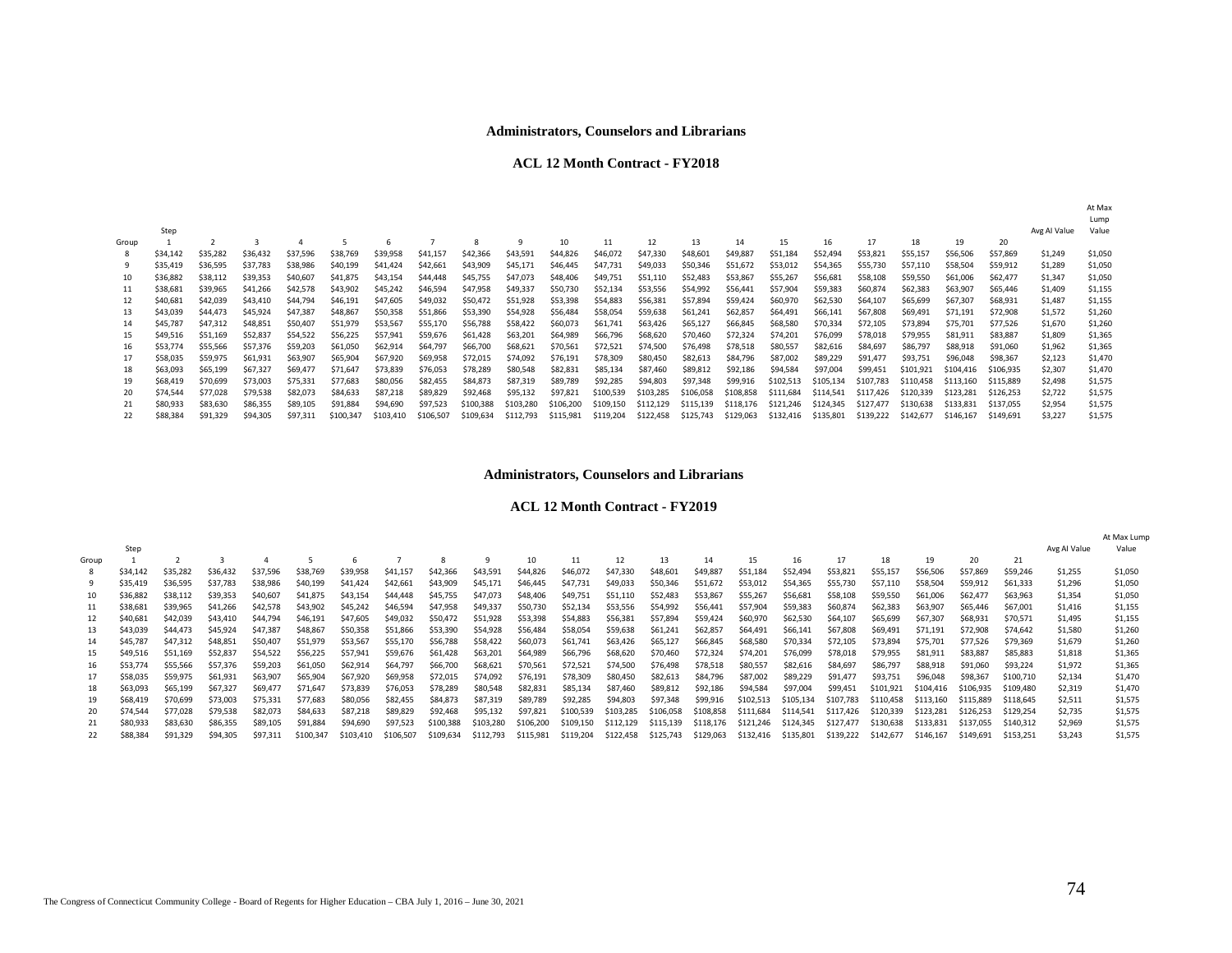#### **ACL 12 Month Contract - FY2020**

|                      |          |          |          |          |          |          |          |          |                 |                      |                                                       |          |          |          |          |          |          |          |          |          |          |                                                                                                                                                                                                                                                                                                                                                                                                                                                                                                                                                                                                                                                                                                                                                                                                      | Lump    |
|----------------------|----------|----------|----------|----------|----------|----------|----------|----------|-----------------|----------------------|-------------------------------------------------------|----------|----------|----------|----------|----------|----------|----------|----------|----------|----------|------------------------------------------------------------------------------------------------------------------------------------------------------------------------------------------------------------------------------------------------------------------------------------------------------------------------------------------------------------------------------------------------------------------------------------------------------------------------------------------------------------------------------------------------------------------------------------------------------------------------------------------------------------------------------------------------------------------------------------------------------------------------------------------------------|---------|
| Step                 |          |          |          |          |          |          |          |          |                 |                      |                                                       |          |          |          |          |          |          |          |          |          |          | Avg AI Value                                                                                                                                                                                                                                                                                                                                                                                                                                                                                                                                                                                                                                                                                                                                                                                         | Value   |
|                      |          |          |          |          | 6        |          | 8        |          | 10 <sup>1</sup> | 11                   | 12                                                    | 13       | 14       | 15       | 16       | 17       | 18       | 19       | 20       | 21       | 22       |                                                                                                                                                                                                                                                                                                                                                                                                                                                                                                                                                                                                                                                                                                                                                                                                      |         |
| \$35.337             |          | \$37,709 | \$38.912 | \$40.128 | \$41.356 | \$42,596 | \$43,848 | \$45.113 | \$46.391        | \$47.681             | \$48.985                                              | \$50.301 | \$51.631 | \$52.973 | \$54.330 | \$55,700 | \$57,083 | \$58,480 | \$59.892 | \$61.317 | \$62.757 | \$1,306                                                                                                                                                                                                                                                                                                                                                                                                                                                                                                                                                                                                                                                                                                                                                                                              | \$1,087 |
| \$36.659             | \$37.876 | \$39,105 | \$40.347 | \$41.601 | \$42.867 | \$44.147 | \$45.439 | \$46.744 | \$48.062        | \$49.393             | \$50.737                                              | \$52.095 | \$53,467 | \$54.852 | \$56.251 | \$57.664 | \$59,091 | \$60,533 | \$61.989 | S63.459  | \$64,944 | \$1,347                                                                                                                                                                                                                                                                                                                                                                                                                                                                                                                                                                                                                                                                                                                                                                                              | \$1,087 |
| \$38.173             | \$39,446 | \$40.732 | \$42,030 | \$43.342 | \$44,667 | \$46,005 | \$47.356 | \$48.721 | \$50.099        | \$51.492             | \$52.898                                              | \$54.318 | \$55.753 | \$57.202 | \$58.665 | \$60.143 | \$61.636 | \$63,143 | \$64.666 | S66.204  | \$67.758 | \$1,409                                                                                                                                                                                                                                                                                                                                                                                                                                                                                                                                                                                                                                                                                                                                                                                              | \$1,087 |
| \$40.035             | \$41.364 | \$42,706 | \$44,062 | \$45,431 | \$46,814 | \$48,210 | \$49.621 | \$51.046 | \$52.485        | \$53.938             | \$55.406                                              | \$56.889 | \$58.387 | \$59.899 | \$61.427 | \$62.970 | \$64.528 | \$66.102 | \$67.691 | \$69,297 | \$70.918 | \$1,471                                                                                                                                                                                                                                                                                                                                                                                                                                                                                                                                                                                                                                                                                                                                                                                              | \$1,195 |
| S <sub>42</sub> .105 | \$43.510 | \$44,930 | S46.364  | \$47,812 | \$49,274 | \$50.752 | \$52.244 | \$53.751 | \$55.273        | \$56.810             | \$58.362                                              | \$59.930 | \$61.514 | \$63.114 | \$64.730 | \$66.361 | \$68,009 | \$69,674 | \$71.355 | \$73.053 | \$74.768 | \$1,555                                                                                                                                                                                                                                                                                                                                                                                                                                                                                                                                                                                                                                                                                                                                                                                              | \$1,195 |
| \$44.545             | \$46,030 | \$47.529 | \$49,043 | \$50.572 | S52.116  | \$53.676 | \$55.252 | \$56.843 | \$58,450        | \$60.073             | \$61.713                                              | \$63.369 | \$65.041 | \$66.730 | \$68.436 | \$70.159 | S71.900  | S73.657  | \$75.433 | \$77,226 | \$79.037 | \$1,642                                                                                                                                                                                                                                                                                                                                                                                                                                                                                                                                                                                                                                                                                                                                                                                              | \$1,304 |
| \$47.390             | S48.968  | \$50.562 | \$52.172 | \$53.798 | \$55.441 | \$57.100 | \$58.775 | \$60,467 | \$62.177        | \$63.903             | \$65.646                                              | \$67.407 | \$69.186 | \$70.982 | \$72.796 | \$74.629 | \$76.480 | \$78.349 | S80.237  | S82.144  | \$84,070 | \$1,747                                                                                                                                                                                                                                                                                                                                                                                                                                                                                                                                                                                                                                                                                                                                                                                              | \$1,304 |
| \$51,249             | \$52.960 | \$54,688 | \$56.433 | \$58.196 | \$59.976 | \$61.774 | \$63.590 | \$65.425 | \$67.277        | \$69.148             | \$71.038                                              | \$72.947 | \$74.875 | \$76.822 | \$78.789 | \$80.775 | \$82.781 | \$84.807 | \$86,853 | \$88,920 | \$91,008 | \$1,893                                                                                                                                                                                                                                                                                                                                                                                                                                                                                                                                                                                                                                                                                                                                                                                              | \$1,413 |
| \$55.656             | \$57.511 | \$59.384 | \$61.276 | \$63.187 | \$65.117 | \$67.066 | \$69.035 | \$71.024 | \$73.032        | \$75.061             | \$77.109                                              | \$79.179 | \$81.269 | \$83.379 | \$85.511 | \$87.665 | \$89.839 | \$92.036 | \$94.254 | \$96.495 | \$98.758 | \$2,052                                                                                                                                                                                                                                                                                                                                                                                                                                                                                                                                                                                                                                                                                                                                                                                              | \$1,413 |
| \$60,066             | \$62.074 | \$64.102 | \$66.150 | \$68.219 | \$70.309 | \$72.419 | \$74.550 | \$76.703 | \$78.877        |                      | \$83.291                                              | \$85,531 |          | \$90.079 | \$92.387 |          |          |          |          |          |          | \$2,222                                                                                                                                                                                                                                                                                                                                                                                                                                                                                                                                                                                                                                                                                                                                                                                              | \$1,521 |
| \$65.301             | \$67.481 | \$69.682 | \$71.906 | \$74.152 | \$76.420 | \$78.711 | \$81.025 |          |                 |                      | \$90.514                                              |          |          |          |          |          |          |          |          |          |          | \$2,412                                                                                                                                                                                                                                                                                                                                                                                                                                                                                                                                                                                                                                                                                                                                                                                              | \$1,521 |
| \$70.814             | \$73.173 | \$75.557 | \$77.964 | \$80.395 | \$82.851 | \$85.331 | \$87.836 |          |                 |                      |                                                       |          |          |          |          |          |          |          |          |          |          | \$2,611                                                                                                                                                                                                                                                                                                                                                                                                                                                                                                                                                                                                                                                                                                                                                                                              | \$1,630 |
| \$77.153             | \$79.724 | \$82.321 | \$84.943 | \$87.592 | \$90.267 | \$92.970 | \$95.699 |          |                 |                      |                                                       |          |          |          |          |          |          |          |          |          |          | \$2,845                                                                                                                                                                                                                                                                                                                                                                                                                                                                                                                                                                                                                                                                                                                                                                                              | \$1,630 |
| \$83.766             | \$86.557 | \$89.376 | \$92,224 | \$95.100 | \$98,005 |          |          |          |                 |                      |                                                       |          |          |          |          |          |          |          |          |          |          | \$3,089                                                                                                                                                                                                                                                                                                                                                                                                                                                                                                                                                                                                                                                                                                                                                                                              | \$1,630 |
| \$91.477             | S94.526  | \$97.604 |          |          |          |          |          |          |                 |                      |                                                       |          |          |          |          |          |          |          |          |          |          | \$3,373                                                                                                                                                                                                                                                                                                                                                                                                                                                                                                                                                                                                                                                                                                                                                                                              | \$1,630 |
|                      |          |          |          |          |          |          |          |          |                 | \$90.366<br>\$98.455 | \$81.073<br>\$88.106<br>\$83,362 \$85,722<br>\$92.922 |          |          | \$87.794 |          |          | \$94.718 | \$97.073 |          |          |          | \$99,451 \$101,852 \$104,278 \$106,728<br>\$92,945 \$95,402 \$97,882 \$100,388 \$102,918 \$105,474 \$108,056 \$110,663 \$113,296 \$115,956<br>S95.502     \$98.109    \$100.742   \$103.401   \$106.087   \$108.799   \$111.539   \$114.306   \$117.101   \$119.923   \$122.774   \$125.654<br>\$101.239 \$104.051 \$106.891 \$109.759 \$112.656 \$115.582 \$118.537 \$121.522 \$124.537 \$127.581 \$130.657 \$133.763 \$136.900<br>\$100.938 \$103.901 \$106.894 \$109.917 \$112.970 \$116.053 \$119.168 \$122.313 \$125.490 \$128.698 \$131.939 \$135.212 \$138.518 \$141.857 \$145.229 \$148.635<br>\$100,713 \$103,854 \$107,026 \$110,229 \$113,465 \$116,733 \$120,033 \$123,367 \$126,734 \$130,135 \$133,569 \$137,038 \$140,542 \$144,081 \$147,655 \$151,265 \$154,911 \$158,593 \$162,312 |         |

#### **Administrators, Counselors and Librarians**

#### **ACL 12 Month Contract - FY2021**

|       | Step     |          |                                                                                                                                                                                                                   |          |          |          |          |          |                   |          |                                                                                                                                                                                              |          |          |          |          |          |                                                                                                    |          |          |          |          |                     |          | Avg AI Value | At Max<br>Lump<br>Value |
|-------|----------|----------|-------------------------------------------------------------------------------------------------------------------------------------------------------------------------------------------------------------------|----------|----------|----------|----------|----------|-------------------|----------|----------------------------------------------------------------------------------------------------------------------------------------------------------------------------------------------|----------|----------|----------|----------|----------|----------------------------------------------------------------------------------------------------|----------|----------|----------|----------|---------------------|----------|--------------|-------------------------|
| Group |          |          |                                                                                                                                                                                                                   |          |          |          |          |          |                   | 10       | 11                                                                                                                                                                                           | 12       |          | 14       | 15       | 16       |                                                                                                    |          | 19       | 20       | 21       | 22                  | 23       |              |                         |
|       | \$36.574 | \$37.795 | \$39.028                                                                                                                                                                                                          | \$40,274 | \$41.532 | \$42,803 | \$44,087 | \$45,383 | \$46,692          | \$48,015 | \$49,350                                                                                                                                                                                     | \$50,699 | \$52,062 | \$53,438 | \$54,828 | \$56,231 | \$57.649                                                                                           | \$59,081 | \$60.527 | \$61,988 | S63.463  | S64.953             | S66.458  | \$1,358      | \$1,125                 |
|       | \$37.942 | \$39,201 | S <sub>40.474</sub>                                                                                                                                                                                               | \$41.759 | \$43.057 | \$44.368 | \$45.692 | \$47.029 | \$48.380          | \$49.744 | \$51.122                                                                                                                                                                                     | \$52.513 | \$53.919 | \$55.338 | \$56.772 | \$58,220 | \$59.682                                                                                           | S61.160  | \$62,652 | \$64.158 | \$65,680 | S67.218             | \$68,770 | \$1,401      | \$1,125                 |
|       | \$39.509 | \$40,827 | S42.157                                                                                                                                                                                                           | \$43.501 | \$44,859 | \$46.230 | \$47.615 | \$49,014 | \$50.426          | \$51,853 | \$53,294                                                                                                                                                                                     | \$54.749 | \$56.219 | \$57.704 | \$59,204 | \$60.718 | \$62,248                                                                                           | \$63.793 | \$65,353 | \$66,929 | S68.521  | \$70,129            | \$71.753 | \$1,466      | \$1,125                 |
|       | \$41,436 | \$42,812 | \$44,201                                                                                                                                                                                                          | \$45.604 | \$47.021 | \$48.452 | \$49.898 | \$51.358 | \$52.833          | \$54.322 | \$55.826                                                                                                                                                                                     | \$57.346 | \$58.880 | \$60.430 | \$61.996 | \$63.577 | \$65.173                                                                                           | \$66.786 | \$68,415 | \$70,060 | \$71,722 | \$73,400            | \$75.096 | \$1,530      | \$1,237                 |
|       | \$43.579 | \$45.033 | \$46,502                                                                                                                                                                                                          | \$47.986 | \$49,485 | \$50,999 | \$52.528 | \$54.072 | \$55.632          | \$57.207 | \$58.798                                                                                                                                                                                     | \$60,405 | \$62,028 | \$63,667 | \$65,323 | \$66.995 | \$68.684                                                                                           | \$70.390 | \$72.113 | \$73,853 | \$75.610 | \$77.385            | \$79.178 | \$1,618      | \$1,237                 |
| 13    | \$46.104 | \$47.641 | \$49.192                                                                                                                                                                                                          | \$50.759 | \$52.342 | \$53.940 | \$55.555 | \$57.185 | \$58.832          | \$60.496 | \$62.176                                                                                                                                                                                     | \$63.873 | \$65.587 | \$67.317 | \$69,066 | \$70.831 | \$72.615                                                                                           | \$74.416 | \$76.235 | \$78.073 | \$79.929 | \$81.803            | S83.696  | \$1,709      | \$1,350                 |
| 14    | S49.048  | S50.682  | \$52.332                                                                                                                                                                                                          | \$53,998 | \$55.681 | \$57.381 | \$59.098 | \$60.832 | \$62.584          | \$64.353 | \$66.139                                                                                                                                                                                     | \$67.944 | \$69,767 | \$71,607 | \$73.467 | \$75.344 | \$77.241                                                                                           | \$79.156 | S81.091  | S83.045  | S85.019  | S87.012             | \$89,025 | \$1,817      | \$1,350                 |
| 15    | \$53.043 | \$54.814 | \$56,602                                                                                                                                                                                                          | \$58,408 | \$60.233 | \$62.075 | \$63.936 | \$65.816 | \$67.715          | \$69.632 | \$71.569                                                                                                                                                                                     | \$73.525 | \$75,500 | \$77.495 | \$79.511 | \$81.546 | \$83.602                                                                                           | \$85.678 | \$87.775 | \$89.893 | \$92,033 | \$94.193            | \$96.375 | \$1,970      | \$1,462                 |
| 16    | \$57.604 | \$59.524 | \$61.463                                                                                                                                                                                                          | \$63.421 | \$65.399 | \$67,396 | \$69.414 | \$71.451 | \$73.510          | \$75.588 | \$77.688                                                                                                                                                                                     | \$79.808 | \$81.950 | \$84.113 | \$86.298 | \$88.504 | \$90.733                                                                                           | \$92.984 | \$95.257 | \$97.553 | \$99.873 | \$102.215 \$104.581 |          | \$2.135      | \$1,462                 |
| 17    | \$62,169 | \$64,247 | \$66.346                                                                                                                                                                                                          | \$68.466 | \$70,607 | \$72.769 | \$74.954 | \$77.160 | \$79.388          | \$81,638 | \$83,911                                                                                                                                                                                     | \$86,206 | \$88.525 | \$90.867 |          |          | \$93,232 \$95,621 \$98,033 \$100,470 \$102,931 \$105,417 \$107,928 \$110,464 \$113,025             |          |          |          |          |                     |          | \$2,312      | \$1,574                 |
| 18    | \$67.587 | \$69,843 | \$72.121                                                                                                                                                                                                          | \$74.423 | \$76.747 | \$79.095 | \$81.466 | \$83.861 | \$86.279          |          | \$88,722 \$91.190                                                                                                                                                                            | \$93.682 | \$96.199 |          |          |          | \$98,741 \$101,308 \$103,901 \$106,521 \$109,166 \$111,838 \$114,536 \$117,262 \$120,014 \$122,795 |          |          |          |          |                     |          | \$2.509      | \$1,574                 |
| 19    | \$73.292 | \$75.735 | \$78.201                                                                                                                                                                                                          | \$80.693 | \$83,209 | \$85.751 | \$88.318 |          | \$90.910 \$93.529 |          | \$96.174 \$98.845 \$101.543 \$104.268 \$107.020 \$109.800 \$112.607 \$115.443 \$118.307 \$121.199 \$124.121 \$127.071 \$130.051 \$133.061                                                    |          |          |          |          |          |                                                                                                    |          |          |          |          |                     |          | \$2,717      | \$1,687                 |
|       | \$79.853 | \$82.514 | \$85.202                                                                                                                                                                                                          | \$87.916 | \$90.658 | \$93.427 | \$96.223 |          |                   |          | \$99,048 \$101,901 \$104,782 \$107,693 \$110,632 \$113,601 \$116,599 \$119,627 \$122,686 \$125,775 \$128,895 \$132,047 \$135,230 \$138,444 \$141,691 \$144,970                               |          |          |          |          |          |                                                                                                    |          |          |          |          |                     |          | \$2,960      | \$1,687                 |
| 21    | \$86,697 | \$89,587 | \$92.505                                                                                                                                                                                                          | \$95.452 |          |          |          |          |                   |          | \$98,428 \$101,435 \$104,471 \$107,538 \$110,636 \$113,764 \$116,924 \$120,115 \$123,338 \$126,594 \$129,882 \$133,203 \$136,557 \$139,945 \$143,366 \$146,822 \$150,312 \$153,838 \$157,398 |          |          |          |          |          |                                                                                                    |          |          |          |          |                     |          | \$3,214      | \$1,687                 |
|       | \$94.679 | \$97.834 | \$101,020 \$104,238 \$107,489 \$110,772 \$114,087 \$117,436 \$120,818 \$124,235 \$127,685 \$131,170 \$134,689 \$138,244 \$141,835 \$145,461 \$149,124 \$152,823 \$156,559 \$160,332 \$164,144 \$167,993 \$171,881 |          |          |          |          |          |                   |          |                                                                                                                                                                                              |          |          |          |          |          |                                                                                                    |          |          |          |          |                     |          | \$3,509      | \$1,687                 |

At Max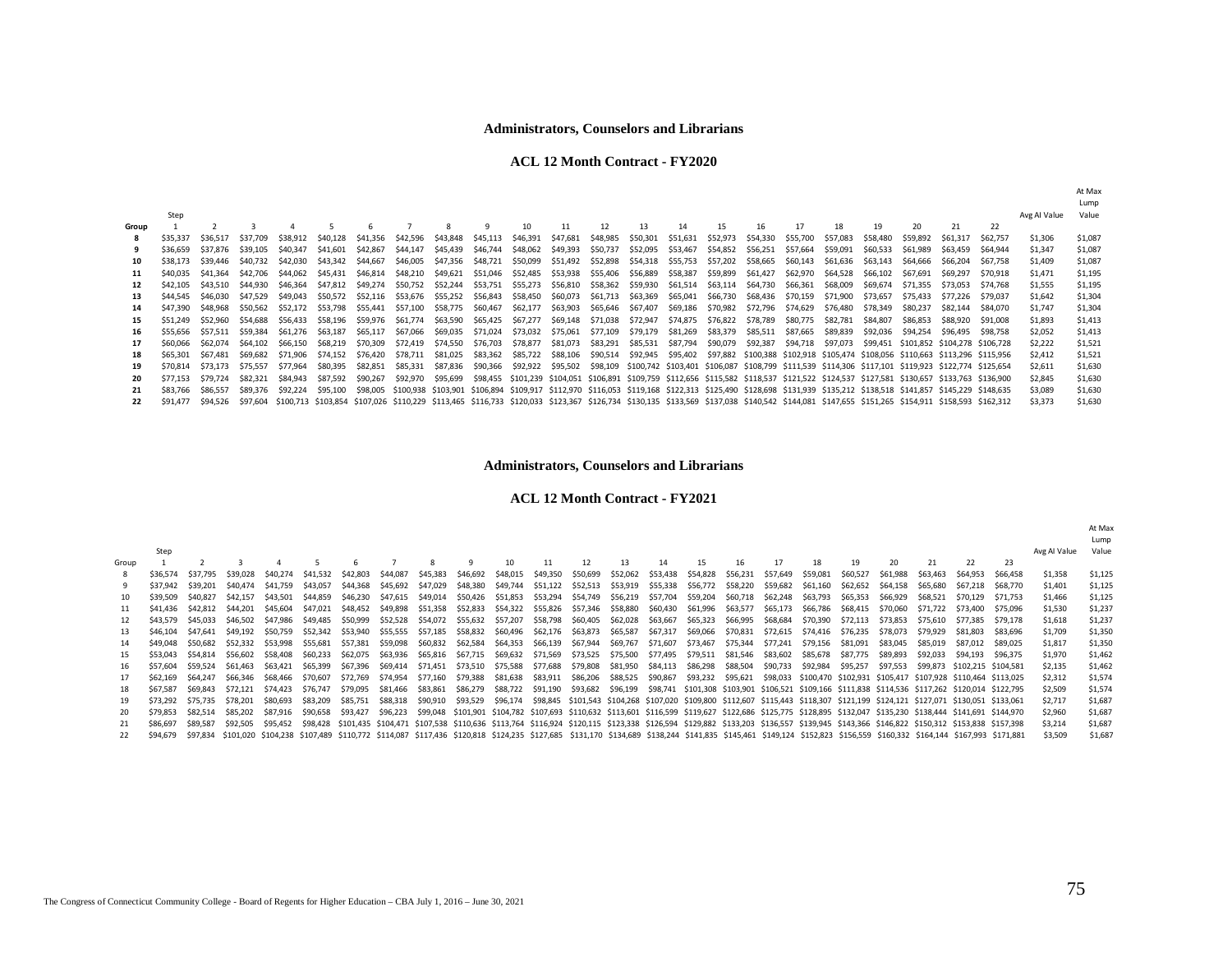#### **ACL 11 Month Contract - FY2017**

|       |          |          |          |          |          |          |          |          |          |          |           |          |          |          |          |          |          |                                                                                                                         |          |              | At Max<br>Lump |
|-------|----------|----------|----------|----------|----------|----------|----------|----------|----------|----------|-----------|----------|----------|----------|----------|----------|----------|-------------------------------------------------------------------------------------------------------------------------|----------|--------------|----------------|
|       | Step     |          |          |          |          |          |          |          |          |          |           |          |          |          |          |          |          |                                                                                                                         |          | Avg AI Value | Value          |
| Group |          |          | 3        | $\Delta$ |          | 6        |          | 8        | 9        | 10       | 11        | 12       | 13       | 14       | 15       | 16       | 17       | 18                                                                                                                      | 19       |              |                |
|       | \$31,298 | \$32,341 | \$33.396 | \$34,464 | \$35,539 | \$36,628 | \$37,727 | \$38,835 | \$39,958 | \$41,090 | \$42,232  | \$43,387 | \$44,552 | \$45.729 | \$46,920 | \$48,121 | \$49.335 | \$50,561                                                                                                                | \$51,799 | \$1,139      | \$1,050        |
|       | \$32,467 | \$33.545 | \$34,635 | \$35,738 | \$36,848 | \$37.972 | \$39,106 | \$40,249 | \$41,407 | \$42,575 | \$43,753  | \$44,947 | \$46,151 | \$47,366 | \$48,594 | \$49,834 | \$51,086 | \$52,351                                                                                                                | \$53.629 | \$1,176      | \$1,050        |
| 10    | \$33,809 | \$34.937 | \$36,074 | \$37,223 | \$38,384 | \$39,558 | \$40,744 | \$41,942 | \$43.151 | \$44,372 | \$45,605  | \$46,852 | \$48,108 | \$49,378 | \$50,662 | \$51,957 | \$53,266 | \$54,588                                                                                                                | \$55.923 | \$1,229      | \$1,050        |
| 11    | \$35,458 | \$36.635 | \$37.828 | \$39,030 | \$40,244 | \$41,472 | \$42,711 | \$43,961 | \$45,225 | \$46,501 | \$47,790  | \$49,093 | \$50,408 | \$51.737 | \$53,078 | \$54,434 | \$55,802 | \$57,185                                                                                                                | \$58,582 | \$1,285      | \$1,155        |
| 12    | \$37.291 | \$38,536 | \$39.792 | \$41,060 | \$42,342 | \$43,638 | \$44,946 | \$46,266 | \$47.601 | \$48,949 | \$50,309  | \$51,682 | \$53.071 | \$54,473 | \$55,889 | \$57,320 | \$58.765 | \$60,223                                                                                                                | \$61,696 | \$1,356      | \$1,155        |
| 13    | \$39.452 | \$40,767 | \$42,096 | \$43,438 | \$44.795 | \$46,160 | \$47,543 | \$48,940 | \$50,351 | \$51,777 | \$53,216  | \$54,669 | \$56,137 | \$57.618 | \$59,117 | \$60,629 | \$62,157 | \$63,699                                                                                                                | \$65,256 | \$1,434      | \$1,260        |
| 14    | \$41,971 | \$43,369 | \$44,780 | \$46,207 | \$47,647 | \$49,103 | \$50,572 | \$52,055 | \$53,553 | \$55,067 | \$56,595  | \$58,140 | \$59,699 | \$61,276 | \$62,866 | \$64,472 | \$66,096 | \$67.735                                                                                                                | \$69,390 | \$1,523      | \$1,260        |
| 15    | \$45,391 | \$46,904 | \$48,434 | \$49,978 | \$51.538 | \$53.112 | \$54,703 | \$56,309 | \$57,934 | \$59,573 | \$61,228  | \$62,902 | \$64,589 | \$66,297 | \$68,018 | \$69.759 | \$71.517 | \$73.293                                                                                                                | \$75,087 | \$1,650      | \$1,365        |
| 16    | \$49,293 | \$50,936 | \$52,595 | \$54,271 | \$55.964 | \$57.672 | \$59,398 | \$61,142 | \$62,903 | \$64,682 | \$66.478  | \$68,291 | \$70,123 | \$71,974 | \$73.844 | \$75.733 | \$77.638 | \$79.564                                                                                                                | \$81,509 | \$1,790      | \$1,365        |
| 17    | \$53,200 | \$54,977 | \$56,771 | \$58,582 | \$60,412 | \$62,260 | \$64,127 | \$66,014 | \$67,918 | \$69,841 | \$71,784  | \$73,745 | \$75,729 | \$77,729 | \$79,752 | \$81,793 | \$83,854 | \$85,938                                                                                                                | \$88,043 | \$1,936      | \$1,470        |
| 18    | \$57.835 | \$59.766 | \$61,717 | \$63,687 | \$65.676 | \$67.685 | \$69,715 | \$71.765 | \$73.836 | \$75.929 | \$78,040  | \$80,172 | \$82,327 | \$84.504 | \$86,701 | \$88,922 | \$91.163 | \$93,427                                                                                                                | \$95.714 | \$2,104      | \$1,470        |
| 19    | \$62,718 | \$64,809 | \$66,920 | \$69,054 | \$71,209 | \$73.384 | \$75.582 | \$77,800 | \$80,042 | \$82,306 | \$84,594  | \$86,902 | \$89,235 | \$91,591 | \$93,970 | \$96,373 | \$98,802 | \$101.252 \$103.727                                                                                                     |          | \$2,278      | \$1,575        |
| 20    | \$68,331 | \$70,609 | \$72.910 | \$75.233 | \$77.581 | \$79.951 | \$82,344 | \$84,762 | \$87,204 | \$89.670 | \$92,161  | \$94,678 | \$97.220 | \$99.786 |          |          |          | \$102,377 \$104,995 \$107,640 \$110,310 \$113,007                                                                       |          | \$2,482      | \$1,575        |
| 21    | \$74.189 | \$76.661 | \$79.159 | \$81,680 | \$84,227 | \$86,798 | \$89,397 | \$92,022 | \$94,673 | \$97.350 | \$100,053 |          |          |          |          |          |          | \$102,786 \$105,544 \$108,328 \$111,142 \$113,983 \$116,854 \$119,751 \$122,677                                         |          | \$2,694      | \$1,575        |
| 22    | \$81,019 | \$83.718 | \$86,445 | \$89,201 | \$91,984 | \$94,793 | \$97.632 |          |          |          |           |          |          |          |          |          |          | \$100,498 \$103,393 \$106,316 \$109,270 \$112,252 \$115,264 \$118,307 \$121,381 \$124,485 \$127,620 \$130,786 \$133,984 |          | \$2,942      | \$1,575        |

#### **Administrators, Counselors and Librarians**

#### **ACL 11 Month Contract - FY2018**

|       |          |          |          |          |          |          |          |          |                                                                                                                                   |          |          |          |          |          |          |          |          |           |                                                                                                    |           |              | At Max  |
|-------|----------|----------|----------|----------|----------|----------|----------|----------|-----------------------------------------------------------------------------------------------------------------------------------|----------|----------|----------|----------|----------|----------|----------|----------|-----------|----------------------------------------------------------------------------------------------------|-----------|--------------|---------|
|       |          |          |          |          |          |          |          |          |                                                                                                                                   |          |          |          |          |          |          |          |          |           |                                                                                                    |           |              | Lump    |
|       | Step     |          |          |          |          |          |          |          |                                                                                                                                   |          |          |          |          |          |          |          |          |           |                                                                                                    |           | Avg AI Value | Value   |
| Group |          |          |          |          |          | 6        |          | 8        |                                                                                                                                   | 10       | 11       | 12       | 13       | 14       | 15       | 16       | 17       | 18        | 19                                                                                                 | 20        |              |         |
|       | \$31,298 | \$32,341 | \$33,396 | \$34,464 | \$35.539 | \$36,628 | \$37.727 | \$38,835 | \$39,958                                                                                                                          | \$41,090 | \$42,232 | \$43,387 | \$44,552 | \$45.729 | \$46,920 | \$48.121 | \$49,335 | \$50,561  | \$51,799                                                                                           | \$53,050  | \$1,145      | \$1,050 |
|       | \$32,467 | \$33.545 | \$34.635 | \$35.738 | \$36,848 | \$37.972 | \$39,106 | \$40,249 | \$41,407                                                                                                                          | \$42.575 | \$43.753 | \$44,947 | \$46,151 | \$47.366 | \$48,594 | \$49,834 | \$51,086 | \$52.351  | \$53,629                                                                                           | S54.919   | \$1,182      | \$1,050 |
| 10    | \$33,809 | \$34,937 | \$36,074 | \$37.223 | \$38.384 | \$39.558 | \$40.744 | \$41,942 | \$43.151                                                                                                                          | \$44,372 | \$45,605 | \$46,852 | \$48,108 | \$49.378 | \$50.662 | \$51,957 | \$53,266 | S54.588   | \$55.923                                                                                           | \$57,272  | \$1.235      | \$1,050 |
| 11    | \$35,458 | \$36.635 | \$37.828 | \$39,030 | \$40.244 | \$41.472 | \$42.711 | \$43.961 | \$45.225                                                                                                                          | \$46,501 | \$47.790 | \$49,093 | \$50,408 | \$51,737 | \$53,078 | \$54,434 | \$55,802 | \$57.185  | \$58,582                                                                                           | \$59,993  | \$1.291      | \$1,155 |
| 12    | \$37.291 | \$38,536 | \$39.792 | \$41,060 | \$42.342 | \$43.638 | \$44.946 | \$46,266 | \$47.601                                                                                                                          | \$48.949 | \$50,309 | \$51,682 | \$53.071 | \$54.473 | \$55,889 | \$57,320 | \$58.765 | \$60,223  | \$61.696                                                                                           | \$63.183  | \$1,363      | \$1,155 |
| 13    | \$39,452 | \$40,767 | \$42,096 | \$43,438 | \$44.795 | \$46.160 | \$47.543 | \$48,940 | \$50,351                                                                                                                          | \$51.777 | \$53.216 | \$54.669 | \$56.137 | \$57.618 | \$59,117 | \$60,629 | \$62,157 | S63.699   | S65.256                                                                                            | S66,829   | \$1,441      | \$1,260 |
| 14    | \$41.971 | \$43.369 | \$44,780 | \$46,207 | \$47,647 | \$49,103 | \$50.572 | \$52,055 | \$53,553                                                                                                                          | \$55,067 | \$56,595 | \$58,140 | \$59.699 | \$61.276 | \$62,866 | \$64,472 | \$66,096 | \$67.735  | \$69,390                                                                                           | S71.062   | \$1,531      | \$1,260 |
| 15    | \$45.391 | \$46,904 | \$48.434 | \$49,978 | \$51.538 | \$53.112 | \$54.703 | \$56,309 | \$57,934                                                                                                                          | \$59.573 | \$61.228 | \$62,902 | \$64.589 | \$66,297 | \$68,018 | \$69.759 | \$71.517 | \$73.293  | \$75.087                                                                                           | \$76,898  | \$1,658      | \$1,365 |
| 16    | \$49,293 | \$50,936 | \$52.595 | S54.271  | \$55.964 | \$57.672 | \$59.398 | \$61.142 | \$62,903                                                                                                                          | \$64,682 | \$66,478 | \$68,291 | \$70.123 | \$71.974 | \$73.844 | \$75.733 | \$77.638 | \$79.564  | \$81,509                                                                                           | S83.474   | \$1,799      | \$1,365 |
|       | \$53,200 | \$54.977 | \$56,771 | \$58.582 | \$60,412 | \$62,260 | \$64,127 | \$66,014 | \$67.918                                                                                                                          | \$69,841 | \$71.784 | \$73.745 | \$75.729 | \$77.729 | \$79.752 | \$81,793 | \$83.854 | \$85.938  | \$88,043                                                                                           | \$90,169  | \$1,946      | \$1,470 |
| 18    | \$57.835 | \$59,766 | S61.717  | \$63,687 | S65.676  | \$67.685 | \$69.715 | \$71.765 | \$73.836                                                                                                                          | \$75.929 | \$78,040 | \$80,172 | \$82,327 | \$84.504 | \$86,701 | \$88,922 | \$91.163 | S93.427   | S95.714                                                                                            | S98.023   | \$2,115      | \$1,470 |
| 19    | \$62,718 | \$64,809 | \$66,920 | \$69,054 | \$71,209 | \$73.384 | \$75.582 | \$77.800 | \$80,042                                                                                                                          | \$82,306 | \$84,594 | \$86,902 | \$89,235 | \$91.591 | \$93,970 | \$96.373 | \$98,802 | \$101.252 | \$103.727                                                                                          | \$106.226 | \$2.290      | \$1,575 |
| 20    | \$68,331 | \$70,609 | \$72,910 | \$75.233 | \$77.581 | \$79.951 | \$82.344 | \$84,762 | \$87,204                                                                                                                          | \$89.670 | \$92.161 | \$94,678 | \$97.220 | \$99.786 |          |          |          |           | \$102.377 \$104.995 \$107.640 \$110.310 \$113.007                                                  | \$115.730 | \$2,495      | \$1,575 |
| 21    | \$74,189 | \$76.661 | \$79.159 | \$81,680 | \$84,227 | \$86,798 | \$89,397 | \$92.022 | \$94,673                                                                                                                          |          |          |          |          |          |          |          |          |           | \$97,350 \$100,053 \$102,786 \$105,544 \$108,328 \$111,142 \$113,983 \$116,854 \$119,751 \$122,677 | \$125.632 | \$2,708      | \$1,575 |
|       | \$81,019 | \$83.718 | \$86,445 | \$89,201 | \$91.984 | \$94,793 | \$97.632 |          | \$100,498 \$103,393 \$106,316 \$109,270 \$112,252 \$115,264 \$118,307 \$121,381 \$124,485 \$127,620 \$130,786 \$133,984 \$137,213 |          |          |          |          |          |          |          |          |           |                                                                                                    |           | \$2,958      | \$1,575 |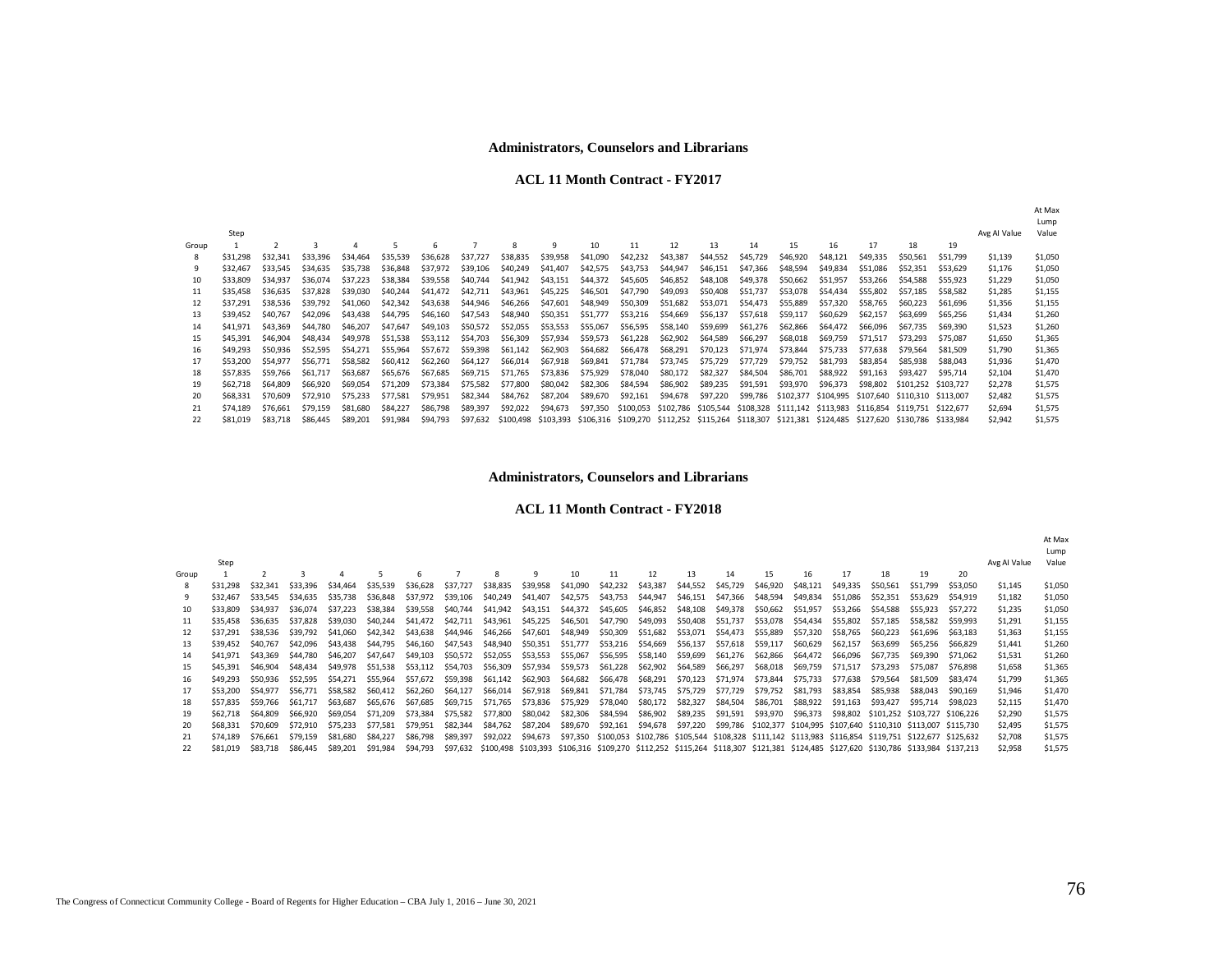#### **ACL 11 Month Contract - FY2019**

|       | Step     |          |          |          |          |          |          |          |          |          |          |          |                   |          |          |          |          |          |          |                                                                                                                                                      |           | Avg AI Value | At Max<br>Lump<br>Value |
|-------|----------|----------|----------|----------|----------|----------|----------|----------|----------|----------|----------|----------|-------------------|----------|----------|----------|----------|----------|----------|------------------------------------------------------------------------------------------------------------------------------------------------------|-----------|--------------|-------------------------|
| Group |          |          |          |          |          | 6        |          |          | 9        | 10       | 11       | 12       | 13                | 14       | 15       | 16       | 17       | 18       | 19       | 20                                                                                                                                                   | 21        |              |                         |
|       | \$31,298 | \$32.341 | \$33,396 | \$34,464 | \$35.539 | \$36.628 | \$37.727 | \$38,835 | \$39,958 | \$41,090 | \$42,232 | \$43,387 | \$44,552          | \$45,729 | \$46,920 | \$48.121 | \$49,335 | \$50.561 | \$51.799 | \$53.050                                                                                                                                             | \$54.313  | \$1,151      | \$1,050                 |
| 9     | \$32,467 | \$33.545 | \$34.635 | \$35.738 | \$36.848 | \$37.972 | \$39.106 | \$40.249 | S41.407  | \$42,575 | \$43.753 | \$44,947 | \$46.151          | \$47,366 | \$48.594 | \$49.834 | \$51.086 | \$52.351 | \$53.629 | \$54.919                                                                                                                                             | \$56.222  | \$1,188      | \$1,050                 |
| 10    | \$33,809 | \$34.937 | \$36.074 | \$37.223 | \$38.384 | \$39.558 | \$40.744 | \$41,942 | \$43,151 | \$44,372 | \$45,605 | \$46,852 | \$48.108          | \$49,378 | \$50.662 | \$51,957 | \$53,266 | \$54.588 | \$55.923 | \$57.272                                                                                                                                             | \$58.634  | \$1,241      | \$1,050                 |
| 11    | \$35.458 | \$36.635 | \$37.828 | \$39.030 | \$40.244 | \$41.472 | \$42.711 | \$43.961 | \$45.225 | \$46.501 | \$47.790 | \$49,093 | \$50.408          | \$51,737 | \$53.078 | \$54.434 | \$55.802 | \$57.185 | \$58.582 | \$59,993                                                                                                                                             | \$61.418  | \$1,298      | \$1,155                 |
| 12    | \$37.291 | \$38.536 | \$39.792 | \$41,060 | \$42.342 | \$43.638 | \$44.946 | \$46.266 | \$47.601 | \$48.949 | \$50.309 | \$51,682 | \$53.071          | \$54.473 | \$55.889 | \$57.320 | \$58.765 | \$60.223 | \$61.696 | \$63.183                                                                                                                                             | \$64,685  | \$1,370      | \$1,155                 |
| 13    | \$39.452 | \$40.767 | \$42.096 | \$43.438 | S44.795  | \$46.160 | S47.543  | \$48.940 | \$50.351 | \$51.777 | \$53.216 | \$54.669 | \$56.137          | \$57.618 | \$59.117 | \$60.629 | \$62.157 | \$63.699 | \$65.256 | \$66,829                                                                                                                                             | \$68,418  | \$1,448      | \$1,260                 |
| 14    | \$41.971 | \$43,369 | \$44.780 | \$46.207 | \$47.647 | \$49.103 | \$50.572 | \$52.055 | \$53.553 | \$55.067 | \$56.595 | \$58.140 | \$59.699          | \$61.276 | \$62.866 | \$64.472 | \$66.096 | \$67.735 | \$69,390 | \$71.062                                                                                                                                             | \$72.751  | \$1,539      | \$1,260                 |
| 15    | \$45.391 | \$46.904 | S48.434  | S49.978  | \$51.538 | \$53.112 | \$54.703 | \$56.309 | \$57.934 | \$59,573 | \$61,228 |          | \$62,902 \$64,589 | \$66,297 | \$68,018 | \$69.759 | \$71.517 | \$73.293 | \$75.087 | \$76.898                                                                                                                                             | \$78.728  | \$1,667      | \$1,365                 |
| 16    | \$49.293 | \$50.936 | \$52.595 | \$54.271 | \$55.964 | \$57.672 | \$59.398 | \$61.142 | \$62.903 | \$64,682 | \$66.478 | \$68,291 | \$70,123          | \$71,974 | \$73.844 | \$75.733 | \$77,638 | \$79.564 | \$81.509 | \$83.474                                                                                                                                             | \$85.458  | \$1,808      | \$1,365                 |
| 17    | \$53.200 | \$54.977 | \$56.771 | \$58.582 | \$60.412 | \$62.260 | \$64.127 | \$66.014 | \$67.918 | \$69.841 | \$71.784 | \$73.745 | \$75.729          | \$77.729 | \$79.752 | \$81.793 | \$83.854 | \$85.938 | \$88,043 | \$90.169                                                                                                                                             | \$92.316  | \$1,956      | \$1,470                 |
| 18    | \$57.835 | \$59.766 | \$61.717 | \$63.687 | \$65,676 | \$67.685 | \$69,715 | \$71.765 | \$73.836 | \$75,929 | \$78,040 |          | \$80,172 \$82,327 | \$84,504 | \$86,701 | \$88,922 | \$91,163 | \$93,427 | \$95.714 | \$98.023                                                                                                                                             | \$100.356 | \$2,126      | \$1,470                 |
| 19    | \$62,718 | \$64.809 | \$66.920 | \$69.054 | \$71.209 | \$73.384 | \$75.582 | \$77.800 | \$80.042 | \$82,306 | \$84.594 |          | \$86,902 \$89,235 | \$91,591 | \$93,970 | \$96.373 |          |          |          | \$98.802 \$101.252 \$103.727 \$106.226 \$108.750                                                                                                     |           | \$2,302      | \$1,575                 |
| 20    | \$68,331 | \$70,609 | \$72.910 | \$75.233 | \$77.581 | \$79.951 | \$82.344 | \$84.762 | \$87.204 | \$89.670 | \$92,161 |          |                   |          |          |          |          |          |          | \$94,678 \$97,220 \$99,786 \$102,377 \$104,995 \$107,640 \$110,310 \$113,007 \$115,730 \$118,481                                                     |           | \$2,508      | \$1,575                 |
| 21    | \$74.189 | \$76.661 | \$79,159 | \$81.680 | \$84.227 | \$86.798 | \$89.397 | \$92.022 | \$94,673 |          |          |          |                   |          |          |          |          |          |          | \$97,350 \$100,053 \$102,786 \$105,544 \$108,328 \$111,142 \$113,983 \$116,854 \$119,751 \$122,677 \$125,632 \$128,617                               |           | \$2,721      | \$1,575                 |
| 22    | \$81.019 | \$83.718 | \$86.445 | \$89.201 | S91.984  | S94.793  |          |          |          |          |          |          |                   |          |          |          |          |          |          | \$97,632 \$100,498 \$103,393 \$106,316 \$109,270 \$112,252 \$115,264 \$118,307 \$121,381 \$124,485 \$127,620 \$130,786 \$133,984 \$137,213 \$140,475 |           | \$2,973      | \$1,575                 |

#### **Administrators, Counselors and Librarians**

**ACL 11 Month Contract - FY2020**

|       |          |          |          |          |          |          |          |          |          |                 |          |          |          |          |          |          |          |          |          |                                                                                                                                                                 |          |          |              | At Max  |
|-------|----------|----------|----------|----------|----------|----------|----------|----------|----------|-----------------|----------|----------|----------|----------|----------|----------|----------|----------|----------|-----------------------------------------------------------------------------------------------------------------------------------------------------------------|----------|----------|--------------|---------|
|       |          |          |          |          |          |          |          |          |          |                 |          |          |          |          |          |          |          |          |          |                                                                                                                                                                 |          |          |              | Lump    |
|       | Step     |          |          |          |          |          |          |          |          |                 |          |          |          |          |          |          |          |          |          |                                                                                                                                                                 |          |          | Avg AI Value | Value   |
| Group |          |          |          |          |          |          |          |          |          | 10 <sup>1</sup> | 11       | 12       | 13       | 14       | 15       | 16       | 17       | 18       | 19       | 20                                                                                                                                                              | 21       | 22       |              |         |
|       | \$32,393 | \$33,473 | \$34,563 | \$35,664 | \$36,777 | \$37,900 | \$39.035 | \$40.180 | \$41.338 | \$42,507        | \$43.687 | \$44,880 | \$46,084 | \$47,301 | \$48.529 | \$49.770 | \$51.023 | \$52,289 | \$53.568 | \$54.859                                                                                                                                                        | \$56.163 | \$57,480 | \$1.195      | \$1,087 |
|       | \$33,603 | \$34.719 | \$35.846 | \$36.984 | \$38,134 | \$39,295 | \$40,467 | \$41.652 | \$42,848 | \$44.056        | \$45.276 | \$46.509 | \$47.754 | \$49.011 | \$50.281 | \$51.563 | \$52.858 | \$54.167 | \$55.488 | \$56,823                                                                                                                                                        | \$58.171 | \$59.532 | \$1,235      | \$1,087 |
| 10    | \$34.992 | \$36,160 | \$37.339 | \$38,530 | \$39.733 | \$40,948 | \$42.175 | \$43.414 | \$44.666 | \$45.930        | \$47.207 | \$48.496 | \$49.799 | \$51.114 | \$52.443 | \$53.785 | \$55.141 | \$56.509 | \$57.892 | \$59,289                                                                                                                                                        | \$60,699 | \$62.124 | \$1,292      | \$1,087 |
| 11    | \$36,699 | \$37.917 | \$39,148 | \$40.390 | \$41.645 | \$42.913 | \$44.193 | \$45.487 | \$46.793 | \$48.112        | \$49,444 | \$50.790 | \$52.149 | \$53.521 | \$54.908 | \$56.308 | \$57.722 | \$59.151 | \$60,594 | \$62.051                                                                                                                                                        | \$63.522 | \$65,009 | \$1,348      | \$1,195 |
| 12    | \$38.596 | \$39,885 | \$41.186 | \$42.501 | \$43.828 | \$45.169 | \$46.524 | \$47.891 | \$49.273 | \$50.668        | \$52.078 | \$53.501 | \$54.939 | \$56.391 | \$57.857 | \$59.338 | \$60,834 | \$62,345 | \$63.871 | \$65,413                                                                                                                                                        | \$66,969 | \$68,542 | \$1,426      | \$1,195 |
| 13    | \$40.833 | \$42,194 | \$43,568 | \$44,957 | \$46.359 | S47.775  | \$49.206 | \$50.651 | \$52.110 | \$53.584        | \$55.072 | \$56.576 | \$58.094 | \$59.628 | \$61.177 | \$62.741 | \$64.321 | \$65.917 | \$67.529 | \$69,157                                                                                                                                                        | \$70.801 | \$72.462 | \$1,506      | \$1,304 |
| 14    | \$43,440 | \$44,887 | \$46.348 | \$47.824 | \$49.315 | \$50.821 | \$52.342 | \$53.877 | \$55.429 | \$56.996        | \$58.578 | \$60.176 | \$61.791 | \$63.421 | \$65.068 | \$66.731 | \$68.411 | \$70.108 | \$71.821 | \$73.552                                                                                                                                                        | \$75.300 | \$77.065 | \$1,601      | \$1,304 |
| 15    | \$46,980 | \$48.546 | \$50.127 | \$51.725 | \$53.338 | \$54.968 | \$56.613 | \$58.276 | \$59.955 | \$61.650        | \$63.363 | \$65.093 | \$66.840 | \$68.604 | \$70.387 | \$72.187 | \$74.005 | \$75.841 | \$77.695 | \$79.569                                                                                                                                                        | S81.460  | \$83.371 | \$1,733      | \$1,413 |
| 16    | \$51.018 | \$52.719 | \$54.436 | \$56.171 | \$57.923 | \$59.693 | \$61,480 | \$63.285 | \$65.108 | \$66.949        | \$68,809 | \$70.688 | \$72.585 | \$74.501 | \$76.436 | \$78.391 | \$80.365 | \$82.359 | \$84.373 | \$86,407                                                                                                                                                        | S88.462  | \$90.537 | \$1,882      | \$1,413 |
| 17    | \$55,062 | \$56.901 | \$58.759 | \$60.635 | \$62.530 | \$64,444 | \$66,377 | \$68,329 | \$70.301 | \$72.293        | \$74.304 | \$76.336 | \$78.388 | \$80.460 | \$82.553 | \$84.667 | \$86,803 | \$88.959 | \$91,137 | \$93.337                                                                                                                                                        | \$95,559 | \$97.803 | \$2,035      | \$1,521 |
|       | \$59,859 | \$61.858 | \$63.876 | \$65.915 | \$67.974 | \$70.054 | \$72.155 | \$74.276 | \$76.419 | \$78.583        | \$80.769 | \$82.977 | \$85.206 | \$87.458 | \$89.733 | \$92.030 | \$94.351 | \$96,694 | \$99,061 | \$101.452 \$103.866 \$106.305                                                                                                                                   |          |          | \$2,212      | \$1,521 |
| 19    | \$64,913 | \$67.077 | \$69,263 | \$71.471 | \$73.701 | \$75.953 | \$78.227 | \$80.525 | \$82.845 | \$85.188        | \$87.555 | \$89.946 | \$92.360 | \$94.799 | \$97.262 | \$99.750 |          |          |          | \$102,262 \$104,800 \$107,363 \$109,952 \$112,566 \$115,207                                                                                                     |          |          | \$2,395      | \$1,630 |
| 20    | \$70.723 | \$73.080 | \$75.462 | \$77.867 | \$80,296 | \$82.749 | \$85.227 | \$87.730 | \$90.258 | \$92.811        | \$95.390 | \$97.994 |          |          |          |          |          |          |          | \$100,625 \$103,281 \$105,965 \$108,675 \$111,412 \$114,177 \$116,969 \$119,789 \$122,637 \$125,514                                                             |          |          | \$2,609      | \$1,630 |
| 21    | \$76.786 | \$79.344 | \$81.928 | \$84.538 | \$87.174 | \$89.837 | \$92.526 | \$95.242 | \$97.985 |                 |          |          |          |          |          |          |          |          |          | \$100.755 \$103.553 \$106.380 \$109.234 \$112.117 \$115.029 \$117.970 \$120.940 \$123.940 \$126.970 \$130.031 \$133.122 \$136.244                               |          |          | \$2,831      | \$1,630 |
|       | S83.855  | \$86.648 | S89.470  | S92.319  | S95.197  | \$98,104 |          |          |          |                 |          |          |          |          |          |          |          |          |          | \$101,040 \$104,005 \$107,000 \$110,025 \$113,080 \$116,166 \$119,283 \$122,431 \$125,610 \$128,821 \$132,064 \$135,339 \$138,648 \$141,989 \$145,364 \$148,773 |          |          | \$3,091      | \$1,630 |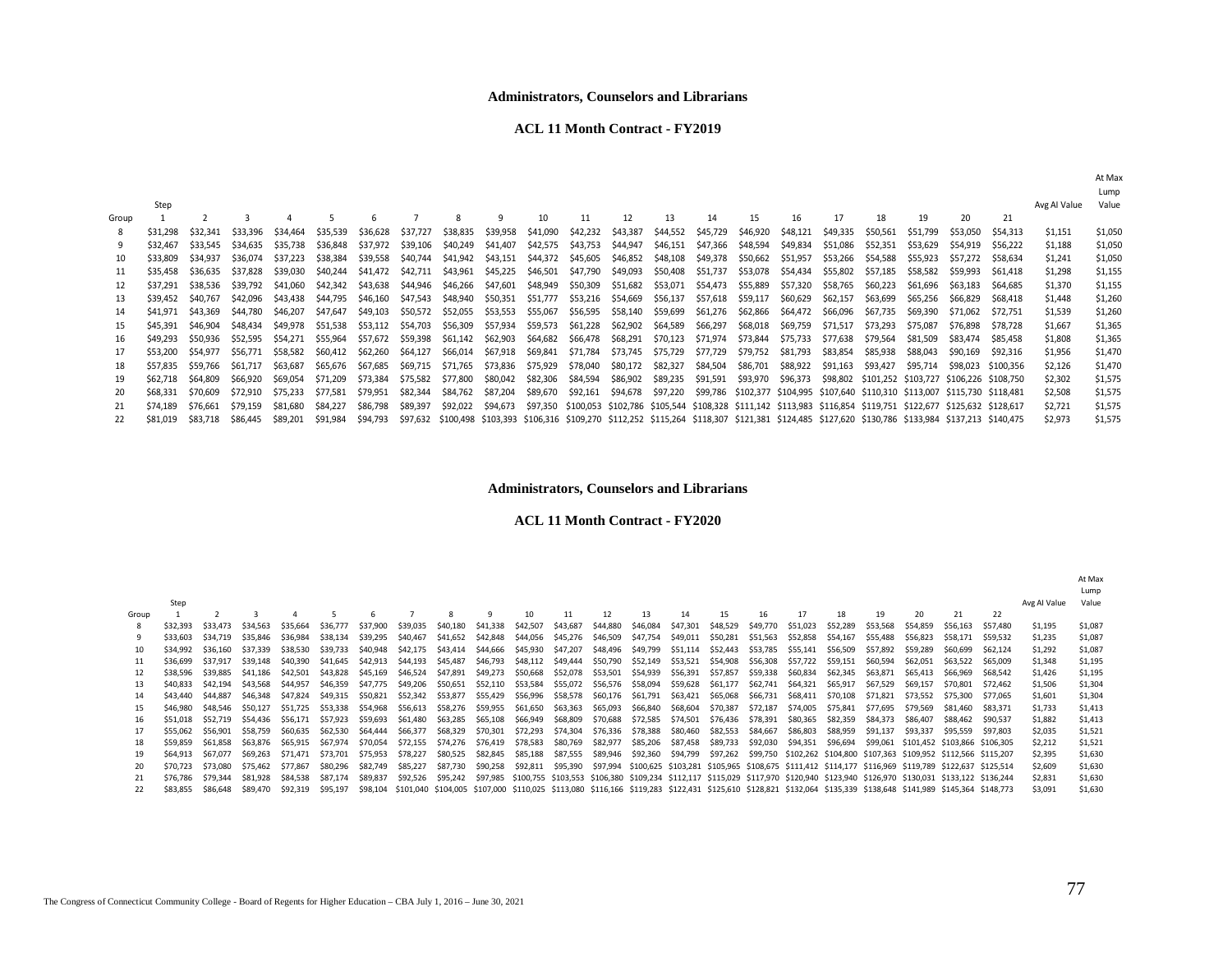**ACL 11 Month Contract - FY2021**

|       |          |          |          |          |          |                                                                                                                                                                                                                |          |          |          |                 |          |                   |          |          |                                                                                                                                                                |          |          |          |          |          |          |                                                                      |          |              | At Max  |
|-------|----------|----------|----------|----------|----------|----------------------------------------------------------------------------------------------------------------------------------------------------------------------------------------------------------------|----------|----------|----------|-----------------|----------|-------------------|----------|----------|----------------------------------------------------------------------------------------------------------------------------------------------------------------|----------|----------|----------|----------|----------|----------|----------------------------------------------------------------------|----------|--------------|---------|
|       |          |          |          |          |          |                                                                                                                                                                                                                |          |          |          |                 |          |                   |          |          |                                                                                                                                                                |          |          |          |          |          |          |                                                                      |          |              | Lump    |
|       | Step     |          |          |          |          |                                                                                                                                                                                                                |          |          |          |                 |          |                   |          |          |                                                                                                                                                                |          |          |          |          |          |          |                                                                      |          | Avg AI Value | Value   |
| Group |          |          |          |          |          |                                                                                                                                                                                                                |          |          |          | 10 <sup>1</sup> | 11       | 12                | 13       |          | 15                                                                                                                                                             | 16       | 17       | 18       | 19       | 20       | 21       | 22                                                                   | 23       |              |         |
|       | \$33.527 | \$34.644 | \$35,773 | \$36.913 | \$38,064 | \$39,226                                                                                                                                                                                                       | \$40,401 | \$41.587 | \$42,785 | \$43,995        | \$45.217 | \$46.451          | \$47.697 | \$48.956 | \$50,228                                                                                                                                                       | \$51.512 | \$52,809 | \$54,119 | \$55.443 | \$56,779 | \$58,129 | \$59.492                                                             | \$60,869 | \$1.243      | \$1,125 |
|       | \$34,779 | \$35.934 | \$37.101 | \$38,279 | \$39,468 | \$40,670                                                                                                                                                                                                       | \$41.884 | \$43.110 | \$44.348 | \$45.598        | \$46.861 | \$48.137          | \$49.425 | \$50.726 | \$52,040                                                                                                                                                       | \$53.368 | \$54.709 | \$56,063 | \$57.430 | \$58,811 | S60.207  | S61.616                                                              | \$63.039 | \$1,285      | \$1,125 |
| 10    | \$36,217 | \$37.425 | \$38.646 | \$39.878 | \$41.123 | \$42,381                                                                                                                                                                                                       | \$43,651 | \$44.933 | \$46.229 | \$47.537        | \$48.859 | \$50.194          | \$51.542 | \$52.903 | \$54.279                                                                                                                                                       | \$55,668 | \$57.070 | \$58,487 | \$59,918 | S61.364  | \$62.824 | \$64,298                                                             | S65.787  | \$1,344      | \$1,125 |
| 11    | \$37.983 | \$39,244 | \$40.518 | \$41.804 | \$43,103 | \$44,415                                                                                                                                                                                                       | \$45.740 | \$47.079 | \$48,430 | \$49.796        | \$51.175 | \$52.567          | \$53.974 | \$55.395 | \$56.830                                                                                                                                                       | \$58.279 | \$59.743 | \$61.221 | \$62.714 | \$64.223 | \$65.746 | S67.284                                                              | \$68,838 | \$1,402      | \$1,237 |
| 12    | \$39,947 | \$41.281 | \$42.628 | \$43.988 | \$45.362 | \$46.750                                                                                                                                                                                                       | \$48.152 | \$49.568 | \$50.997 | \$52.442        | \$53.900 | \$55.373          | \$56.861 | \$58.364 | \$59.882                                                                                                                                                       | \$61.415 | \$62.963 | \$64,527 | \$66.107 | \$67.702 | \$69,313 | \$70.941                                                             | \$72.584 | \$1,484      | \$1,237 |
| 13    | \$42,262 | \$43.671 | \$45.093 | S46,530  | \$47.982 | \$49,448                                                                                                                                                                                                       | \$50.928 | \$52.423 | \$53.934 | \$55.459        | \$57,000 | \$58,556          | \$60,127 | \$61,715 | \$63,318                                                                                                                                                       | \$64.937 | \$66,572 | \$68,224 | \$69.892 | S71.577  | \$73.279 | S74.998                                                              | S76.734  | \$1,567      | \$1,350 |
|       | \$44,960 | \$46,458 | \$47.971 | \$49,498 | \$51.041 | \$52,600                                                                                                                                                                                                       | \$54.173 | \$55.763 | \$57.369 | \$58,990        | \$60.628 | \$62.283          | \$63.953 | \$65.641 | \$67.345                                                                                                                                                       | \$69.067 | \$70.805 | \$72.561 | \$74.335 | \$76.126 | \$77.935 | \$79.763                                                             | \$81.608 | \$1,666      | \$1,350 |
| 15    | \$48,624 | \$50.245 | \$51.882 | \$53.535 | \$55.205 | \$56.891                                                                                                                                                                                                       | \$58.595 | \$60.315 | \$62.053 | \$63,808        | \$65,581 | \$67.371          | \$69.179 | \$71,006 | \$72.850                                                                                                                                                       | \$74.713 | \$76.595 | \$78.495 | \$80.415 | \$82.354 | \$84.312 | \$86,289                                                             | \$88.287 | \$1,803      | \$1,462 |
| 16    | \$52,804 | S54.564  | \$56.342 | \$58,137 | \$59.950 | \$61.782                                                                                                                                                                                                       | \$63.632 | \$65.500 | \$67,387 | \$69.293        | \$71,218 | \$73,162          | \$75,125 | \$77.109 | \$79,112                                                                                                                                                       | \$81.135 | \$83,178 | \$85,242 | \$87.326 | \$89.432 | S91.558  | \$93.705                                                             | \$95.874 | \$1,958      | \$1,462 |
| 17    | \$56,989 | \$58.893 | \$60.815 | \$62.757 | \$64.718 | \$66.699                                                                                                                                                                                                       | \$68.700 | \$70.721 | \$72.761 | \$74.823        | \$76.905 | \$79.007          | \$81.131 | \$83.276 | \$85.443                                                                                                                                                       | \$87.631 | \$89.841 | \$92.073 | \$94.327 | \$96.604 | \$98.904 | S101.227 S103.572                                                    |          | \$2,117      | \$1,574 |
| 18    | \$61.954 | \$64.023 | S66.112  | \$68.222 | \$70.353 | \$72.506                                                                                                                                                                                                       | \$74.680 | \$76.876 | \$79.094 | \$81.333        |          | \$83.596 \$85.881 | \$88,189 | \$90.519 | \$92.874                                                                                                                                                       | \$95.251 |          |          |          |          |          | \$97.653 \$100.078 \$102.528 \$105.002 \$107.501 \$110.025 \$112.575 |          | \$2,301      | \$1,574 |
| 19    | \$67.185 | \$69.425 | \$71.687 | \$73.972 | \$76.280 | \$78.611                                                                                                                                                                                                       | \$80.965 | \$83.343 | \$85.744 | \$88.170        |          |                   |          |          | 990.620 \$93.094 \$95.593 \$98.117 \$100.666 \$103.241 \$105.842 \$108.468 \$111.121 \$113.800 \$116.506 \$119.239 \$122.000 \$                                |          |          |          |          |          |          |                                                                      |          | \$2,492      | \$1,687 |
| 20    | S73.198  | \$75.638 | \$78.103 | \$80.592 | \$83.106 | \$85.646                                                                                                                                                                                                       | \$88.210 | \$90.801 | \$93.417 | \$96.059        |          |                   |          |          | \$98,728 \$101,424 \$104,146 \$106,896 \$109,673 \$112,478 \$115,311 \$118,173 \$121,063 \$123,982 \$126,930 \$129,907 \$132,915                               |          |          |          |          |          |          |                                                                      |          | \$2,714      | \$1,687 |
| 21    | \$79.473 | \$82.121 | \$84.796 | \$87.497 | \$90.225 | \$92.981                                                                                                                                                                                                       | \$95.764 |          |          |                 |          |                   |          |          | \$98,575 \$101,414 \$104,282 \$107,178 \$110,103 \$113,057 \$116,041 \$119,055 \$122,099 \$125,173 \$128,278 \$131,414 \$134,582 \$137,781 \$141,012 \$144,276 |          |          |          |          |          |          |                                                                      |          | \$2,946      | \$1,687 |
| 22    | \$86.790 | \$89.681 |          |          |          | \$92,601 \$95,550 \$98,529 \$101,538 \$104,577 \$107,646 \$110,745 \$113,876 \$117,038 \$120,232 \$123,458 \$126,716 \$130,006 \$133,330 \$136,686 \$140,076 \$143,500 \$146,959 \$150,452 \$153,980 \$157,543 |          |          |          |                 |          |                   |          |          |                                                                                                                                                                |          |          |          |          |          |          |                                                                      |          | \$3,216      | \$1,687 |

#### **Administrators, Counselors and Librarians**

#### **ACL 10 Month Contract - FY2017**

|       |          |          |          |          |          |                                              |          |          |                   |          |          |                                                                                                   |          |          |          |          |          |                                                            |          |              | At Max  |
|-------|----------|----------|----------|----------|----------|----------------------------------------------|----------|----------|-------------------|----------|----------|---------------------------------------------------------------------------------------------------|----------|----------|----------|----------|----------|------------------------------------------------------------|----------|--------------|---------|
|       |          |          |          |          |          |                                              |          |          |                   |          |          |                                                                                                   |          |          |          |          |          |                                                            |          |              | Lump    |
|       | Step     |          |          |          |          |                                              |          |          |                   |          |          |                                                                                                   |          |          |          |          |          |                                                            |          | Avg AI Value | Value   |
| Group |          |          |          | 4        |          | 6                                            |          | 8        | 9                 | 10       | 11       | 12                                                                                                | 13       | 14       | 15       | 16       | 17       | 18                                                         | 19       |              |         |
| 8     | \$28,453 | \$29,400 | \$30,361 | \$31,331 | \$32,309 | \$33,299                                     | \$34.297 | \$35,304 | \$36.325          | \$37.354 | \$38,393 | \$39,442                                                                                          | \$40,501 | \$41.572 | \$42,653 | \$43.745 | \$44,849 | \$45.964                                                   | \$47,090 | \$1,035      | \$1,050 |
|       | \$29.516 | \$30,495 | \$31,486 | \$32,489 | \$33,499 | \$34.520                                     | \$35,550 | \$36.591 | \$37.642          | \$38,704 | \$39,777 | \$40,860                                                                                          | \$41.955 | \$43.060 | \$44,177 | \$45,305 | \$46,442 | \$47,592                                                   | \$48.754 | \$1,069      | \$1,050 |
| 10    | \$30.734 | \$31,760 | \$32,794 | \$33,840 | \$34,895 | \$35.961                                     | \$37,040 | \$38,129 | \$39,228          | \$40,338 | \$41,459 | \$42.592                                                                                          | \$43.736 | \$44,888 | \$46,055 | \$47,235 | \$48,423 | S49.625                                                    | \$50,839 | \$1,117      | \$1,050 |
| 11    | \$32,233 | \$33.305 | \$34,388 | \$35,481 | \$36,586 | \$37.702                                     | \$38,828 | \$39.965 | \$41,115          | \$42.273 | \$43,446 | \$44.631                                                                                          | \$45.827 | \$47.034 | \$48,252 | \$49,485 | \$50,730 | \$51,985                                                   | \$53,253 | \$1,168      | \$1,155 |
| 12    | \$33,901 | \$35.033 | \$36.175 | \$37.328 | \$38,492 | \$39.670                                     | \$40.859 | \$42,060 | \$43,274          | \$44.498 | \$45,735 | \$46,984                                                                                          | \$48.245 | \$49.520 | \$50,809 | \$52,109 | \$53.423 | \$54,749                                                   | \$56,088 | \$1,233      | \$1,155 |
| 13    | \$35.865 | \$37,060 | \$38,269 | \$39,489 | \$40,723 | \$41,964                                     | \$43,221 | \$44,491 | \$45,773          | \$47,070 | \$48,378 | \$49,699                                                                                          | \$51,033 | \$52,381 | \$53,742 | \$55,118 | \$56,507 | \$57,910                                                   | S59.327  | \$1,303      | \$1,260 |
| 14    | \$38,155 | \$39,426 | \$40,710 | \$42,006 | \$43.316 | \$44,638                                     | \$45.975 | \$47,323 | \$48.685          | \$50,061 | \$51,452 | \$52.855                                                                                          | \$54.273 | \$55.704 | \$57.151 | \$58,611 | \$60,087 | \$61,578                                                   | \$63,084 | \$1,385      | \$1,260 |
| 15    | \$41.264 | \$42,641 | \$44,030 | \$45,435 | \$46,854 | \$48,283                                     | \$49.729 | \$51,191 | \$52,667          | \$54,157 | \$55,662 | \$57,184                                                                                          | \$58.717 | \$60,269 | \$61.835 | \$63,416 | \$65,015 | \$66,629                                                   | \$68,259 | \$1,500      | \$1,365 |
| 16    | \$44.811 | \$46,305 | \$47.814 | \$49,337 | \$50.876 | \$52,429                                     | \$53.998 | \$55.584 | \$57.185          | \$58.802 | \$60,434 | \$62.083                                                                                          | \$63.749 | \$65,432 | \$67.130 | \$68,847 | \$70,581 | \$72.331                                                   | \$74,099 | \$1,627      | \$1,365 |
| 17    | \$48.364 | \$49,979 | \$51,609 | \$53.256 | \$54.920 | \$56.601                                     | \$58,298 | \$60,013 | \$61,743          | \$63.491 | \$65,258 | \$67.042                                                                                          | \$68.845 | \$70,663 | \$72.502 | \$74.358 | \$76.231 | \$78.126                                                   | \$80,040 | \$1,760      | \$1,470 |
| 18    | \$52,577 | \$54.331 | \$56,106 | \$57.897 | \$59.705 | \$61.532                                     | \$63.377 | \$65.241 | \$67.123          | \$69,025 | \$70,945 | \$72.884                                                                                          | \$74.842 | \$76.822 | \$78,820 | \$80,837 | \$82,877 | \$84.934                                                   | \$87.012 | \$1,913      | \$1,470 |
| 19    | \$57.016 | \$58,916 | \$60.836 | \$62.776 | \$64.736 | \$66.712                                     | \$68.711 |          | \$70.728 \$72.766 | \$74.824 | \$76,904 | \$79.002                                                                                          | \$81.123 | \$83.264 | \$85.428 | \$87.612 | \$89.819 | \$92,048                                                   | \$94.299 | \$2.071      | \$1,575 |
| 20    | \$62,120 | \$64,190 | \$66,281 | \$68,395 | \$70.527 | \$72.682                                     | \$74.858 | \$77,056 | \$79,277          | \$81,517 | \$83,783 | \$86,071                                                                                          | \$88,381 | \$90,714 | \$93,071 | \$95.450 | \$97.854 | \$100,283 \$102,736                                        |          | \$2,256      | \$1,575 |
| 21    | \$67,443 | \$69.692 | \$71,963 | \$74.255 | \$76.570 | \$78.907                                     | \$81.270 | \$83,657 | \$86,067          | \$88,501 | \$90,957 | \$93.441                                                                                          | \$95,949 |          |          |          |          | \$98,480 \$101,038 \$103,620 \$106,230 \$108,864 \$111,524 |          | \$2,449      | \$1,575 |
| 22    | \$73,653 | \$76.108 | \$78,587 | \$81,092 |          | \$83,623 \$86,175 \$88,756 \$91,362 \$93,994 |          |          |                   |          |          | \$96,651 \$99,336 \$102,048 \$104,786 \$107,553 \$110,347 \$113,168 \$116,019 \$118,897 \$121,804 |          |          |          |          |          |                                                            |          | \$2,675      | \$1,575 |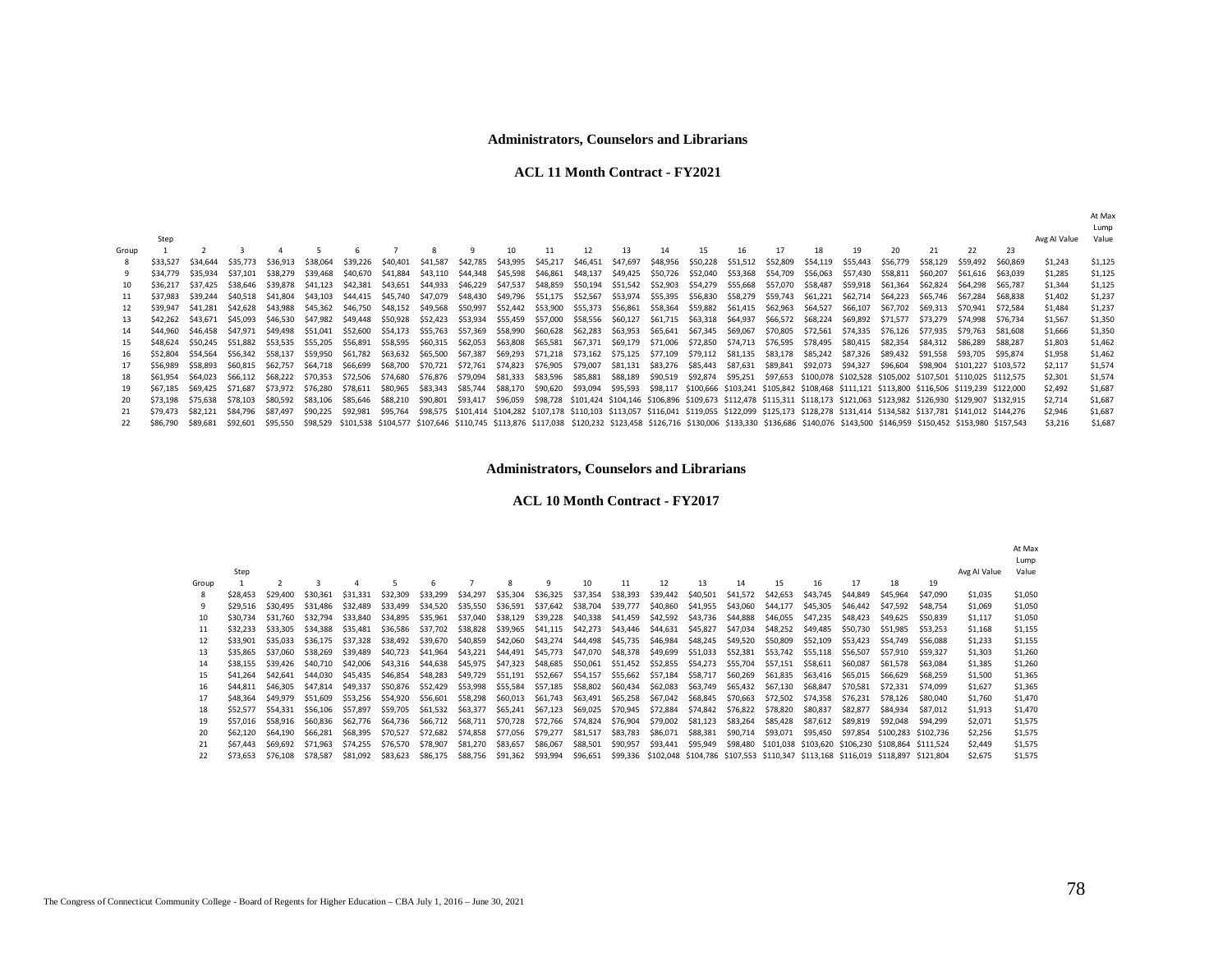### **Administrators, Counselors and**

#### **Librarians**

#### **ACL 10 Month Contract**

**FY2018**

|          |          |          |          |          |          |          |          |          |          |          |                                  |          |          |                      |          |          |          |          |          |                                                                                                                                                                                                             | Lump    |
|----------|----------|----------|----------|----------|----------|----------|----------|----------|----------|----------|----------------------------------|----------|----------|----------------------|----------|----------|----------|----------|----------|-------------------------------------------------------------------------------------------------------------------------------------------------------------------------------------------------------------|---------|
| Step     |          |          |          |          |          |          |          |          |          |          |                                  |          |          |                      |          |          |          |          |          | Avg AI Value                                                                                                                                                                                                | Value   |
|          |          | 3        |          |          | 6        |          | 8        | 9        | 10       | 11       | 12                               | 13       | 14       | 15                   | 16       | 17       | 18       | 19       | 20       |                                                                                                                                                                                                             |         |
| \$28,453 | \$29,400 | \$30,361 | \$31.331 | \$32.309 | \$33.299 | \$34.297 | \$35,304 | \$36,325 | \$37,354 | \$38,393 | \$39,442                         | \$40.501 | \$41,572 | \$42.653             | \$43.745 | \$44.849 | \$45,964 | \$47,090 | \$48,228 | \$1,041                                                                                                                                                                                                     | \$1,050 |
| \$29.516 | \$30.495 | \$31.486 | \$32,489 | \$33.499 | \$34.520 | \$35.550 | \$36.591 | \$37,642 | \$38.704 | \$39,777 | \$40,860                         |          | \$43,060 | \$44,177             | \$45.305 | \$46,442 | \$47.592 | \$48,754 | \$49,927 | \$1.074                                                                                                                                                                                                     | \$1,050 |
| \$30.734 | \$31.760 | \$32.794 | \$33,840 | \$34.895 | \$35.961 | \$37.040 | \$38.129 | \$39,228 |          | \$41,459 | \$42,592                         |          | \$44,888 | \$46.055             | \$47.235 | \$48.423 | \$49.625 | \$50.839 | \$52.065 | \$1,123                                                                                                                                                                                                     | \$1,050 |
| \$32,233 | \$33.305 | \$34,388 | \$35.481 | \$36.586 | \$37.702 | \$38.828 | \$39.965 | \$41.115 | \$42.273 | \$43.446 | \$44.631                         | \$45.827 | \$47.034 | \$48,252             | \$49,485 | \$50.730 | \$51.985 | \$53.253 | \$54.533 | \$1,174                                                                                                                                                                                                     | \$1,155 |
| \$33.901 | \$35.033 | \$36.175 | \$37.328 | \$38.492 | \$39.670 | \$40.859 | \$42,060 | \$43.274 |          | \$45.735 | \$46.984                         | \$48.245 | \$49.520 | \$50,809             | \$52,109 | \$53.423 | \$54.749 | \$56,088 | \$57.441 | \$1.239                                                                                                                                                                                                     | \$1,155 |
| \$35.865 | \$37,060 | \$38,269 | \$39,489 | \$40.723 | \$41.964 | \$43.221 | \$44.491 | \$45.773 | \$47.070 | \$48,378 | \$49,699                         | \$51,033 | \$52,381 | \$53,742             | \$55,118 | \$56.507 | \$57.910 | \$59.327 | \$60,758 | \$1,310                                                                                                                                                                                                     | \$1,260 |
| \$38.155 | \$39.426 | \$40.710 | \$42,006 | \$43.316 | \$44.638 | \$45.975 | \$47.323 | \$48.685 | \$50.061 | \$51.452 | \$52.855                         | \$54.273 | \$55.704 | \$57.151             | \$58,611 | \$60,087 | \$61.578 | \$63.084 | \$64,605 | \$1,392                                                                                                                                                                                                     | \$1,260 |
| \$41.264 | \$42.641 | \$44.030 | \$45.435 | \$46.854 | \$48.283 | \$49.729 | \$51.191 | \$52,667 | \$54,157 | \$55,662 | \$57,184                         | \$58.717 | \$60.269 | \$61,835             | \$63.416 | \$65,015 | \$66,629 | \$68,259 | \$69,906 | \$1,507                                                                                                                                                                                                     | \$1,365 |
| \$44,811 | \$46.305 | \$47.814 | \$49,337 | \$50.876 | \$52.429 | \$53.998 | \$55.584 | \$57.185 |          | \$60.434 | \$62.083                         | \$63.749 | \$65.432 | \$67.130             | \$68,847 | \$70.581 | \$72.331 | \$74.099 | \$75.884 | \$1,635                                                                                                                                                                                                     | \$1,365 |
| \$48,364 | \$49.979 | \$51.609 | \$53.256 | \$54.920 | \$56.601 | \$58.298 | \$60,013 | \$61.743 | \$63.491 | \$65.258 | \$67.042                         | \$68.845 | \$70.663 |                      | \$74.358 | \$76.231 | \$78.126 | \$80.040 | \$81.973 | \$1,769                                                                                                                                                                                                     | \$1,470 |
| \$52.577 | \$54.331 | \$56.106 | \$57.897 | \$59.705 | \$61.532 | \$63.377 | \$65.241 | \$67.123 | \$69.025 | \$70.945 | \$72.884                         | \$74.842 | \$76.822 | \$78.820             | \$80,837 | \$82.877 | \$84.934 | \$87.012 | \$89,110 | \$1,923                                                                                                                                                                                                     | \$1,470 |
| \$57.016 | \$58.916 | \$60.836 | \$62.776 | \$64.736 | \$66.712 | \$68,711 | \$70.728 | \$72.766 | \$74.824 | \$76,904 | \$79,002                         | \$81.123 | \$83.264 | \$85.428             | \$87.612 | \$89.819 | \$92.048 | \$94.299 | \$96.573 | \$2,082                                                                                                                                                                                                     | \$1,575 |
| \$62,120 | \$64,190 | \$66.281 | \$68.395 | \$70.527 | \$72.682 | \$74,858 | \$77.056 | \$79.277 | \$81.517 | \$83,783 | \$86,071                         | \$88,381 | \$90.714 | \$93.071             | \$95.450 | \$97.854 |          |          |          | \$2,268                                                                                                                                                                                                     | \$1,575 |
| \$67,443 | \$69.692 | \$71.963 | \$74.255 | \$76.570 | \$78,907 | \$81,270 | \$83.657 | \$86,067 | \$88,501 | \$90,957 | \$93,441                         | \$95,949 |          |                      |          |          |          |          |          | \$2,461                                                                                                                                                                                                     | \$1,575 |
| \$73.653 | \$76.108 | \$78.587 | \$81.092 | \$83.623 | \$86.175 | \$88.756 | \$91,362 | \$93,994 | \$96,651 |          |                                  |          |          |                      |          |          |          |          |          | \$2,689                                                                                                                                                                                                     | \$1,575 |
|          |          |          |          |          |          |          |          |          |          |          | \$40,338<br>\$44.498<br>\$58.802 |          |          | \$41.955<br>\$43.736 |          | \$72.502 |          |          |          | \$100,283 \$102,736 \$105,214<br>\$98.480 \$101.038 \$103.620 \$106.230 \$108.864 \$111.524 \$114.211<br>\$99,336 \$102,048 \$104,786 \$107,553 \$110,347 \$113,168 \$116,019 \$118,897 \$121,804 \$124,740 |         |

#### **Administrators, Counselors and**

#### **Librarians**

#### **ACL 10 Month Contract FY2019**

|       |          |          |          |          |          |          |          |                   |          |          |          |          |          |          |          |          |          |          |          |                                                                                                              |          |              | At Max  |
|-------|----------|----------|----------|----------|----------|----------|----------|-------------------|----------|----------|----------|----------|----------|----------|----------|----------|----------|----------|----------|--------------------------------------------------------------------------------------------------------------|----------|--------------|---------|
|       |          |          |          |          |          |          |          |                   |          |          |          |          |          |          |          |          |          |          |          |                                                                                                              |          |              | Lump    |
|       | Step     |          |          |          |          |          |          |                   |          |          |          |          |          |          |          |          |          |          |          |                                                                                                              |          | Avg AI Value | Value   |
| Group |          |          |          |          |          | 6        |          | R                 | q        |          |          | 12       | 13       | 14       | 15       | 16       | 17       | 18       | 19       | 20                                                                                                           | 21       |              |         |
|       | \$28,453 | \$29,400 | \$30.361 | \$31.331 | \$32,309 | \$33,299 | \$34.297 | \$35.304          | \$36.325 | \$37.354 | \$38,393 | \$39,442 | \$40,501 | \$41.572 | \$42,653 | \$43.745 | \$44,849 | \$45.964 | \$47,090 | \$48.228                                                                                                     | \$49,376 | \$1,046      | \$1,050 |
|       | \$29.516 | \$30,495 | \$31.486 | \$32.489 | \$33.499 | \$34.520 | \$35.550 | \$36.591          | \$37,642 | \$38.704 | \$39.777 | \$40.860 | \$41.955 | \$43,060 | \$44.177 | \$45.305 | \$46.442 | \$47.592 | \$48.754 | S <sub>49.927</sub>                                                                                          | \$51.111 | \$1,080      | \$1,050 |
| 10    | \$30.734 | \$31.760 | \$32.794 | \$33.840 | \$34.895 | \$35.961 | \$37.040 | \$38.129          | \$39.228 | \$40.338 | \$41.459 | \$42.592 | \$43.736 | \$44.888 | \$46.055 | \$47.235 | \$48.423 | \$49.625 | \$50,839 | \$52.065                                                                                                     | \$53.304 | \$1.128      | \$1,050 |
| 11    | \$32.233 | \$33,305 | \$34.388 | \$35.481 | \$36.586 | \$37.702 | \$38.828 | \$39.965          | \$41.115 | \$42.273 | \$43.446 | \$44.631 | \$45.827 | \$47.034 | \$48.252 | \$49.485 | \$50.730 | \$51.985 | \$53.253 | \$54,533                                                                                                     | \$55.826 | \$1,180      | \$1,155 |
| 12    | \$33,901 | \$35.033 | \$36.175 | \$37.328 | \$38.492 | \$39.670 | \$40.859 | \$42,060          | \$43.274 | \$44.498 | \$45.735 | \$46.984 | \$48.245 | \$49.520 | \$50.809 | \$52.109 | \$53.423 | \$54.749 | \$56,088 | \$57.441                                                                                                     | \$58,807 | \$1,245      | \$1,155 |
| 13    | \$35.865 | \$37.060 | \$38.269 | \$39.489 | \$40.723 | \$41.964 | \$43.221 | \$44.491          | \$45.773 | \$47.070 | \$48.378 | \$49.699 | \$51.033 | \$52,381 | \$53.742 | \$55.118 | \$56.507 | \$57.910 | \$59.327 | \$60.758                                                                                                     | \$62,204 | \$1,317      | \$1,260 |
| 14    | \$38.155 | \$39.426 | \$40.710 | \$42,006 | \$43.316 | \$44.638 | \$45.975 | \$47.323          | \$48.685 | \$50.061 | \$51.452 | \$52.855 | \$54.273 | \$55.704 | \$57.151 | \$58.611 | \$60,087 | \$61.578 | \$63.084 | \$64,605                                                                                                     | \$66.141 | \$1,399      | \$1,260 |
| 15    | \$41.264 | \$42.641 | \$44.030 | \$45.435 | \$46.854 | \$48.283 | \$49.729 | \$51.191          | \$52.667 | \$54.157 | \$55.662 | \$57.184 | \$58.717 | \$60,269 | \$61.835 | \$63.416 | \$65.015 | \$66.629 | \$68,259 | \$69,906                                                                                                     | \$71.568 | \$1,515      | \$1,365 |
| 16    | \$44,811 | \$46.305 | \$47.814 | \$49.337 | \$50.876 | \$52.429 | \$53.998 | \$55.584          | \$57.185 | \$58.802 | \$60.434 | \$62.083 | \$63.749 | \$65.432 | \$67.130 | \$68.847 | \$70.581 | \$72.331 | \$74.099 | \$75.884                                                                                                     | \$77.687 | \$1.644      | \$1,365 |
| 17    | \$48,364 | \$49.979 | \$51.609 | \$53.256 | \$54.920 | \$56.601 | \$58.298 | \$60,013          | \$61.743 | \$63.491 | \$65.258 | \$67.042 | \$68.845 | \$70.663 | \$72.502 | \$74.358 | \$76.231 | \$78.126 | \$80,040 | \$81.973                                                                                                     | \$83.925 | \$1,778      | \$1,470 |
| 18    | \$52.577 | \$54.331 | \$56.106 | \$57.897 | \$59.705 | \$61.532 | \$63.377 | \$65.241          | \$67.123 | \$69,025 | \$70.945 | \$72.884 | \$74.842 | \$76,822 | \$78.820 | \$80,837 | \$82.877 | \$84.934 | \$87.012 | \$89.110                                                                                                     | \$91.229 | \$1,933      | \$1,470 |
|       | \$57.016 | \$58.916 | \$60.836 | \$62.776 | \$64.736 | \$66.712 | \$68.711 | \$70.728          | \$72.766 | \$74.824 | \$76.904 | \$79,002 | \$81.123 | \$83,264 | \$85,428 | \$87.612 | \$89.819 | \$92.048 | \$94.299 | \$96.573                                                                                                     | \$98,870 | \$2,093      | \$1,575 |
| 20    | \$62,120 | \$64.190 | \$66.281 | \$68.395 | \$70.527 | \$72.682 | \$74.858 | \$77.056          | \$79.277 | \$81,517 | \$83.783 | \$86,071 | \$88.381 | \$90,714 | \$93.071 | \$95,450 |          |          |          | \$97.854 \$100.283 \$102.736 \$105.214 \$107.717                                                             |          | \$2,280      | \$1,575 |
| 21    | \$67,443 | \$69.692 | \$71.963 | \$74.255 | \$76.570 | \$78,907 | \$81.270 | \$83,657          | \$86,067 | \$88,501 | \$90.957 | \$93,441 | \$95,949 | \$98,480 |          |          |          |          |          | \$101.038 \$103.620 \$106.230 \$108.864 \$111.524 \$114.211 \$116.925                                        |          | \$2,474      | \$1,575 |
|       | \$73.653 | \$76.108 | \$78.587 | \$81.092 | \$83,623 | \$86,175 | \$88,756 | \$91,362 \$93,994 |          | \$96,651 |          |          |          |          |          |          |          |          |          | \$99,336 \$102,048 \$104,786 \$107,553 \$110,347 \$113,168 \$116,019 \$118,897 \$121,804 \$124,740 \$127,705 |          | \$2,703      | \$1,575 |

At Max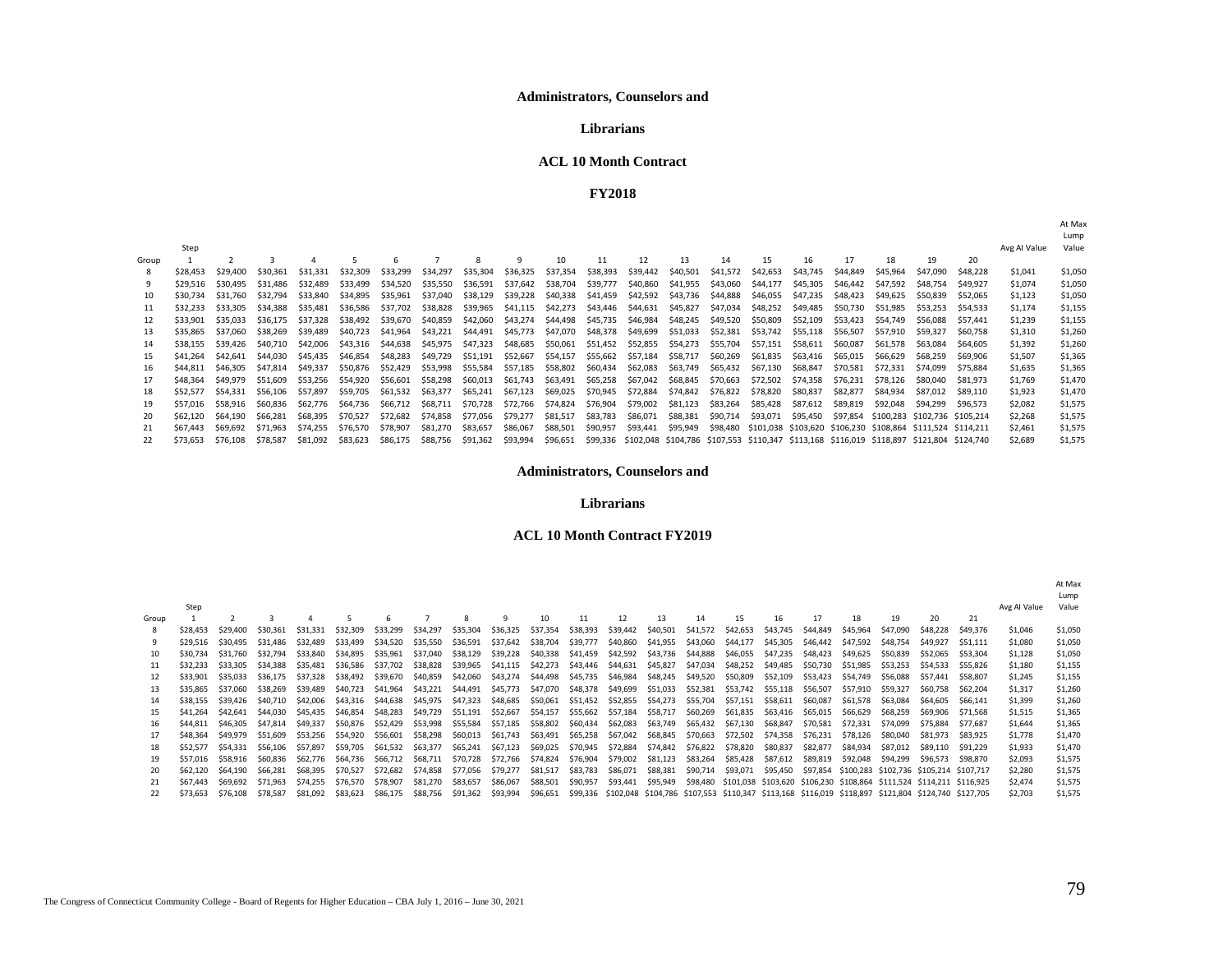#### **Administrators, Counselors and**

#### **Librarians ACL 10 Month Contract**

#### **FY2020**

|       |          |          |          |          |          |          |          |          |          |                                                                                                                                   |                   |          |          |          |          |                                                                                                    |          |          |          |          |                                                             |          |              | At Max<br>Lump |
|-------|----------|----------|----------|----------|----------|----------|----------|----------|----------|-----------------------------------------------------------------------------------------------------------------------------------|-------------------|----------|----------|----------|----------|----------------------------------------------------------------------------------------------------|----------|----------|----------|----------|-------------------------------------------------------------|----------|--------------|----------------|
|       | Step     |          |          |          |          |          |          |          |          |                                                                                                                                   |                   |          |          |          |          |                                                                                                    |          |          |          |          |                                                             |          | Avg Al Value | Value          |
| Group |          |          |          |          |          |          |          |          |          |                                                                                                                                   | 11                | 12       | 13       | 14       | 15       | 16                                                                                                 | 17       | 18       | 19       | 20       | 21                                                          | 22       |              |                |
|       | \$29,449 | \$30,429 | \$31,419 | \$32,419 | \$33.429 | \$34,449 | \$35.479 | \$36.519 | \$37.570 | \$38,631                                                                                                                          | \$39.703          | \$40,786 | \$41,880 | \$42.984 | \$44,099 | \$45.226                                                                                           | \$46,364 | \$47.513 | \$48,674 | \$49,847 | \$51.031                                                    | \$52,227 | \$1,085      | \$1,087        |
|       | \$30,549 | \$31.562 | \$32.586 | \$33.619 | \$34.663 | \$35.718 | \$36.783 | \$37.858 | \$38.945 | \$40.042                                                                                                                          | \$41.150          | \$42.269 | \$43,400 | \$44.542 | \$45.695 | \$46.859                                                                                           | \$48.036 | \$49.224 | \$50,424 | S51.636  | \$52,860                                                    | S54.097  | \$1,121      | \$1,087        |
| 10    | \$31.810 | \$32.872 | \$33.944 | \$35.027 | \$36.121 | \$37.226 | \$38.343 | \$39.470 | \$40.608 | \$41.758                                                                                                                          | \$42.920          | \$44.093 | \$45,277 | \$46,474 | \$47.683 | \$48.903                                                                                           | \$50.136 | \$51.381 | \$52.639 | \$53,909 | \$55.192                                                    | \$56,488 | \$1,175      | \$1,087        |
| -11   | \$33.361 | \$34,471 | \$35.591 | \$36.723 | \$37.866 | \$39,021 | \$40.187 | \$41.365 | \$42.554 | \$43.756                                                                                                                          | \$44.969          | \$46,195 | \$47.433 | \$48.683 | \$49.946 | \$51.221                                                                                           | \$52.509 | \$53.810 | \$55.124 | \$56.451 | S57.792                                                     | \$59.146 | \$1,228      | \$1,195        |
| 12    | \$35,088 | \$36,259 | \$37.442 | \$38,638 | \$39,845 | \$41.064 | \$42,295 | \$43.539 | \$44.795 | \$46.064                                                                                                                          | \$47.345          | \$48.639 | \$49.947 | \$51.267 | \$52.600 | \$53.947                                                                                           | \$55.307 | \$56.681 | \$58.069 | \$59.470 | \$60.885                                                    | \$62.315 | \$1,297      | \$1,195        |
| 13    | \$37.120 | \$38,357 | \$39,606 | \$40.868 | \$42.142 | \$43.429 | \$44.729 | \$46.042 | \$47.368 | \$48.708                                                                                                                          | \$50,060          | \$51.426 | \$52.806 | \$54.200 | \$55.608 | \$57.029                                                                                           | \$58.465 | \$59.916 | \$61.380 | \$62.860 | \$64.354                                                    | \$65,863 | \$1,369      | \$1,304        |
| 14    | \$39,490 | \$40,806 | \$42.135 | \$43.476 | \$44.832 | \$46.201 | \$47.583 | \$48.980 | \$50.390 |                                                                                                                                   | \$51.815 \$53.253 | \$54.706 | \$56.174 | \$57.656 | \$59.154 | \$60.666                                                                                           | \$62.193 | \$63.735 | \$65.293 | \$66,867 | \$68.456                                                    | \$70.061 | \$1,456      | \$1,304        |
| 15    | \$42,708 | \$44.133 | \$45.573 | \$47.027 | \$48.495 | \$49.978 | \$51.476 | \$52.989 | \$54.517 | \$56.060                                                                                                                          | \$57.619          | \$59.193 | \$60.783 | \$62.389 | \$64.011 | \$65.649                                                                                           | \$67.304 | \$68.975 | \$70.663 | \$72.368 | \$74.090                                                    | \$75.829 | \$1,577      | \$1,413        |
| 16    | \$46,379 | \$47.926 | \$49,487 | \$51.065 | \$52.658 | \$54.267 | \$55.892 | \$57.534 | \$59.191 |                                                                                                                                   | \$60,866 \$62,557 | \$64.265 | \$65.990 | \$67.733 | \$69.492 | \$71.270                                                                                           | \$73.065 | \$74.878 | \$76.709 | \$78.559 | \$80.427                                                    | \$82.314 | \$1,711      | \$1,413        |
| 17    | \$50,057 | \$51,728 | \$53,417 | \$55.122 | \$56.844 | \$58.583 | \$60.340 | \$62.114 |          | \$63,906 \$65,716 \$67,545                                                                                                        |                   | \$69,391 | \$71.256 | \$73.139 | \$75.042 | \$76.963                                                                                           | \$78.904 | \$80,864 | \$82.843 | \$84.843 | \$86.862                                                    | \$88,902 | \$1,850      | \$1,521        |
| 18    | \$54,417 | \$56,233 | \$58,066 | \$59,918 | \$61.788 | \$63,678 | \$65.586 | \$67.513 | \$69.459 | \$71.425                                                                                                                          | \$73.410          | \$75.416 | \$77.441 | \$79.487 | \$81.553 | \$83.639                                                                                           | \$85.747 | \$87.876 | \$90.026 | \$92.197 | \$94.390                                                    | \$96,605 | \$2,009      | \$1,521        |
|       | \$59,012 | \$60,978 | \$62,964 | \$64,970 | \$66,996 | \$69.043 | \$71.109 | \$73.197 | \$75.305 | \$77.435                                                                                                                          | \$79.586          | \$81.758 | \$83.952 | \$86.168 | \$88,406 | \$90.666                                                                                           | \$92.949 | \$95,255 | \$97.584 | \$99.936 | \$102.312 \$104.711                                         |          | \$2,176      | \$1,630        |
| 20    | \$64,294 | \$66,437 | \$68,601 | \$70.786 | \$72.993 | \$75.223 | \$77.475 | \$79.749 | \$82.046 | \$84.366                                                                                                                          | \$86.709          | \$89.076 | \$91.466 | \$93.880 | \$96.318 | \$98.781                                                                                           |          |          |          |          | \$101.268 \$103.781 \$106.318 \$108.881 \$111.469 \$114.083 |          | \$2,371      | \$1,630        |
| 21    | \$69,804 | \$72.131 | \$74,482 | \$76.857 | \$79.255 | \$81.677 | \$84.124 | \$86,595 | \$89,090 | \$91.611                                                                                                                          | \$94.157          | \$96,728 |          |          |          | \$99.325 \$101.948 \$104.597 \$107.272 \$109.975 \$112.704 \$115.461 \$118.245 \$121.057 \$123.898 |          |          |          |          |                                                             |          | \$2,576      | \$1,630        |
|       | \$76.231 | \$78,772 | \$81,338 | \$83,930 | \$86.548 | \$89.192 | \$91.863 | \$94.560 | \$97.284 | \$100,036 \$102,815 \$105,621 \$108,456 \$111,319 \$114,211 \$117,132 \$120,082 \$123,061 \$126,070 \$129,110 \$132,179 \$135,280 |                   |          |          |          |          |                                                                                                    |          |          |          |          |                                                             |          | \$2,812      | \$1,630        |

#### **Administrators, Counselors and**

#### **Librarians**

#### **ACL 10 Month Contract**

#### **FY2021**

|       |          |          |          |                   |          |                                     |          |                   |                   |          |          |          |                                              |          |                   |          |          |                   |                                                                                                                                                                |          |          |          |                    |              | Lump    |
|-------|----------|----------|----------|-------------------|----------|-------------------------------------|----------|-------------------|-------------------|----------|----------|----------|----------------------------------------------|----------|-------------------|----------|----------|-------------------|----------------------------------------------------------------------------------------------------------------------------------------------------------------|----------|----------|----------|--------------------|--------------|---------|
|       | Step     |          |          |                   |          |                                     |          |                   |                   |          |          |          |                                              |          |                   |          |          |                   |                                                                                                                                                                |          |          |          |                    | Avg AI Value | Value   |
| Group |          |          |          |                   |          |                                     |          |                   | $\mathbf{q}$      | 10       | 11       | 12       | 13                                           | 14       | 15                | 16       | 17       | 18                | 19                                                                                                                                                             | 20       | 21       | 22       | 23                 |              |         |
|       | \$30,480 | \$31.494 | \$32.519 | \$33.553          | \$34.599 | \$35.654                            | \$36.720 | \$37.797          | \$38,885          | \$39.983 | \$41.093 | \$42.214 | \$43.345                                     | \$44.488 | \$45.643          | \$46.809 | \$47.987 | \$49,176          | \$50.378                                                                                                                                                       | \$51.591 | \$52.817 | \$54,055 | \$55,305           | \$1,128      | \$1,125 |
|       | \$31,618 | \$32.667 |          | \$33.726 \$34.796 | \$35.877 | \$36.968                            | \$38.070 | \$39.183          | \$40.308          | \$41.443 | \$42.590 |          | \$43,749 \$44,919 \$46,101                   |          | \$47,294          | \$48.500 | \$49.717 | \$50.947          | \$52.189                                                                                                                                                       | \$53.443 | \$54.710 | S55.990  | \$57.282           | \$1,167      | \$1,125 |
| 10    | \$32.923 | \$34.022 | \$35.132 | \$36.253          | \$37.386 | \$38.529                            | \$39.685 | \$40.851          | \$42.030          |          |          |          | \$43.220 \$44.422 \$45.636 \$46.862 \$48.101 |          | \$49,351          | \$50.615 | \$51,891 | \$53.180          | \$54.481                                                                                                                                                       | \$55.796 | \$57.124 | \$58.465 | \$59.819           | \$1,223      | \$1,125 |
| 11    | \$34.529 | \$35.677 | \$36,837 | \$38,008          | \$39.192 | \$40.387                            | \$41.593 | \$42.812          | \$44.044          | \$45.287 |          |          | \$46,543 \$47,812 \$49,093                   | \$50.387 | \$51.694          | \$53.014 | \$54.347 | \$55.693          | \$57.053                                                                                                                                                       | \$58.427 | \$59.814 | S61.216  | \$62.631           | \$1,277      | \$1,237 |
| 12    | \$36,316 | \$37.528 | \$38.753 | \$39.990          | \$41.239 | \$42.501                            | \$43.776 | \$45.063          | \$46.363          |          |          |          | \$47.676 \$49.002 \$50.342 \$51.695          | \$53.061 | \$54.441          | \$55.835 | \$57.243 | \$58.665          | \$60.101                                                                                                                                                       | \$61.551 | \$63.016 | S64.496  | \$65,990           | \$1,349      | \$1,237 |
| 13    | \$38,419 | \$39.700 | \$40.993 | \$42.298          | \$43.617 | \$44.949                            | \$46.295 | \$47.654          | \$49.026          | \$50.412 |          |          | \$51,812 \$53,226 \$54,655 \$56,097          |          | \$57.554          | \$59.025 | \$60.512 | \$62.013          | \$63.529                                                                                                                                                       | \$65.060 | \$66.606 | S68.168  | \$69.746           | \$1,424      | \$1,350 |
|       | \$40.873 | \$42.234 | \$43.609 | \$44.998          | \$46.401 | \$47.818                            | \$49.249 | \$50.694          | \$52.154          | \$53.628 | \$55.117 |          | \$56.621 \$58.140                            | \$59.674 | \$61,224          | \$62.789 | \$64.370 | \$65.966          | \$67.579                                                                                                                                                       | S69.207  | \$70.852 | S72.513  | S74.191            | \$1,514      | \$1,350 |
| 15    | \$44,203 | \$45.678 | \$47.168 | \$48.673          | \$50.192 | \$51.727                            |          | \$53,278 \$54,844 | \$56.425          | \$58.022 |          |          | \$59,636 \$61,265 \$62,911 \$64,573          |          | \$66,252 \$67,947 |          | \$69.660 | \$71.389          | \$73.136                                                                                                                                                       | \$74.901 | \$76.683 | S78.483  | \$80.300           | \$1,641      | \$1,462 |
| 16    | \$48,003 | \$49.603 | \$51.219 |                   |          | \$52,852 \$54,501 \$56,166 \$57,848 |          | \$59.547          | \$61.263          |          |          |          | \$62.996 \$64.746 \$66.514 \$68.300 \$70.103 |          | \$71,925 \$73,764 |          |          | \$75.622 \$77.499 | \$79.394                                                                                                                                                       | \$81.309 | \$83.242 | \$85.195 | \$87.167           | \$1,780      | \$1,462 |
| 17    | \$51.809 | \$53.539 | \$55.286 | \$57.051          | \$58.833 | \$60.634                            | \$62.452 |                   | \$64.288 \$66.143 | \$68.017 |          |          | \$69,909 \$71,820 \$73,750 \$75,699          |          | \$77.668 \$79.657 |          |          | \$81,665 \$83,694 | \$85.743                                                                                                                                                       | \$87.812 | \$89.902 | \$92.013 | \$94.145           | \$1,924      | \$1,574 |
| 18    | \$56.322 | \$58.201 | \$60.098 | \$62.015          | \$63.951 | \$65.906                            | \$67.881 |                   | \$69,876 \$71,890 | \$73.925 | \$75.980 |          | \$78.055 \$80.151                            | \$82.269 | \$84.407          | \$86.567 | \$88.748 | \$90.951          | \$93.177                                                                                                                                                       | \$95.424 | \$97.694 |          | \$99,987 \$102,302 | \$2,090      | \$1.574 |
| 19    | \$61,077 | \$63.112 | \$65.168 | \$67.244          | \$69.341 | \$71.459                            | \$73.598 | \$75.759          | \$77.941          | \$80.145 | \$82,371 | \$84.619 | \$86,890                                     | \$89,183 | \$91,500          | \$93,839 | \$96,202 |                   | \$98,589 \$100,999 \$103,434 \$105,893 \$108,376 \$110,885                                                                                                     |          |          |          |                    | \$2,264      | \$1,687 |
| 20    | \$66.544 | \$68.762 | \$71.002 | \$73.264          | \$75.548 | \$77.856                            | \$80.186 | \$82.540          | \$84.917          | \$87.319 | \$89.744 | \$92.193 | \$94.667                                     | \$97.166 |                   |          |          |                   | \$99,689 \$102,238 \$104,813 \$107,413 \$110,039 \$112,691 \$115,370 \$118,076 \$120,809                                                                       |          |          |          |                    | \$2,467      | \$1,687 |
| 21    | \$72,247 | \$74.656 | \$77.089 | \$79.547          | \$82.029 | \$84.536                            | \$87.068 | \$89.625          | \$92.208          | \$94.817 |          |          |                                              |          |                   |          |          |                   | \$97,452 \$100,113 \$102,801 \$105,516 \$108,258 \$111,027 \$113,824 \$116,649 \$119,502 \$122,384 \$125,294 \$128,234 \$131,203                               |          |          |          |                    | \$2,680      | \$1,687 |
| 22    | \$78.899 | \$81.529 | \$84.185 | \$86.868          | \$89.577 | \$92.314                            | \$95.078 |                   |                   |          |          |          |                                              |          |                   |          |          |                   | \$97,870 \$100,689 \$103,537 \$106,413 \$109,318 \$112,252 \$115,215 \$118,209 \$121,231 \$124,285 \$127,368 \$130,483 \$133,629 \$136,806 \$140,015 \$143,256 |          |          |          |                    | \$2.925      | \$1,687 |

At Max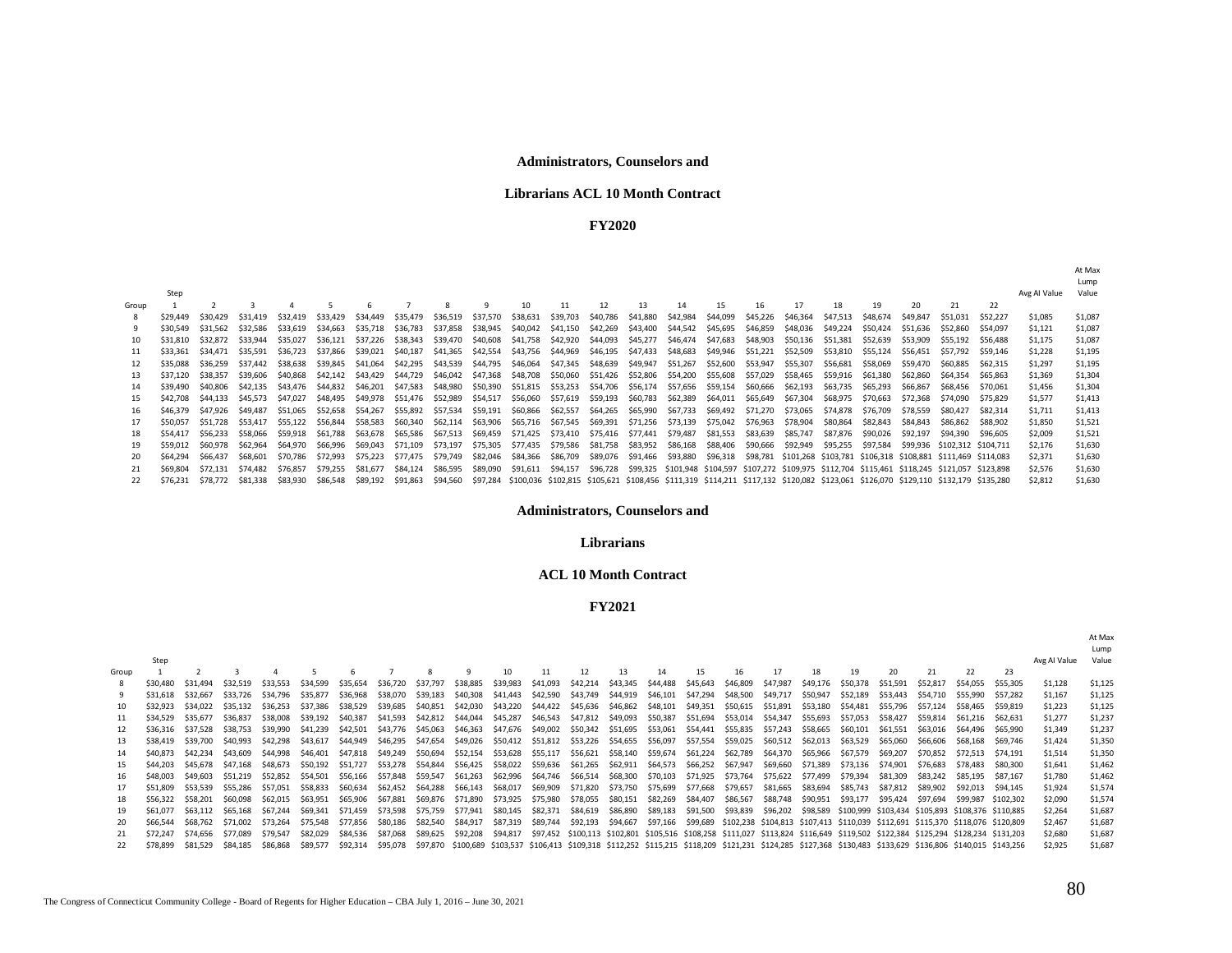#### **ACL 9 Month Contract - FY2017**

|       |          |          |          |                |          |          |                   |          |          |                                     |          |          |          |          |          |                                         |          |          |           |              | At Max<br>Lump |
|-------|----------|----------|----------|----------------|----------|----------|-------------------|----------|----------|-------------------------------------|----------|----------|----------|----------|----------|-----------------------------------------|----------|----------|-----------|--------------|----------------|
|       | Step     |          |          |                |          |          |                   |          |          |                                     |          |          |          |          |          |                                         |          |          |           | Avg AI Value | Value          |
| Group |          |          |          | $\overline{a}$ |          | 6        |                   | 8        | 9        | 10                                  | 11       | 12       | 13       | 14       | 15       | 16                                      | 17       | 18       | 19        |              |                |
|       | \$25,608 | \$26,461 | \$27.325 | \$28.197       | \$29,077 | \$29,968 | \$30,867          | \$31.776 | \$32.692 | \$33,619                            | \$34,553 | \$35,498 | \$36,451 | \$37,415 | \$38,389 | \$39,371                                | \$40,365 | \$41,368 | \$42,381  | \$932        | \$1,050        |
|       | \$26,564 | \$27,445 | \$28,338 | \$29,240       | \$30,149 | \$31,069 | \$31,996          | \$32,931 | \$33,879 | \$34,834                            | \$35,799 | \$36,775 | \$37,760 | \$38,754 | \$39,759 | \$40,774                                | \$41,797 | \$42,833 | \$43,879  | \$962        | \$1,050        |
| 10    | \$27.661 | \$28.584 | \$29,516 | \$30,455       | \$31,406 | \$32,366 | \$33,336          | \$34,315 | \$35,305 | \$36,304                            | \$37,313 | \$38,332 | \$39,361 | \$40,400 | \$41,450 | \$42,510                                | \$43.581 | \$44,663 | \$45,756  | \$1,005      | \$1,050        |
|       | \$29,010 | \$29,974 | \$30,949 | \$31,933       | \$32.927 | \$33.932 | \$34.945          | \$35,968 | \$37.002 | \$38,047                            | \$39,102 | \$40,168 | \$41.243 | \$42,330 | \$43,428 | \$44,537                                | \$45,656 | \$46,787 | \$47,929  | \$1,051      | \$1,155        |
|       | \$30.511 | \$31.530 | \$32,557 | \$33.594       | \$34,644 | \$35.704 | \$36.774          | \$37.854 | \$38.946 | \$40.049                            | \$41,162 | \$42,287 | \$43.422 | \$44,568 | \$45,727 | \$46,898                                | \$48,080 | \$49,273 | \$50,478  | \$1,109      | \$1,155        |
| 13    | \$32,279 | \$33,354 | \$34.442 | \$35,540       | \$36,649 | \$37.768 | \$38.899          | \$40,042 | \$41.196 | \$42,363                            | \$43,540 | \$44.730 | \$45.931 | \$47.143 | \$48.368 | \$49,607                                | \$50,856 | S52.118  | \$53,393  | \$1,173      | \$1,260        |
| 14    | \$34,340 | \$35,484 | \$36,638 | \$37.805       | \$38,983 | \$40.175 | \$41.377          | \$42,591 | \$43.816 | \$45,054                            | \$46,306 | \$47,570 | \$48.845 | \$50.134 | \$51,435 | \$52.750                                | \$54,078 | \$55,420 | S56.775   | \$1,246      | \$1,260        |
| 15    | \$37.138 | \$38,377 | \$39,628 | \$40,891       | \$42.167 |          | \$43,456 \$44,758 |          |          | \$46,072 \$47,401 \$48,742 \$50,097 |          | \$51,465 | \$52.845 | \$54.243 | \$55.652 | \$57.074                                | \$58.514 | \$59,967 | \$61,435  | \$1,350      | \$1,365        |
| 16    | \$40,330 | \$41.674 | \$43.032 | \$44,403       | \$45.789 | \$47,185 | \$48,597          | \$50,025 | \$51,465 | \$52,920 \$54,391                   |          | \$55,875 | \$57,373 | \$58,888 | \$60,417 | \$61,963                                | \$63.522 | \$65,098 | \$66,690  | \$1,464      | \$1,365        |
| 17    | \$43.527 | \$44,981 | \$46,448 | \$47,930       | \$49.428 | \$50.940 | \$52.468          | \$54,011 | \$55,569 | \$57,143                            | \$58,732 | \$60,337 | \$61.960 | \$63.596 | \$65,252 | \$66.921                                | \$68,608 | \$70.313 | \$72,035  | \$1,584      | \$1,470        |
| 18    | \$47,319 | \$48,899 | \$50,496 | \$52,107       | \$53.736 | \$55.379 | \$57.039          | \$58.717 | \$60.411 | \$62,123                            | \$63,851 | \$65,596 | \$67.359 | \$69,139 | \$70.937 | \$72.753                                | \$74.588 | \$76,441 | \$78.313  | \$1,722      | \$1,470        |
|       | \$51,315 | \$53.024 | \$54.753 | \$56,499       | \$58,262 | \$60,042 | \$61,841          | \$63,655 | \$65.489 | \$67,341                            | \$69,213 | \$71,103 | \$73.012 | \$74,938 | \$76.884 | \$78.852                                | \$80,837 | \$82,843 | \$84,869  | \$1,864      | \$1,575        |
| 20    | \$55,907 | \$57.771 | \$59,653 | \$61,556       | \$63,475 | \$65,414 | \$67.372          | \$69,351 | \$71,349 | \$73,366                            | \$75,404 | \$77,464 | \$79,543 | \$81,643 | \$83,764 | \$85,905                                | \$88,069 | \$90,254 | \$92,461  | \$2,031      | \$1,575        |
| 21    | \$60,699 | \$62,723 | \$64,765 | \$66,829       | \$68,913 | \$71,016 | \$73.142          | \$75,291 | \$77,460 | \$79.650                            | \$81,862 | \$84,096 | \$86,354 | \$88,632 | \$90,934 | \$93,258                                | \$95,608 | \$97.979 | \$100.374 | \$2,204      | \$1,575        |
| 22    | \$66,288 | \$68,497 | \$70.728 | \$72.983       | \$75,259 | \$77,558 | \$79,881          | \$82,226 | \$84,594 | \$86,986                            | \$89,402 | \$91,843 | \$94,308 | \$96,797 | \$99,313 | \$101,852 \$104,417 \$107,008 \$109,625 |          |          |           | \$2,408      | \$1,575        |

#### **Administrators, Counselors and Librarians**

#### **ACL 9 Month Contract - FY2018**

|       |          |          |          |          |          |          |          |          |          |                 |          |          |          |          |          |          |          |          |                                                   |           |              | At Max  |
|-------|----------|----------|----------|----------|----------|----------|----------|----------|----------|-----------------|----------|----------|----------|----------|----------|----------|----------|----------|---------------------------------------------------|-----------|--------------|---------|
|       |          |          |          |          |          |          |          |          |          |                 |          |          |          |          |          |          |          |          |                                                   |           |              | Lump    |
|       | Step     |          |          |          |          |          |          |          |          |                 |          |          |          |          |          |          |          |          |                                                   |           | Avg AI Value | Value   |
| Group |          |          |          |          |          | 6        |          | 8        |          | 10 <sup>2</sup> | 11       | 12       | 13       | 14       | 15       | 16       |          | 18       | 19                                                | 20        |              |         |
| 8     | \$25,608 | \$26,461 | \$27,325 | \$28,197 | \$29,077 | \$29,968 | \$30,867 | \$31,776 | \$32,692 | \$33,619        | \$34,553 | \$35,498 | \$36,451 | \$37.415 | \$38,389 | \$39,371 | \$40,365 | \$41,368 | \$42,381                                          | \$43,404  | \$937        | \$1,050 |
|       | \$26.564 | \$27,445 | \$28,338 | \$29,240 | \$30,149 | \$31,069 | \$31.996 | \$32.931 | \$33,879 | \$34.834        | \$35,799 | \$36,775 | \$37,760 | \$38,754 | \$39.759 | \$40,774 | \$41,797 | \$42.833 | \$43,879                                          | \$44,936  | \$967        | \$1,050 |
| 10    | \$27.661 | \$28,584 | \$29,516 | \$30,455 | \$31,406 | \$32,366 | \$33.336 | \$34.315 | \$35.305 | \$36.304        | \$37,313 | \$38,332 | \$39,361 | \$40,400 | \$41.450 | \$42,510 | \$43.581 | \$44,663 | \$45,756                                          | \$46,860  | \$1,010      | \$1,050 |
| 11    | \$29,010 | \$29,974 | \$30,949 | \$31.933 | \$32.927 | \$33.932 | \$34.945 | \$35,968 | \$37.002 | \$38,047        | \$39,102 | \$40,168 | \$41,243 | \$42,330 | \$43.428 | S44.537  | \$45,656 | \$46,787 | \$47,929                                          | \$49,083  | \$1,056      | \$1,155 |
| 12    | \$30,511 | \$31,530 | \$32.557 | \$33.594 | \$34,644 | \$35,704 | \$36,774 | \$37.854 | \$38,946 | \$40,049        | \$41.162 | \$42,287 | \$43,422 | \$44,568 | \$45.727 | \$46,898 | \$48,080 | \$49,273 | S50.478                                           | \$51.695  | \$1,115      | \$1,155 |
| 13    | \$32,279 | \$33,354 | \$34,442 | \$35,540 | \$36,649 | \$37.768 | \$38,899 | \$40,042 | \$41.196 | \$42.363        | \$43.540 | \$44.730 | \$45.931 | \$47.143 | \$48,368 | \$49,607 | \$50,856 | \$52,118 | \$53,393                                          | \$54,680  | \$1.179      | \$1,260 |
| 14    | \$34,340 | \$35,484 | \$36,638 | \$37.805 | \$38,983 | \$40,175 | \$41.377 | \$42,591 | \$43.816 | \$45.054        | \$46.306 | \$47.570 | \$48,845 | \$50.134 | \$51.435 | \$52,750 | \$54,078 | \$55.420 | S56.775                                           | S58.144   | \$1,253      | \$1,260 |
| 15    | \$37.138 | \$38,377 | \$39,628 | \$40,891 | \$42,167 | \$43,456 | \$44.758 | \$46,072 | \$47.401 | \$48.742        | \$50.097 | \$51.465 | \$52,845 | \$54.243 | \$55.652 | \$57.074 | \$58,514 | \$59,967 | \$61,435                                          | S62.917   | \$1,357      | \$1,365 |
| 16    | \$40,330 | \$41.674 | \$43.032 | \$44,403 | \$45.789 | \$47.185 | \$48,597 | \$50,025 | \$51.465 | \$52.920        | \$54.391 | \$55.875 | \$57.373 | \$58.888 | \$60,417 | \$61,963 | \$63.522 | \$65,098 | \$66,690                                          | \$68,297  | \$1,472      | \$1,365 |
| 17    | \$43.527 | \$44,981 | \$46,448 | \$47,930 | \$49,428 | \$50,940 | \$52,468 | \$54,011 | \$55.569 | \$57.143        | \$58.732 | \$60.337 | \$61.960 | \$63,596 | \$65.252 | \$66,921 | \$68,608 | \$70.313 | \$72,035                                          | S73.774   | \$1,592      | \$1,470 |
| 18    | \$47.319 | \$48,899 | \$50,496 | \$52,107 | \$53.736 | \$55.379 | \$57.039 | \$58,717 | \$60,411 | \$62.123        | \$63,851 | \$65.596 | \$67,359 | \$69.139 | \$70.937 | \$72.753 | \$74,588 | \$76.441 | \$78.313                                          | \$80,203  | \$1.731      | \$1,470 |
| 19    | \$51,315 | \$53.024 | \$54,753 | \$56,499 | \$58,262 | \$60,042 | \$61,841 | \$63,655 | \$65,489 | \$67.341        | \$69,213 | \$71.103 | \$73.012 | \$74.938 | \$76.884 | \$78.852 | \$80,837 | \$82.843 | \$84,869                                          | S86.915   | \$1.874      | \$1,575 |
| 20    | \$55,907 | \$57,771 | \$59,653 | \$61,556 | \$63,475 | \$65,414 | \$67,372 | \$69,351 | \$71.349 | \$73.366        | \$75.404 | \$77,464 | \$79.543 | \$81.643 | \$83.764 | \$85,905 | \$88,069 | \$90,254 | \$92,461                                          | \$94,690  | \$2.041      | \$1,575 |
| 21    | \$60,699 | \$62,723 | \$64,765 | \$66,829 | \$68,913 | \$71,016 | \$73.142 | \$75.291 | \$77.460 | \$79.650        | \$81,862 | \$84,096 | \$86,354 | \$88.632 | \$90.934 | \$93,258 | \$95,608 | \$97.979 | \$100.374                                         | \$102.792 | \$2.215      | \$1,575 |
| 22    | \$66,288 | \$68,497 | \$70,728 | \$72.983 | \$75.259 | \$77.558 | \$79.881 | \$82,226 | \$84,594 | \$86,986        | \$89,402 | \$91.843 | \$94,308 | \$96.797 | \$99,313 |          |          |          | \$101,852 \$104,417 \$107,008 \$109,625 \$112,268 |           | \$2,420      | \$1,575 |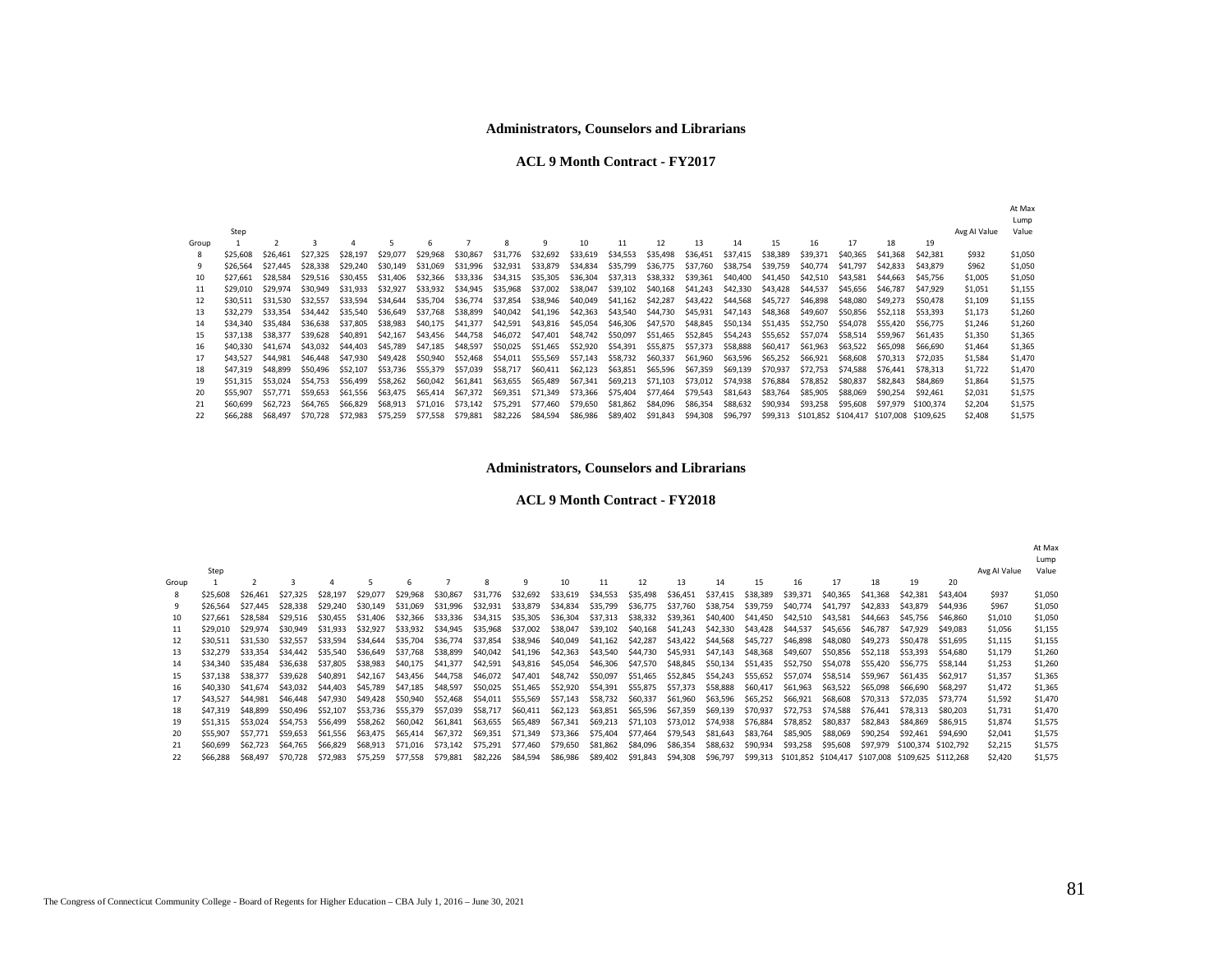#### **ACL 9 Month Contract - FY2019**

|       |          |          |          |          |          |          |                   |          |                                     |                                     |                   |          |                   |          |          |          |          |          |          |                                                             |          |              | Lump    |
|-------|----------|----------|----------|----------|----------|----------|-------------------|----------|-------------------------------------|-------------------------------------|-------------------|----------|-------------------|----------|----------|----------|----------|----------|----------|-------------------------------------------------------------|----------|--------------|---------|
|       | Step     |          |          |          |          |          |                   |          |                                     |                                     |                   |          |                   |          |          |          |          |          |          |                                                             |          | Avg AI Value | Value   |
| Group |          |          |          |          | 5        | 6        |                   |          |                                     | 10 <sup>2</sup>                     | 11                | 12       | 13                | 14       | 15       | 16       | 17       | 18       | 19       | 20                                                          | 21       |              |         |
|       | \$25,608 |          | \$27.325 | \$28.197 | \$29,077 | \$29,968 | \$30,867          | \$31.776 | \$32.692                            | \$33.619                            | \$34.553          | \$35.498 | \$36,451          | \$37.415 | \$38,389 | \$39.371 | \$40,365 | \$41,368 | \$42,381 | \$43,404                                                    | \$44.438 | \$941        | \$1,050 |
|       | \$26,564 | \$27.445 | \$28,338 | \$29,240 | \$30.149 | \$31.069 | \$31.996          | \$32.931 | \$33,879                            | \$34,834                            | \$35,799          | \$36,775 | \$37.760          | \$38,754 | \$39,759 | \$40,774 | \$41.797 | \$42,833 | \$43.879 | S44.936                                                     | \$46,004 | \$972        | \$1,050 |
| 10    | \$27.661 | \$28.584 | \$29.516 | \$30.455 | \$31,406 | \$32.366 | \$33.336          | \$34.315 | \$35.305                            | \$36,304                            | \$37,313          | \$38,332 | \$39,361          | \$40,400 | \$41.450 | \$42.510 | \$43.581 | \$44,663 | \$45.756 | \$46,860                                                    | \$47.974 | \$1,016      | \$1,050 |
|       | \$29,010 | \$29.974 | \$30,949 | \$31.933 | \$32.927 | \$33.932 | \$34.945          | \$35,968 | \$37,002                            | \$38,047                            | \$39.102          | \$40,168 | \$41.243          | \$42.330 | \$43.428 | \$44.537 | \$45.656 | \$46,787 | \$47.929 | \$49,083                                                    | \$50,248 | \$1,062      | \$1,155 |
|       | \$30.511 | \$31.530 | \$32.557 | \$33.594 | \$34.644 | \$35.704 | \$36,774          | \$37,854 | \$38.946                            | \$40,049                            | \$41.162          | \$42,287 | \$43.422          | \$44.568 | \$45.727 | \$46.898 | \$48,080 | \$49,273 | \$50.478 | \$51.695                                                    | \$52.924 | \$1,121      | \$1,155 |
| 13    | \$32,279 | \$33.354 | \$34,442 | \$35.540 | \$36,649 | \$37.768 | \$38.899          | \$40,042 | \$41.196                            | \$42.363                            | \$43.540          | \$44,730 | \$45.931          | \$47.143 | \$48.368 | \$49.607 | \$50.856 | \$52,118 | \$53.393 | \$54,680                                                    | \$55.980 | \$1,185      | \$1,260 |
|       | \$34,340 | \$35.484 | \$36.638 | \$37.805 | \$38.983 |          | \$40.175 \$41.377 | \$42.591 | \$43.816                            | \$45,054 \$46,306 \$47,570 \$48,845 |                   |          |                   | \$50.134 | \$51.435 | \$52.750 | \$54.078 | \$55.420 | \$56.775 | \$58.144                                                    | \$59.527 | \$1,259      | \$1,260 |
| 15    | \$37.138 | \$38.377 | \$39.628 | \$40.891 | \$42.167 |          | \$43,456 \$44,758 |          | \$46,072 \$47,401 \$48,742 \$50,097 |                                     |                   | \$51,465 | \$52,845 \$54,243 |          | \$55.652 | \$57.074 | \$58.514 | \$59.967 | \$61.435 | \$62.917                                                    | \$64,414 | \$1,364      | \$1,365 |
| 16    | \$40.330 | \$41.674 | \$43.032 | \$44,403 | \$45.789 | \$47.185 | \$48.597          | \$50.025 | \$51.465                            |                                     | \$52.920 \$54.391 | \$55.875 | \$57.373          | \$58.888 | \$60.417 | \$61.963 | \$63.522 | \$65,098 | \$66.690 | \$68,297                                                    | \$69.921 | \$1,480      | \$1,365 |
|       | \$43.527 | \$44.981 | \$46,448 | \$47.930 | \$49.428 | \$50.940 | \$52.468          | \$54.011 | \$55.569                            | \$57.143                            | \$58.732          | \$60.337 | \$61.960          | \$63.596 | \$65.252 | \$66.921 | \$68,608 | \$70.313 | \$72.035 | S73.774                                                     | \$75.531 | \$1,600      | \$1,470 |
| 18    | \$47.319 | \$48.899 | \$50,496 | \$52,107 | \$53.736 | \$55.379 | \$57.039          | \$58.717 | \$60.411                            | \$62,123                            | \$63.851          | \$65.596 | \$67.359          | \$69.139 | \$70.937 | \$72.753 | \$74.588 | \$76.441 | \$78.313 | \$80,203                                                    | \$82.112 | \$1,740      | \$1,470 |
| 19    | \$51.315 | \$53.024 | \$54,753 | \$56.499 | \$58,262 | \$60.042 | \$61.841          | \$63.655 | \$65.489                            | \$67.341                            | \$69.213          | \$71.103 | \$73.012          | \$74.938 | \$76.884 | \$78.852 | \$80,837 | \$82.843 | \$84,869 | \$86,915                                                    | \$88,982 | \$1,883      | \$1,575 |
| 20    | \$55.907 | \$57.771 | \$59,653 | \$61.556 | \$63,475 | \$65.414 | \$67.372          | \$69.351 | \$71.349                            | \$73.366                            | \$75.404          | \$77.464 | \$79.543          | \$81.643 | \$83.764 | \$85.905 | \$88,069 | \$90,254 | \$92.461 | \$94,690                                                    | \$96.941 | \$2.052      | \$1,575 |
|       | \$60,699 | \$62.723 | \$64,765 | \$66,829 | \$68,913 | \$71,016 | \$73.142          | \$75.291 | \$77.460                            | \$79,650                            | \$81.862          | \$84.096 | \$86,354          | \$88,632 | \$90,934 | \$93.258 | \$95,608 | \$97.979 |          | S100.374 S102.792 S105.235                                  |          | \$2,227      | \$1,575 |
|       | \$66.288 | S68.497  | \$70.728 | \$72.983 | \$75.259 | \$77.558 | \$79.881          | \$82.226 | \$84.594                            | \$86,986                            | \$89,402          | \$91,843 | \$94,308          | \$96,797 | \$99,313 |          |          |          |          | \$101.852 \$104.417 \$107.008 \$109.625 \$112.268 \$114.937 |          | \$2,432      | \$1,575 |

#### **Administrators, Counselors and Librarians**

#### **ACL 9 Month Contract - FY2020**

|       |          |          |          |          |          |          |          |          |          |          |          |          |                   |                            |          |          |                   |          |          |                                                                                                    |                     |          |              | At Max<br>Lump |
|-------|----------|----------|----------|----------|----------|----------|----------|----------|----------|----------|----------|----------|-------------------|----------------------------|----------|----------|-------------------|----------|----------|----------------------------------------------------------------------------------------------------|---------------------|----------|--------------|----------------|
|       | Step     |          |          |          |          |          |          |          |          |          |          |          |                   |                            |          |          |                   |          |          |                                                                                                    |                     |          | Avg AI Value | Value          |
| Group |          |          |          |          |          |          |          |          | q        | 10       | 11       | 12       | 13                | 14                         | 15       | 16       | 17                | 18       | 19       | 20                                                                                                 | 21                  | 22       |              |                |
|       | \$26,504 | \$27.387 | \$28,279 | \$29,179 | \$30,089 | \$31,008 | \$31.936 | \$32.873 | \$33,819 | \$34.775 | \$35.741 | \$36.716 | \$37.701          | \$38.696                   | \$39.701 | \$40.716 | \$41.740          | \$42.776 | \$43.821 | \$44,877                                                                                           | \$45.944            | S47.021  | \$977        | \$1,087        |
|       | \$27.494 | \$28,406 | \$29.327 | \$30.257 | \$31.196 | \$32.145 | \$33.103 | \$34.071 | \$35.049 | \$36.036 | \$37.034 | \$38.041 | \$39.058          | \$40.086                   | \$41.123 | \$42.171 | \$43.230          | \$44.299 | \$45.379 | \$46,470                                                                                           | \$47.571            | \$48,684 | \$1,009      | \$1,087        |
|       | \$28,629 | \$29.584 | \$30,549 | \$31.524 | \$32,508 | \$33.502 | \$34.506 | \$35.520 | \$36,544 | \$37.579 | \$38.624 | \$39.679 | \$40.745          | \$41.821                   | \$42.908 | \$44.007 | \$45.116          | \$46.236 | \$47.367 | \$48.510                                                                                           | \$49.664            | \$50.830 | \$1,057      | \$1,087        |
|       | \$30.025 | \$31.023 | \$32.031 | \$33.049 | \$34,077 | \$35.115 | \$36.163 | \$37.223 | \$38,292 | \$39.373 | \$40,464 | \$41.566 |                   | \$42,679 \$43,803          | \$44.939 | \$46.086 | \$47.244          | \$48,414 | \$49.596 | \$50.789                                                                                           | \$51,995            | \$53.212 | \$1,104      | \$1,195        |
|       | \$31.579 | \$32.634 | \$33.699 | \$34,775 | \$35,861 | \$36.959 | \$38,067 | \$39.187 | \$40.317 | \$41.460 | \$42.613 | \$43.778 | \$44,955 \$46,143 |                            | \$47.343 | \$48.556 | \$49.780          | \$51.017 | \$52.266 | \$53.527                                                                                           | \$54.802            | \$56,088 | \$1,167      | \$1,195        |
|       | \$33,409 | \$34.521 | \$35.645 | \$36.780 | \$37.926 | \$39.084 | \$40.254 | \$41.435 | \$42.628 | \$43.832 | \$45.049 | \$46.278 | \$47.520 \$48.773 |                            | \$50.040 | \$51.319 | \$52.610          | \$53.915 | \$55.233 | \$56,563                                                                                           | \$57.908            | \$59.265 | \$1,231      | \$1,304        |
|       | \$35.542 | \$36.726 | \$37.922 | \$39.130 | \$40.350 | \$41.582 | \$42.826 | \$44.083 | \$45.352 | \$46.635 | \$47.930 | \$49.237 |                   | \$50.558 \$51.893          | \$53.240 | \$54.601 | \$55.976 \$57.364 |          | \$58.767 | \$60.183                                                                                           | \$61.613            | \$63.058 | \$1,310      | \$1,304        |
| 15    | \$38,438 | \$39.720 | \$41.015 | \$42.324 | \$43.645 | \$44.979 | \$46.327 | \$47.688 | \$49.063 | \$50.452 | \$51.854 | \$53.271 |                   | \$54,701 \$56,146 \$57,606 |          | \$59.080 | \$60.569          | \$62.072 | \$63.591 | \$65.125                                                                                           | \$66.674            | \$68,239 | \$1,419      | \$1,413        |
|       | \$41.742 | \$43.133 | \$44.538 | \$45.957 | \$47.390 | \$48.837 | \$50.299 | \$51.776 | \$53.267 | \$54.774 | \$56.295 | \$57.831 | \$59.383          | \$60.951                   | \$62.534 | \$64.133 | \$65.748          | \$67.379 | \$69.026 | \$70.690                                                                                           | \$72.371            | \$74,068 | \$1,539      | \$1,413        |
|       | \$45.050 | \$46,555 | \$48,075 | \$49.610 | \$51.161 | \$52.727 | \$54.309 | \$55.906 | \$57.519 | \$59.149 | \$60.795 | \$62.457 |                   | \$64.136 \$65.832          | \$67.545 | \$69.275 | \$71.022          | \$72.786 | \$74.568 | \$76.369                                                                                           | \$78.187            | \$80,023 | \$1,665      | \$1,521        |
|       | \$48,975 | S50.610  | \$52,262 | \$53.930 | \$55.615 | S57.317  | \$59.036 | \$60.771 | \$62,525 | \$64.296 | \$66.084 | \$67.890 | \$69.715          | \$71.558                   | \$73.419 | \$75.298 | \$77.197          | \$79.114 | S81.051  | S83.007                                                                                            | S84.983             | S86.978  | \$1,810      | \$1,521        |
|       | \$53.111 | \$54,880 | \$56,666 | S58.471  | \$60,293 | \$62.134 | \$63.993 | \$65.870 | \$67.767 | \$69.682 | \$71.617 | \$73.571 | \$75.544          | \$77.537                   | \$79.550 | \$81.583 | \$83.637          | \$85.711 | \$87,806 | \$89.922                                                                                           | \$92,059            | \$94.217 | \$1,957      | \$1,630        |
|       | \$57.864 | \$59,793 | \$61,742 | \$63.710 | \$65,697 | \$67.705 | \$69.732 | \$71.780 | \$73.849 | \$75.938 | \$78.048 | \$80.179 | \$82.331          | \$84.505                   | \$86.701 | \$88.919 | \$91.158          | \$93.420 | \$95.705 | \$98.013                                                                                           | \$100.344 \$102.698 |          | \$2,135      | \$1,630        |
| 21    | \$62,823 | \$64,918 | \$67.034 | \$69.171 | \$71.329 | \$73.509 | \$75.711 | \$77.935 | \$80.181 | \$82.449 | \$84.740 | \$87.054 | \$89.391          | \$91.752                   | \$94.136 | \$96.544 |                   |          |          | \$98,976 \$101,432 \$103,913 \$106,419 \$108,950 \$111,506                                         |                     |          | \$2,318      | \$1,630        |
|       | \$68,608 | \$70.894 | \$73.204 | \$75.536 | \$77.891 | \$80,271 | \$82.674 | \$85.100 | \$87.552 | \$90,027 | \$92,528 | \$95,054 |                   |                            |          |          |                   |          |          | \$97,604 \$100,181 \$102,783 \$105,411 \$108,065 \$110,746 \$113,454 \$116,188 \$118,950 \$121,740 |                     |          | \$2,530      | \$1,630        |

At Max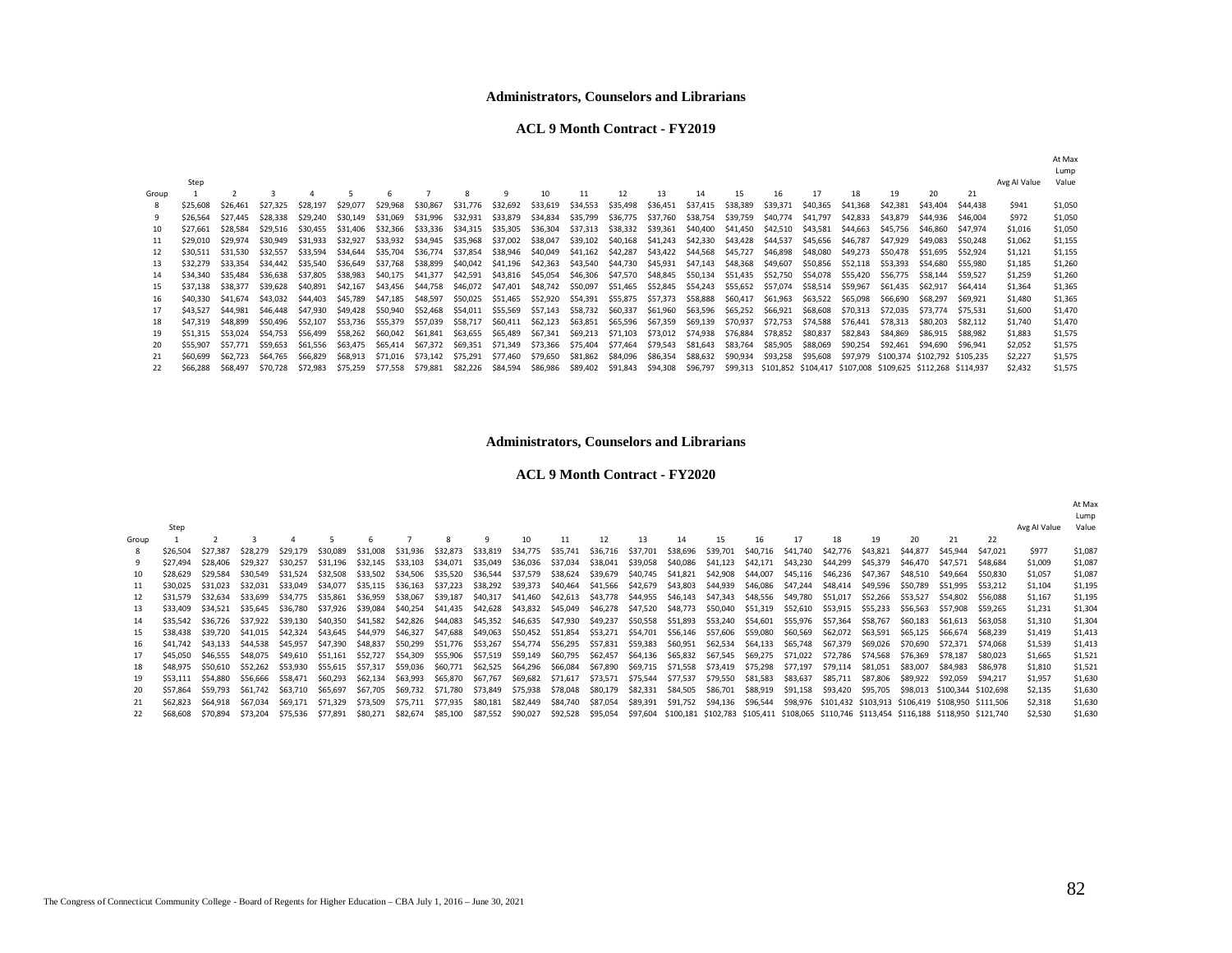#### **ACL 9 Month Contract - FY2021**

|       |          |          |          |          |          |                            |          |          |                            |          |                            |          |                                                                         |          |          |                   |                   |                                                                                                                                 |          |                                                  |          |          |          |              | Lump    |
|-------|----------|----------|----------|----------|----------|----------------------------|----------|----------|----------------------------|----------|----------------------------|----------|-------------------------------------------------------------------------|----------|----------|-------------------|-------------------|---------------------------------------------------------------------------------------------------------------------------------|----------|--------------------------------------------------|----------|----------|----------|--------------|---------|
|       | Step     |          |          |          |          |                            |          |          |                            |          |                            |          |                                                                         |          |          |                   |                   |                                                                                                                                 |          |                                                  |          |          |          | Avg Al Value | Value   |
| Group |          |          |          |          |          |                            |          |          |                            | 10       | 11                         | 12       | 13                                                                      | 14       | 15       | 16                | 17                | 18                                                                                                                              | 19       | 20                                               | 21       | 22       | 23       |              |         |
|       | \$27,432 | \$28,346 | \$29,269 | \$30,201 | \$31.142 | \$32.093                   | \$33.053 | \$34.023 | \$35.003                   | \$35.992 | \$36,992                   | \$38,001 | \$39,021                                                                | \$40.050 | \$41,090 | \$42,141          | \$43,201          | \$44,273                                                                                                                        | \$45.355 | \$46,448                                         | \$47.552 | \$48,667 | \$49.793 | \$1,016      | \$1,125 |
|       | \$28,456 | \$29,400 | \$30.353 | \$31.316 | \$32.288 | \$33.270                   | \$34.262 | \$35.264 | \$36.276                   | \$37.298 |                            |          | \$38.330 \$39.372 \$40.425 \$41.489                                     |          |          | \$42.563 \$43.647 | \$44.743          | \$45.850                                                                                                                        | \$46.967 | \$48.096                                         | \$49.236 | \$50.388 | S51.551  | \$1,050      | \$1,125 |
| 10    | \$29.631 | \$30.620 | \$31.619 | \$32.627 | \$33.646 | \$34.675                   | \$35.714 | \$36.763 | \$37.824                   | \$38.894 |                            |          | \$39.976 \$41.068 \$42.171 \$43.285 \$44.410 \$45.547                   |          |          |                   | \$46.695          | \$47.854                                                                                                                        | \$49.025 | \$50.208                                         | \$51.402 | S52.609  | \$53.827 | \$1,100      | \$1.125 |
| 11    | \$31.076 | \$32,109 | \$33.152 | \$34.205 | \$35.269 | \$36.344                   | \$37.429 | \$38.525 | \$39.633                   | \$40.751 | \$41.880                   |          | \$43.021 \$44.173 \$45.337                                              |          |          | \$46,512 \$47,699 | \$48.898          | \$50.109                                                                                                                        | \$51.332 | \$52.567                                         | \$53.814 | \$55.074 | S56.347  | \$1.149      | \$1,237 |
| 12    | \$32,684 | \$33.776 | \$34.878 | \$35.992 | \$37.116 | \$38.252                   | \$39,400 | \$40.558 | \$41.729                   | \$42.911 | \$44.104                   |          | \$45,310 \$46,528 \$47,758                                              |          | \$49,000 | \$50,255          | \$51,522          | \$52.802                                                                                                                        | \$54,095 | \$55,401                                         | \$56.720 | S58.052  | S59.397  | \$1,214      | \$1,237 |
| 13    | \$34.578 | \$35.730 | \$36.893 | \$38,067 | \$39,254 | \$40.452                   | \$41.663 | \$42.885 | \$44.120                   | \$45.367 | \$46,626 \$47,898 \$49,183 |          |                                                                         | \$50.480 |          |                   |                   | \$55.802                                                                                                                        | \$57.166 | \$58.543                                         | \$59.934 | S61.340  | \$62.759 | \$1,281      | \$1,350 |
| 14    | \$36.786 | \$38,011 | \$39.249 | \$40.499 | \$41.762 | \$43.037                   | \$44.325 |          | \$45,626 \$46.940          | \$48.267 | \$49,607                   |          | \$50,961 \$52,328 \$53,709                                              |          | \$55,104 |                   | \$56.512 \$57.935 | \$59,372                                                                                                                        | \$60.823 | \$62.289                                         | \$63.770 | S65.265  | S66.775  | \$1,363      | \$1,350 |
|       | \$39.783 | \$41.110 | \$42.451 | \$43.805 | \$45.172 | \$46.553                   | \$47.948 | \$49.357 |                            |          |                            |          | \$50,780 \$52,218 \$53,669 \$55,135 \$56,616 \$58,112 \$59,622 \$61,148 |          |          |                   | \$62.689          | \$64.245                                                                                                                        | \$65.817 | \$67.404                                         | \$69.008 | \$70.627 | \$72.263 | \$1,476      | \$1,462 |
| 16    | \$43.203 | \$44.642 | \$46.096 | \$47.565 | \$49.048 | \$50.547                   | \$52.060 | \$53.588 |                            |          |                            |          | \$55.132 \$56.691 \$58.265 \$59.856 \$61.462 \$63.084 \$64.723          |          |          | \$66.378          | \$68.049          | \$69.737                                                                                                                        |          | \$71.442 \$73.164                                | \$74.904 | \$76.661 | \$78.435 | \$1,601      | \$1,462 |
| 17    | \$46.627 | \$48.185 | \$49.758 | \$51.347 |          | \$52.952 \$54.572 \$56.209 |          | \$57.863 | \$59.533                   |          |                            |          | \$61,219 \$62,923 \$64,643 \$66,381 \$68,136 \$69,909                   |          |          | \$71.699          | \$73.507          | \$75.334                                                                                                                        | \$77.178 | S79.041 \$80.923                                 |          | \$82.824 | \$84.743 | \$1,733      | \$1,574 |
| 18    | \$50.689 | \$52.382 | \$54.091 | \$55.818 | \$57.562 | \$59.323                   | \$61.102 | \$62.898 | \$64.713 \$66.546 \$68.397 |          |                            | \$70.267 | \$72.155 \$74.062 \$75.988 \$77.934                                     |          |          |                   | \$79.899          | \$81.883                                                                                                                        | \$83.888 | \$85.912 \$87.957                                |          | \$90.022 | \$92.108 | \$1,883      | \$1,574 |
| 19    | \$54.970 | \$56.801 | \$58.650 | \$60.517 | \$62.403 | \$64.308                   | \$66.233 | \$68.176 | \$70.139                   | \$72.121 |                            |          | \$74,123 \$76,146 \$78,188 \$80,251                                     |          | \$82.335 | \$84.439          | \$86.564          | \$88.711                                                                                                                        | \$90.879 | \$93.069                                         | \$95.281 | \$97.514 | \$99.771 | \$2,036      | \$1,687 |
| 20    | \$59.889 | \$61.886 | \$63.902 | \$65.939 | \$67.997 | \$70.074                   | \$72.173 | \$74.293 | \$76.433                   | \$78.596 | \$80.780                   |          | \$82,985 \$85,213                                                       | \$87.463 | \$89.735 | \$92.031          | \$94.349          | \$96.690                                                                                                                        |          | \$99.055 \$101.443 \$103.856 \$106.292 \$108.753 |          |          |          | \$2,221      | \$1,687 |
| 21    | \$65,022 | \$67.190 | \$69,380 | \$71.592 | \$73.826 | \$76.082                   | \$78.361 | \$80,662 | \$82.987                   | \$85.335 | \$87.706                   | \$90.101 | \$92.520                                                                | \$94.963 | \$97.431 |                   |                   | \$99,923 \$102,440 \$104,982 \$107,550 \$110,144 \$112,763 \$115,409 \$118,081                                                  |          |                                                  |          |          |          | \$2,412      | \$1,687 |
|       | \$71,009 | \$73.376 | \$75.766 | \$78.180 | \$80.618 | \$83.080                   | \$85.567 | \$88.079 | \$90.616                   | \$93,178 |                            |          |                                                                         |          |          |                   |                   | \$95,766 \$98,380 \$101,020 \$103,687 \$106,380 \$109,100 \$111,847 \$114,622 \$117,424 \$120,255 \$123,114 \$126,001 \$128,917 |          |                                                  |          |          |          | \$2,632      | \$1,687 |

At Max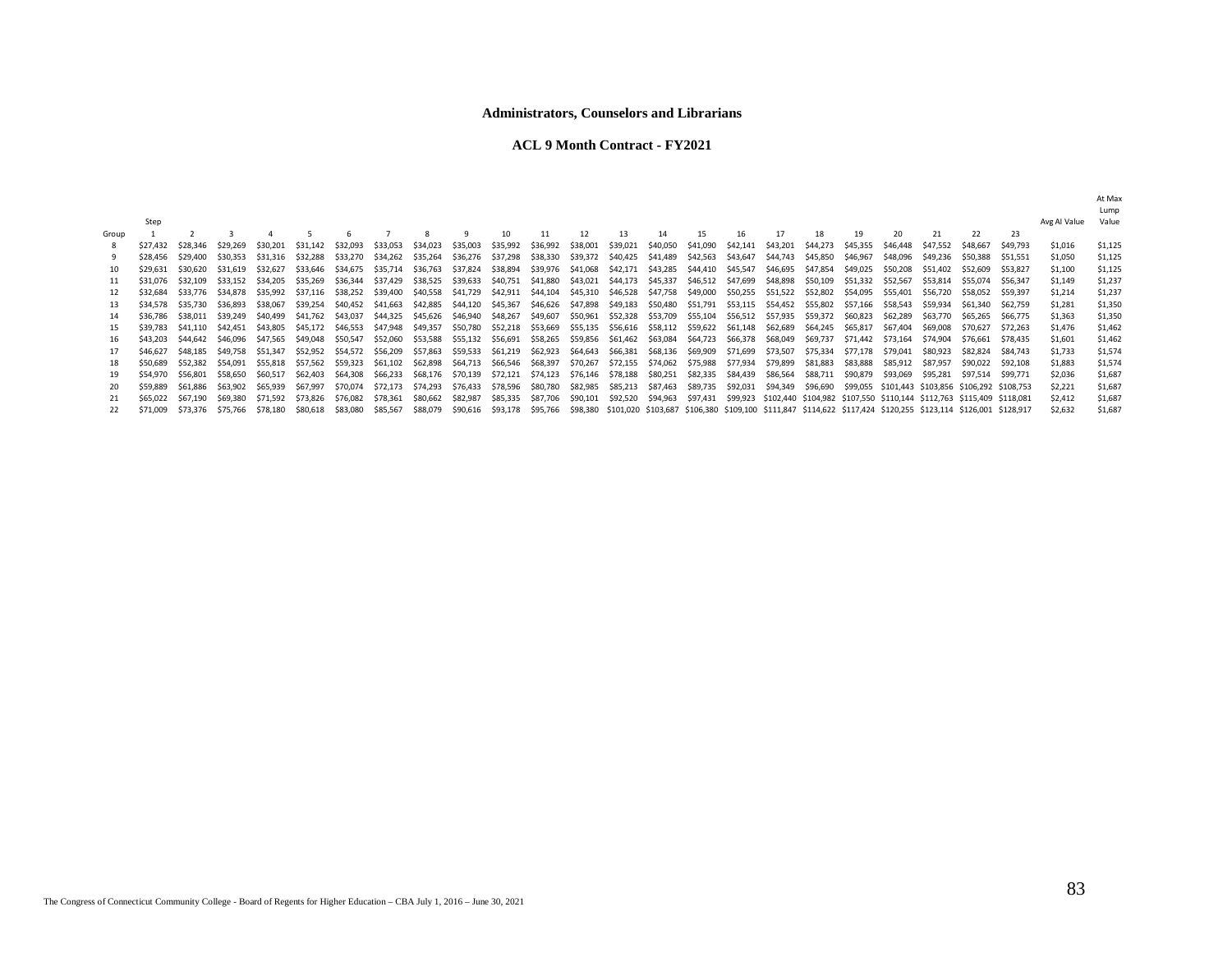### **SCHEDULE D**

### **Value of Step for Purposes of Reclassification of Non-Teaching Employees**

| 12 Month<br><b>Employees</b> |             |             |             |             |             |
|------------------------------|-------------|-------------|-------------|-------------|-------------|
| Group                        | <b>FY17</b> | <b>FY18</b> | <b>FY19</b> | <b>FY20</b> | <b>FY21</b> |
| 8                            | \$1,242     | \$1,249     | \$1,255     | \$1,306     | \$1,358     |
| 9                            | \$1,282     | \$1,289     | \$1,296     | \$1,347     | \$1,401     |
| 10                           | \$1,340     | \$1,347     | \$1,354     | \$1,409     | \$1,466     |
| 11                           | \$1,401     | \$1,409     | \$1,416     | \$1,471     | \$1,530     |
| 12                           | \$1,479     | \$1,487     | \$1,495     | \$1,555     | \$1,618     |
| 13                           | \$1,564     | \$1,572     | \$1,580     | \$1,642     | \$1,709     |
| 14                           | \$1,662     | \$1,670     | \$1,679     | \$1,747     | \$1,817     |
| 15                           | \$1,800     | \$1,809     | \$1,818     | \$1,893     | \$1,970     |
| 16                           | \$1,952     | \$1,962     | \$1,972     | \$2,052     | \$2,135     |
| 17                           | \$2,112     | \$2,123     | \$2,134     | \$2,222     | \$2,312     |
| 18                           | \$2,296     | \$2,307     | \$2,319     | \$2,412     | \$2,509     |
| 19                           | \$2,486     | \$2,498     | \$2,511     | \$2,611     | \$2,717     |
| 20                           | \$2,708     | \$2,722     | \$2,735     | \$2,845     | \$2,960     |
| 21                           | \$2,939     | \$2,954     | \$2,969     | \$3,089     | \$3,214     |
| 22                           | \$3,210     | \$3,227     | \$3,243     | \$3,373     | \$3,509     |

### **10 Month**

| <b>Employees</b> |             |             |             |             |             |
|------------------|-------------|-------------|-------------|-------------|-------------|
| Group            | <b>FY17</b> | <b>FY18</b> | <b>FY19</b> | <b>FY20</b> | <b>FY21</b> |
| 8                | \$1,035     | \$1,041     | \$1,046     | \$1,085     | \$1,128     |
| 9                | \$1,069     | \$1,074     | \$1,080     | \$1,121     | \$1,167     |
| 10               | \$1,117     | \$1,123     | \$1,128     | \$1,175     | \$1,223     |
| 11               | \$1,168     | \$1,174     | \$1,180     | \$1,228     | \$1,277     |
| 12               | \$1,233     | \$1,239     | \$1,245     | \$1,297     | \$1,349     |
| 13               | \$1,303     | \$1,310     | \$1,317     | \$1,369     | \$1,424     |
| 14               | \$1,385     | \$1,392     | \$1,399     | \$1,456     | \$1,514     |
| 15               | \$1,500     | \$1,507     | \$1,515     | \$1,577     | \$1,641     |
| 16               | \$1,627     | \$1,635     | \$1,644     | \$1,711     | \$1,780     |
| 17               | \$1,760     | \$1,769     | \$1,778     | \$1,850     | \$1,924     |
| 18               | \$1,913     | \$1,923     | \$1,933     | \$2,009     | \$2,090     |
| 19               | \$2,071     | \$2,082     | \$2,093     | \$2,176     | \$2,264     |
| 20               | \$2,256     | \$2,268     | \$2,280     | \$2,371     | \$2,467     |
| 21               | \$2,449     | \$2,461     | \$2,474     | \$2,576     | \$2,680     |
| 22               | \$2,675     | \$2,689     | \$2,703     | \$2,812     | \$2,925     |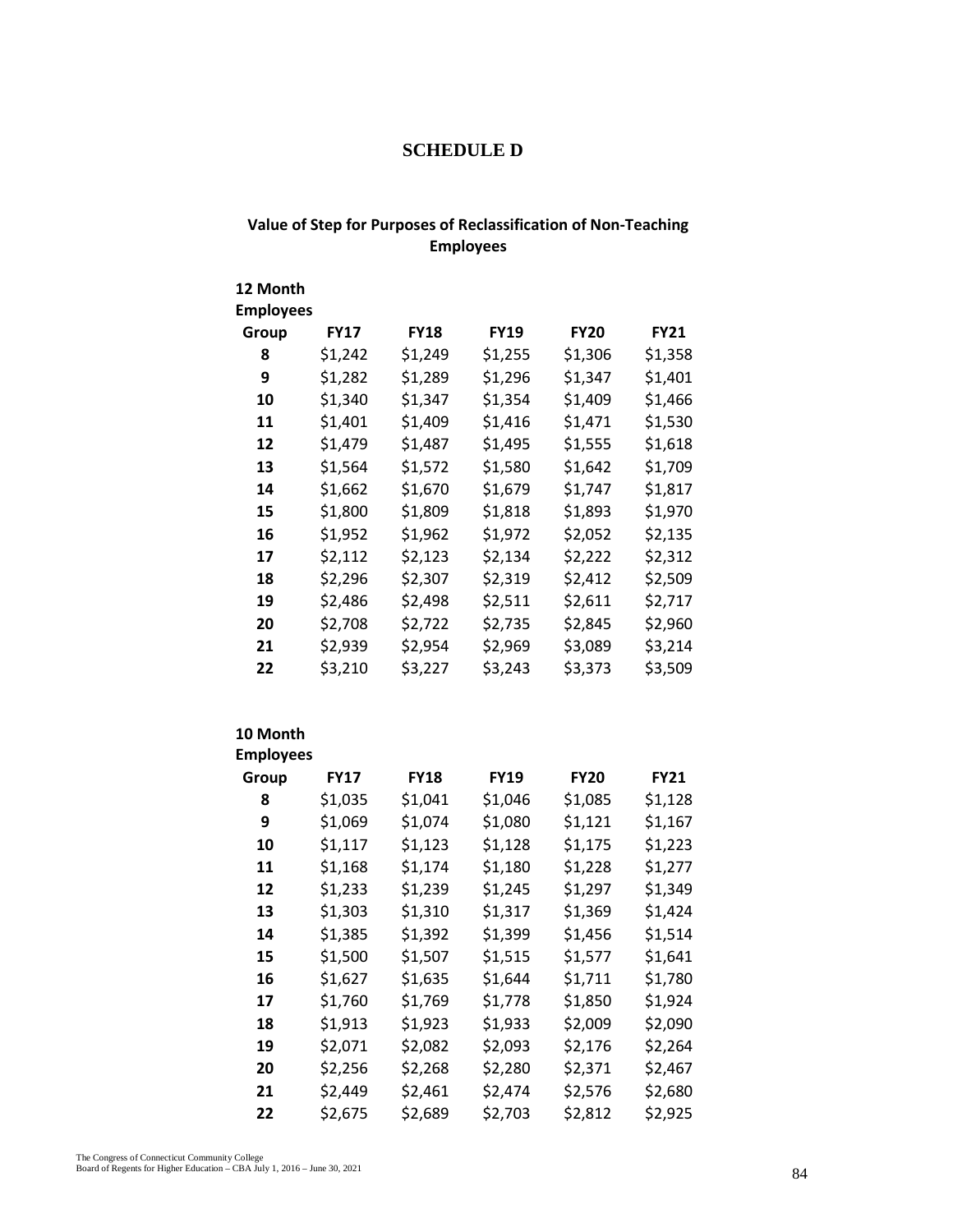### **SCHEDULE E**

### **SUMMARY OF MISCELLANEOUS RATES OF PAY (2018-2021)**

### **MISCELLANEOUS RATES OF PAY FY18 & FY19**

|                                                                                                                             | Rates for FY18<br>and FY19 per<br><b>SEBAC 2017</b> | Effective<br>Date |                                                                                                                                                                                                                                                                                                                                                                                                                                                                                                                                                                                            |
|-----------------------------------------------------------------------------------------------------------------------------|-----------------------------------------------------|-------------------|--------------------------------------------------------------------------------------------------------------------------------------------------------------------------------------------------------------------------------------------------------------------------------------------------------------------------------------------------------------------------------------------------------------------------------------------------------------------------------------------------------------------------------------------------------------------------------------------|
| Part-Time Educational Assistants<br>Associate's Degree<br>Bachelor's Degree<br>Master's Degree<br>Master's Degree + 4 years | \$24.94<br>\$28.88<br>\$34.59<br>\$42.78            | 7/1/2017          | These hourly rates are for part-time Educational Assistants working fewer than 20 hours per<br>week. The rate is based upon the degree required for the position and not the education<br>preparation for the candidate.                                                                                                                                                                                                                                                                                                                                                                   |
| Part-Time Lecturers<br>Level 1<br>Level 2                                                                                   | \$1,546<br>\$1,663                                  | 7/1/2017          | These rates are the per-credit hour rates. The lower rate is for adjuncts who have not yet<br>completed the teaching of 18 credit hours in the community college system. The higher rate is<br>for adjunct faculty who have already completed teaching 18 credit hours in the system.                                                                                                                                                                                                                                                                                                      |
| PTL with Clinical Component                                                                                                 | \$11,450                                            | 7/1/2017          | This is the rate to be paid to adjuncts who are teaching a course which includes both the<br>didactic and clinical portion of the course.                                                                                                                                                                                                                                                                                                                                                                                                                                                  |
| Part-Time Clinical Faculty - Educational<br>Assistant                                                                       | \$77.51                                             | 7/1/2017          | This is the rate of pay for part-time, less than 20 hours per week Educational Assistants hired as<br>Clinical Faculty in Nursing and Allied Health Programs.                                                                                                                                                                                                                                                                                                                                                                                                                              |
| Nursing Course Leader                                                                                                       | \$4,769                                             | 7/1/2017          | This is the rate of pay per semester for Nursing and Allied Health Course Leaders.                                                                                                                                                                                                                                                                                                                                                                                                                                                                                                         |
| Program Coordinator                                                                                                         | \$4,989                                             | 7/1/2017          | This rate is based upon the PTL rate for a 3 credit couse, and is paid to PCs in lieu of release<br>time. Per the PC agreement, PC Level I gets 3 credits release or pay per yer; PC Level II gets 6<br>credits release or pay per year; PC Level III gets 6 credits release or pay per semester.                                                                                                                                                                                                                                                                                          |
| Department Chair<br>$<$ 17 FTE<br>$>17$ FTE                                                                                 | \$202<br>\$513                                      | 7/1/2017          | This is the rate per FTE for full and part-time faculty supervised by the Department Chair in<br>accordance with the DC agreement.                                                                                                                                                                                                                                                                                                                                                                                                                                                         |
| Summer Call-In Per Diem Rate                                                                                                | \$425                                               | 7/1/2017          | These are the per diem rates of pay for summer call in rate pursuant to the Department Chair<br>Agreement and the arbitration award for Nursing and Allied Health.                                                                                                                                                                                                                                                                                                                                                                                                                         |
| Teaching Compensation in Lieu of<br>Additional Responsibilities (Fifth<br>course)                                           | \$2,500                                             | 7/31/2017         | All faculty employed on or before June 30, 2017 shall elect to either complete AR or teach a 3-<br>credit course for \$2,500 compensation. The parties understand that compensation shall be pro-<br>rated based on the number of credits taught, not necessarily the number of courses. Said<br>election shall be made by the faculty member no later than May 15 of the preceding academic<br>year. AR approval decisions shall be made no later than June 1 of the preceding academic year.<br>The existing practices and rules regarding AR proposals/approvals shall remain in place. |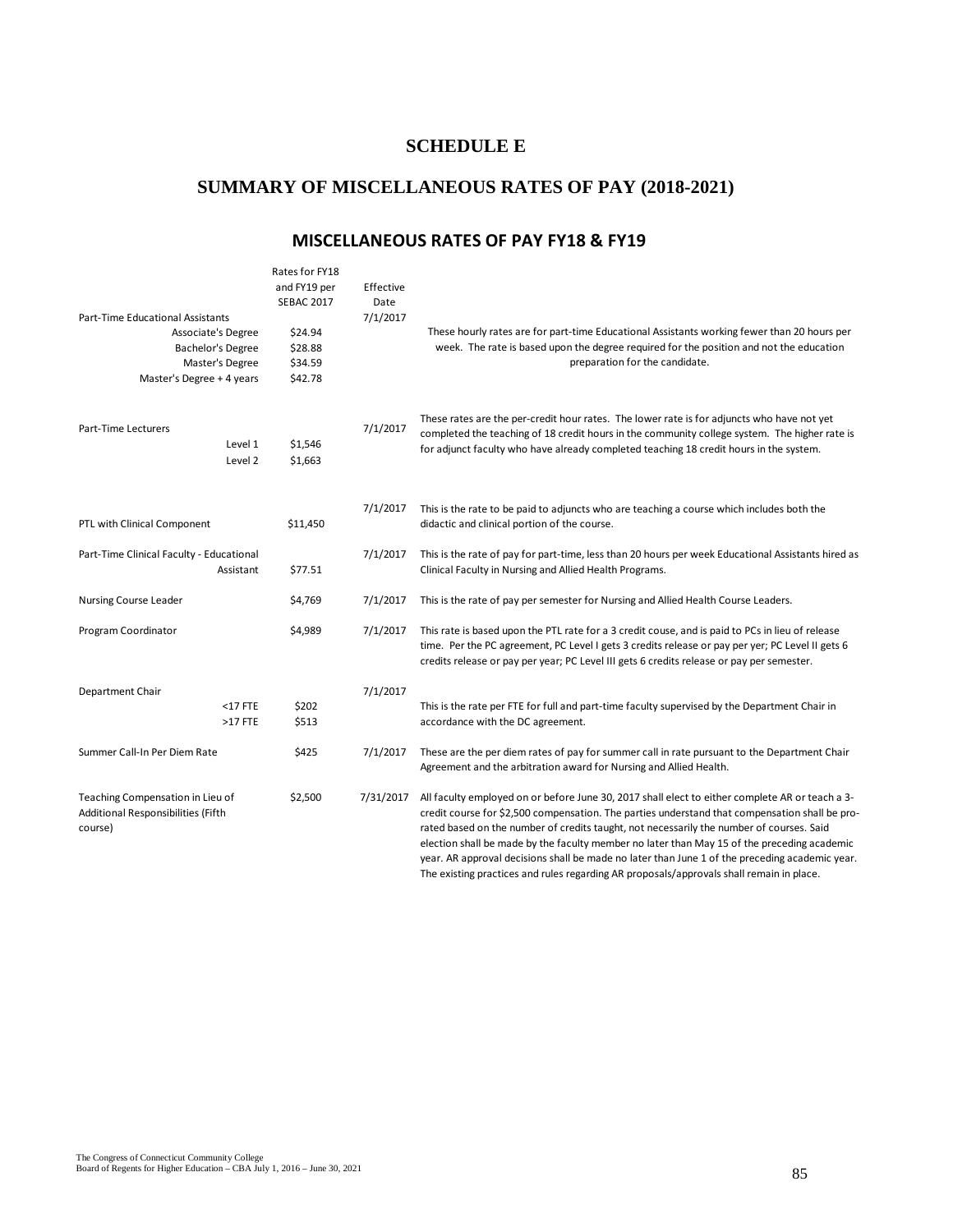### **MISCELLANEOUS RATES OF PAY FY20**

|                                                                                   |                | Effective |                                                                                                                                                                                                                                                                                                                                                                                                                                                                                                                                                                                                      |
|-----------------------------------------------------------------------------------|----------------|-----------|------------------------------------------------------------------------------------------------------------------------------------------------------------------------------------------------------------------------------------------------------------------------------------------------------------------------------------------------------------------------------------------------------------------------------------------------------------------------------------------------------------------------------------------------------------------------------------------------------|
|                                                                                   | Rates for FY20 | Date      |                                                                                                                                                                                                                                                                                                                                                                                                                                                                                                                                                                                                      |
| Part-Time Educational Assistants                                                  |                |           | 7/1/2019 These hourly rates are for part-time Educational Assistants working fewer than 20 hours per                                                                                                                                                                                                                                                                                                                                                                                                                                                                                                 |
| Associate's Degree                                                                | \$26.31        |           | week. The rate is based upon the degree required for the position and not the education                                                                                                                                                                                                                                                                                                                                                                                                                                                                                                              |
| Bachelor's Degree                                                                 | \$30.47        |           | preparation for the candidate.                                                                                                                                                                                                                                                                                                                                                                                                                                                                                                                                                                       |
| Master's Degree                                                                   | \$36.49        |           |                                                                                                                                                                                                                                                                                                                                                                                                                                                                                                                                                                                                      |
| Master's Degree + 4 years                                                         | \$45.13        |           |                                                                                                                                                                                                                                                                                                                                                                                                                                                                                                                                                                                                      |
| Part-Time Lecturers                                                               |                |           | 7/1/2019 These rates are the per-credit hour rates. The lower rate is for adjuncts who have not yet<br>completed the teaching of 18 credit hours in the community college system. The higher rate is                                                                                                                                                                                                                                                                                                                                                                                                 |
| Level 1                                                                           | \$1,631        |           | for adjunct faculty who have already completed teaching 18 credit hours in the system.                                                                                                                                                                                                                                                                                                                                                                                                                                                                                                               |
| Level 2                                                                           | \$1,754        |           |                                                                                                                                                                                                                                                                                                                                                                                                                                                                                                                                                                                                      |
|                                                                                   |                |           |                                                                                                                                                                                                                                                                                                                                                                                                                                                                                                                                                                                                      |
| PTL with Clinical Component                                                       | \$12,080       |           | 7/1/2019 This is the rate to be paid to adjuncts who are teaching a course which includes both the<br>didactic and clinical portion of the course.                                                                                                                                                                                                                                                                                                                                                                                                                                                   |
| Part-Time Clinical Faculty - Educational<br>Assistant                             | \$81.77        |           | 7/1/2019 This is the rate of pay for part-time, less than 20 hours per week Educational Assistants hired as<br>Clinical Faculty in Nursing and Allied Health Programs.                                                                                                                                                                                                                                                                                                                                                                                                                               |
| <b>Nursing Course Leader</b>                                                      | \$5,031        |           | 7/1/2019 This is the rate of pay per semester for Nursing and Allied Health Course Leaders.                                                                                                                                                                                                                                                                                                                                                                                                                                                                                                          |
| Program Coordinator                                                               | \$5,263        |           | 7/1/2019 This rate is based upon the PTL rate for a 3 credit couse, and is paid to PCs in lieu of release<br>time. Per the PC agreement, PC Level I gets 3 credits release or pay per yer; PC Level II gets 6<br>credits release or pay per year; PC Level III gets 6 credits release or pay per semester.                                                                                                                                                                                                                                                                                           |
| Department Chair                                                                  |                | 7/1/2019  |                                                                                                                                                                                                                                                                                                                                                                                                                                                                                                                                                                                                      |
| $<$ 17 FTE                                                                        | \$213          |           | This is the rate per FTE for full and part-time faculty supervised by the Department Chair in                                                                                                                                                                                                                                                                                                                                                                                                                                                                                                        |
| >17 FTE                                                                           | \$541          |           | accordance with the DC agreement.                                                                                                                                                                                                                                                                                                                                                                                                                                                                                                                                                                    |
| Summer Call-In Per Diem Rate                                                      | \$448          |           | 7/1/2019 These are the per diem rates of pay for summer call in rate pursuant to the Department Chair<br>Agreement and the arbitration award for Nursing and Allied Health.                                                                                                                                                                                                                                                                                                                                                                                                                          |
| Teaching Compensation in Lieu of<br>Additional Responsibilities (Fifth<br>course) | \$2,500        |           | 7/31/2017 All faculty employed on or before June 30, 2017 shall elect to either complete AR or teach a 3-<br>credit course for \$2,500 compensation. The parties understand that compensation shall be pro-<br>rated based on the number of credits taught, not necessarily the number of courses. Said<br>election shall be made by the faculty member no later than May 15 of the preceding academic<br>year. AR approval decisions shall be made no later than June 1 of the preceding academic year.<br>The existing practices and rules regarding AR proposals/approvals shall remain in place. |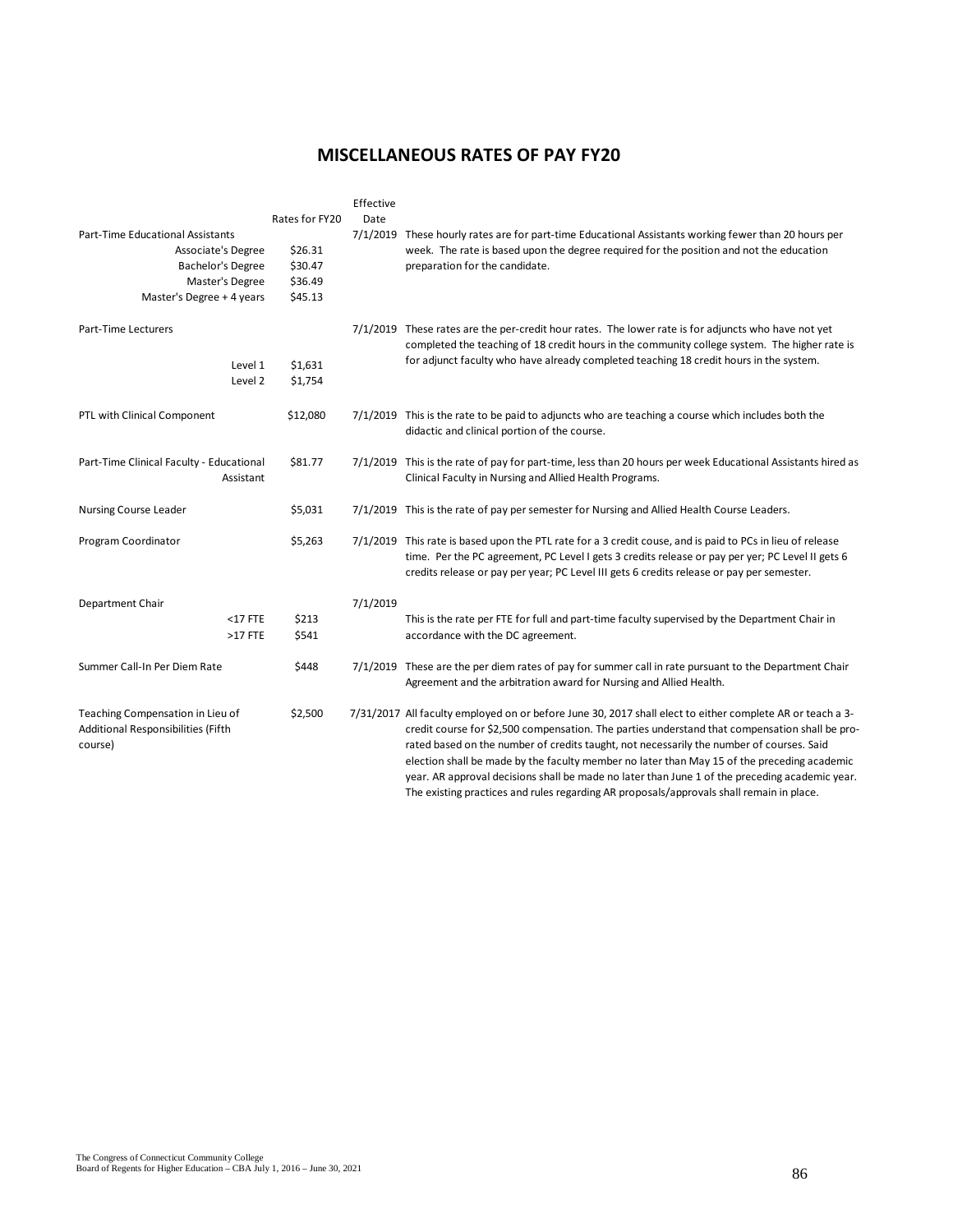# **MISCELLANEOUS RATES OF PAY FY21**

|                                                                                   |                | Effective |                                                                                                                                                                                                                                                                                                                                                                                                                                                                                                                                                                                                      |
|-----------------------------------------------------------------------------------|----------------|-----------|------------------------------------------------------------------------------------------------------------------------------------------------------------------------------------------------------------------------------------------------------------------------------------------------------------------------------------------------------------------------------------------------------------------------------------------------------------------------------------------------------------------------------------------------------------------------------------------------------|
|                                                                                   | Rates for FY21 | Date      |                                                                                                                                                                                                                                                                                                                                                                                                                                                                                                                                                                                                      |
| Part-Time Educational Assistants                                                  |                |           | 7/1/2020 These hourly rates are for part-time Educational Assistants working fewer than 20 hours per                                                                                                                                                                                                                                                                                                                                                                                                                                                                                                 |
| Associate's Degree                                                                | \$27.76        |           | week. The rate is based upon the degree required for the position and not the education                                                                                                                                                                                                                                                                                                                                                                                                                                                                                                              |
| Bachelor's Degree                                                                 | \$32.14        |           | preparation for the candidate.                                                                                                                                                                                                                                                                                                                                                                                                                                                                                                                                                                       |
| Master's Degree                                                                   | \$38.50        |           |                                                                                                                                                                                                                                                                                                                                                                                                                                                                                                                                                                                                      |
| Master's Degree + 4 years                                                         | \$47.62        |           |                                                                                                                                                                                                                                                                                                                                                                                                                                                                                                                                                                                                      |
| Part-Time Lecturers                                                               |                |           | 7/1/2020 These rates are the per-credit hour rates. The lower rate is for adjuncts who have not yet<br>completed the teaching of 18 credit hours in the community college system. The higher rate is                                                                                                                                                                                                                                                                                                                                                                                                 |
| Level 1                                                                           | \$1,721        |           | for adjunct faculty who have already completed teaching 18 credit hours in the system.                                                                                                                                                                                                                                                                                                                                                                                                                                                                                                               |
| Level 2                                                                           | \$1,851        |           |                                                                                                                                                                                                                                                                                                                                                                                                                                                                                                                                                                                                      |
|                                                                                   |                |           |                                                                                                                                                                                                                                                                                                                                                                                                                                                                                                                                                                                                      |
| PTL with Clinical Component                                                       | \$12,744       |           | 7/1/2020 This is the rate to be paid to adjuncts who are teaching a course which includes both the<br>didactic and clinical portion of the course.                                                                                                                                                                                                                                                                                                                                                                                                                                                   |
| Part-Time Clinical Faculty - Educational<br>Assistant                             | \$86.27        |           | 7/1/2020 This is the rate of pay for part-time, less than 20 hours per week Educational Assistants hired as<br>Clinical Faculty in Nursing and Allied Health Programs.                                                                                                                                                                                                                                                                                                                                                                                                                               |
| Nursing Course Leader                                                             | \$5,308        |           | 7/1/2020 This is the rate of pay per semester for Nursing and Allied Health Course Leaders.                                                                                                                                                                                                                                                                                                                                                                                                                                                                                                          |
| Program Coordinator                                                               | \$5,553        |           | 7/1/2020 This rate is based upon the PTL rate for a 3 credit couse, and is paid to PCs in lieu of release<br>time. Per the PC agreement, PC Level I gets 3 credits release or pay per yer; PC Level II gets 6<br>credits release or pay per year; PC Level III gets 6 credits release or pay per semester.                                                                                                                                                                                                                                                                                           |
| Department Chair                                                                  |                | 7/1/2020  |                                                                                                                                                                                                                                                                                                                                                                                                                                                                                                                                                                                                      |
| $<$ 17 FTE                                                                        | \$225          |           | This is the rate per FTE for full and part-time faculty supervised by the Department Chair in                                                                                                                                                                                                                                                                                                                                                                                                                                                                                                        |
| $>17$ FTE                                                                         | \$571          |           | accordance with the DC agreement.                                                                                                                                                                                                                                                                                                                                                                                                                                                                                                                                                                    |
| Summer Call-In Per Diem Rate                                                      | \$473          |           | 7/1/2020 These are the per diem rates of pay for summer call in rate pursuant to the Department Chair<br>Agreement and the arbitration award for Nursing and Allied Health.                                                                                                                                                                                                                                                                                                                                                                                                                          |
| Teaching Compensation in Lieu of<br>Additional Responsibilities (Fifth<br>course) | \$2,500        |           | 7/31/2017 All faculty employed on or before June 30, 2017 shall elect to either complete AR or teach a 3-<br>credit course for \$2,500 compensation. The parties understand that compensation shall be pro-<br>rated based on the number of credits taught, not necessarily the number of courses. Said<br>election shall be made by the faculty member no later than May 15 of the preceding academic<br>year. AR approval decisions shall be made no later than June 1 of the preceding academic year.<br>The existing practices and rules regarding AR proposals/approvals shall remain in place. |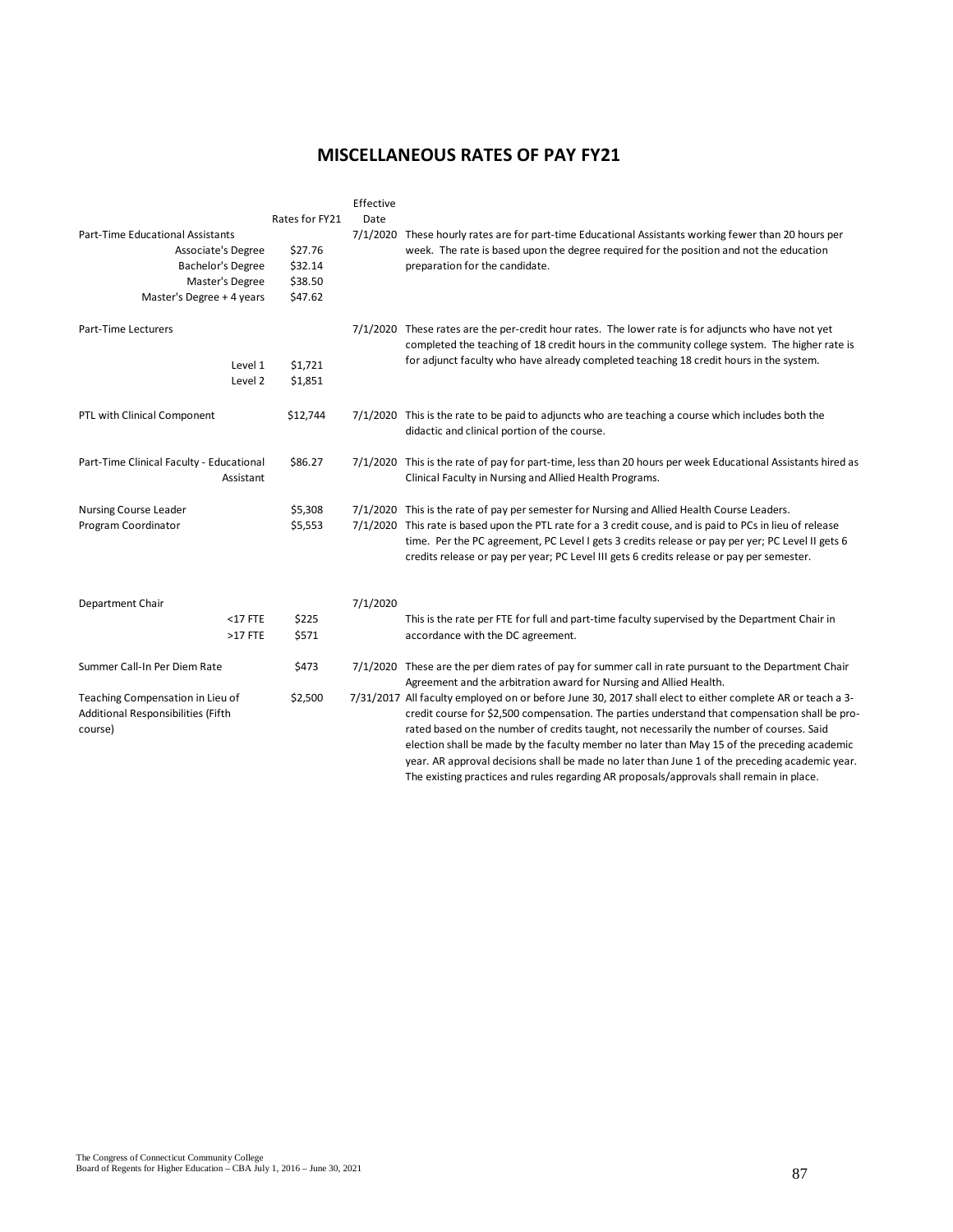# **SUMMARY OF MISCELLANEOUS RATES OF PAY (2017-2021)**

#### FY17 effective 7/1/2016

|                            |                           |          |          |          |          |          | <b>New Step</b> |                 |                      |                      |            |
|----------------------------|---------------------------|----------|----------|----------|----------|----------|-----------------|-----------------|----------------------|----------------------|------------|
| <b>Title</b>               | <b>Compensation Basis</b> | Step 1   | Step 2   | Step 3   | Step 4   | Step 5   | 6               |                 |                      |                      |            |
| Athletic Director (annual) | Annual                    | \$13,105 | \$14,225 | \$15,348 | \$16,467 | \$17,590 | \$18,659        |                 |                      |                      |            |
| Coach (major)              | Season                    | \$8,976  | \$9,786  | \$10,593 | \$11,403 | \$12,212 | \$12,982        |                 |                      |                      |            |
| Assistant Coach (major)    | Season                    | \$5,385  | \$5,838  | \$6,284  | \$6,735  | \$7,185  | \$7,614         |                 |                      |                      |            |
| Coach (minor)              | Season                    | \$3,592  | \$3,879  | \$4,163  | \$4,451  | \$4,739  | \$5,013         |                 |                      |                      |            |
| Assistant Coach (minor)    | Season                    | \$1,796  | \$1,939  | \$2,084  | \$2,225  | \$2,369  | \$2,506         |                 |                      |                      |            |
|                            |                           |          |          |          |          |          |                 |                 |                      |                      |            |
| <b>FY18</b>                | effective 7/1/2017        |          |          |          |          |          |                 |                 |                      |                      |            |
|                            |                           |          |          |          |          |          |                 | <b>New Step</b> |                      |                      |            |
| <b>Title</b>               | <b>Compensation Basis</b> | Step 1   | Step 2   | Step 3   | Step 4   | Step 5   | Step 6          | $\overline{7}$  |                      |                      |            |
| Athletic Director (annual) | Annual                    | \$13,105 | \$14,225 | \$15,348 | \$16,467 | \$17,590 | \$18,659        | \$19,728        |                      |                      |            |
| Coach (major)              | Season                    | \$8,976  | \$9,786  | \$10,593 | \$11,403 | \$12,212 | \$12,982        | \$13,752        |                      |                      |            |
| Assistant Coach (major)    | Season                    | \$5,385  | \$5,838  | \$6,284  | \$6,735  | \$7,185  | \$7,614         | \$8,043         |                      |                      |            |
| Coach (minor)              | Season                    | \$3,592  | \$3,879  | \$4,163  | \$4,451  | \$4,739  | \$5,013         | \$5,287         |                      |                      |            |
| Assistant Coach (minor)    | Season                    | \$1,796  | \$1,939  | \$2,084  | \$2,225  | \$2,369  | \$2,506         | \$2,643         |                      |                      |            |
|                            |                           |          |          |          |          |          |                 |                 |                      |                      |            |
| <b>FY19</b>                | effective 7/1/2018        |          |          |          |          |          |                 |                 |                      |                      |            |
| <b>Title</b>               | <b>Compensation Basis</b> | Step 1   | Step 2   | Step 3   | Step 4   | Step 5   | Step 6          | Step 7          | <b>New Step</b><br>8 |                      |            |
| Athletic Director (annual) | Annual                    | \$13,105 | \$14,225 | \$15,348 | \$16,467 | \$17,590 | \$18,659        | \$19,728        | \$20,797             |                      |            |
| Coach (major)              | Season                    | \$8,976  | \$9,786  | \$10,593 | \$11,403 | \$12,212 | \$12,982        | \$13,752        | \$14,522             |                      |            |
| Assistant Coach (major)    | Season                    | \$5,385  | \$5,838  | \$6,284  | \$6,735  | \$7,185  | \$7,614         | \$8,043         | \$8,472              |                      |            |
| Coach (minor)              | Season                    | \$3,592  | \$3,879  | \$4,163  | \$4,451  | \$4,739  | \$5,013         | \$5,287         | \$5,561              |                      |            |
| Assistant Coach (minor)    | Season                    | \$1,796  | \$1,939  | \$2,084  | \$2,225  | \$2,369  | \$2,506         | \$2,643         | \$2,780              |                      |            |
|                            |                           |          |          |          |          |          |                 |                 |                      |                      |            |
| <b>FY20</b>                | effective 7/1/2019        |          |          |          |          |          |                 |                 |                      |                      |            |
| <b>Title</b>               | <b>Compensation Basis</b> | Step 1   | Step 2   | Step 3   | Step 4   | Step 5   | Step 6          | Step 7          | Step 8               | <b>New Step</b><br>9 |            |
| Athletic Director (annual) | Annual                    | \$13,826 | \$15,007 | \$16,192 | \$17,373 | \$18,557 | \$18,659        | \$19,728        | \$20,797             | \$21,941             |            |
| Coach (major)              | Season                    | \$9,470  | \$10,324 | \$11,176 | \$12,030 | \$12,884 | \$12,982        | \$13,752        | \$14,522             | \$15,321             |            |
| Assistant Coach (major)    | Season                    | \$5,681  | \$6,159  | \$6,630  | \$7,105  | \$7,580  | \$7,614         | \$8,043         | \$8,472              | \$8,938              |            |
| Coach (minor)              | Season                    | \$3,790  | \$4,092  | \$4,392  | \$4,696  | \$5,000  | \$5,013         | \$5,287         | \$5,561              | \$5,867              |            |
| Assistant Coach (minor)    | Season                    | \$1,895  | \$2,046  | \$2,199  | \$2,347  | \$2,499  | \$2,506         | \$2,643         | \$2,780              | \$2,933              |            |
|                            |                           |          |          |          |          |          |                 |                 |                      |                      |            |
| FY21                       | effective 7/1/2020        |          |          |          |          |          |                 |                 |                      |                      | <b>New</b> |
| <b>Title</b>               | <b>Compensation Basis</b> | Step 1   | Step 2   | Step 3   | Step 4   | Step 5   | Step 6          | Step 7          | Step 8               | Step 9               | Step 10    |
| Athletic Director (annual) | Annual                    | \$14,586 | \$15,833 | \$17,083 | \$18,328 | \$19,578 | \$18,659        | \$19,728        | \$20,797             | \$21,941             | \$23,148   |
| Coach (major)              | Season                    | \$9,991  | \$10,892 | \$11,790 | \$12,692 | \$13,592 | \$12,982        | \$13,752        | \$14,522             | \$15,321             | \$16,163   |
| Assistant Coach (major)    | Season                    | \$5,994  | \$6,498  | \$6,994  | \$7,496  | \$7,997  | \$7,614         | \$8,043         | \$8,472              | \$8,938              | \$9,430    |
| Coach (minor)              | Season                    | \$3,998  | \$4,317  | \$4,634  | \$4,954  | \$5,275  | \$5,013         | \$5,287         | \$5,561              | \$5,867              | \$6,190    |
| Assistant Coach (minor)    | Season                    | \$1,999  | \$2,158  | \$2,320  | \$2,476  | \$2,637  | \$2,506         | \$2,643         | \$2,780              | \$2,933              | \$3,094    |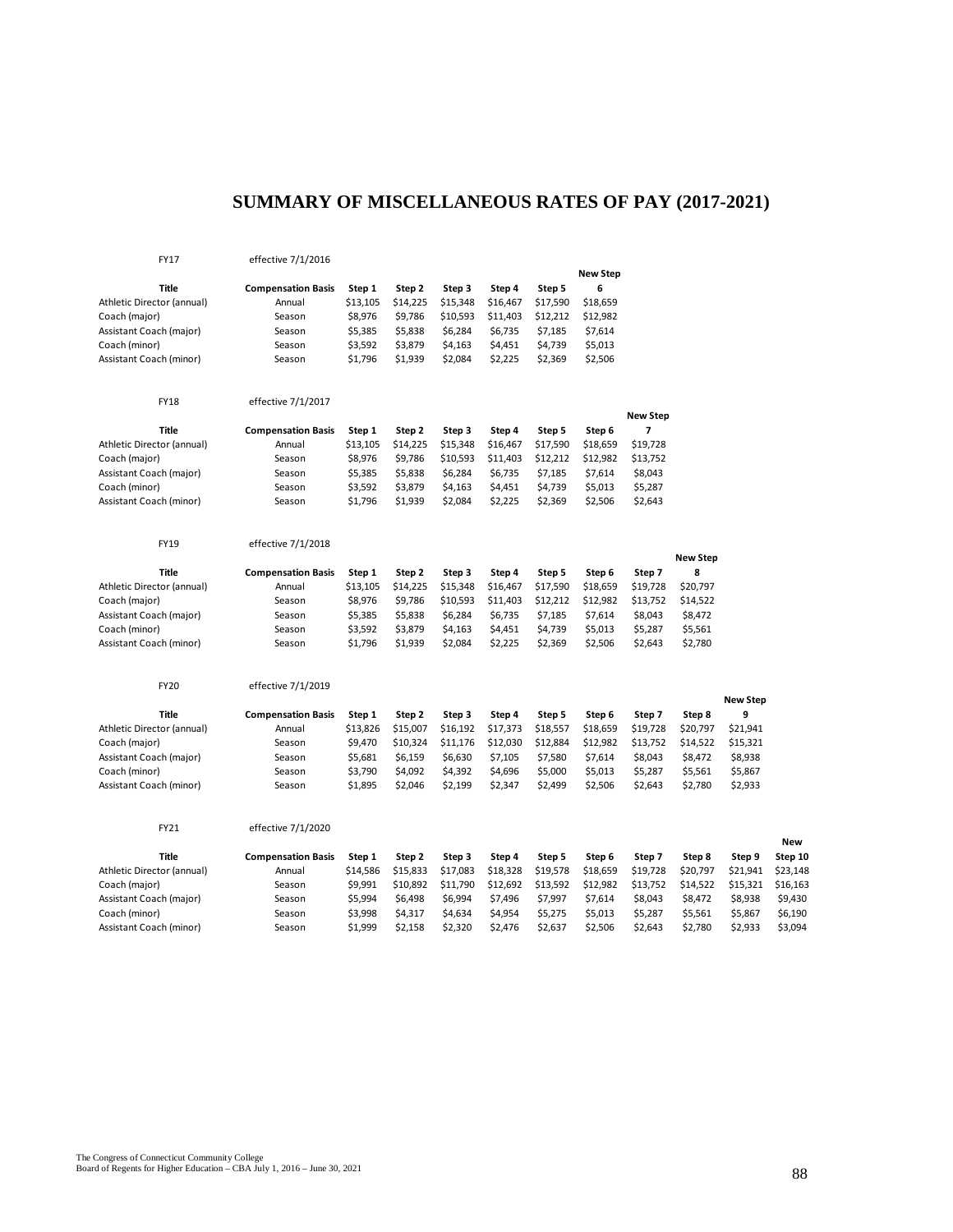### **SUPPLEMENTAL LETTERS OF AGREEMENT**

Collective Bargaining Agreement between the Board of Regents of Community-Technical Colleges and the Congress of Connecticut Community Colleges

### **RE: POSITION VACANCIES**

Dear Bob:

This is to indicate, for informational purposes only, that the System Office will continue or initiate the following practices:

(1) Notice of full-time position vacancies within the unit will be provided to the union. The notices will provide a general description of the duties, minimum qualifications and starting salary.

(2) The practice of posting and advertising most position vacancies for thirty days will be continued. The System Office will make a special effort to ensure posting at each college.

(3) To the extent possible, consistent with Section 46a-68-41 of the Regulations of State Agencies, the Board will encourage that consideration be given to candidates from within the System for position vacancies at a college. The Board will require that at least three qualified candidates from within the System receive a preliminary interview. In addition, it shall be understood that qualified part-time employees in any of the three bargaining units may be included among the required three internal candidates eligible for interview in connection with the filling of a full-time position vacancy.

(4) The President of the Connecticut State Colleges and Universities will, from time-to-time, issue general search procedure guidelines for full-time bargaining unit positions.

This letter is provided with the understanding that it is not subject to grievance and arbitration and does not limit Article III of the Agreement.

Sincerely,

Jackson W. Foley, Jr.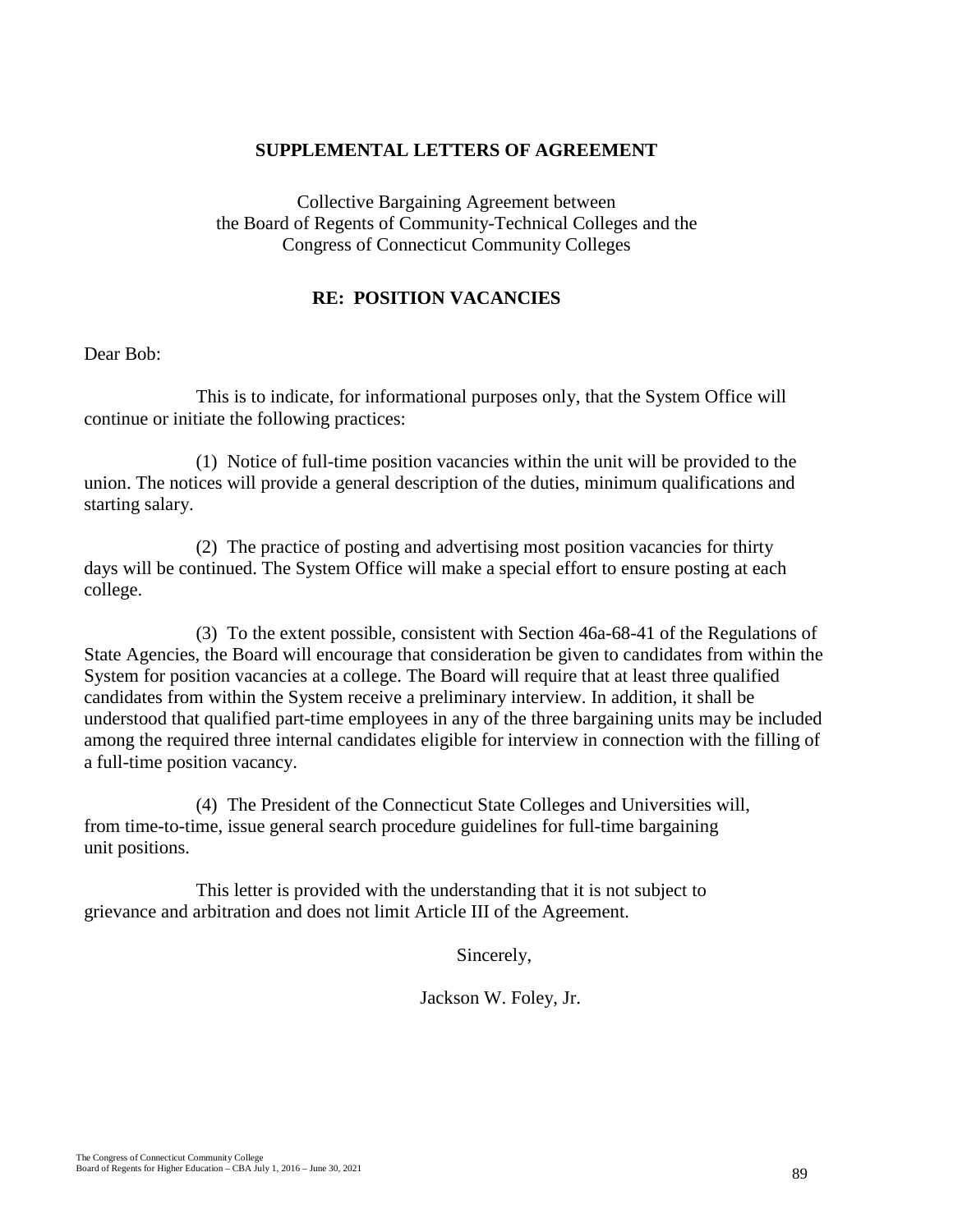### **RE: ADDITIONAL RESPONSIBILITIES**

In the course of negotiations, the parties have identified shared concerns regarding the professional responsibilities of teaching faculty beyond those associated with classroom instruction and related duties. The parties recognize that, as professionals, teaching faculty are expected to extend their services to meet other institutional needs related to the mission, goals, and priorities of the college and System. Further, the parties acknowledge that the employer has the responsibility and the right to require the satisfactory fulfillment of appropriate additional responsibilities as part of the teaching workload requirement set forth in Article X, Section 2 and to evaluate the quality of services rendered under the provision as part of the employee's overall evaluation.

To this end, each college shall publish and distribute to all members of the teaching faculty a comprehensive statement of its institutional mission, goals and priorities. During the spring semester, each faculty member will submit a report indicating the specific activities that were undertaken to meet the obligation of Article X, Section 2 The report shall recommend additional responsibilities for the following year. The report will also be included in the faculty member's professional file and be considered for purposes of evaluation. The employer will determine whether the statement satisfies the obligations specified in Article X, Section 2 and is consistent with the priorities of the college and the System.

Questions regarding additional responsibilities may be resolved by means of correspondence or discussions during the spring semester. Unit members shall not be required to participate in any such discussion and the employer shall incur no liability as the result of any such discussion.

Should it be determined that the statement does not satisfy this intent or that there are other priorities, the employer will so notify the faculty member on or before May 1<sup>st</sup>. The faculty member will be encouraged to file an amended statement within fifteen days of receiving this notice. The employer will confer with the faculty member upon the request of the faculty member and make a reasonable effort to reach agreement on the additional responsibilities. By June  $1<sup>st</sup>$ , the employer shall provide an approved statement of additional responsibilities to the faculty member for the following academic year, which shall be a part of the professional file. It is recognized that circumstances may necessitate alteration in the additional responsibilities during the academic year. Changes may be initiated by either the employer or the faculty member, but must be approved by the employer.

There shall be a mechanism for building in significant peer input designed to re-energize and better organize Additional Responsibilities. The peer teams shall have access to all reports upon complete Additional Responsibilities so that they may better guide the following year's Additional Responsibilities. If the parties are unable to agree on the mechanism for building in peer input, the mechanism shall be subject to arbitration, however any resulting mechanism shall not alter the managerial review provided above.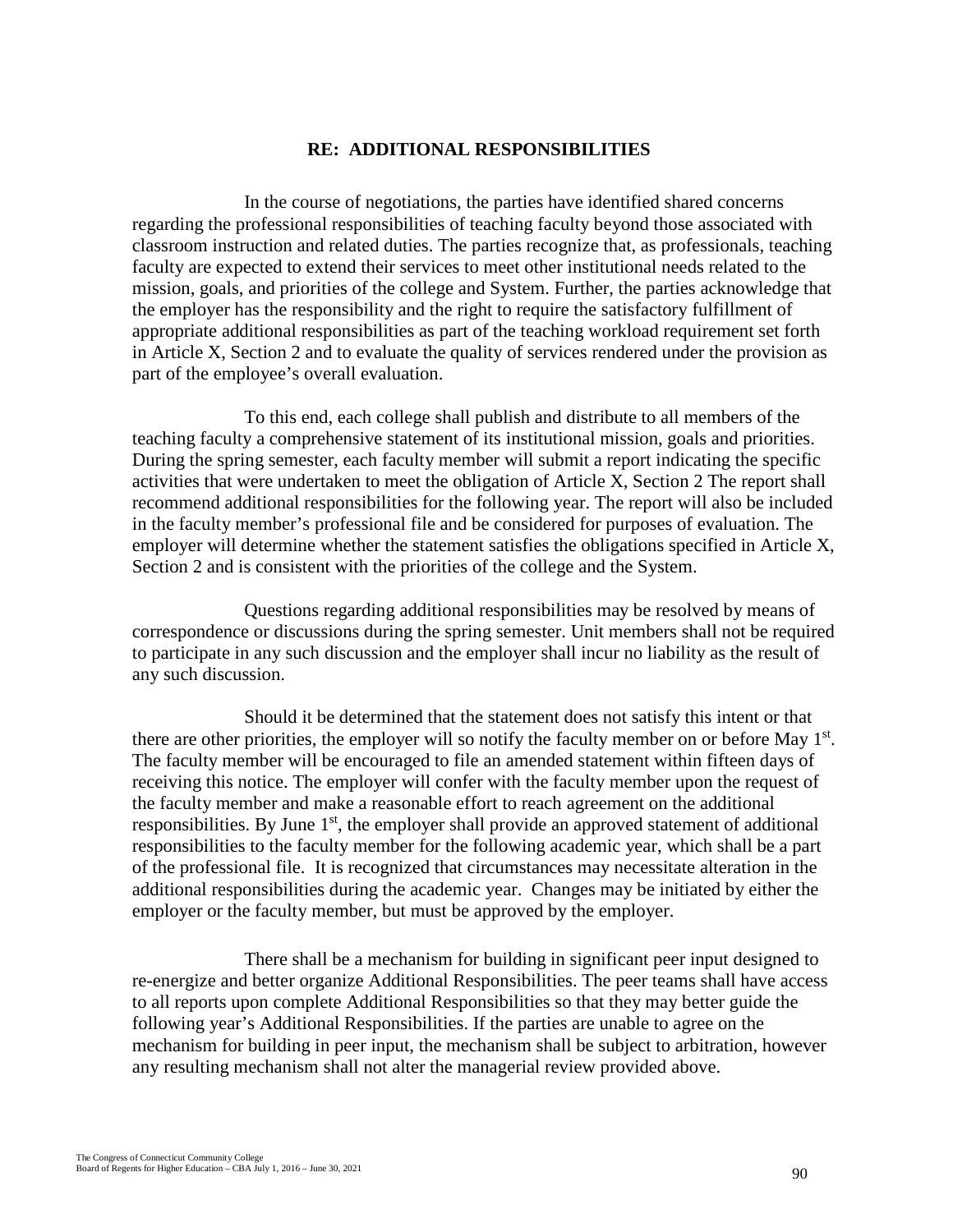### **RE: GRADE PLACEMENT**

This memorandum sets forth the understanding of the parties with respect to the placement of unit members who work twenty or more hours per week and are other than teaching faculty.

(1) The parties acknowledge that it is the present intent of the Board of Regents to continue the classification structure recommended by Norman D. Willis and Associates. If the classification structure is discontinued, the employer will meet its obligation to bargain with respect to the compensation of new classifications.

(2) So long as the employer continues the Willis classification structure, the following considerations shall apply:

(a) Unit members who work twenty or more hours per week will be classified by the employer in the grades recommended by Willis.

(b) The employer will provide the union with a copy of its guidelines for position placement.

(c) When position placement is based on ratings by System Office staff, the position will be referred to the Rating Committee to be rated. The committee will meet at least once each year. This shall not preclude more frequent meetings where there are sufficient, "bona fide" issues which are to be referred to the Rating Committee. The final decision will be made by the President of the Connecticut State Colleges and Universities or his/her designee and a copy will be provided to the union.

(d) The parties recognize that it is difficult to properly evaluate the placement of new positions without sufficient job content information. Accordingly, it is agreed that such positions shall not be referred to the Rating Committee until the incumbent has worked for at least six months in the position. If the position is reclassified as the result of the evaluation, the additional cost shall be borne by the Board on a prospective basis only. Prospective shall mean no more than 45 calendar days after the final results from the Rating Committee. It is contemplated that the committee's work will commence by March 1.

(3) Unit members who are appointed to the Rating Committee may not disclose information gained during the rating process, nor may they act as advocates or appear as witnesses in any legal or administrative proceeding, arbitration or fact finding involving classification and compensation of unit members.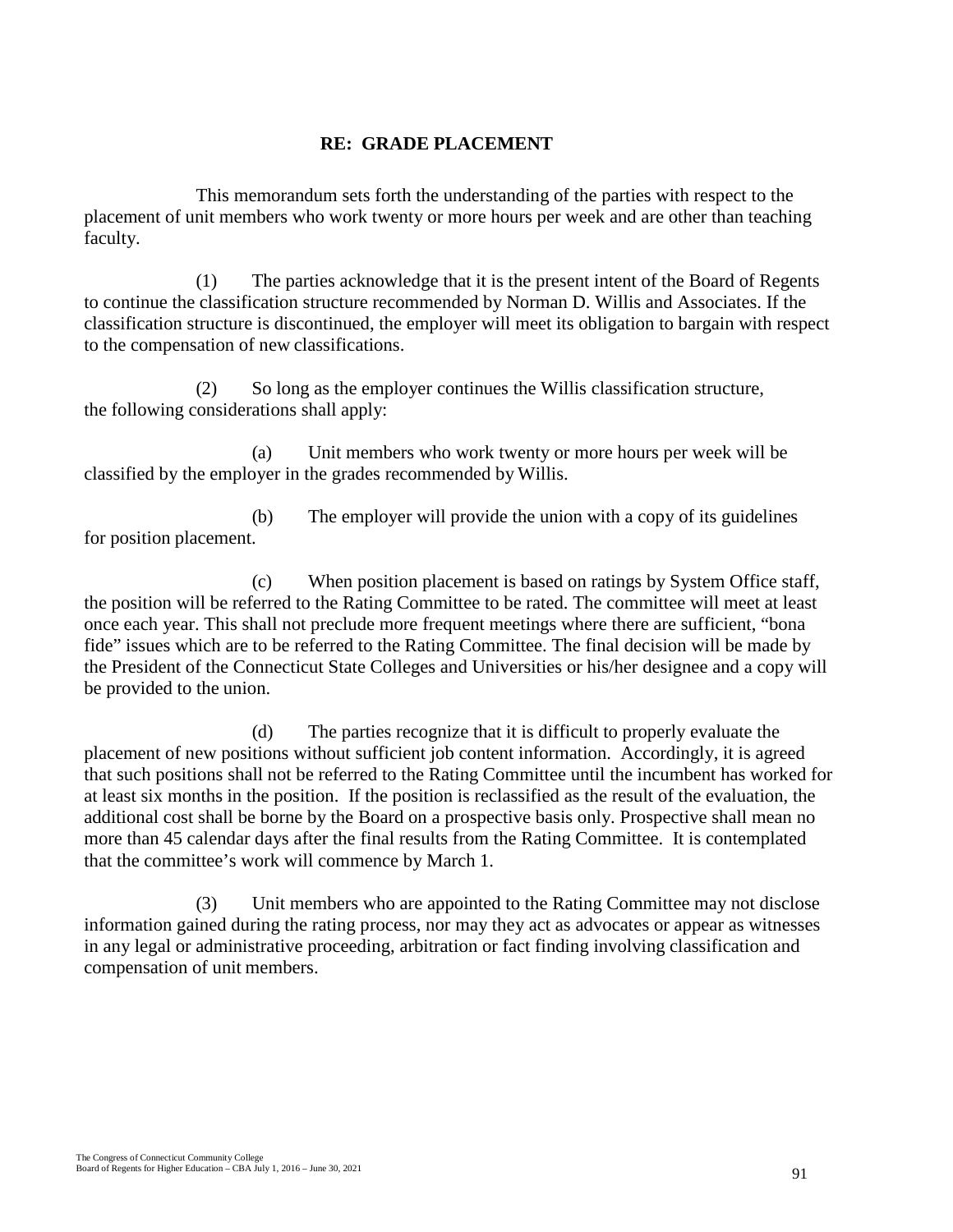(4) Whenever the employer implements changes in job descriptions or changes in assigned duties for non-teaching professionals who work twenty or more hours per week, the union but not any employee may submit views, data and information on the question of whether or not a change in duties requires a change in the grade.

The employer shall consider whether the change in job duties is sufficiently substantial to have the effect of changing the position placement. Where position placement is based on ratings of staff or where position placement is to a lower grade, the position or classification will be referred to the Rating Committee to be rated. The final decision will be made by the President of the Connecticut State Colleges and Universities or his/her designee and a copy will be provided to the union.

If the Board discontinues the Willis job evaluation process, the Board agrees to negotiate on the question of whether or not such changes in duties require change in the level of compensation for the position(s).

Nothing herein shall prevent the union from raising classification issues with the employer.

(5) Effective July 1, 1985, job descriptions will be revised to reflect changes in duties which require a change of grade. The Congress shall receive a copy of all job descriptions revised pursuant to this paragraph.

(6) For each of the years of the Agreement, .09 percent of total salaries shall be available for grade changes. The employer shall have no obligation to effect changes in compensation beyond the extent of these dollars. All the dollars shall be expended or carried over for expenditure in subsequentyears.

(7) No unit member shall have his/her annual salary reduced as a result of this memorandum of understanding.

(8) The Board retains the right to increase salaries of unit members, notwithstanding the provisions of this memorandum. In this regard, the Board will continue to attempt to provide funding for such changes, including reclassifications, made pursuant to this paragraph.

(9) Employees who are appointed to a position which has a higher grade shall be placed at the step in the new grade which will provide an increase in annual salary at least equal to one step at the new grade, but not to exceed the top step of the new grade. This paragraph shall not be construed to limit paragraph 8.

(10) The agreement between the Board and the Congress dated June 29, 1984, shall continue.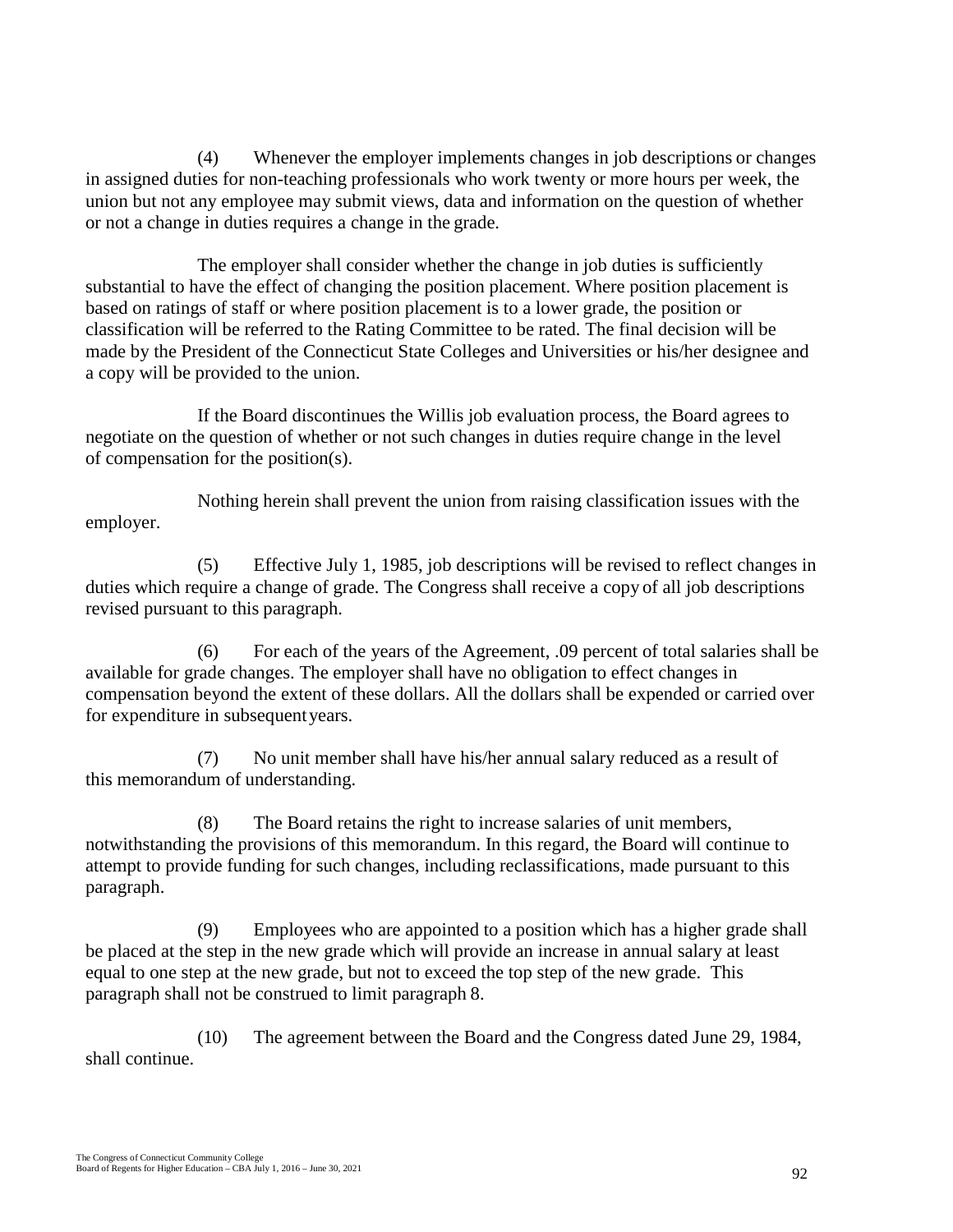(11) The provisions of this memorandum of understanding shall not be directly or indirectly subject to the grievance and arbitration provisions of the Agreement.

### **RE: DAY AFTER THANKSGIVING**

The purpose of this letter is to give recognition to the interest of unit members in being able to use accrued leave time on the day after Thanksgiving. It is recognized that the decision to close the college involves a weighing of the public interest and the rights of other employees. At the same time, we recognize that it is in our mutual interest to facilitate a mechanism for providing for a reduced staffing structure or college closing on the day after Thanksgiving. To this end, it is agreed that unit members who are not scheduled to work on Friday after Thanksgiving may be scheduled to work on a holiday when the college is open.

### **RE: MERIT AWARDS, EDUCATIONAL EXCELLENCE AWARDS AND DISTINGUISHED SERVICE AWARDS**

Merit Awards are given annually to principal bargaining unit teaching faculty and nonteaching community college professionals who demonstrate unusual service, superior performance, exceptional duty, or excellence in teaching. Merit Awards are designed to embrace continuous, high levels of service as well as unique contributions made during the academic year. Merit Awards are in the amount of \$1,500 per principal bargaining unit member and are non-recurring. They are paid from funds set aside for this purpose pursuant to the Collective Bargaining Agreements and will not impact college budgets.

Nominations for Merit Awards can be provided by management, supervisors, peers, or the bargaining unit member themselves. These nominations are forwarded to the College President no later than March 15<sup>th</sup> with selection and notification to the recipients and the System Office no later than April  $15<sup>th</sup>$ .

### **Educational Excellence & Distinguished Service Awards**

The Educational Excellence & Distinguished Service Award Program was established to recognize employees whose performance exemplifies excellence in teaching, leadership and administration. The program involves recognition of one member per bargaining unit per college each year and provides tangible reward in two forms: (1) a non-recurring, lump sum payment of \$1,500; and (2) the opportunity to be awarded up to \$5,000 to support professional activities. They are paid from funds set aside for this purpose pursuant to the Collective Bargaining Agreements and will not impact college budgets.

Consideration is limited to full-time bargaining unit members with at least ten (10) years of service. Receipt of other merit recognition or promotion through the contractual process does not impact upon eligibility for recognition under the Educational Excellence and Distinguished Service Award program.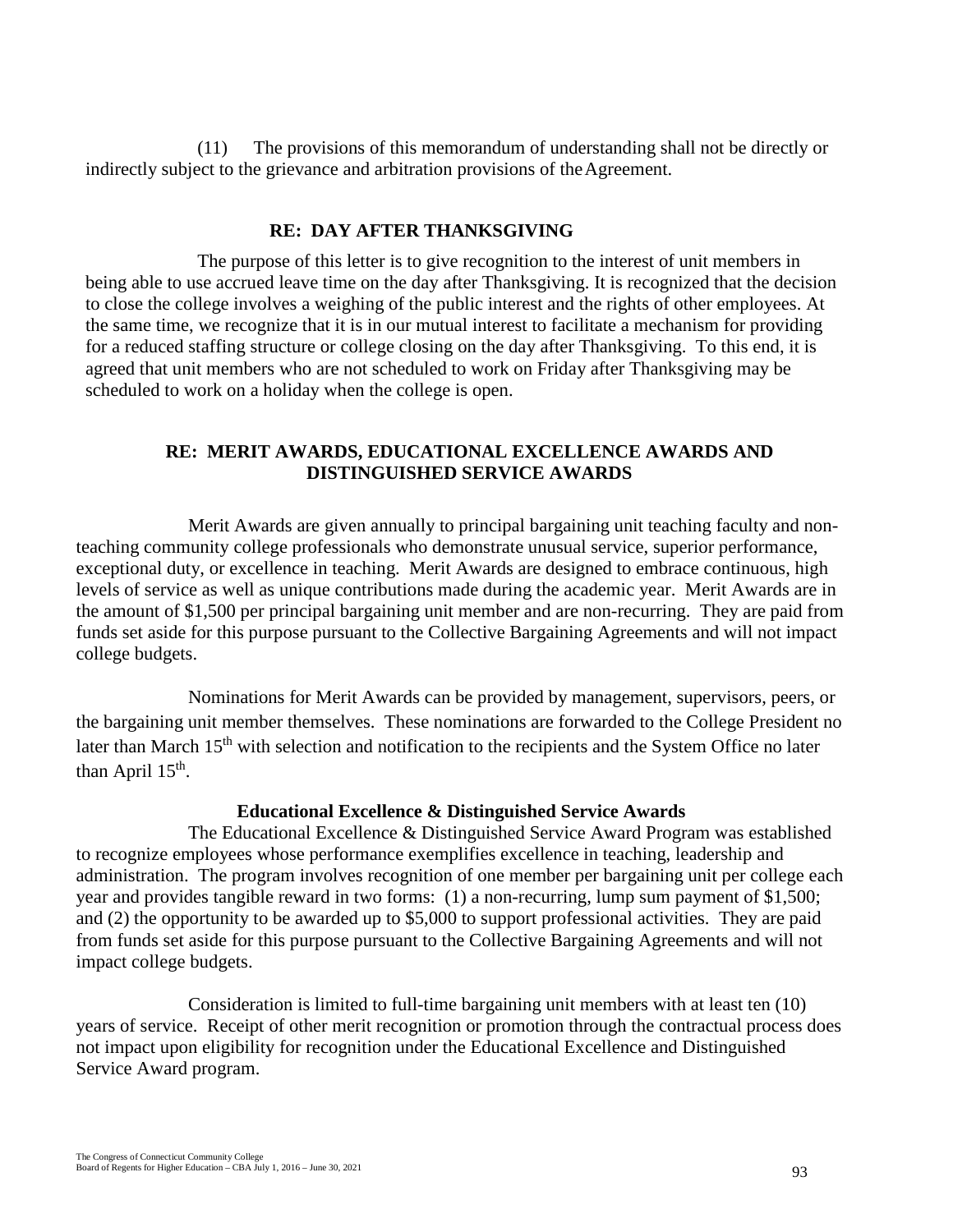While no system-wide consideration process is specified, college presidents should be prepared to identify the process used, and ensure that all members of the college community are aware of the program and have an opportunity to nominate themselves or colleagues.

The Educational Excellence and Distinguished Service Award program recognizes extraordinary professional service through appropriate college acknowledgement, and rewards this achievement by providing a \$1,500 lump sum payment, and an opportunity to make application for financial support of professional activities not ordinarily available. Up to \$5,000 may be made available to the recipient for projects such as the following:

- Instructional Innovation. Included are proposals to enhance computer literacy, writing across the curriculum, designing new instructional materials, etc.
- Professional Development. Examples include special professional development activities such as attendance at seminars, conferences, workshops or training programs that might not otherwise be possible through available professional development funds.
- Alternative Assignment. Integral to this category is the possibility of arranging for replacement of the award recipient to facilitate release from his/her normal assignments, in order to do special projects related to the college or the system. In this instance, funds may be used to replace the award recipient.

Please note that the \$5,000 is available for professional activities or to replace the recipient where released time is granted. The funds may not be used as a cash award to the recipient nor to employ and compensate the recipient for the performance of additional responsibilities.

# **RE: SABBATICALS**

This memorandum records the understanding of the parties with respect to the provision of leaves.

(1) The employer will continue its practice of allotting dollars to the colleges based on the cost and/or savings resulting from sabbaticals which are granted and utilized.

(2) Notwithstanding the provisions of Article XVII, Section 2A, the Board may provide for consideration of and grant sabbatical leaves to employees who work and have worked in the System for twenty or more hours per week for at least ten years. Such sabbaticals shall be subject to the limitations of Article XVII.

# **RE: RETRAINING**

In the course of negotiations, the parties have identified the need to foster and encourage retraining and redirection of staff competencies. While the parties recognize that it is often difficult to identify new areas of need and to anticipate areas for retrenchment, it is agreed that both unit members and management share a responsibility to be aware of and to plan for such changes. Accordingly, the parties have agreed that they shall inform all members of the professional staff through a joint letter of their commitment to provide retraining opportunities, as outlined herein.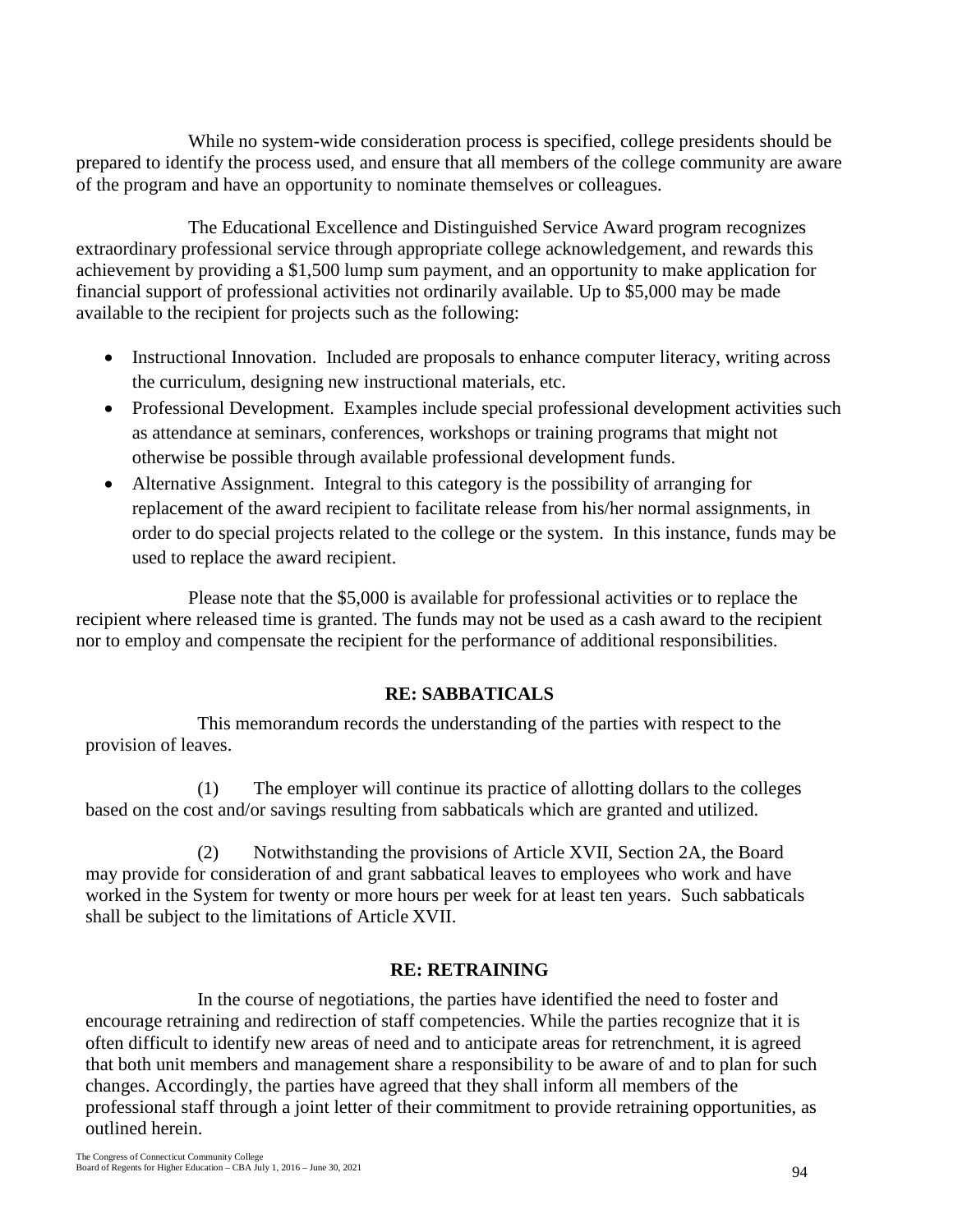(1) Both unit members and management are encouraged to identify potential areas for retraining. It is the expectation of the parties that either the bargaining unit member or management would suggest a retraining program for a unit member or members.

(2) The President of the Connecticut State Colleges and Universities may approve retraining programs within the limits of funds provided under the Collective Bargaining Agreement. Priority may be given to unit members in those areas or programs which may be subject to reduction or elimination.

(3) The general allocation to the colleges of dollars made available under Article XXI of the Collective Bargaining Agreement shall be by agreement between the Board and the union. In addition, on each campus there shall be a Retraining Committee composed of an equal number of management and bargaining unit representatives, the size of the committee to be determined by the college President. The committee shall publicize retraining opportunities and, where practicable, review and rank proposals in order of their merit. The committee shall submit its recommendations to the President who will forward them, with his/her recommendations, to the President of the Connecticut State Colleges and Universities, who shall make the final determination. The decision of the President of the Connecticut State Colleges and Universities shall be final.

(4) The parties intend that the dollars allocated shall be distributed.

### **RE: PART-TIME NURSING (GENERAL FUND)**

Part-time nursing salaries shall be increased each year by the total package percentage increase negotiated by the parties.

### **RE: AREAS OF IMPROVEMENT**

The statement of areas of improvement provided in Articles IX and XII is not to be regarded as a statement of reasons for failure to recommend.

### **RE: GRANTS AND CONTRACTS**

In situations where the terms of a grant or contract require waiver of an economic provision of this Agreement, the Board may request and the union will sympathetically consider such request, provided that such a request for a waiver of minimum salaries for not more than one year will be routinely granted.

### **RE: TEACHING WORKLOAD OBLIGATION**

The parties agree that the establishment of academic standards and the definition of what comprises an academic "credit" are managerial prerogatives. As such, they are permissive subjects of bargaining. On the other hand, the impact upon bargaining unit members of changes in working conditions is a mandatory subject of bargaining. If the Board effects changed workload requirements within the bargaining unit, it shall negotiate with the Congress the impact of these changes.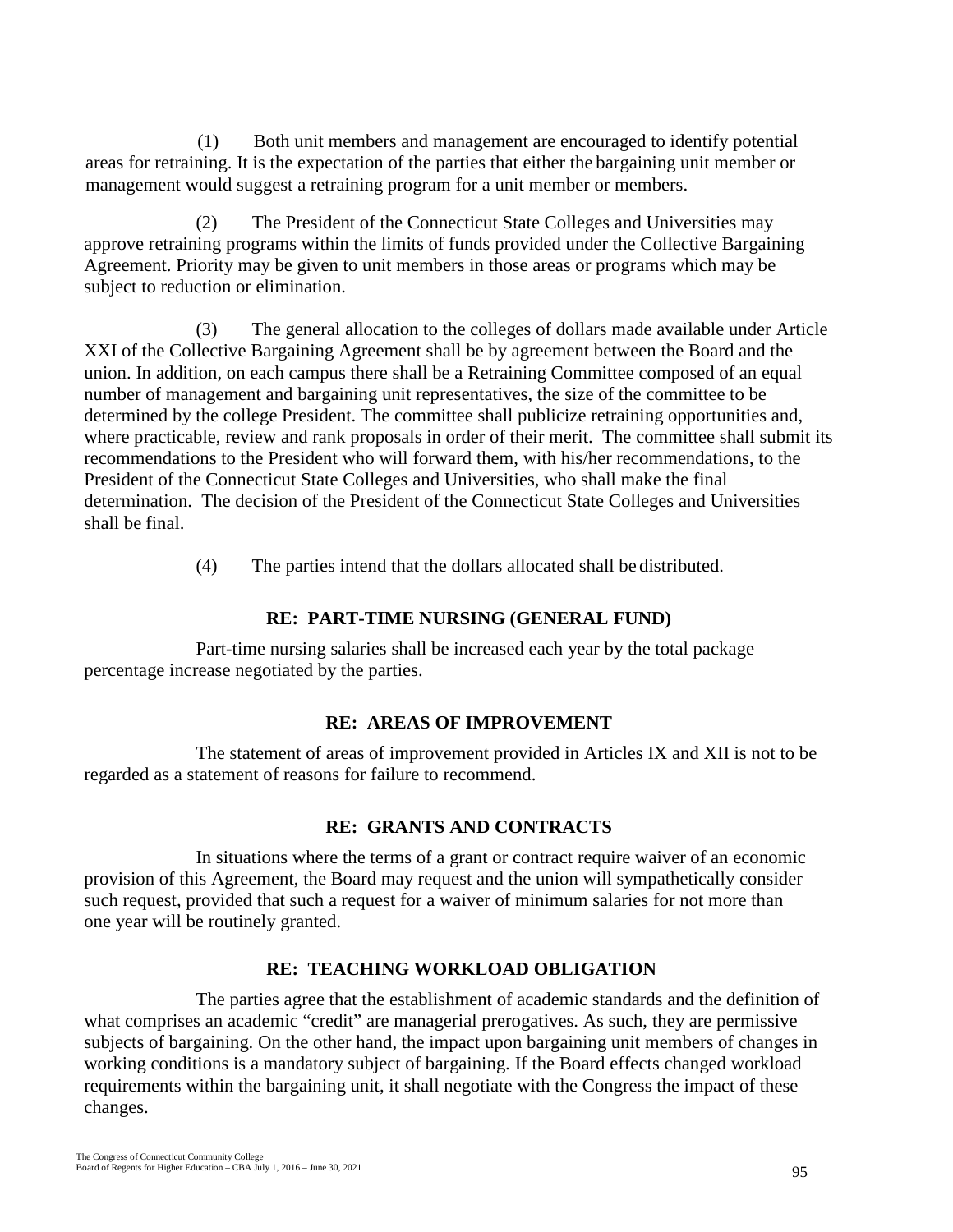### **RE: TECHNOLOGY TRAINING**

The parties understand that the technology training language of Article X, Section 1(g) and Article X, Section 4(d) shall not be interpreted as requiring faculty members and ACLs to possess each and every skill listed in those sections. Rather, it is the parties' understanding that faculty members and ACLs should possess strong computer/information literacy skills and that they possess such skills required for the full and effective performance of their positions. To the extent that faculty members and ACLs need to improve their computer/information literacy skills, the parties encourage them to engage in Professional Development activities designed to gain or strengthen such literacy skills. The parties have provided additional funds for this exclusive purpose, which may include group training, although Professional Development funds may also legitimately be used for this purpose. The parties further recognize that it is not reasonable to require employees to acquire, retain, or use technology training skills if they do not have regular workplace access to computer hardware and that management is responsible for providing access to the computer hardware to the extent it seeks to require or encourage the acquiring, retaining, or use of such skills.

### **RE: TECHNOLOGY TRAINING LABOR MANAGEMENT COMMITTEE**

In the interest of furthering labor-management relations, the undersigned parties hereby agree as follows:

- 1. For the 2002-03-contract year, each college will establish a labor-management committee, the size and composition to be determined by the president. Membership may consist of members of more than one bargaining unit at merged colleges.
- 2. The committee shall publicize the availability of technology training dollars and, where practicable, review and rank proposals in order of merit, for submission to the president.
- 3. The committee process for 2002-03 shall be considered an experiment, subject to renewal.
- 4. This agreement shall be without precedent and may not be asserted except to enforce its terms.

### **RE: PROGRAM COORDINATORS**

The parties have fully negotiated the provisions of the May 3, 1990 memorandum of agreement regarding teaching faculty who have administrative responsibilities as Program Coordinators and have agreed as follows:

1. Faculty/Program Coordinators shall be compensated<sup>[3](#page-104-0)</sup> or receive released time in accordance with the following schedule:

<span id="page-104-0"></span>The Congress of Connecticut Community College Board of Regents for Higher Education – CBA July 1, 2016 – June 30, 2021 <sup>3</sup> See Schedule E (Miscellaneous Rates of Pay) for current pay rates for Program Coordinators.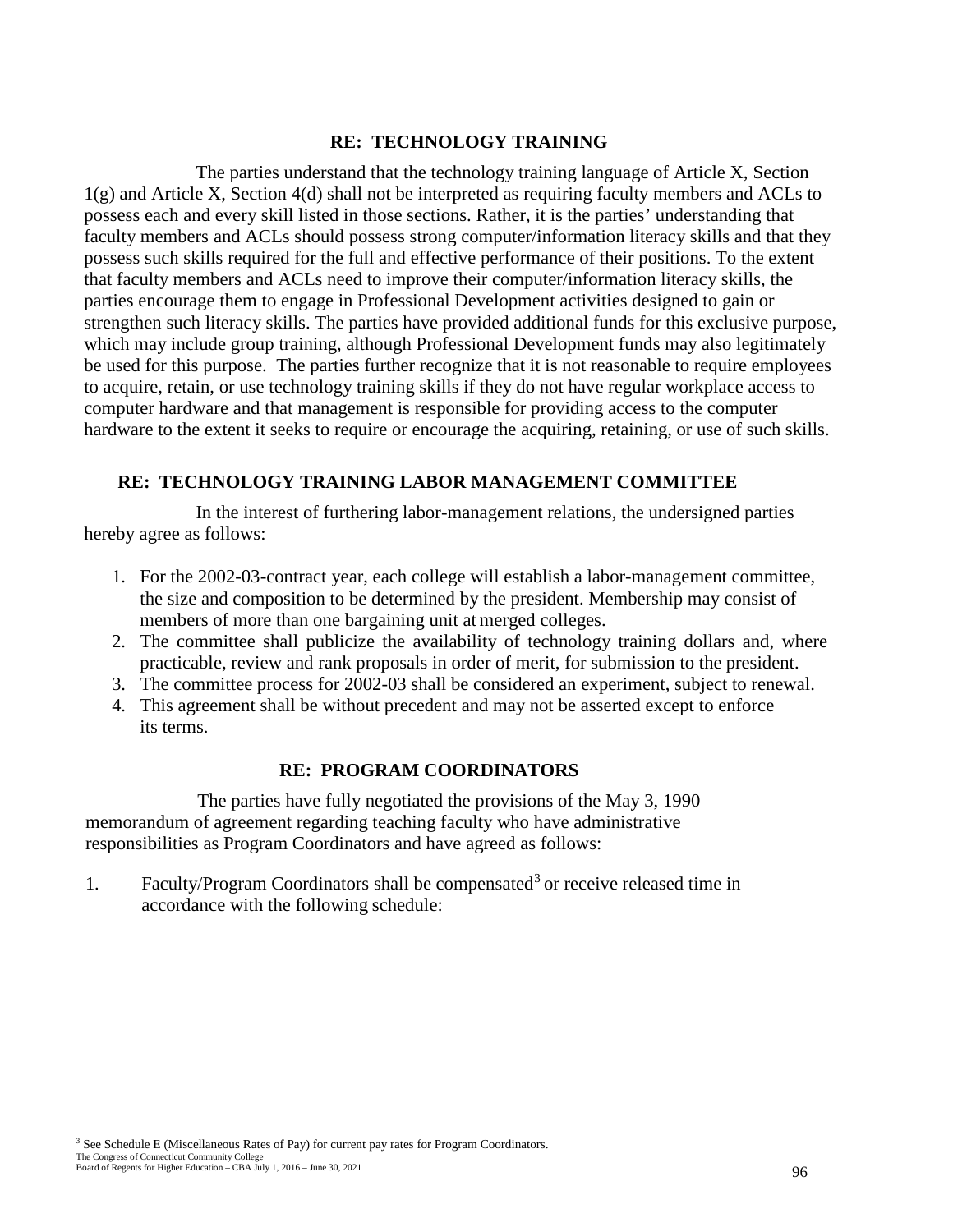| <b>LEVEL</b> | <b>PAYMENT</b>            | <b>RELEASED TIME</b>        |
|--------------|---------------------------|-----------------------------|
| L            | \$2,000 per year $OR$     | 3 credits release per year  |
| H            | \$2,000 per semester $OR$ | 3 credits per semester      |
| Ш            | \$4,000 per semester $OR$ | 6 credits per semester $OR$ |
|              | \$2,000 per semester AND  | 3 credits per semester      |

- 2. The employer has established three job descriptions for the three categories of Program Coordinator. The descriptions incorporate the compensable factors upon which the parties reached agreement. Copies of the job descriptions are attached to this Agreement for informational purposes.
- 3. Faculty/Program Coordinators shall be assigned responsibilities consistent with the job descriptions and compensated pursuant to paragraph number one above, at the sole discretion of the employer.

Attached is a list of the current Program Coordinators and their assignment within the three categories.

- 4. The parties recognize that there are some teaching faculty who have responsibilities for an academic program and have historically been referred to as Program Coordinators, but for whom no compensation is appropriate under this Agreement inasmuch as their responsibilities do not rise to the level articulated in the Category I Job description.
- 5. For the purpose of this Agreement, Program Coordinators are those teaching faculty who have administrative responsibility for a degree and/or certificate program. The employer will maintain the current level of released time for Department Chairs who also serve as Program Coordinators.
- 6. Payments pursuant to this Agreement shall be funded by the resources identified in paragraphs 6d (\$143,900) and 7 (\$31,500) of the May 3, 1990 agreement between the parties. In the event that the available funds are insufficient to fully implement the payments/released time articulated above, the parties are not precluded from identifying additional resources available in contract funds. It is understood that the Board has no obligation to fund Program Coordinators beyond the extent of the contact funds available. In the event that the funds available exceed the requirements of implementing this Agreement, the parties will discuss the disposition of the excess dollars.
- 7. Since the most significant difference between the Category I and Category II Program Coordinators is responsibility for a program which has fieldwork as an integral component of the program, the parties have agreed that:
	- a. Coordinators whose programs include fieldwork as an option or a required component are included in Category II. This placement is based upon the following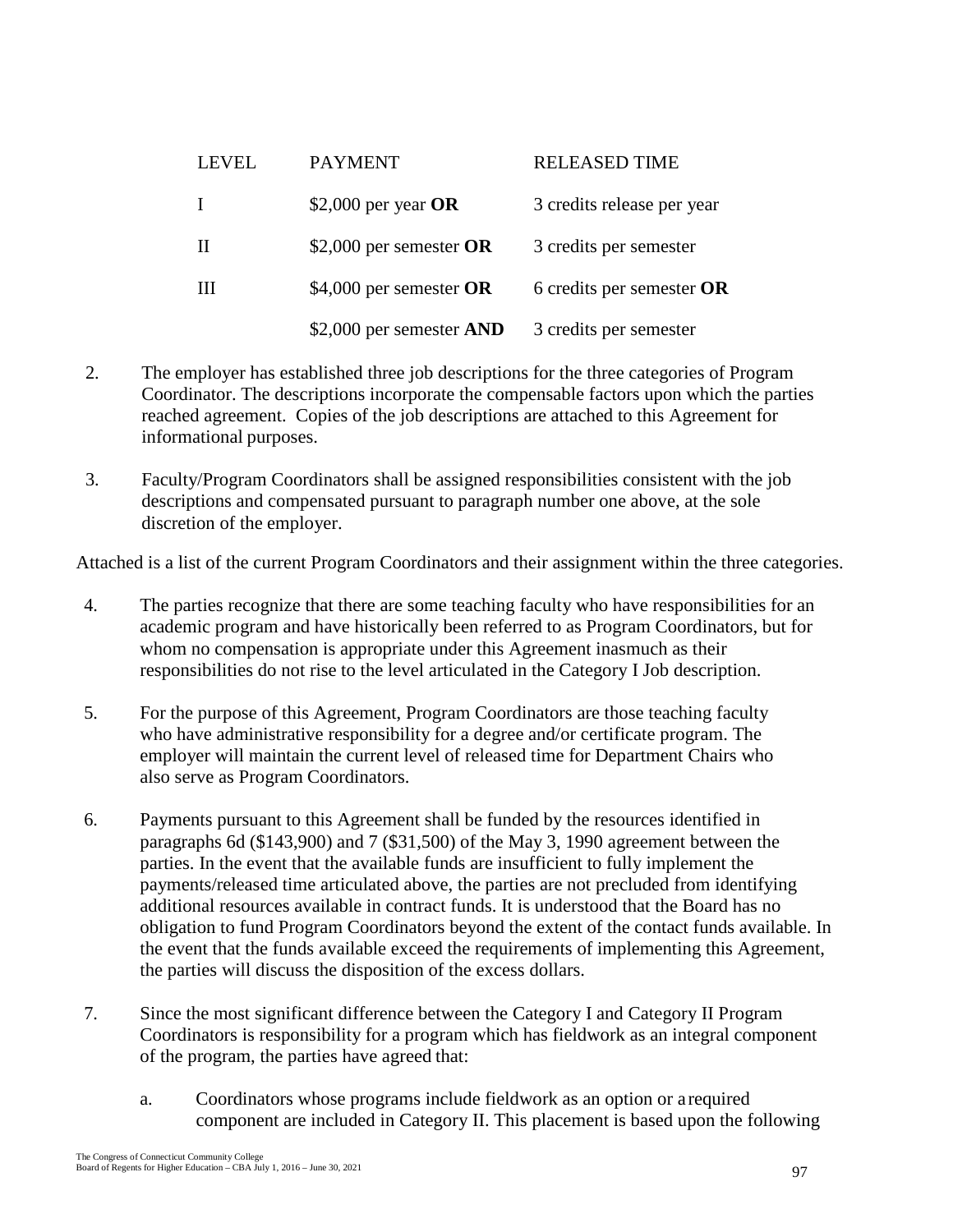assumptions:

- Where the fieldwork is not required to graduate from the program, there are sufficient placements to recognize fieldwork as a major component of the job.
- Where fieldwork is required for graduation from the program and where there are very few placements at the present time, the expectation is that the program will expand in the future which will create an increase in fieldwork activity for the Coordinator.
- b. Should any individual Category II Program Coordinator's responsibility for fieldwork fall below the above referenced expectation, the individual will be moved down to a Category I Coordinator until such time as the fieldwork responsibility meets the expected level.The Board will discuss specific changes pursuant to this provision with the union prior to implementation.
- c. The provisions of paragraph a. above, relate to current position incumbents. The Board reserves the right to reconsider its position with respect to new programs or incumbents.
- 8. For the record, the following special circumstances are noted:
	- a. Certain Program Coordinators at Naugatuck Valley Community College, (Koski, Palmieri and Brick) have been placed at Category I despite the fact that fieldwork is a component of their respective programs. This placement is based upon the fact that the College has a Cooperative Education Program whose staff is responsible for securing and administering the fieldwork placements for students. In the event that the Cooperative Education Program is reorganized or discontinued in the future and responsibility for fieldwork shifts to the above referenced Program Coordinators, the Coordinators shall be assigned to Category II.
	- b. In accepting the slotting of certain Program Coordinators, the union has not waived any rights which it may have with respect to asserting that the workloads Lewis, DeVito, Pronovost, Bruce and Savva, violate the standards established in Article X.
	- c. The parties have identified six (6) teaching faculty with administrative responsibilities for academic programs who, in addition, have some duties normally associated with the Department Chair designation. For the purposes of this Agreement, the employer will preserve the status quo provided that compensation is provided at the level for Program Coordinator. When the Board implements a new structure of compensation for Departments Chairs, the question of the appropriate designation/title for these six positions will be reconsidered without prejudice to the position of either party.
- 9. Implementation of this Agreement shall commence prospectively with the Spring 1994 semester. Prospective payments (in lieu of released time) shall be made at the conclusion of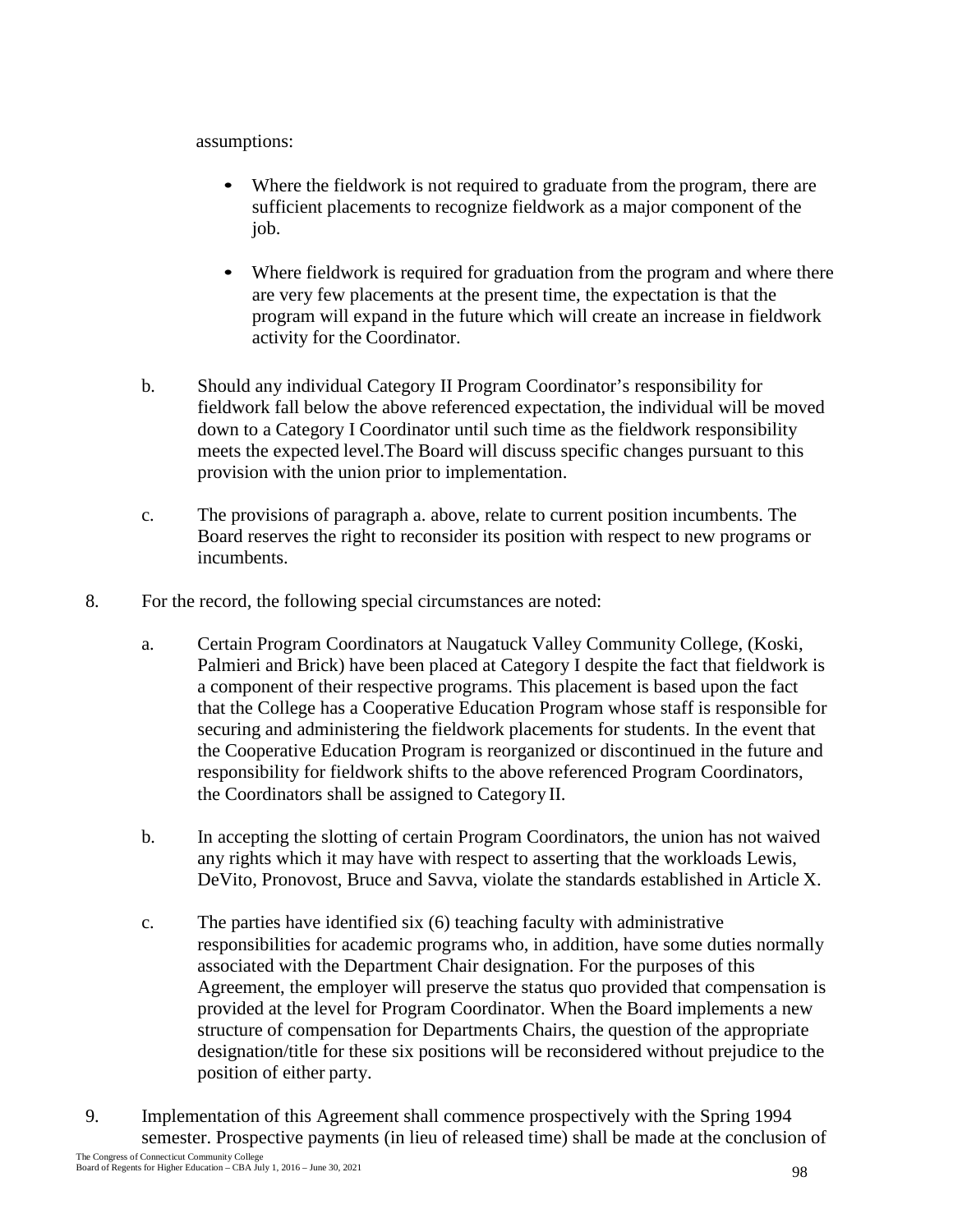each semester. Category I Program Coordinators will receive one-half payment (\$1,000) at the conclusion of each semester.

- 10. Retroactive compensation will be provided to Program Coordinators for the years 1990-91, 1991-92 and 1992-93 and the Fall 1993 semester consistent with the following:
	- a. Retroactive payments shall not exceed the dollars available in each year of the Agreement (\$175,400 each year for a cumulative total of \$701,600).
	- b. Retroactive payments shall not and will not be asserted as precedent.
	- c. Retroactive payments shall be based upon the following formula: Total number of units for all Program Coordinators as defined in d. below, minus released time or payments which were previously provided to Program Coordinators  $=$  total (net) units.

Total dollars available divided by the total (net) units = the value of a unit.

d. Units referenced in c. above, are defined as follows:

| Level I   | $=$ | 3 credits release/year  | $=$ | 1 unit  |
|-----------|-----|-------------------------|-----|---------|
| Level II  | $=$ | 6 credits release/year  | $=$ | 2 units |
| Level III | $=$ | 12 credits release/year | $=$ | 4 units |

- e. In the interests of harmonious relations and achieving a complete settlement on the Program Coordinator issue, the employer has agreed not to consider, for the purposes of determining retroactive compensation, release from Article X, 2B responsibilities which may have been provided during the 1990-91, 1991-92 and 1992-93 and the Fall 1993 semester. In exchange, the union agrees not to assert this treatment as precedent, and in particular, agrees not to disclose the fact of this payment to advance its position regarding future compensation of such individuals. The employer will develop a database to calculate the retroactive obligations and share the information with the union. The parties may discuss unique circumstances which require special treatment.
- 11. This Agreement constitutes the total compensation arrangement which will be provided to teaching faculty who serve as Program Coordinators and supersedes and extinguishes any previous past practices, including but not limited to college determined released time or additional compensation arrangements and payment for evaluation responsibility pursuant to the June 1984 Agreement between the parties.
- 12. While Faculty/Program Coordinators may express a preference, the determination as to whether to provide a cash payment or grant released time in the Spring 1993 or subsequent semesters shall be at the sole discretion of the employer.
- 13. Effective with the implementation of this Agreement, teaching faculty designated and compensated as Program Coordinators shall have this designation recorded appropriately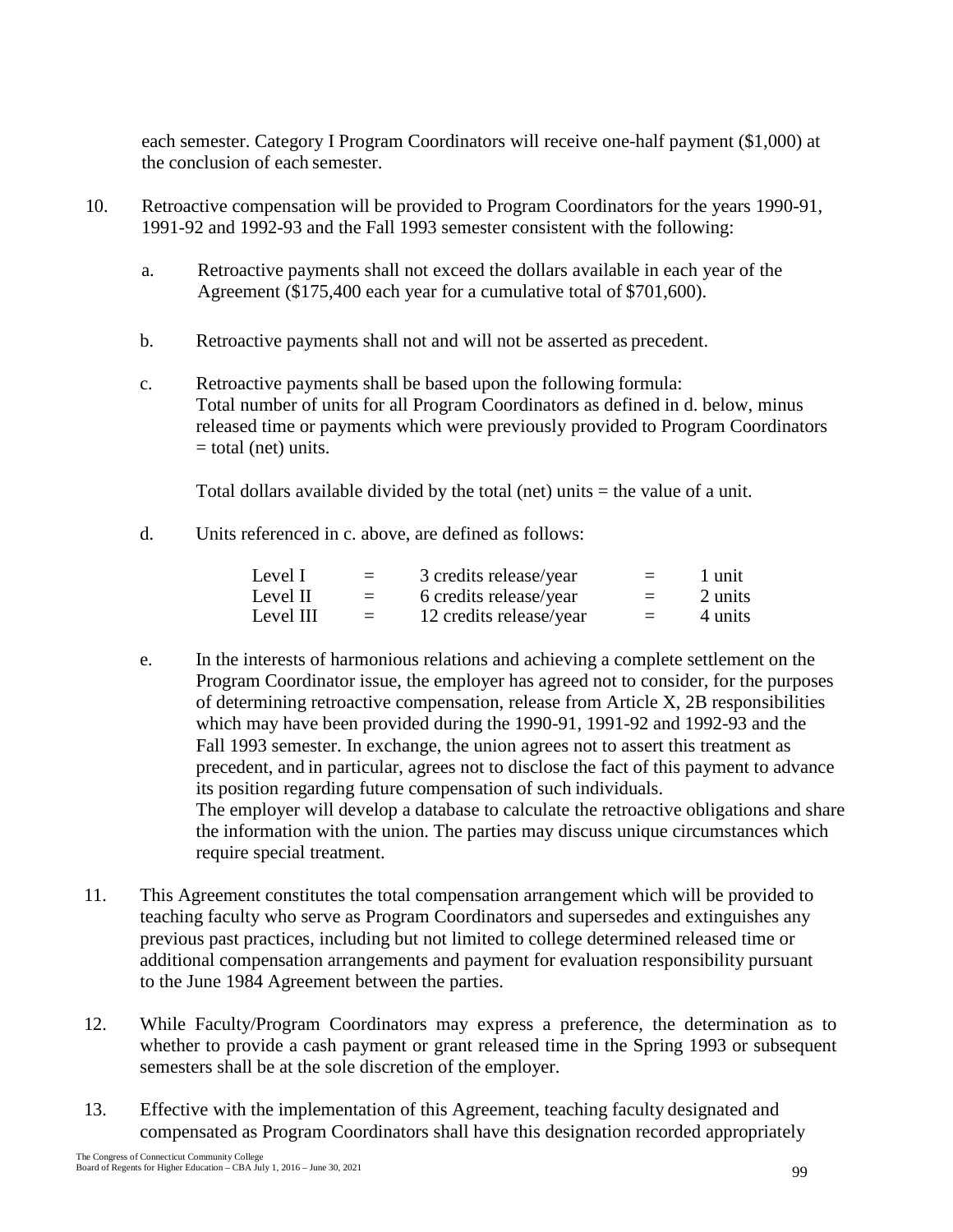(e.g., on notices of appointment and other appropriate records) and shall not have the option of discontinuing as Program Coordinator.

14. This Agreement reflects a complete settlement of all issues related to the system of compensation for teaching faculty who perform administrative responsibilities as Program Coordinators and upon implementation, becomes the sole source of compensation for Program Coordinator responsibilities.

Noting the fact that the work of Program Coordinators as described herein may exceed the normal workload of teaching faculty, it is understood and agreed that the employer may assign Program Coordinator responsibilities and once assigned, such work shall be an obligation of the faculty member unless modified by the employer.<sup>6</sup>

# **RE: MERGED COLLEGE ACADEMIC STRUCTURES (DEPARTMENT CHAIRS AGREEMENT)**

Agreement, made and entered into by the Congress of Connecticut Community Colleges ("the Congress") and the Federation of Technical College Teachers, Local 1942, American Federation of Teachers ("the Federation") hereafter referred to as "the unions", and the Board of Regents of the Community-Technical Colleges, hereafter referred to as "the Board". Where a portion of the Agreement relates to a specific union or unions, the Agreement shall refer to the Congress or the Federation.

This Agreement follows from a decision by the Board to merge the separate academic organizations of the five merged community colleges so that each college has a single academic structure.

The parties agree as follows:

- 1. That they fully bargained with respect to the impact of the Board's decision, including compensation for academic supervision, and that the Agreements reached are set forth in this document. However, it is understood that this Agreement does not purport to resolve issues or affect any party's rights with respect to unit replacement.
- 2. To the extent that this Agreement modifies a term of the Collective Bargaining Agreement between the union and the Board, the terms of this Agreement shall control.
- 3. Disputes with respect to the interpretation of this Agreement shall be subject to the following grievance resolution mechanism:
	- a. Grievances may be filed by either union at Board level. The non-filing union shall be a necessary party to said grievance with the right to be present and heard.
	- b. Grievances shall be resolved utilizing the procedure outlined in Article 8.4 of the 1990-1993 Collective Bargaining Agreement between the Federation and the Board.

<sup>&</sup>lt;sup>6</sup> Referenced attachments are omitted in this printing.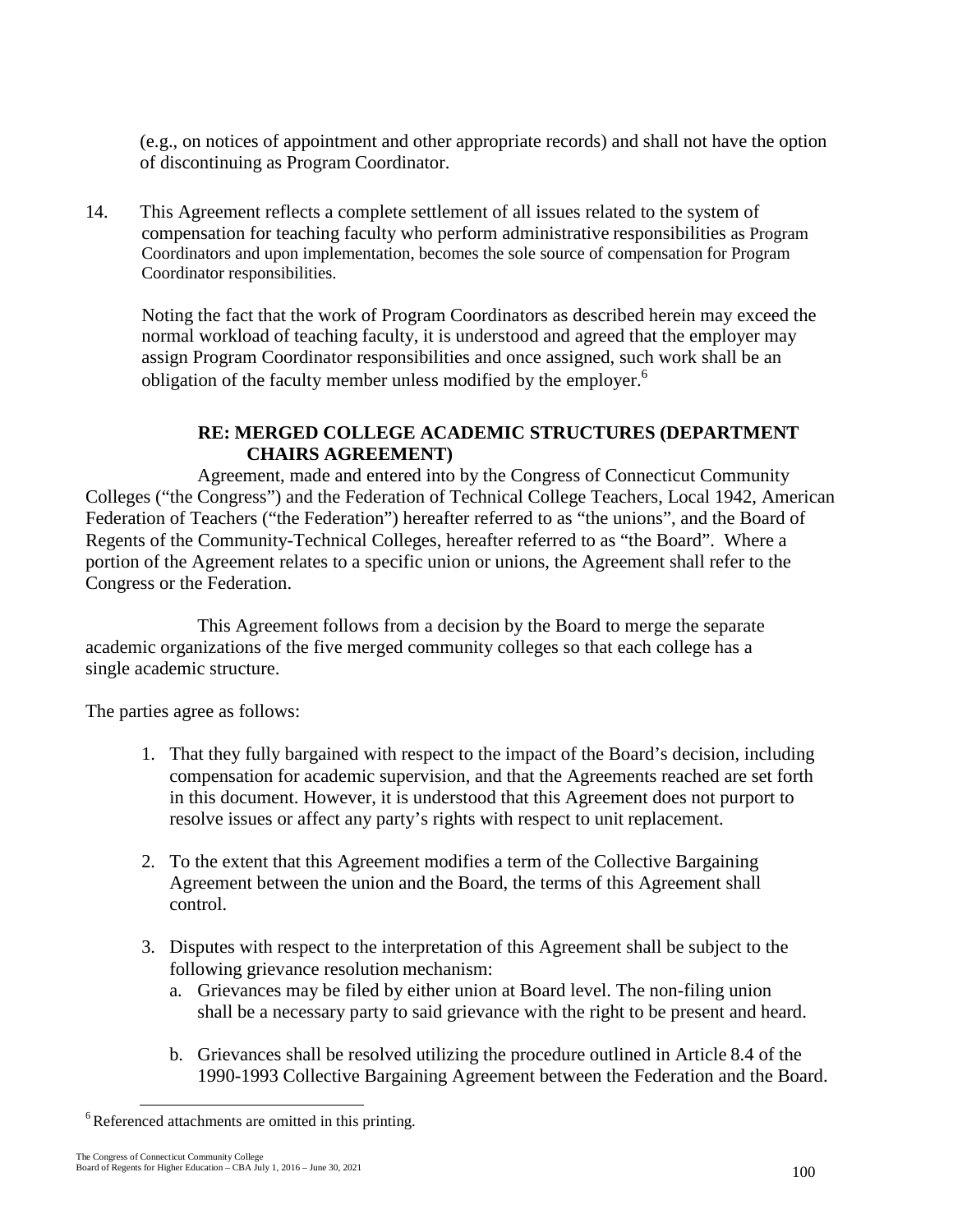- c. The arbitrator shall not substitute his judgment for that of the employer or make a decision which as the effect of substituting his judgment for that of the employer with respect to academic judgments.
- 4. It is understood that the Agreement with respect to the implementation of the new academic structures is modified to take cognizance of the date of this Letter of Agreement, so that implementation will occur for the Fall Semester, 1994. The department chairs will be selected and announced by June 2 or as soon thereafter as is feasible.
- 5. Department chairs shall be given release time for their chair duties based upon the number of full-time equivalent (FTE) faculty they directly supervise.
	- a. FTE faculty shall be determined by adding the number of active full-time faculty as of the beginning of the Fall Semester and the average number of full-time equivalent part-time members during the Fall and Spring Semesters of the previous academic year. In departments which have program coordinators supervising faculty in their programs/disciplines, chairs will receive release-time credit for supervising coordinators but no for faculty in the coordinators' programs/disciplines.
	- b. The total FTE faculty will be determined by adding the total full-time faculty and the total FTE part-time faculty. The total FTE part-time Congress faculty will be determined by dividing the total number of credits taught for the Fall and Spring Semesters by 24. The total FTE part-time Federation faculty will be determined by dividing the total number of contact hours taught for the Fall and Spring Semesters by 30.

| <b>FTE</b> Department<br><b>Faculty Supervised</b> | <b>Released Credit</b><br>Hours (Congress-<br>annual) | <b>Released Contact</b><br>Hours (Federation-<br>Annual) | Compensation<br>Range <sup>'</sup>                                         |
|----------------------------------------------------|-------------------------------------------------------|----------------------------------------------------------|----------------------------------------------------------------------------|
| $1 - 3.99$                                         |                                                       | 8                                                        | $100+$                                                                     |
| $4 - 9.99$                                         | 9                                                     | 11                                                       | $400+$                                                                     |
| $10 - 16.99$                                       | 12                                                    | 15                                                       | $1,000+$                                                                   |
| $17 - 25.99$                                       | 15                                                    | 19                                                       | $1,700+$                                                                   |
| 26 or more                                         | 18                                                    | 23                                                       | 2,600 plus \$100 per<br>FTE faculty<br>member in the<br>department over 26 |

c. Department Chairs shall receive \$100 per FTE faculty member in the department for their ongoing responsibility for department business. In

<sup>&</sup>lt;sup>7</sup> See Schedule E (Miscellaneous Rates of Pay) for current pay rates for Department Chairs.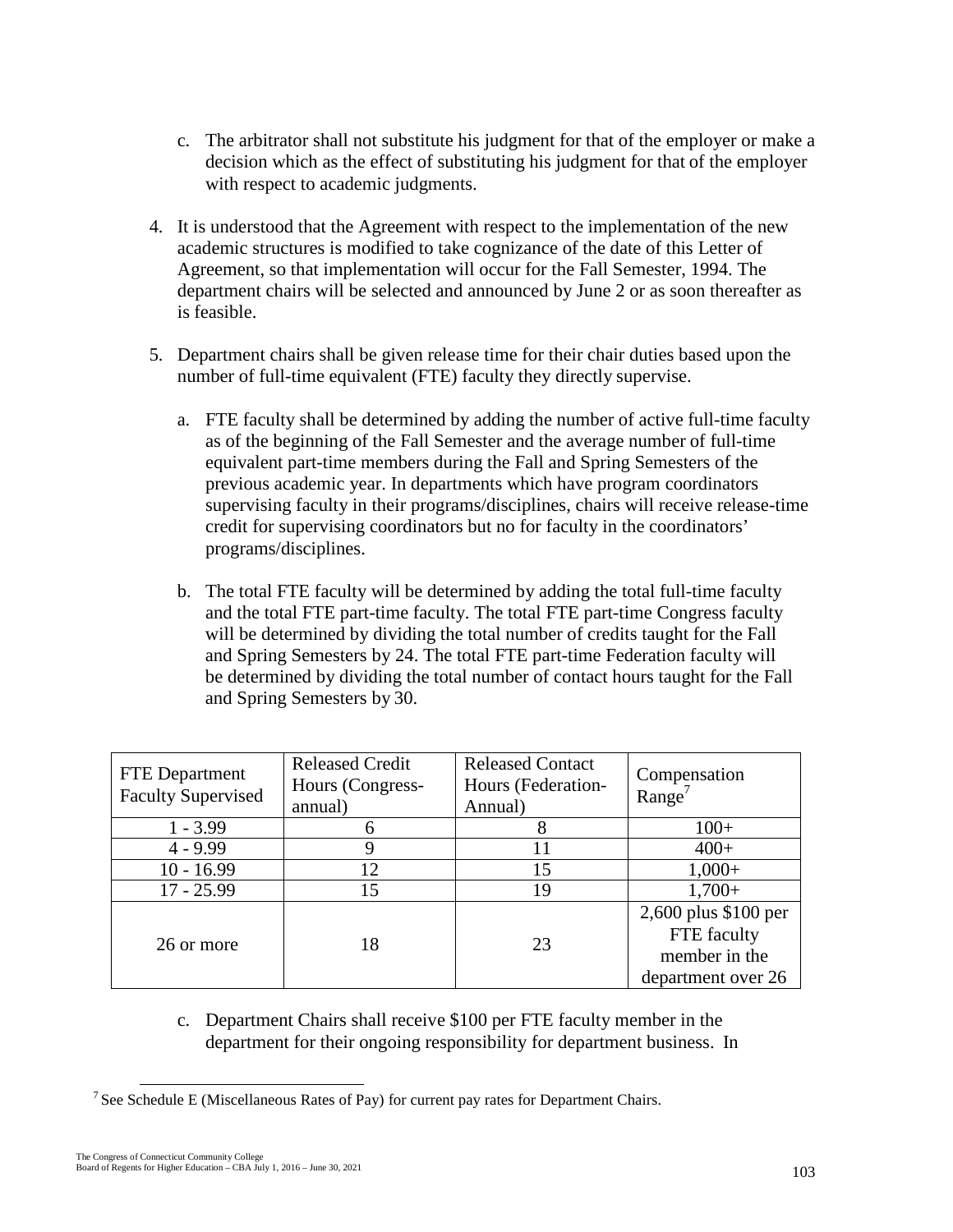accordance with the present practice, it is recognized that department chairs and teaching faculty members with administrative responsibility may devote time to the department's business during the Summer and intersessions. When it is necessary for a department chair or other teaching faculty member with administrative responsibility to devote considerable time to department business during the summer, and a mutually agreed-upon schedule is worked out, the appropriate dean, with the approval of the President, may authorize additional days of compensation at the applicable daily rate, not to exceed 25 days.

- d. A department chair who supervises 17 or more FTE faculty, may not receive more than 12 credit hours (Congress) or 15 contact hours (Federation) of release per academic year. In such case, the appropriate dean, in consultation with a department chair, and with approval of the President, may allocate part of the release time assigned to the department to another member of the department, who may be referred to as an academic discipline coordinator, to assist with administrative duties. For situations in which the employer determines that there is no suitable person to perform the work, the department chair shall be paid \$255 for each FTE beginning with the  $17<sup>th</sup>$  FTE.
- 6. In consideration of the fact that the new academic organization represents a departure from the existing structure under the Federation contract, a non- recurring lump sum payment of \$35,000 dollars shall be divided on a per capita basis to each member of the Federation bargaining unit employed on June 3, 1994. Said distribution shall be made on or before the last pay period in September of 1994.
- 7. It is understood that any additional costs which result from the implementation of this Agreement for 1994-95 shall be taken from funds currently available under the Congress contract. The parties understand the additional cost shall be substantially as outlined the Board's costing dated April 22, 1994 (appended hereto), plus the \$35,000 reflected in paragraph 6 above, minus the one hundred and forty four thousand dollars for summer work and the \$64,165 for conversion of division directors to departmentchairs (Capital Community-Technical College).

Further, it is agreed that the costs which result from the implementation of this Agreement for 1995-96 shall be a part of the cost structure for the Congress contract for that fiscal year. This cost shall be submitted in any arbitration as a stipulated issue and shall not be deemed to have any impact on the arbitrator's decision with respect to any other compensation item.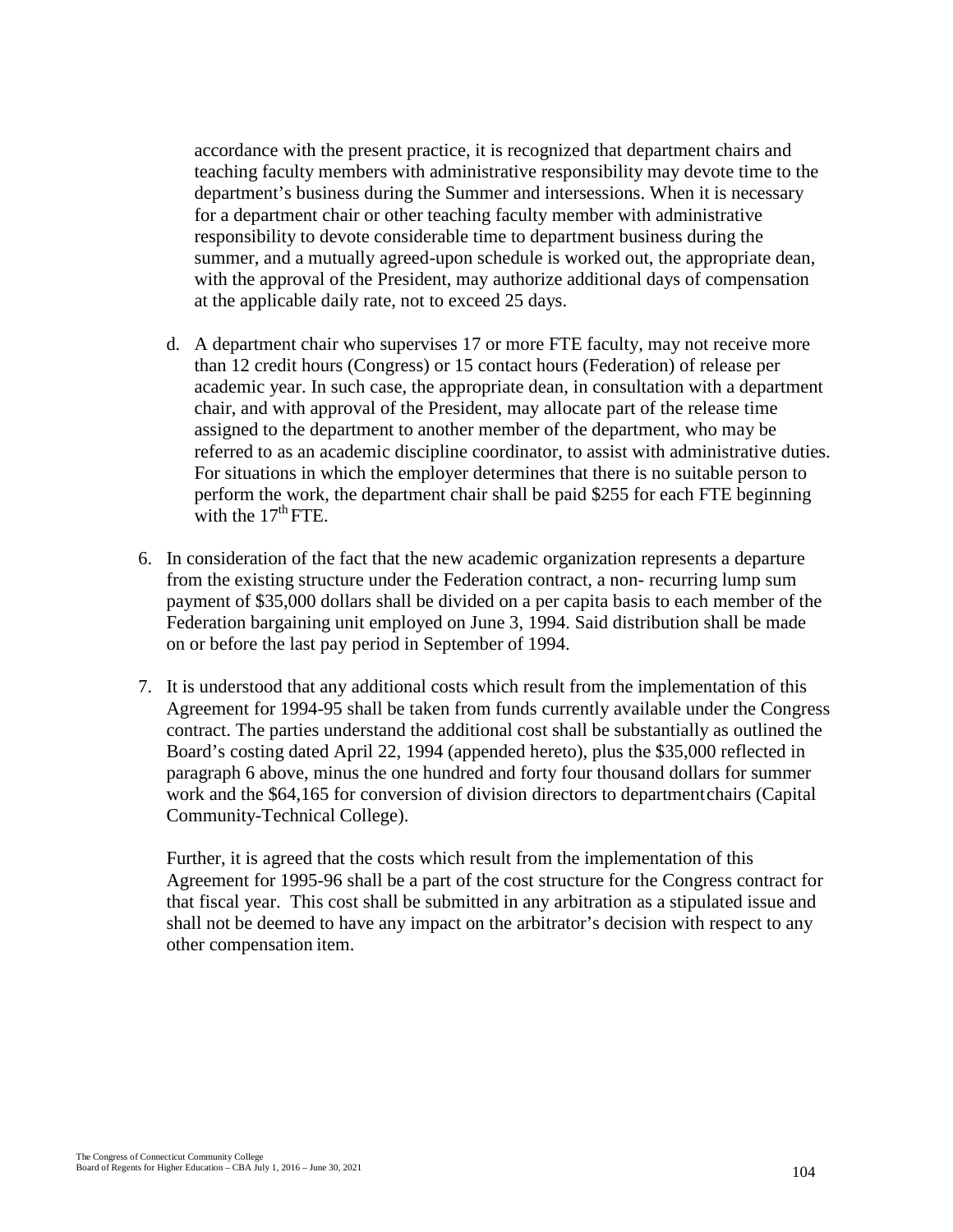# **RE: DEPARTMENT CHAIRS (UNINTENDED CONSEQUENCES)**

Whereas, the parties recognize that the impact of the Letter of Agreement has resulted in unintended adverse consequences; and,

Whereas, the parties desire to ameliorate these consequences; Now,

therefore, the parties agree as follows:

- 1. Department chairs who work in an academic structure in which division directors have administrative responsibilities for the department will be paid \$100 per FTE faculty in the department. This is in addition to release time for part-timers which is provided for in the tentative Agreement of May 24, 1994.
- 2. Department chairs who held the same position in 1993/1994 shall be grandparented in the amount of released time received, in accordance with the following:
	- a. FTE faculty supervised by program coordinators and division directors in the department shall be included within the FTE calculation for the department to determine released time.
	- b. Released time may not exceed twelve (12) credits per year.
	- c. The FTE calculation in (a), above, must warrant additional release pursuant to the agreed upon schedule, except as provided in d, below.
	- d. Where the FTE calculation does not warrant the additional release, release up to 12 hours, based upon the incumbent's prior level of release, will be provided for 1994- 95. For 1995-96, the parties will consider on an individual basis whether special circumstances exist which may warrant the continuation of the provisions of this paragraph.
- 3. The parties agree to bargain over whether it is appropriate to include as a compensable factor non-faculty members who are supervised by members of an academic department. If the parties fail to reach agreement on this issue, it shall be subject to an expedited interest arbitration. Any additional costs resulting from the arbitrator's award shall be subject to paragraph 4, below.
- 4. Any additional costs resulting from this Agreement for 1994-95 and 1995-96 shall be taken from funds available under the Congress contract.

The accommodations set out herein, including any costs pursuant to paragraph 3, above, shall terminate at the end of 1995-96 and may not be asserted as precedent by either party.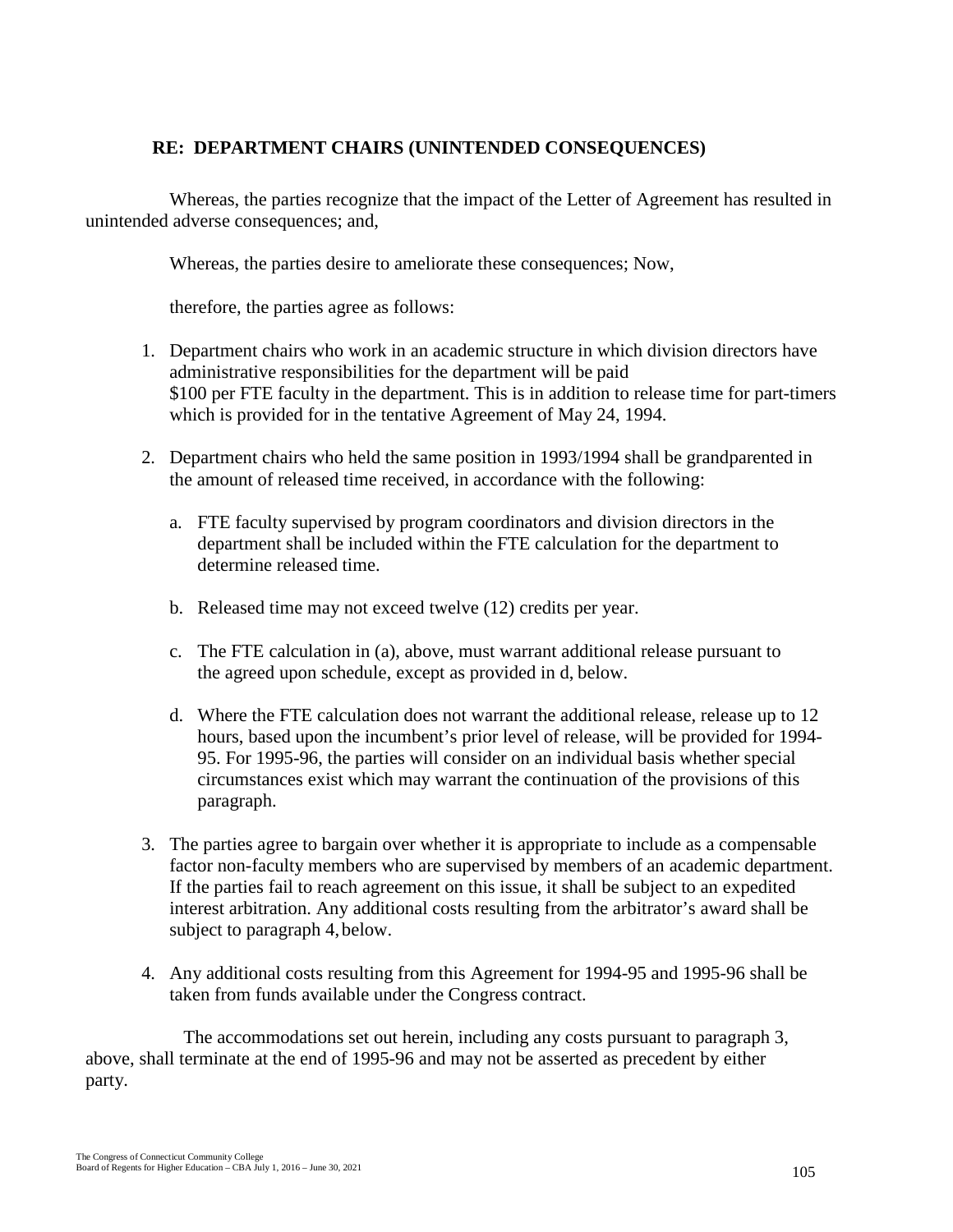## **RE: TREATMENT OF PTL CALCULATION FOR DEPARTMENT CHAIRS**

This is to confirm the understanding of the parties that part-time faculty who are retained to partially replace full-time faculty granted release time are not included in department FTE calculations if: (a) the released faculty member does not report to the department chair for the released activities; and (b) the release is not for supervisory responsibilities under the department chair and program coordinator Agreements. The department FTE calculations will continue to include full credit for the full-time faculty member, as provided by the agreement(s) among the parties.

# **RE: MINORITY FELLOWSHIP PROGRAM**

Agreement made this  $17<sup>th</sup>$  day of May 2000 by and between the Congress of Connecticut Community Colleges ("the Congress"), AFSCME Local 1303-148, Council 4 ("AFSCME"), the Federation of Technical College Teachers, AFT ("the Federation") and the Board of Regents of Community-Technical Colleges ("the Board") respecting the Community College System Minority Fellowship Program.

- 1. The parties agree that dollars contained in separate contract accounts for purposes of the Minority Fellowship Program shall be pooled for use in support of the Program, irrespective of the College or System Office location of the particular fellow, mentor or activity being funded. Expenditure of minority fellowship dollars shall be subject to agreement by all parties.
- 2. The parties further agree that monies set aside for the Minority Fellowship Program that have been carried forward from prior years shall be used for such program-related activities as the parties may mutually agree to support.
- 3. It is contemplated that there will be thirteen fellows in each appointment year, one at each college and one in the President of the Connecticut State Colleges and Universities' Office. The parties agree that the scheme for bargaining unit placement of fellows shall be as follows:
	- a. All fellows selected at non-merged colleges shall be placed in the Congress bargaining unit;
	- b. A fellow selected at Capital Community College shall be placed in the AFSCME bargaining unit;
	- c. Fellows selected at Gateway Community College and at Naugatuck Valley Community College shall be placed in the Congress bargaining unit;
	- d. Fellows selected at Norwalk Community College and at Three Rivers Community College shall be placed in the Federation bargaining unit;
	- e. The fellow selected for the President of the Connecticut State Colleges and Universities' Office shall be placed in the Congress bargaining unit. The placement of the President of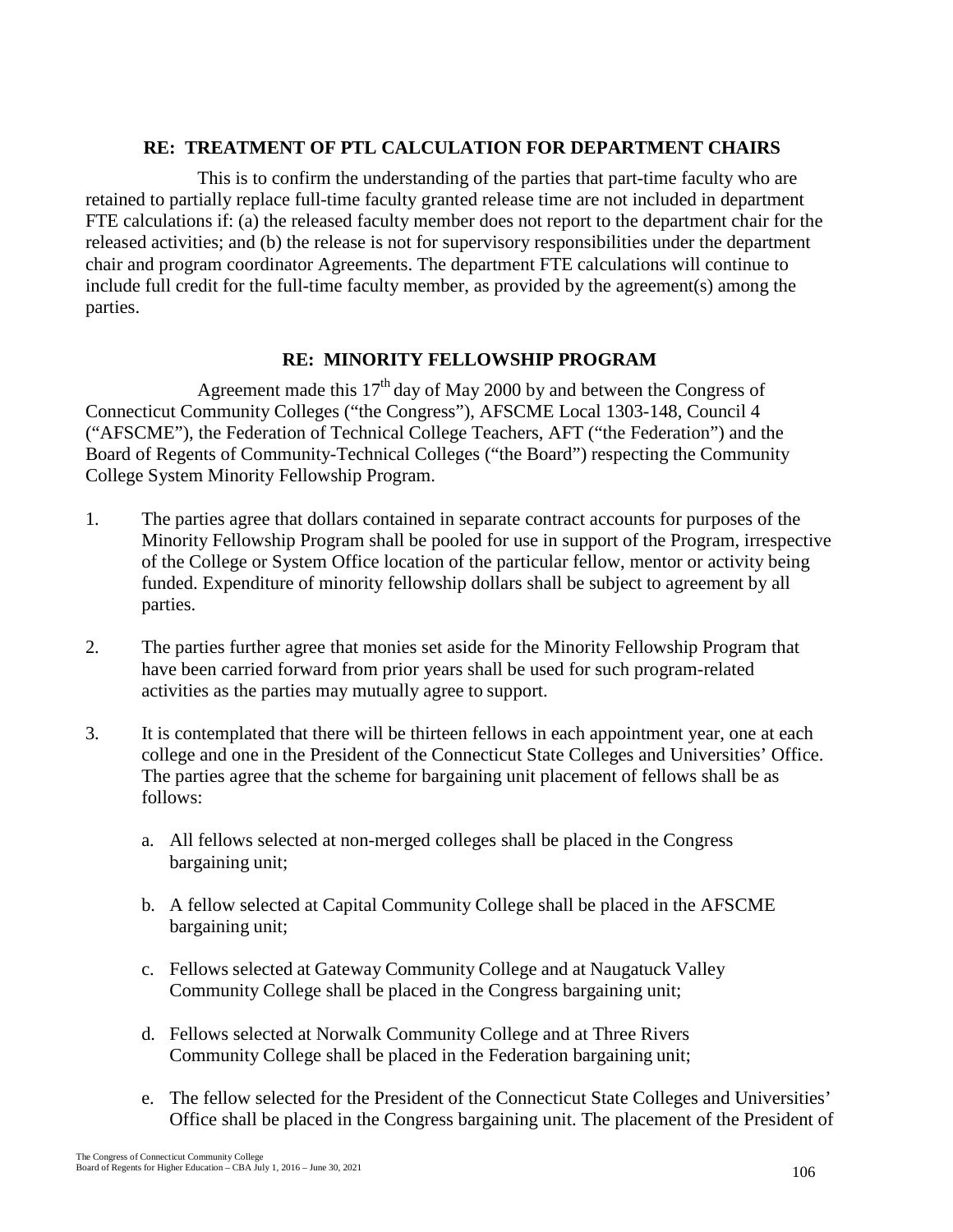the Connecticut State Colleges and Universities' Office fellow in a bargaining unit shall not be asserted as a precedent.

- 4. The parties agree that nothing contained in the 1997-2001 Coalition Agreement or any other applicable agreement, nor shall any practice of the parties respecting the deduction of dues and fees from the stipends paid to minority fellows be offered as evidence for any purpose in any negotiation between the Board and the Coalition unions, or any of them, or in any proceeding that may be commenced before the State Board of Labor Relations or before any court.
- 5. The Union agrees to indemnify and save the Board harmless from any claims arising out of or resulting from any deduction of dues or fees from the stipend paid to minority fellows. In the event any agency or court of competent jurisdiction orders the Board to rebate to fellows the service fee or any portion thereof, the Union agrees to hold the Board harmless for said deduction by returning the agency fee which has been deducted for the period involved.

# **RE: MINORITY FELLOWSHIP PROGRAM**

In an effort to add value to the fellowship experience, the three professional employee unions and the Board have agreed that financial support for the professional development activities for fellows, and fellows and mentors, may be afforded, up to the limits specified:

- Up to \$500 per fellow on an annual basis;
- For joint fellow/mentor activities, up to \$250 annually for the mentor to participate jointly with the fellow in a professional development activity. It is assumed that the lesser amount for the mentor is appropriate because there is already professional development funding for the mentor as a professional staff member.

# **RE: COMPENSATION OF ATHLETIC COACHES[4](#page-113-0)**

The parties have agreed to the following with respect to the compensation of part-time athletic in the Congress, AFT and AFSCME bargaining units:

- 1. The compensation structure has two tiers for coaches as noted below:
	- Major Sports: basketball, baseball, soccer, softball and football.
	- Minor Sports: golf, tennis, cross-country, track, volleyball, field hockey, and all other sports unless the parties otherwise agree.
- 2. The following rules shall govern the placement of part-time Athletic Directors and Coaches in the three bargaining units:
	- Athletic directors and coaches at the seven non-merged colleges (Asnuntuck, Housatonic, Manchester, Middlesex, Northwestern, Quinebaug Valley, Tunxis) shall be placed in the Congress bargaining unit.

<span id="page-113-0"></span>The Congress of Connecticut Community College Board of Regents for Higher Education – CBA July 1, 2016 – June 30, 2021 4 See Schedule E (Miscellaneous Rates of Pay) for current pay rates for Athletic Coaches and Athletic Directors.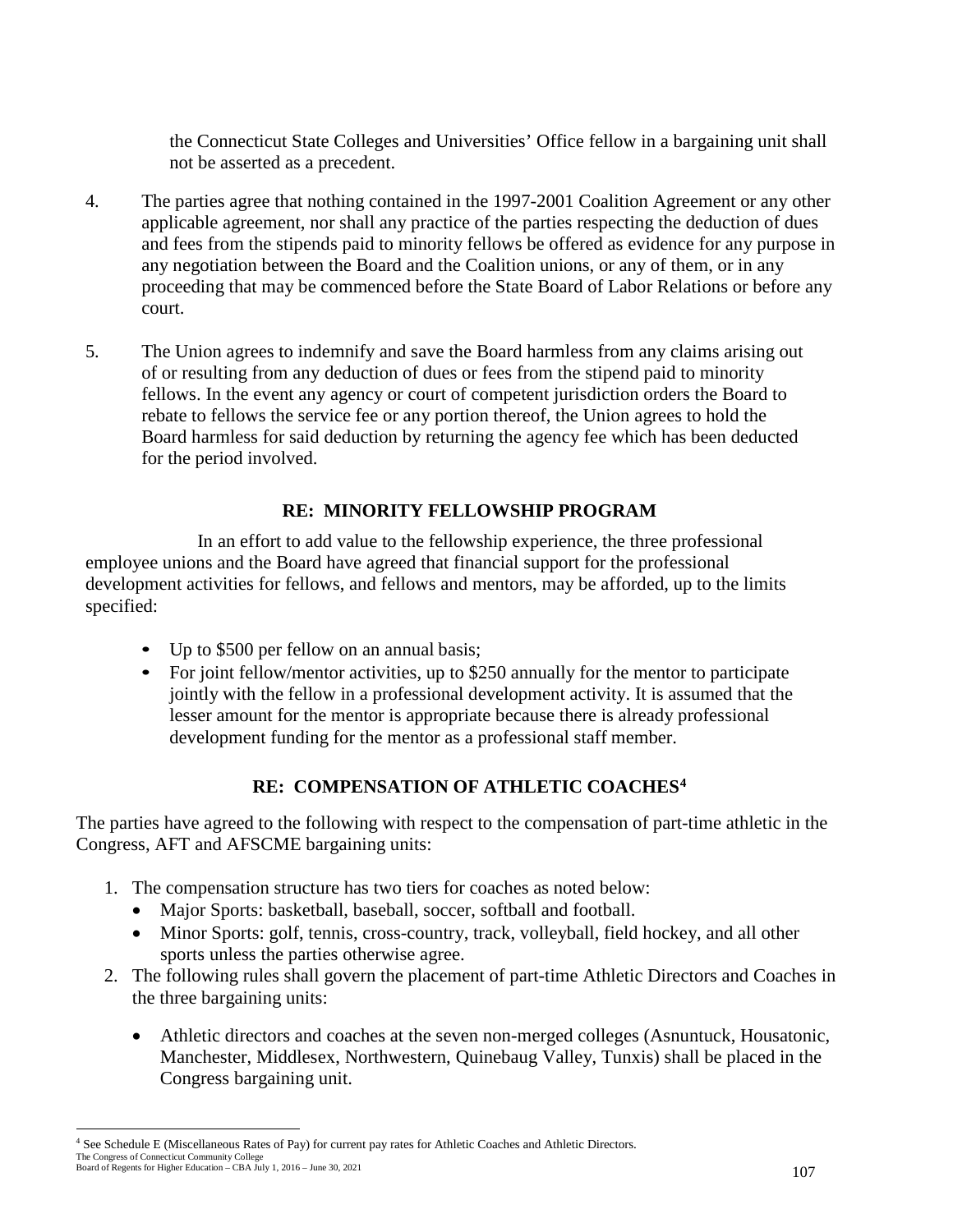- Athletic directors and coaches at the five merged colleges (Capital, Gateway, Naugatuck Valley, Norwalk, Three Rivers) shall be placed in the Congress or AFT on an alternating basis, as follows:
	- o The first athletic director or coach goes into the Congress
	- o The second athletic director or coach goes into the AFT.
	- o The pattern will repeat so that the odd number will be placed in the Congress bargaining unit and the even number will be placed in the AFT bargaining unit.

## **RE: NURSING/DENTAL FACULTY PAID LEAVES**

Professional development funds as outlined in Article XXI, Section 1(E)(c) shall be available to provide for paid leaves for nursing/dental faculty. The nature of such leaves and the conditions under which they may be granted by the Board shall be the subject of consideration by a joint committee, whose recommendation shall be subject to agreement, including agreed-to modification, by the parties.

## **RE: NURSING/DENTAL FACULTY COURSE LEADERS**

In 2007-08, \$75,045 shall be available to the colleges for payments to nursing and dental course leaders for each individual who fulfills such responsibilities; compensation may be shared by more than one individual on a pro-rata basis. In 2008- 09, \$78,797 shall be available for such payments; in 2009-10, \$82,737 shall be available for such payments.

It is understood that the Board intends to establish uniform job description(s) for course leaders. It is also understood that course-leader responsibilities have been traditionally assigned after consultation with members of the appropriate departments or divisions. For the purpose of maintaining good labor relations, and without waiving its position that this matter is not a mandatory subject of bargaining, the Board of Regents has indicated that this practice will be continued, with the understanding that such consultation may not be appropriate in all circumstances. The Board will consult with the Unions before it modifies this practice but hereby reserves the right to do so.

#### **RE: COMMENCEMENT**

Agreement made this  $17<sup>th</sup>$  day of July 2000 by and among the Congress of Connecticut Community Colleges ("Congress"), the American Federation of State, County and Municipal Employees, Chapter 148, Local 1303 ("AFSCME") (collectively "the Union") and the Board of Regents of Community-Technical Colleges ("the Board"). In the interest of fostering labor-management cooperation and avoiding litigation of issues in dispute, the parties mutually agree as follows:

1. Commencement is one of the most important events in the academic calendar. By this Agreement, the parties reaffirm their understanding that it is the obligation of professional staff members to attend commencement ceremonies, unless excused by the President.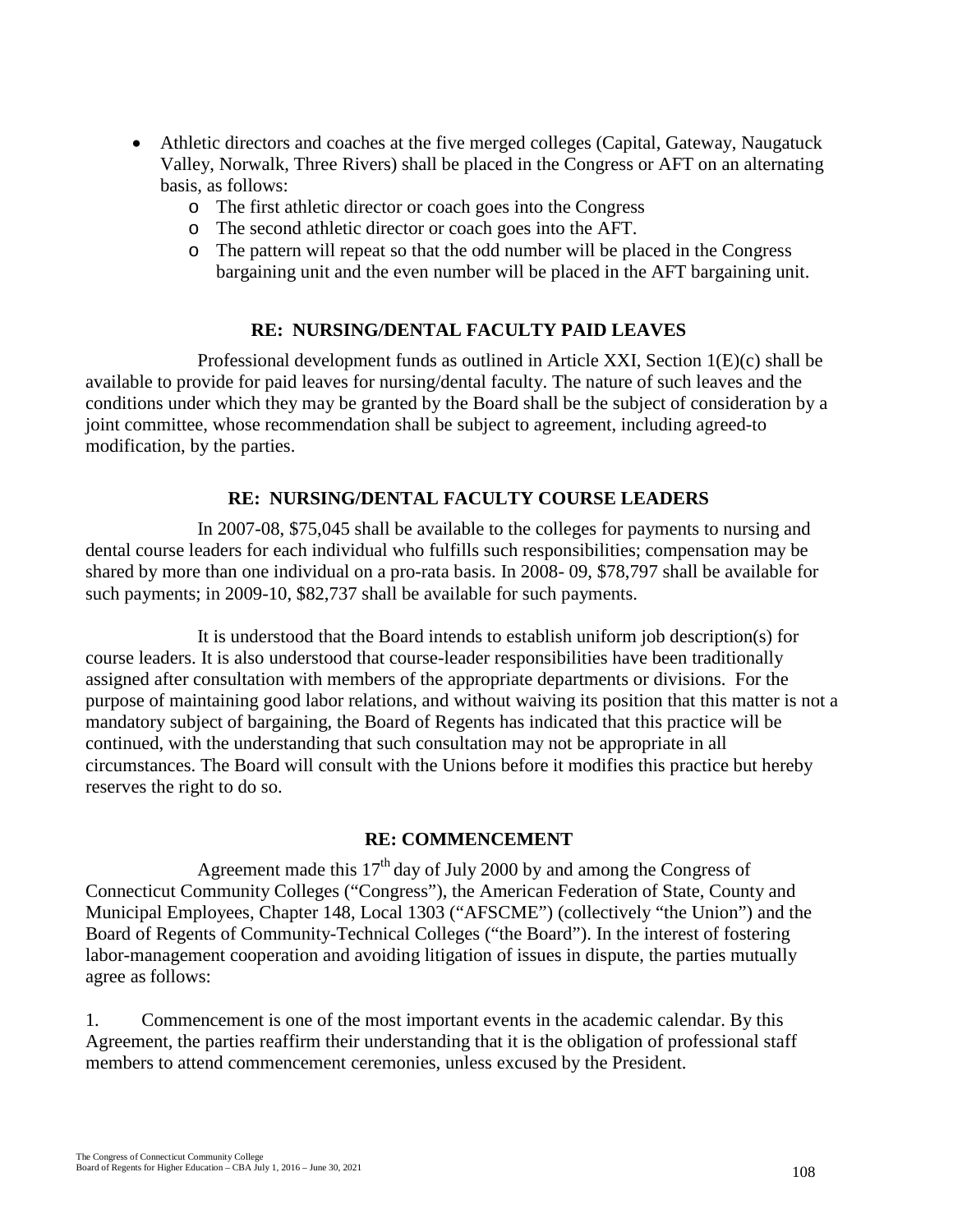2. Effective with the execution of this Agreement, a professional staff member who fails to attend commencement that takes place during the employees normal work day or work week and who has not been excused by the President shall have a half day (3-1/2 hours) charged to the appropriate leave balance. In addition, he/she may be subject to disciplinary action in accordance with the applicable collective bargaining agreement.

3. Effective with the execution of this Agreement, a professional staff member who is excused from attending commencement in accordance with the applicable collective bargaining agreement shall have no charge applied to his/her leave balances.

4. Nonteaching faculty (ACLs, CCPs) who are required to attend commencement outside of the normal work day or work week, shall be granted the equivalent number of hours in compensatory time to be taken during the same pay period in which commencement occurred.

5. This Agreement shall not be construed as an admission of liability on the part of the Board or any of its agents.

6. This Agreement shall have no value as precedent.

# **RE: UNIT PLACEMENT OF FACULTY, COUNSELOR AND LIBRARIAN POSITIONS**

Agreement made this  $19<sup>th</sup>$  day of December, 2000 by and among the Congress of Connecticut Community Colleges ("Congress") and the Federation of Technical College Teachers, AFT, Local 1942, AFL-CIO ("Federation") (collectively "the Union") and the Board of Regents of Community-Technical Colleges (the "Board" or "the employer"). The parties mutually agree as follows:

- 1. It is in the mutual interest of the parties to have a systematic basis for determining unit placement of faculty, counselor and librarian positions as between the Federation and Congress bargaining units at the five merged community colleges existing at the time of this agreement (Capital, Gateway, Naugatuck Valley, Norwalk, Three Rivers).
- 2. The sole factor to be used in determining the unit placement of teaching faculty, counselor and librarian positions at the five merged colleges shall be the proportionality that existed as between the two units on June 30, 1992, such date being immediately prior to the legislative merger of the Regional Community Colleges and the State Technical Colleges in five geographic regions of the State.
- 3. Based upon review of data that reflects the bargaining unit placement of all full- time faculty, counselors and librarians employed as of June 30, 1992 in the community and technical colleges, the Federation shall be entitled to 40 percent of the teaching faculty, counselor and librarian positions at the five merged colleges and the Congress shall be entitled to 60 percent. The same 40/60% proportionality ratio will be maintained at each of the merged colleges.
- 4. This Agreement affects full-time teaching faculty and counselors and librarians at the five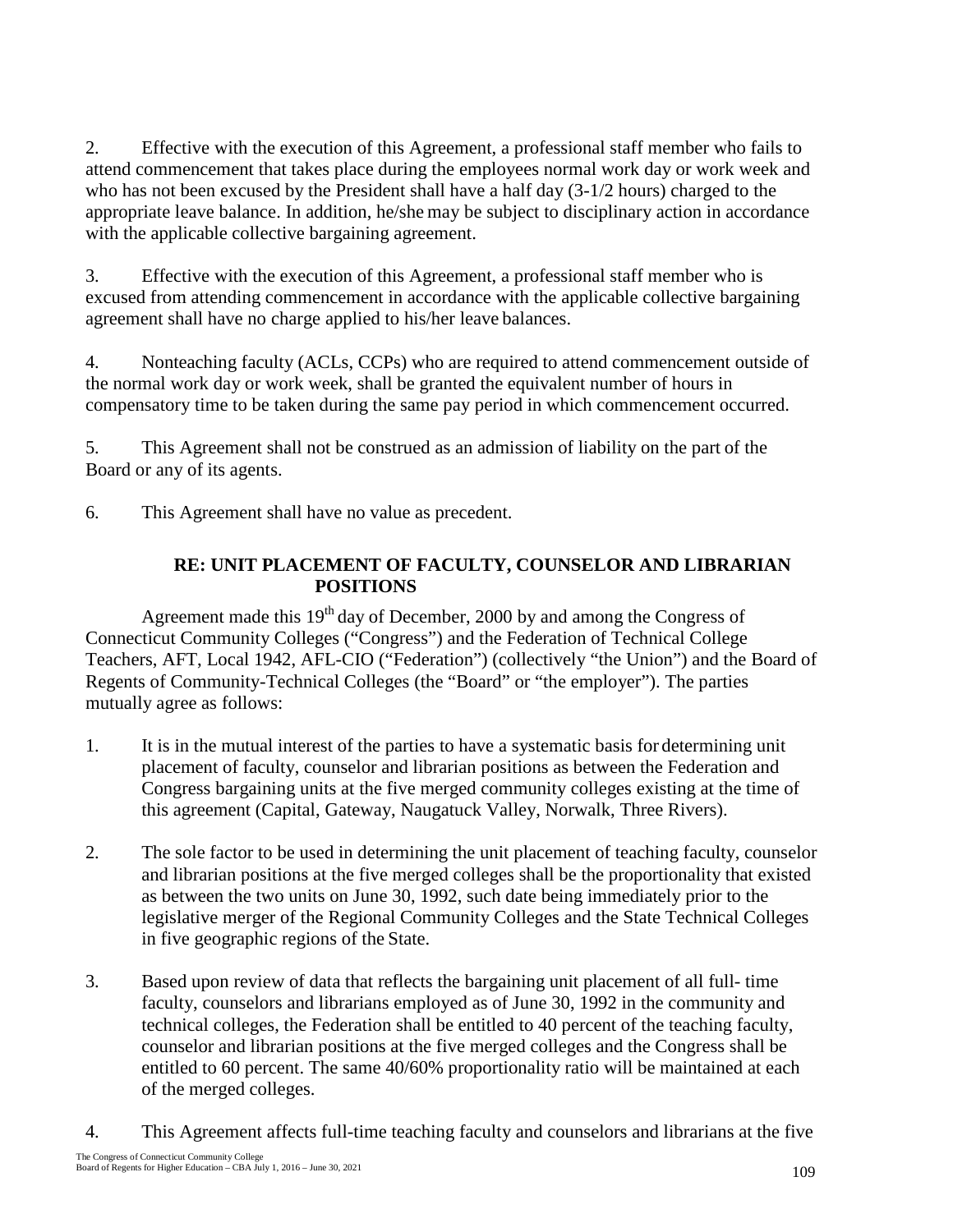merged colleges who work 20 or more hours per week. While the parties differ about the legal significance of multiple appointments, it is agreed that appointments may not be aggregated to meet the 20-hour threshold.

- 5. In order to establish proportionality upon implementation of this Agreement, the parties recognize that adjustments in current unit placement may be desirable. The parties agree that any adjustment in the bargaining unit status of an employee may be made only with the agreement of the employer, the Union and the affected employee.
- 6. Notwithstanding the provisions above, the parties agree to make exceptions to the proportionality rule in certain limited situations where placement into a new position would change the bargaining unit status of a current employee. In such cases, the employee will go into the new position but remain in the current bargaining unit.
- 7. Nothing contained in this Agreement shall affect the unit placement of faculty, counselors and librarians employed at the seven non-merged colleges existing at the time of this Agreement (Asnuntuck, Housatonic, Manchester, Middlesex, Northwestern, Quinebaug Valley, Tunxis).
- 8. This Agreement does not affect Community College Administrators, whose bargaining unit placement is determined solely in accordance with the Supplemental Letter of Agreement dated October 10, 1994 by and among the Board, the Congress and AFSCME Local 1303-148.
- 9. This Agreement will be administered at the college level. The Board will issue guidelines to facilitate consistent administration of this Agreement. Thereafter, questions concerning the maintenance of proportionality should be directed to the Director of Human Resources at the college. If the matter cannot be satisfactorily resolved at that level, it may be raised at the Board level.
- 10. Unit placement decisions shall not be subject to the grievance and arbitration process. The sole remedy for resolution of formal disputes shall be the State Board of Labor Relations.
- 11. This Agreement is based on the current configuration of the Federation and Congress bargaining units and shall not be asserted by any party in support of its view of the respective legal rights of each, except to enforce the terms of the Agreement. Recognizing that this agreement is premised on there being common workloads for teaching faculty, it is agreed that the terms of the agreement may be revisited if the workload will no longer be the same.
- 12. This Agreement shall have no value as precedent for the negotiation of an agreement affecting unit placement for part-time faculty teaching credit or non- credit offerings, or for counselors and librarians working fewer than 20 hours per week, at merged or nonmerged colleges , who are not covered by the terms of this Agreement.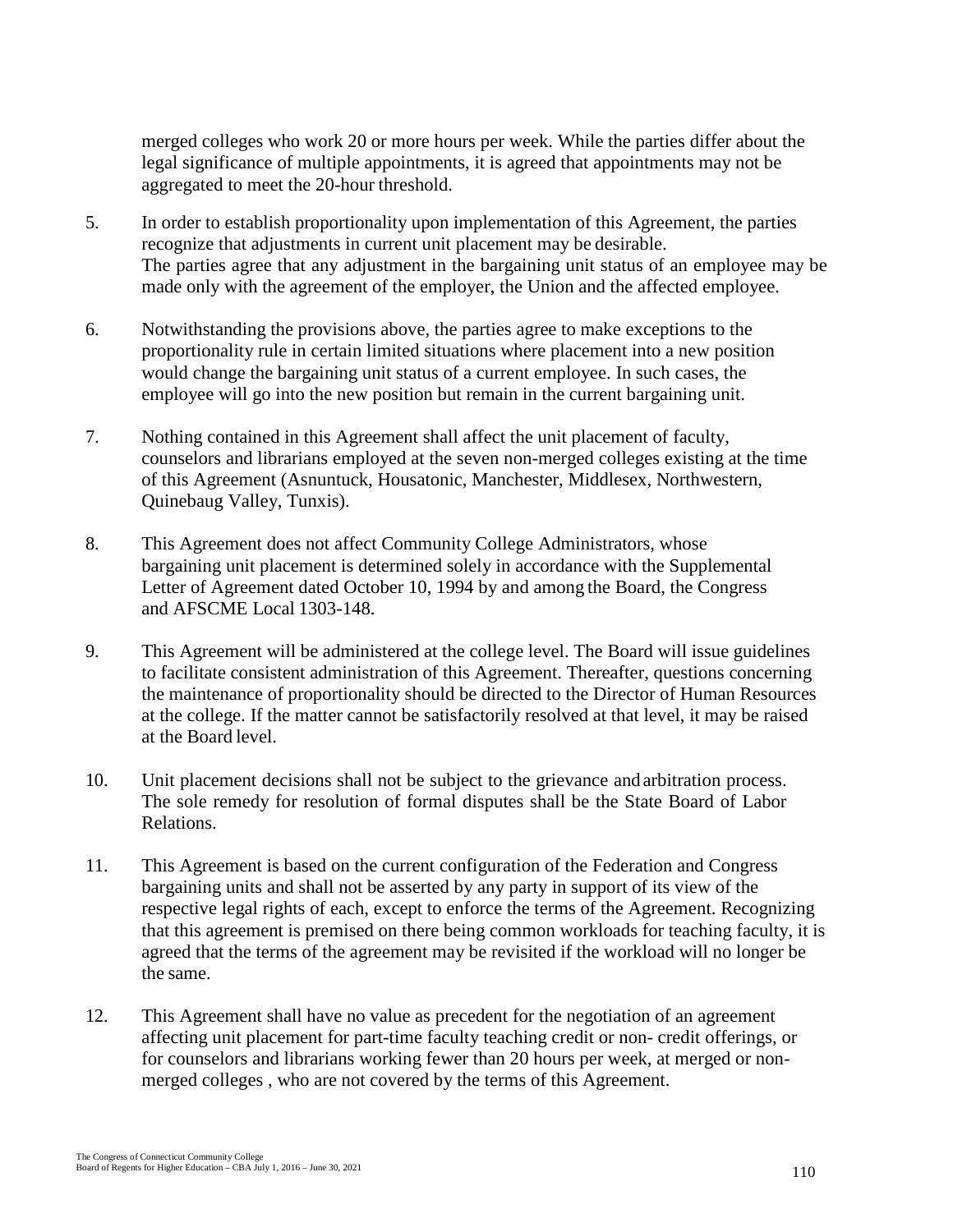#### **RE: ESTABLISHMENT OF A STUDY COMMITTEE**

The parties agree that a study committee shall be formed, to consist of an equal number of representatives of management and the union. The sole purpose of the committee shall be to conduct research on, to discuss and to make recommendations concerning issues that the parties have mutually agreed to submit to the committee. The study committee shall be advisory to the President of the Connecticut State Colleges and Universities who may accept or reject its recommendations. It is not intended that the work of the study committee end in binding interest arbitration. The decision of the President of the Connecticut State Colleges and Universities with respect to any recommendation submitted to him/her by the study committee shall be final and not subject to grievance or arbitration.

The parties agree to submit the following issues to the study committee during the 2001-02 contract term: review of sexual harassment policy, protocols for distance learning and flextime for ACLs. Additional subjects may be added to the list upon mutual agreement of both parties.

#### **RE: INFORMAL WORK SCHEDULE/COMPENSATORY TIME**

The parties recognize that they have compromised their differences by adopting the approach reflected in this agreement, which shall be considered an experiment. Should either party believe the experiment unsuccessful, it may retain its original position in any negotiations or arbitration of a subsequent agreement such that the position by the employer may not be construed as concession bargaining.

## **RE: SYSTEMWIDE HEALTH AND SAFETY COMMITTEE**

The Board shall comply with the provisions of the Connecticut Occupational Safety and Health Act.

The parties agree that the Health and Safety Committee will continue.

#### **RE: CONSULTATION**

The fact that there are differences in language among Congress, AFSCME and Federation contracts shall create no inference with respect to what form of consultation may be available under any of the agreements.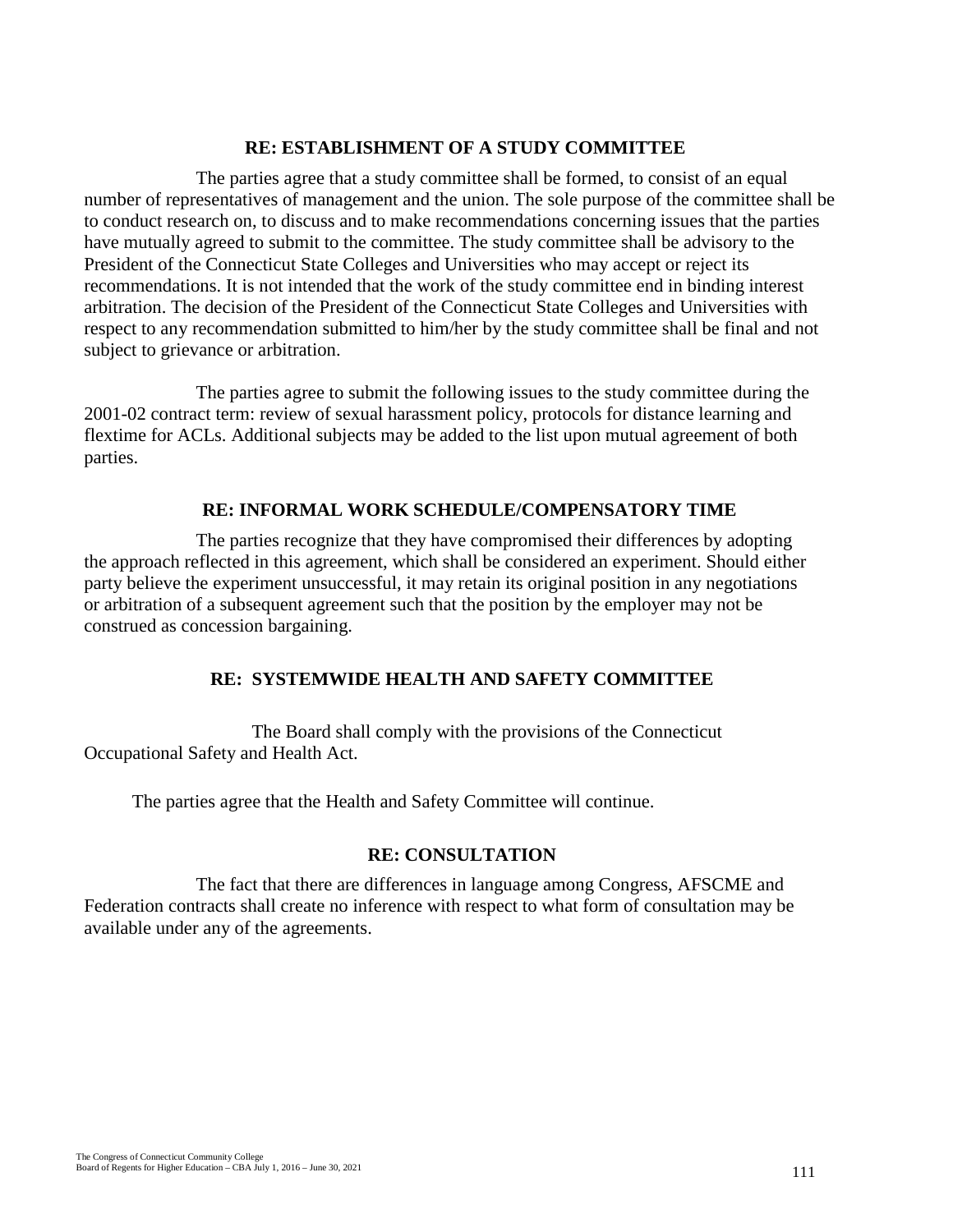# **RE: DELEGATION OF BOARD AUTHORITY**

This contract has been modified to reflect the 1996 resolution of the Board delegating certain decision-making authority to the President of the Connecticut State Colleges and Universities and/or to the Community College Presidents. Since the Board has the right to modify its prior decisions respecting delegation of authority in the future, the parties agree that the Board may also develop appropriate procedures to implement any such modification. The parties further agree that any existing provision of this agreement that is inconsistent with such future modification shall be deemed null and void.

# **RE: PROTOCOLS FOR DISTANCE LEARNING**

## I. Reopener Provision

The collective bargaining agreements provide for a reopener for "protocols for distance learning." The agreements further provide that the reopener may not result in a cost to the Board.

# II. Statement of Intent

The use of technology is now an important part of instructional delivery, not only because of its potential for enhancing the learning experience, but also because of the expectations of our students. To that end, the parties reiterate their ongoing support for the infusion of technology to enhance the learning environment of our colleges. Integral to our success will be the provision of learning opportunities for faculty and staff and appropriate support of these activities.

# III. Nature of the Agreement

This Memorandum of Agreement addresses specific issues flowing from discussions among the parties concerning distance learning and creates a labor-management committee as the forum for continued discussion of such issues. This forum does not constitute bargaining and is not subject to impasse resolution. It is anticipated that in this context the parties will be able to identify and suggest solutions of unforeseen problems.

# IV. Labor Management Committee

An equal number of designees of the President of the Connecticut State Colleges and Universities and bargaining unit representatives will comprise a labor-management committee. The committee will meet as appropriate and may make recommendations to the President of the Connecticut State Colleges and Universities or his designee concerning distance learning issues of mutual interest, examples of which are set out below:

- a. The use of technology training dollars;
- b. The identification of intellectual property issues;
- c. Contract issues that relate to distance learning, including evaluation of online instruction;
- d. Issues concerning training, support and the introduction of new technologies to enhance distance learning opportunities for students;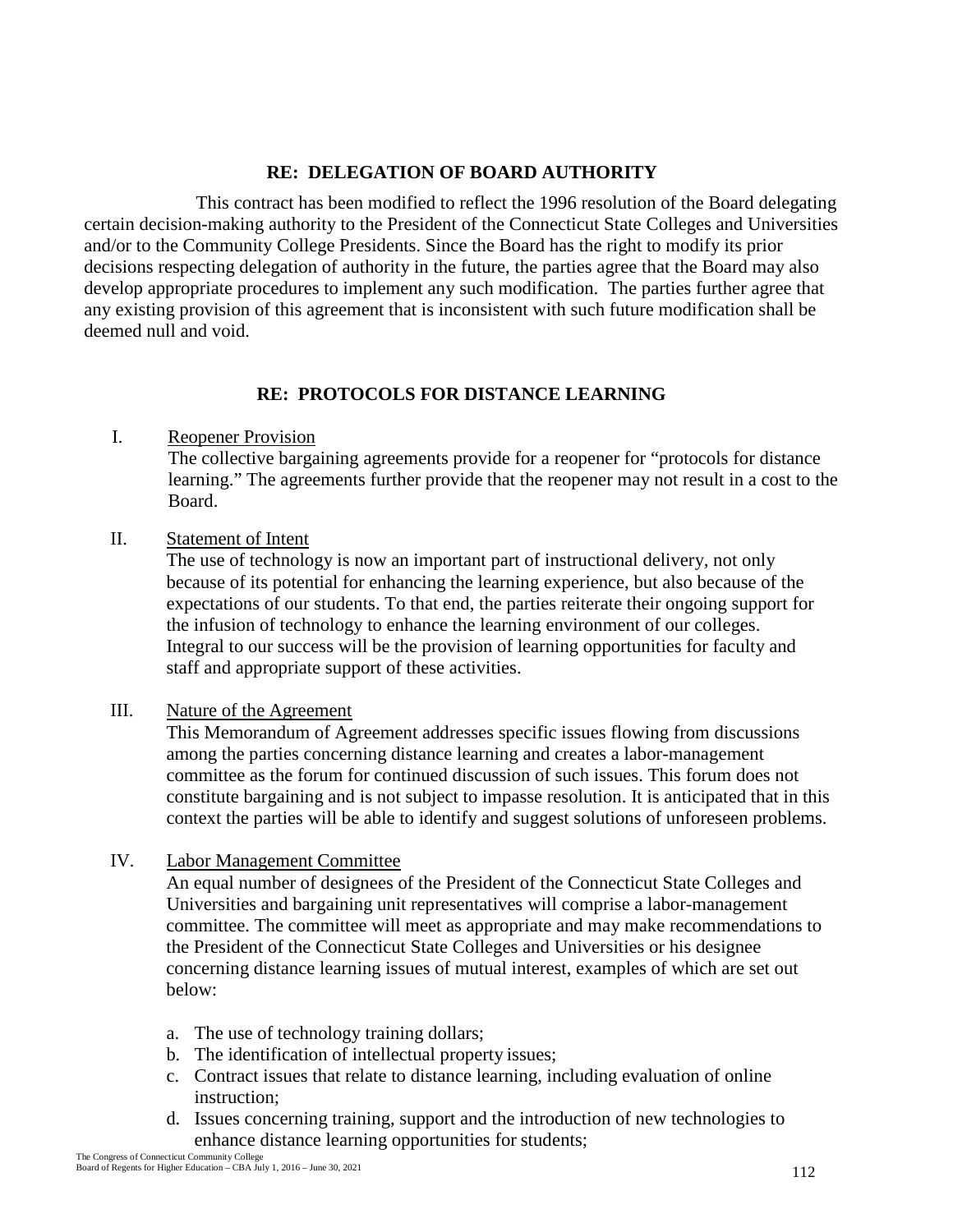e. Issues relating to courses other than courses that are fully online.

It is contemplated that the President of the Connecticut State Colleges and Universities will issue Guidelines that may address the subjects discussed by the labor-management committee, as well as other subjects that bear on distance learning. The guidelines will not restrict or limit the discussions within the committee and both parties can introduce issues that are consistent with section II of this agreement. The President of the Connecticut State Colleges and Universities's Guidelines will not be subject to contract grievance and arbitration processes.

While the labor-management committee process is not intended to limit the rights of bargaining unit members under existing contract provisions, neither does it create an alternative forum for grievances. It is understood that the labor-management committee is not intended to and may not supplant the existing structure for decisions concerning distance learning. Moreover, it is recognized that colleges are different and that approaches to implementing distance learning may vary among them.

V. Intellectual Property

A. Recognizing that the concept of "shared use" of distance learning course materials addresses the interests of the faculty and the employer, this section of the agreement sets out a mutually beneficial framework of understanding. The concept of shared use provides incentive for the creation of intellectual property and recognizes the distinction between intellectual property created in the course of employment and work created independently of such employment.

B. In the case of distance learning courses developed by faculty in the course of employment, the faculty member may use such course materials while teaching as an adjunct within the system or in another higher education setting. It is recognized however that there are limitations inherent, e.g.:

- 1. Limitations on the use of the licensed platform (currently a WebCT product);
- 2. Circumstances under which course materials may not be used by the faculty member for instructional purposes elsewhere;
- 3. The responsibility of faculty who use their course materials to teach elsewhere to avoid infringing the copyrights of others;
- 4. Limitations derived from the Code of Ethics for Public Officials.

C. Consistent with the concept of shared use, the employer may also use distance learning course materials developed by faculty within the system, provided that the employer informs and consults with the faculty member who developed the materials prior to do doing., where this is reasonablyfeasible.

D. Generally, faculty will be responsible for maintaining and keeping their course materials current. Accordingly, the faculty member should have the initial opportunity to teach the distance learning course where he/she has continued to keep the course content current.

E. There a faculty member desires to develop distance learning course materials outside the employment context, such intent should be communicated to the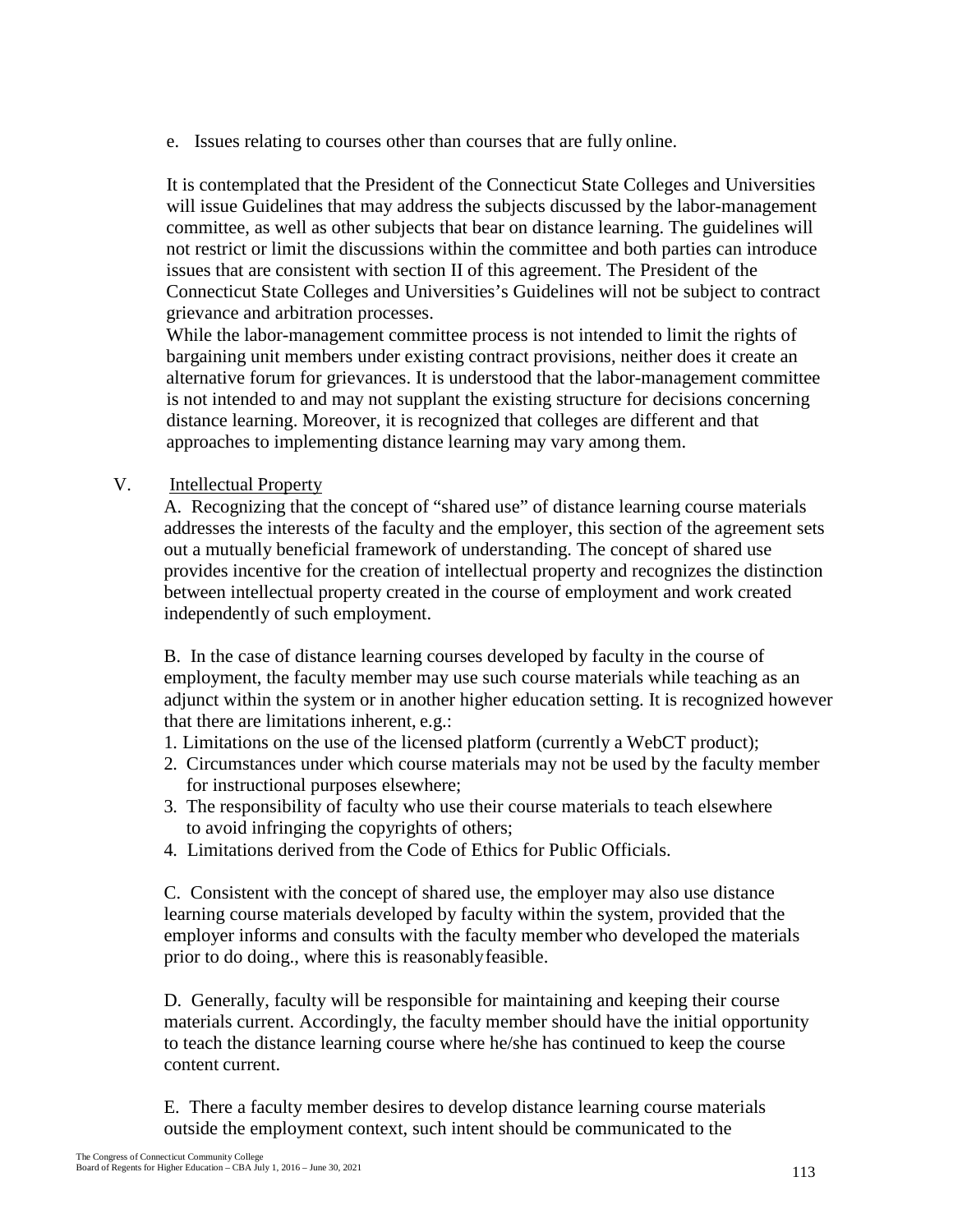employer promptly so that there may be a common understanding regarding the specific circumstances of use of such course materials for teaching within the system.

#### VI. Evaluation

- a. The parties agree that there should be a template for student assessment of distance learning course sections. The labor-management committee shall have the opportunity to make recommendations concerning a student assessment form. It is recognized that the value of information gathered in this manner may be affected by the extent of student participation.
- b. Faculty evaluation will otherwise be done in accordance with a process equivalent to the existing practice for on-campus classes. The labor-management committee shall have the opportunity to make recommendations concerning this evaluation process.

#### VII. Bargaining Unit Placement

The bargaining unit placement of faculty who teach distance learning courses will be consistent with existing practice for on-ground courses.

#### VIII. Duration

The Agreement will be effective upon ratification by the Board and the participating union(s). It will sunset at the termination of the existing collective bargaining agreement(s).

# **RE: INTERIM BARGAINING ON DISTANCE LEARNING**

The parties hereby agree that they will negotiate concerning the above subject during the term of this Agreement, notwithstanding the provisions of Article XXIII. The parties agree to commence said negotiations on distance learning by December 1, 2017 unless otherwise agreed to by the parties.

#### **RE: BENEFIT FOR INTERPRETERS FOR THE DEAF AND HEARING IMPAIRED**

Bargaining unit members employed as interpreters for the deaf and hearing impaired whose interpreting responsibilities are cancelled due to the closing of the college pursuant to Article X, Section 6G of this Agreement, shall be compensated for any resulting unpaid hours if the time cannot be made up during the same academic semester.

This agreement shall not be cited as precedent by any party.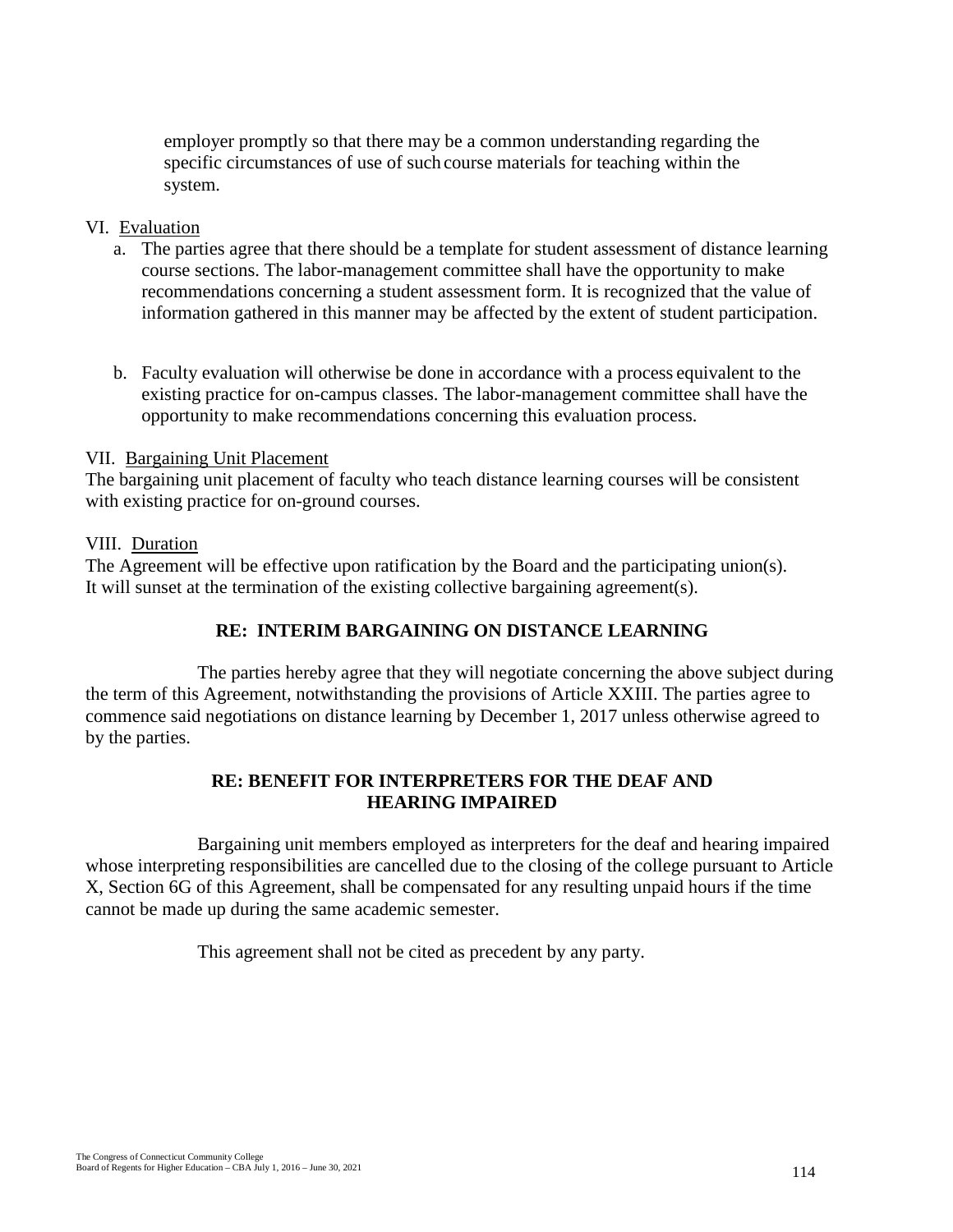## **RE: REOPENER NEGOTIATIONS**

The Board and the Congress Union agree that negotiations for this 2016- 2021 contract shall be reopened to permit negotiation of the following items:

- 1. Compensation for teaching faculty members and clinical EAs in nursing and allied health academic programs.
- 2. Simplification of Article XIX (Other Leaves). This provision shall not be construed to permit or require discussion of leave benefits not already contemplated by Article XIX and shall not result in any additional cost to the Board.
- 3. Compensation for teaching faculty members in other than nursing and allied health programs who are assigned to perform academic supervision and administration duties. This reopener includes the continuation of substantive discussions that have already taken place. Costs resulting from implementation of any new Supplemental Letter of Agreement RE: Compensation for Academic Supervision and Administration shall be subject to approval and funding by the General Assembly. The parties shall agree to an estimate of costs associated with any agreement or arbitrator's award on this subject.

RE: PROGRAM COORDINATOR / DEPARTMENT CHAIR: Parties agree to negotiate and formulate job descriptions for Program Coordinator and Department Chairs.

# RE: ADDITIONAL TEACHING DUTIES

The parties agree to reopen negotiations regarding cooperative teaching/internships, independent study and advisory work.

# RE: Equity in Wages

The parties agree to reopen negotiations on the issue of addressing equity in wages throughout the Connecticut State University and Colleges System. Said reopener shall not occur prior to July 1, 2018.

# RE: GAP INSURANCE

The parties agree to jointly seek Request for Production (RFP) for disability insurance and negotiate the impact of its cost.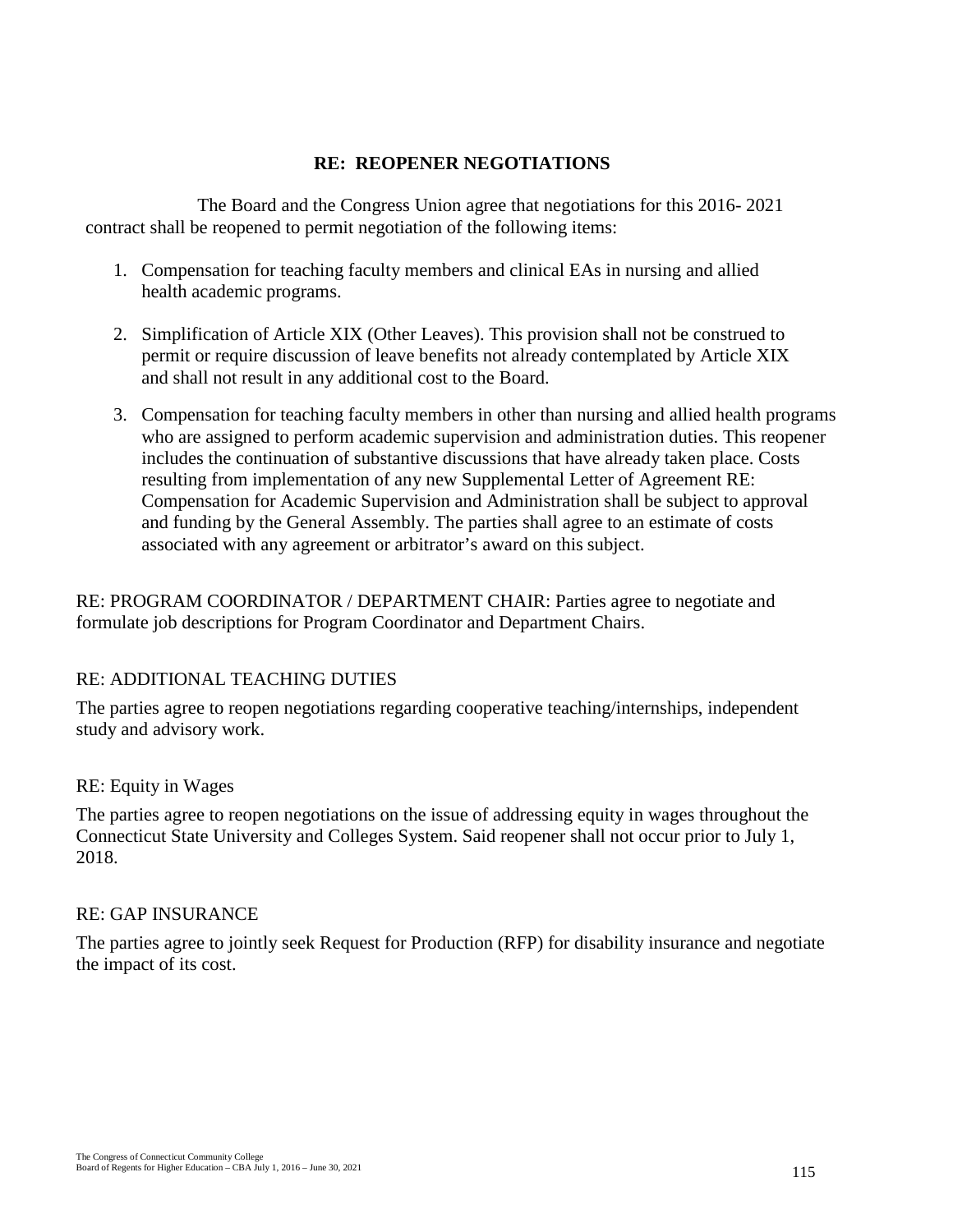## **AGREEMENT FOR PART-TIME EMPLOYEES**

#### **Article I - Recognition**

Pursuant to the certifications issued by the Connecticut State Board of Labor Relations (Dec. No. 2351 and Dec. No. 2346, Case No. SE-8184), the Board recognizes the Congress as the sole and exclusive agent for the purposes of collective bargaining for all parttime unclassified employees of the Board working fewer than twenty (20) hours per week, as more expressly defined hereinafter.

A. Part-Time Teaching Employees. Such employees who are scheduled to teach two or more contact/credit hours of credit instruction during a semester shall be included in the bargaining unit covered by this Agreement.

B. Part-Time Non-Teaching Employees. Commencing sixty (60) calendar days after initial employment, a non-teaching employee who has been and is reasonably expected to continue to be regularly scheduled for nine (9) or more hours per week shall be included in the bargaining unit covered by this Agreement.

C. Coaches. Coaches shall be included in the unit. The parties recognize that coaches are not regularly scheduled for a set number of hours per week.

#### **Article II – Nondiscrimination**

Article II of the Agreement between the Congress and the Board covering full-time professional staff is incorporated and made a part of this Agreement for part- time professional staff.

#### **Article III – Academic Freedom**

All members when teaching shall have academic freedom to conduct their courses, provided that the subject matter is that which has been specified by the college.

#### **Article IV – Deduction of Dues/Service Fees**

Deduction of dues and service fees shall take place in accordance with Article V of the Agreement between the Board and the Congress covering full-time professional staff.

#### **Article V – Maintenance of Records**

Each college shall make a good faith effort to maintain accurate records concerning part-time employees.

These records shall be accessible on a reasonable basis to the professional staff member concerned.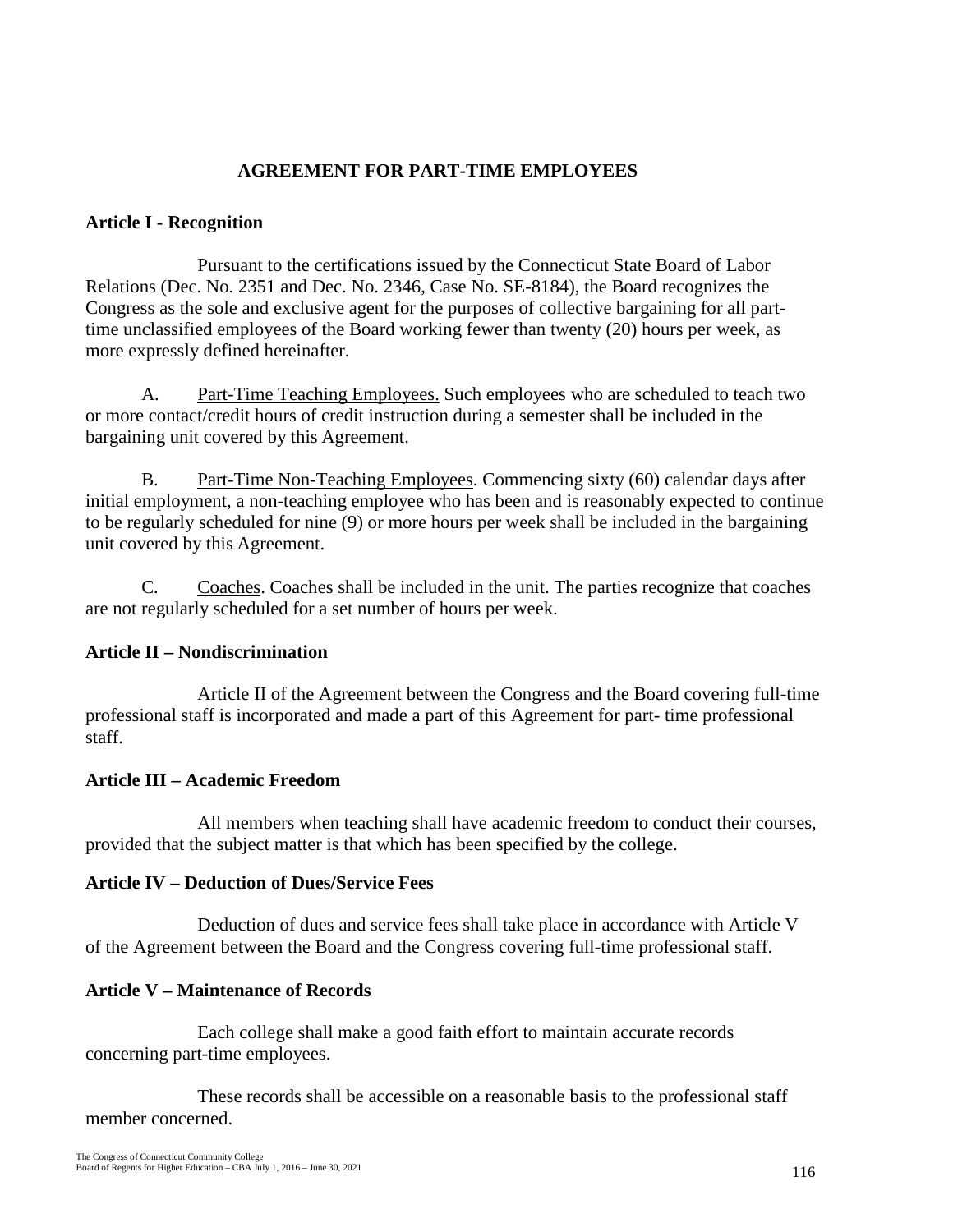## **Article VI – Appointment**

The offer of employment is made only by written contract executed by the President and may be subject to ratification by the Board or the President of the Connecticut State Colleges and Universities.

Each college shall make a good faith effort to inform part-time members of their employment at the earliest reasonable opportunity.

Where a part-time lecturer at a college has taught eighteen (18) or more contact/credit hours of instruction and been employed during the previous year, that individual will be continued in the part-time lecturer applicant pool. If any such individual has a concern regarding the selection of part-time lecturers, he/she may raise it with the dean and then the President. The preceding sentences of this paragraph shall not be subject to grievance/arbitration.

Members shall be notified of class cancellations before classes begin. If a class scheduled to be taught by a part-time member is cancelled and assigned to a full-time faculty member within seven (7) days prior to the beginning of the first day of classes, the part-time member shall be paid the sum of three hundred dollars (\$300).

## **Article VII - Job Security for Part-time Lecturers**

When a part-time lecturer in the system has taught 18 credits and has received a satisfactory evaluation, the part-time lecturer will be placed in the part-time lecturer pool at the college(s) where the part-timer has accumulated a minimum of 18 credits.

- 1. Once a part-time lecturer is placed in the pool, she/he shall remain in the pool unless and until he/she has received an unsatisfactory evaluation. Receipt of an unsatisfactory evaluation shall result in immediate removal from the pool. All members who are in the pool prior to the execution of this CBA shall remain in the pool.
- 2. Among the members of the pool, employees will be assigned on a seniority basis to at least one course per semester, subject to course availability. Seniority will be calculated by determining when the 18-credit threshold was met. This provision does not require that any specific course be assigned on a seniority basis, only that if the number of pool members exceeds the number of available courses, senior pool members will be assigned at least one course.
- 3. Continuous service in the pool for seniority purposes will be considered broken for a break in service resulting from the employee refusing, declining or otherwise not responding to course assignments for three (3) consecutive semesters. Seniority in the pool will restart effective the date the employee returns to teaching. The aforementioned break in service will not apply to the following:
	- a. pursuing an advanced degree related to the field in which the employee teaches
	- b. for medical reasons relating to themselves or immediate family members.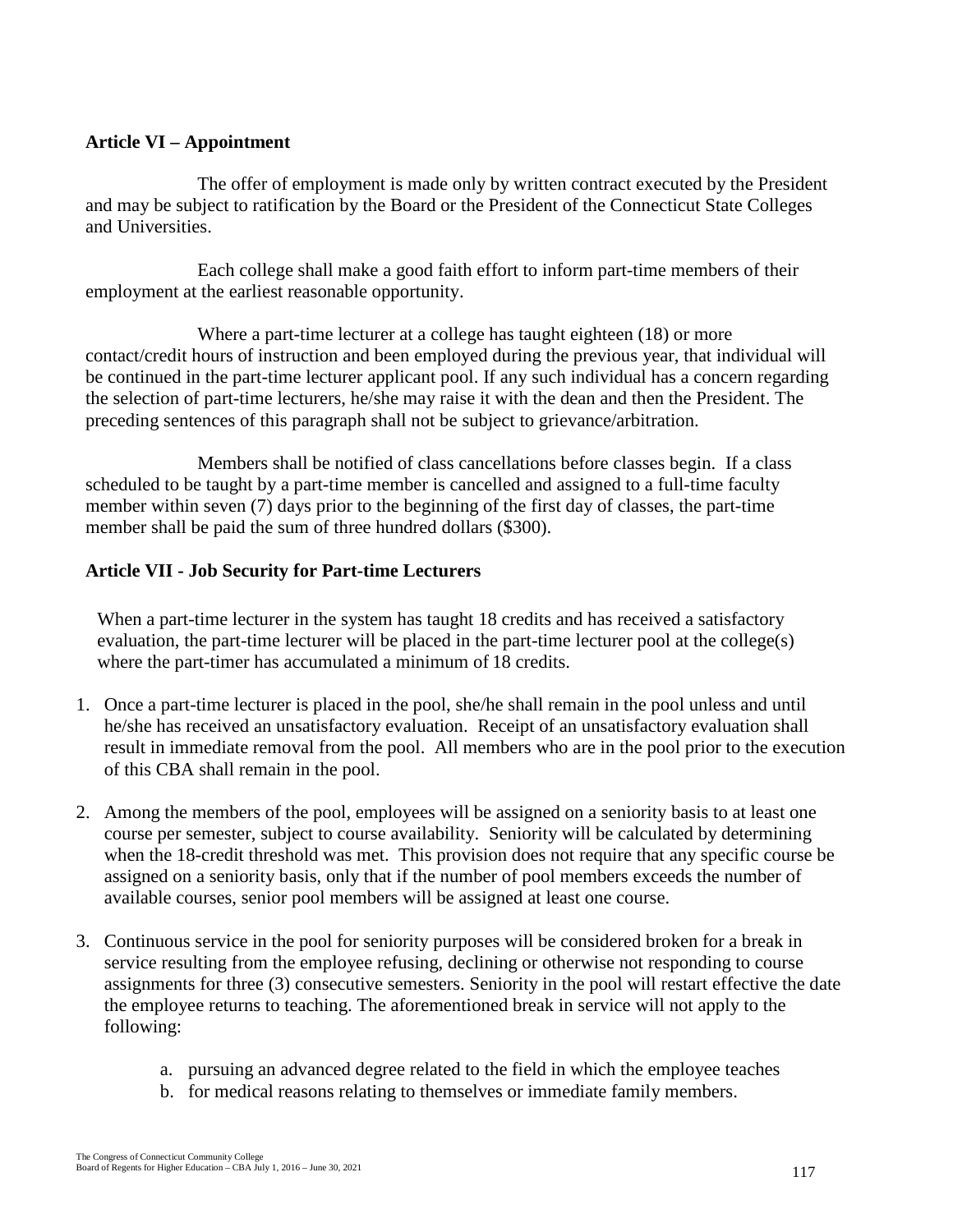- 4. This agreement applies only to initial course assignments and does not apply to:
	- Changes in course assignments necessitated by enrollment or by other unanticipated circumstances which occur within 14 days of the start of classes;
	- Courses offered under grants or contracts;
	- The assignment of courses to full-time employees, including but not limited to the assignment of "overload" courses to full-time employees, and the assignment of courses to former full-time employees who have retired;
	- A decision to broaden the hiring pool to enhance the skill base or to enhance affirmative action or diversity in the selection of part-time members.
- 5. The college where the part-time lecturer has taught eighteen (18) credits, shall maintain the person in the pool. Records of pool membership shall be shared with the bargaining units each semester.
- 6. Once courses are assigned, a senior member of the pool may not "bump" a junior member of the pool if the senior member's assigned course is cancelled.
- 7. Repeated attempts to contact a part-timer by telephone, e-mail and certified mail as a method to satisfy notification requirement, shall constitute compliance with the requirement to offer such part-timer a course under this agreement.

# **Article VIII – Grievance Procedure**

Article VII of the Agreement between the Congress and the Board covering full-time professional staff is incorporated and made a part of this agreement for part-time professional staff.

# **Article IX – Workload and Working Conditions**

A. Teaching Members

(1) Each semester shall be for a maximum of sixteen (16) weeks. Each semester shall include eighty (80) scheduled days of instruction and evaluation.

(2) Teaching members of the unit shall teach their assigned course(s) in accordance with approved course descriptions and class schedules, shall perform other related responsibilities, shall be available at reasonable times to confer with students outside of class, and shall maintain accurate student records.

(3) During the second week of classes, subject to subsequent modification, the teaching member shall submit to the dean and the class a course outline or overview, information as to course objectives, topics and assigned time-frames, reading and attendance requirements, and an indication of evaluative and grading mechanisms to be used.

(4) Ratios of lecture hours to laboratory, studio, and clinical hours shall be as set forth in Article X, Section 3A of the principal agreement between the Board and the Congress.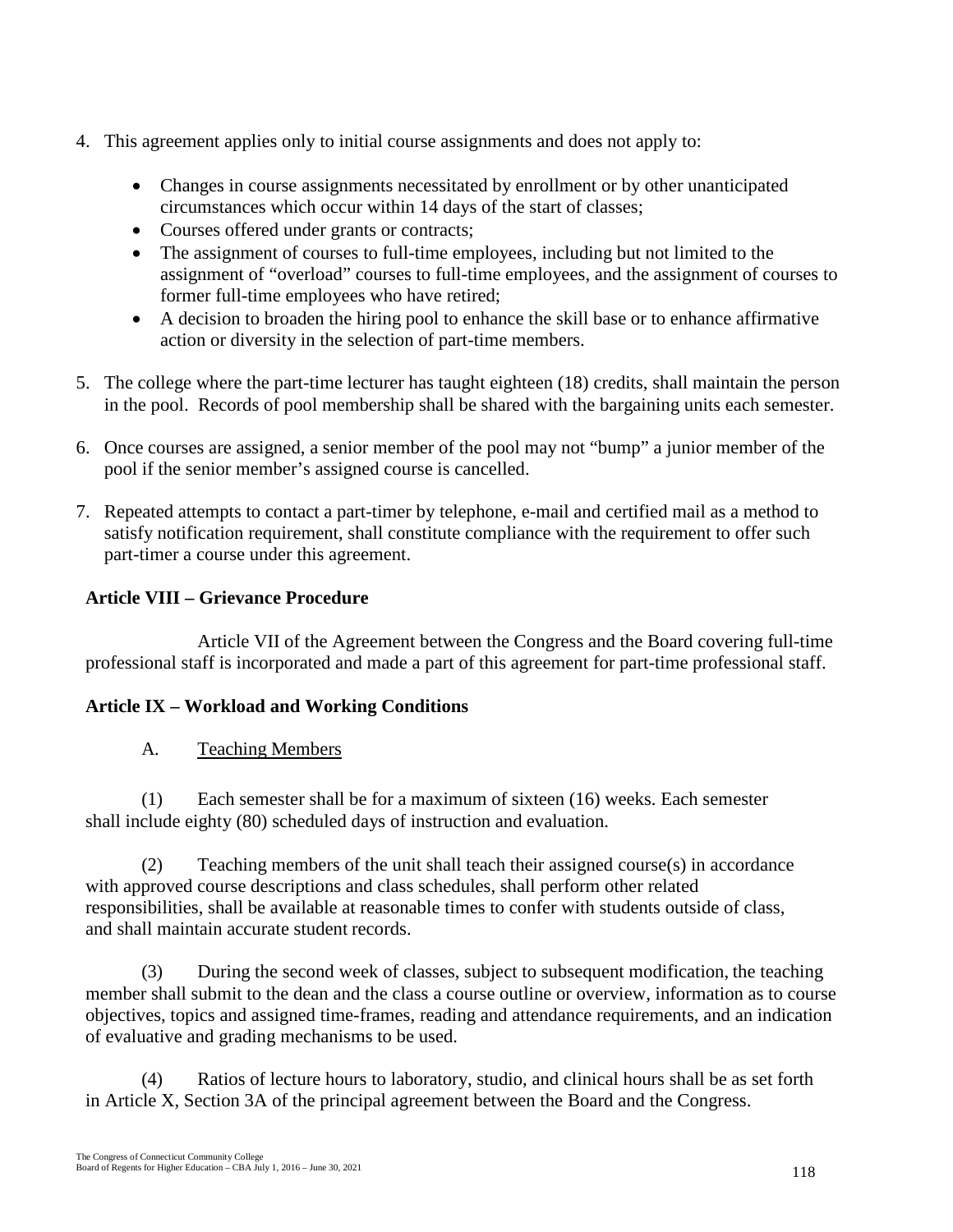# B. Non-teaching Members

Non-teaching members of the unit shall perform duties in accordance with their assigned job descriptions and established work schedules.

C. Indemnity, Part-Time Employment at Another College, and Health and Safety

Article X, Sections 6B, K and L of the Agreement between the Congress and the Board covering full-time professional staff is incorporated and made a part of this Agreement for part-time professional staff.

# D. Inclement Weather or Other Emergency Condition

When classes are canceled or the college is closed due to weather or other circumstances, all Faculty Members (both teaching and non-teaching) need not report to work and shall suffer no loss of pay or charge to any other leave.

# **Article X – Evaluation**

There shall be periodic evaluation as provided by the employer, which may include student evaluation, of all members of the unit. The criterion for the evaluation shall be the quality of performance of professional responsibilities as provided in Article IX of this Agreement for parttime employees. The professional staff member shall be notified in advance of the evaluation and shall be given and opportunity to meet and discuss the evaluation.

# **Article XI – Discipline**

Discipline shall be for just cause.

# **Article XII – Holidays, Vacations and Sick Leave**

All non-teaching unit members shall be granted time off with pay or compensatory time for State holidays on which they would be regularly scheduled to work.

All non-teaching unit members employed for more than ninety (90) scheduled working days and commencing with the third consecutive semester shall receive prorated sick leave in the manner provided by Article XIX of the Agreement between the Congress and the Board covering full-time professional staff.

In addition, such unit members shall receive, commencing the third consecutive semester, two prorated days off with pay per semester in lieu of vacation and personal leave. Use of such day shall be subject to the approval of the president or designee and must be in the semester in which accrued.

# **Article XIII – Leaves**

The Board shall provide for leaves of absence as required by law.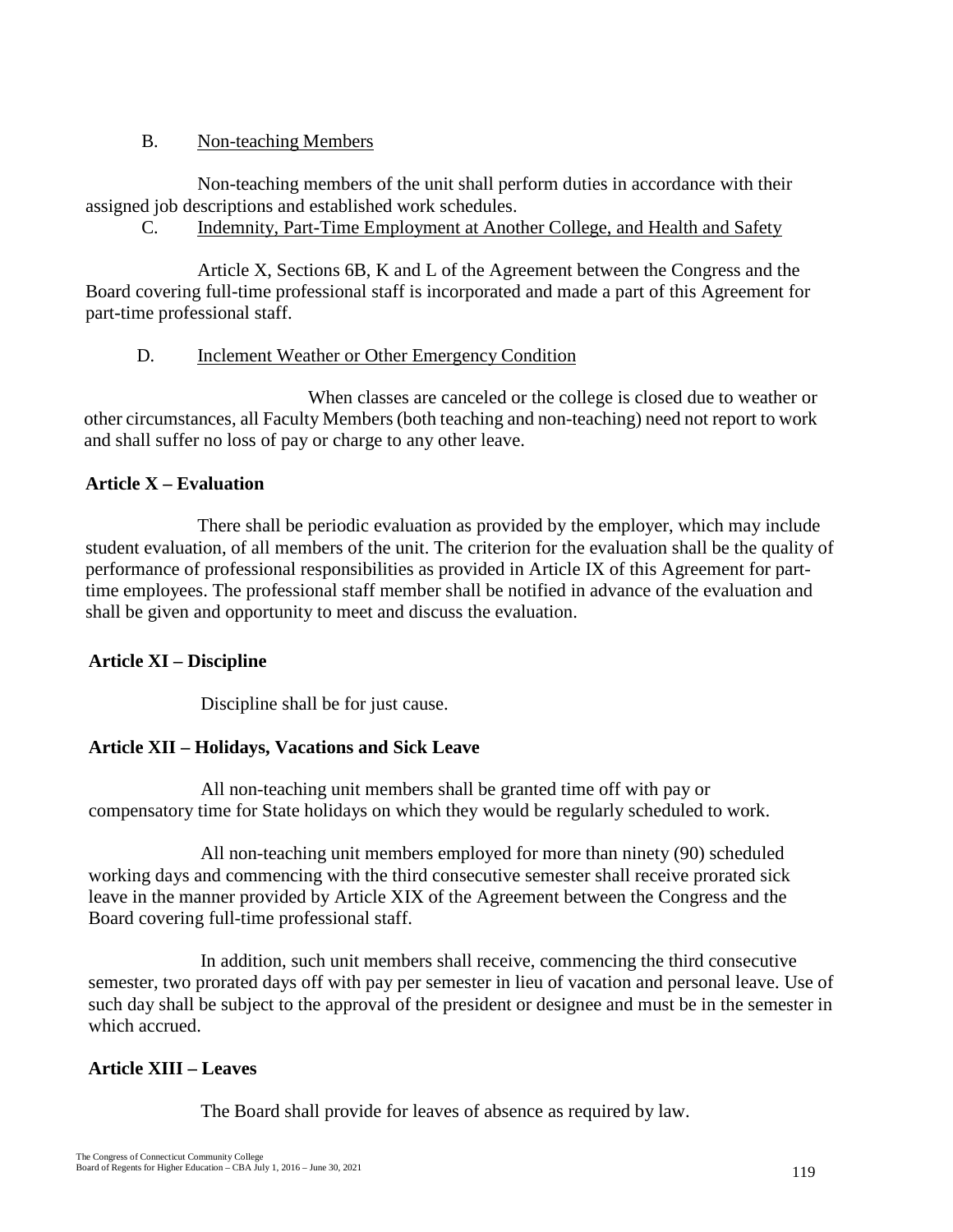#### **Article XIV – Compensation**

(1) The part-time lecturer rates for the 2016-2021 contract will be as follows:

|                  | <b>Less Than 18 Hours</b> | <b>More Than 18 Hours</b> |  |
|------------------|---------------------------|---------------------------|--|
| Fall 2017        | \$1,546                   | \$1,663                   |  |
| <b>Fall 2018</b> | \$1,546                   | \$1,663                   |  |
| Fall 2019        | \$1,631                   | \$1,754                   |  |
| <b>Fall 2020</b> | \$1.721                   | \$1,851                   |  |

(1) The minimum hourly rates for part-time (less than twenty hours per week) Educational Assistants for the 2016-2021 contract shall be as follows:

|                          | <b>Fall 2017</b> | <b>Fall 2018</b> | <b>Fall 2019</b> | <b>Fall 2020</b> |
|--------------------------|------------------|------------------|------------------|------------------|
| Associate's Degree       | \$24.94          | \$24.94          | \$26.31          | \$27.76          |
| <b>Bachelor's Degree</b> | \$28.88          | \$28.88          | \$30.47          | \$32.14          |
| Master's Degree          | \$34.59          | \$34.59          | \$36.49          | \$38.50          |
| Master's $+4$ Years      | \$42.78          | \$42.78          | \$45.13          | \$47.62          |

(2) The minima for part-time (less than twenty hour per week) Clinical (Nursing) Educational Assistants shall be as follows for the 2016-2021 contract:

| <b>Fall 2017</b> | <b>Fall 2018</b> | <b>Fall 2019</b> | <b>Fall 2020</b> |
|------------------|------------------|------------------|------------------|
| D                |                  |                  |                  |

(3) Part-time lecturers teaching courses with a clinical component shall be paid as follows:

| <b>Fall 2017</b> | <b>Fall 2018</b> | <b>Fall 2019</b> | <b>Fall 2020</b> |
|------------------|------------------|------------------|------------------|
| \$11,450/course  | \$11,450/course  | \$12,080/course  | \$12,744/course  |

(4) There shall be no retroactive payment made during the life of this Agreement to any adjunct faculty member, part-time lecturer or Educational Assistant.

(5) Coaches shall be paid in accordance with Schedule E (Miscellaneous Rates of Pay).

# **Article XV – Fringe Benefits**

A. Health Insurance.

For part-time employees who are receiving health insurance benefits, the employer shall continue in force said benefits.

Employees hired after legislative approval of this Agreement who are regularly scheduled to work at least 17-1/2 hours per week shall receive health insurance coverage. Employees (including teaching employees) regularly scheduled for less than 17-1/2 hours per week may obtain health insurance coverage by the employee paying the full premium for said coverage.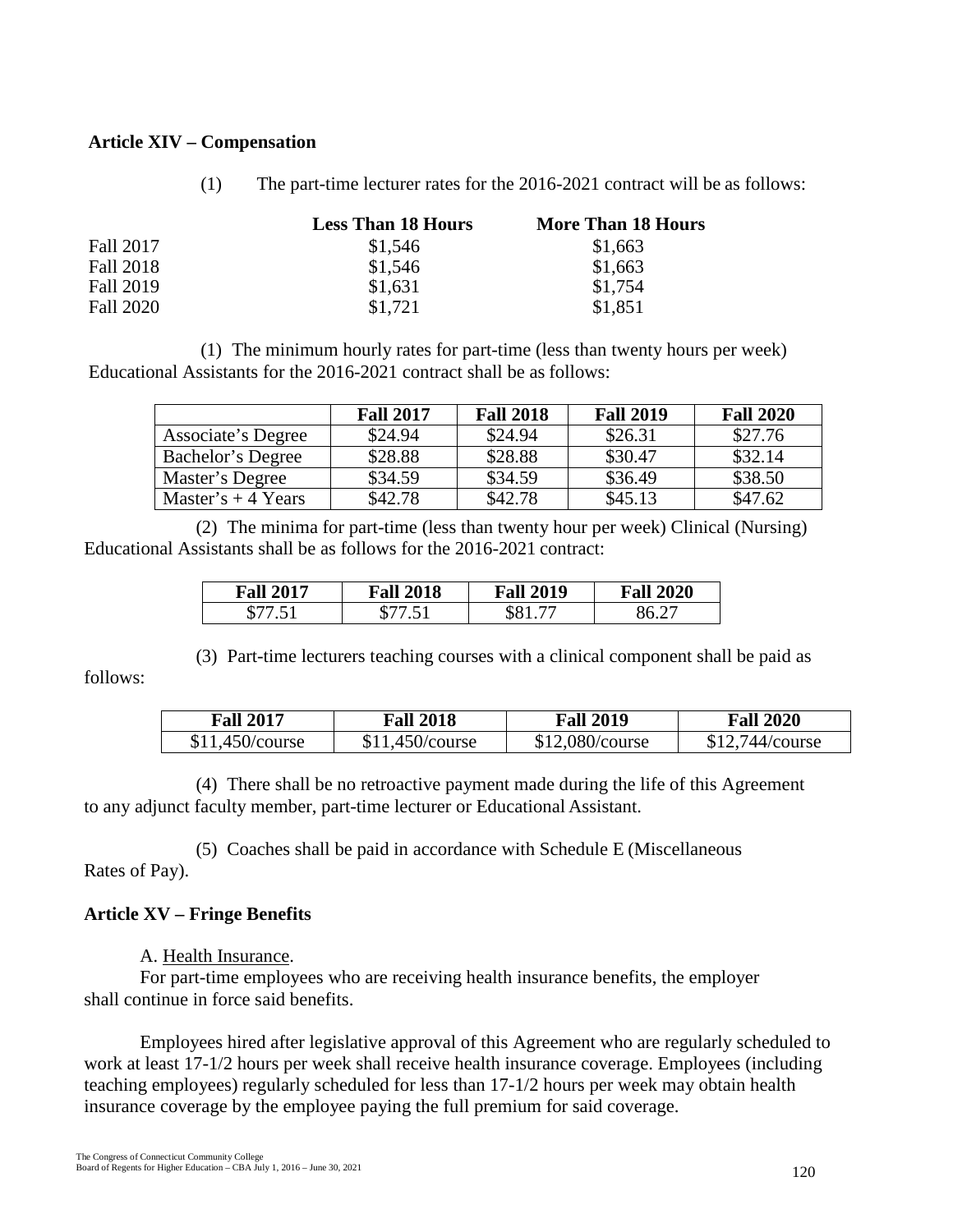#### B. Pension

Part-time employees retain their rights existing pursuant to the Pension Agreement provided that this provision shall not be deemed to establish or confirm the applicability of said Agreement to unit members.

#### C. Travel

Section 6 of Article XXI (Travel Expenses and Reimbursements) of the Agreement between the Congress and the Board covering full-time professional staff is incorporated and made a part of this Agreement for part-time professional staff.

#### D. Tuition Waivers

In addition to the waiver of tuition and fees permitted under Chapter 185b, Section 10a-77 of the Connecticut General Statutes, the Board may waive tuition and fees for part-time and full-time bargaining unit members, emeriti, and their spouses and dependent children at all colleges in the Community College System.

Waiver of fees for noncredit course offerings and for extension credit course offerings may be granted on a space-available basis, in the discretion of the employer, to full-time and part-time bargaining unit members, emeriti, and their spouses and dependent children. Waivers may be granted to bargaining unit members only where the course is offered outside of the employee's regularly scheduled work day, except that where a course is job-related and the employee's supervisor approves his/her release for this purpose, the course may be taken during the member's regularly scheduled work day. The parties agree that the employer will determine on a case-by-case basis the courses to which the waiver may apply as well as the administrative processes to be used in the implementation of this benefit. The decision of the employer whether or not to grant a waiver shall be final and not subject to grievance or arbitration.

Community College tuition and fee waivers are limited to in-state tuition, the application fee, program enrollment fee, college service fee, and student activity fee.

Community College part-time and full-time bargaining unit members, emeriti, and their spouses and dependent children can apply the cash value of their community college in-state tuition and fee waiver to universities throughout the CSCU System with the exception of Charter Oak State College.

The cash value of a Community College tuition and fee waiver will equate to the total amount of instate Community College tuition and college service fee per the number of registered credit hours. The maximum cash value for principal bargaining unit members, emeriti, their spouses, and dependent children per semester will equate to a full-time load of twelve (12) or more credit hours. The maximum cash value for part-time bargaining unit members, their spouses and dependent children will equate to one 3-credit course per semester during the period they are working. The cash value equivalent for Community College tuition and fee waivers will be adjusted to align with changes in community college in-state tuition and fees. The cash value of the Community College tuition and fee waiver can be applied to graduate-level courses for those Community College employees/emeriti, their spouses, and dependents who are academically eligible for graduate classes.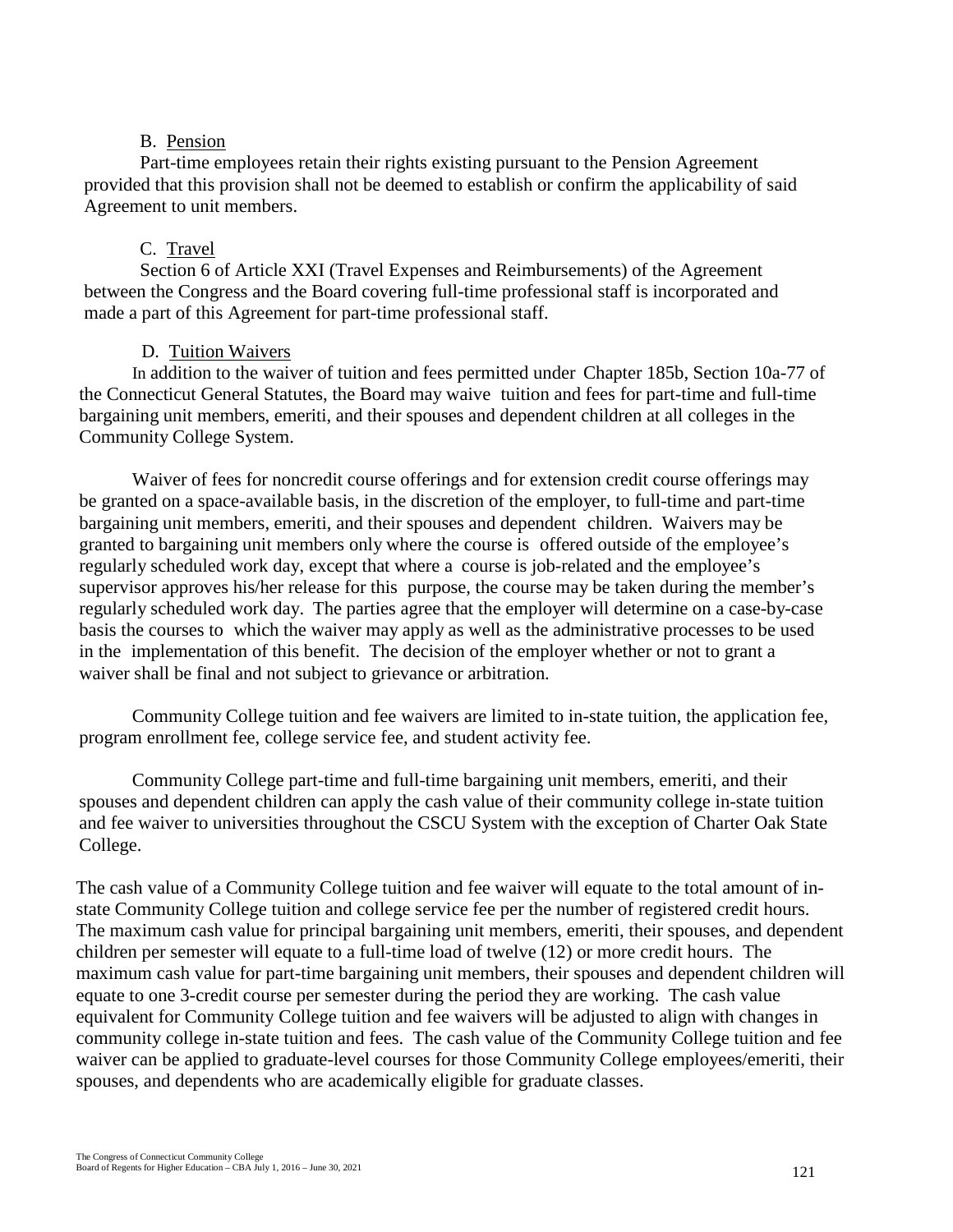Part-time lecturers and non-teaching unit members shall be eligible for space available tuition waivers on the following terms: Tuition and fees will be waived for one 3-credit course per academic semester to be taken at any community college in the CSCU system. The waiver may be used by the employee, his/her spouse or any of his/her dependents during a semester when the unit member is actually working, except that if a course or courses assigned to the part-time lecturer is cancelled after a space available tuition waiver as described herein has been granted, the waiver may still be used during said semester.

#### **Article XVI – Longevity**

Employees shall continue to be eligible for longevity payments for the life of this Agreement in accordance with existing practice.

## **Article XVII – Workers' Compensation**

Article XXI, Section 5 of the Agreement between the Congress and the Board covering full-time professional staff is incorporated and made a part of this Agreement for part of this Agreement for part-time professional staff.

## **Article XVIII – Management Rights**

The Board retains its rights as specified in Article III of the Agreement between the Board and the Congress. Those inherent management rights not restricted by a specific provision of this Agreement shall not be directly or indirectly subject to grievance or arbitration.

#### **Article XIX – Duration and Extent of Agreement**

Articles XXIII, XXIV and XXV of the Agreement between the Congress and the Board covering full-time professional staff are incorporated and made a part of this Agreement for part-time professional staff.

On or after the effective date of any legislation related to the implementation of objective job evaluation, either party may reopen this Agreement for the purpose of negotiating as provided therein.

# **SUPPLEMENTAL LETTERS OF AGREEMENT RE: COMPENSATION OF LESS THAN 20-HOUR PER WEEK NONTEACHING EMPLOYEES**

In addition to the terms of the Arbitrator's Award, the parties have agreed to add 2% of the wage base to the compensation of less than 20-hour per week nonteaching employees on a prospective basis only.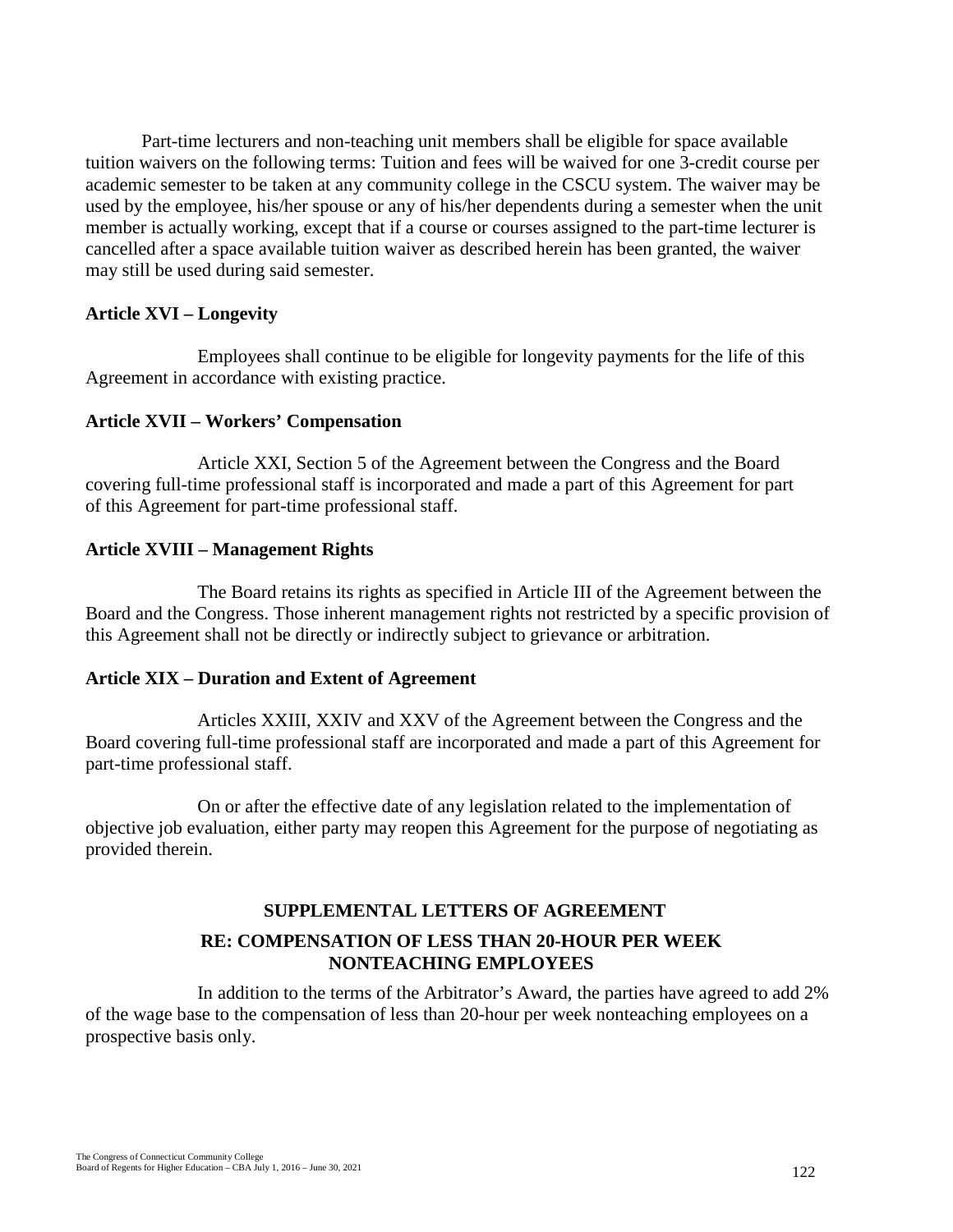# **RE: UNIT PLACEMENT OF PTLs ON MERGED CAMPUSES**

Agreement made this 8th day of June 2006, amended this  $30<sup>th</sup>$  day of March 2007, by and among the Congress of Connecticut Community Colleges ("Congress") and the Federation of Technical College Teachers, AFT, Local 1942, AFL- CIO ("Federation") (collectively "the Union") and the Board of Regents of Community- Technical Colleges (the "Board" or "the employer").

The parties mutually agree as follows:

1. It is in the mutual interest of the parties to have a systematic basis for determining unit placement of PTLs as between the Federation (Level I PT Agreement) and the Congress (Agreement for Part-time Employees) bargaining units at the five merged community colleges existing at the time of this Agreement (Capital, Gateway, Naugatuck Valley, Norwalk, Three Rivers). This Agreement covers the unit placement of those PTLs as PTLs, as well as their placement as full-time faculty members in a merged college, should such a placement be offered. As used herein, the term PTL refers to a part-time lecturer who teaches credit courses offered during the fall and/or spring semesters through the academic division, or through any other division subject to the jurisdiction of both the Congress and the AFT. It is understood that unit placement refers to placement at a specific merged college and that prior or simultaneous placement as a PTL at another college is subordinate as a factor to a unit placement decision in a merged college that is necessary to comply with this Agreement.

2. The primary factor to be used in determining the unit placement of teaching PTLs at the five merged colleges shall be the proportionality that existed as between the two units on June 30, 1992, such date being immediately prior to the legislative merger of the Regional Community Colleges and the State Technical Colleges in five geographic regions of the State. The prior unit placement of the PTL shall also be a factor, which as described below will in some circumstances be superior, and in others subordinate, to the issue of proportionality.

3. Based upon best estimates currently available of the bargaining unit placement of all PTLs employed as of June 30, 1992 in the community and technical colleges, the Federation shall be entitled to 25% of the teaching PTLs at the five merged colleges and the Congress shall be entitled to 75%. The same 25%/75% proportionality ratio will be maintained at each of the merged colleges. The colleges will make a good faith effort to comply with this ratio. It is understood, however, that because placement decisions are made in a compressed time-frame, the final placement results in any given semester may not perfectly reflect the ratio specified in this paragraph.

4. In order to establish proportionality upon implementation of this Agreement, the parties recognize that adjustments in current unit placement may be desirable. These adjustments will take place upon the signing of contracts by PTLs and will be limited to those PTLs not having met the 24 credit threshold.

5. Notwithstanding the provisions of the parties' Unit Placement Agreement affecting full-time faculty, the following understanding shall govern PTLs who have taught 24 or more credits (at any of the 12 colleges) and who are offered full-time faculty, counselor or librarian positions: such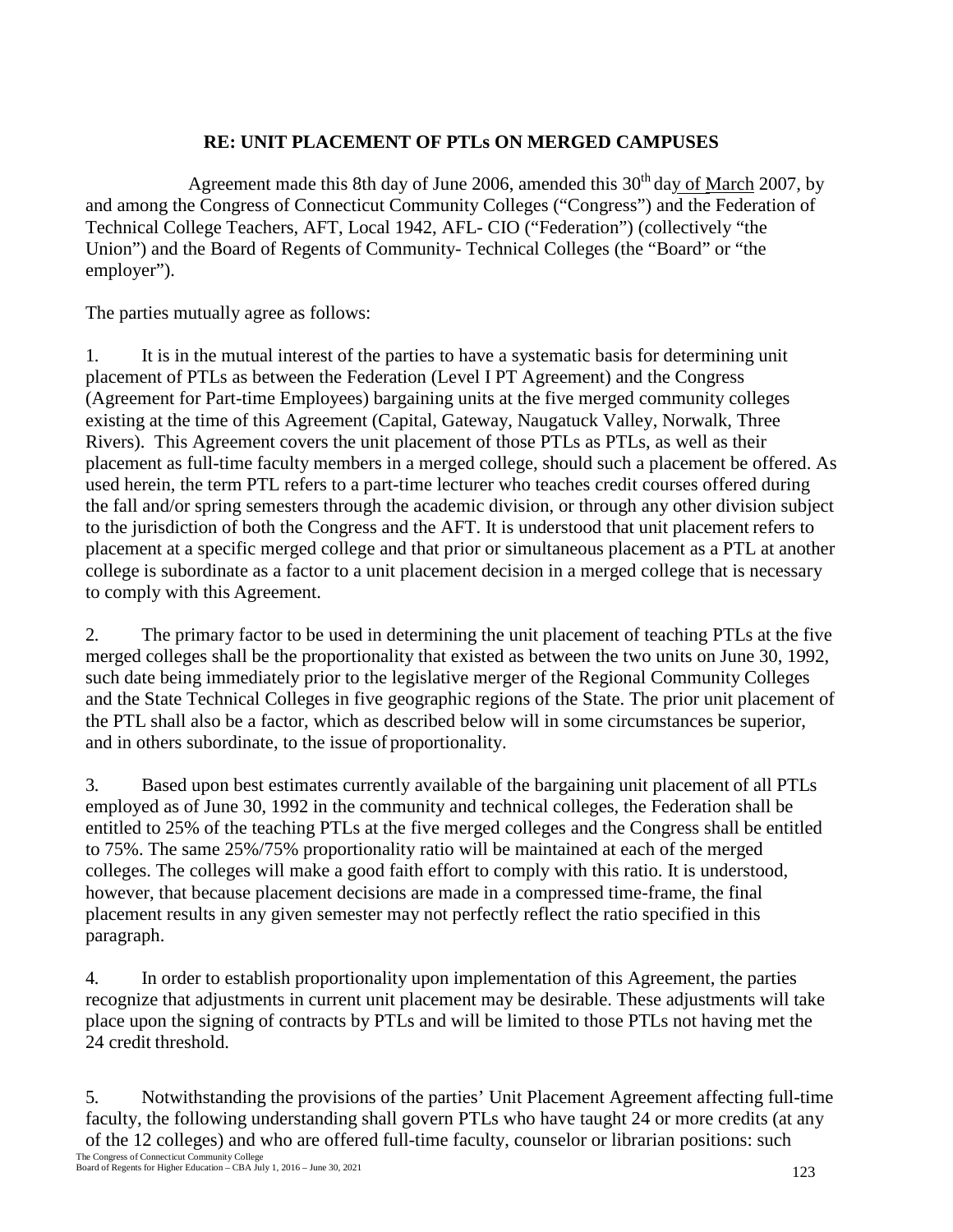PTLs will not be forced to change bargaining units by the proportionality rule unless at the time of full-time appointment, the full-time ratio on the employing campus is off by more than 5% (e.g., the Congress is below 55%, or the Federation is below 35%). In those cases the parties will, as soon as possible, but in all events prior to the time the employee indicates acceptance of the full- time appointment, inform the employee of the necessity to change bargaining units.

6. Any PTL who was previously employed as a full-time faculty member at a college in the Community College System and who retired from full-time State service, who is rehired to teach as a PTL at a merged college, shall be placed in the bargaining unit where he was a member during his full-time employment with the Board.

7. Nothing contained in this Agreement shall affect the unit placement of PTLs employed at the seven non-merged colleges existing at the time of this Agreement (Asnuntuck, Housatonic, Manchester, Middlesex, Northwestern, Quinebaug Valley, Tunxis).

8. This Agreement will be administered at the college level. The Board will issue guidelines to facilitate consistent administration of this Agreement.

9. Unit placement decisions shall not be subject to the grievance and arbitration process. Claimed violations of this settlement agreement may be raised with the State of Board of Labor Relations.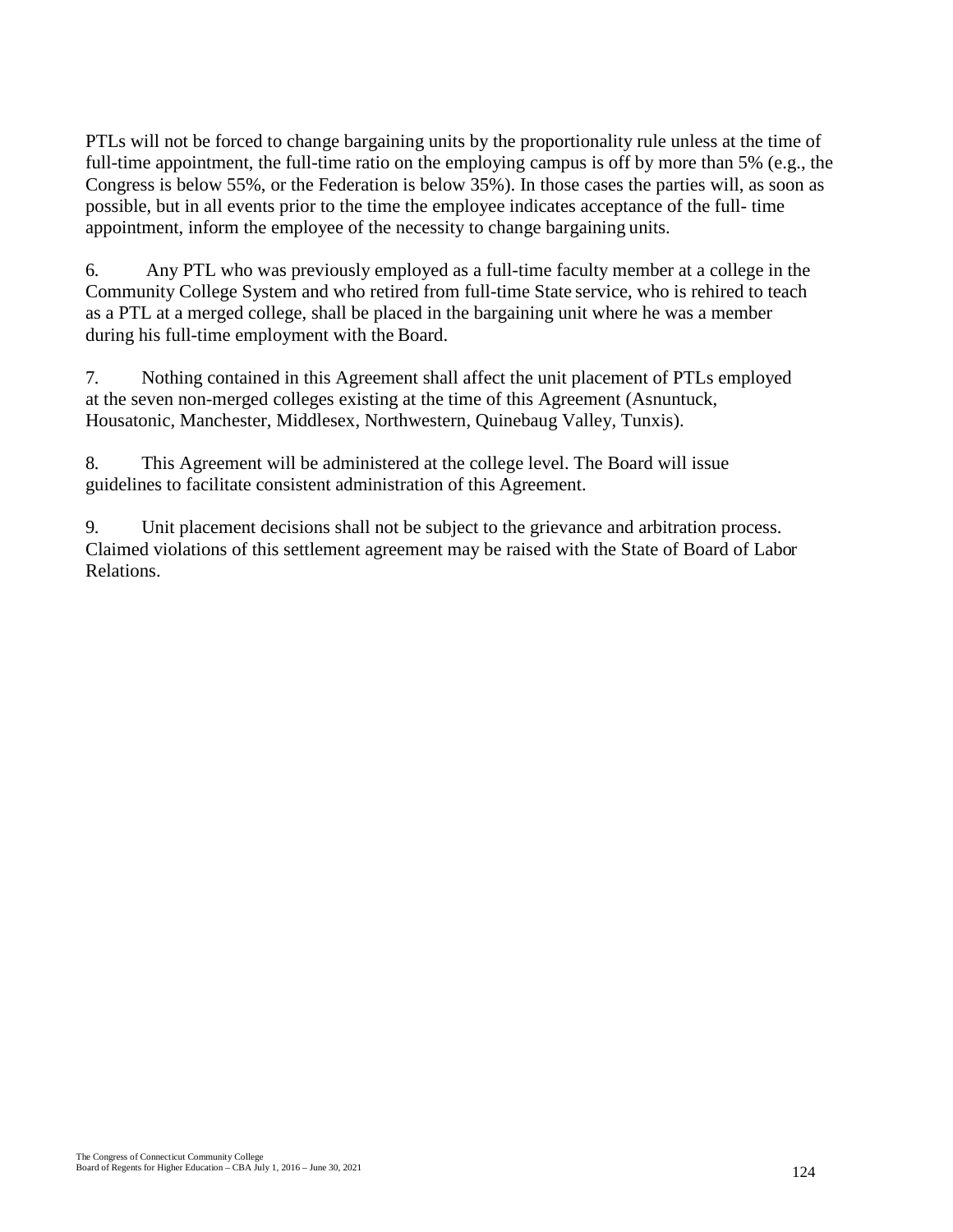**Stipulated Agreement** In the matter of Faculty Promotion Calculations and Miscellaneous Rates of Pay with The Federation of Technical College Teachers, AFT, Local 1942, AFL-CIO and The Congress of Connecticut Community Colleges and AFSCME, Local 2480, Council 4 and The Board of Regents for Higher Education

- 1. This agreement is between the Board of Regents (hereinafter referred to as "BOR") and the Federation of Technical College Teachers, The Congress of Connecticut Community Colleges and AFSCME, Local 2480, Council 4 (hereinafter collectively referred to as "unions") and resolves simultaneously the Faculty Promotion Calculation Grievance and the Miscellaneous Rates of Pay Grievance (i.e., The proposed terms set forth below are a package settlement and; therefore, one of the cases cannot be resolved without at the same time resolving the other one.).
- 2. The Faculty Promotion Calculation Grievance: For academic years 2013-14, 2014-15 and 2015-16, the BOR agrees to utilize the historical\* pay calculation method (acknowledging that in 2013-14, the order of calculation was different due to the SEBAC Agreement and MOA "To Clarify the Implementation of the Salary Increases for FY 2014") and then identify "impacted members" by comparing individual salary outcomes for promoted faculty with the pay calculation method proposed by the unions which applies calculations in the following order: (1) Promotion, (2) General Wage Increase (GWI) and (3) Annual Increment (AI). Any "impacted members", individuals that would have received a greater increase using the union's proposed calculation method (as identified on Attachment A for 2013-14 & Attachment B for 2014-15), will be advanced one step within the rank to which they were promoted and will receive the corresponding current biweekly rate of pay for the new step effective April 3, 2015 (paycheck date 5/1/15).

\*Historical pay calculation applies calculations in the following order: (1) General Wage Increase (GWI), (2) Annual Increment (AI) and (3) Promotion.

- 3. The Faculty Promotion Calculation Grievance: For academic year 2015-16, the "impacted members" as described above will be advanced one step within their new rank and will receive the corresponding biweekly rate of pay for the new step effective July 24, 2015 (paycheck  $8/21/15$ .
- 4. The Faculty Promotion Calculation Grievance: Any extra monies needed to fund the additional pay produced by advancing the "impacted members" by one step will come from the contractual promotions accounts and no new money outside of contractual funds will be utilized for this purpose. This will follow the typical accounting method for promotions which includes funding the new dollars (cash amount) required. Rollout balances will be adjusted accordingly.

02/20/2015